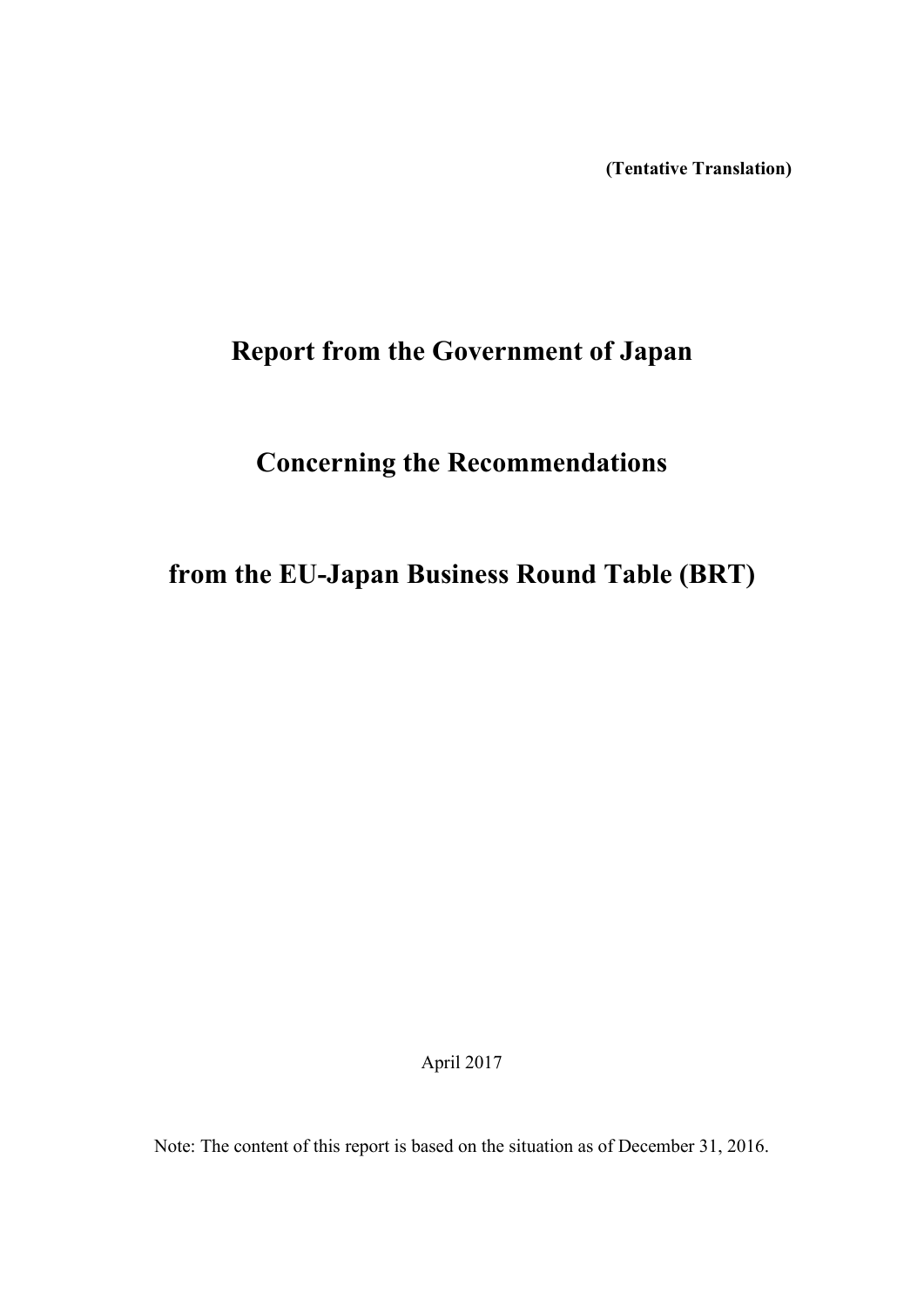## **Contents**

| Working Party 1: Trade Relations, Investment and Regulatory                    |
|--------------------------------------------------------------------------------|
| Cooperation; Financial Services, Accounting and Taxation  6                    |
| 1. Strengthening the EU-Japan Economic Relationship                            |
|                                                                                |
| 2. Call for effective and quick implementation of WTO 'Bali Package' and work  |
| on a future WTO work program based on Nairobi Ministerial Conference           |
|                                                                                |
| 3. Applying international standards and enhancing regulatory cooperation       |
|                                                                                |
|                                                                                |
|                                                                                |
|                                                                                |
|                                                                                |
| (5) Fight against counterfeited, pirated and contraband goods  22              |
|                                                                                |
| 4. Supporting timely development of business(WP-1 /#04* / EJ to EJ)  26        |
| (1) Social security contributions (avoiding double contributions) 26           |
| (2) Liberalisation of the movement of intra-corporate transferees in the       |
|                                                                                |
|                                                                                |
| 6. Recommendation on BEPS Action Plan and Other Tax Issues                     |
|                                                                                |
| (1)General                                                                     |
| (2) Pursue simpler, lighter and sensible tax systems that will lead to growth  |
| and innovation.                                                                |
| (3) Reduce administrative burden.                                              |
| (4) Promote healthy competition in attracting investments.                     |
| (5) Eliminate double taxation.                                                 |
| 7. Harmonisation & mutual recognition of standards and product certifications; |
| acceptance of international standards where applicable                         |
|                                                                                |
|                                                                                |
|                                                                                |
|                                                                                |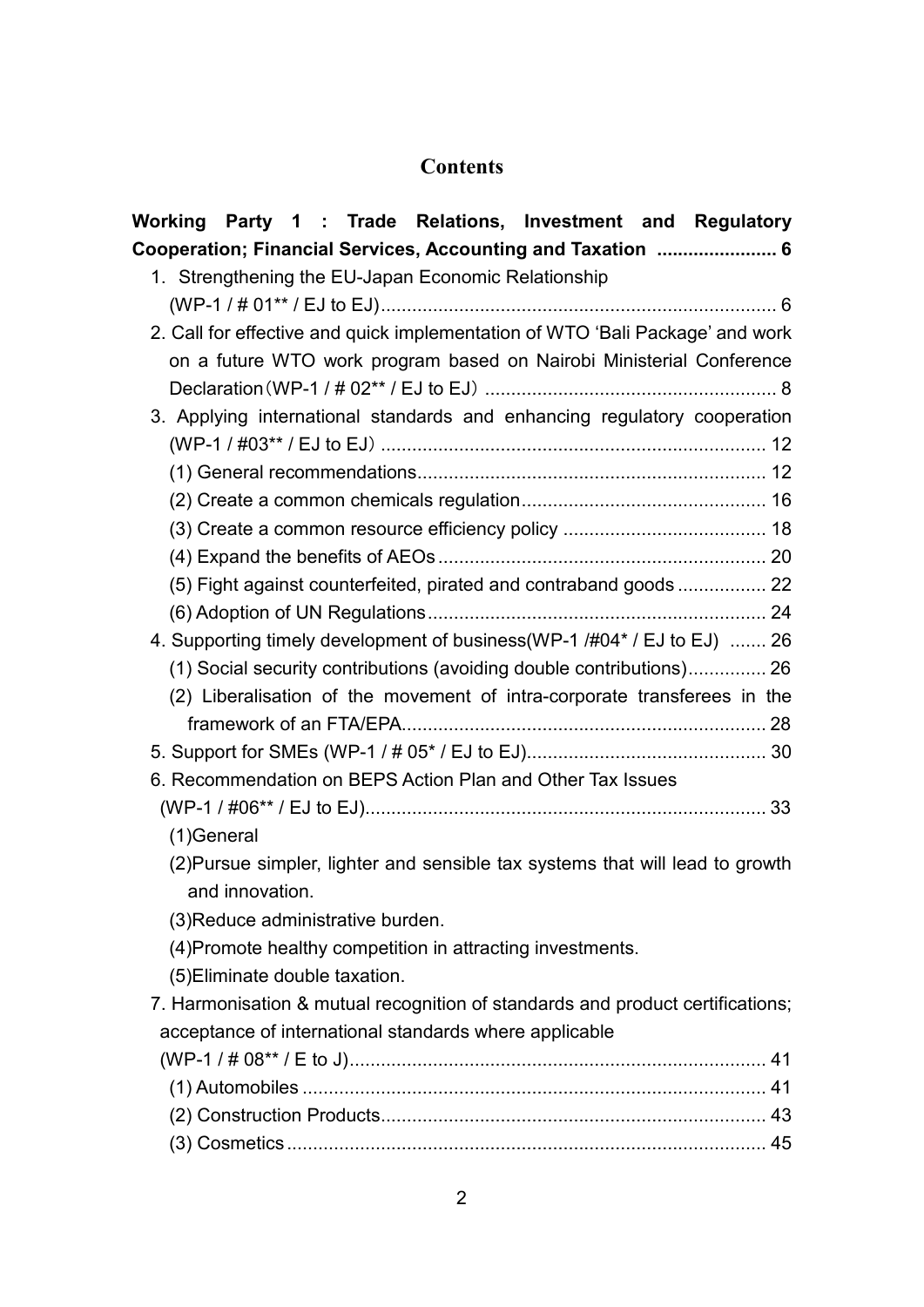| 9. Ensuring free and open competition in services (WP-1 / # 11** / E to J) 66 |  |
|-------------------------------------------------------------------------------|--|
|                                                                               |  |
|                                                                               |  |
|                                                                               |  |

| Working Party 2: Life Sciences and Biotechnologies, Healthcare and              |
|---------------------------------------------------------------------------------|
|                                                                                 |
| 1. Implementation of the Nagoya Protocol on Access to Genetic Resources         |
| and Benefit Sharing under coordination with industries                          |
|                                                                                 |
| 2. MRA of GMP for Pharmaceuticals (WP-2 / # 02* / EJ to EJ)  84                 |
| 3. Mutual recognition of quality management audit results for medical devices   |
|                                                                                 |
| 4. Mutual recognition of medical devices product licenses                       |
|                                                                                 |
| 5. Mutual recognition of clinical trial results for medical devices             |
|                                                                                 |
| 6. Shortening review times of plant protection & biotechnology products         |
|                                                                                 |
| 7. Acceleration and dissemination of scientific knowledge on GMOs by both       |
| the governments and the private sectors (WP-2 $/$ # 07* $/$ EJ to EJ)  98       |
| 8. Mutual recognition of GMP and marketing authorization for animal health      |
|                                                                                 |
| 9. The revision of the rules for the pricing and prescription of innovative new |
|                                                                                 |
| (1) Full-fledged implementation of the new drug pricing system  102             |
|                                                                                 |
|                                                                                 |
| (4) Sufficient discussion with stakeholders on introduction of HTA for the      |
|                                                                                 |
|                                                                                 |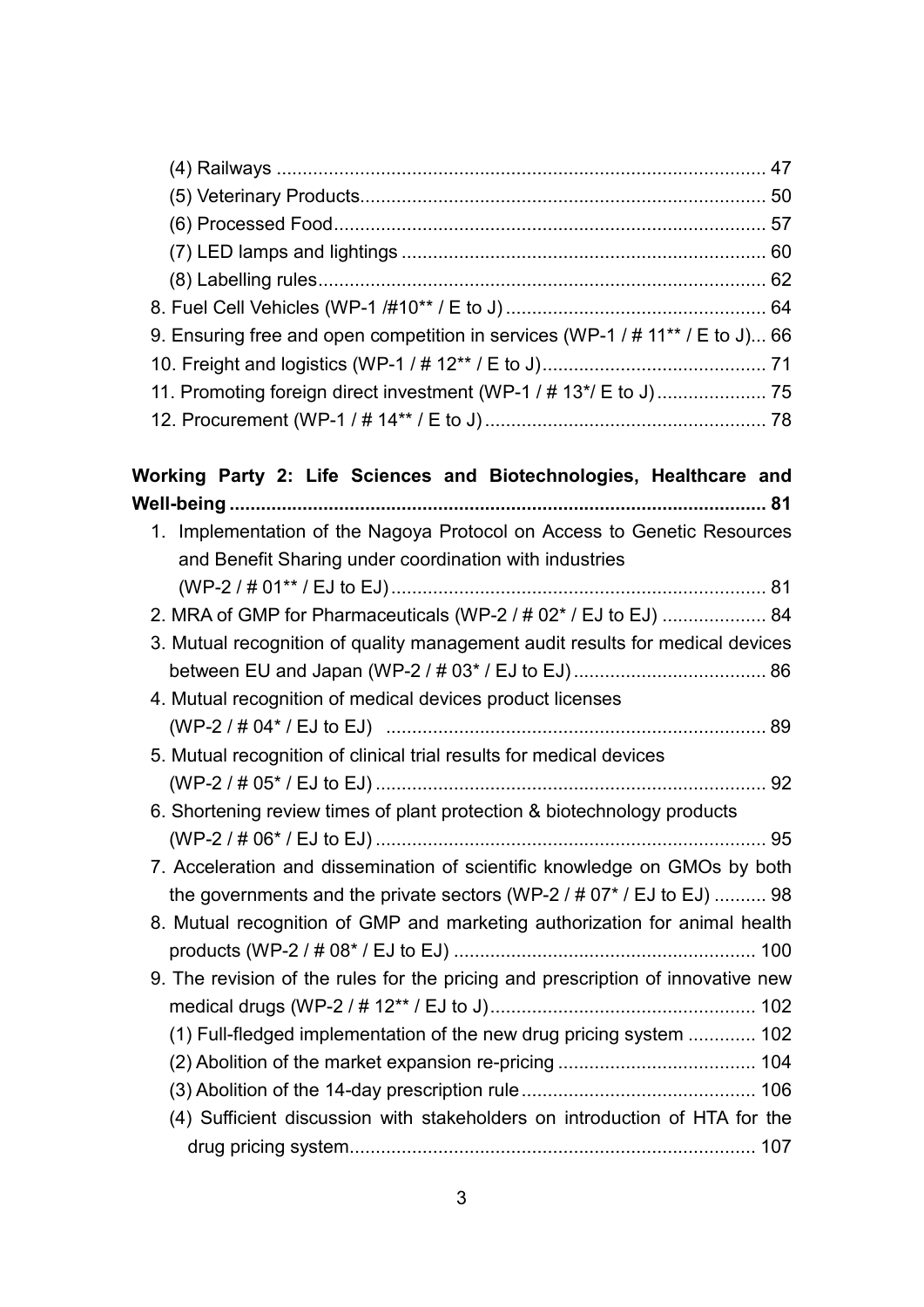| (5) Maintain biennial drug price revision and appropriately reflect the          |
|----------------------------------------------------------------------------------|
|                                                                                  |
| (A) Maintain biennial price revision                                             |
| (B) Reflect appropriately the increase of consumption tax into the price         |
| 10. Appropriate assessment of innovative values of medical devices in prices     |
|                                                                                  |
| (1) Sub-dividing the current functional classification                           |
| (2) Careful introduction of HTA based on characteristics of medical devices      |
| (3) Abolishment of the foreign price reference system in Japan                   |
| (4) Maintain biennial price revision                                             |
| 11. Prudent use of antibiotics in animal health (WP-2 / # 14* / E to EJ)119      |
| 12. Regulatory harmonization for animal health products                          |
|                                                                                  |
| 13. Shortening review times for animal health products                           |
|                                                                                  |
| 14. Application of GMP on medicinal gases (manufacture of medicinal gases)       |
|                                                                                  |
| 15. Requirement of Japanese version of the clinical trial protocol and           |
|                                                                                  |
| 16. Shorten or eliminate national tests for vaccines (WP-2 / # 19* / E to J) 129 |

## **Working Party 3: Innovation, Information & Communication Technologies128**

| 1. Concerns on Emerging FLMs and Market Access Improvement in Third           |
|-------------------------------------------------------------------------------|
|                                                                               |
| 2. Balancing Privacy Protection and Innovation (WP-3 / # 02** / EJ to EJ) 132 |
| 3. Cybersecurity of Critical Infrastructure (WP-3 / # 03** / EJ to EJ) 135    |
| 4. Expansion of membership of Expanded ITA(WP-3 / # 05 / EJ to EJ) 138        |
| 5. Work towards International Standardisation at Joint R&D Programmes         |
|                                                                               |
| 6. Sharing Vision and Roadmaps for a Better Coordination of R&D               |
|                                                                               |
| 7. Government-Led Industrial Cooperation in Aeronautics                       |
|                                                                               |
| 8. Cooperation in Aircraft Certification (WP-3 / # 10** / EJ to EJ)  149      |
| 9. Weight Restrictions on Haneda Airport D Runway                             |
|                                                                               |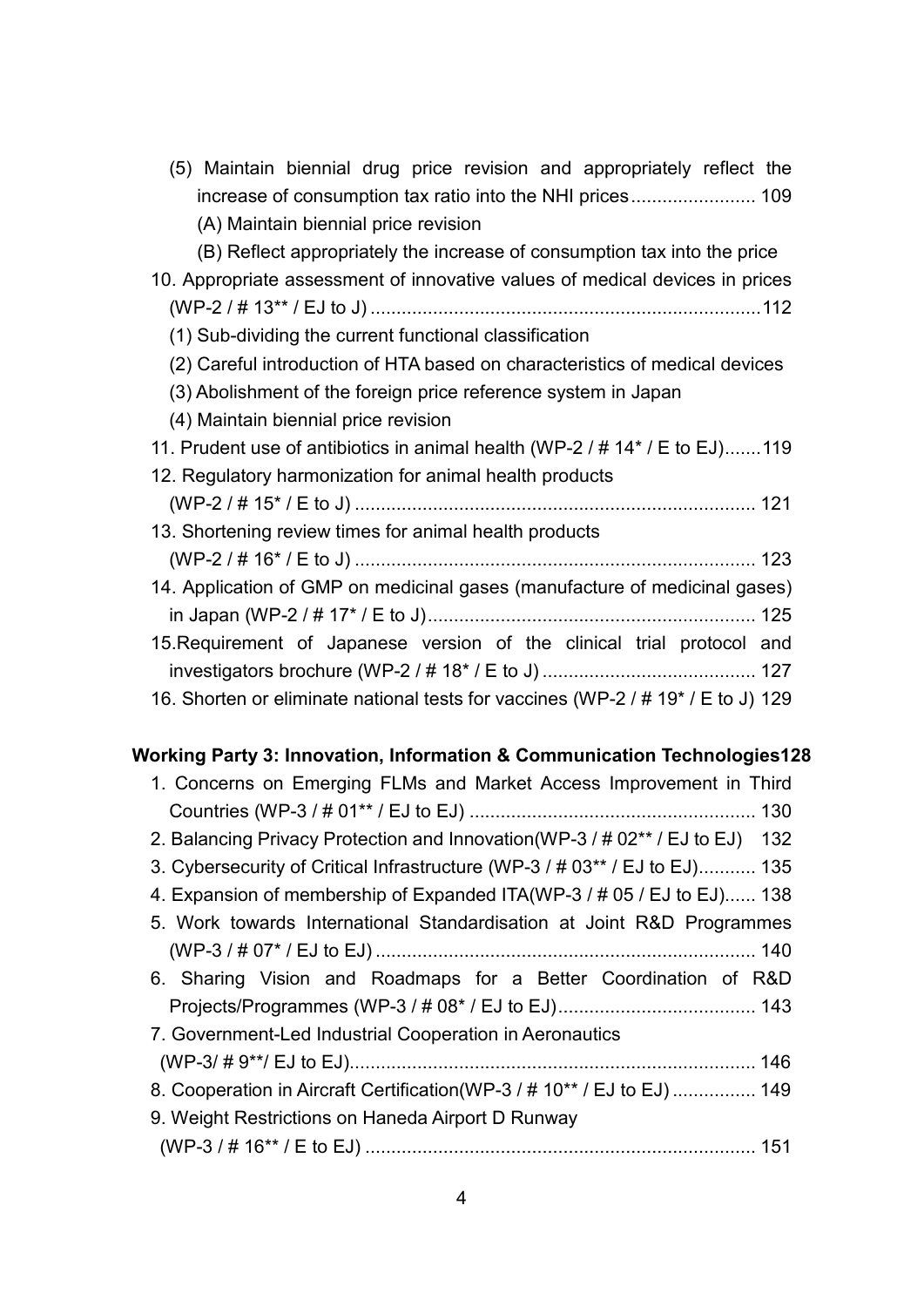| Working Party 4: Energy, Environment, Sustainable Growth 153                  |
|-------------------------------------------------------------------------------|
| 1. Changes and harmony in the areas of energy and                             |
|                                                                               |
|                                                                               |
|                                                                               |
|                                                                               |
|                                                                               |
| 6. Effective use of biomass resources (WP-4 / #06** / EJ to EJ)  168          |
| 7. Energy conservation & energy efficiency (WP-4 / #07** / EJ to EJ) 170      |
| 8. Energy research and international cooperation (WP-4 / #08* / EJ to EJ) 172 |
| 9. Efforts toward the prevention of global warming following the Paris        |
| Agreement reached at COP21 (WP-4 / #09** / EJ to EJ) 174                      |
| 10. Promotion of resource efficiency and the circular economy                 |
|                                                                               |
| 11. Promotion of global investments and nurturing of long-term relationships  |
|                                                                               |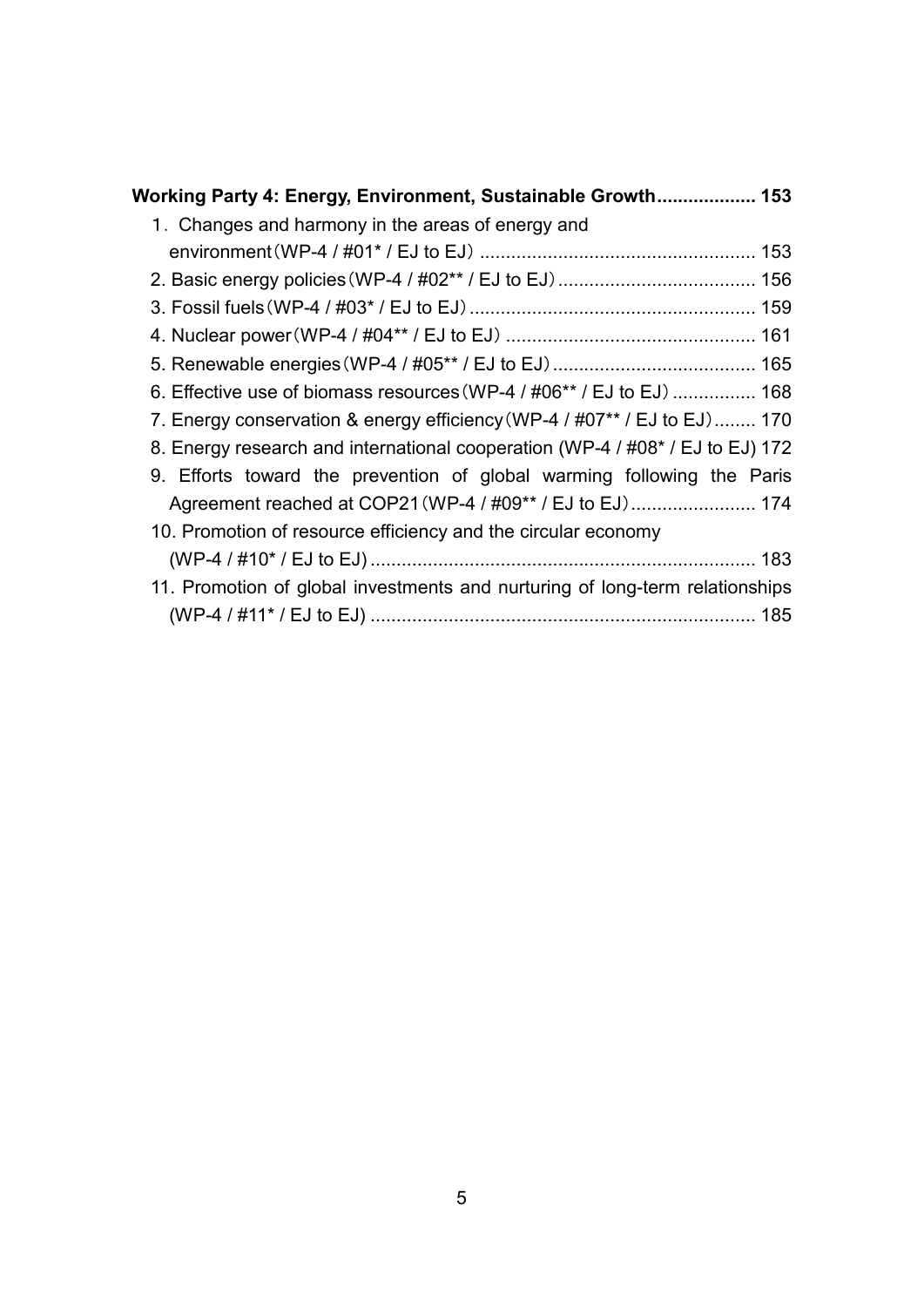## **Working Party 1 : Trade Relations, Investment and Regulatory Cooperation**

1. Strengthening the EU-Japan Economic Relationship(WP-1/#01\*\*/EJ to EJ)

#### **BRT Recommendation**

The BRT recognizes and welcomes the progress that the negotiators have made in many areas under discussion, but is concerned that momentum will be lost as time passes without an agreement. In view of the political calendar in 2017, the BRT considers it difficult to maintain momentum beyond the end of 2016. The BRT stresses that 2016 represents the best window of opportunity to conclude the negotiations of the EU-Japan FTA/EPA.

For this reason, the BRT reiterates its call from last year, that "The BRT believes that an aim of a speedy conclusion must come together with a high level of ambition. Should a sufficiently high level of ambition seem difficult to achieve on the basis of the technical negotiations, the BRT urges, for the sake of our economies, political leaders at the highest level to intervene to resolve the deadlocks and bring the negotiations to a timely and ambitious conclusion" .

The BRT is strongly convinced that the EU-Japan FTA/EPA will lead to an expansion of trade and investments, job creation and acceleration of growth in both economies, as well as contributing to the creation of new opportunities for global growth. The BRT highlights its request to the highest Authorities of the EU and Japan to focus on addressing the remaining obstacles to the conclusion of a comprehensive, ambitious, high-level, and mutually beneficial FTA/EPA as early as possible.

#### < Background >

*As major advanced economies and major global traders and investors, the EU and Japan can do more to unlock the enormous growth potential which their bilateral economic relations can offer. They are now working on enhancing bilateral trade, investment and cooperation and building a closer relationship. As both strive to overcome global financial instability and economic uncertainties, it is crucial that they join forces in tackling common challenges in order to attain a long-term, sound and stronger growth. The EU-Japan relationship should not be*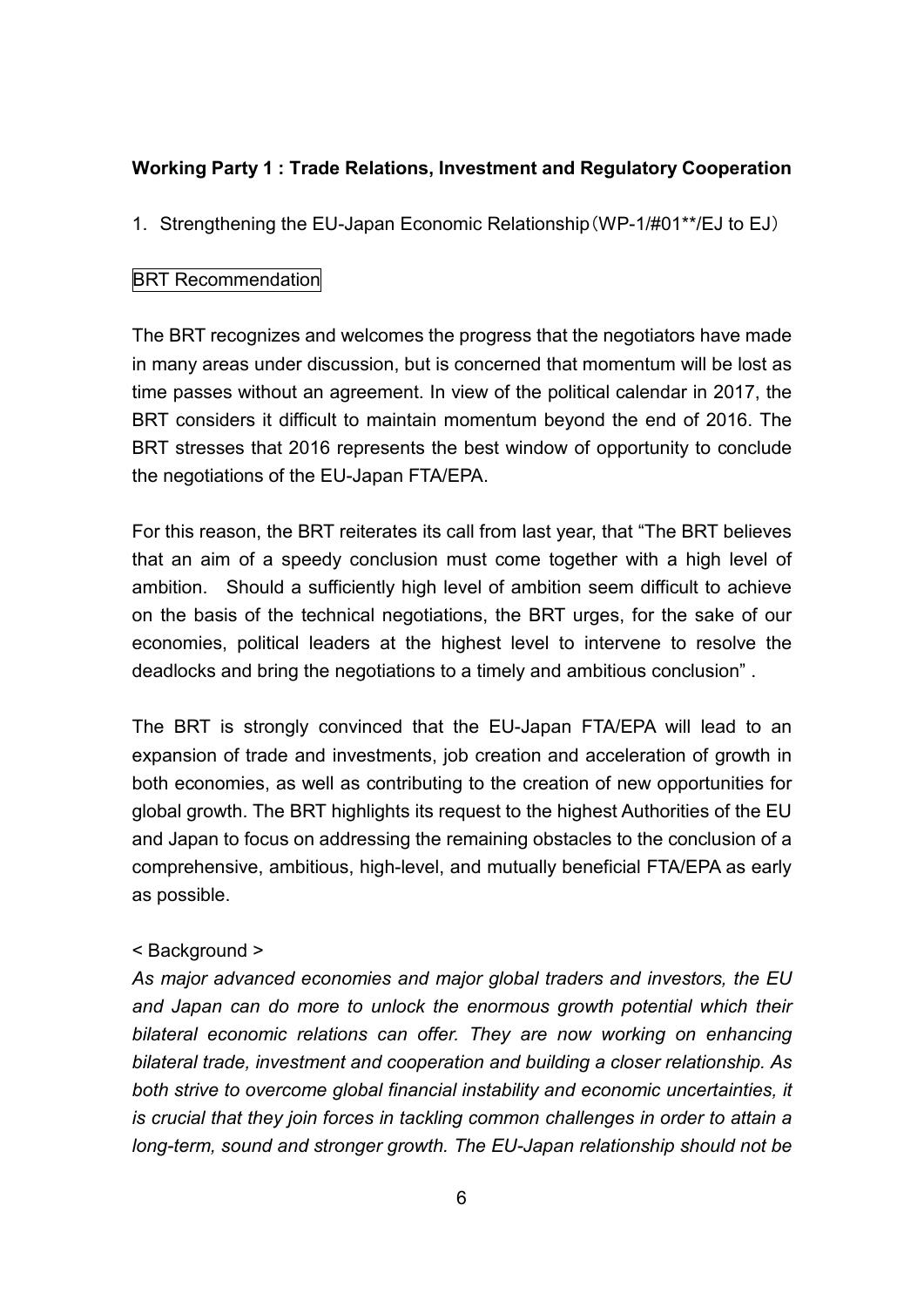#### *left behind*

#### Actions taken so far

Leaders concerned reaffirmed their strong commitment on the Japan-EU EPA/FTA negotiations in the Joint Statement issued on the occasion of the G7 Ise-Shima Summit in May, as well as in the Japan-EU leaders' meetings in May and July.

Based on those leaders' commitments above, in addition to 3 negotiations rounds in total in 2016, Japan and the EU negotiated continuously and incessantly in the various levels, including that of chief negotiators, and vigorously discussed areas such as trade in goods, trade in services, intellectual property rights, government procurement, and investment.

In December 2016, Foreign Minister Kishida and Dr. Malmström, European Commissioner for Trade, shared the view to hold negotiations in early January, 2017, maintaining momentum of the negotiations, so as to aim at an agreement on fundamental elements as early as possible.

#### Future outlook

The Government of Japan (GOJ) will, maintaining dialogues with the business community, continue to move forward the negotiations vigorously in order to pursue a comprehensive, high-level and balanced agreement, with a view to reaching an agreement on fundamental elements of the negotiations as early as possible.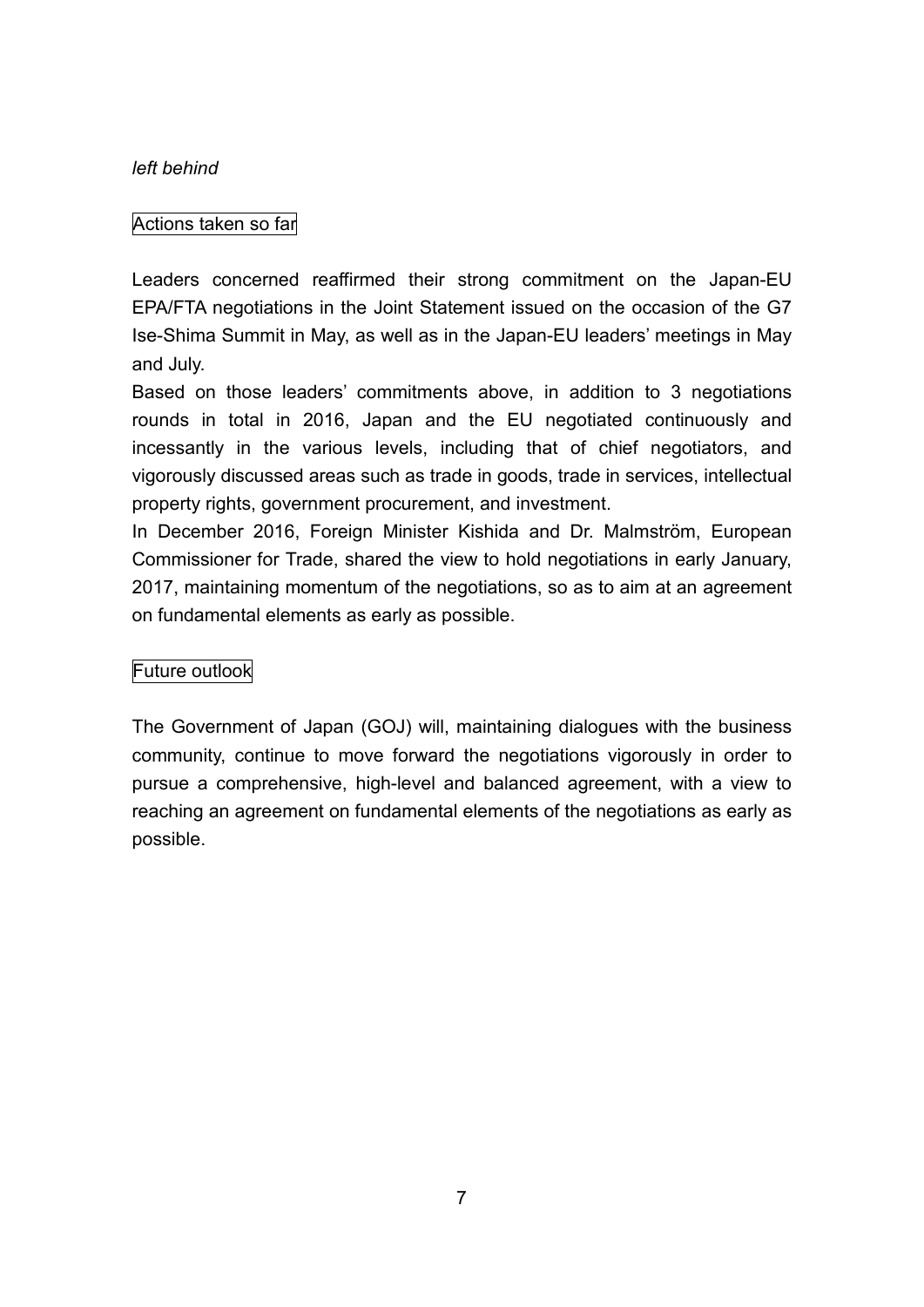2. Call for effective and quick implementation of WTO 'Bali Package' and work on a future WTO work program (WP-1/# 02\*\*/EJ to EJ)

#### BRT Recommendation

It is evident that the WTO is to maintain its core role as the forum to create multilateral trade rules, the EU and Japan should lead the member countries of the WTO and adapt the organisation to the changing global trade environment better, for instance, by re-evaluating its negotiating processes to make them more efficient, by facilitating the delivery on the remaining DDA mandate and by agreeing to create new sets of rules on issues beyond the DDA.

The agreement on Trade Facilitation signed in November 2014 can serve as a boost to global trade by reducing costs of trade by 10-15%. Its objectives are to speed up customs procedures, make trade easier, faster and cheaper, provide clarity, efficiency and transparency, reduce bureaucracy and corruption, and use technological advances. The BRT therefore calls upon the authorities of the EU and Japan, together with other WTO members to quickly ratify and implement the Trade Facilitation Agreement.

Additionally, the BRT suggests that the authorities of the EU and Japan should. together with other WTO members, explore further topics that are essential for the smooth functioning of global value chains. These could include, for example, competition, investment, subsidies, the reduction of export restrictions and data flows. Exploring these topics could reinforce the interest in the multilateral trading system and underline the central role of the WTO in rule making.

The BRT strongly supports the progress in these issues, and requests the authorities of the EU and Japan to further make efforts to vitalize and earn momentum in order to move the DDA negotiations forward, as well as to facilitate timely conclusion of plurilateral agreements such as expansion of the Trade in Services Agreement (TiSA).

Furthermore, the BRT requests the authorities of the EU and Japan to exert their utmost efforts to realise global free trade in goods and services under the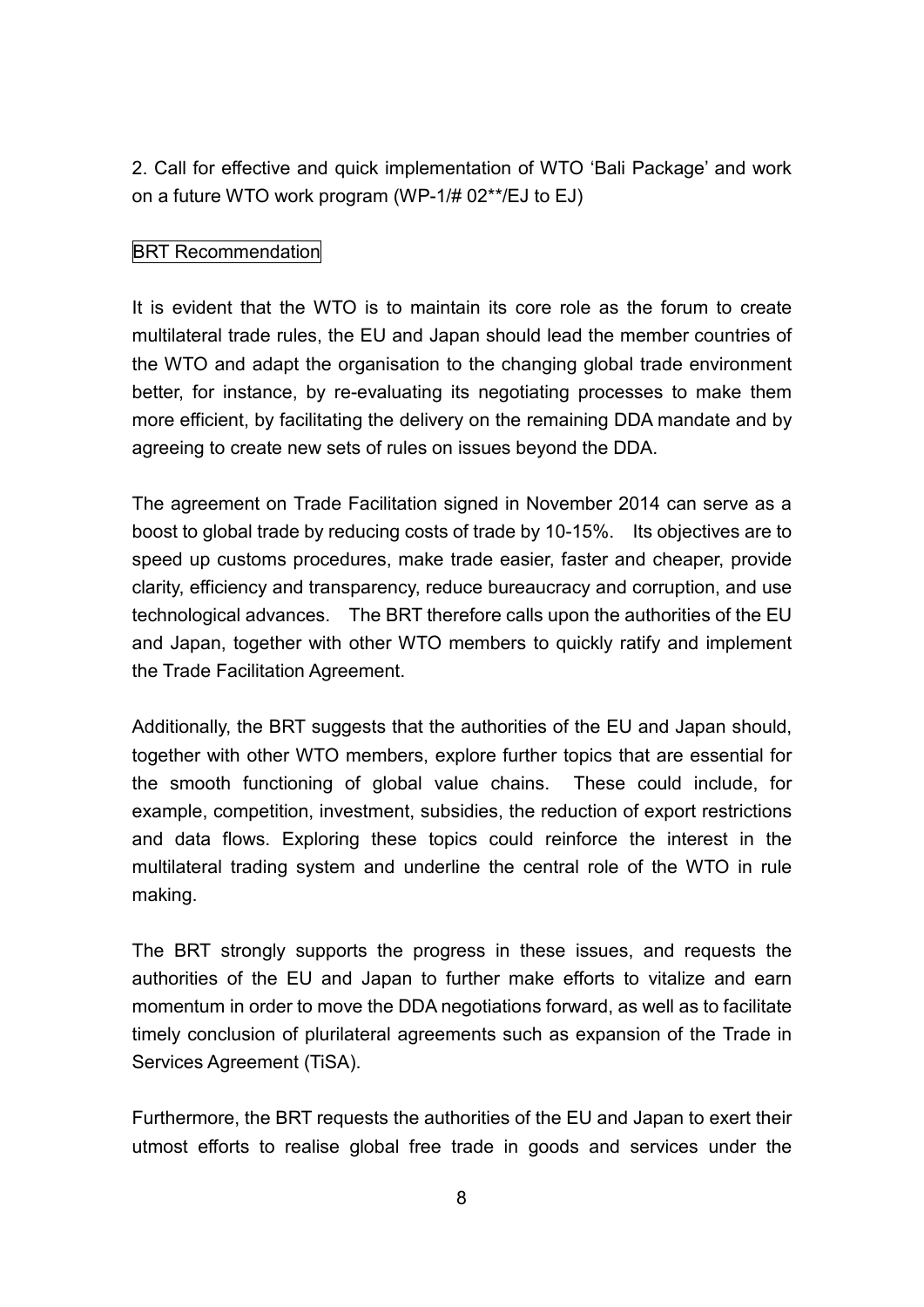auspices of the WTO, including environmental goods, so long as it does not discriminate unfairly between products and sectors.

However, tariff liberalisation should not be limited to finished goods but include goods over the whole value chain to have a real impact and to take into account the globalisation of the value chains.

< Recent Progress >

The informal WTO Ministerial gathering held in Davos on 24 January 2015 was a good opportunity for WTO members to discuss the future work programme on the remaining issues of the DDA. A number of WTO members expressed the following views:

- it is important to steadily and gradually operationalise the agreed items, based on the MC9 outcome;
- for the remaining DDA items, the discussion of a work program to address such items should commence as soon as possible;
- and the WTO must not refrain from discussing potentially contentious issues such as agriculture and market access for non-agricultural goods and services.

The BRT hopes the negotiation on other agenda items such as non-agricultural market access (NAMA), agriculture, non-tariff barriers (NTBs) and export subsidies will make progress now that the TFA has been passed.

The BRT welcomes the conclusion of the expansion of the Information Technology Agreement (ITA) and the Agreement on export subsidies and export competition elements at the WTO Ministerial Meeting in Nairobi in December 2015. For the future course of DDA negotiation, however, two courses of its continuation and termination have been set forth in parallel. The BRT expects further progress in WTO's DDA negotiation to reach a new stage in negotiation, which should result in mutually beneficial outcome for both developed and developing countries.

*< Background > The BRT is a strong supporter of the multilateral trading system, whose core*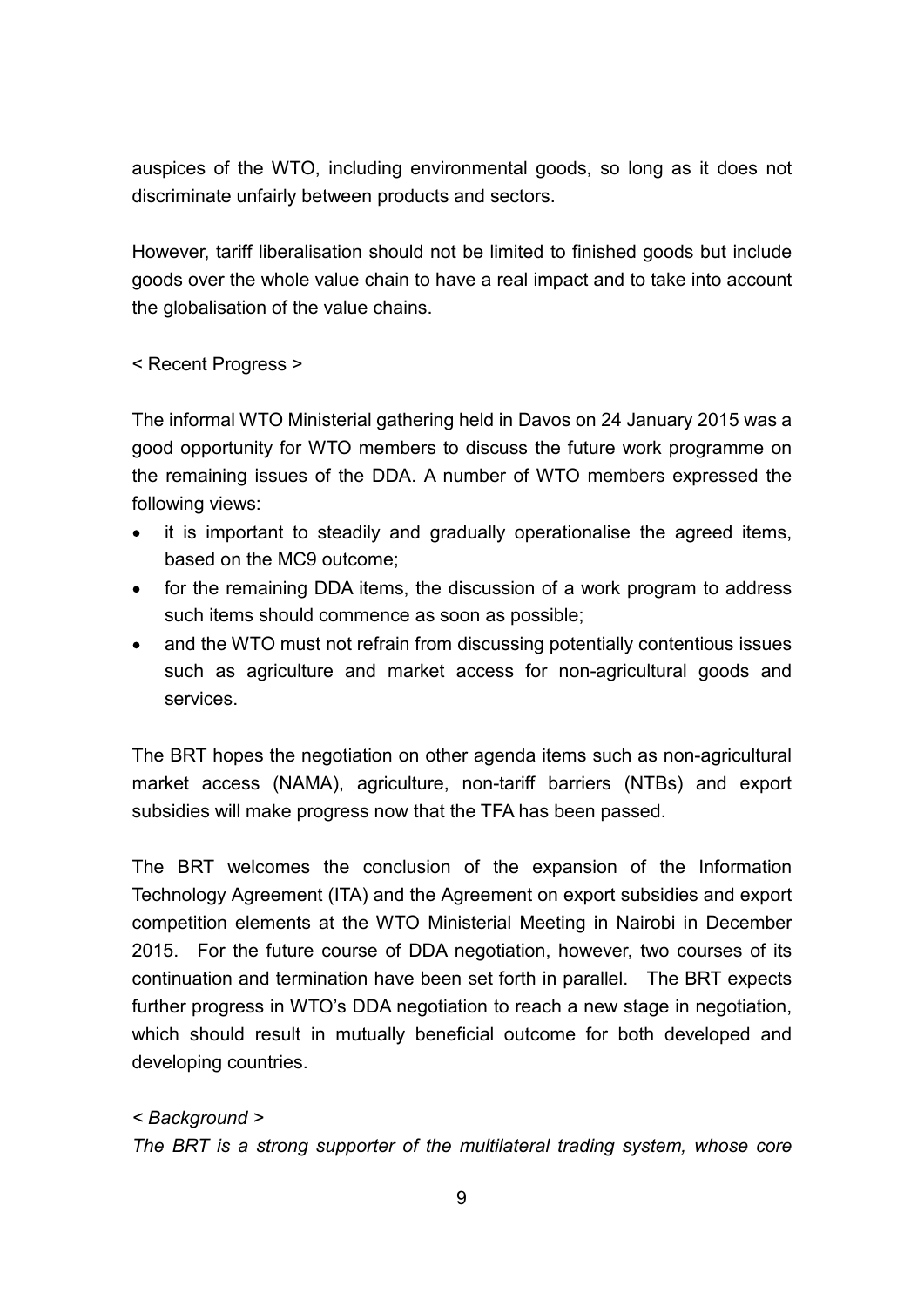*functions are trade liberalisation, rule-making and dispute settlement. However, to liberalize multilateral trade, the initial high-level ambition of the Doha Round, launched in 2001, has not been maintained, resulting in the current deadlock of negotiations which continue due to the lack of political will and the inability to bridge the gap in the market access commitments between OECD and emerging country members.*

*Especially given the great and increasing uncertainty in the world economy, the WTO must demonstrate its ability to deliver results for the business community. As the only international organisation creating rules and setting standards on trade at the multilateral level, the WTO must remain a leader in this area and take more and stronger action. The existing legal framework provides an excellent basis for such action. However, it needs to be updated in order to respond to a changing global economic landscape.*

*WTO members made partial progress in the DDA at the 9 th WTO Ministerial Conference in Bali in December 2013. The so-called"Bali Package" that was agreed consists of three main components: (1) a trade facilitation agreement; (2) an agreement on the agriculture sector; and (3) agreements on development (a package for least developed countries and flexibilities for public food stockholding programmes).*

#### Actions taken so far

Following up with the agreements of the 9th WTO Ministerial Conference (MC9) in December 2013 the 10th WTO Ministerial Conference (MC10) in December 2015, and the outcome of the Special Session of the General Council in November 2014, Japan has actively worked on the implementation of the Bali package. As part of the governments' efforts, G20 members including Japan and EU committed to accept the Trade Facilitation Agreement by the end of 2016 and called other WTO members to do the same at G20 Hangzhou Summit in September 2016. G20 members also welcomed the landing zone achieved in the WTO EGA negotiations, and reaffirmed their aim to redouble efforts to conclude an ambitious, future-oriented EGA by the end of 2016 at the Summit. In December of the same year, based on the G20 Hangzhou Summit Declaration, the EGA ministerial meeting was held with the aim to conclude the negotiation by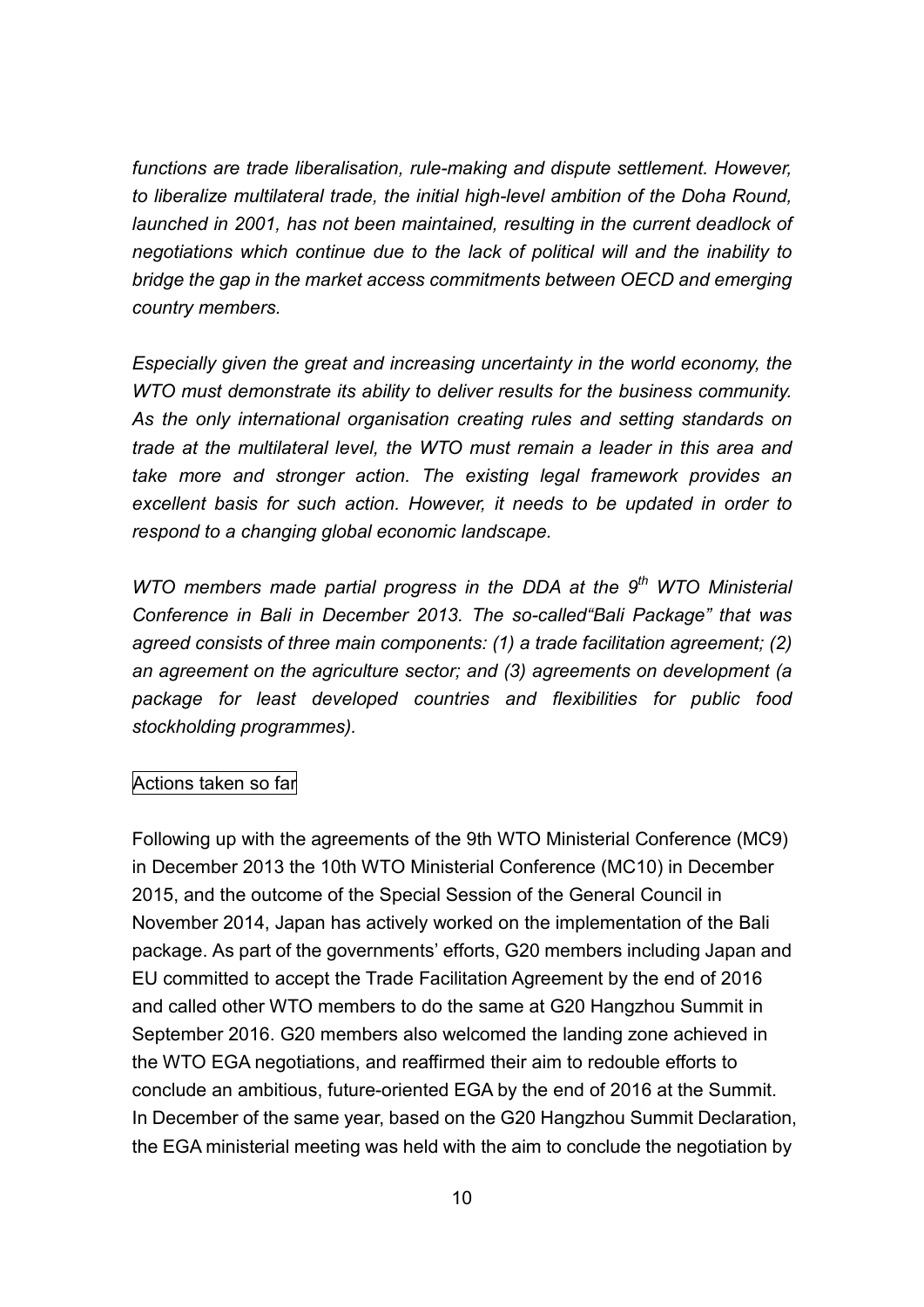the end of the year. At the ministerial meeting, while the gap between the positions of members on covered products remained and they could not reach an agreement, they shared the same recognition that all members should continue to negotiate, aiming at an for early conclusion of the negotiations.

## Future outlook

Although each of eight areas covered by Doha Round (DDA) remains important, it is also necessary to consider new approaches including dealing with the issues that reflect the needs of the times, such as electronic commerce, by exceeding the framework of DDA, in continued cooperation with WTO members including the EU. We will work for achieving positive outcomes in the 11<sup>th</sup> Ministerial Conference (MC11) in December 2017 and beyond.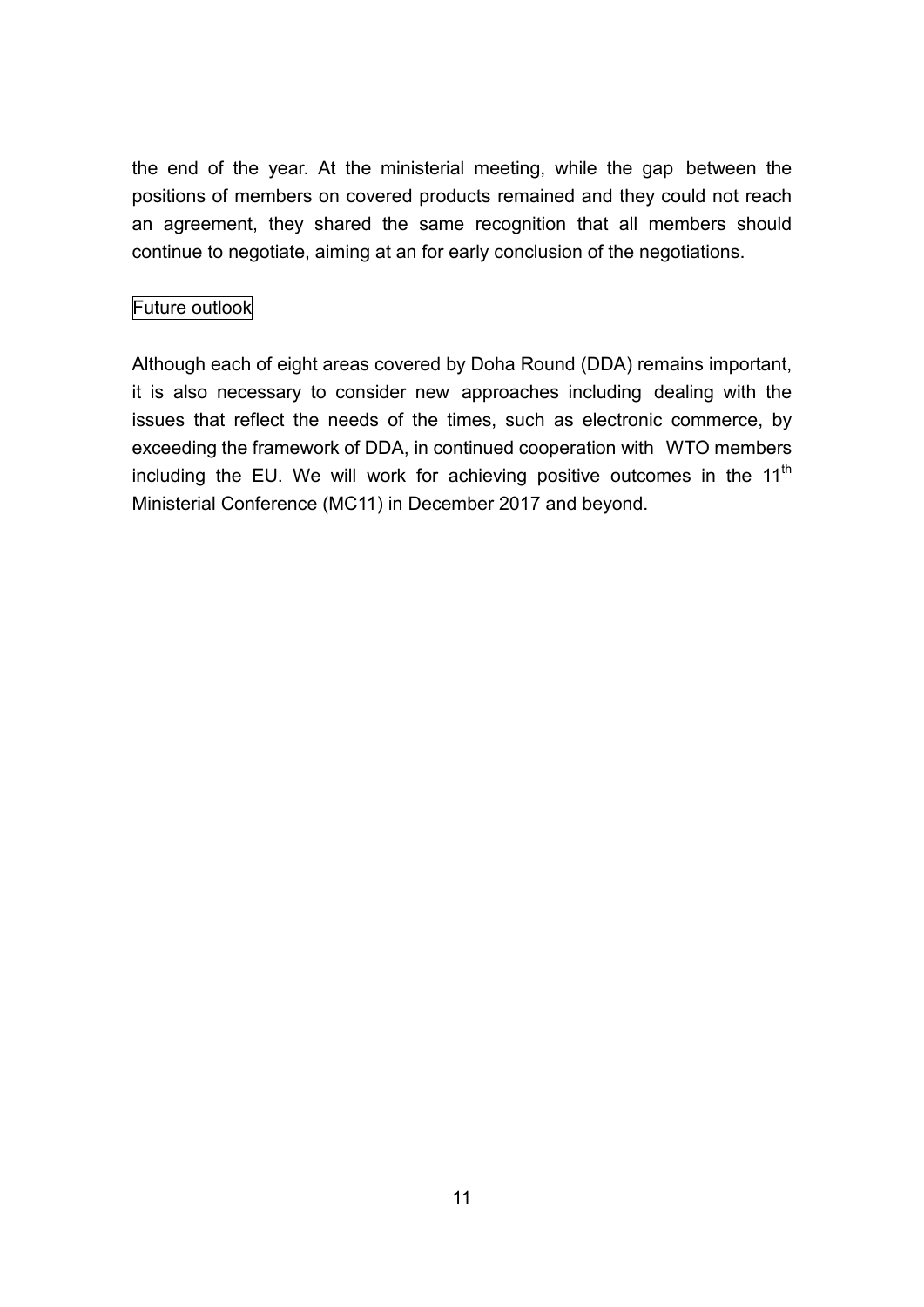3. Applying international standards and enhancing regulatory cooperation (WP-1 /# 03\*\*/EJ to EJ)

(1) General recommendations

#### **BRT Recommendation**

The BRT strongly supports the joint development and application of internationally harmonised technical requirements and procedures for the testing and approval of products that are traded internationally.

The BRT recommends the authorities of the EU and Japan to enhance their regulatory cooperation. The aim is to eliminate barriers to trade and investment in order to promote business and to disseminate the experience of the EU and Japan to the rest of the world.

To this end, the BRT encourages the authorities of the EU and Japan to work together in the relevant fora to develop international product standards and certification procedures. The BRT recommends that the authorities of the EU and Japan should apply such standards in as many sectors as possible.

Where international standards have not yet been developed, the BRT urges the authorities of the EU and Japan, when possible, and appropriate, to accept the mutual approval of the import, sale or use of products that have been approved on the basis of functionally equivalent requirements.

Taking into account the benefit of common regulatory environment, the BRT recommends that the EU-Japan FTA/EPA should include a framework to promote regulatory cooperation and to ensure that the authorities of the EU and Japan not take unnecessary measures which act as an impediment to trade and investment.

The BRT recommends that the policy-makers of the EU and Japan should increase their understanding of existing and upcoming regulations of the other side. Where a harmonised regulatory framework between the EU and Japan has not yet been developed, the regulatory authorities of the EU and Japan should review their domestic technical regulations and conformity assessment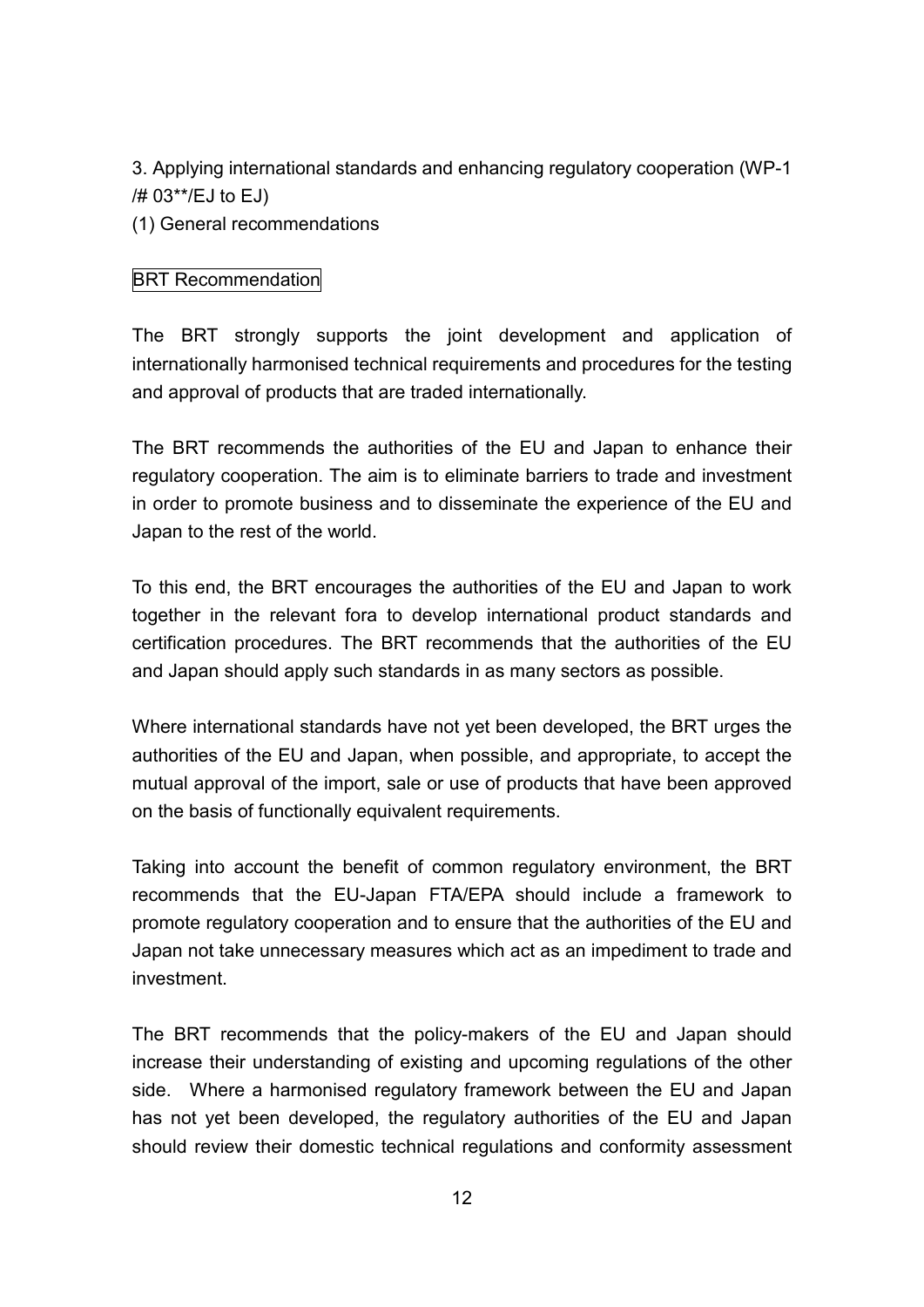procedures at regular intervals to determine the scope for further regulatory harmonisation. The outcome of these reviews, including scientific and technical evidence used, shall be exchanged between the regulatory authorities and provided to industry upon request.

The BRT recommends that the regulators of the EU and Japan should study the possible impact of new regulatory developments on domestic and foreign business to avoid taking initiatives that might unwittingly create barriers to trade and investment. They should exchange annual legislative work programmes at the earliest stage to prevent regulatory divergence and the creation of new trade barriers. In addition, they should agree to an early warning system for draft legislation to facilitate an effective bilateral dialogue.

The policy-makers of the EU and Japan should develop a joint strategy to promote better regulation by learning from each other's experience and adopting a common system of good governance. Throughout the process, the two authorities should have close dialogue with businesses.

The BRT calls on the Leaders of the EU-Japan Summit to ensure that the FTA/EPA will be a living agreement and will provide a solid and comprehensive framework for regulatory cooperation to address the sector-specific concerns of the business community. In the recommendations of last year, the BRT welcomed the adoption of a Joint Document for Regulatory Cooperation at the EU-Japan Industrial Policy Dialogue between METI and DG GROW on 17 March 2015. As a long-standing advocate of regulatory cooperation, and recognising that this is a key issue for the future, the BRT hopes that this joint initiative will reinforce and complement the upcoming FTA/EPA and set the frame for a solid, forward-looking and long-lasting regulatory cooperation. The BRT is willing to support the EU and Japanese Authorities on regulatory cooperation matters.

#### *<Background>*

*The BRT believes that regulatory cooperation will be a key to the economic prosperity of the two economies. Once an FTA/EPA is concluded, it will be important not only to ensure that new regulations do not nullify or impair the market access benefits accruing to either party under the agreement or create new barriers to bilateral trade, but also to expand and strengthen the relations*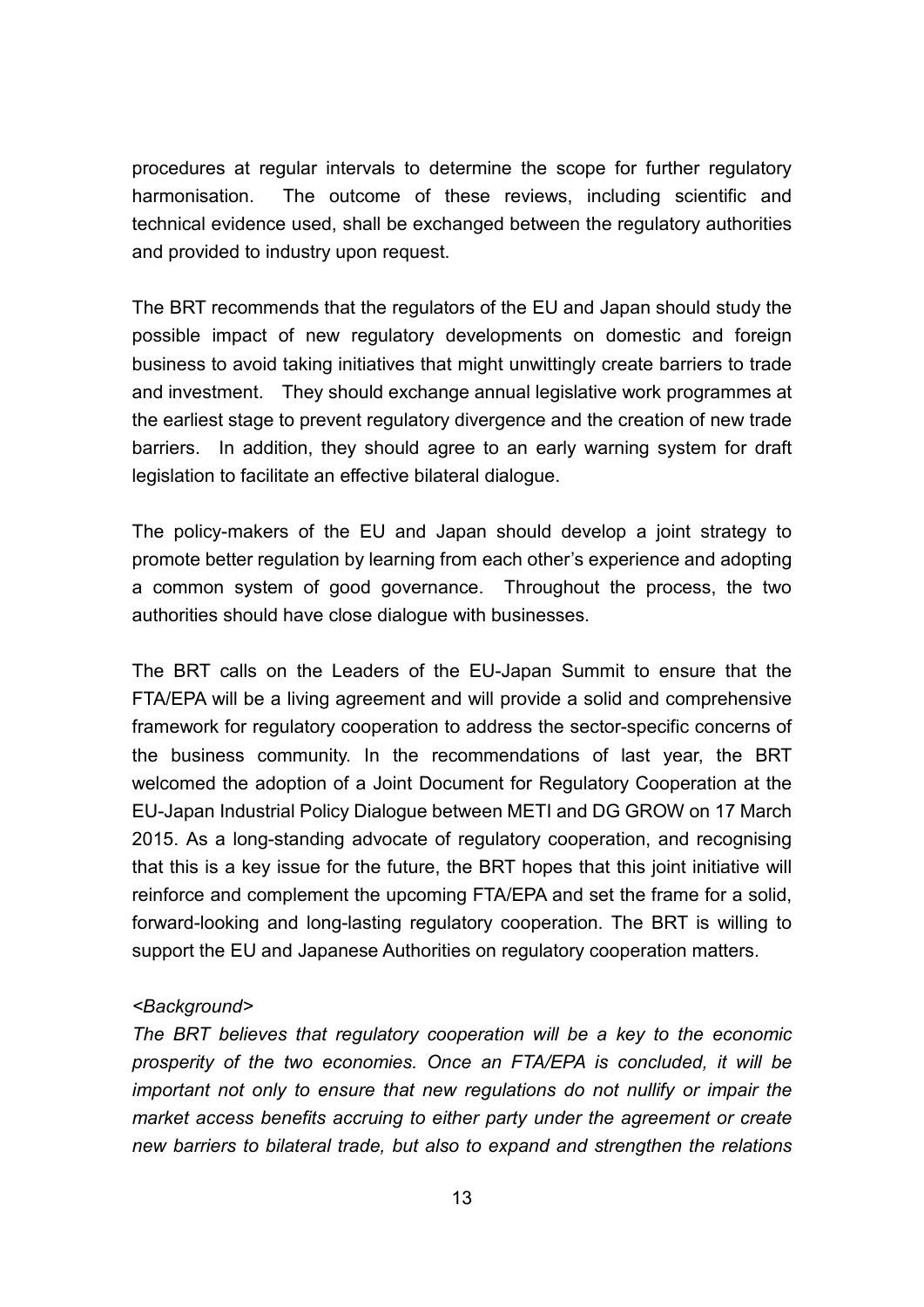*between the two economies so that the benefits of their cooperation will further increase and so that they will eventually be able to expand such regulatory cooperation to other bilateral and multilateral relations.*

*In the meetings of the BRT on 8-9 April 2014, the Japanese side proposed that the authorities of the EU and Japan together with key players such as the BRT should look at future issues coming out of a long-range vision for the relationship for, say, the next three decades.*

#### Action taken so far

The Ministry of Economy, Trade and Industry (METI) and the European Commission (EC) DG for Internal Market, Industry, Entrepreneurship and SMEs (DG Growth) have been propelling regulatory cooperation from an early stage in order to avoid future misalignments of regulations between Japan and the EU and facilitate the commercialization of new technologies.

\*The METI and the EC DG Growth agreed to enhance regulatory cooperation in 13 areas of including chemicals and robotics areas at the Japan-EU Industrial Policy Dialogue in Brussels in March, 2015.

At the 23<sup>rd</sup> EU-Japan Summit in May, 2015, two leaders expressed their great expectations for further progress in the EU-Japan regulatory cooperation. Japan together with the EU has actively participated in standardization in international institutions such as ISO and IEC.

In accordance with the WTO's TBT Agreement, measures have been taken to harmonize Japanese Industrial Standards, also known as JIS, with international standards which led to 97% of JISs harmonized with corresponding international standards when there are relevant international standards.

In addition, accreditation of certification bodies is open to both domestic and international organizations.

Furthermore, since 2002, the Agreement on Mutual Recognition between Japan and the EU, covering the sectors of telecommunications equipment, electrical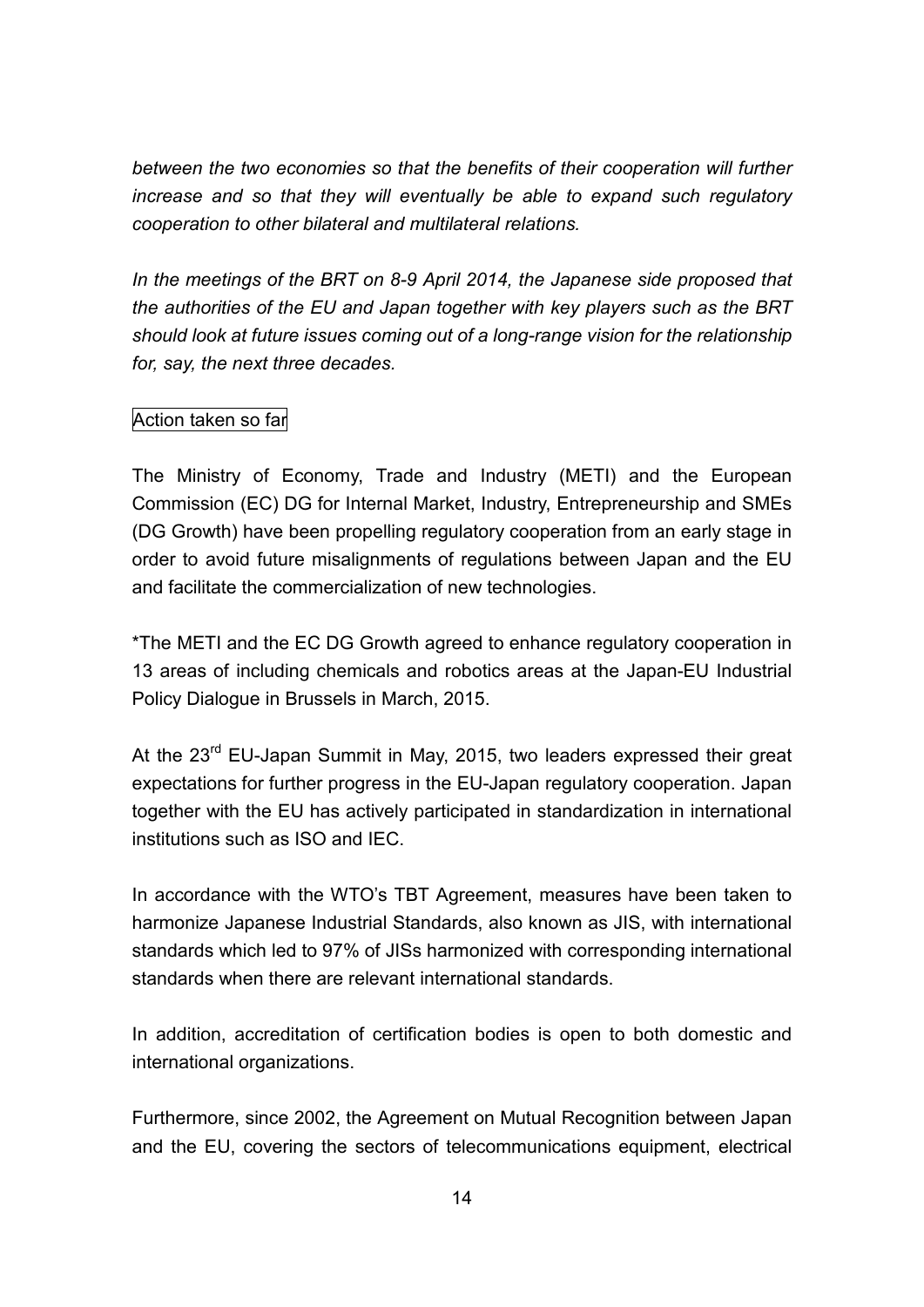products, good laboratory practice (GLP) for chemicals and good manufacturing practice (GMP) for medicinal products, has been in effect.

In addition, the Council for Regulatory Reform was established as an organ investigating and discussing on regulatory reforms in January 2013 in order to remove impediments to the revitalization of Japanese economy and to realize private-sector-demand-led growth. The council compiled the items for regulatory reform into reports respectively in June 2013, June 2014, June 2015 and May 2016, taking approaches such as "International Best Practice Tests" that examines the necessity and rationality of regulations based on international comparisons. In order to realize progress in regulatory reform items steadily "Implementation Plan for Regulatory Reform" was endorsed by the Cabinet in June 2013, June 2014, June 2015, and June 2016 respectively. Since the Council reached the limit of its mandate in July 2016, the Council for Promotion of Regulatory Reform was established as a new organ investigating and discussing regulatory reforms in September 2016.

#### Future outlook

The METI and the EC DG Growth will continue to promote discussions on regulatory cooperation.

Japan has intention to take part in the standardization activities in international standardizing bodies. In accordance with the WTO's TBT Agreement, Japan will make further efforts to harmonize JIS with international standards.

At the Council for Promotion of Regulatory Reform, items for regulatory reform are expected to be compiled into report by around June 2017.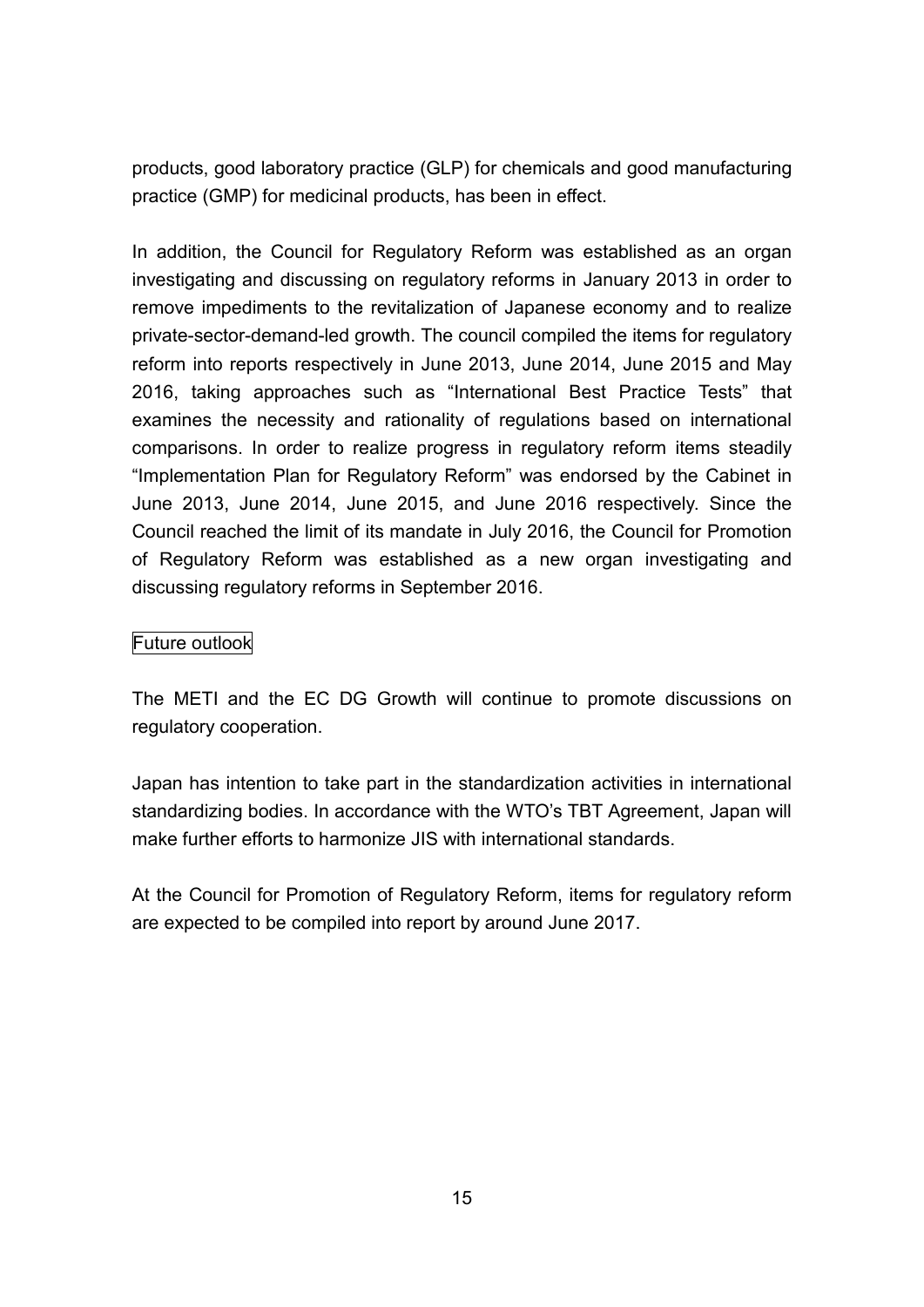#### (2) Create a common chemicals regulation

#### BRT Recommendation

Policies on the control of chemicals such as the EU's REACH and RoHS and Japan's Chemical Control Law have a significant impact on global supply chains. The two Authorities should not only implement effective regulations, but also establish a common list of restricted substances and a common approach to the evaluation of risks and sharing of data. Such a common regulatory environment will not only benefit industries through cost mitigation but also benefit users and consumers through lower prices and consistent protection.

Furthermore, the two Authorities should develop a common policy on emerging issues such as endocrine disruptor and nano materials. The two authorities should also support supply chain management in developing countries in cooperation with businesses.

#### Actions taken so far

The regulatory authorities of the EU and Japan have shared information on the current situation of each regulation and have exchanged views on regulatory cooperation through the Chemical WG of EU-Japan Industrial Policy Dialogue. Specifically, at the  $3<sup>rd</sup>$  meeting of the Chemical WG in February 2016, the EU and Japan exchanged information on the progress of chemicals regulations and discussed information transfer of chemicals in products and risk assessment approach of existing chemicals, followed by a seminar on chemSHERPA, an information transfer scheme regarding chemicals in products, where Japanese industry demonstrated its performance to the industry of the EU.

In addition, in February 2016, the regulatory authorities of the EU and Japan agreed on a work plan valid until 2018 to share information on the implementation of REACH and Japan's Chemical Substances Control Law, with each other.

Japan has shared its information and has exchanged views on emerging issues such as endocrine disruptors and nanomaterials, in the OECD Joint Meeting of the Chemicals Committee and Working Party on Chemicals, Pesticides and Biotechnology, with the regulatory authorities of the OECD members including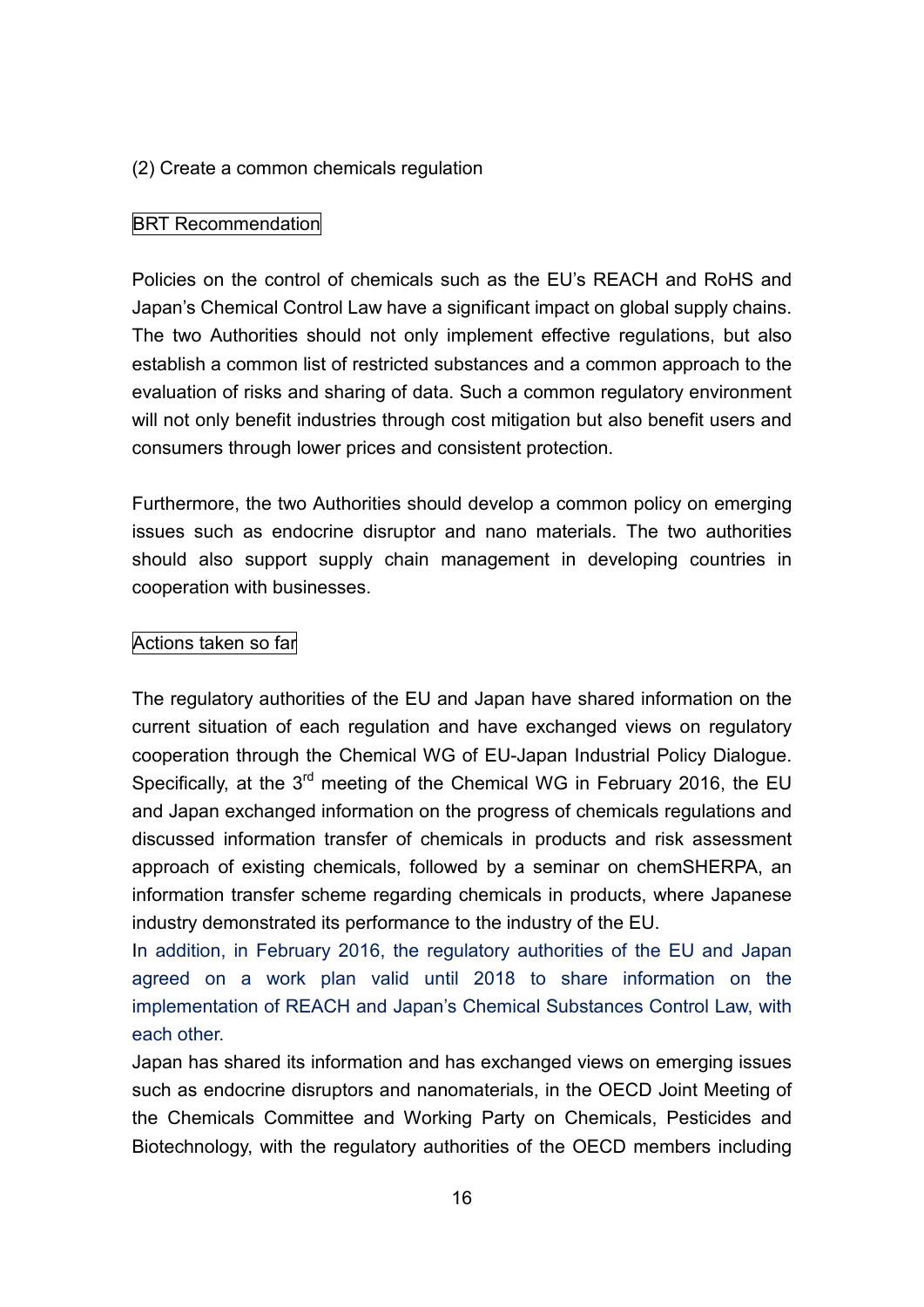### the EU.

Furthermore, Japan has dialogues with ASEAN countries and shares the achievement with the regulatory authorities of the EU.

## Future outlook

The regulatory authorities of the EU and Japan are going to exchange information continuously with regards to chemical management. Japan will continue discussion on emerging issues with regulatory authorities including those of the EU, utilizing appropriate fora such as the OECD.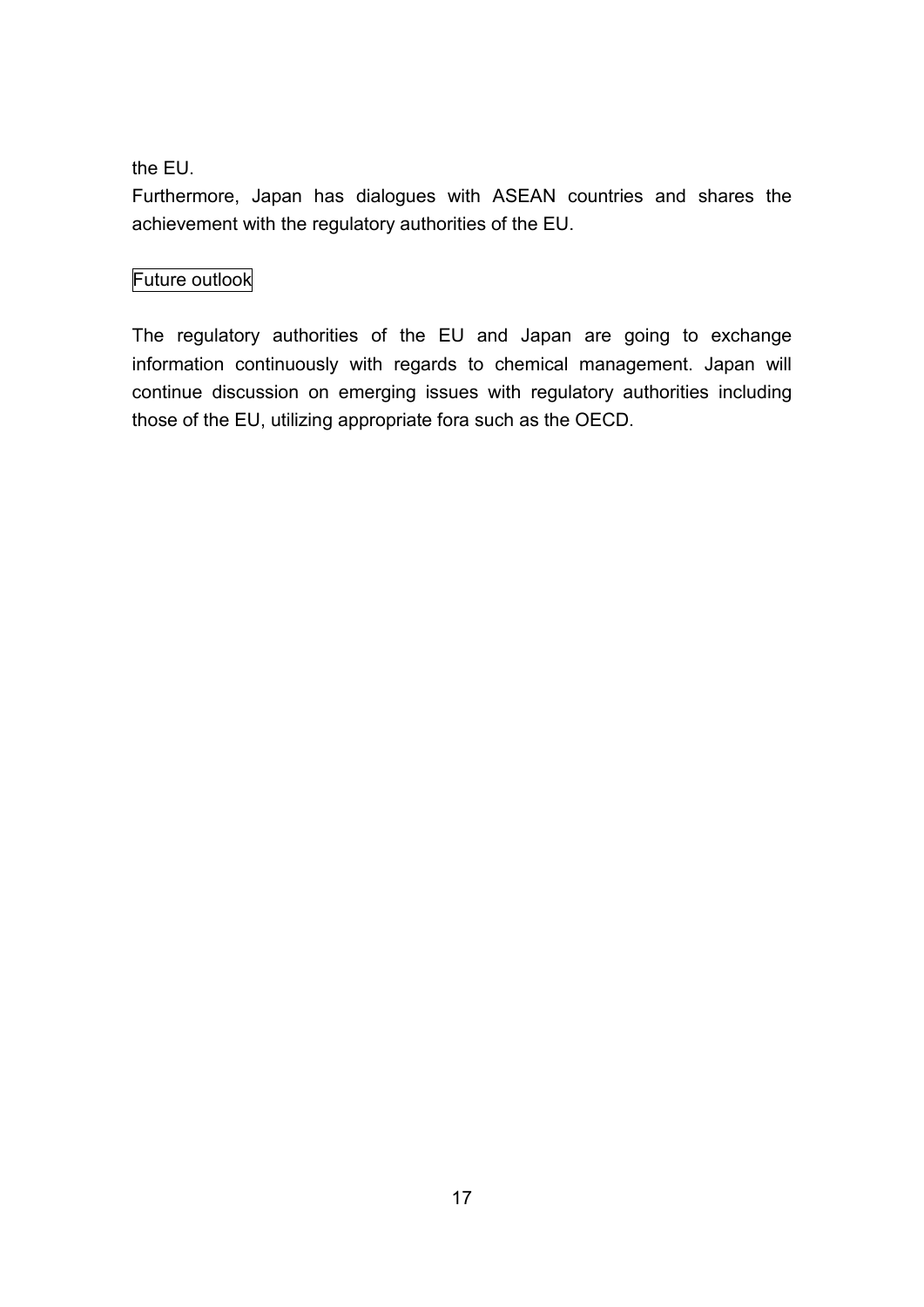#### (3) Create a common resource efficiency policy

#### **BRT Recommendation**

The authorities of the EU and Japan should promote the concept of energy efficiency including resource efficiency, using the right incentives, standardised methodology, criteria and the format of environmental product declaration between the EU and Japan and cooperate with each other so that such a policy will be internationally shared.

The two authorities should work together at the multilateral level to promote international harmonisation of energy conservation regulations, relevant labelling rules, and environmental and carbon footprint schemes.

#### Action taken so far

The "Energy Saving Labelling Program" that the Government of Japan introduced is applied mainly to household products (21 items today).

The government also operates 'Uniform Energy Saving Label' specifying multistage rating in the 'Retailers Label Display Program' which is a labelling program for retailers (6 items today).

The Government of Japan implemented an empirical research project of the Type III Environmental Product Declarations (EPDs) from 1998 to 2001. After the transitional period, the project was transferred to a private organization in 2002, and it has been certifying EPDs since then. By the end of 2016, a total of 83 PCRs and 1,844 EDPs were certified and released.

In addition, a government's pilot program for the Carbon Footprint of Products, which had started in 2009, certified 73 product category rules (PCRs) and 469 carbon footprints of product (CFPs), and was completed in March 2012, as scheduled. After the transitional period, the program was transferred to a private organization and it started as the "CFP Communication Program" in July 2012. When the program was transferred, its rules were modified by reflecting ISO discussions at that time. By the end of 2016, a total of 107 PCRs and 1,319 CFPs have been certified and released.

Future outlook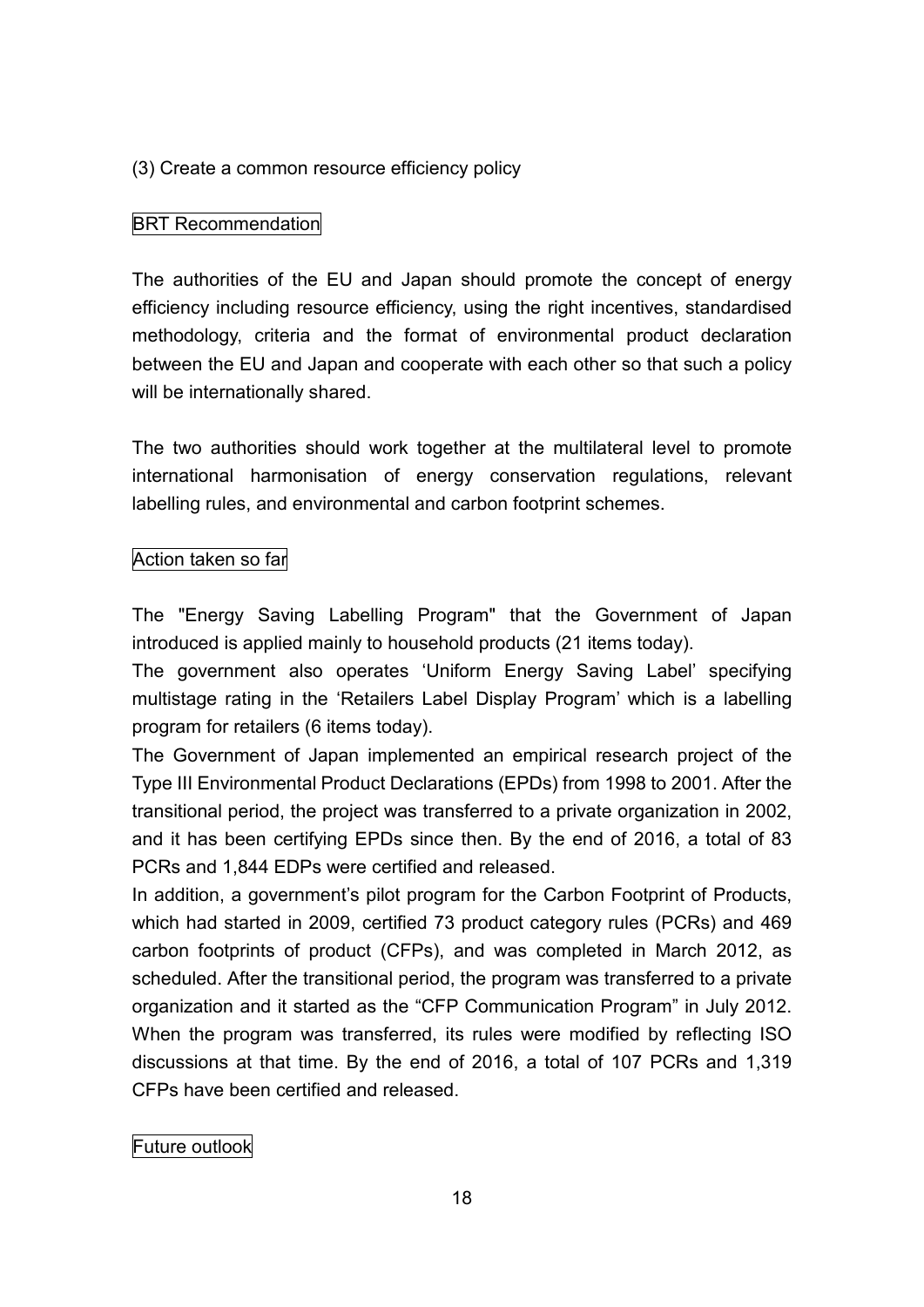The Government of Japan will continue to review "Energy Saving Labelling Program." In addition, in order to enhance the degree of recognition of the label, the Government of Japan will distribute publicity materials regarding the program.

The Government of Japan will regularly communicate with private businesses involved in the CFP communication program, so as to keep the program consistent with international guidelines including ISO.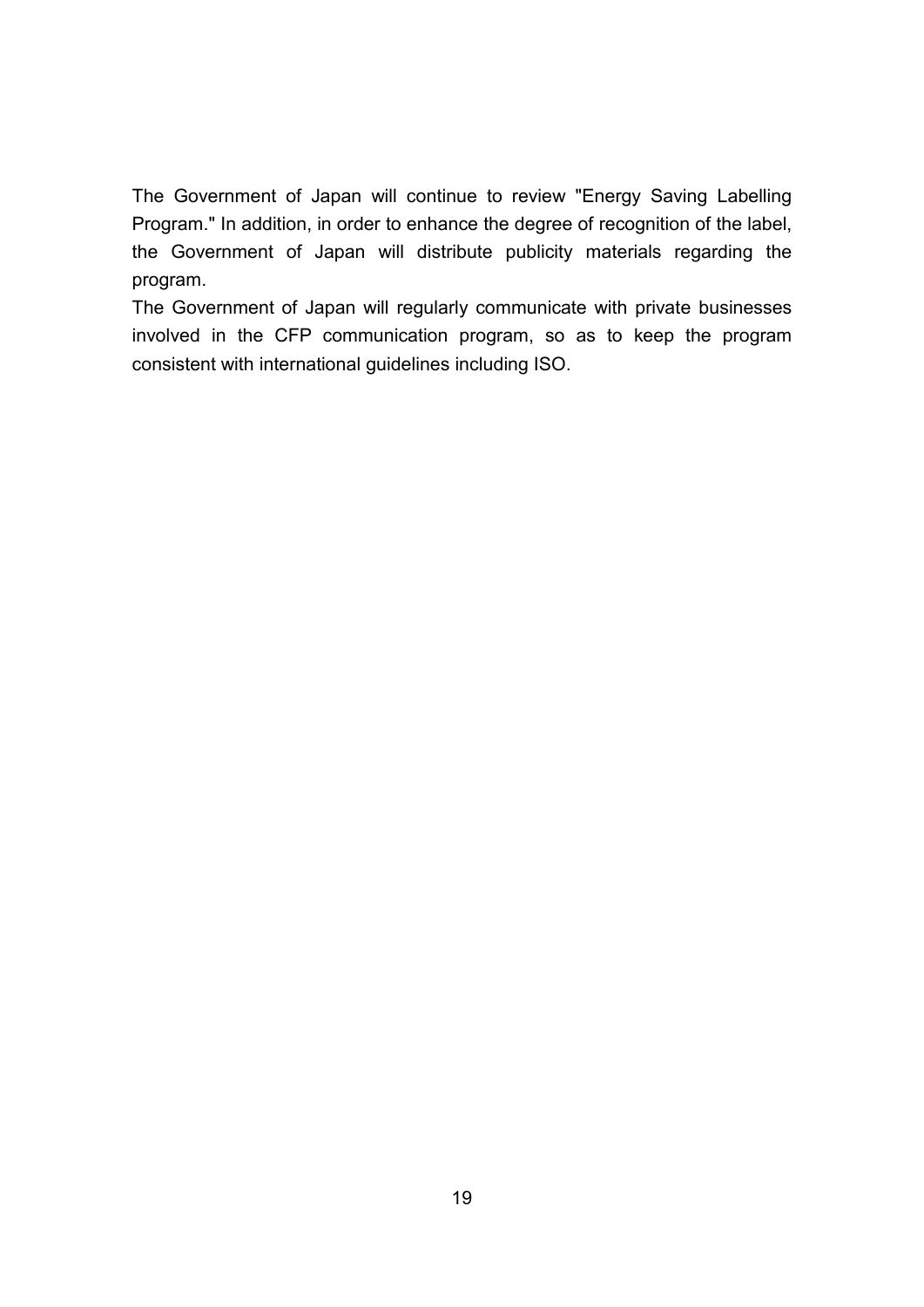#### (4) Expand the benefits of AEOs (Authorized Economic Operators)

#### **BRT Recommendation**

The authorities of the EU and Japan should aim at introducing further regulatory cooperation in order to give more concrete benefits to AEOs. The BRT is aware that the two authorities are engaged in regular discussion following the agreement on the mutual recognition of the AEOs in June 2010 between the EU and Japan, but that no concrete benefits have emerged for operators. According to the progress report of the EU in 2015, the scope of this agreement is restricted to 'security and safety' only. The BRT would like in this regard to put emphasis on the simplification of import procedures where companies are given greater freedom while taking greater responsibility for their imports without an excessive administrative burden. The BRT recommends that the two authorities should consider expanding the legal base if it is necessary to realise the simplification of import procedures.

#### Action taken so far

The mutual recognition of the AEOs between Japan and the EU has been steadily implemented since May 2011. Based on the mutual recognition, the AEOs in Japan and the EU have received benefits in customs procedures of the other side. With a view to enhancing regulatory cooperation on AEOs between Japan and the EU, their Customs Authorities held the Japan-EU Joint Customs Cooperation Committee in June 2015 and discussed the possibility for expansion of benefits by the mutual recognition of the AEOs.

To further simplify customs procedure for AEOs, the Government of Japan considers the possible measures to improve it on particular issues of private sectors by exchanging opinions and information with them.

As for "broadening the choice of customs office for declaration", Japan amended the Customs Law and the Customs Brokerage Law to allow AEOs to lodge import/export declarations to a customs office other than a customs office, where the goods are located, as a special case, and to repeal restriction on area of service of customs brokers, while maintaining general rule that import/export declarations need to be lodged to a customs office where the goods are located.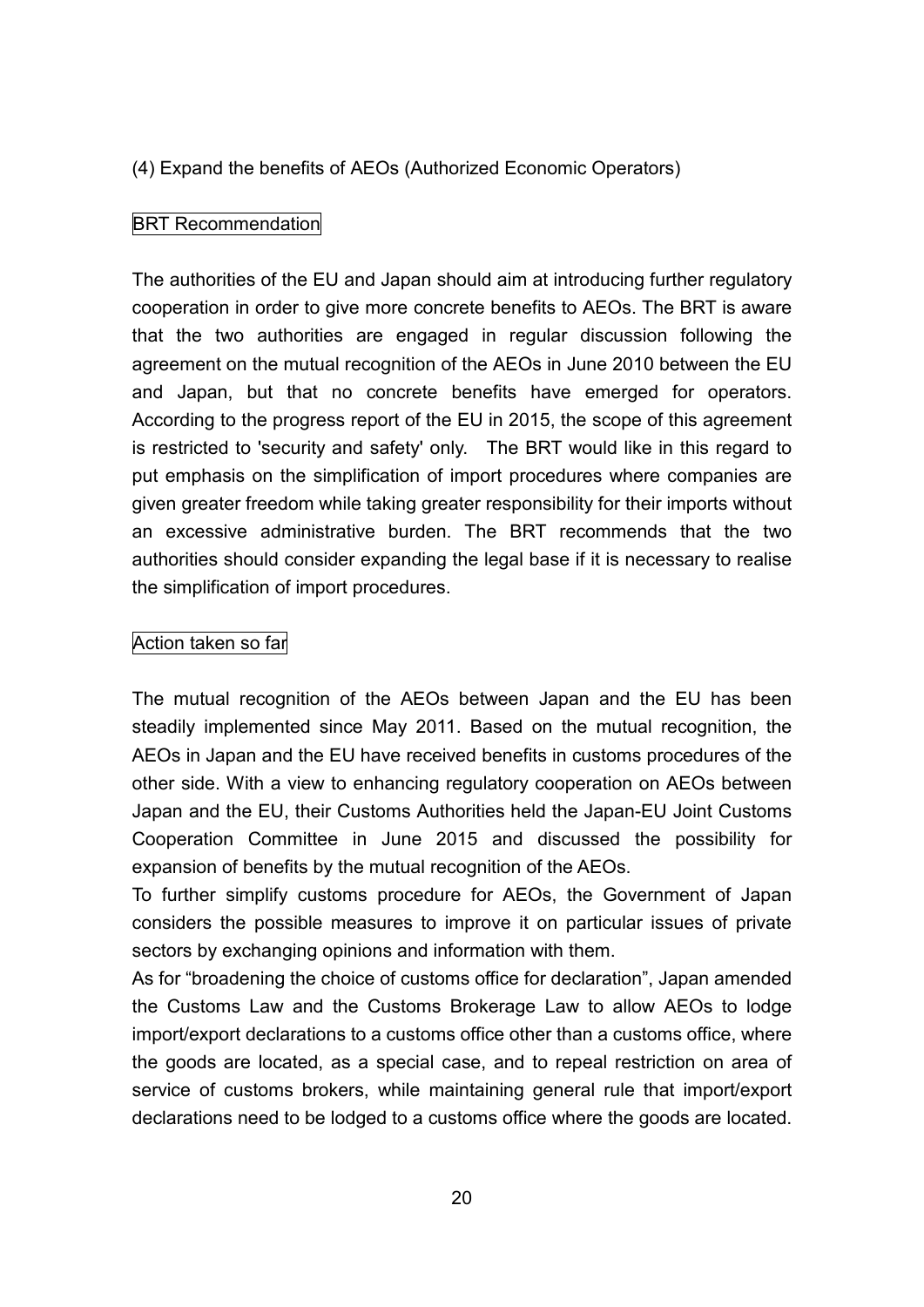## Future outlook

With respect to the mutual recognition of the AEOs between Japan and EU, in addition to the continuous review of its implementation, the Customs Authorities of Japan and the EU will continue to discuss the additional benefits to be granted to the AEOs.

To further simplify Customs procedure for the AEOs, the Government of Japan will consider possible measures to improve it on particular issues of private sectors by exchanging opinions and information with them.

The Government of Japan intends to take necessary steps to implement measures for "broadening the choice of customs office for declaration" by the end of FY 2017.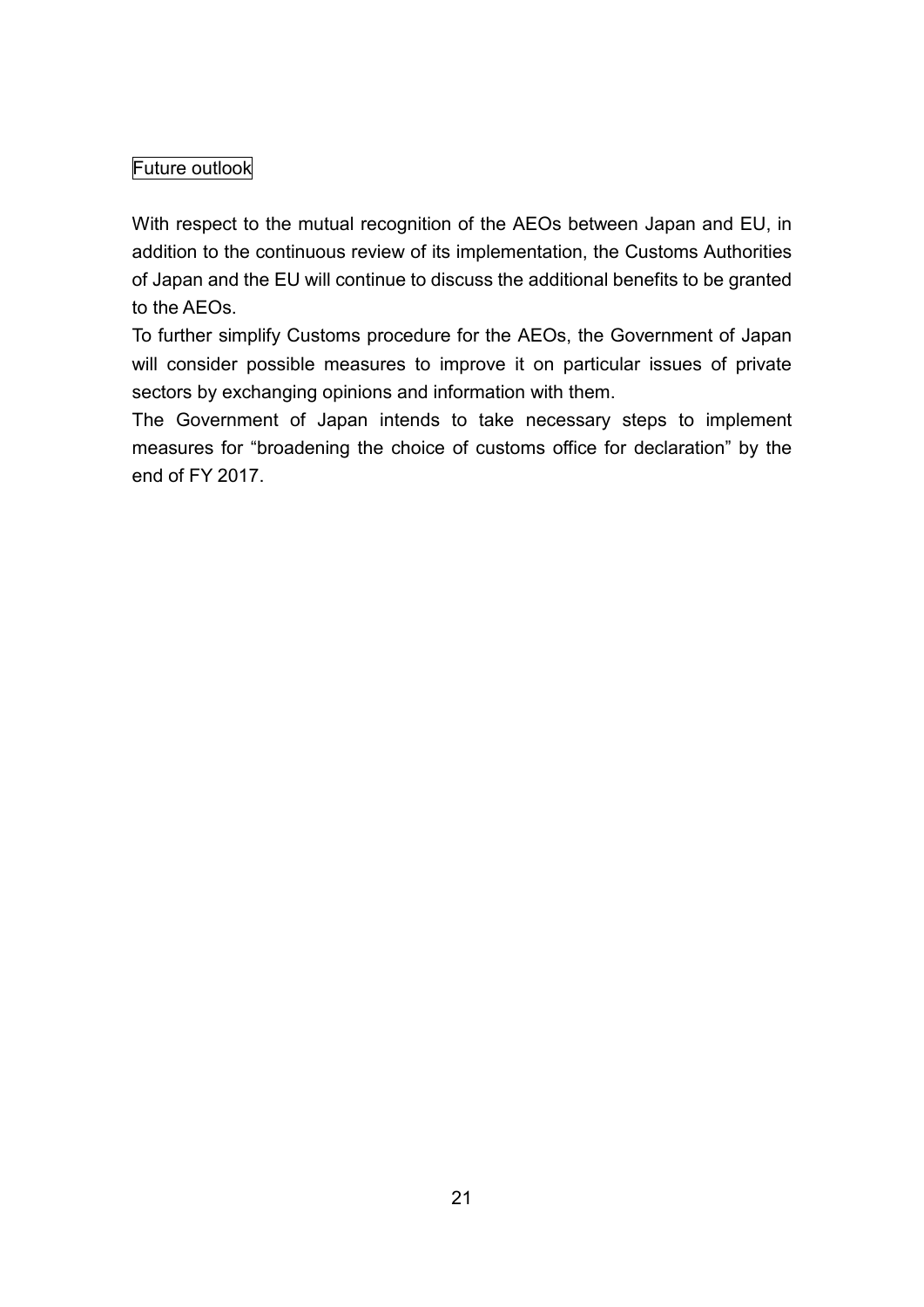(5) Fight against counterfeited, pirated and contraband goods

#### BRT Recommendation

The BRT would like to see the EU and Japan step up efforts to fight against counterfeited, pirated and contraband goods, both inside and outside the EU and Japan. For example, they should better cooperate with each other and with the third country authorities to secure the closure of sites trading in fake goods.

The BRT requests that the authorities of Japan should make all trade with fake goods illegal by closing the loophole by which individuals are allowed to bring in or import counterfeits for personal consumption.

The BRT reiterates its support of Regulation (EU) 608/2013 of the EP and Council of 12 June 2013 on Customs enforcement of Intellectual Property rights which reflects to some extent the BRT's key recommendations such as simplifying the procedure. However, the BRT requests the authorities of the EU that they should seek ways to mitigate the financial burden of the importers of the authentic goods.

The BRT would like to see an enhanced role of the Observatory on Counterfeiting and Piracy in line with the Regulation adopted by the European Parliament and Council on 19 April 2012.

The BRT suggests that with increased cooperation by the manufacturers and importers of authentic goods, including the provision of more information on their products, on-site training of officials and training of officials on more effective use of the WCO's IPM (Interface Public Members), the customs authorities should make inspection more efficient and raise the rate of its coverage.

#### Actions taken so far

The Government of Japan has made efforts, including various training programs, in order to develop human resources of local authorities such as customs agents of the countries where infringements of Intellectual Property have occurred. As countermeasures against websites where counterfeited and pirated goods have been traded, Japan has provided information on such websites to foreign governments, including the Government of China, and has requested them to delete those websites. In addition, Japan has continuously implemented measures for prevention of consumer damage by collaborating with internet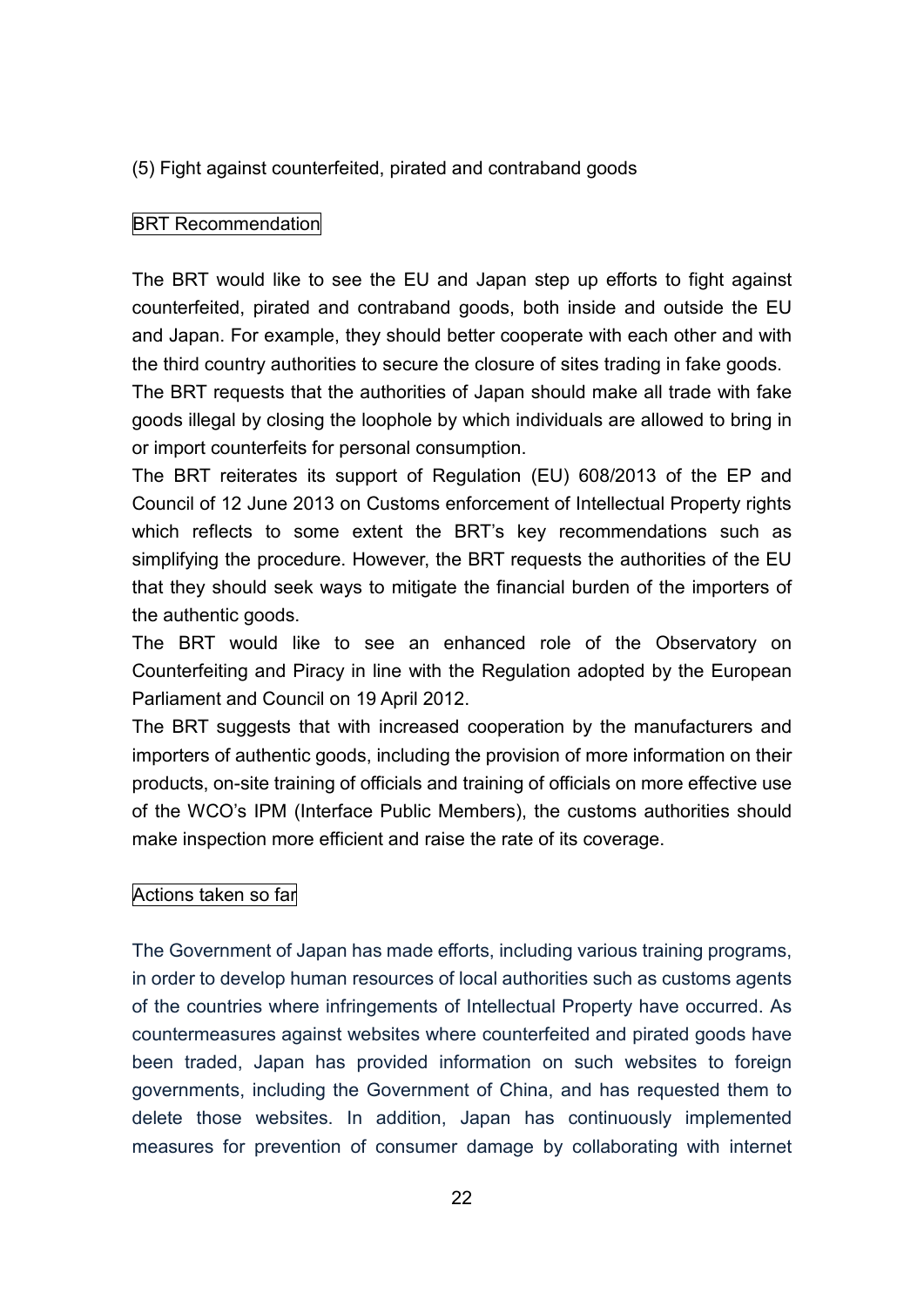service providers, Intellectual Property right holders and others.

Japan has also reinforced countermeasures against infringements of Intellectual Property on the internet, including the deletion of pirated contents in video streaming websites and the provision of supports to establish a scheme in which users of those websites are guided to authorized contents.

In order to prevent import and domestic distribution of goods that violate Intellectual Property, nationwide customs agencies and the police strengthen control through such activities as intensive crackdowns. Moreover, Japan Patent Office has conducted anti-counterfeit annual campaign to raise public awareness of Intellectual Property issues.

#### Future outlook

The Government of Japan will continuously have discussions and share information with foreign government and related organizations regarding the situation of damage, for example, caused by counterfeited and pirated goods on the Internet, and will strongly request them to take rigorous measures against infringement of Intellectual Property on the Internet.

Furthermore, in order to combat counterfeited and pirated goods on the Internet, Japan will enhance cooperation with parties involved in the Internet trading, such as Internet service providers and Intellectual Property right holders, and will actively take necessary and appropriate measures collaborating with related government ministries and agencies.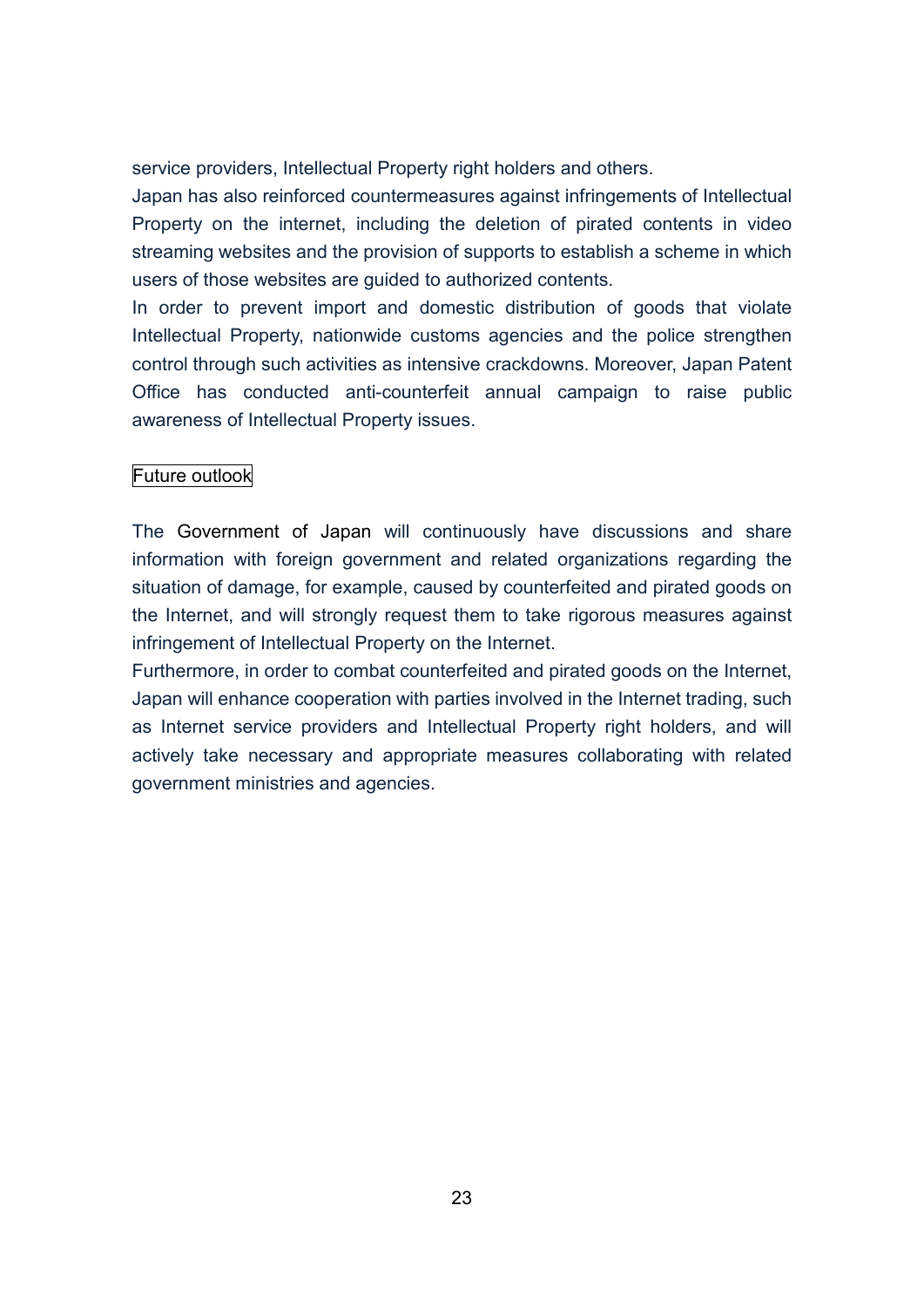#### (6) Adoption of UN Regulations

#### BRT Recommendation

In the automobile sector, the EU and Japanese Authorities should accelerate their adoption of UN Regulations to lower the cost of regulatory compliance for both European and Japanese automobile exporters by extending the benefits of mutual recognition. Also the EU and Japanese Authorities should work together to establish internationally harmonised technical requirements and testing procedures that will encourage the smooth market adoption of new environmentally friendly power-train technologies – clean diesel, electric vehicles, hybrid vehicles and fuel-cell vehicles.

#### < Background for 6 >

*In 1998, Japan became the first country in Asia to accede to the UN-ECE 1958 Agreement on the Mutual Recognition of Type Approval for Vehicles etc, which provides that vehicle components which have received type approval according to UN Regulations in one contracting country are exempt from testing in any other signatory country where those regulations have been adopted. Japan has now adopted UN-ECE Regulations in 41 of the 47 areas included in Japanese type approval for passenger cars.*

#### < General Background for 1-6 >

*Implementation of these recommendations will lead to a significant improvement in the business environments of both the EU and Japan.*

#### Action taken so far

The Government of Japan applies UN Regulations, having made relevant revisions to them taking into consideration the ensuring of safety and environmental protection in Japan, as a part of its efforts toward the realization of an International Whole Vehicle Type Approval (IWVTA), which is currently ongoing at the UN/ECE/WP.29. The Government of Japan, in cooperation with the European Commission, has been actively contributing to promoting IWVTA, inter alia, through acting as Co-chair of an expert meeting on IWVTA in WP.29.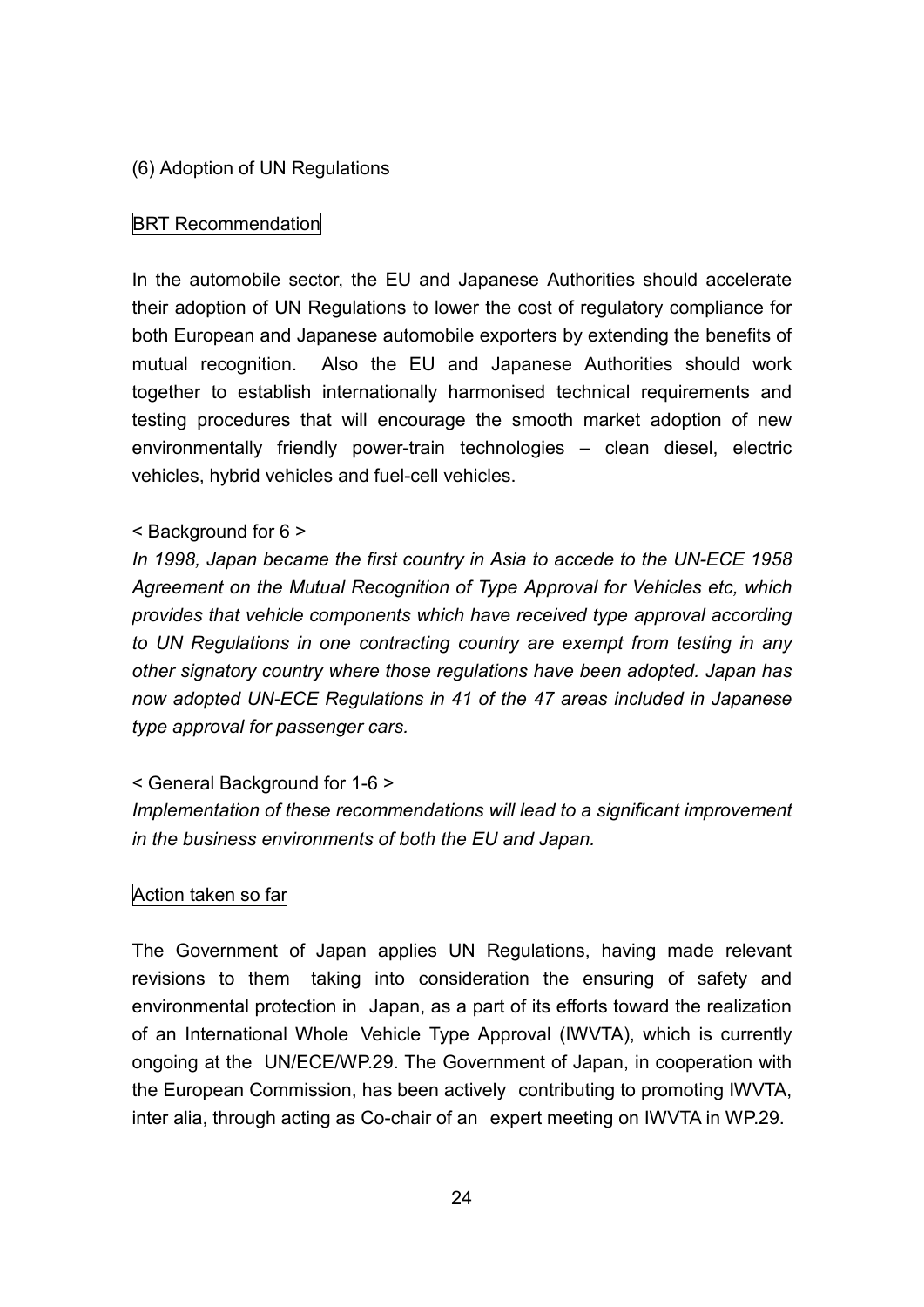## Future outlook

The Government of Japan will continue to apply the UN Regulations which have not been applied by Japan, taking into consideration the ensuring of safety and environmental protection in Japan, after the assessment of their validity and the necessary revisions of those regulations at the UN/ECE/WP.29, as a part of its efforts toward the realization of IWVTA.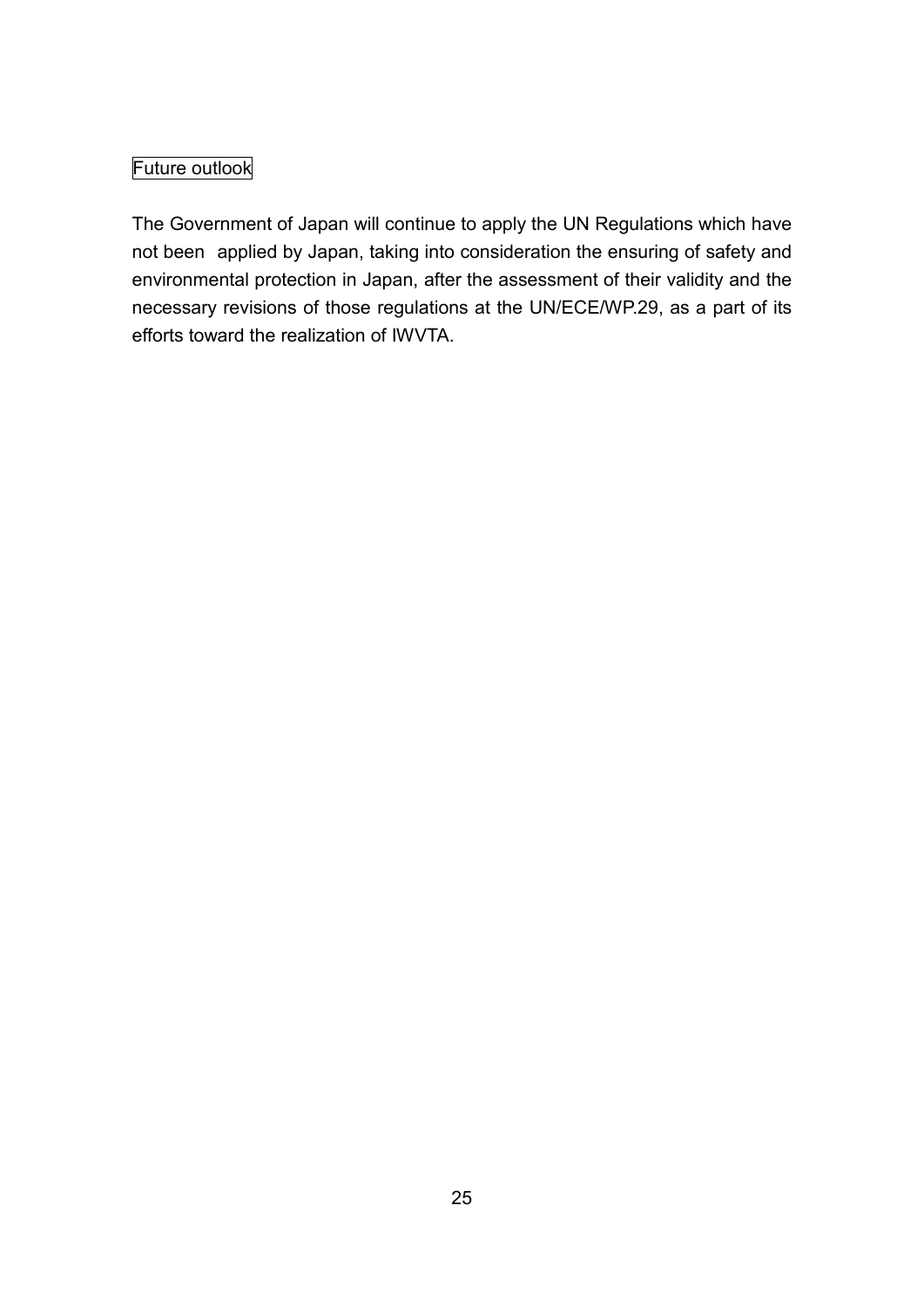4. Supporting timely development of business (WP-1/# 04\*/EJ to EJ) (1) Social security contributions (avoiding double contributions)

#### BRT Recommendation

The BRT welcomes the conclusion of social security agreements between Japan and 11 EU Member States. Negotiations or preliminary talks are under way between Japan and 4 EU Member States. The BRT requests that, Japan and the Member States of the EU should make further efforts to expand the network of Social Security Agreements.

The BRT takes note that no new preliminary talks have been started since 2012 between EU Member States and Japan. The BRT is concerned that Japan and the remaining 13 EU Member States, with whom talks have not commenced, could be left without a social security agreement. The BRT recommends that the authorities of the EU and Japan should explore the possibility to make a common EU-Japan agreement on social security to cover the remaining Member States.

In addition, they should introduce an interim measure, by which a host country should either exempt contributions to pension funds unilaterally or refund the contributions in full, not only partially, when expatriates return to their home country.

```
< Recent progress >
```
There has been limited progress in the past year

```
< Background >
```
*When an individual EU Member States and Japan conclude a bilateral social security agreement, it lessens the burden both on companies as well as their employees. So far, social security agreements between Japan, and Germany, the United Kingdom, Belgium, France, the Netherlands, Czech Republic, Spain, Ireland and Hungary have entered into force. The agreements between Japan, and Italy and Luxembourg have been signed. Furthermore, negotiations are underway between Japan, and Sweden and Slovak Republic, and are at the preparatory stage between Japan, and Austria and Finland.*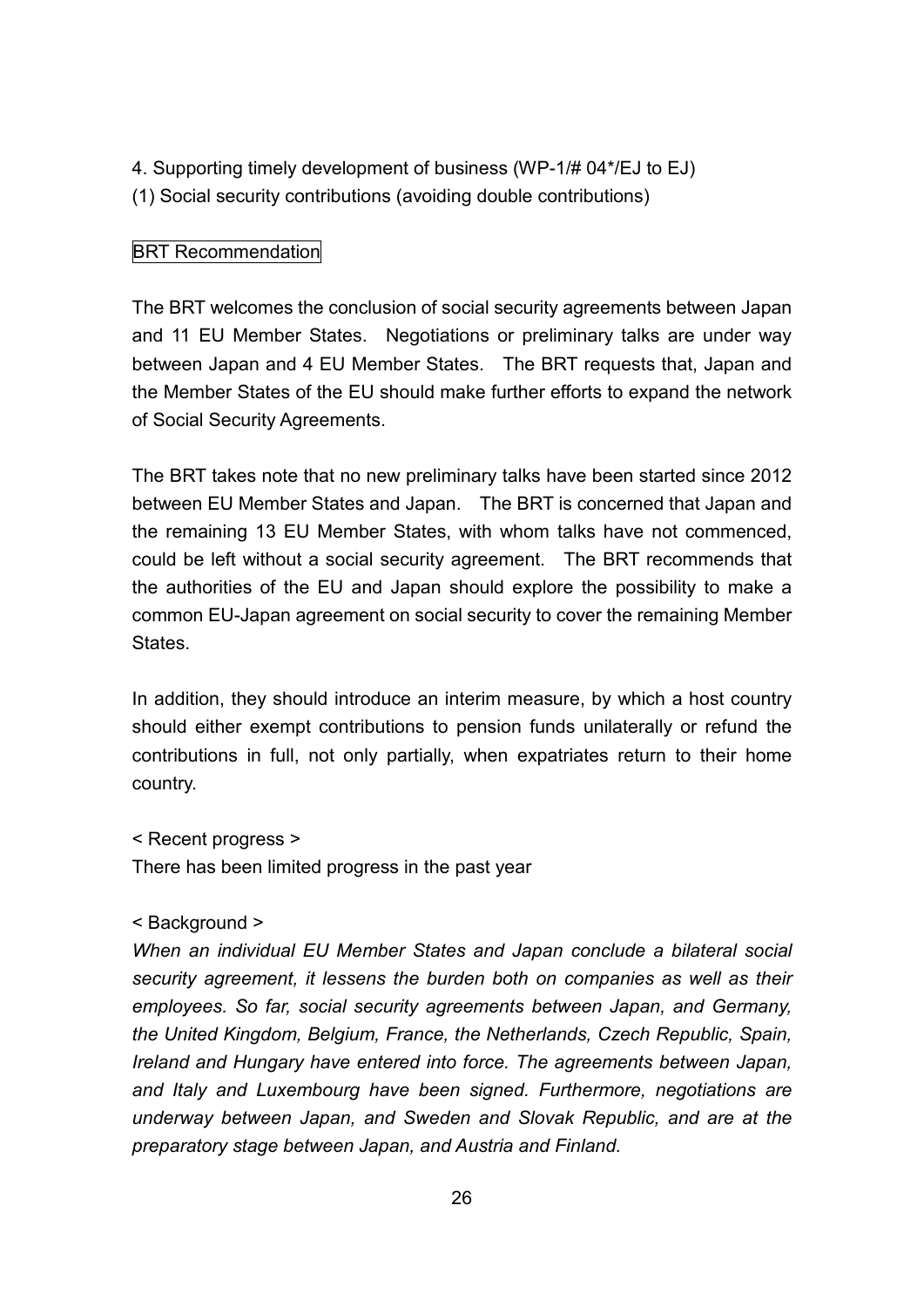## Actions taken so far

The Government of Japan has been constantly making efforts to conclude social security agreements with EU Member States. The Government of Japan has already concluded social security agreements with Germany, the UK, Belgium, France, the Netherlands, the Czech Republic, Spain, Ireland and Hungary. In addition, the Government of Japan has already signed the agreement with Italy and Luxembourg. Furthermore, the Government of Japan is conducting intergovernmental negotiations with Sweden and Slovakia, and exchanges of information and of opinions with the authorities of Finland and Austria, with the aim of concluding social security agreements with those countries.

#### Future outlook

The Government of Japan will continue to have negotiations and exchanges of information and opinions with a view to concluding more social security agreements with EU Member States.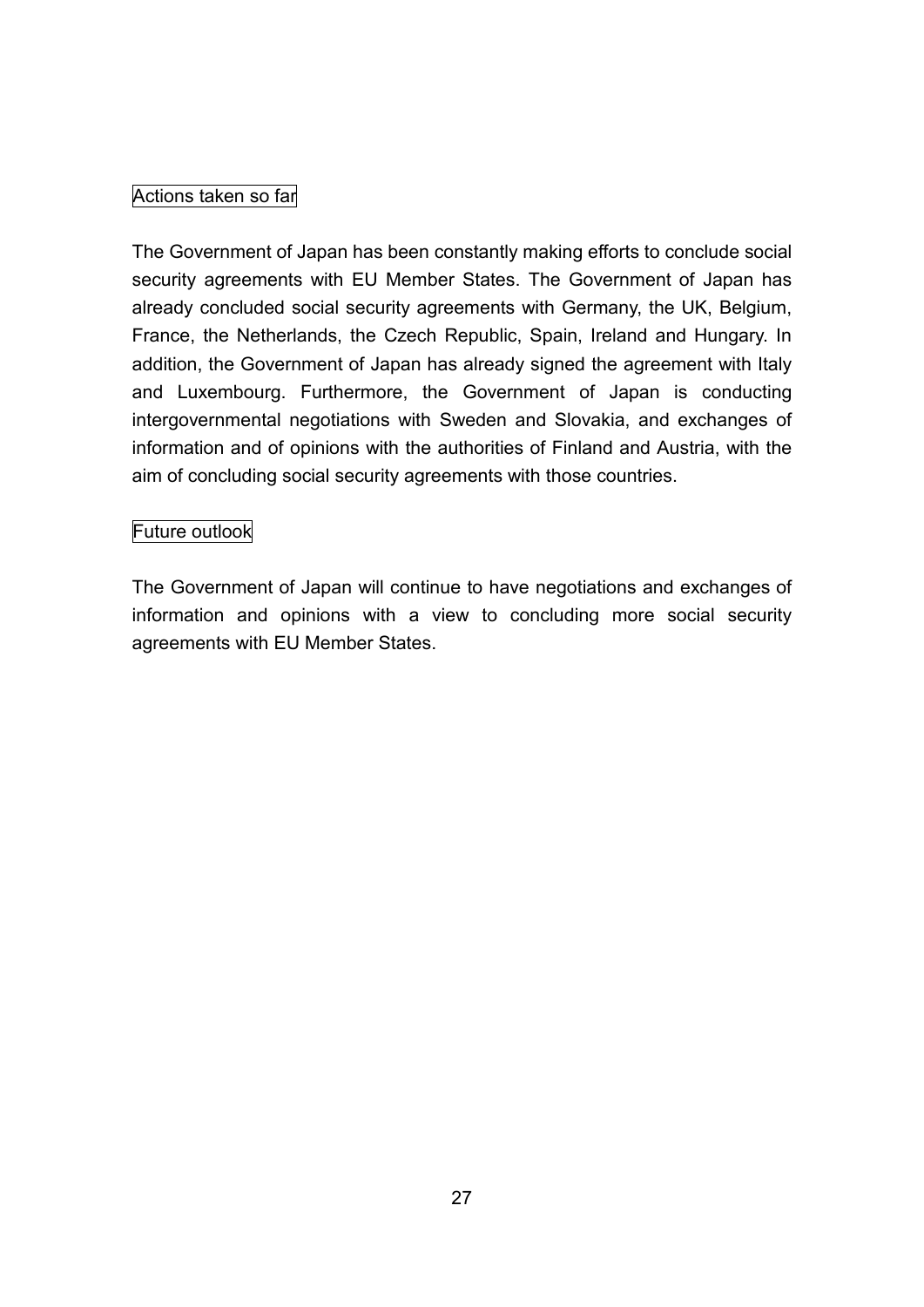(2) Liberalisation of the movement of intra-corporate transferees in the framework of an FTA/EPA

#### BRT Recommendation

The EU and Japan should realise far-reaching liberalisation of the movement of intra-corporate transferees within the framework of an FTA/EPA. Such liberalisation should aim at the following system:

- A framework agreement between the mother company, sending expatriates, and the host country, stipulates the maximum number of expatriates. Within the agreed limit, the mother company is free to send intra-corporate transferees to that country without further obtaining individual work permits.
- When the mother company concludes such an agreement with several Member States in which its subsidiaries or branches have operations, movement of intra-corporate transferees between those countries does not require a new work permit as long as the total number in each agreement is respected.
- Both sides should facilitate access to the labour market for accompanying family members without any limitations in regard to regular working hours.

#### < Background >

*For the smooth and efficient running of international businesses, it is essential that companies are able to dispatch key personnel, including directors without going through red tape. Such transfers do not have any negative impact on the labour market of the host country. On the contrary, they will expand employment in the host country through the development of the business concerned. In addition, expatriates themselves tend to pay high income taxes to the host country. The requirement to obtain work and residence permits for intra-corporate transferees between the EU Member States and Japan is usually a formality. However, the burden on companies as well as employees and their family members is substantial, and it constitutes an obstacle to the swift development of business.*

*The EU has adopted Directive 2014/66/EU of the European Parliament ad of the Council of the 15 May 2014 on the conditions of entry and residence of third-country nationals in the framework of an intra-corporate transfer. By 29*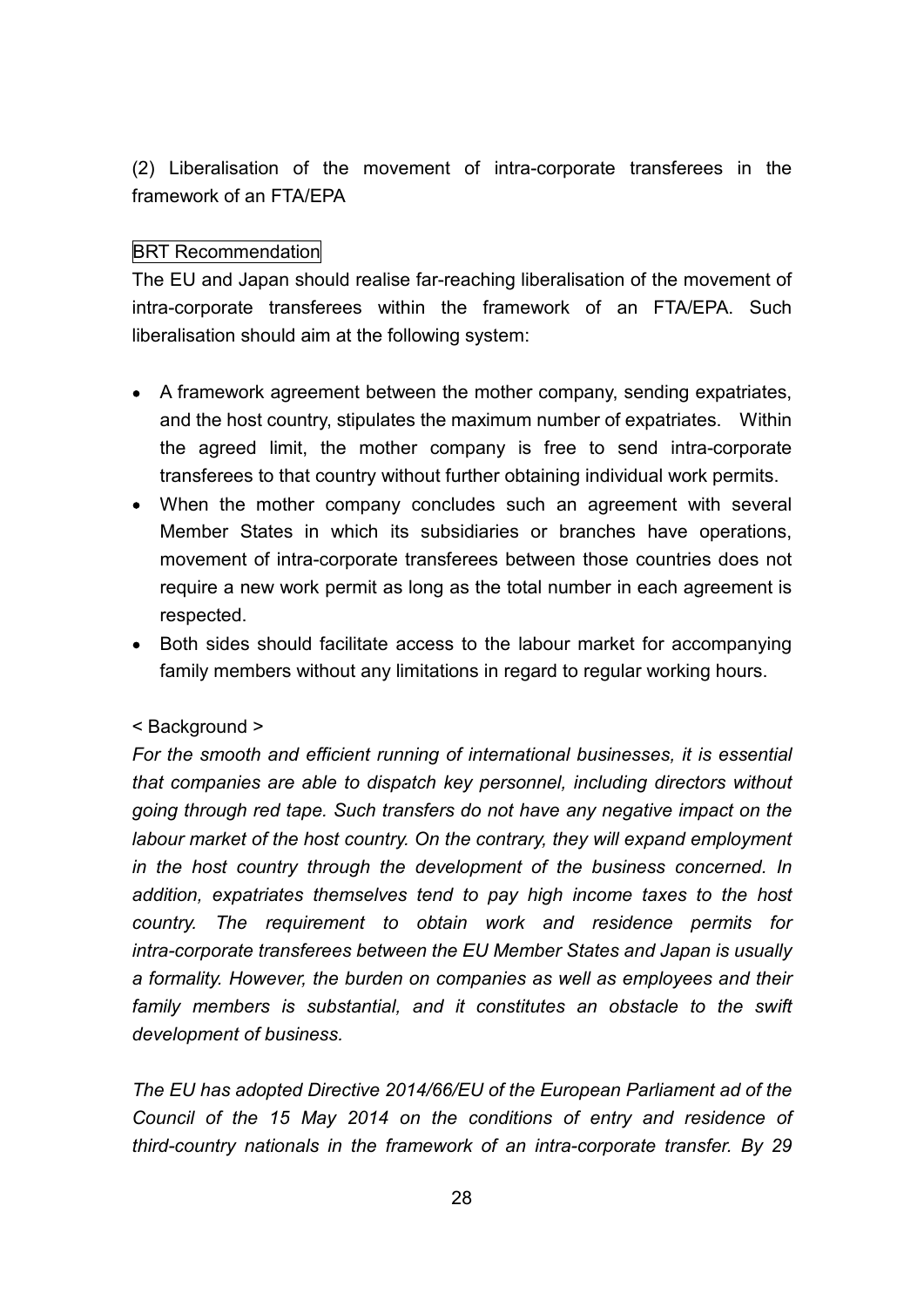*November 2016, the directive should be transposed in the Member States. The directive will prove very useful for Japanese companies sending their employees to the EU because, for example, it will facilitate an assignment that involves several Member States and allow accompanying family members to have access to the labour market. However, unfortunately, the new Directive will not be applied in the UK, Ireland and Denmark due to the opt-out of those Member States. Japanese nationals in the UK, where their number is the highest among the EU Member States, will not benefit from this Directive. It is therefore imperative that such liberalisation is realised within the framework of an EPA/FTA so that it will be applicable to all intra-corporate transferees between the Member States of the EU and Japan.*

#### Actions taken so far

Japan does not require work permits of intra-corporate transferees in its immigration system nor does it apply any numerical restrictions such as a cap, a quota or a labour market test with regards to their entry.

Even accompanying family members of intra-corporate transferees are allowed to engage in working activities without any restrictions regarding working hours if they fulfil the requirements under Immigration Control and Refugee Recognition Act and are granted in advance the status of residence for the purpose of engaging in working activities.

#### Future outlook

Japan will further work on the negotiations of JP-EU EPA to achieve high level of liberalisation, while taking into consideration respective legal frameworks of both sides.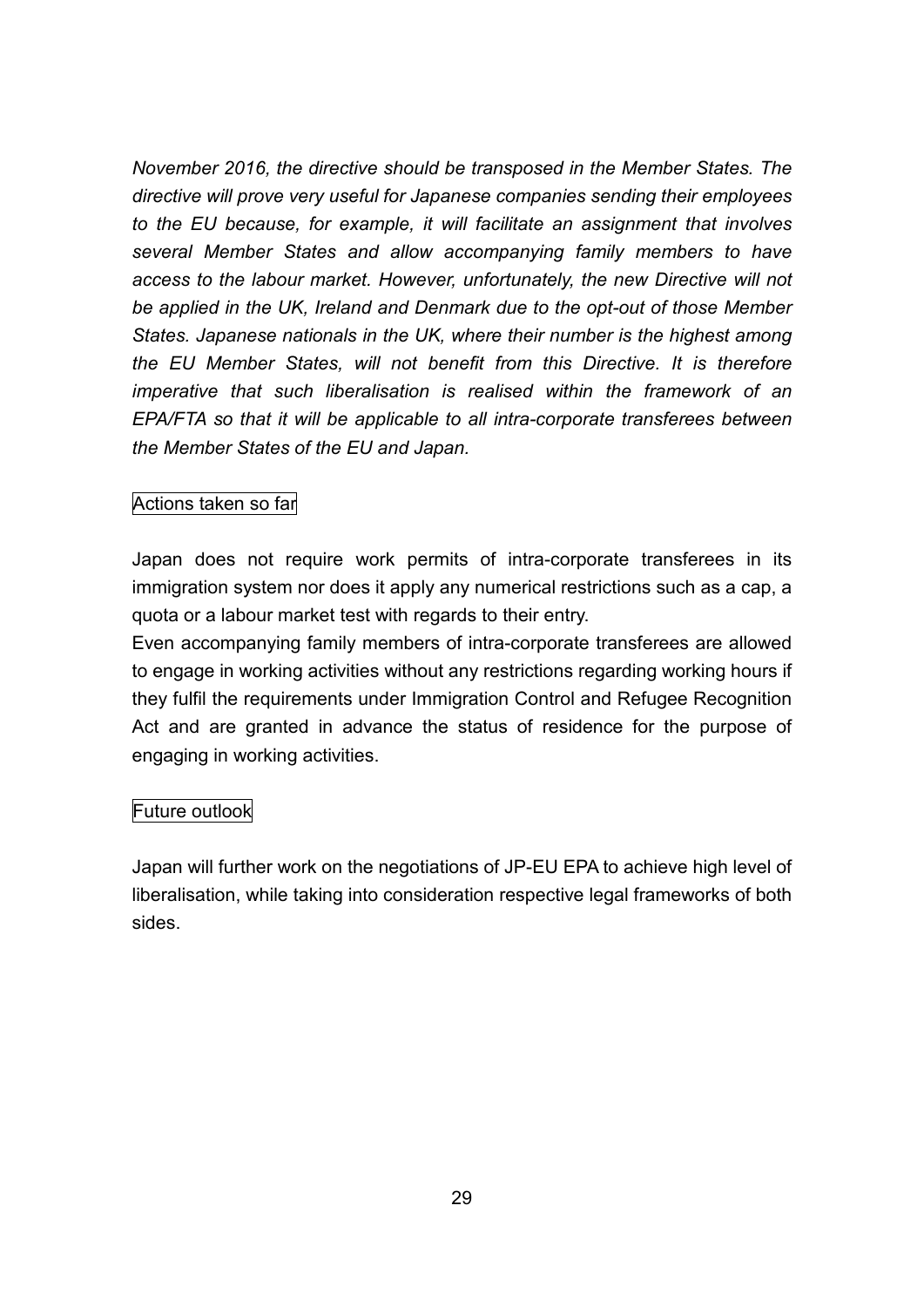#### 5. Support for SMEs(WP-1/#05\*/EJ to EJ)

#### **BRT Recommendation**

The BRT calls on the EU and Japanese Authorities to develop measures to promote and assist each other's SMEs within their own jurisdictions. Specific consideration should be made to include such cross-support in FTA/EPA negotiations.

This would include:

- 1. Providing each other's SMEs the same general support and privileges as provided to one's own SMEs.
- 2. Establishing permanent local assistance in language, paperwork, hiring local personnel, legal and regulatory matters, as well as advice on financing and banking, etc.
- 3. Providing tax breaks and incentives, tax deduction for total research expenses, income tax breaks for foreign experts, tax exemption for doctoral students, tax relief for R&D, tax deduction for joint and entrusted researches based on industry-academic-government cooperation, as well as tax and other facilities and incentives for investors.
- 4. Assisting and supporting SMEs with participation in local "Requests for Proposals", especially for renewable energy projects. This could include streamlining and extending the proposal submission time frames which in many cases are too short for foreign SMEs to respond.
- 5. Helping graduates with international backgrounds find local jobs with the other side's SMEs.
- 6. Conducting a feasibility study on creating a joint investment fund for both Japanese and European SMEs.
- 7. Exchanging best practices and tested solutions in industrial policy for SMEs.
- 8. Expanding the SME-related programmes already run by the EU-Japan Centre for Industrial Cooperation.

< Recent progress >

The BRT welcomes the willingness of both Authorities to increase cooperation on cross-support for SMEs.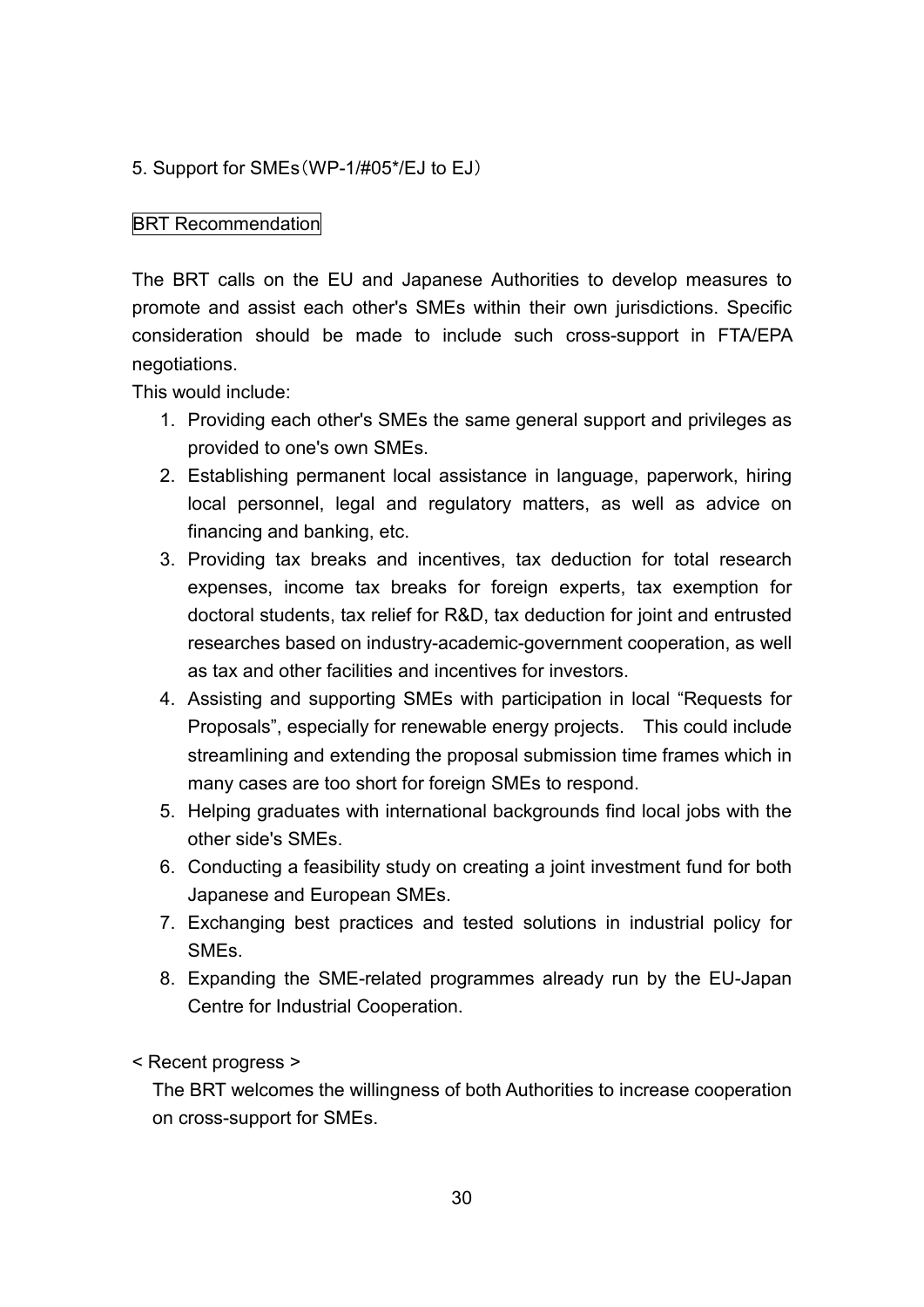#### < Background >

*SMEs are the most promising sources of growth and jobs in both Europe and Japan. Their success in bilateral trade is a major factor in their development and also helps to revitalise both Japanese and EU industries by disseminating new products and technologies. However, market access problems and various impediments noted in other BRT recommendations are even harder to tackle or manage for SMEs. While the Japanese government, the European Commission and most EU Member States have internationalisation programmes for their own SMEs, existing help programmes for foreign companies are mostly geared towards large foreign direct investments in established industries and are inadequate for SMEs. Once a European SME has established a footing in Japan, or a Japanese in the EU, using already available government support programmes, it should continue to receive support from the host region. Such support cannot be expected as a unilateral measure but would only be possible if agreed in a formal bilateral agreement. The BRT is aware of the major work being done for both Japanese and European SMEs by the European Commission and the Government of Japan through the programmes run by EU-Japan Centre for Industrial Cooperation.*

#### Actions taken so far

With a view to supporting foreign SMEs which are considering investing in Japan as well as Japanese SMEs which seek to expand their business in the EU, the Government of Japan has been providing various forms of assistance such as improvement in the provision of necessary business information, introduction of corporate activities, support for business-matching and consultation with experts through related organizations such as the Japanese diplomatic missions overseas, EU-Japan Centre for Industrial Cooperation, the Japan External Trade Organization(JETRO), the Organization for Small & Medium Enterprises and Regional Innovation, JAPAN (SMRJ). The Government of Japan also has been providing assistance through the multi-layered measures including fund-raising etc. In addition, the Government of Japan has contributed to SME cooperation through sharing Japan's best practices on SME policy in international fora such as OECD.

#### Future outlook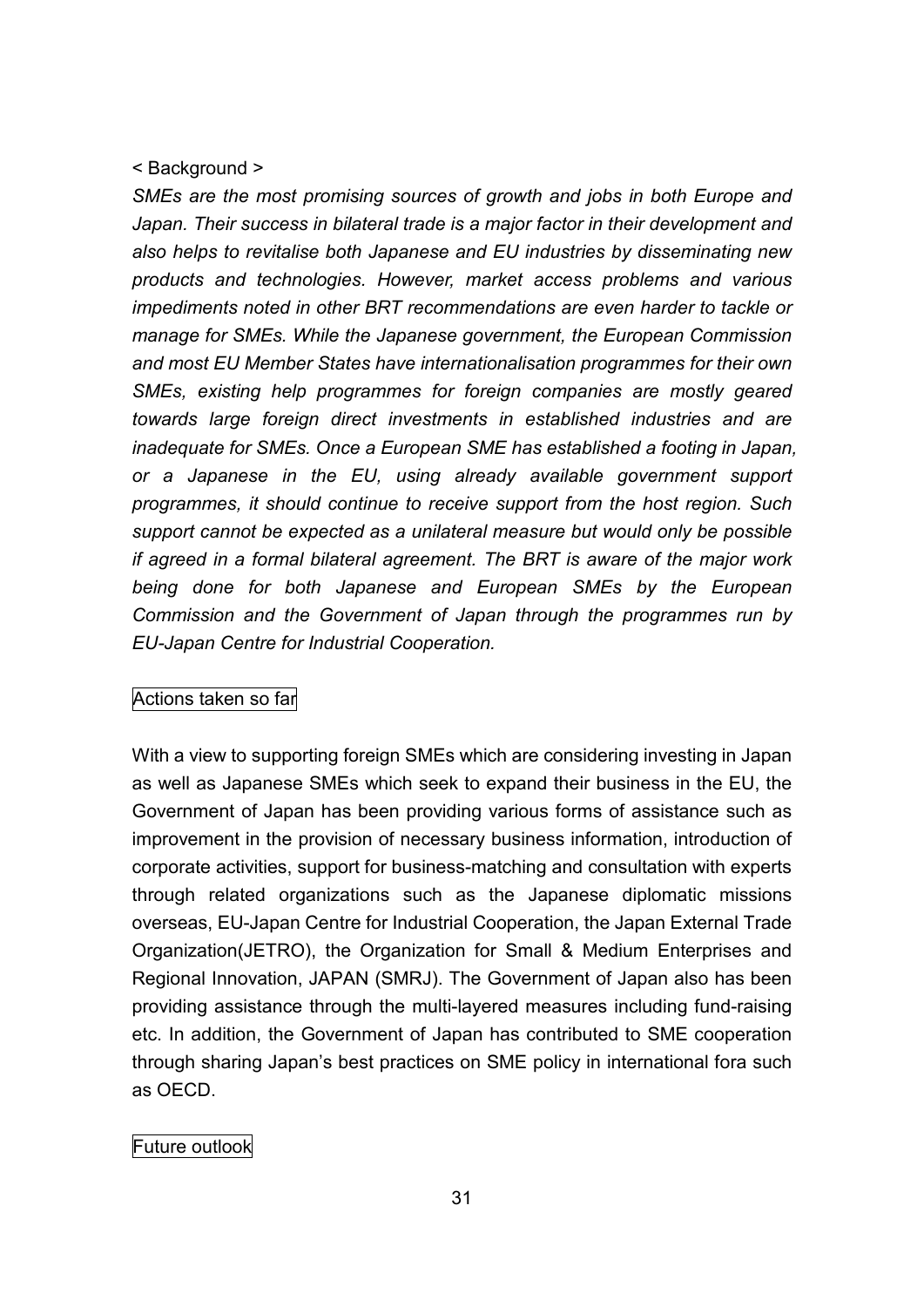The Government of Japan will steadily execute the above policies and initiatives and continue to support SMEs through related institutions. In addition, the Government of Japan will continue carefully cooperation in international fora and consider the possibility of bilateral cooperation if specifically requested by a foreign country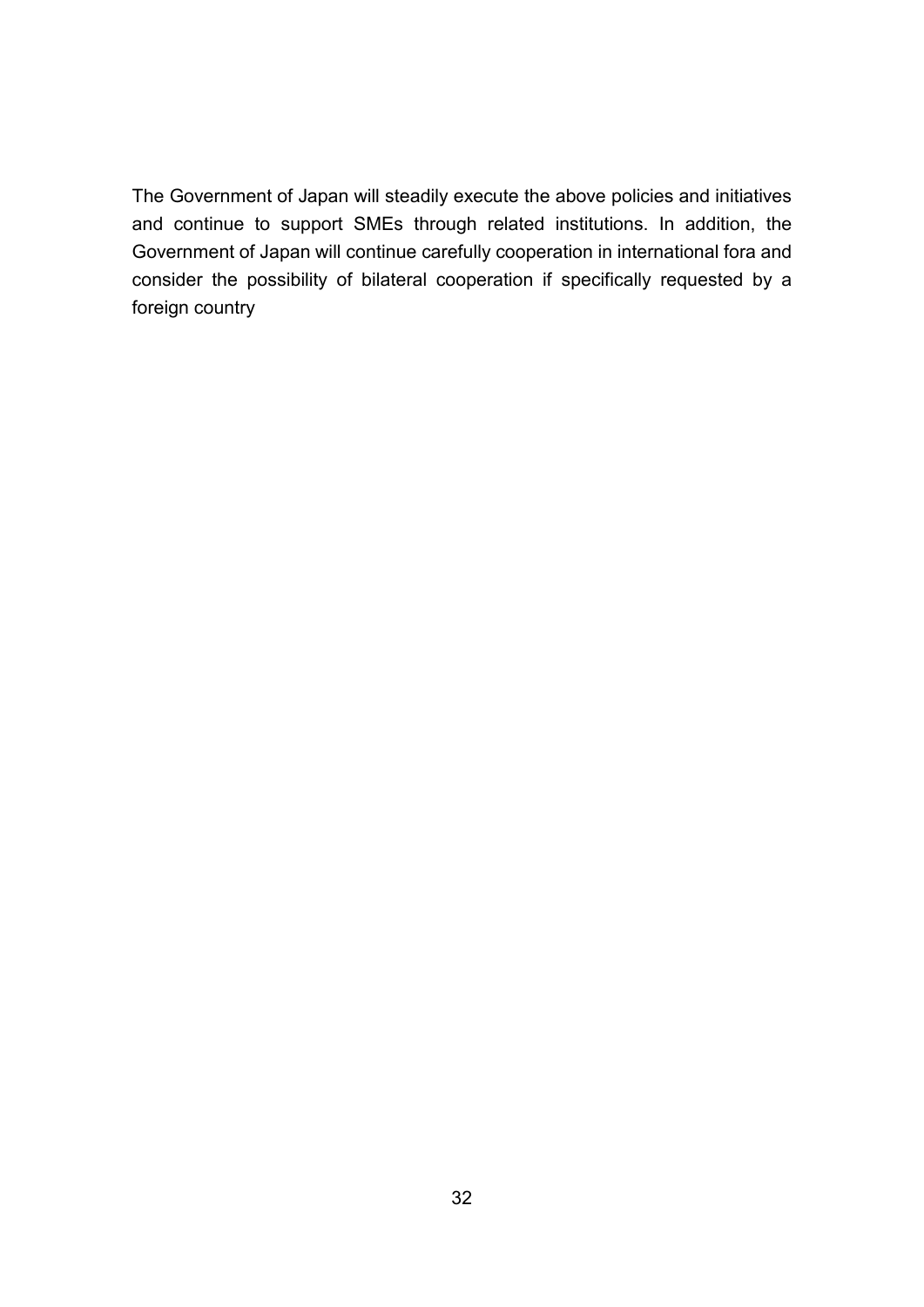6. Recommendation on BEPS Action Plan and Other Tax Issues (WP-1/#06\*\*/ EJ to EJ)

(1) General

## BRT Recommendation

The BRT supports the creation of an internationally fair taxation framework and level playing field. At the same time, the BRT urges that authorities of the EU and Japan to ensure that the implementation of the BEPS Actions should not create additional administrative burden on businesses.

The BRT welcomes the agreement by OECD/G20 countries to implement the master file-local files system in the transfer pricing documentation in BEPS Action 13. The BRT eagerly awaits coherent and successful implementation in the bilateral and multilateral relations between the EU Member States and Japan in a way that will reduce the compliance costs and uncertainty significantly.

The BRT recommends that the authorities of the EU, its Member States and Japan to also aim at facilitating the conclusion of bilateral and multilateral APAs.

The BRT emphasises that it is important that the scope of information required for disclosure through Country-by-Country Reporting to be internationally coherent and in accordance with BEPS Action 13 in order to realise a level playing field.

The BRT also would like to point out that information concerning a tax payer should be kept confidential by the tax authorities as BEPS Action 13 demands.

As was agreed by OECD/G20 countries in 2013, introduction of the measures developed by the BEPS Action Plan should not lead to unnecessary uncertainty for compliant taxpayers and to unintended double taxation.

The BRT welcomes the commitment made by 20 countries including Japan and 13 EU Member States (Austria, Belgium, France, Germany, Ireland, Italy, Luxembourg, the Netherlands, Poland, Slovenia, Spain, Sweden and the UK) to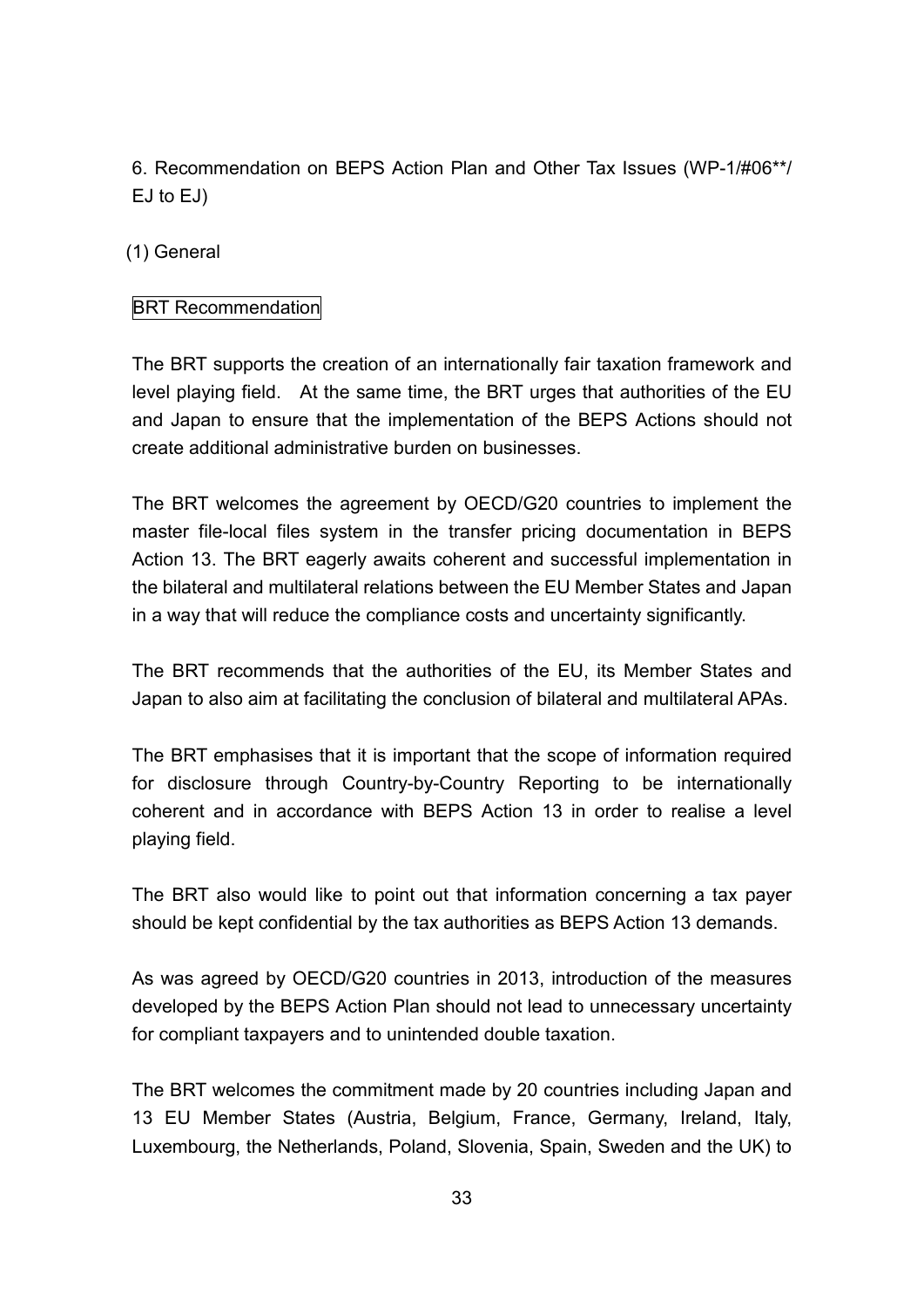provide for mandatory binding MAP arbitration in their bilateral tax treaties as a mechanism to guarantee the resolution of treaty-related disputes within a specified timeframe. The BRT recommends that this mechanism should be extended to between all the EU Member States and Japan.

#### <Recent Progress>

There was a progress as the final package of measures was presented by the OECD and endorsed by G20 leaders.

#### <Background>

The BEPS Action Plan was proposed by the OECD and endorsed by G20 Finance Ministers and Central Bank Governors in July 2013. The OECD presented the final package of measures (the 2015 Final Reports) to G20 Finance Ministers and they endorsed the final package on 9 October 2015. The G20 leaders endorsed the BEPS and committed to its implementation on 15 November 2015.

#### Action taken so far

In the BEPS Project, OECD had several public consultations to reflect opinions of business sectors to the international tax rules.

The Government of Japan takes into account potential compliance costs of companies based on discussions with business sectors and relevant authorities in designing its tax systems in accordance with the recommendations of the project. For example, in revising "transfer pricing documentation" rules in the 2016 tax reform, the Government of Japan introduced measures to exempt multinational enterprise groups whose total revenue for the ultimate parent entity's preceding fiscal year is less than 100 billion yen from the obligation to submit the "country-by-country reportings" and "master files" to the tax authority. The Government of Japan has vigorously made negotiations with EU Member States, through the mutual agreement procedures (MAP) based on tax treaties, to resolve Advance Pricing Arrangement(APA) cases for the purpose of avoiding international double taxation.

Japan's National Tax Agency (NTA) has made every effort to resolve MAP cases flexibly and efficiently, deploying appropriate number of staff members and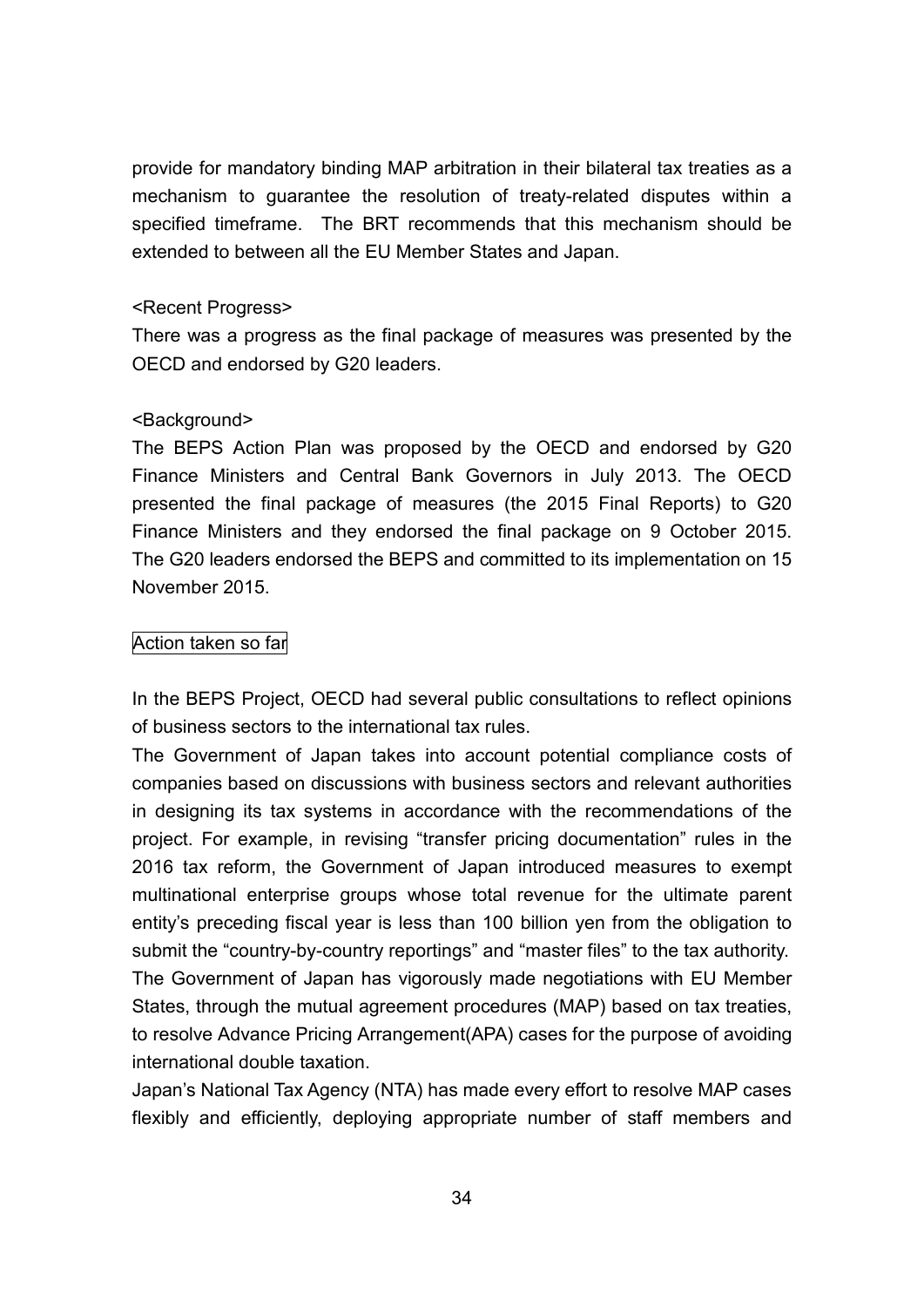strengthening the cooperative relationship with the tax authorities of EU Member States.

## Future outlook

The Government of Japan has already moved into the implementation phase of the BEPS Project. The Government of Japan will steadily continue to implement the agreed measures, including through relevant law amendment as necessary. The Government of Japan will continue to design tax systems that can prevent aggressive tax planning by global companies, while taking into account opinions from business sectors.

The Government of Japan will continue to make every effort to resolve APA cases promptly through flexible and efficient MAP negotiations, in order to avoid double taxation between Japan and EU Member States.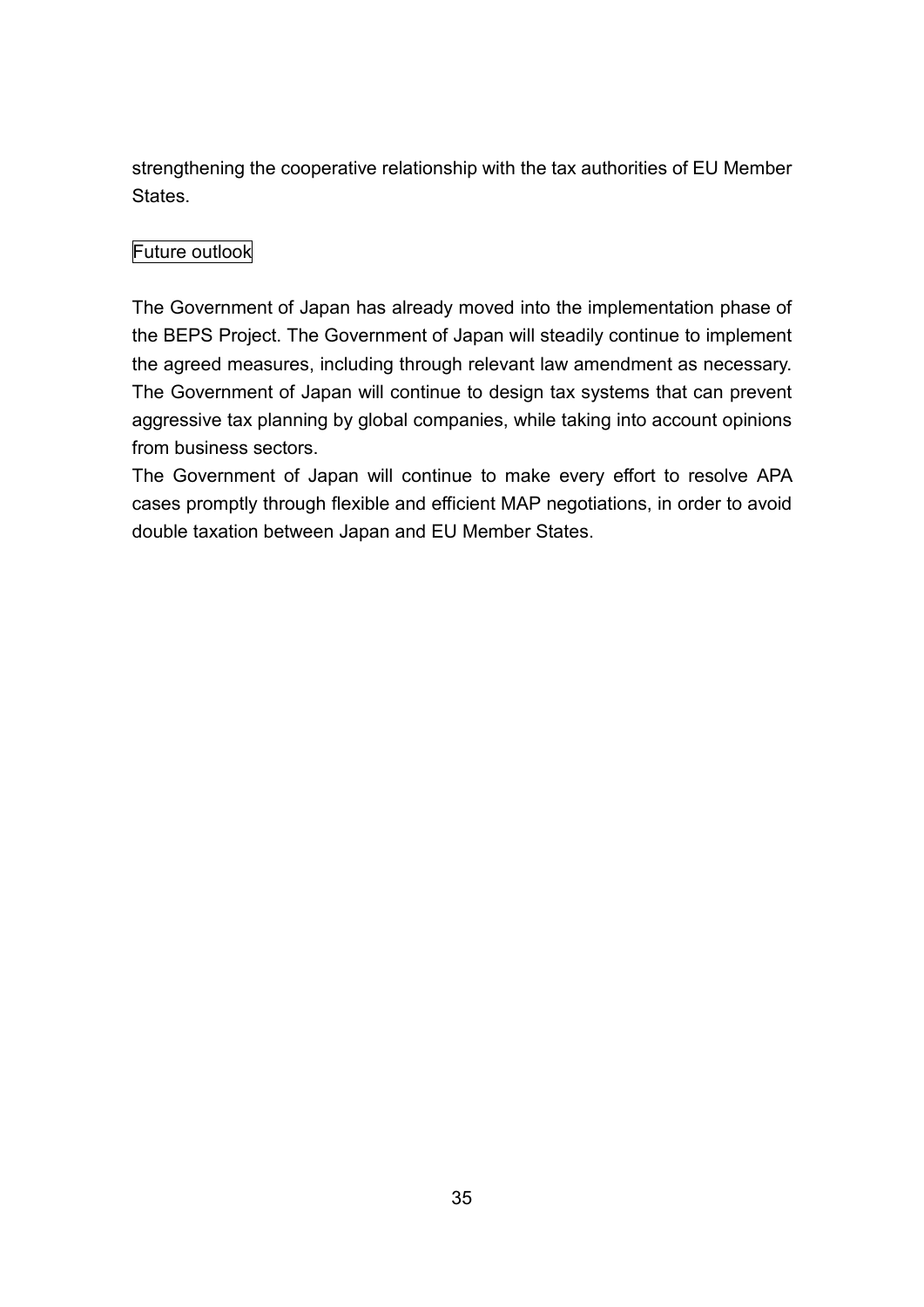(2) Pursue simpler, lighter and sensible tax systems that will lead to growth and innovation.

## BRT Recommendation

1. Pursue simpler, lighter and sensible tax systems that will lead to growth and innovation. A simple, light and sensible tax system will reduce the incentive to avoid or reduce taxation. It should include participation exemptions that will exempt dividends and capital gains received from business investment above a certain holding threshold from further corporate taxation.

#### Action taken so far

Corporate tax reform in the FY2015 and FY2016 Tax Reforms aimed to reform the structure so that the burdens of corporate tax will be shared more broadly by 'expanding the tax base while reducing the tax rate', through revision of special tax measures etc.

The Government of Japan promoted the corporate tax reform further from the viewpoint of securing the realization of the virtuous economic cycle and reduced the percentage level of the effective corporate tax rate down to the twenties in FY2016 Tax Reform, realizing the internationally-comparable level,.

#### Future outlook

The Government of Japan has realized the aimed reduction of the percentage level of the effective corporate tax rate down to the twenties in FY 2016 Tax Reform, and will consider the effects hereafter.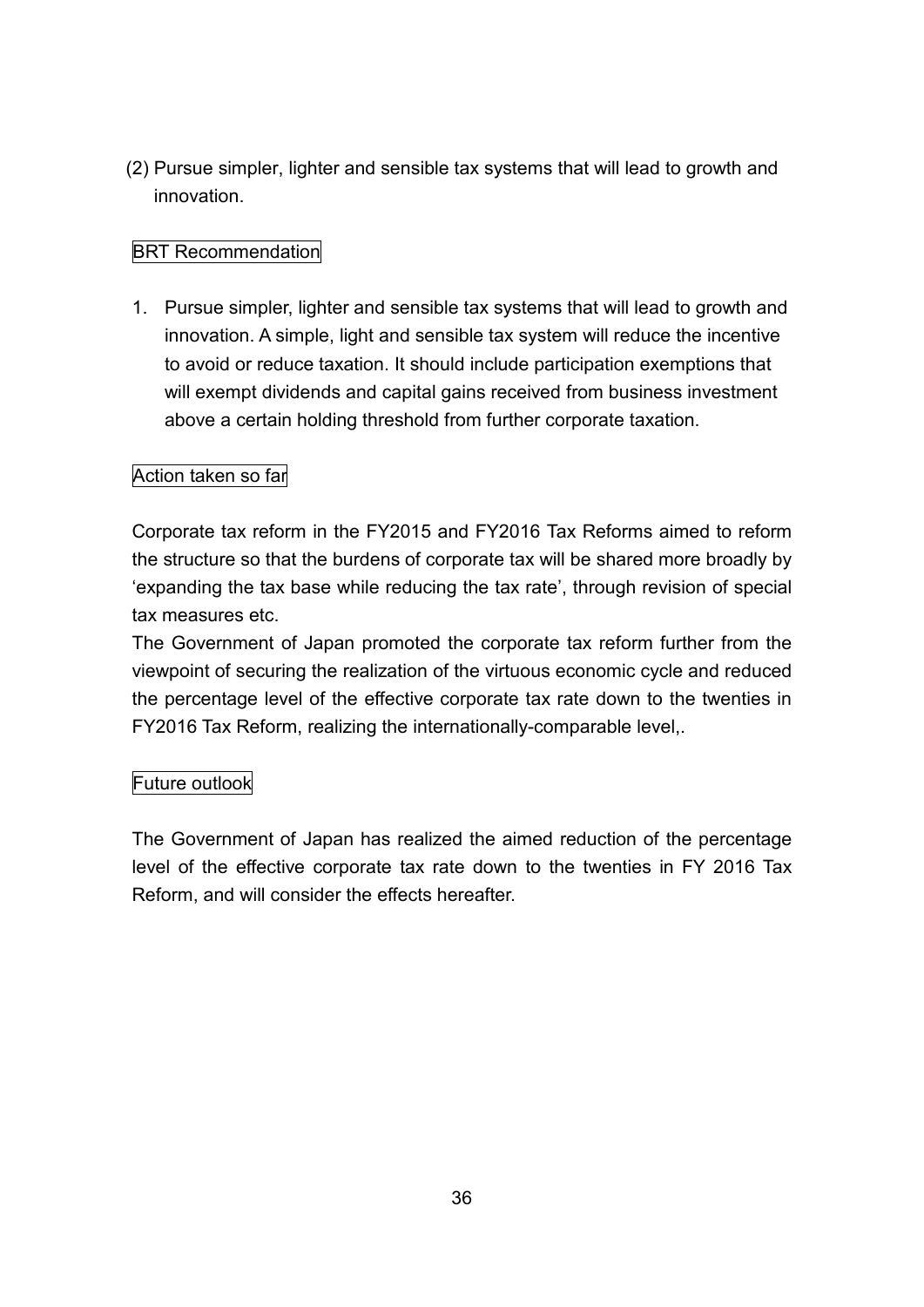(3) Reduce administrative burden.

## **BRT Recommendation**

2. Reduce administrative burden. The more complex a tax system and the heavier the tax burden, the more time and money both businesses and tax authorities spend merely to comply or enforce.

## Action taken so far

Refer to the response to WP-1 / # 06\*\* / EJ to EJ, (1). above.

## Future outlook

Refer to the response to WP-1 / # 06\*\* / EJ to EJ, (1). above.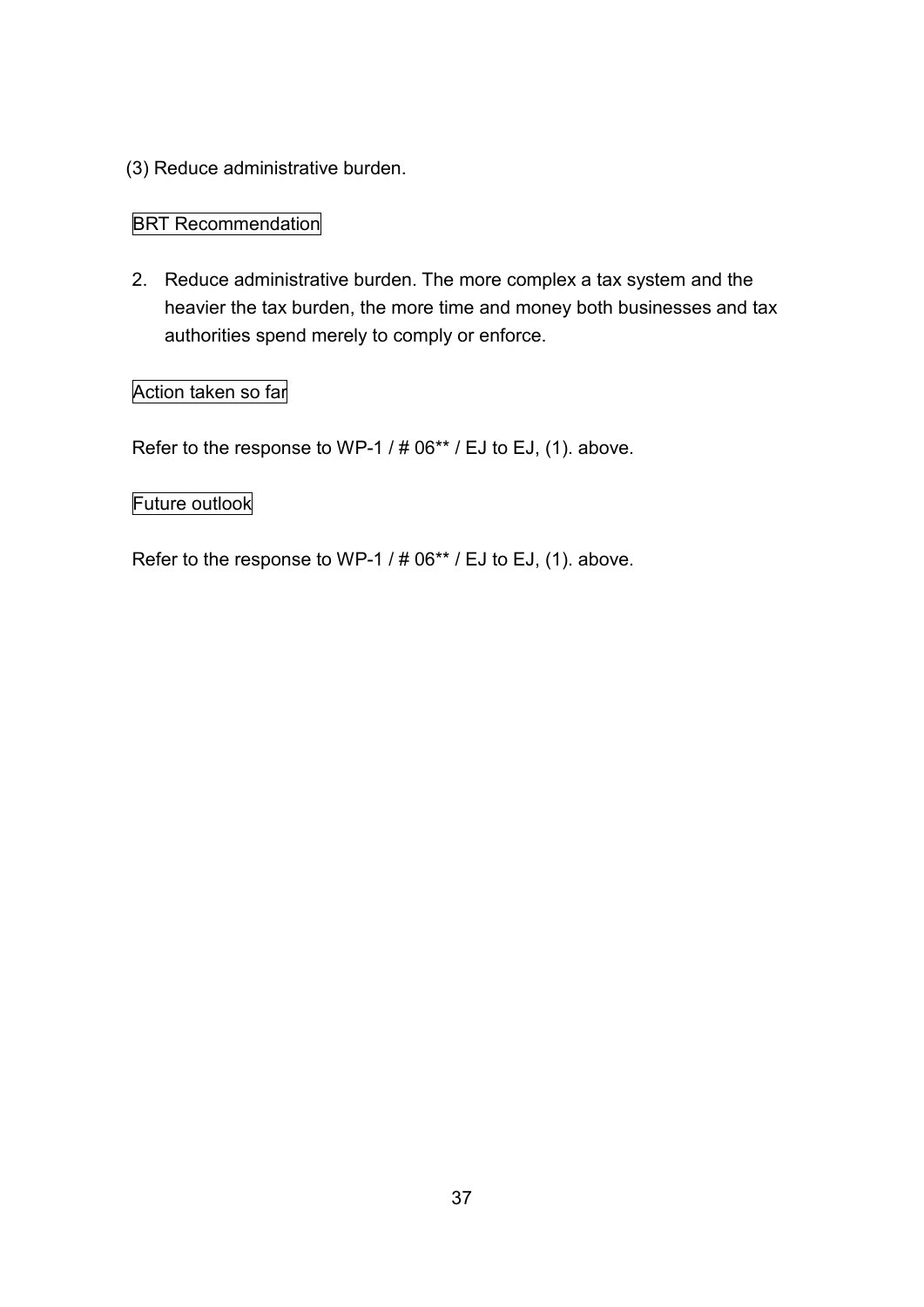(4) Promote healthy competition in attracting investments.

## BRT Recommendation

3. Promote healthy competition in attracting investments. In the majority of investment decisions, a combination of tax, human resources and infrastructure plays the decisive role. The authorities of the EU and Japan should promote and compete on the three factors in a healthy way in order to attract investments.

## Action taken so far

The Government of Japan aims to increase the amount of inward foreign direct investment (FDI) stock to ¥ 35 trillion by 2020. The actions taken so far have improved business and living environment, the issues of which foreign businesses had requested, and Japan's reputation as an investment destination by foreign companies has been steadily improving.

In addition to this improvement, the Council for Promotion of Foreign Direct Investment in Japan adopted the "Policy Package for Promoting Foreign Direct Investment into Japan to Make Japan a Global Hub" to promote more FDI to make Japan a global hub for trade and investment. In accordance with the policy package, the Government of Japan has implemented, amongst others, measures such as simplifying regulations and administrative procedures relevant to investments by foreign companies, and others.

In terms of taxation, the Government of Japan participated to the review of potentially harmful intellectual property regimes such as patent boxes in light of the new criteria developed in the context of BEPS Project to review such regimes that erodes tax bases of other countries.

## Future outlook

For the purpose of increasing the amount of inward foreign direct investment (FDI) stock to ¥ 35 trillion by 2020, in accordance with the "Policy Package for Promoting Foreign Direct Investment into Japan to Make Japan a Global Hub", by steadily promoting growth strategy including discussion and reaching conclusions on simplifying regulations and administrative procedures relevant to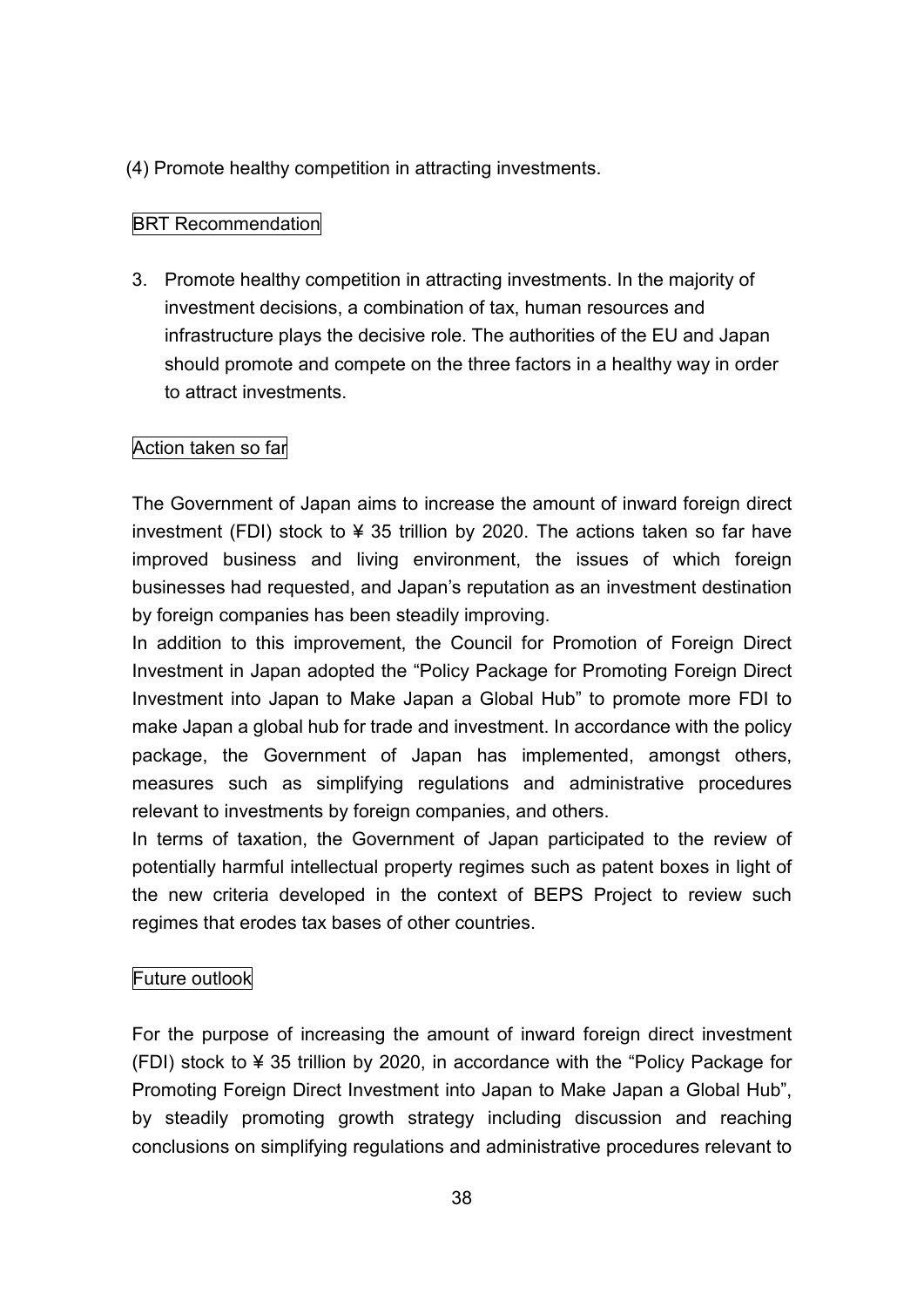investments by foreign companies and others, the Government of Japan will work on the improvement actively Japan's business environment to attract foreign investments.

In terms of taxation, the Government of Japan will contribute to the discussions over the review of preferential regimes of countries, including emerging countries, that have recently participated in the Forum on Harmful Tax Practice of OECD.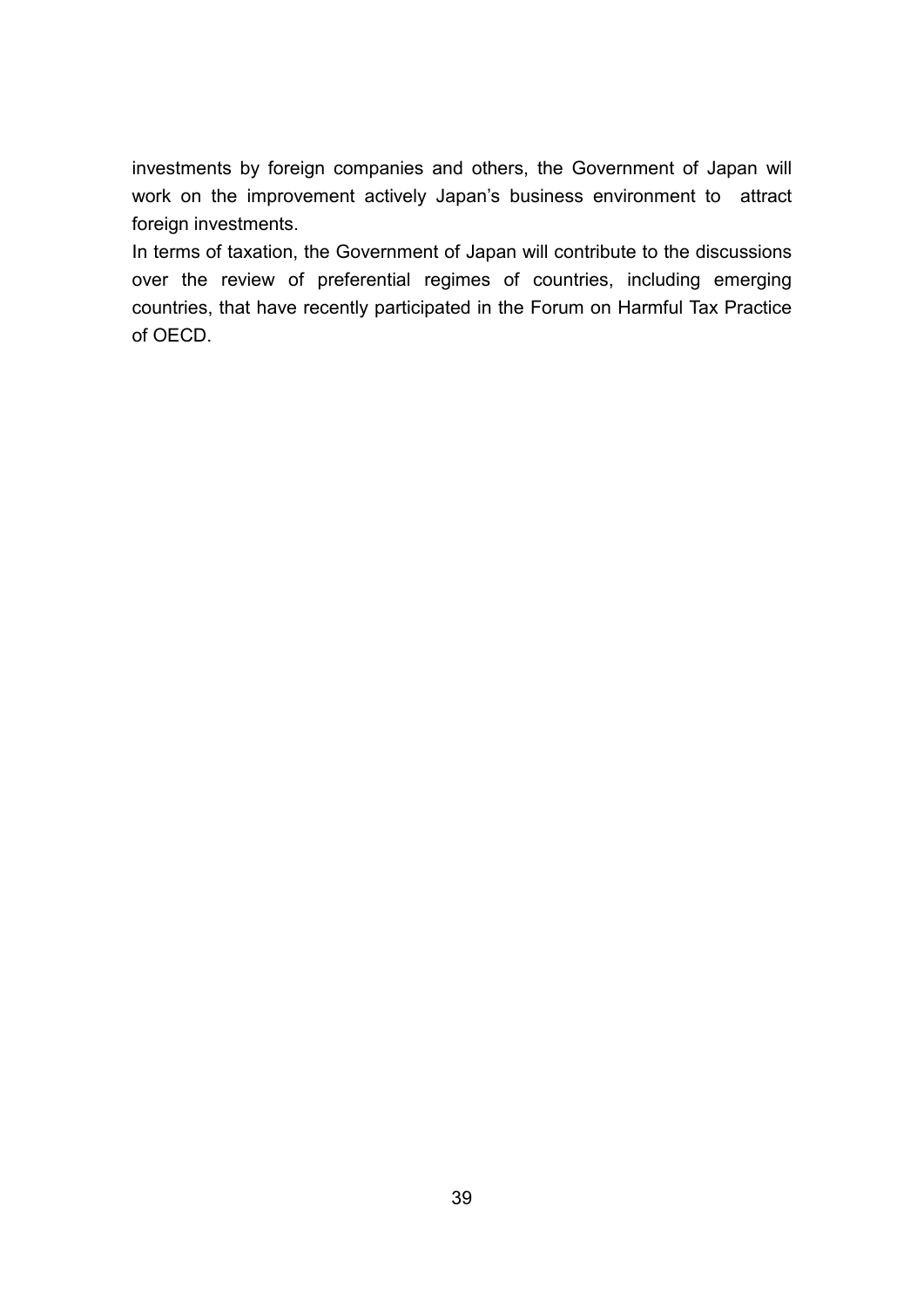## (5) Eliminate double taxation.

## BRT Recommendation

4. Eliminate double taxation. Double taxation still weighs heavily on cross-border business activities. The EU Member States and Japan should modernise the tax treaties between them and ensure, to the greatest possible extent, that dividend, royalty and interest payments are exempted from withholdings taxes.

## Action taken so far

From the viewpoint of further promoting investment and economic exchanges between Japan and the EU, by reducing the source country taxation on investment income and introducing arbitration proceedings, the Government of Japan has been actively expanding its tax treaty network between Japan and EU Member States. In 2016, five new or wholly revised tax treaties were signed or agreed in principle with EU Member States as follows:

- (1) Slovenia (new, signed in September)
- (2) Belgium (revision, signed in October)
- (3) Latvia (new, agreed in principle in June)
- (4) Austria (revision, agreed in principle in October)
- (5) Lithuania (new, agreed in principle in December)

## Future outlook

Based on the "Japan Revitalization Strategy 2016" (Cabinet Decision, June 2<sup>nd</sup> 2016), the Government of Japan will actively continue to expand its tax treaty network with the EU Member States for further promoting investments and economic ties between Japan and the EU in a globalized business environment.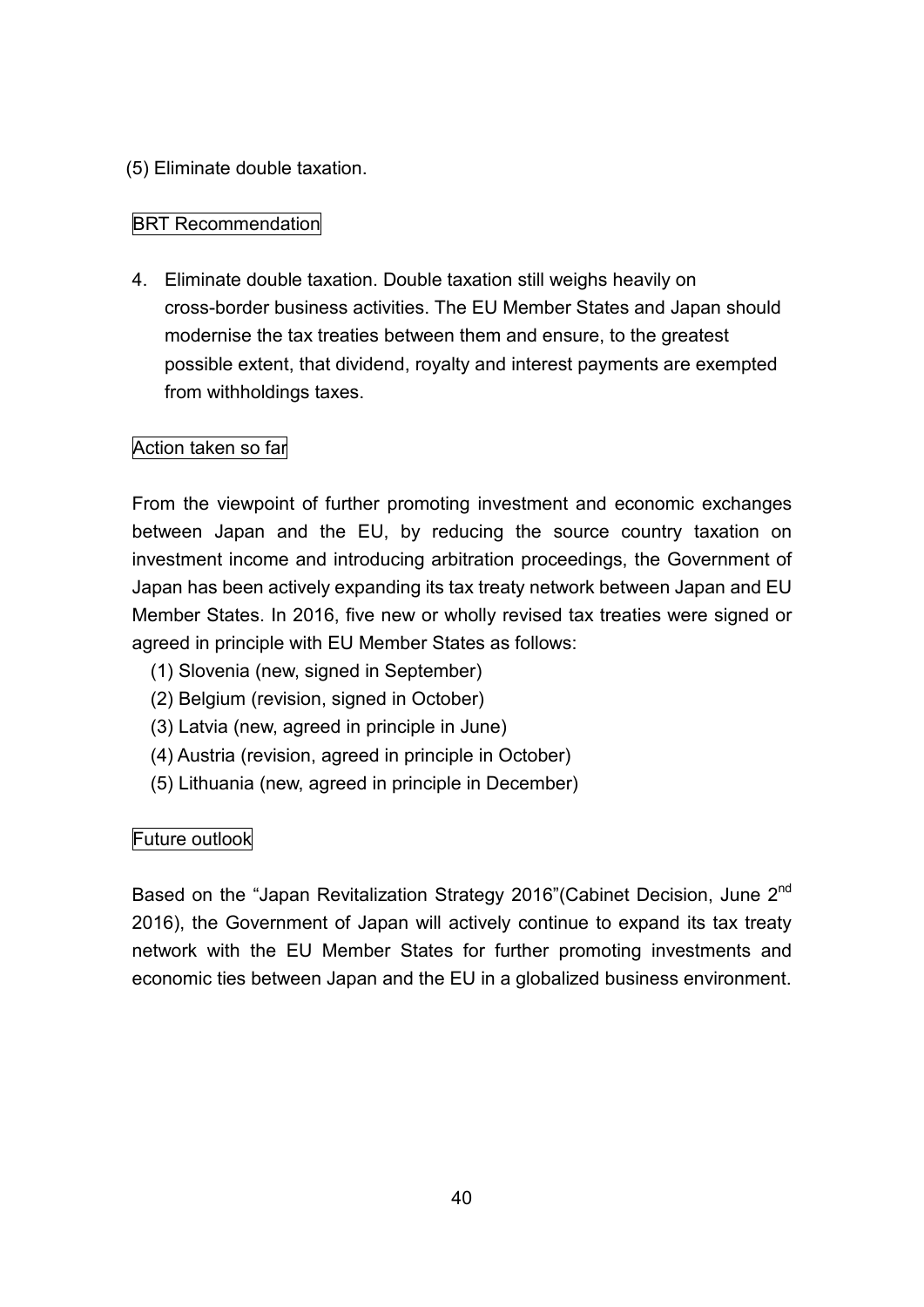7. Harmonisation & mutual recognition of standards and product certifications; acceptance of international standards where applicable(WP-1/#08\*\*/E to J)

## (1) Automobiles

## BRT Recommendation

Reluctance of the Government of Japan to accept imported products approved in accordance with EN and ISO standards or CE marking delays the introduction of innovative new products to the market and increases import costs. While accepting the need to safeguard consumer health and safety, the BRT urges Japan to promote the harmonisation of standards and certification procedures, the mutual recognition of product certification and, in areas where harmonised standards do not exist, the mutual approval of the import, sale or use of products that have been approved on the basis of functionally equivalent requirements, so that products certified for one market are automatically accepted in the other market. The BRT recommends the Japanese Government to place particular emphasis on:

## Automobiles

The Government of Japan should adopt the relevant UN Regulations in all areas where Japan requires certification for passenger cars but does not currently accept a UN approval as demonstrating compliance with Japan's national requirements, so that a vehicle certificated in the EU can be sold in Japan without modification or further testing. The Government of Japan should also work towards the international harmonisation of Japan's technical requirements for commercial vehicles which should be included within the scope of the provision of any FTA/EPA.

## < Recent progress >

*There are still seven areas where Japan does not accept a UN approval as demonstrating compliance with its national type approval requirements. The reference to commercial vehicles is a new recommendation.*

## Action taken so far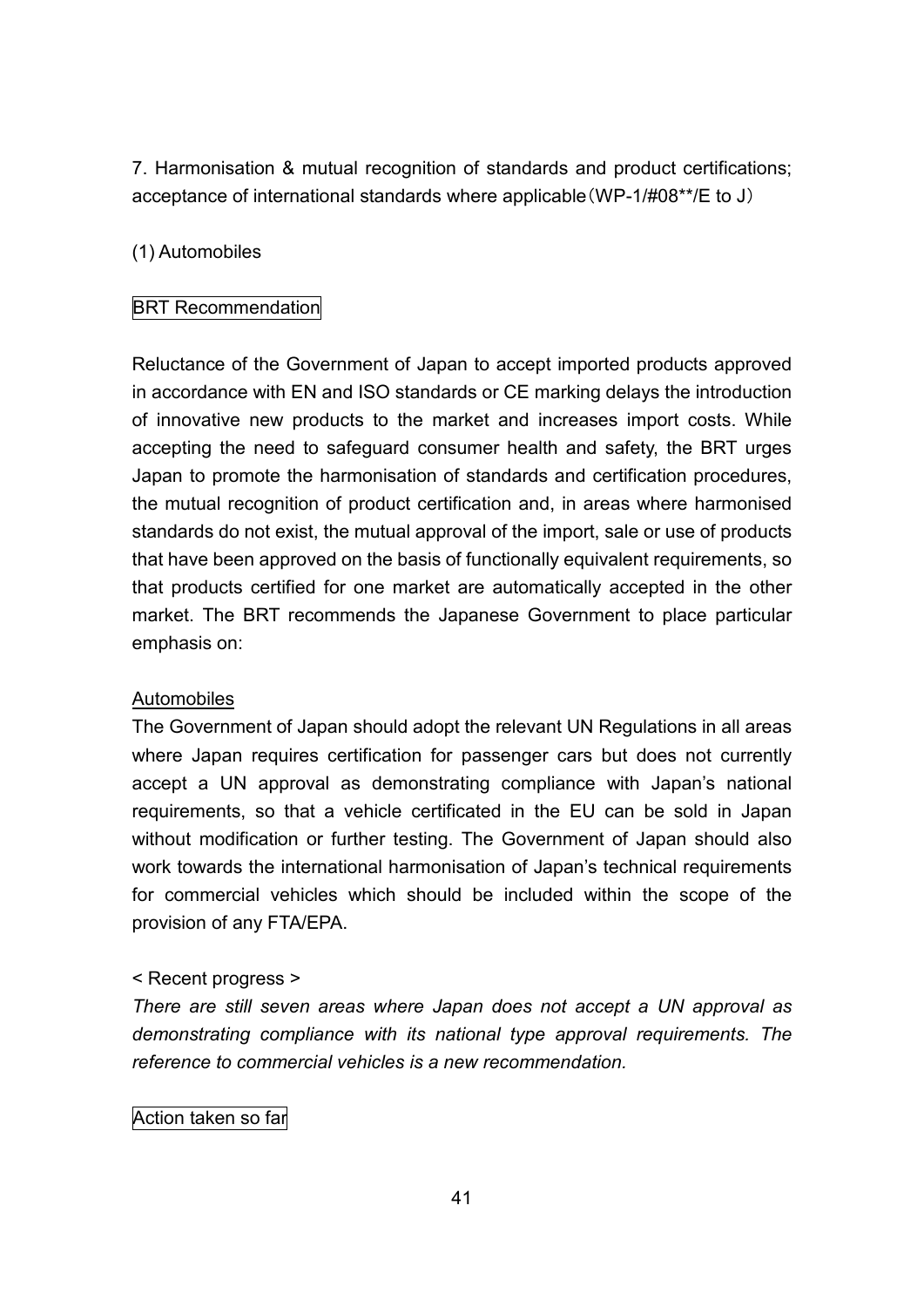Refer to the response to WP-1 / # 03 / EJ to EJ, (6). above.

# Future outlook

Refer to the response to WP-1 / # 03 / EJ to EJ, (6). above.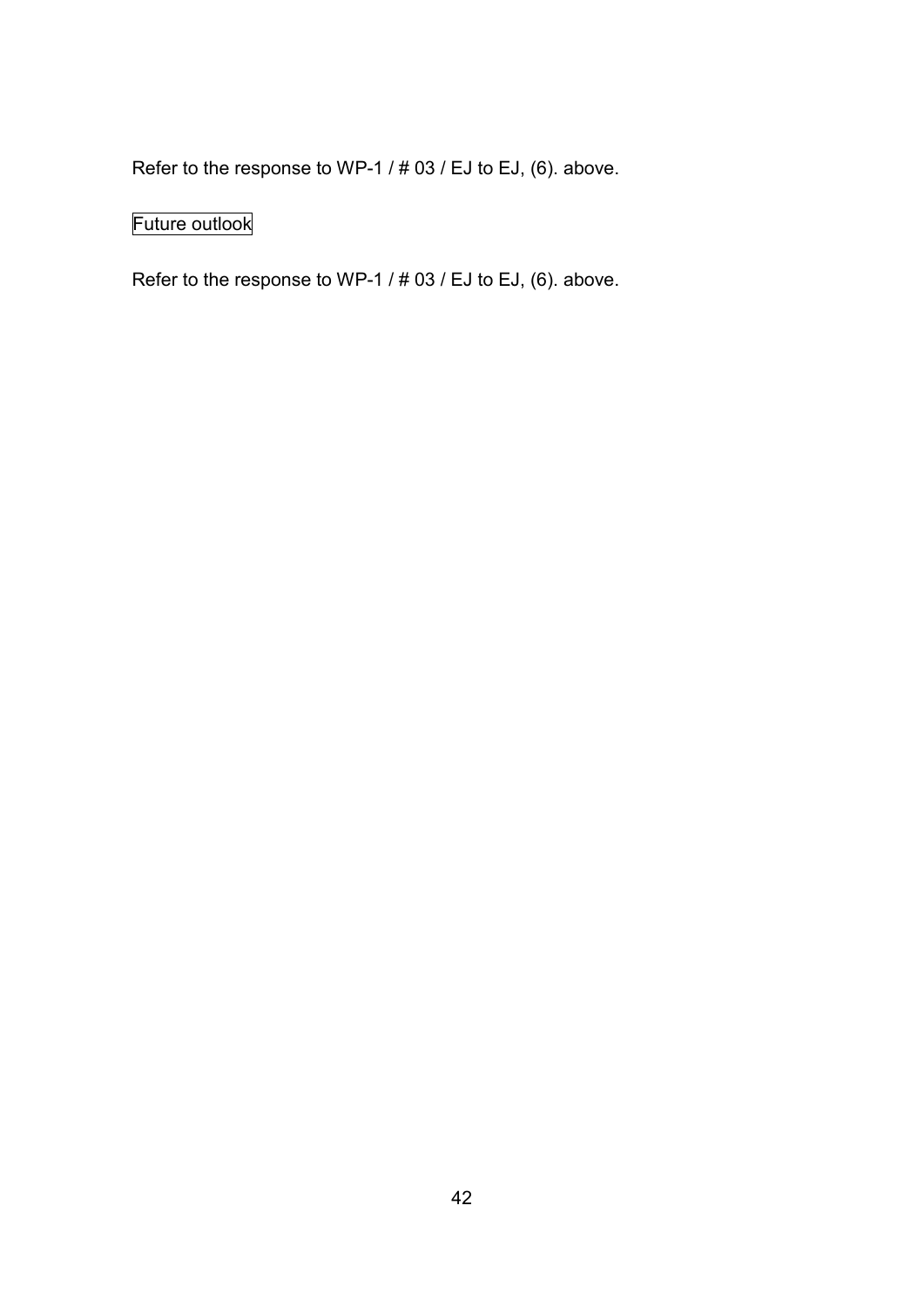## (2) Construction Products

## BRT Recommendation

The Government of Japan should work together with the EU Authorities towards mutual recognition of all JAS/JIS and EN standards for all building materials. This is unfortunately still rather common with non-recognition of standards in the flooring sector as well as for roofing sheets. Mere reference to ISO standards within JAS/JIS, has not proved to be adequately helpful in facilitating the process.

The Government of Japan should, furthermore, better support local and regional authorities to ensure that transparent and consequent interpretations are made in regards to technical regulations and guidelines.

### < Recent progress >

There has been some progress, however much work still remains. We furthermore note that the Japanese government did not respond to the issue of discrepancy between ISO and JIS/JAS in its progress reports of April 2013, April 2014 and April 2015.

## < Background >

*The Japanese construction sector has long been a very "domestic" market. Even in the aftermath of the 2011 Tohoku earthquake and tsunami, there is little evidence that this situation is changing.*

### Actions taken so far

Japan has been developing JAS/JIS complying with WTO/TBT Agreement while JAS/JIS and its marking system are not mandatory.

Under JAS/JIS marking system, a foreign institute can be registered as a Registered Overseas Certifying Body (JAS) or a Foreign Accredited Certification Body (JIS) following a review of the required documentation and an on-site inspection. Some certifying bodies of the EU are indeed registered as the Registered Overseas Certifying Body (JAS).

Moreover, registration is based on ISO/IEC 17065, an internationally recognized accreditation standard. In other words, the Government of Japan does not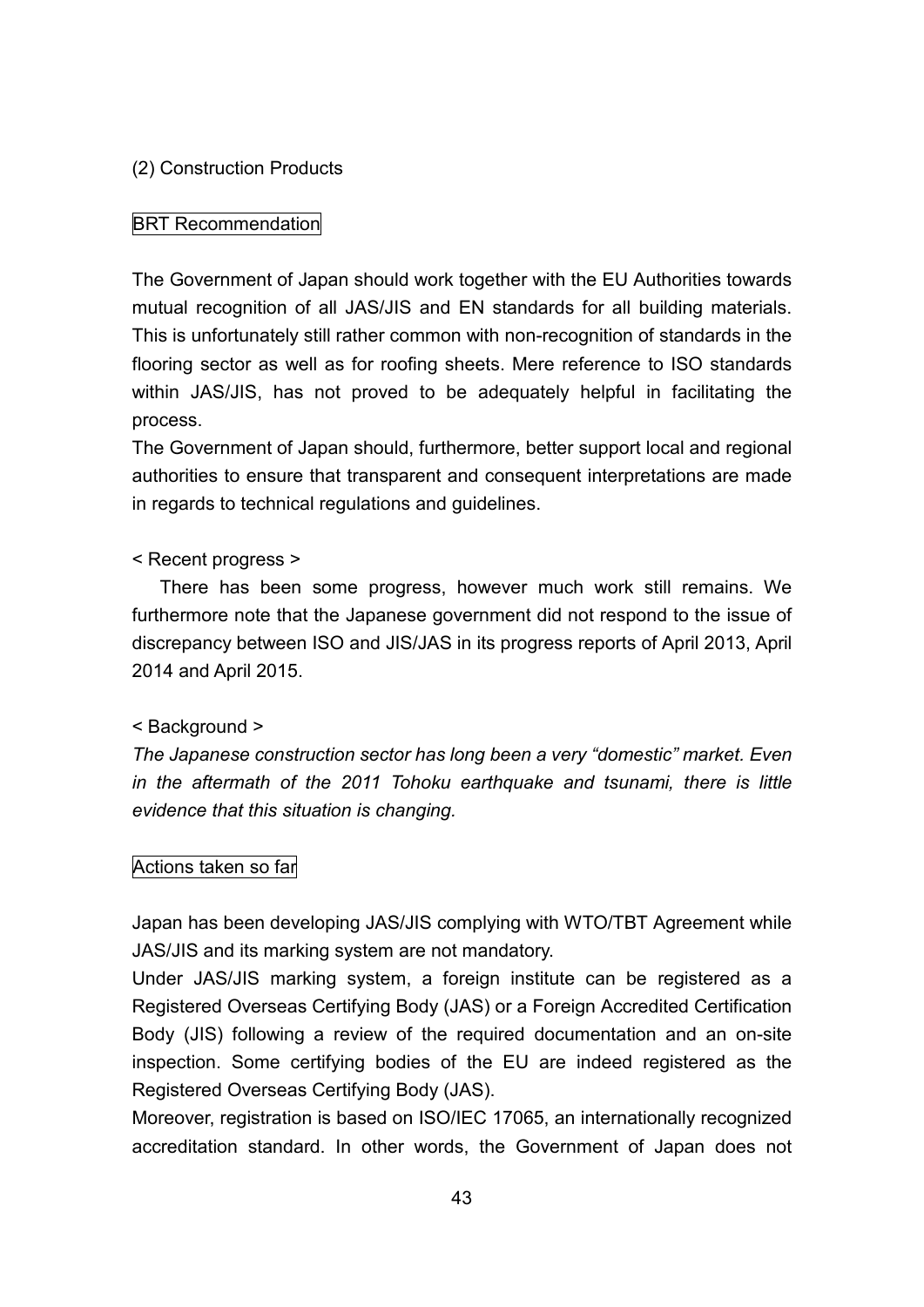believe that it is imposing particularly complicated requirements for registration. Therefore, conformity assessment bodies in Europe can operate, with necessary resistance, as conformity assessment bodies of JAS and JIS without an intergovernmental mutual recognition agreement in these fields.

## Future outlook

The Government of Japan continues to ensure the appropriate management of the accreditation system, while explaining its system to relevant institutes it necessary.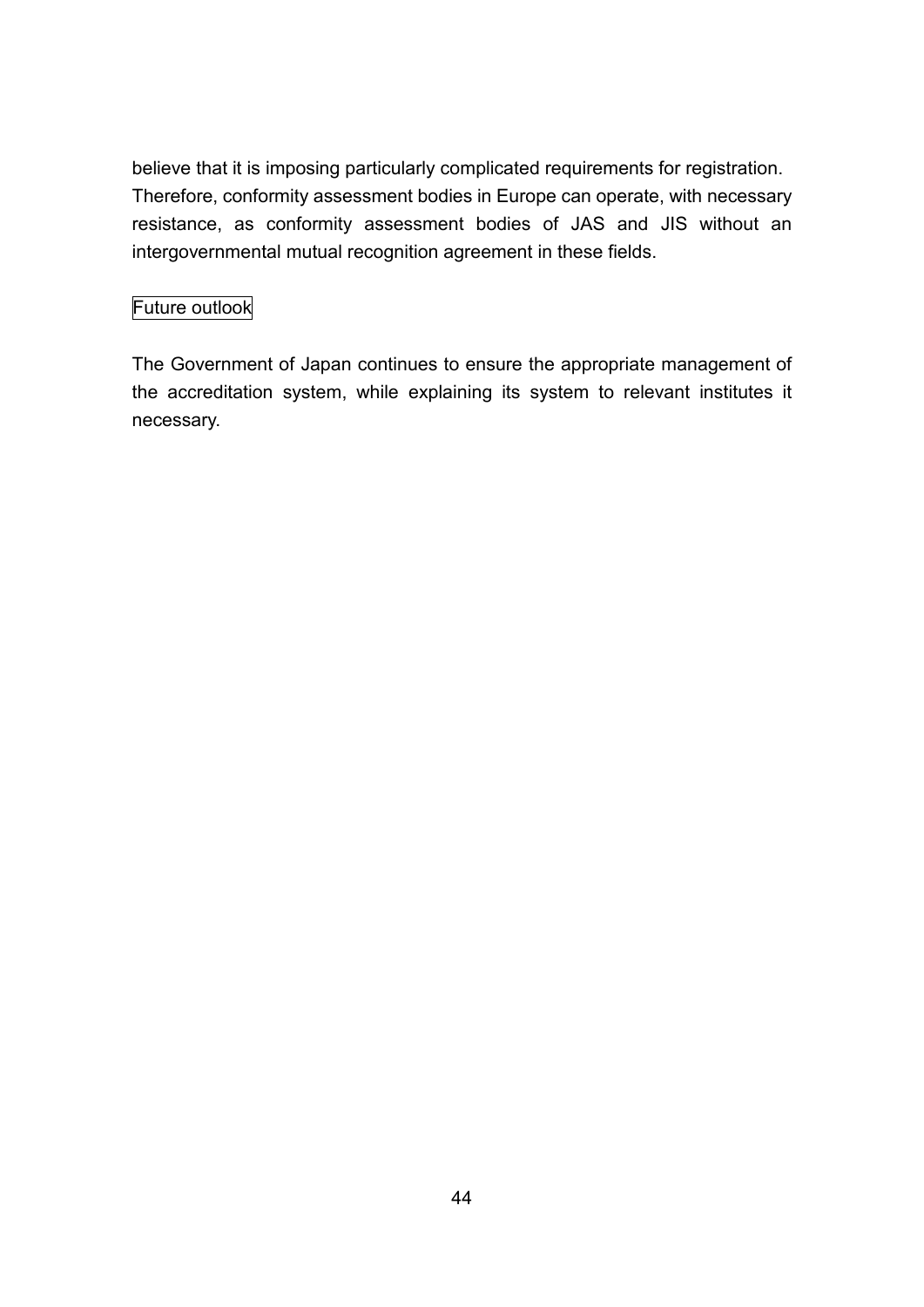## (3) Cosmetics

## BRT Recommendation

The BRT calls for common regulations on the certification of medicated cosmetics, so-called quasi drugs (disclosure of approved ingredients, standard application times); common regulations on efficacy claims and advertisements; a common positive list of allowable ingredients in cosmetics; and establishment of joint standards for alternatives to animal testing.

### < Recent progress >

While very little has been confirmed or decided, the BRT is pleased to see that the issue is reportedly under discussion in the FTA/EPA negotiations. Additionally, Japan has taken the first step to revise the levels of fluoride in toothpaste and mouthwash. The BRT views this in a positive light.

## < Background >

*European cosmetics firms find it continuously difficult to expand their business in Japan due to the difference in standards for ingredients and permitted efficacy claims between Japan and the EU and the Japan-specific product certification procedures for so-called quasi drugs.*

## Actions taken so far

As for medicinal cosmetics, which is categorized into quasi-drug, the lists of its active ingredients and excipients have been prepared and published. Pharmaceuticals and Medical Devices Agency (PMDA), which conducts review of medical cosmetics, sets the goal of the review period by the regulatory side as 5.5 months on quasi-drug (including medicinal cosmetic).

Opinions regarding measures to accelerate review for quasi-drug pre-market application have been regularly exchanged among MHLW, PMDA and the industry.

Regarding the acceleration measures taken in Japan, the Government of Japan published the lists of excipients for hair dye and permanent wave on 27th January 2016 and issued the compilation of frequent asked questions and answers regarding the cosmetic standards and quasi-drug pre-market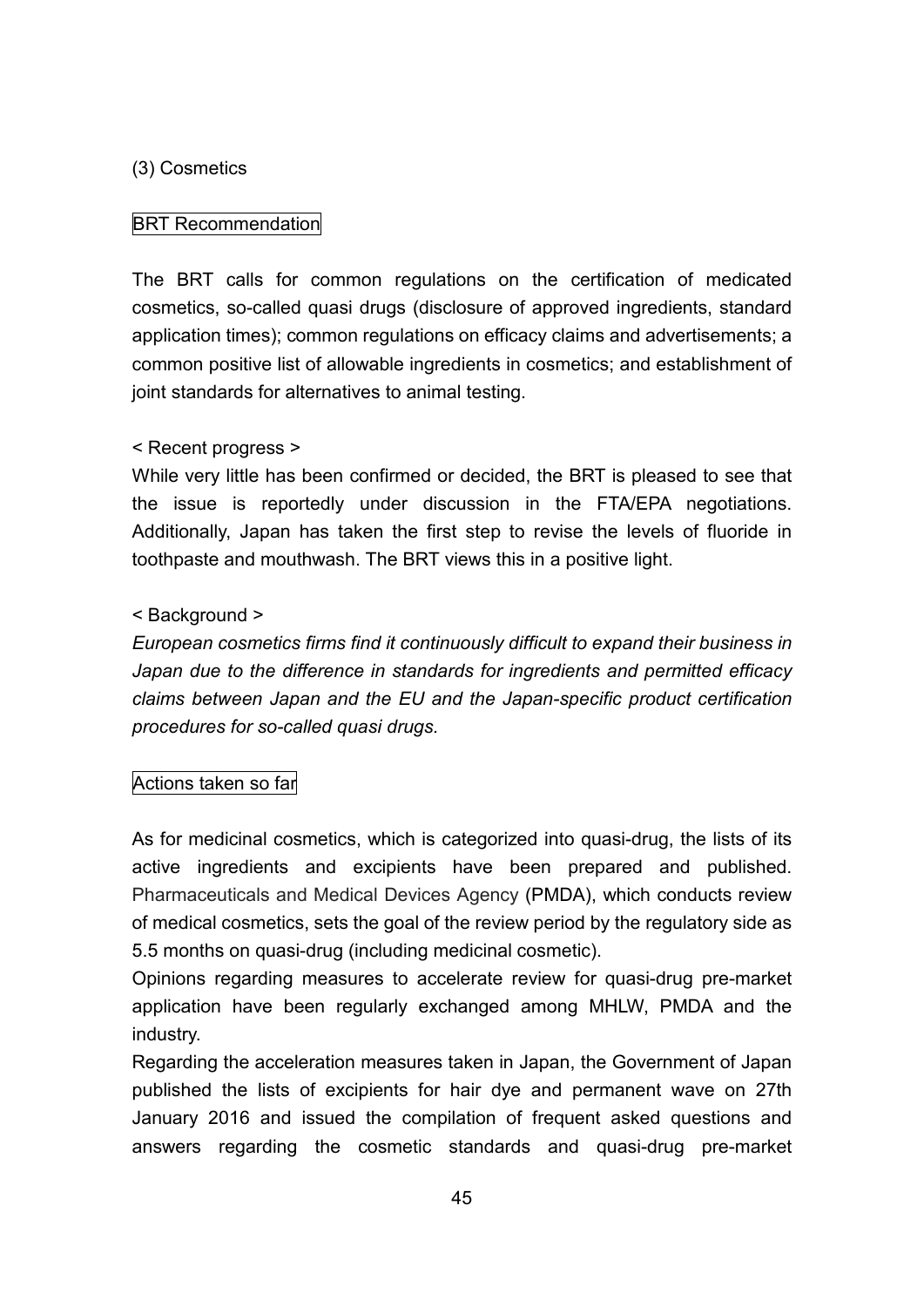application on 30 March 2016.

As for the alternative to animal testing, Japan has accepted not only the alternatives adopted by OECD, but also the test methods verified by Japanese Center for the Validation of Alternative Methods (JaCVAM) in cooperation with each assessment institute in EU, USA, Canada and South Korea under International Cooperation on Alternative Test Methods (ICATM).

## Future outlook

Japan will continue to address transparency and acceleration of medicinal cosmetic pre-market application review, and consider necessary assessment or actions through activities of JaCVAM, should a specific alternative to animal testing which is not adopted by OECD should be proposed on the basis of appropriate data.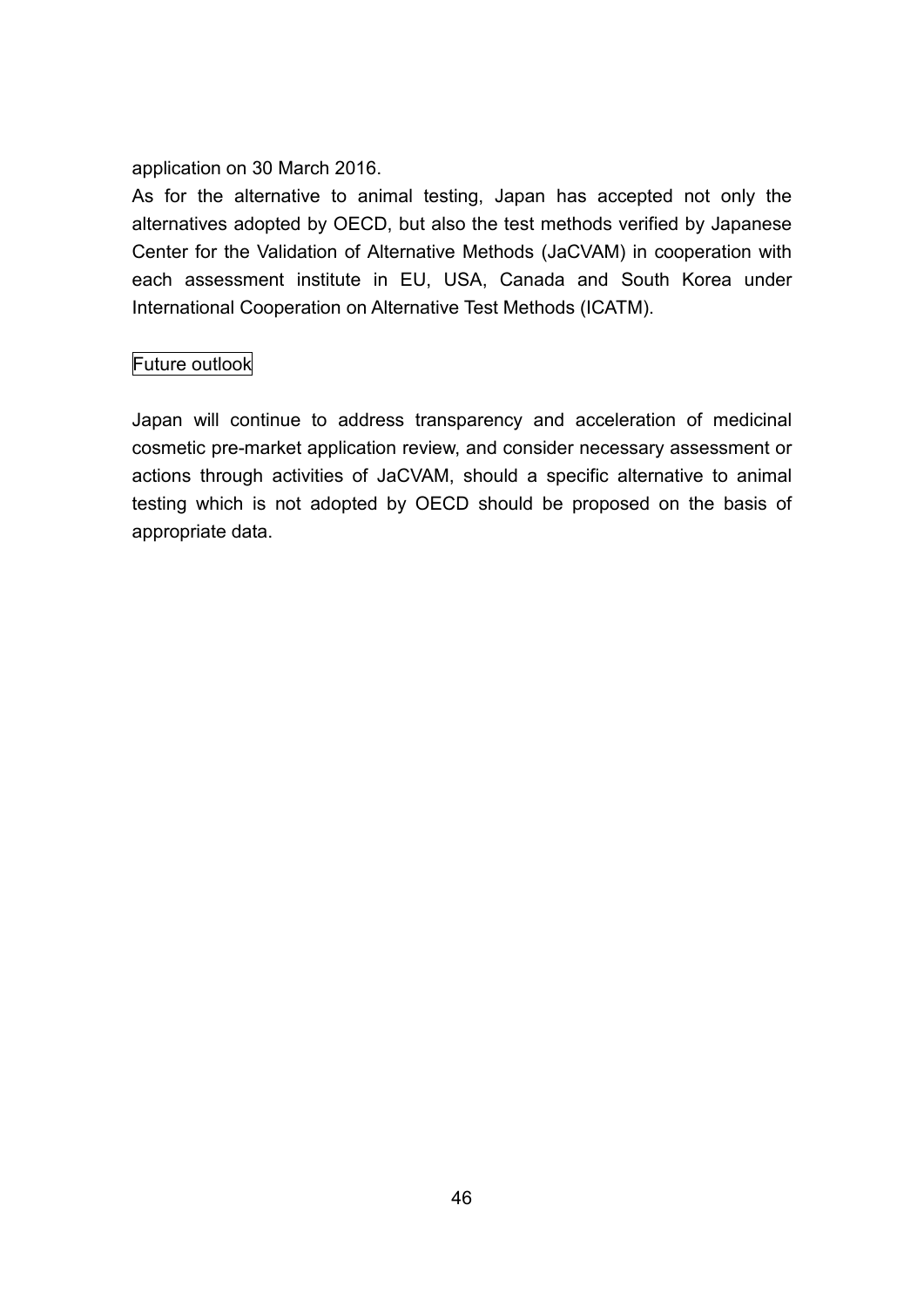#### (4) Railways

#### BRT Recommendation

Though standards are not so different and data generated at European research facilities are relevant for Japan, duplicate testing in Japan is required for the Japanese market. This has repeatedly been communicated by one operator. Duplicate testing raises the costs of imports, making them less competitive than domestic products. The Government of Japan and the EU authorities should work toward establishing a mechanism through which test data and certification of railway equipment provided by European organisations is accepted in Japan, and vice versa.

The BRT furthermore recommends Japan to establish a system whereby standards and requirements are available openly so that European companies will have a better understanding of what is needed in order to offer goods and services that meet or exceed the safety measures in the Japanese market. While the BRT understands that operators might have different performance requirements, the same safety requirements and standards should preferably be used by all operators in Japan, which currently is not the case as each individual operator can choose its own standards and requirements. As a first step, test results and approvals by one operator should be accepted by other domestic operators.

The BRT, however, recognises the latest development and positively views the first call for tender by a Japanese operator The BRT recommends Japan to make better use of the tendering system as this leads to more competition and better transparency, while not negatively affecting safety.

#### < Recent progress >

While some progress has been made, the core issue still remains that there is no common conformity assessment scheme in Japan to which all operators adhere. The BRT takes note of the efforts of some operators in publishing a list of potential future procurements, and views this as a good first step to improved market access.

#### < Background >

*Japanese safety standards and regulations are not publically available. There is,*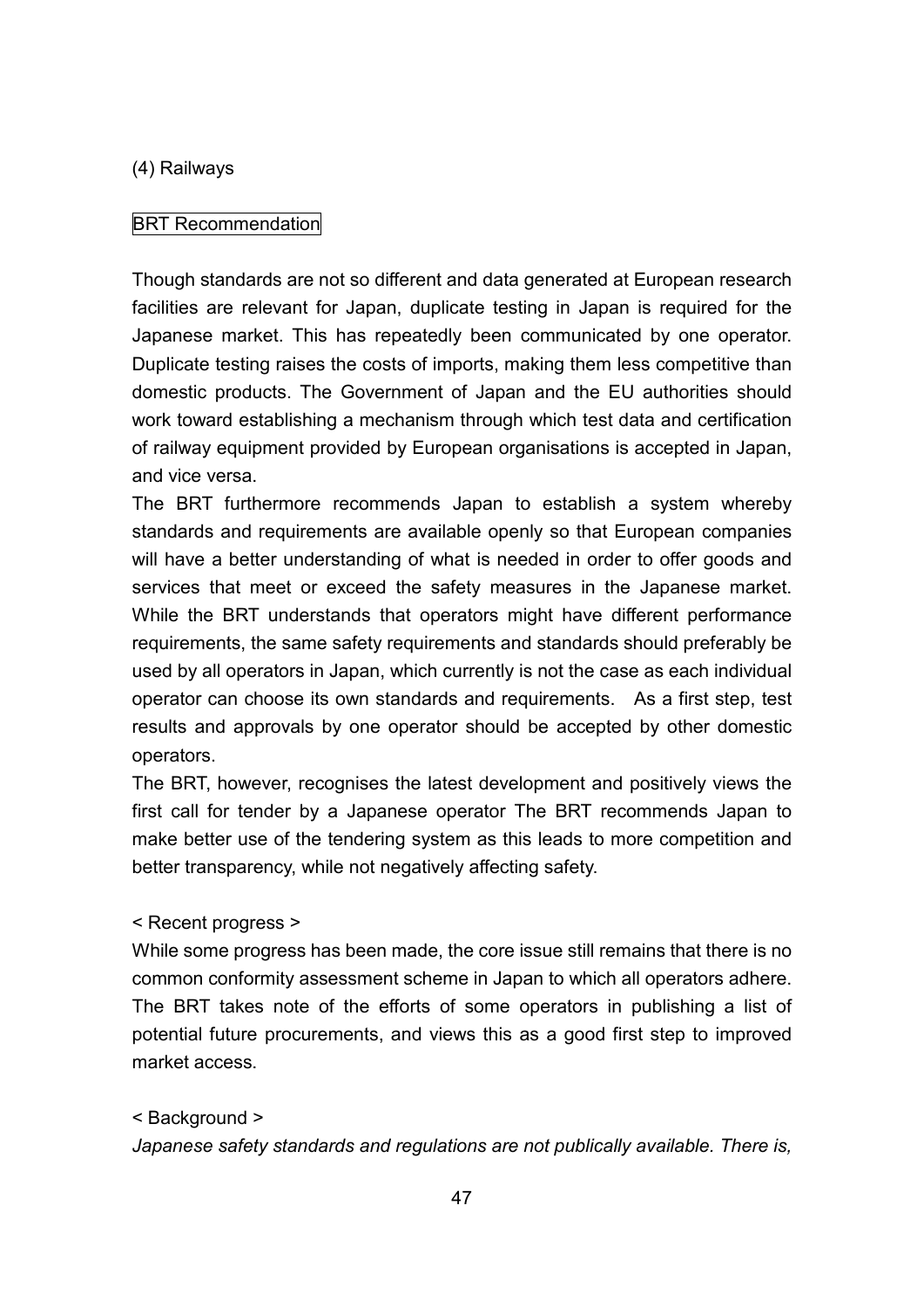*therefore, no possibility for foreign manufacturers to know exactly what requirements must be fulfilled. Furthermore each operator can in principle have their own testing requirements as there is no legislation on exactly what safety requirements need to be fulfilled.*

## Actions taken so far

- 1) Railway safety standards have been developed in each country, reflecting its own specific situations relating to transportation and past experience of rail accidents as well as other considerations. Accordingly, measures to be taken to ensure conformity with safety standards are different between Japan and the EU. In Japan, the Government of Japan conducts conformity assessment with respect to Technical Regulatory Standards, and thus, unlike the EU. Japan has not established any particular regulations with respect to compliance for product safety based on third-party certification systems. Besides, even when Japanese suppliers' goods have conformed to the technical standards in Japan, conformity assessment procedure of the EU is applied to those goods exported from Japan to EU. In addition, the Government of Japan recognizes that, both in Japan and the EU, railway
- 2) The Government of Japan establishes a legally-binding ministerial ordinance on "Technical Regulatory Standards" and also sets out a non-binding guideline on "Approved Model Specifications", which stipulates definitive and interpretative standards with indication of precise figures, in a manner consistent with the above "Technical Regulatory Standards". These standards are published in English at the following website.

operators have a right to test whether the goods conform to their requirement.

(http://www.mlit.go.jp/english/2006/h\_railway\_bureau/Laws\_concerning/index. html)

3) Japan proactively engages in its standardization activities, with the Japanese Railway International Standards Center (J-RISC) playing its central role, as exemplified in information exchange sessions held on a regular basis with the EU, including JISC-CEN/CENELEC meetings. Japan also promotes harmonization between JIS and such international standards as ISO/IEC, with respect to those relating to testing methods, based on its active cooperation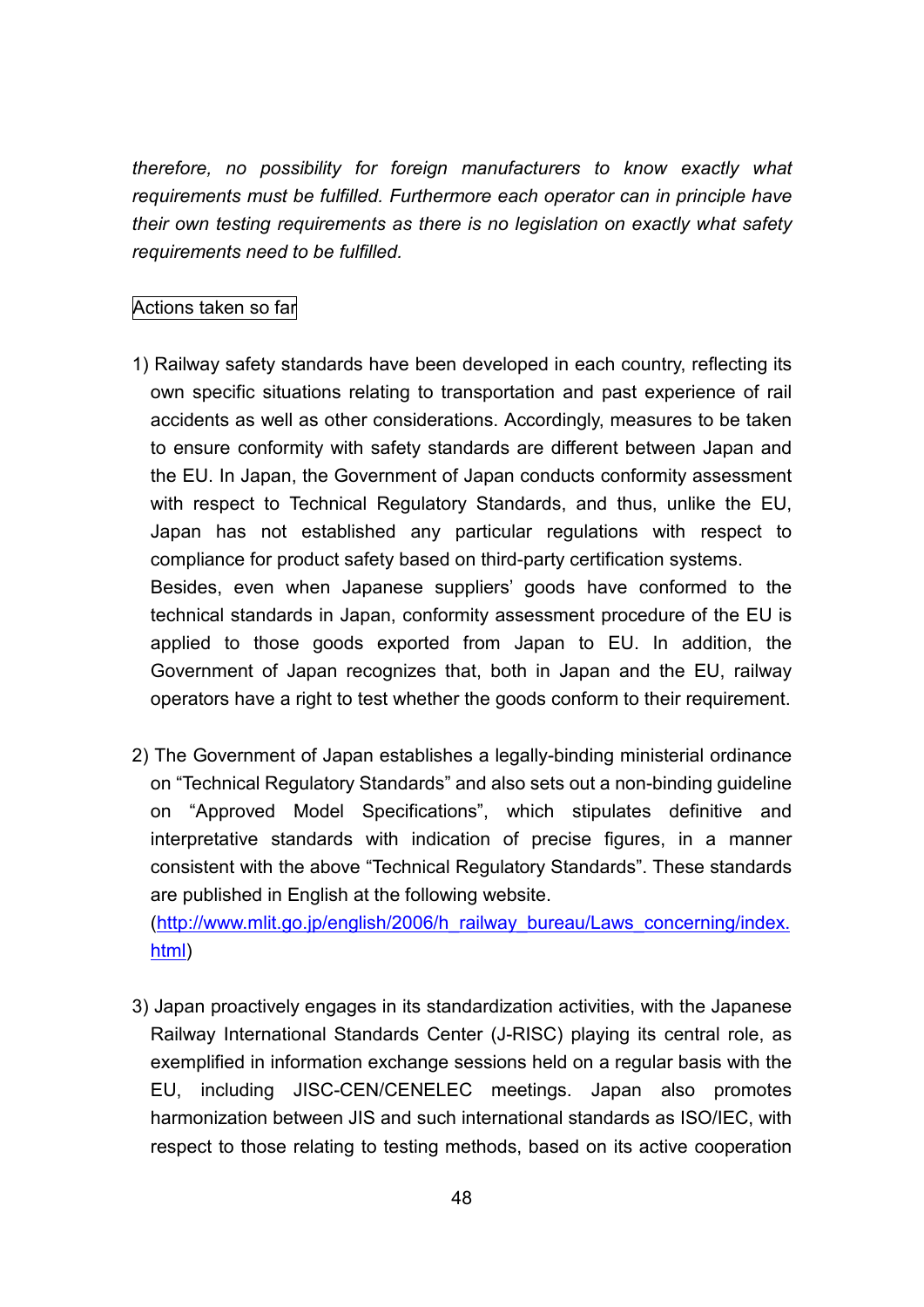extended to development of international standards.

- 4) It is recognized that Japanese railways operators continue to seek safe and reliable products and that they are ready to continue to proactively procure qualified and conforming products including those from the EU.
- 5) The Government of Japan recently composed the comparing list between TSI (Technical Specification for Interoperability) in the EU and Technical Regulatory Standards in Japan, and instructed related railway operators to apply testing and demonstrating obligations on a non-discriminatory basis. The Government of Japan understands that such railway operators take concrete measures. The Government of Japan expects the EU suppliers to take concrete approach to Japanese operators.

## Future outlook

Japan and the EU are currently conducting discussions on further enhancing mutual market access with regards to the railways sector, and it is the Government of Japan's expectation that Japan and the EU will continue to hold constructive discussions.

Furthermore, the Government of Japan intends to promote cooperation in the field of standardization activities as well as to foster dialogues between Japanese and EU railways-related experts and industries with a view to deepening their mutual understandings.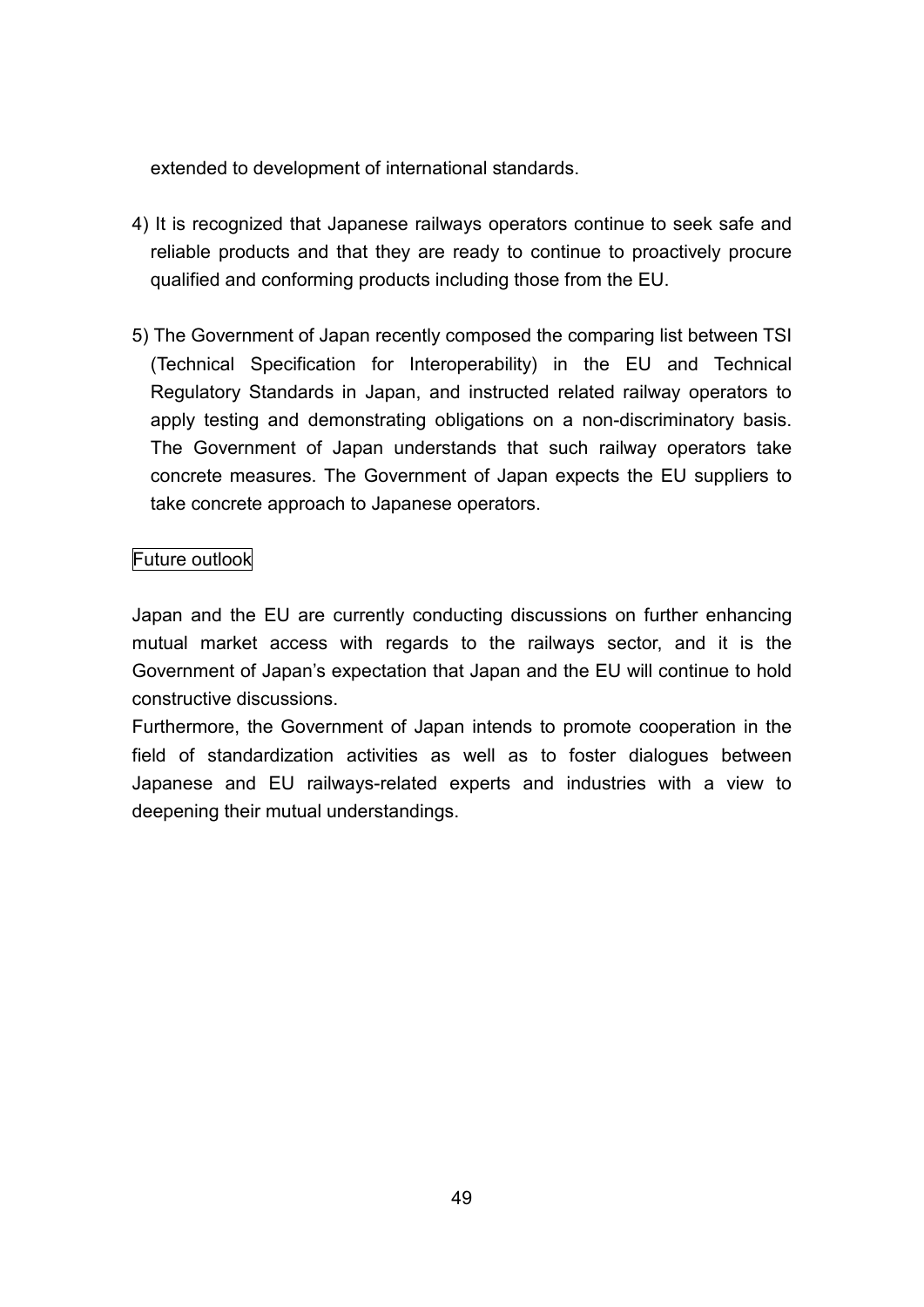### (5) Veterinary Products

#### BRT Recommendation

Animal health products already approved in the EU have to undergo further rigorous reviews on market authorisation application dossiers and Japan-specific tests before being approved in Japan, which increases costs and causes delays. Accordingly, the BRT:

- a) The BRT requests the Government of Japan to take all measures available to speed up product approvals, particularly for veterinary products intended for use in food producing animals.
- b) The BRT requests the Ministry of Agriculture, Forestry and Fisheries to minimise Japan-specific tests for market authorisation, such as the serological potency test for live vaccines, which is a unique requirement in Japan.

#### < Recent progress >

On August 3, 2015, MAFF announced a drastic change in the review process under discussion for veterinary products intended for food producing animals. The current step-by-step or sequential flow of reviews among MAFF, Food Safety Commission, and MHLW will shift to a parallel review process among those government bodies. According to MAFF, this has the potential to shorten the review process toward MA by one to two years when compared to the current process.

#### < Background >

*Japan is part of the Trans-Pacific Partnership (TPP), which is shaping up to become the largest trade deal in history. If it passes, Japan may face more competition in certain meat categories, such as the low- to middle-price range of beef and pork imported from abroad. Therefore, the availability of innovative veterinary products for both pharmaceuticals and biologicals for Japanese livestock producers are considered critical to ensure their competitiveness.*

#### Actions taken so far

MAFF works positively to accelerate approvals of veterinary medicinal products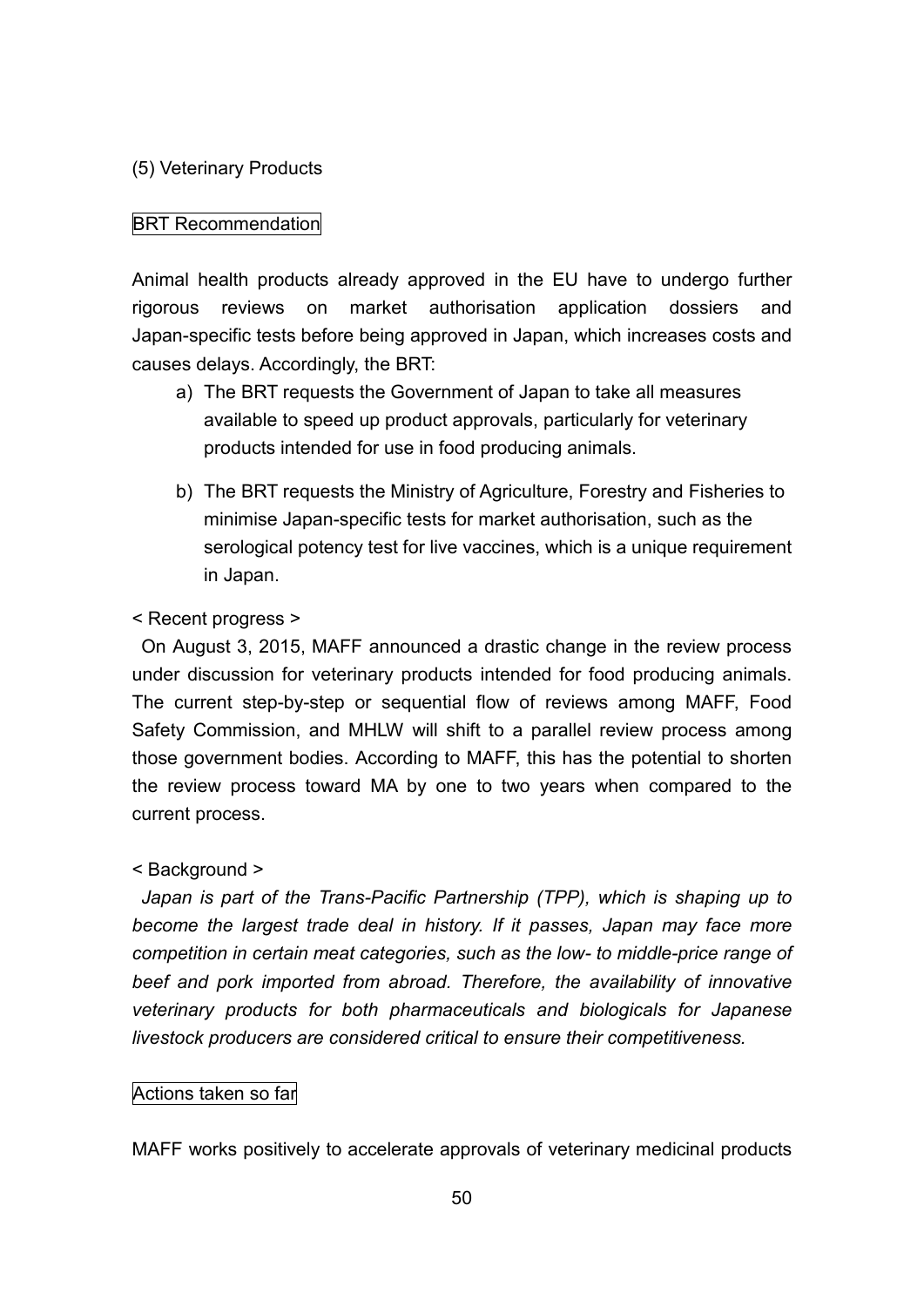(VMPs) including those for animals used for food, exchanging views with Japan Veterinary Products Association (JVPA) and Marketing Authorization Holders of VMPs. (Please see Attachment #1. MAFF has held relevant meetings 13 times between 2013 and 2016.)

Of 23 action items related to the acceleration of VMPs approvals including the 10 action items for change which MAFF presented to the JVPA in December 2012, MAFF has already implemented 22 items with the remaining 1 item to be implemented 1 by the end of March 2017 (Please see Attachment #2 which shows timelines for 22 action items related to the acceleration of VMPs approvals. MAFF is preparing to implement it in ongoing action by the end of March 2017.).

Moreover, MAFF prepared the documents in English regarding the progress of the action planto provide branches of foreign manufacturers in Japan and encouraged them to communicate with their head offices. MAFF has been proactively provided such information.

MAFF has been actively participating in the International Cooperation on Harmonization of Technical Requirements for Registration of Veterinary Medicinal Products (VICH) and making a considerable contribution to its activities. MAFF has been implementing all relevant VICH guidelines in Japan, and accelerated approval procedures of VMPs developed in foreign countries.

For instance, in October 2013, MAFF decided to accept an application with clinical trial data conducted only in foreign countries in accordance with VICH guidelines (Good Clinical Practice (GCP) of countries participating VICH (i.e., the EU, the US and Australia)) with the exception of biologicals and antimicrobials containing active ingredients such as fluoroquinolones and 3rd and 4th generation cephalosporins which are considered to be very important in terms of human healthcare. As far as known, only Japan accepts such application among VICH countries (i.e., Japan, the US, the EU and Australia), which is expected to make considerable contribution to the acceleration of approvals of VMPs.

MAFF, MHLW and FSC have been cooperating to improve efficiency of review and assessment process for approval of new products. For instance, certain inactivated vaccines which meet specific conditions have been exempted from the FSC assessment. In addition, the FSC assessment procedures for certain attenuated live vaccines have been simplified. Furthermore, parallel deliberation among MAFF, MHLW and FSC was introduced and started to operate on 30th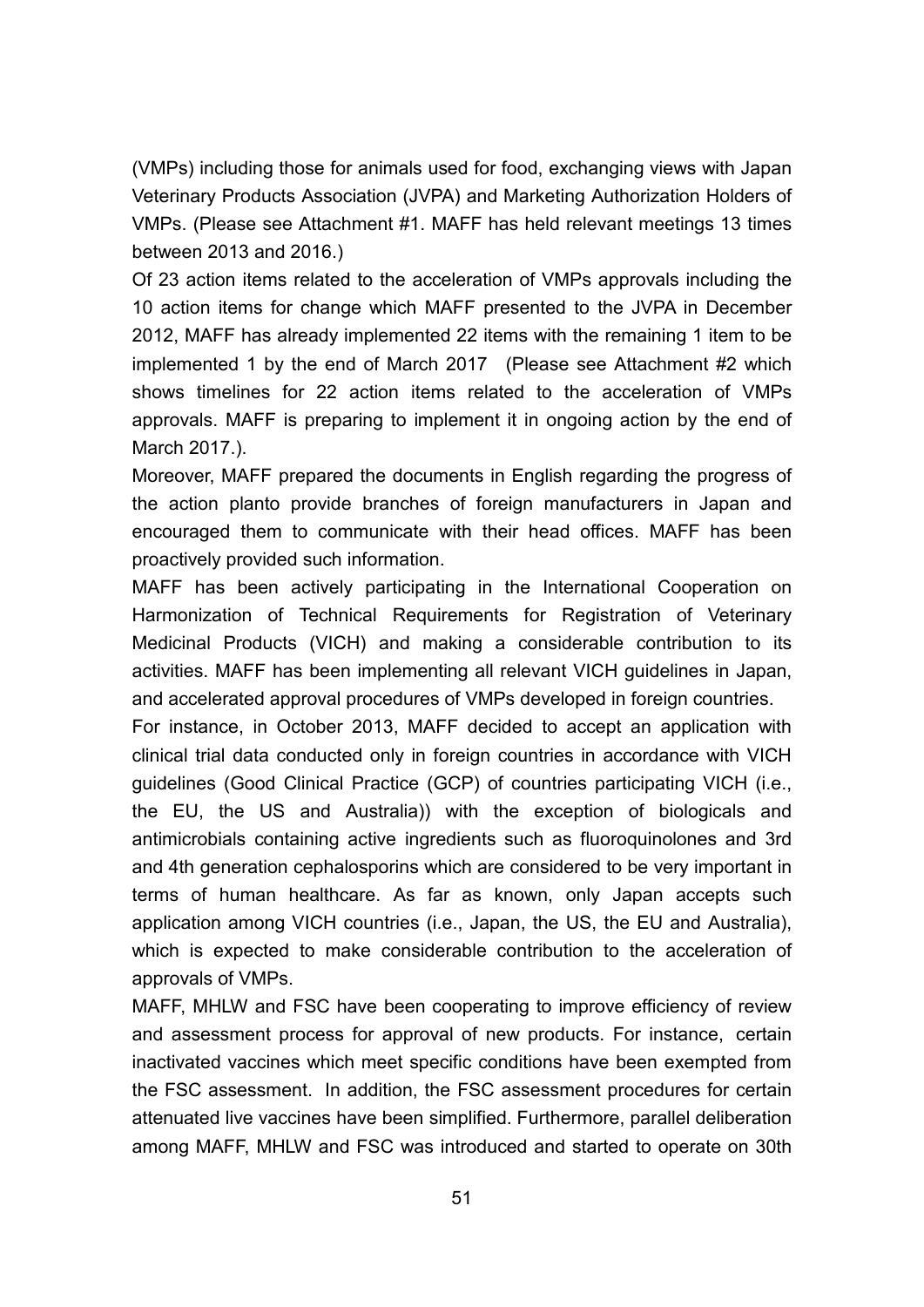September, 2016.

Serological potency test of live vaccine is conducted to assure the efficacy of the product. Rationalization of batch release testing would be possible if the scientific validity is proven. MAFF will consider it as needed.

MAFF is confident that it has been working positively to accelerate approval procedures and making significant progress. Furthermore, MAFF will keep working on this issue and is ready to honestly consider reasonable and concrete proposals based on thorough research on actual situation in Japan.

## Future outlook

Regarding VICH activity, approximately 20 guidelines are now under development. Japan will implement VICH guidelines in accordance with VICH rules on harmonization. MAFF actively tackles the remaining 1 item of the 23 action items related to the acceleration of approvals of VMPs, and is ready to consider new plan for the acceleration of the approvals of VMPs. The three relevant authorities will endeavour to properly operate the procedures such as approvals of VMPs of the respective authorities.

In order to enable the FSC to conduct its risk assessment in a timely manner, Japan appreciates the cooperation of EU industries and the European Commission in providing data and information necessary for the risk assessment.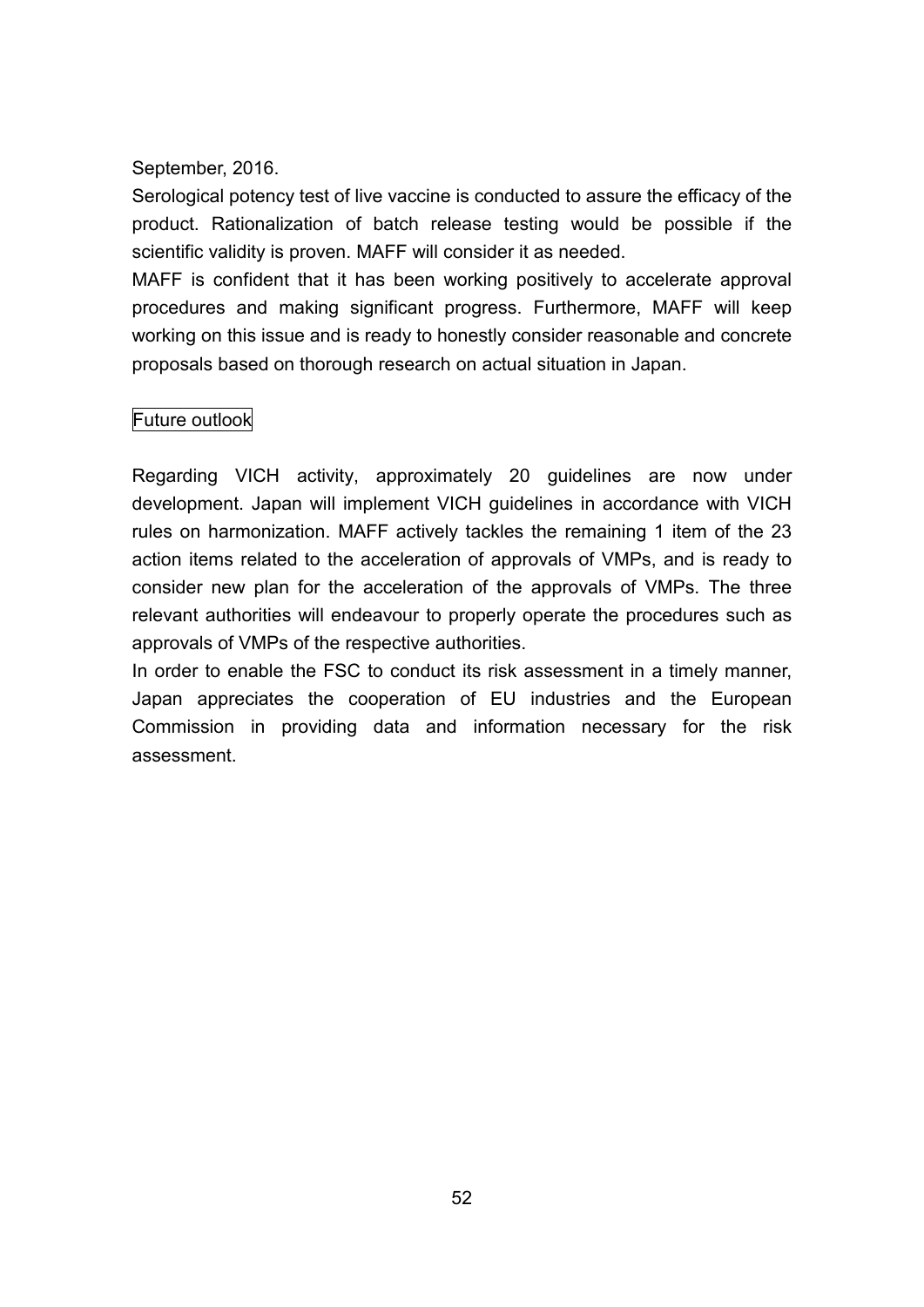Attachment #1 As of Dec. 31, 2016

Explanation and Exchanging views on the MAFF's Actions

for the Acceleration of the Approval Review Processes

### 2013

July 17: Exchanging views with JVPA Members

- July 21: Exchanging views with JVPA Members and Medical Device Makers
- July 25: Exchanging views with the JVPA Members of Foreign AH Makers

October 3: Exchanging views with JVPA Members

December 24: The JVPA's 24<sup>th</sup> Regular Council Meeting on Veterinary Medicine Regulatory Issues

#### 2014

- February 27: Exchanging views with Technical Issue Committee of JVPA and the JVPA Members of Foreign AH Makers
- March 13: The 3<sup>rd</sup> Board Member Meeting of JVPA in the Fiscal Year of 2013
- May 12: The 1<sup>st</sup> Board Member Meeting of JVPA in the Fiscal Year of 2014
- May 30: Exchanging views with the JVPA Members of Foreign AH Makers
- November 21: The JVPA's 25<sup>th</sup> Regular Council Meeting on Veterinary Medicine Regulatory Issues

#### 2015

August 3: Briefing session related to speed up approvals of VMPs

#### 2016

April 5: Briefing session concerning expanded application of Seed-Lot System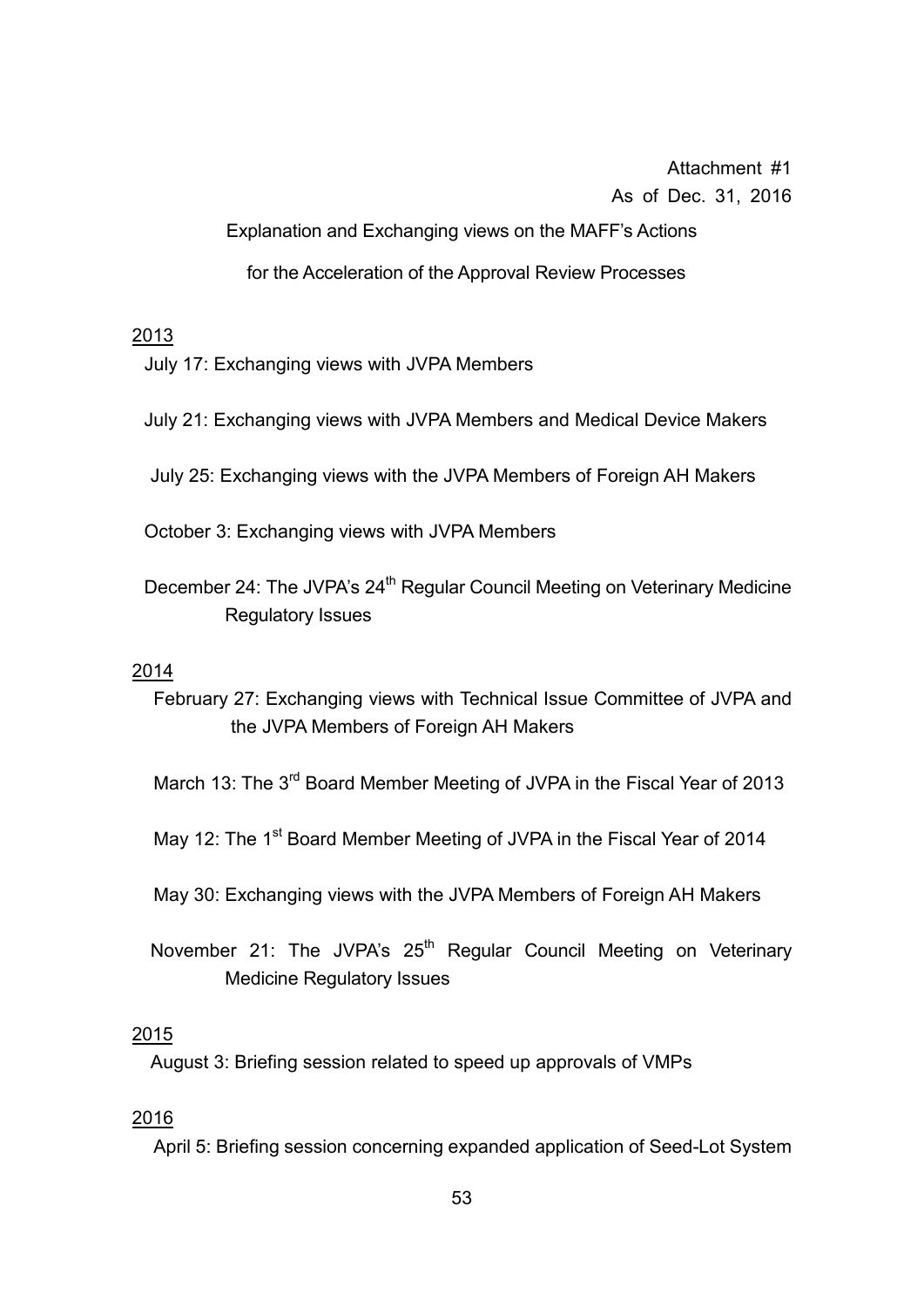to whole Veterinary Biologics

August 31: Briefing Session concerning change of management of animals for clinical trials, and introduction of simultaneous review process by MAFF, MHLW and FSC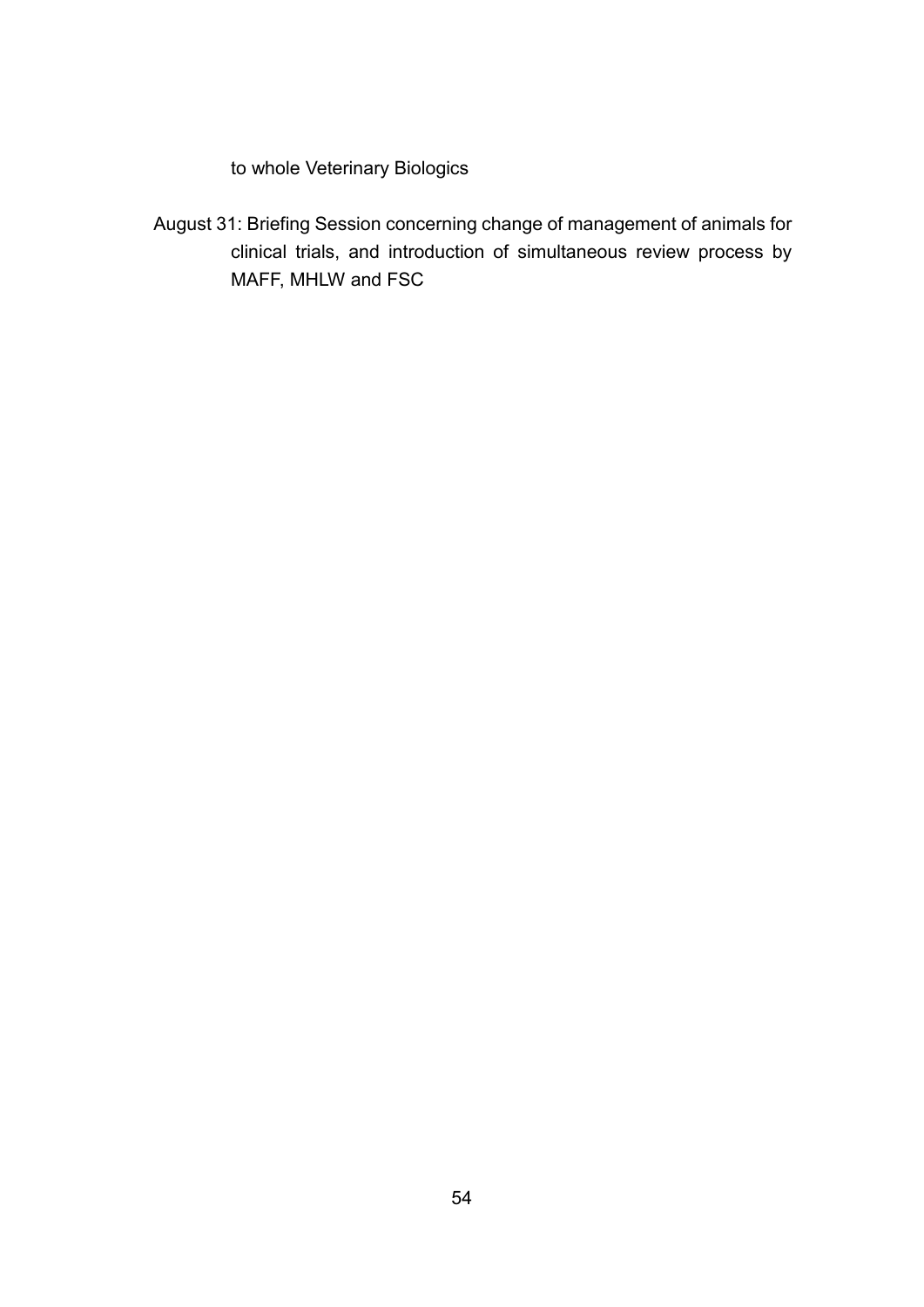## Major MAFF's actions for the acceleration of the Approval Review Processes, and their timelines for practice

## 1. Completed Actions

- i. Change of requirement of data on clinical trials for newly developed veterinary medicinal products except for vaccines etc. (Data on clinical trials conducted in Japan is not required, if it is collected in accordance with GCP of the EU, the US and Australia.) (List No. 6. October, 2013)
- ii. Improvement of efficiency of review and assessment on live vaccines for non-zoonotic diseases by the Food Safety Commission (FSC) (August, 2013)
- iii. GLP is no longer required for the data on animal experiments to set withdrawal periods for vaccines which contain adjuvants (List No. 8. July, 2013)
- iv. Change of requirement of data sets for application of medical devices for veterinary use (July, 2013)
- v. Review of procedure to change vaccine seeds of products approved in Japan (List No. 2. December, 2013)
- vi. Enhancement of pre-filing consultation and post-filing review by the consistent team review (List No. 1. February, 2013)
- vii. Establishment of guidelines to develop veterinary products containing genetically engineered substances (List No.3. November, 2014)
- viii. Establishment of guidelines to develop veterinary products which are radiation-ionized in the manufacturing process (November, 2014)
- ix. Change of requirement of data sets for application of *in vitro* diagnostics (List No.5. November, 2014)
- x. Establishment of guidelines on capability testing and clinical trials for the development of *in vitro* diagnostics for veterinary use (List No.5. November, 2014)
- xi. Establishment of guidelines on clinical trials for the development of antimicrobials such as fluoroquinolones and 3 $^{\text{rd}}$  and 4<sup>th</sup> generation cephalosporins (November, 2014)
- xii. Establishment of standard of procedure for the preparation of the package insert (November, 2014)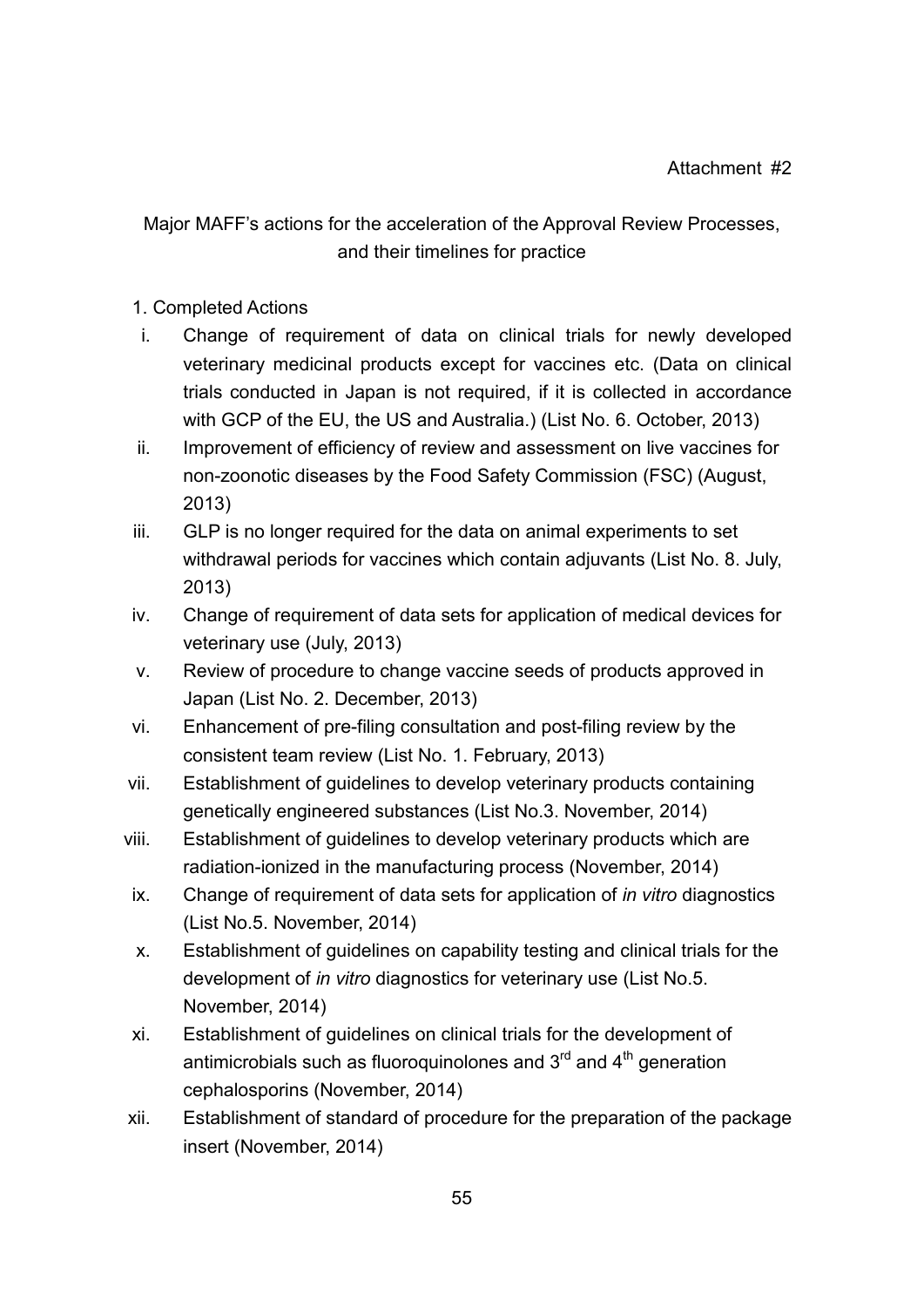- xiii. Promote applications for the human drugs approved in Japan which have experiences of use in cats and/or dogs by diverting to animal drugs (for companion animals) (List No.7. August, 2014)
- xiv. Change of approach to set withdrawal periods of vaccines containing adjuvants for food-producing animals (December, 2014)
- xv. Reclassification of medical devices for veterinary use (April, 2015)
- xvi. Reduction of paper documents for the consultation steps by the Council (April, 2015)
- xvii. Review of requirement of data sets for application of combined vaccine (April, 2015)
- xviii. Change of requirements of data needed for application (general pharmacological testing, toxicity testing and ADME testing of drugs for pet animals) (List No. 10)
- xix. Review of the regulatory framework for veterinary drugs for minor animal species (List No. 4)
- xx. Improvement of efficiency of review on live vaccines for non-zoonotic diseases by MHLW
- xxi. Review of procedure to approve veterinary recombinant vaccines pursuant to the Cartagena protocol
- xxii. Change of management of animals for clinical trials, and introduction of simultaneous review process by MAFF, MHLW and FSC (List No. 9)
	- 2. Ongoing Actions
	- i. Introduction of Marketing Notification system for in-vitro diagnostic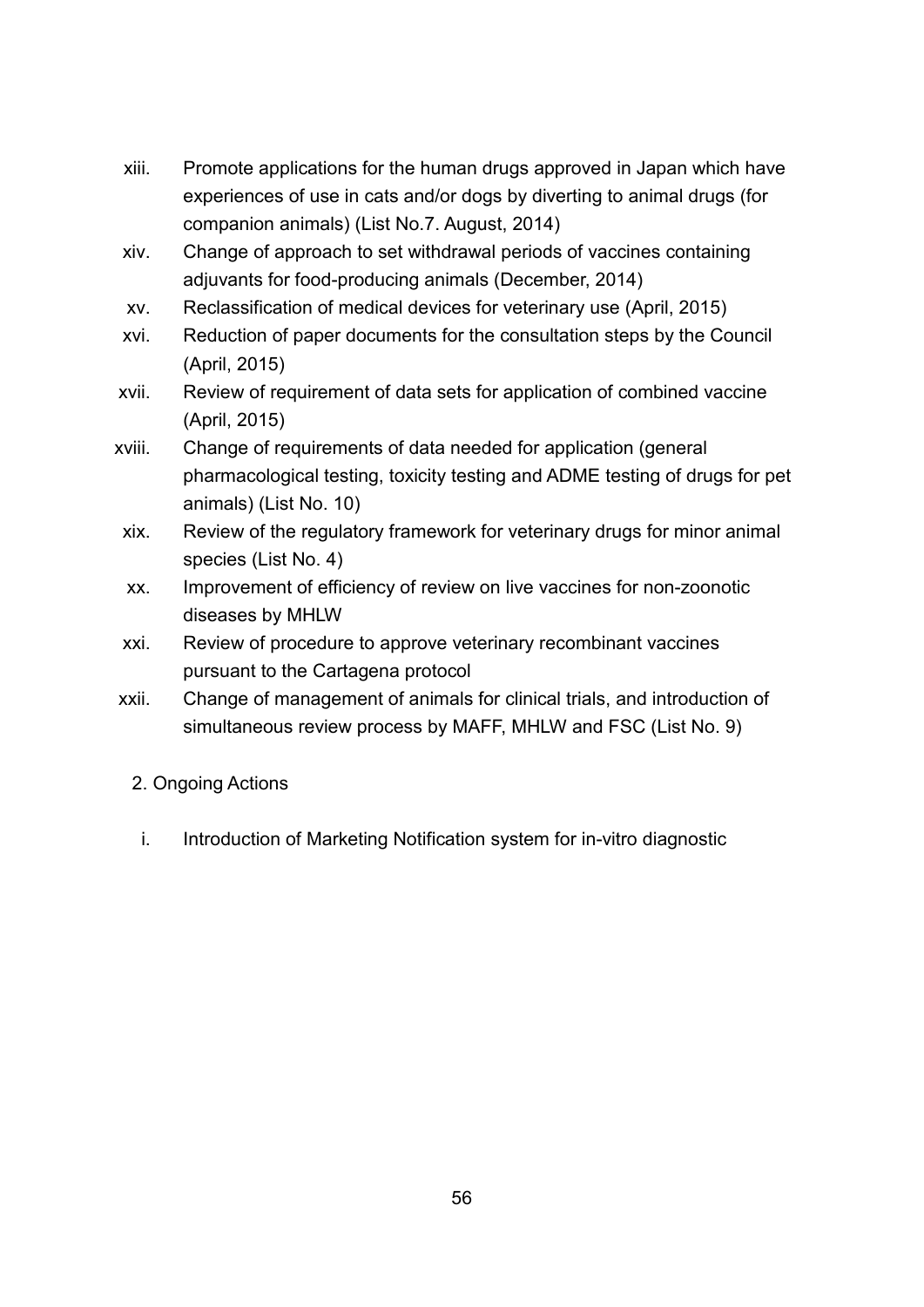## (6) Processed Food

## BRT Recommendation

For processed food, the combination of differences between EU and Japanese standards and technical requirements as well as cumbersome border procedures results in high costs for EU exporters. High conformity costs are incurred because Japanese authorities do not accept evaluations made by the EU or international bodies, and the FSC is constantly asking for tests to be carried out in Japan. The market potential for European exporters would be greatly enhanced by:

- a) Substantially increasing the list of permitted additives and enzymes, in addition to speeding up and fundamentally revising the approval process
- b) Introducing mutual recognition of conformity assessment procedures to eliminate the duplicate costs of evaluations.
- c) Introduce deadlines for all parts of the application process. While there are guidelines on timelines these only cover part of the application process. Accordingly, it is difficult for an applicant to know how long the application will take.

## < Recent progress >

There has been no concrete progress, although the issue is under discussion in the EU-Japan FTA/EPA negotiations. We note that the progress report of 2014 mentions that the Government of Japan is considering setting "a standard time frame" for approval procedure upon establishment of the Food Additive Design Consultation Center. We are very much looking forward to know more about this.

## < Background >

*The limited number of permitted food additives in Japan and unaligned standards between the EU and Japan increases costs and prevent EU exporters from utilising scale effects.*

## Actions taken so far

a, b) The Food Sanitation Act prohibits the use of food additives in Japan except when they are designated under the Act by the Minister of Health, Labour and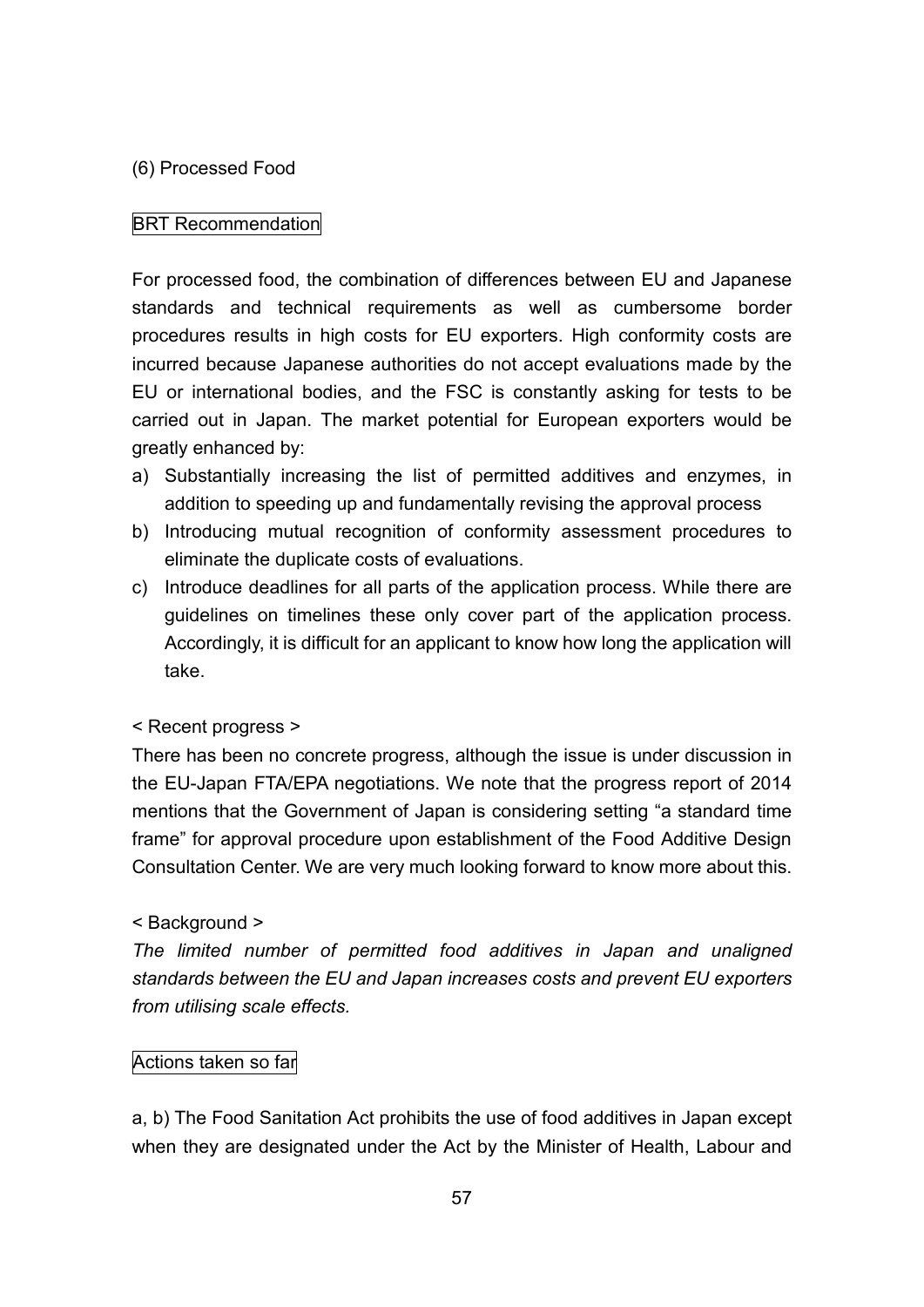Welfare (MHLW) as substances that are unlikely to pose a risk to people's health. The procedure of designation of food additives, as described above, is initiated based on an application filed by an applicant such as a business operator. The Government of Japan understands that the EU adopts a similar system for authorization of food additives.

The MHLW has made utmost efforts to streamline the designation process for food additives, which the EU is concerned with. Specifically, the MHLW has facilitated communication with the Food Safety Commission (FSC), a risk assessment body, efficiently handled clerical work needed before the MHLW requests the FSC to carry out safety assessments, and cooperated with the FSC so that assessment can be carried out in a more speedy manner. In June 2014, the MHLW established the Food Additive Designation Consultation Center in the National Institute of Health Sciences to give advices on the approval procedure for food additives.

Since 2002, the Government of Japan, on its own initiative, has been proceeding with designation of the 45 food additives (excluding flavorings) which are confirmed safe and used internationally, including substances requested by the EU.

In September 2012, the Government of Japan drafted and published the roadmap for the designation of the 15 non-approved substances among above-mentioned 45 additives based on the Cabinet decision made in July 2012 to designate them within around one year, excluding time required for collecting additional information requested by the FSC.

Consequently, eleven substances have been designated by December 2015. The remaining four substances are under review by the Experts Committee of the FSC. However these substances are aluminum-containing additives and the Government of Japan recognizes that the EU also restricts the use of them.

c) In June 2016, the MHLW announced that the standard period of time for process by the MHLW, including the establishment of standards period for food addtives, is one year from the date when the FSC notifies the MHLW the results of the assessment by the FSC.

Future outlook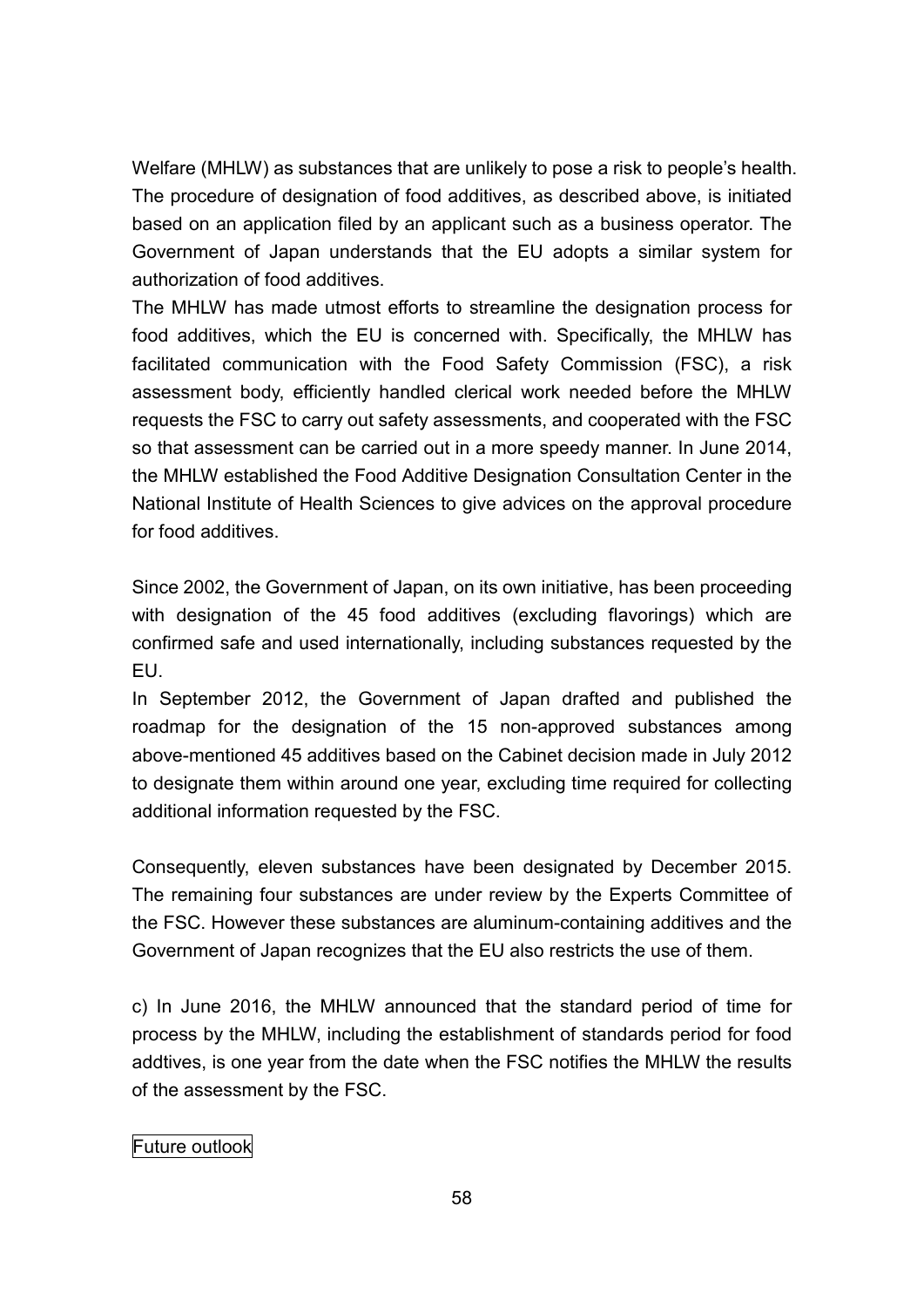For the remaining four substances, which are under review by the Experts Committee of the FSC, the MHLW will initiate formalities for designation as soon as assessment by the FSC is completed. The MHLW will continue the swift designation process that has been carried out until now.

In 2002 the MHLW listed the 45 substances with the intention to designate them. At that time, these substances were already proven safe by the JECFA and being widely used as food additives in many countries including the EU Member States and the United States. The MHLW took the views of the EU and the US into consideration in the listing work. The Government of Japan believes that the designation of the 45 substances mostly cover the food additives whose needs are globally recognized.

Japan's action for the 45 substances is a special measure taken to ensure international consistency.

The Government of Japan will follow the ordinary process for designation of substances other than these 45, such as the substance certified by JECFA and the substances of whose uses have been approved by the EU, the USA etc. since 2002, based on applications from businesses, as other major countries, including the EU and the U.S., do.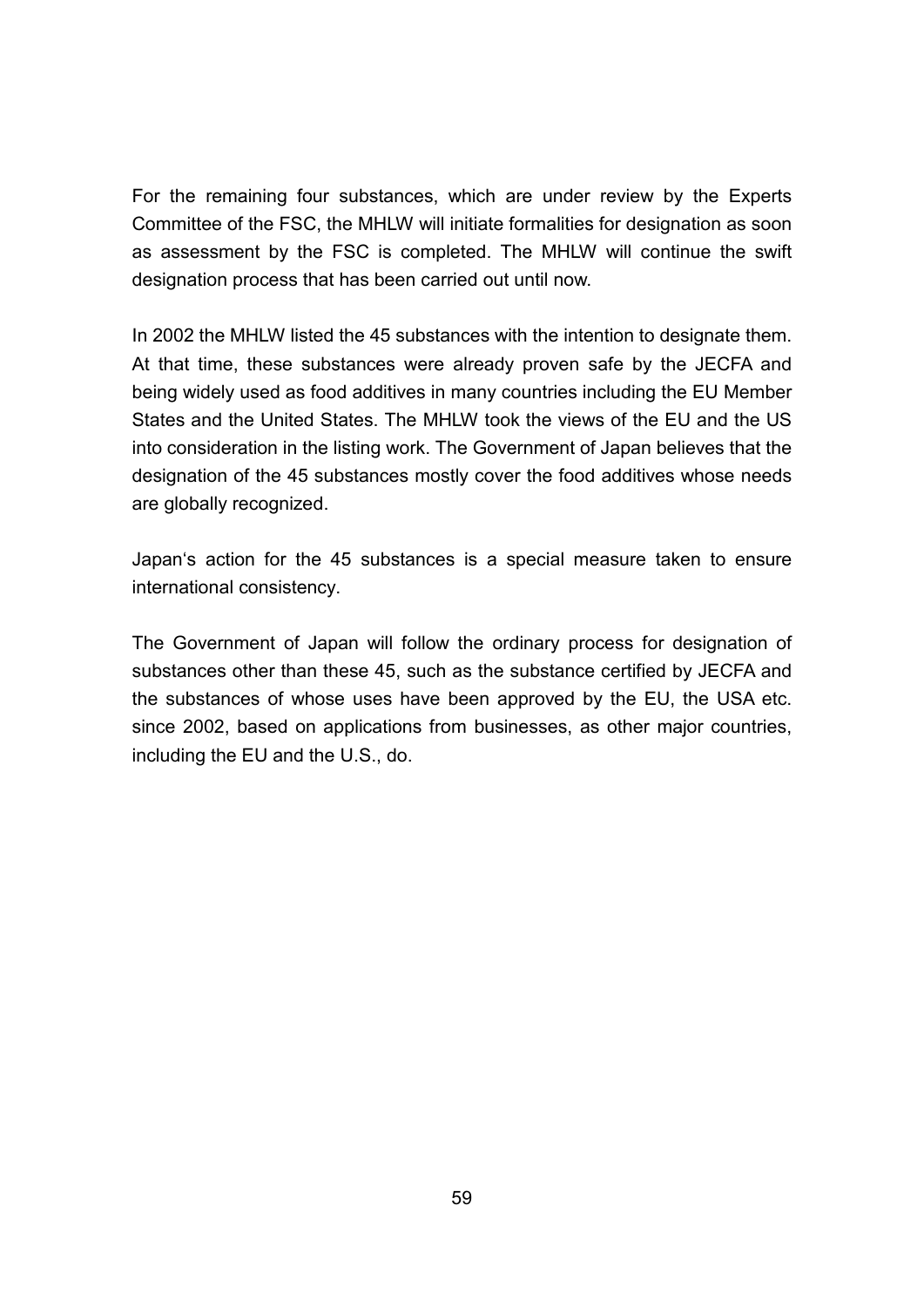## (7) LED lamps and lightings

## **BRT** Recommendation

Lack of harmonisation of international electrical safety standards, such as IEC, and Japanese standards and technical requirements, such as PSE/JIS/JET results in high costs and effectively prohibits entry to the Japanese market for EU companies.

• The current standard issued by the Japanese ministry (i.e. METI) is not compatible with standards used by manufacturers of other countries

The BRT requests Japan without delay to harmonise with international standards and safety/technical requirements in order for Japan to avoid being left behind in the global market. The market for LED lamps and luminaries is rapidly expanding and these products are expected to play an important role in saving energy on a global basis.

## < Recent progress >

While the Japanese Government has agreed to harmonise JIS with IEC, the authorities have also said that this will take more than five years. Needless to say this is not acceptable. Japan has issued a list of products where an IEC test report can be used ("appendix 12"). However, updating of the list is slow and does not cover all LED lamps and luminaries.

## < Background >

*Japan has its own standards and technical requirements, such as PSE and JIS, and delays in setting standards such as J-deviation increases costs and prohibits EU companies and exporters from entering the Japanese market. In addition, lack of harmonisation of standards of remote control prohibits EU companies from entering the Japanese market.*

## Actions taken so far

The Electrical Appliances and Materials Safety Act (DENAN law) has two technical requirements: the Japanese original technical requirements (Requirements in Appendix Tables 1 to 11) and the requirements harmonized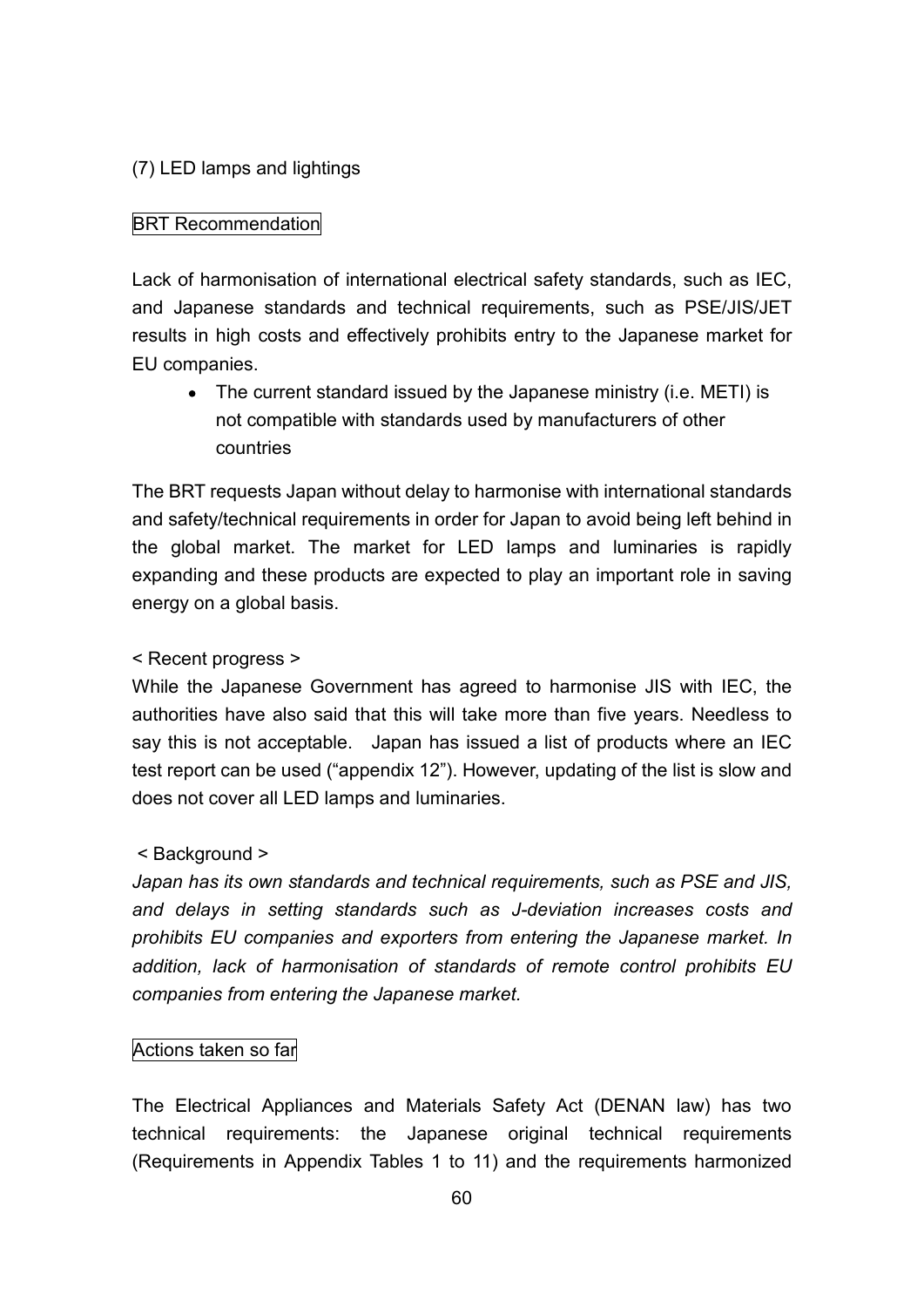with international standards (Requirements in Appendix Table 12). Manufactures and Importers in Japan shall comply with either of them.

Ten JIS standards in line with IEC standards have been incorporated in DENAN law, as a technical standard with a few added.

There is no international standard (ISO, IEC) for the remote control devices of LED lamps and luminaries. Therefore, they are defined in Requirements in Appendix Table 8 of Interpretation of the Ministerial Ordinance Specifying Technical Standards for Electrical Appliances and Materials in Japan.

## Future outlook

With regard to the standards and technical requirements, Japan will cooperate with the European industry in the context of the IEC.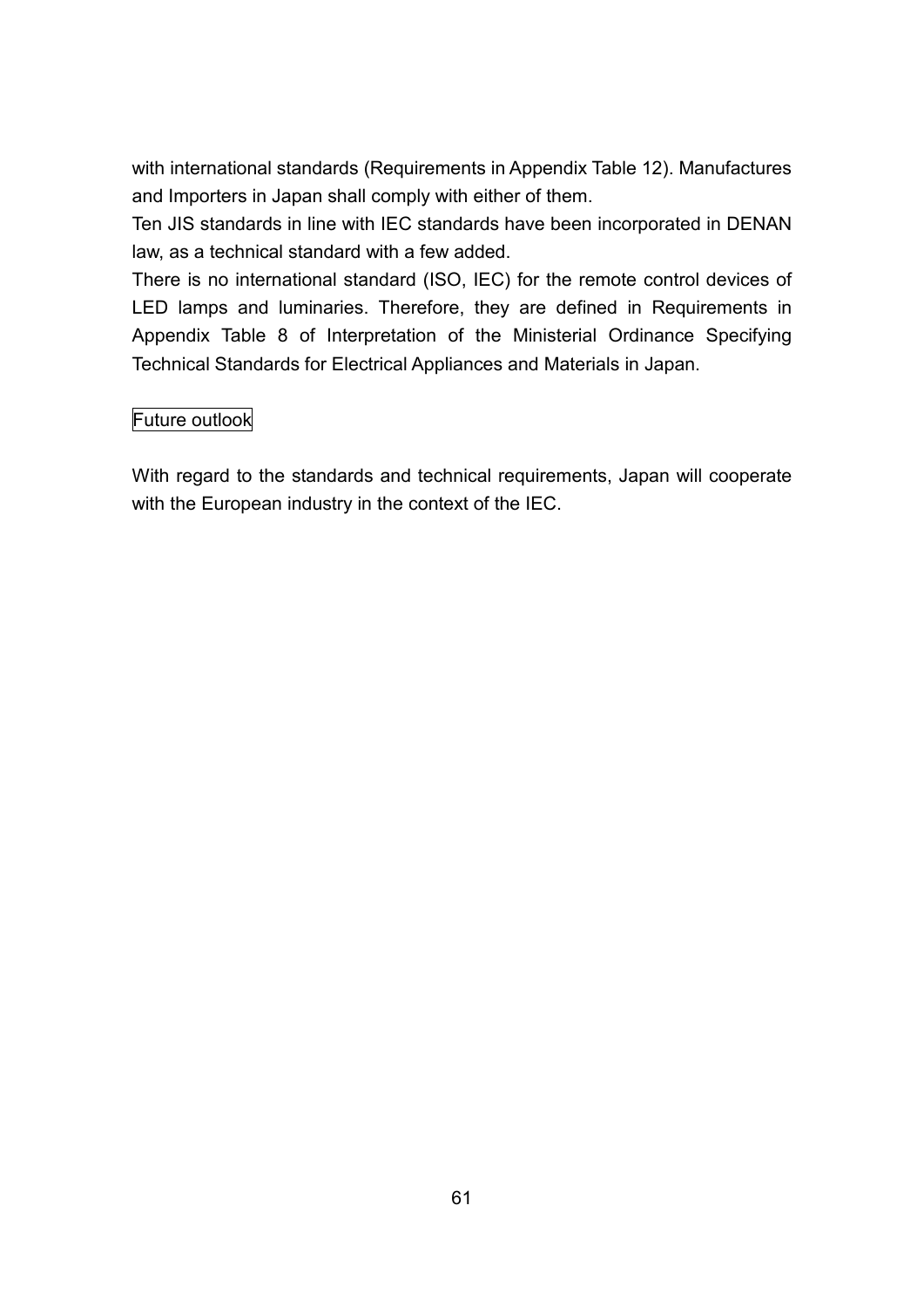### (8) Labelling rules

## BRT Recommendation

The Government of Japan should issue clarifying orders to provide retailers with flexible alternatives for providing Japanese consumers with globally sourced products while taking full responsibility for the quality and safety of the products. A simple example of an inflexible labelling rule that has substantial labelling cost implications for European companies is that the dimensions of furniture must be expressed in millimetres and not centimetres, although use of the latter is common practice in other countries using the metric system. There are also examples where the information required on the labels is too technical for the consumer to understand.

## < Recent progress >

This issue was brought up in the Regulatory Reform Council where both representatives for European companies as well as domestic companies argued for a revision of the Household Labelling Law. The CAA is said to be working on a revision, but has so far not presented anything concrete. This issue was not touched upon in the Government of Japan progress report of April 2013.

### < Background >

*The Household Product Quality Law and accompanying voluntary labelling guidelines, "hyojikitei", prescribe in extreme detail how household products should be labelled when sold in Japan.*

## Actions taken so far

The labelling rules prescribed in the Household Goods Quality Labeling Act currently cover the following categories: textile products, plastic goods, electrical appliances and apparatuses, and miscellaneous manufactured goods. The scope of goods under these categories had been specified in the Cabinet Order. However, in order to respond swiftly to social changes, the Cabinet Order and the Cabinet Office Ordinance were amended in April 2016 to allow some of these goods to be specified in the Cabinet Office Ordinance. The rules stipulate the minimum information which must be included in labels that are useful to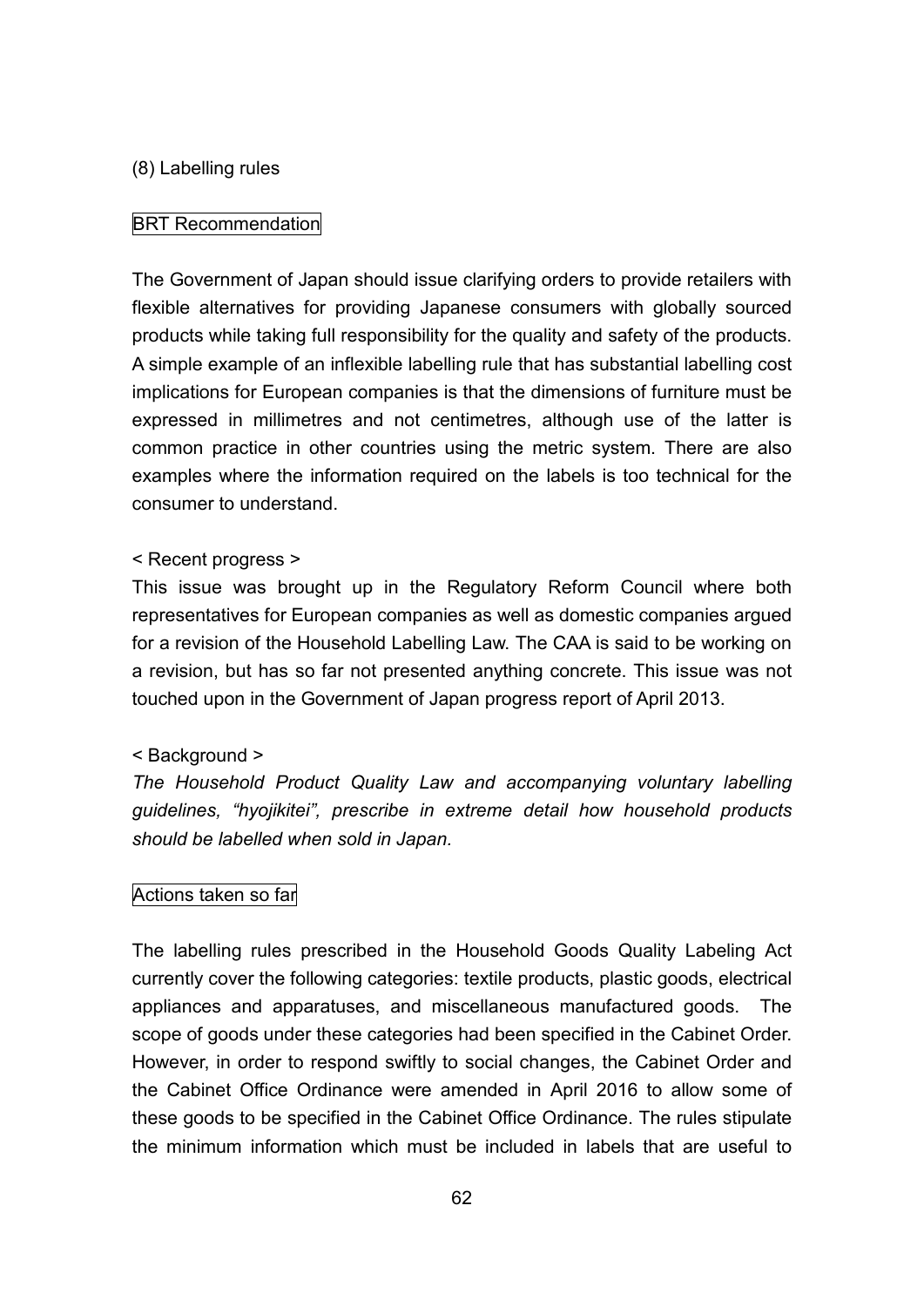consumers or a product-by-product basis, as well as the matters that needto be complied with. Based on the Cabinet Decision in 2014, the Government of Japan has been reviewing the labelling requirements to respond to social changes, while requiring minimally necessary and comprehensible information for consumers and coping with global harmonisation. Furthermore, the Government of Japan amended a notification in March 2015 to incorporate a new standard on textiles care instructions on home laundry which is in line with the relevant ISO standard and the notification entered into force in December 2016.

## Future outlook

With growing importance of consumer protection as well as diversification, complication and globalisation of products, the importance of the labelling as provided for in the Household Goods Quality Labeling Act is also increasing. Therefore the Government of Japan will continue to review the scope of product coverage as well as what to be included in labels, while taking into account the Cabinet Decision in 2014. The Government of Japan will also continue to facilitate understanding of the Household Goods Quality Labeling Act among business operators including overseas business operators by publishing information on the web and other media.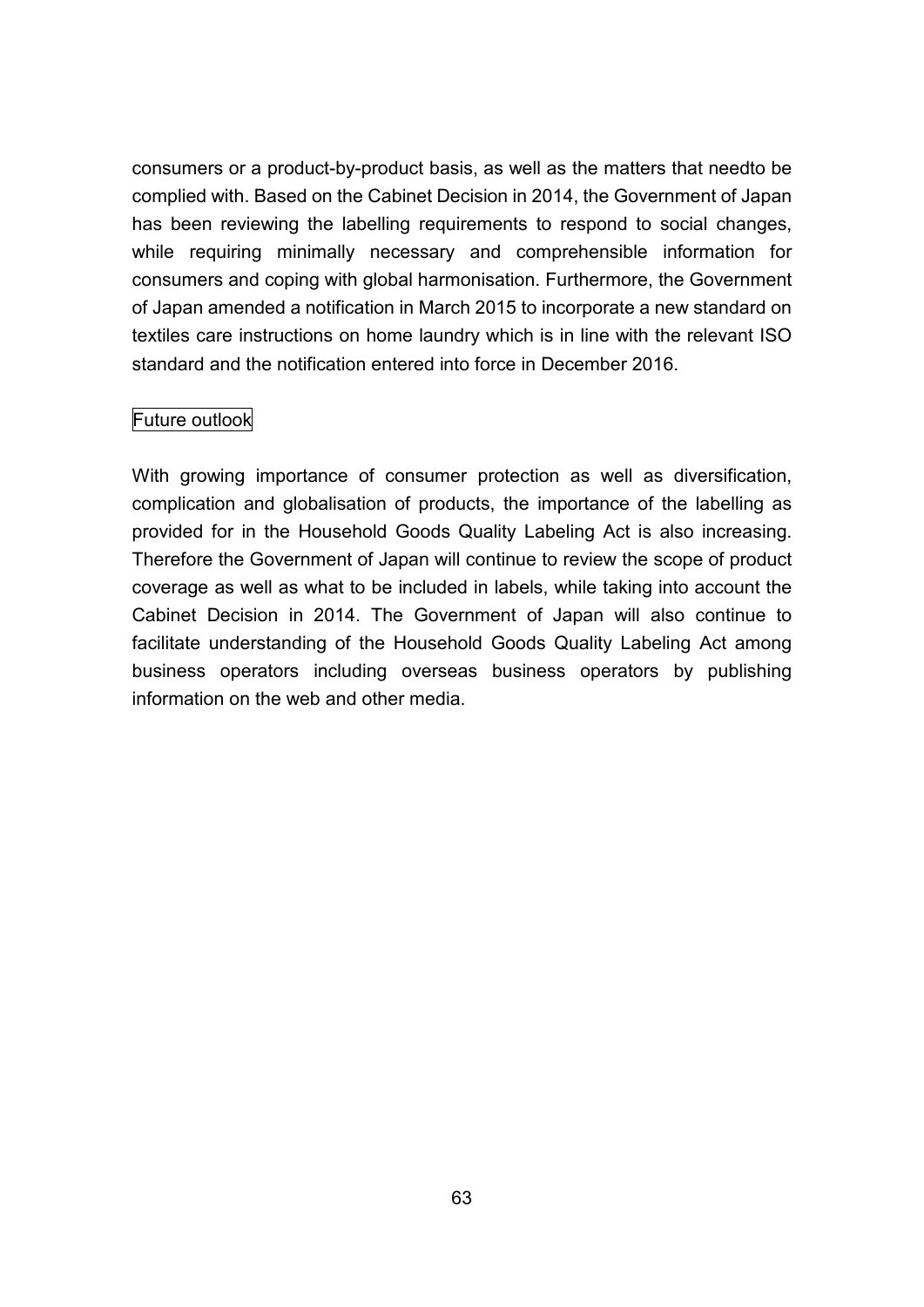## 8. Fuel Cell Vehicles(WP-1/#10\*\*/E to J)

## BRT Recommendation

Pending agreement and implementation of Phase II of the UN Regulation for HFCV's concerning the material requirements for hydrogen storage systems, the Japanese and EU Authorities should introduce flexible arrangements to allow manufacturers/importers to demonstrate that HFCV's meet each other's requirements and approval procedures

### < Background >

UNR 134: Hydrogen and Fuel Cell Vehicles, Phase I of the UN Regulation for HFCVs, entered into force in June 2015 and has been adopted by the EU, but not yet by Japan. Even when Japan has implemented Phase I, HFCV tanks imported into Japan would still need to meet Japanese unique national requirements concerning metal materials. Whereas the EU uses a performance-based approach to approve hydrogen compatible materials, Japan's approach is more prescriptive, in effect limiting the choice of materials to very few specific types of stainless steel and aluminium.

## Actions taken so far

The UN Regulation on HPCV, known as "Phase 1", stipulates that any Contracting Parties may introduce appropriate measures in order to address hydrogen embrittlement of metals a significant risk in dealing with hydrogen especially under the low temperature (-40 degree) and high pressure (70 MPa) conditions.

Under Japan's current safety regulation scheme, METI's Notice pursuant to the High Pressure Gas Safety Act lists examples of certain materials, such as specific types of stainless steel and aluminium alloys which have been proven safe in terms of Hydrogen Embrittlement. HFCVs equipped with the containers made of the materials other than above-mentioned, however, may be utilized in Japan once the safety of the containers is demonstrated and the containers are authorized by the expert committee established within the High Pressure Gas Safety Institute of Japan (KHK).

It is misleading that Japan is limiting the choice of materials to very few specific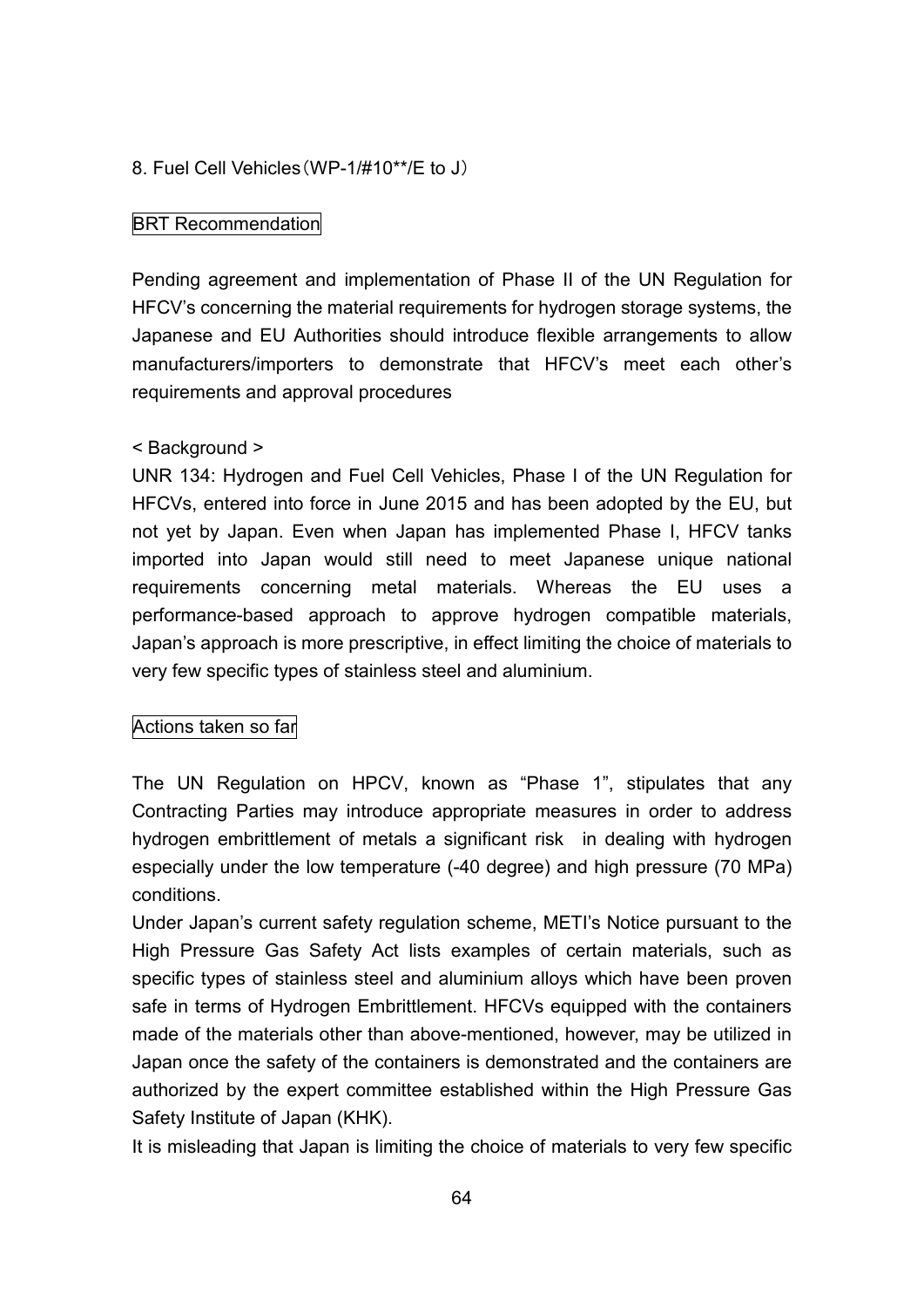types of stainless steel and aluminium and the regulatory authorities and experts of Japan and the EU have started sharing information and views on respective regulations.

## Future outlook

Japan and the EU will continue to share information between regulatory authorities and experts on respective regulations.. Furthermore, in order to accelerate the development of "Phase 2" of UN Regulation on HFCV, Japan will promote cooperation with the EU and the US among others.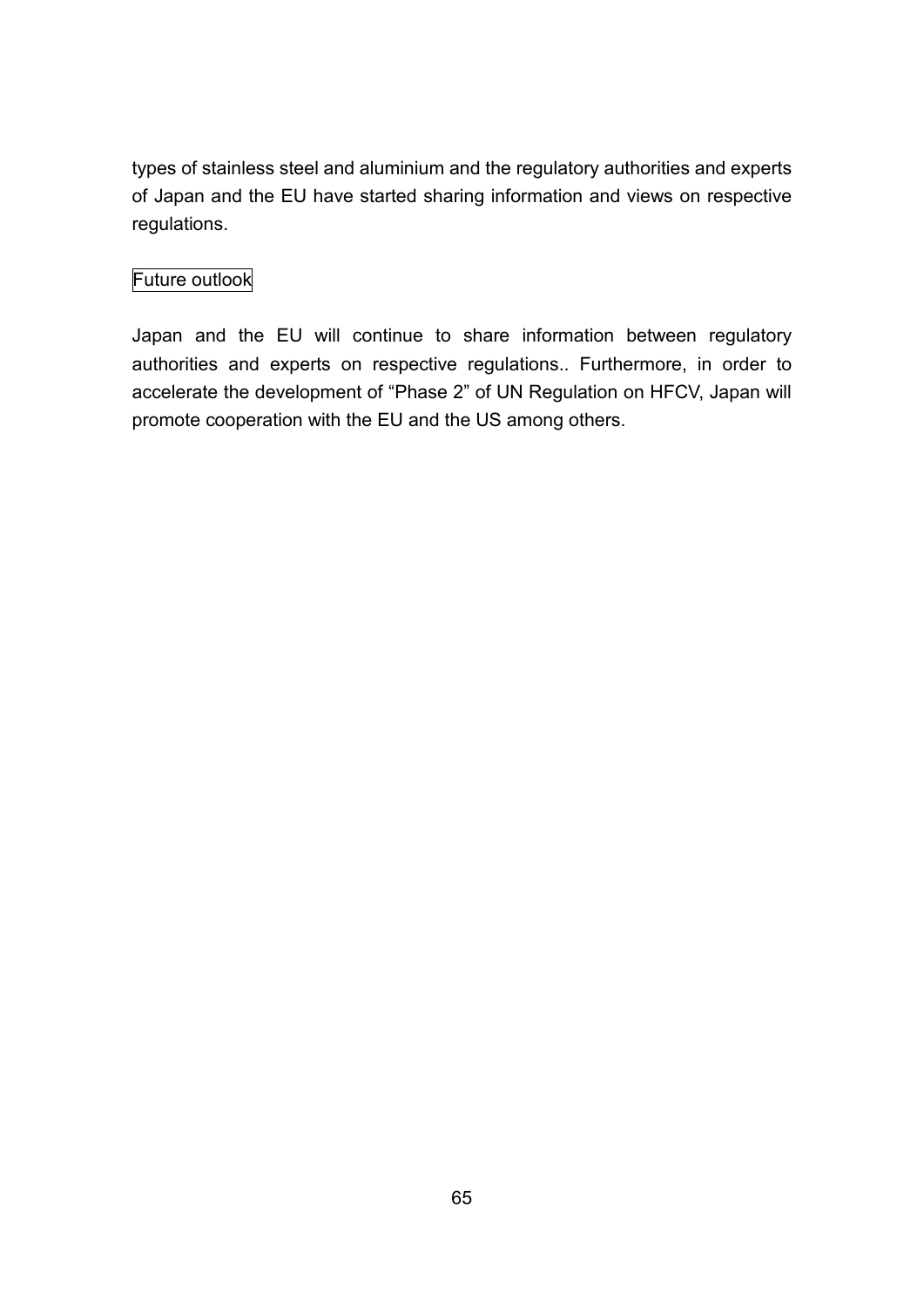9. Ensuring free and open competition in services (WP-1/#11\*\*/E to J)

## BRT Recommendation

The BRT urges the Government of Japan to tackle the lack of free and open competition in Japan's services markets.

On the matter on postal reform, the BRT is disappointed with the decisions taken so far by the Japanese Government. Japan has a duty to abide by its WTO obligations, including the national treatment provision of the GATS. This means establishing equivalent conditions of competition between the Japan Post entities and EU and other private delivery companies, banks, and insurance companies. Specifically:

- a) Kampo insurance business should be subject to the same capital, solvency margin, tax and policyholder protection funding requirements as private sector insurers. Limits are needed on expansion of Japan Post's services, including the introduction of new products as well as caps on postal life insurance, until competitive safeguards have been established to prevent cross-subsidies from its existing dominant position. The BRT is particularly concerned by the recent approval of the new or modified products offered by Japan Post Insurance. It is also imperative that Japan Post remains under the jurisdiction of the FSA. The above requests are well within the realm of the GPA. Similarly, the insurance business of cooperative societies (kyosai) should be subject to the same requirements as private sector insurers.
- b) Japan Post and private postal delivery operators should be subject to the same customs procedures and formalities. A level playing field for both Japan Post and private postal operators should be ensured in the requirements for dedicated airway bills, obligatory customs, quarantine and security clearance and the funding of these services, as well as in the issuance of parking tickets for delivery vehicle parking infringements.

## < Recent progress >

While the issue is being discussed in the FTA/EPA negotiations, the WP A is not aware of any concrete improvements. Furthermore, on issues directly related to Japan Post very little change in either direction has been seen during the last year.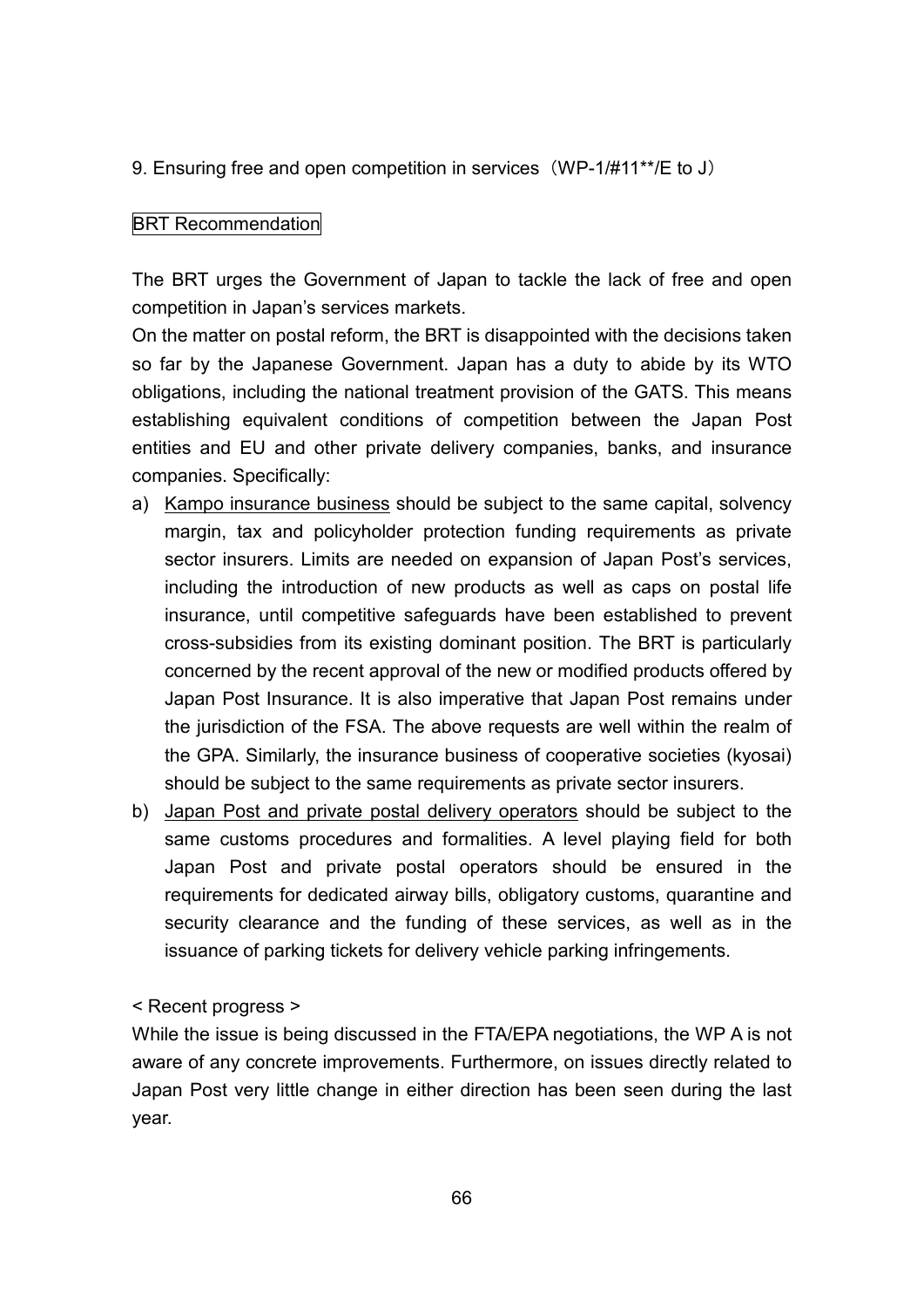#### < Background >

*Since the Big Bang in the late 1990's, Tokyo has seen its role diminish in the global arena. This is partially due to the very few changes undertaken since that time. The preferential treatment extended to Japan Post and its subsidiaries still exists, and has unfortunately been expanded without private companies having access to the same benefits.*

#### Actions taken so far

#### *(Japan Post Insurance)*

Japan Post Insurance (hereinafter referred to as "JPI"), as a life insurance company under the Insurance Business Act, has been subject to the same laws and regulations as other life insurance companies, which ensures the consistency with international obligations such as WTO agreements.

In addition to the Insurance Business Act, etc., the regulations under the Postal Services Privatization Act apply to JPI as "add-on regulations" in the course of privatization.

The application for new products filed by JPI shall be examined on whether it is secured that the applying service will be provided in a sound and efficient manner, etc., in accordance with the provisions of the Insurance Business Act. Moreover, it shall also be examined on whether there is a possibility that the implementation of the business applied for approval will impede the equivalent conditions of competition between JPI and other life insurance companies, and the appropriate provision of the services to users, in accordance with the provisions of the Postal Services Privatization Act.

The application for renewal of education endowment insurance product filed by JPI on September  $3^{rd}$ , 2012, was approved by the Financial Services Agency of Japan (hereinafter referred to as "FSA") and Ministry of Internal Affairs and Communications (hereinafter referred to as "MIC") with conditions to be fulfilled before the provision of the service based on the Postal Services Privatization Act, on November 30th of that year. On January 24<sup>th</sup>, 2014, it was confirmed by FSA and MIC that the conditions were fulfilled. At the same time, the application was approved by FSA based on the Insurance Business Act. JPI launched the renewed education endowment insurance product on April 2<sup>nd</sup>, 2014. In addition, the application for consignment sales of Aflac's cancer insurance products filed by JPI on April 16<sup>th</sup>, was approved on June 27<sup>th</sup>, based on the Postal Services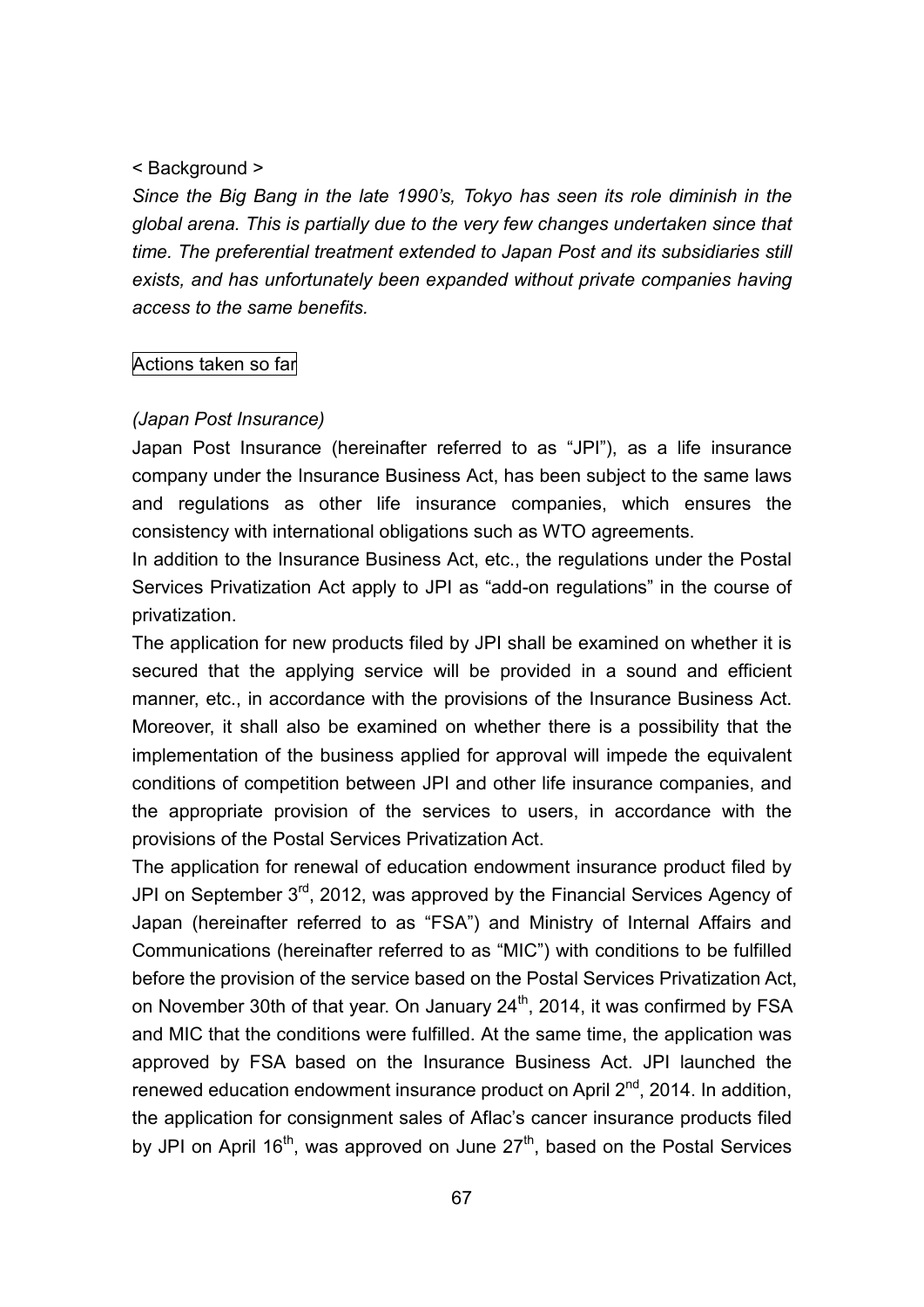Privatization Act and the Insurance Business Act, and JPI has begun to sell the products since July 22<sup>nd</sup>.

The application for consignment sales of both the Dai-ichi Life's and MetLife's term insurance products filed by JPI on July 1<sup>st</sup> 2015 was approved based on the Postal Services Privatization Act and the Insurance Business Act on September  $30<sup>th</sup>$  2015. JPI has begun to sell the products since November  $30<sup>th</sup>$ .

In addition, JPI has been listed on the first section of the Tokyo Stock Exchange since November 4<sup>th</sup>.

The application for the underwriting reinsurance and its ancillary services by JPI dated January 19<sup>th</sup>, 2016 was approved based on the Postal Services Privatization Act and the Insurance Business Act on March 11<sup>th</sup>, 2016.

Unlike the other life insurance companies, the government limited the maximum amount of postal life insurance of a single policyholder to 13 million yen under certain conditions based on the Postal Services Privatization Act and Order for Enforcement of the Postal Services Privatization Act. FSA and MIC amended the order to change the maximum amount of postal life insurance from a maximum of 13 million yen to that of 20 million yen, which was entered into force on April 1 st , 2016.

### *(Kyosai)*

Kyosai or Japan's Mutual aid funds are mutual assistance organizations among those who have close relationship in certain regions or workplaces. These are the funds organized as a part of broad mutual assistance activities among them, such as joint co-operation project, mutual loaning, and social welfare provision, and by the investment from their own union members.

There are many kinds of mutual aid funds and each of them is organized in accordance with the character of each organization on which the fund is based. Due to the distinct character of each fund, it would be inappropriate to supervise them in the same manner as being done to the private insurance companies. It is also worth noting that the mutual aid funds are managed under the legal control and supervision of the responsible ministries and agencies, which assure the sound management including respective contractor's protection through the screening on the calculating method of the premiums and liability reserves.

## *(Japan Post and private delivery operators)*

BRT's recommendation is not necessarily correct since Japan's services market is extremely open and it is believed that European companies also enjoy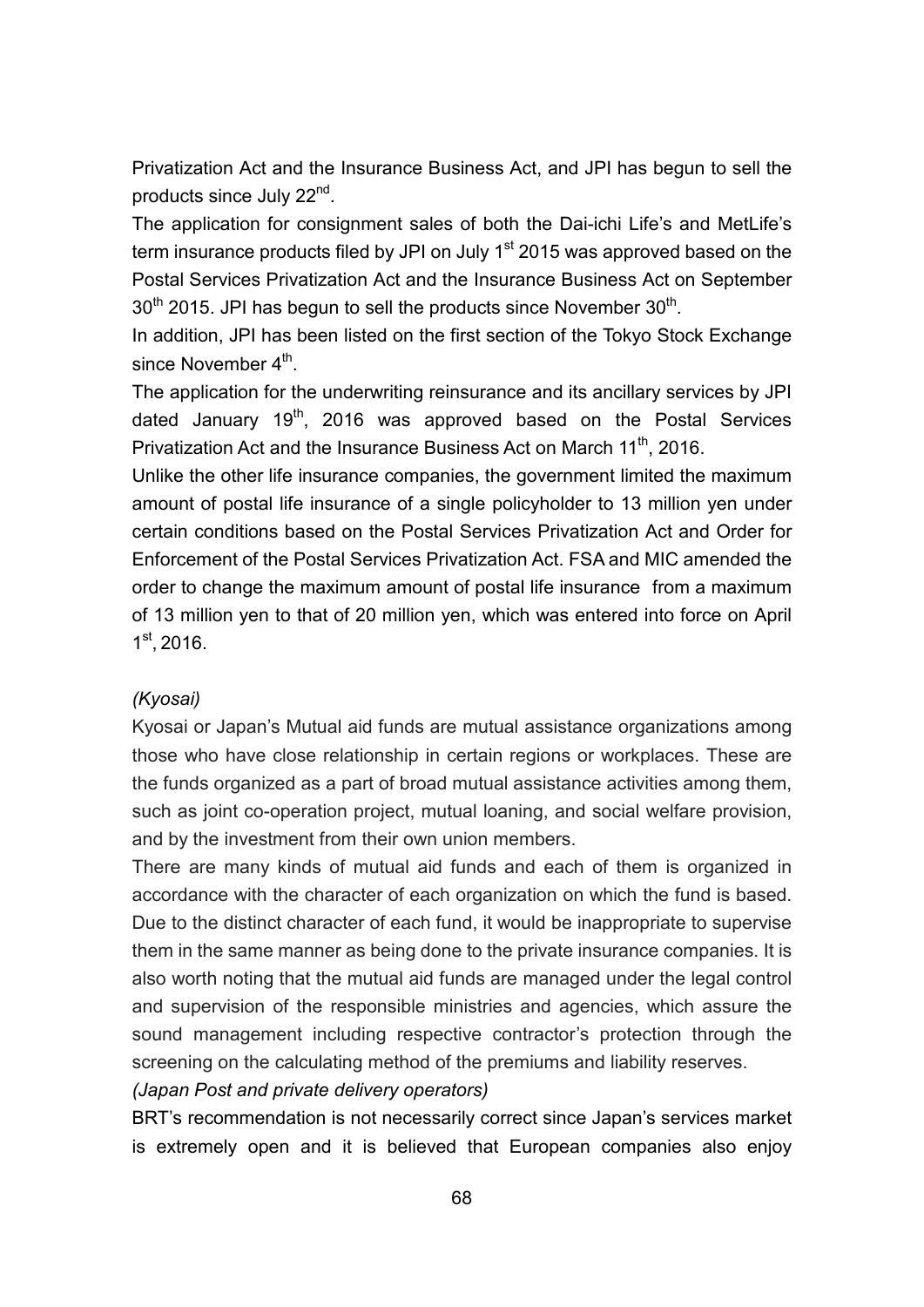benefits therein.

The international postal services of Japan Post Co., Ltd. are responsible for the exchanging of postal items among the postal operators which are designated by each member country of the Universal Postal Union based on the Universal Postal Convention. On the other hand, the international delivery services of private operators are provided by each operator with its own global-wide network. There is naturally a difference in characteristics between these two services, and therefore, the rules for Japan Post and those for private delivery operators are need not to be the same.

As for customs procedures, international postal items whose assessment value exceeds 200,000 yen have been subject to the self-assessment system since February 16<sup>th</sup>, 2009 as a result of the revision of the Customs Act in 2007. Currently, general import items are subject to the self-assessment system, and only international postal items with an assessment value of 200,000 yen or less are subject to the official assessment system under which customs officials assess and specify the amount of duty.

Since a recipient does not necessarily know the content of a postal item beforehand, the self-assessment system is necessarily not suitable to postal item. We understand that other countries including the U.S. also apply the official assessment system to, at least, a part of postal items.

### Future outlook

## (Japan Post Insurance)

The Government of Japan, maintaining the consistency with international agreements such as WTO agreements, will continue to provide appropriate supervision over JPI in the same manner as other life insurance companies, based on legal instruments including the Insurance Business Act and will regulate JPI appropriately under the provisions in such frameworks as the Postal Services Privatization Act, etc.

(Kyosai) N/A.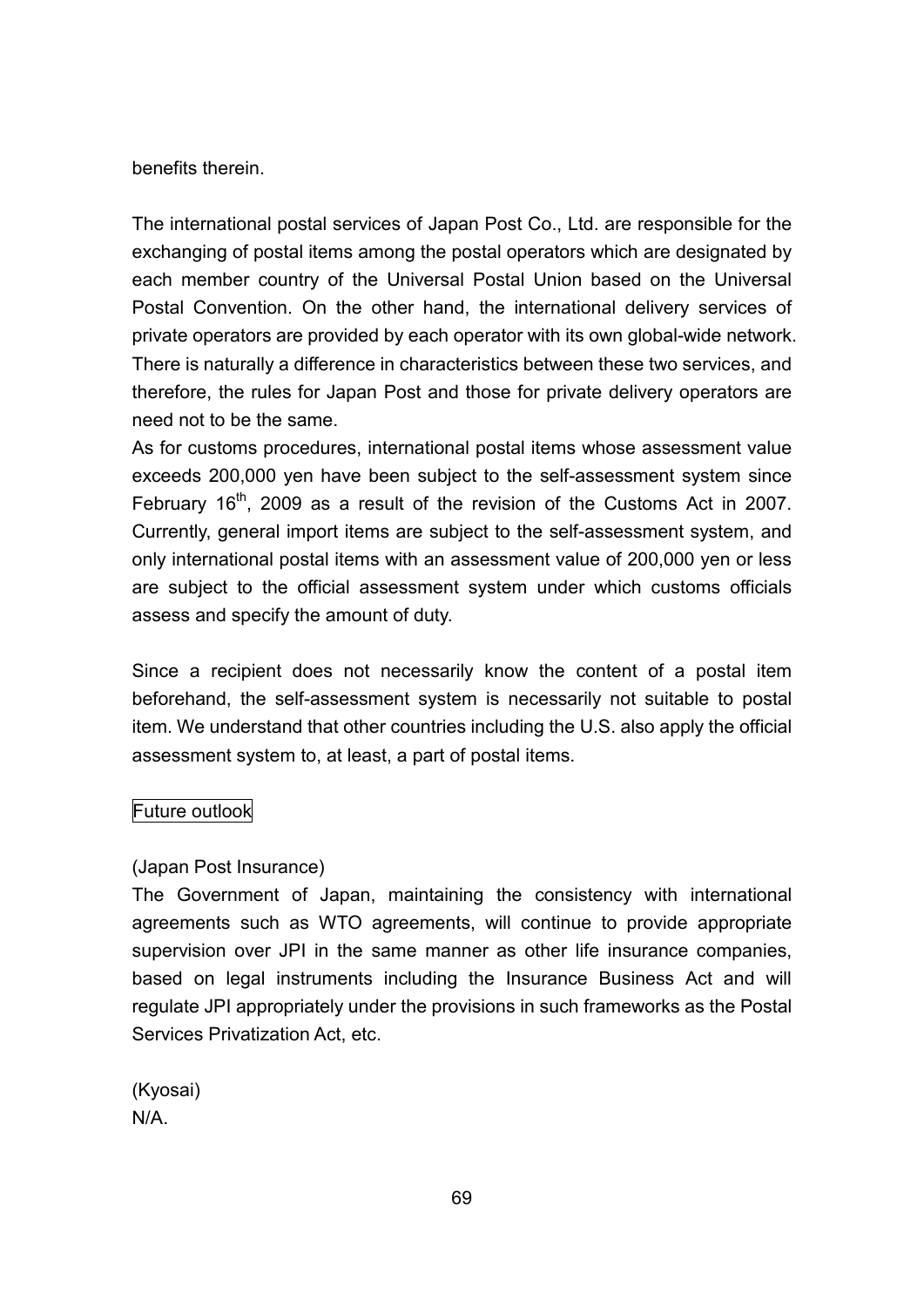(Japan Post and Private delivery operators) N/A.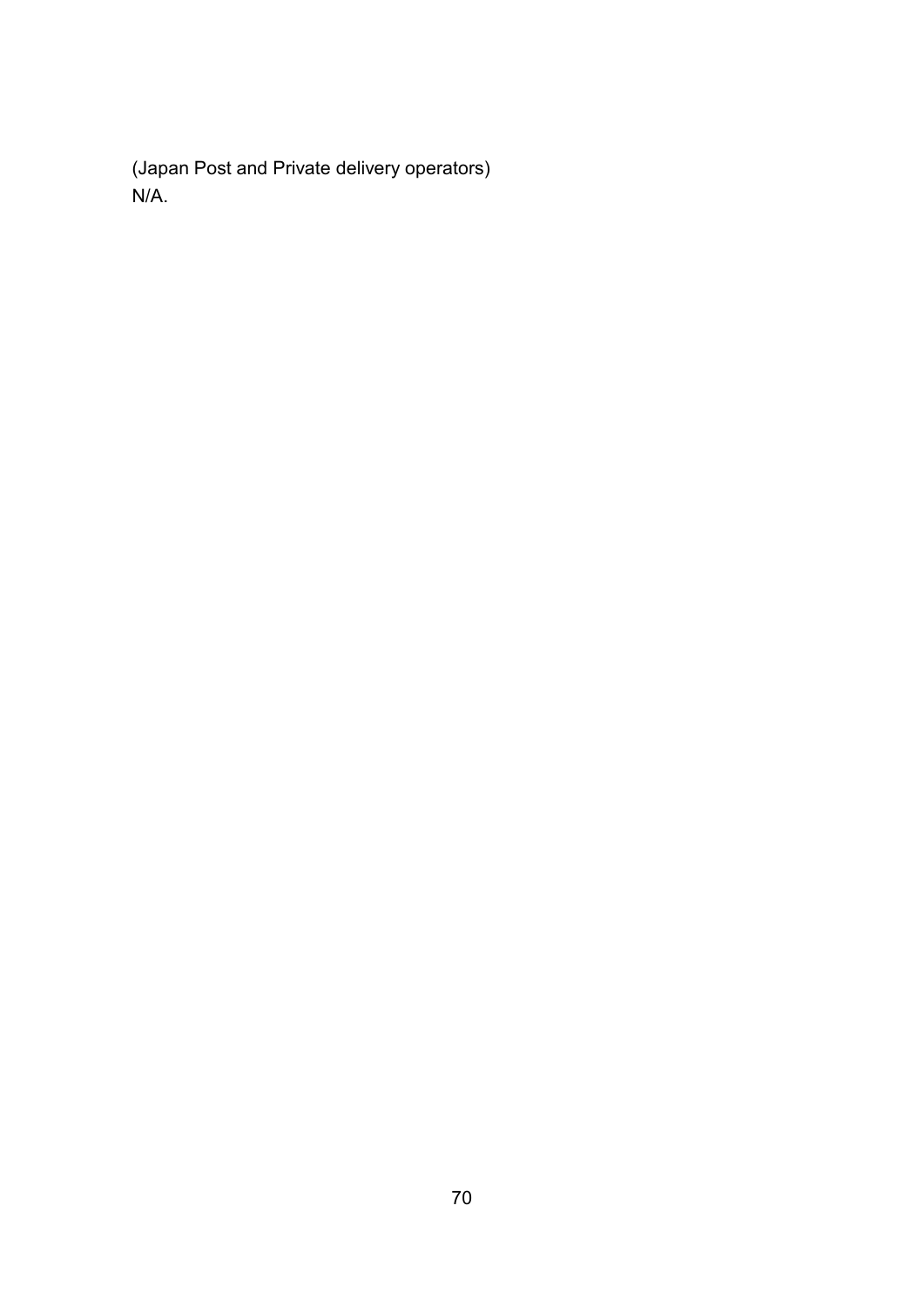10. Freight and logistics(WP-1/#12\*\*/E to J)

## BRT Recommendation

1. Further to the WP-A / # 03 / EJ to EJ, the BRT recommends that Japan revises its AEO system to introduce real benefits for operators regardless of whether they are forwarders, customs brokers or importers. Furthermore, the administrative load needs to be lessened if companies are to be truly attracted to the AEO status.

The AEO concept should focus more on offering simplifications if the operator meets the agreed criteria for traceability and adheres to the agreed process flow. Examples of this could be:

- Deregulated customs clearance beyond the local customs jurisdiction territories
- Reducing the physical examination of shipments
- Being able to use alternative documentation for showing "direct shipment" under free trade arrangements

## < Recent progress >

Japan Customs have announced a plan to deregulate customs clearance beyond the local customs jurisdiction territory by 2017. The BRT looks forward to this change which will be perceived by industry as a significant improvement.

## < Background >

*The current system of AEO has unfortunately not led to the simplifications that many operators had hoped for. On the contrary, in many cases the administrative burden has increased.*

## Action taken so far

To further simplify Customs procedure for AEOs, the Government of Japan considers possible measures to improve the situation regarding the specific cases of operators by exchanging opinions and gathering information among the Government of Japan and private sectors.

## Future outlook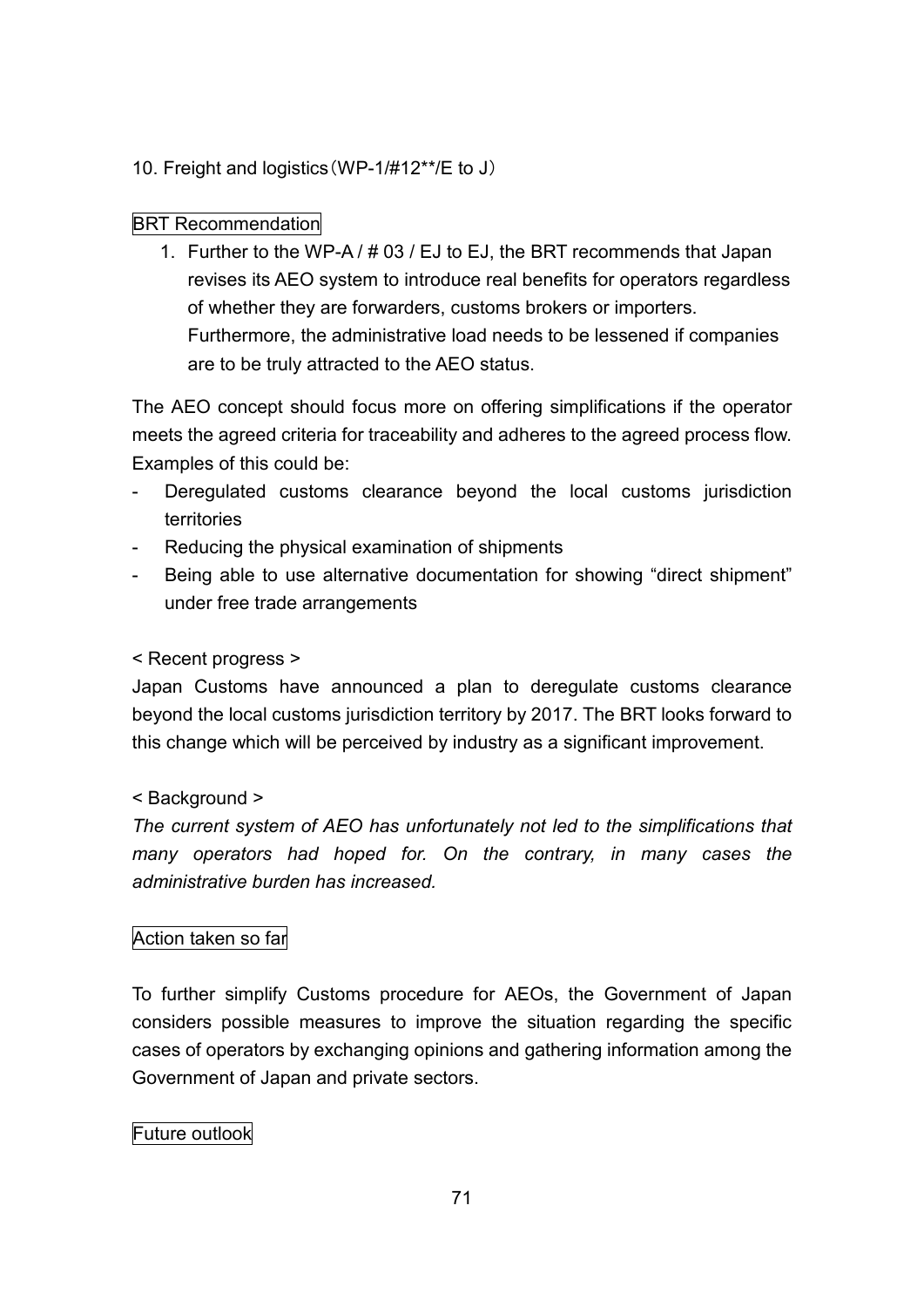To further simplify Customs procedure for the AEOs, the Government of Japan will consider possible measures to improve the situation regarding the specific cases of operators by exchanging opinions and gathering information among the Government of Japan and private sectors.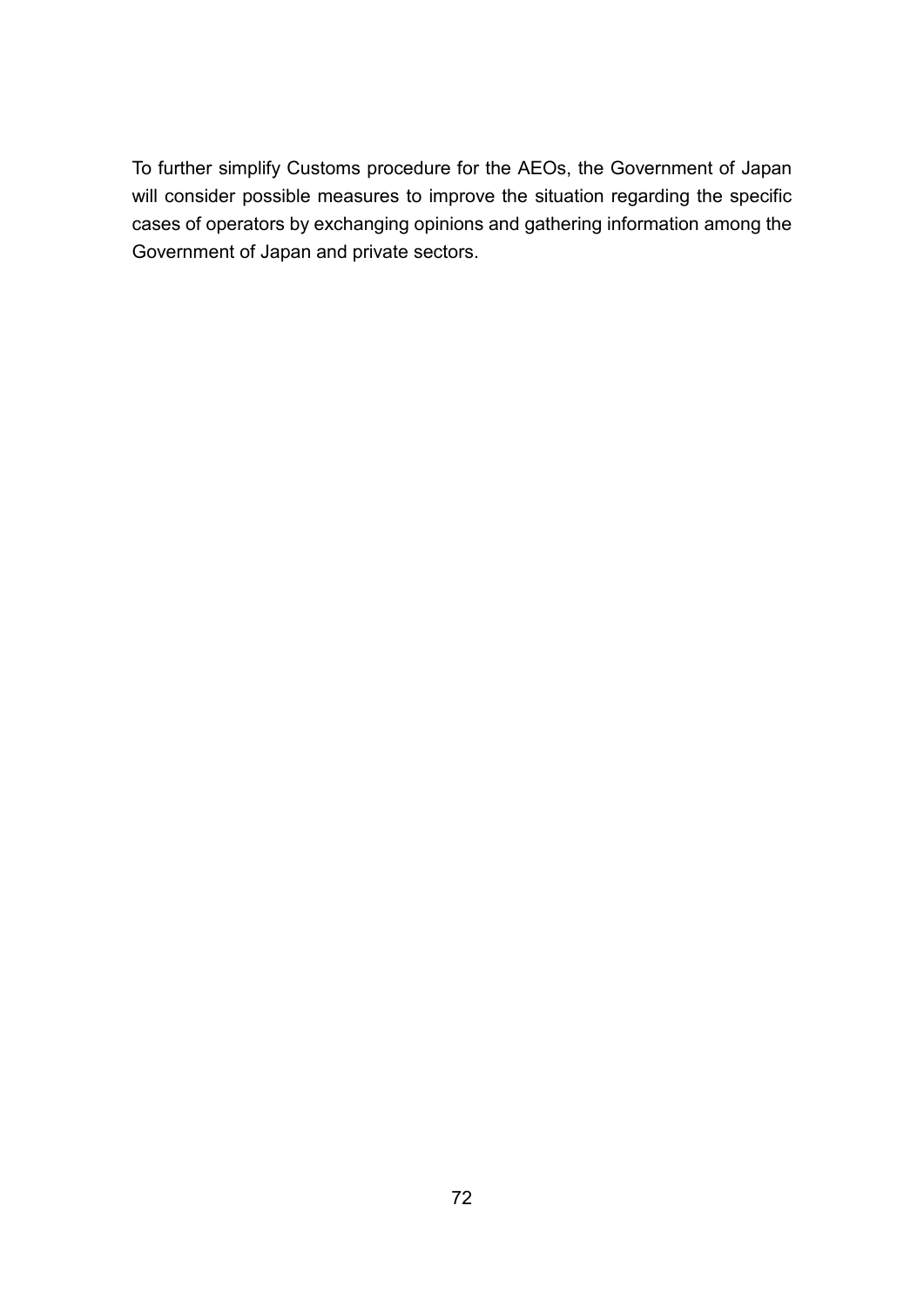# BRT Recommendation

2. The BRT recommends that Japan introduces a comprehensive system of remote filing and at the same time, strengthens alignment of the various customs areas to avoid discrepancies between the regional customs authorities. This would improve the situation not only for European companies, but also for small- and medium-sized Japanese companies,

A long-term solution could be to consolidate the various jurisdictions. A first step would be to consolidate Tokyo and Yokohama, and Osaka and Kobe.

< Recent progress >

This is a new recommendation.

# < Background >

*Currently Japan has nine separate customs areas and no real central customs authority. This leads to discrepancies between the treatments of imported goods depending on the port of entry. The different interpretations of customs law in addition to different HS code classification create costs for the importer This also makes it difficult for European logistics companies, which lack multiple regional offices in Japan to expand their regional coverage as licensing is per region, i.e. the license given by Tokyo Customs is not valid in Yokohama*.

# Action taken so far

Japan has centers for uniform interpretation and application of its laws and regulations to ensure that there is no disparity in treatment among regional customs offices.

As for "broadening the choice of customs office for declaration", the Government of Japan amended the Customs Law and the Customs Brokerage Law to allow AEOs to exceptionally lodge import/export declarations to a customs office other than customs offices where the goods are located, and to repeal restriction on area of service of customs brokers, while maintaining the general rule that import/export declarations need to be lodged to a customs office where the goods are located.

# Future outlook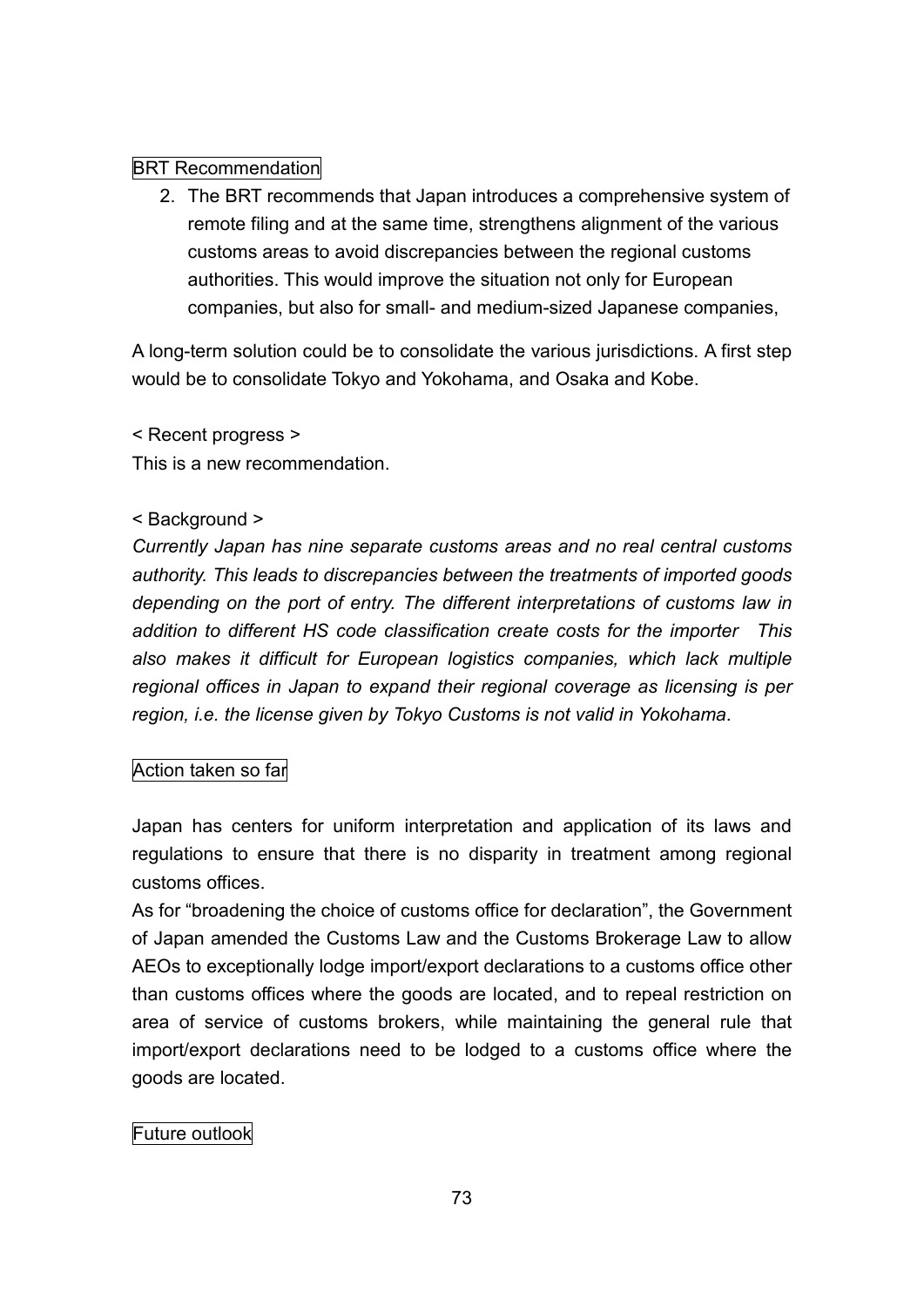The Government of Japan continues to ensure uniform interpretation and application of its laws and regulations through the centers. In addition, the Government of Japan intends to take necessary steps for implementation of "broadening the choice of customs office for declaration" by FY 2017.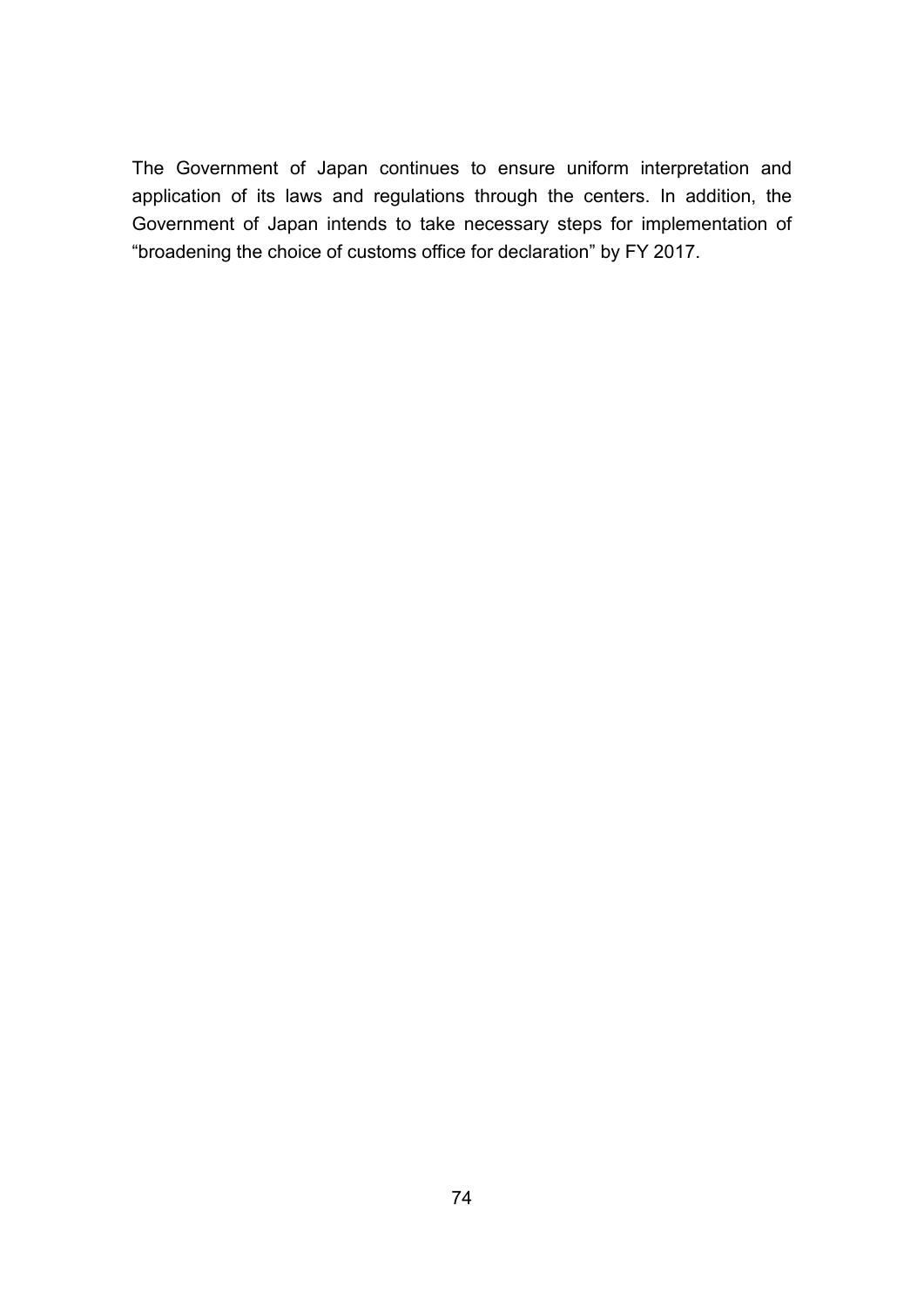#### 11. Promoting foreign direct investment (WP-1/# 13\*/E to J)

#### BRT Recommendation

The Government of Japan should create a business environment that will foster investment of foreign firms in the domestic economy. To this end, and in line with the treatment applied to stock swaps involving purely domestic companies, it should consider allowing tax deferrals for capital gains stemming from direct cross-border mergers and re-organisations.

The BRT furthermore would like to point out the disadvantageous rules for Net Operation Loss (NOL). With the upcoming changes, companies in Japan will be able to carry forward 50% (from 2017) of their losses for ten years. This is well behind the NOL in neighbouring countries, countries with which Japan competes for investments.

In addition, Japanese rules on inheritance tax make foreigners liable for inheritance tax covering all global assets from day one of registration as a resident in Japan. This differs from the application of both global income taxation, which applies only after five years, and the recently introduced exit tax which will only apply to persons with either permanent residence visas or spouse visa. This will serve as a disincentive to foreign direct investments. Moreover, while such improvement of the generic investment environment is a precondition, regulatory reform is the best motivator for foreign companies to enter the Japanese market. In the sectors where the formal barriers to foreign investment were removed some time ago, such as automotive and machinery, foreign investment is relatively high. By contrast, two sectors where investments are low are the financial and medical fields. Japan's regulatory environment in these sectors remains much more difficult than the rest of the world to allow for foreign companies to set up any larger operation than the minimal level needed to serve the existing client base. Mutual recognition of market certifications would be an important first step to improving investments in the medical field. Mutual acceptance of principles governing the financial services industry and the mutual acceptance of the home regulator as the core regulator would go a long way to improving the investment environment in the financial sector.

#### < Recent progress >

While Japan has established incentive programmes for FDI, they are often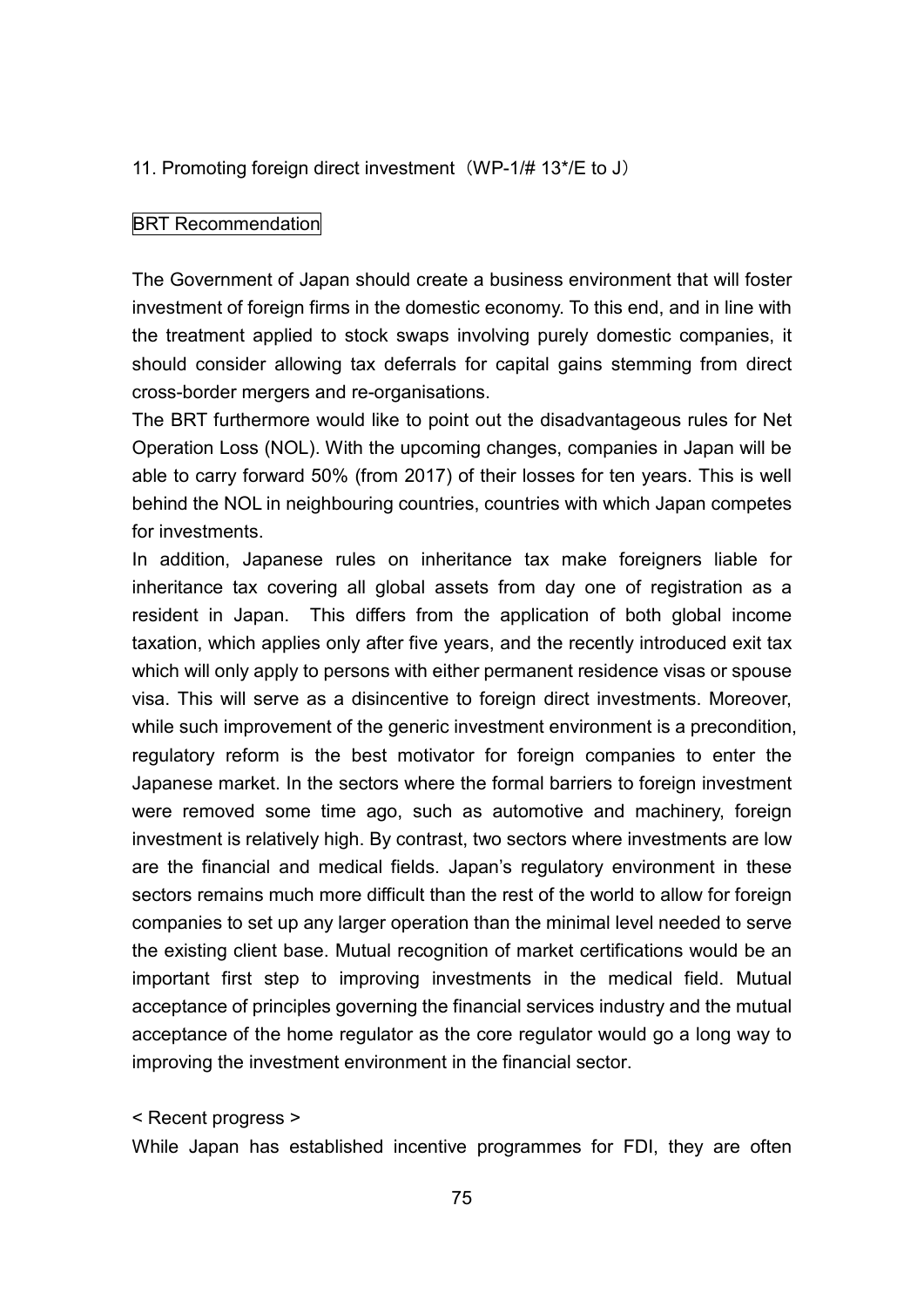limited in scope and application procedures are very inflexible. There are also some indications that Japan is contemplating shortening of the period.

### < Background >

*Despite its position as the world's second largest economy, Japan's level of inward FDI as a proportion of GDP remains one of the lowest among all OECD countries. Even with the reorganisation of JETRO and the efforts starting with former Prime Minister Koizumi to increase FDI to Japan, only very small improvements have been seen. According to OECD in 2013 inward FDI stocks was accounted for only 3.5 % of GDP.*

### Action taken so far

Regarding the disadvantageous rules for Net Operation Loss (NOL), in Tax Reform 2015 and 2016, the introduction of the tax deferral system allowing for the carrying-over of the loss by a large company is limited to the 50% of the income of the company, which will be applied from the fiscal year 2018. This reform was made to give an incentive for the companies to improve profits without the implementation of the limitation regarding the tax deferral system. Regarding the small and medium sized companies, consisting large majority of

the companies in Japan, they can be allowed to deduct up to 100% of the income to the extent that the limitation on tax deferral does not apply to them.

Regarding the rule on the inheritance tax, it is decided that in the case of inheritance between foreign nationals with temporary resident status, Japanese inheritance tax will not be imposed on their foreign assets, corresponding to the increase of foreign nationals working in Japan due to economic globalization.

Regarding the regulatory reform on the financial and medical fields in general, measures for the regulatory reform to be taken in the medical fields and financial services fields has been mentioned in the Implementation Plan for Regulatory Reform, which is authorized by the Cabinet on June  $2^{nd}$ , 2016.

# Future outlook

Regarding the rules or the inheritance tax, tax reform bill which includes the revision of the tax obligation on inheritance tax will be submitted to the 193th Diet Session (2017.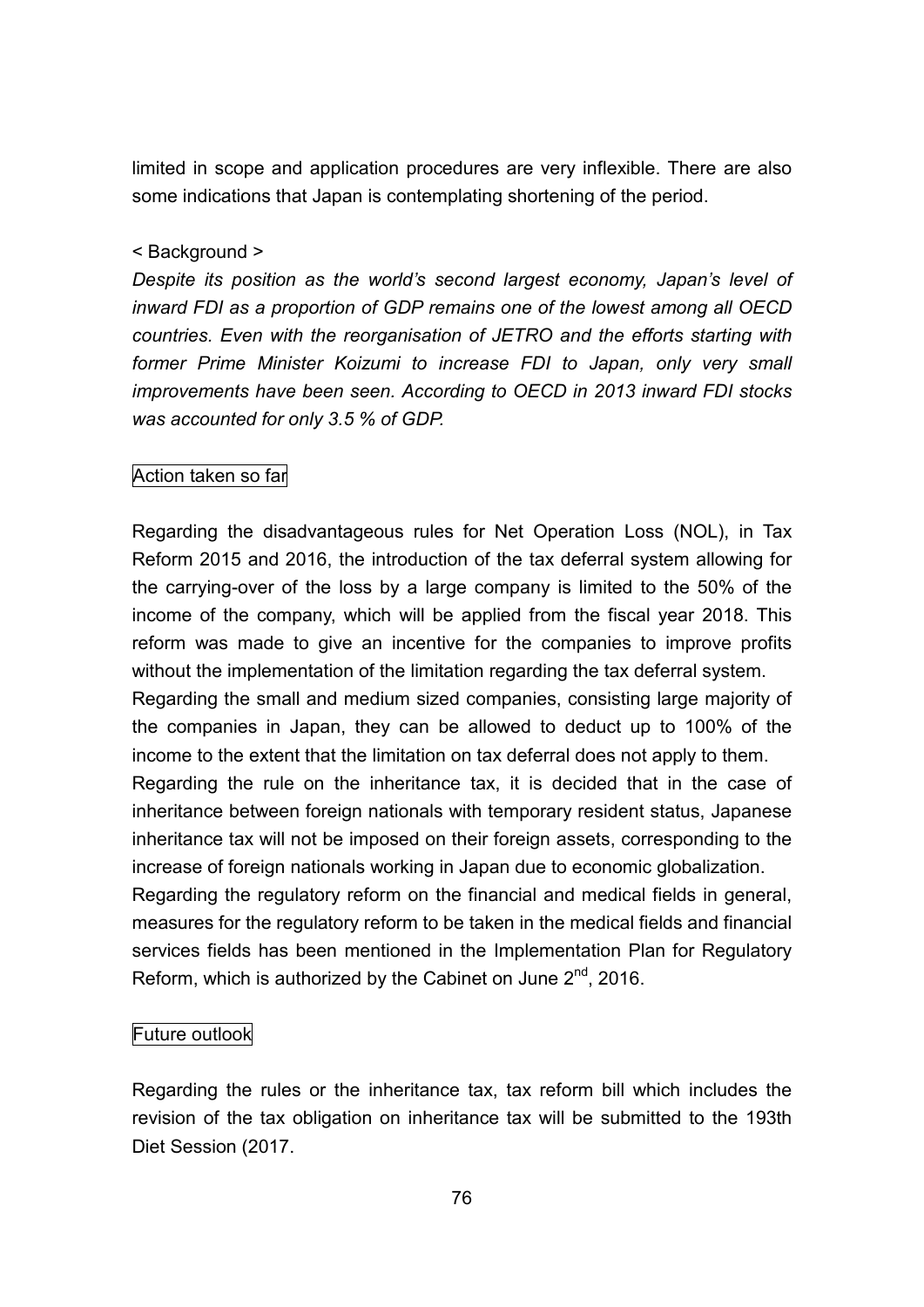The Government of Japan will take steps for the regulatory reforms in the medical field and financial services field in general based on the aforementioned Implementation Plan for Regulatory Reform decided by the Cabinet on June 2<sup>nd</sup>, 2016.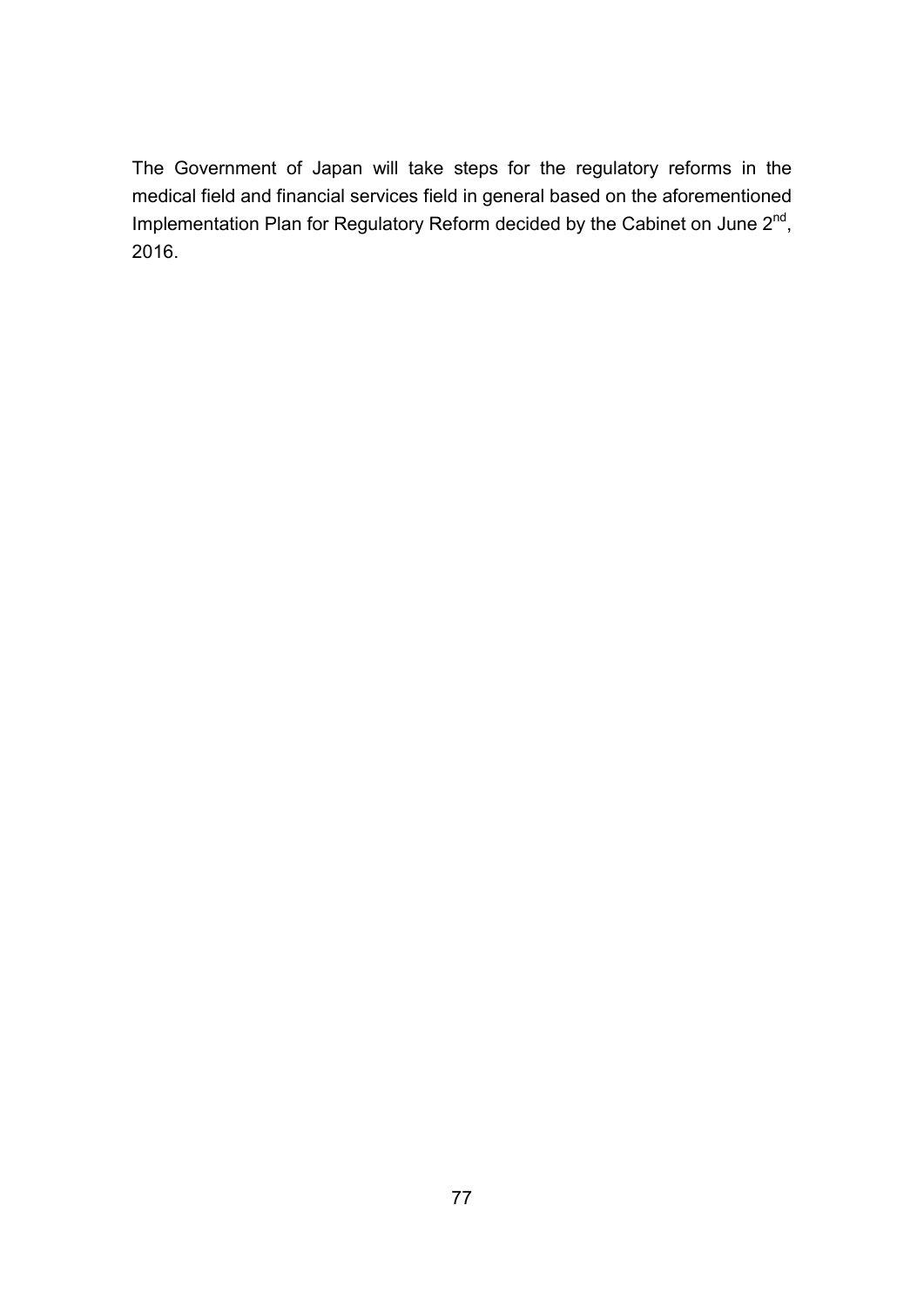# 12. Procurement (WP-1/#14\*\*/E to J)

# BRT Recommendation

# < General Recommendations >

The Government of Japan should increase its efforts to facilitate better access to the procurement market in Japan. This could be achieved by lowering the threshold for public tenders and better defining or removing the "operational safety clause" within the transport sector. Japan should also include more cities in the GPA as currently only nineteen are included.

Japan should, furthermore, make more information available in English. The BRT is aware of the recent initiatives by JETRO, but complete information is rarely available in English. In addition the BRT requests that the use of English when submitting tender proposals to allowed or at least partially allowed, especially for the technical specifications.

In addition the BRT asks that Japan streamlines the requirements on pre-registration and also recognises overseas experience and qualifications when setting up requirements for the bidders.

< Specific Recommendations >

- In the bidding process in public tenders for helicopters>
- a. More balanced competition should be ensured by comprehensive evaluation systems that also take aircraft performance into account.
- b. Single year budget procurement constraints should be relaxed.
- Procurement of integrated systems of space ground equipment should be encouraged.
- The share of open tendering as a means for procurement by the Japanese utilities should be increased substantially.
- The recent changes to the Operation Safety Clause should indeed lead to more open calls for tenders in accordance with the WTO agreement on government procurement.

< Recent progress >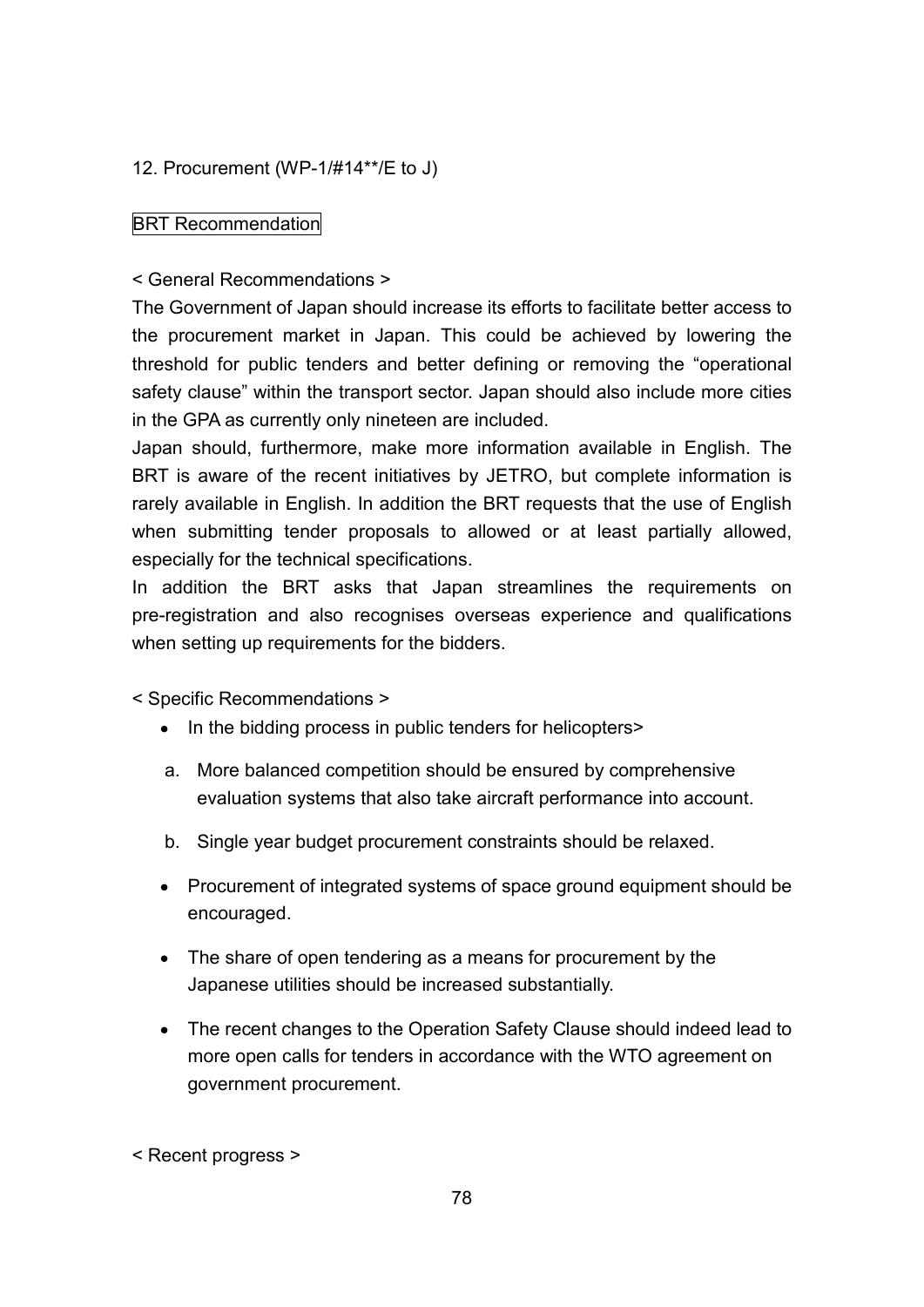The BRT has seen some changes in particular for the three JR Honshu companies and is therefore looking forward to see what impact the changes in the OSC will have.

# < Background >

*Studies have shown that over 80% of the total procurement market in Japan is not covered by the GPA. <sup>1</sup> Currently some sectors are exempted from the threshold of 5 million SDR. Some changes have been seen, such as the establishment of a national data base on calls for tenders, and the first ever open call for tender in the railway sector. However, significant improvements are required to bring Japanese procurement closer to the levels of the EU.*

# Actions taken so far

(Operational safety clause)

In the view of the Government of Japan, the "operational safety clause" of the WTO Agreement on Government Procurement applies to the following five categories. Furthermore, since October 28<sup>th</sup>, 2014, the Government of Japan has taken measures to increase transparency of the scope of the operational safety clause by identifying it, based on the result of talks with the EU.

- 1) Supplies forming railway facilities
- 2) Rolling stocks and supplies for rolling stocks
- 3) Supplies and equipment for maintenance
- 4) Construction, reformation and repair of railway facilities
- 5) Construction, reformation and repair works which are carried out right above or right below the railway tracks

The fifth Japan-EU Railway Industrial Dialogue was held in Brussels in May 2016, with the participation of railway operators and suppliers from Japan and the EU, with a view to further deepening the mutual understandings between Japan and the EU.

*(English information and streamlined requirements for pre-registration)* As the voluntary measures on government procurement, which are applied only

<sup>1</sup> Copenhagen Economics, *"Assessment of barriers to trade and investment between the EU and Japan"*, 2009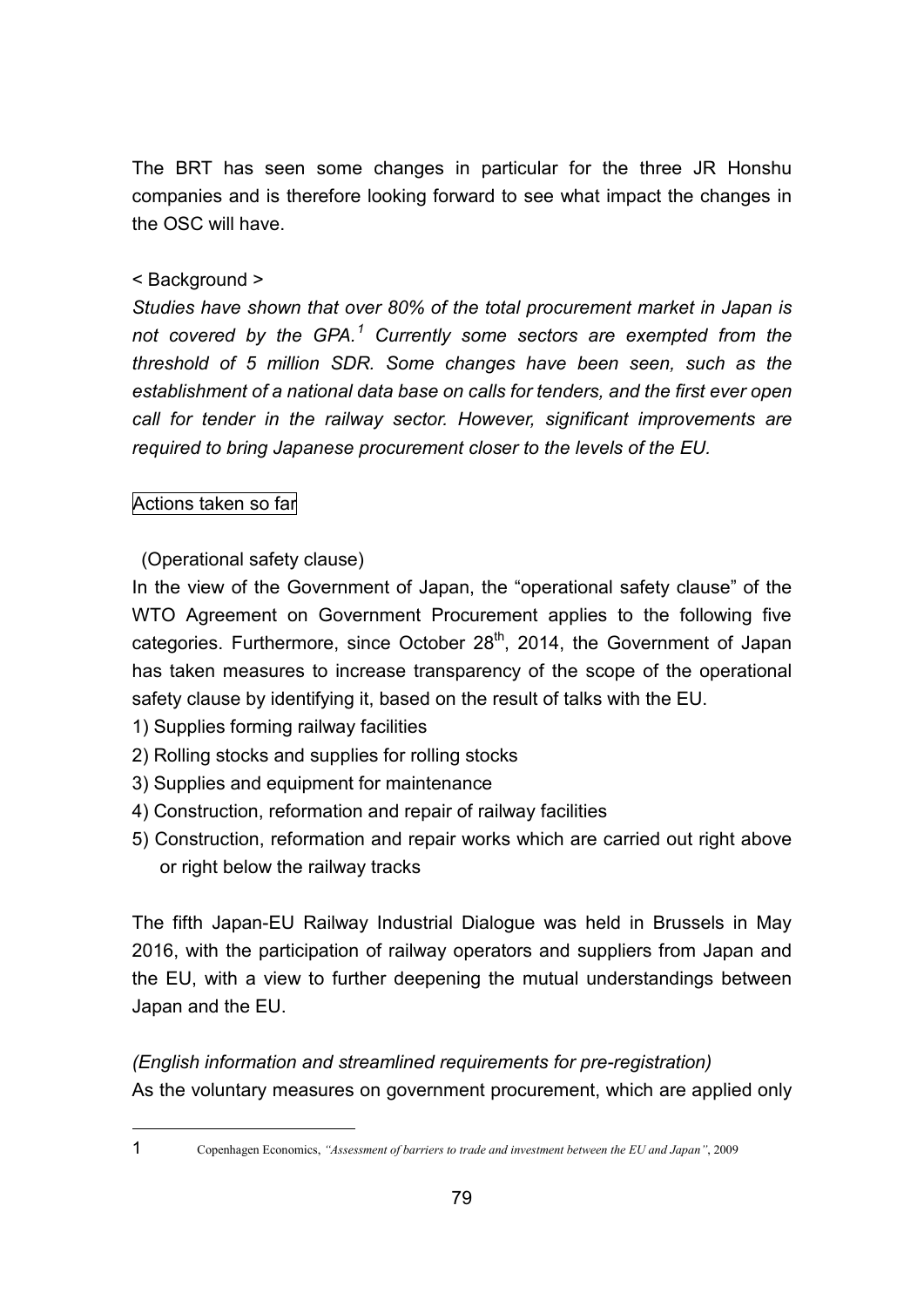to Central Government Entities and Other Entities, stipulating non-discriminate, fair and transparent procurement procedures in addition to the GPA rules, with a view to increasing access opportunities for foreign suppliers, each notice of intended procurement includes such information in English as contact point for the notice, qualification for participating in the tendering procedures, fulfilment place and fulfilment restrictions. In order to streamline the requirements for pre-registration, the Government of Japan has taken measures for the implementation of the unified qualification procedures in terms of central-government entities.

Furthermore, the statement, referred to in the above < Background >, "Studies have shown that over 80% of the total procurement market in Japan is not covered by the GPA.", is not officially recognized by the Government of Japan.

### Future outlook

The Government of Japan will continue to discuss areas of government procurement, making use of various platforms.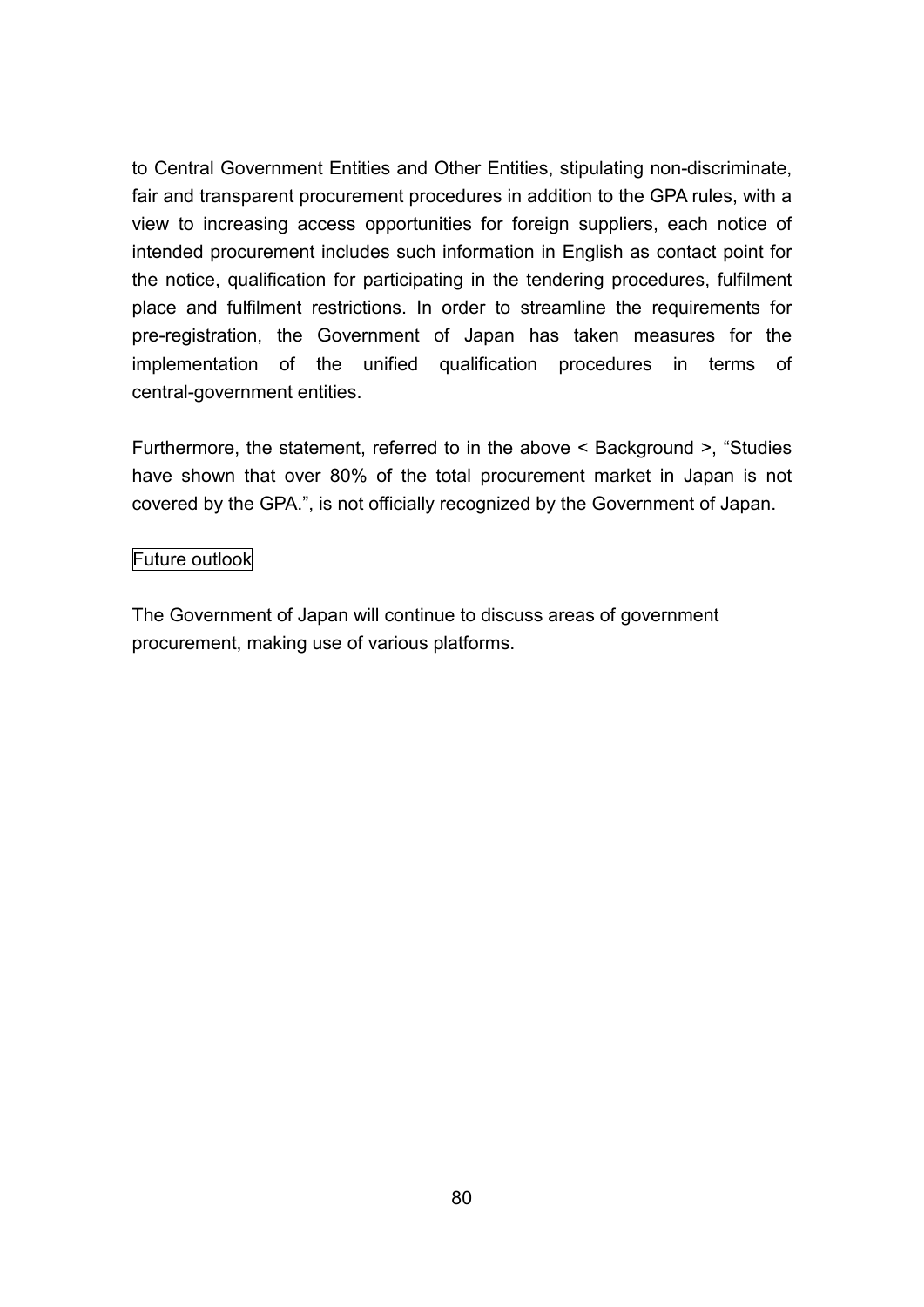# **Working Party 2: Life Sciences and Biotechnologies, Healthcare and Well-being**

1. Implementation of the Nagoya Protocol on Access to Genetic Resources and Benefit Sharing under coordination with industries (WP-2/# 01\*\*/EJ to EJ)

# BRT Recommendation

EU-Japan BRT members fully support the objectives of the Convention on Biological Diversity (CBD) and of the Nagoya Protocol on Access to Genetic Resources and the Fair and Equitable Sharing of Benefits Arising from their **Utilization** 

The European Parliament and the Council adopted the Regulation (EU) No 511/2014 on 16 April 2014 as a compliance measure for users under the Nagoya Protocol. Although the Regulation entered into force on 9 June 2014 and all of its provisions have been applied since 12 October 2015, there are still unclear issues regarding implementation. The BRT members call for detailed and clear guidance on the scope of the regulation under full coordination with industries.

The Japanese government is proceeding to develop domestic measures towards ratification of the Nagoya Protocol. The BRT members call for open discussion to set up a framework to implement the measures with sufficient coordination with industries.

# *<Yearly status report>*

*Some progress in our recommendation in 2015 has been seen. Namely, the requirement to make a due diligence declaration at the time of market launch in the EU for products developed outside the EU via utilizing genetic resources has been removed. The Japanese government has not ratified the Nagoya protocol and is carefully preparing domestic measures for its implementation. <Background>*

*The Nagoya Protocol was adopted at the 10th Conference of the Parties to the CBD (COP10) in 2010 and went into force on October 12, 2014. It is an international agreement, which aims at sharing the benefits arising from the utilization of genetic resources in a fair and equitable way. However, it has the possibility to influence a wide range of industries, such as the pharmaceutical, plant-breeding, seeds and horticulture, animal-breeding, food and beverage,*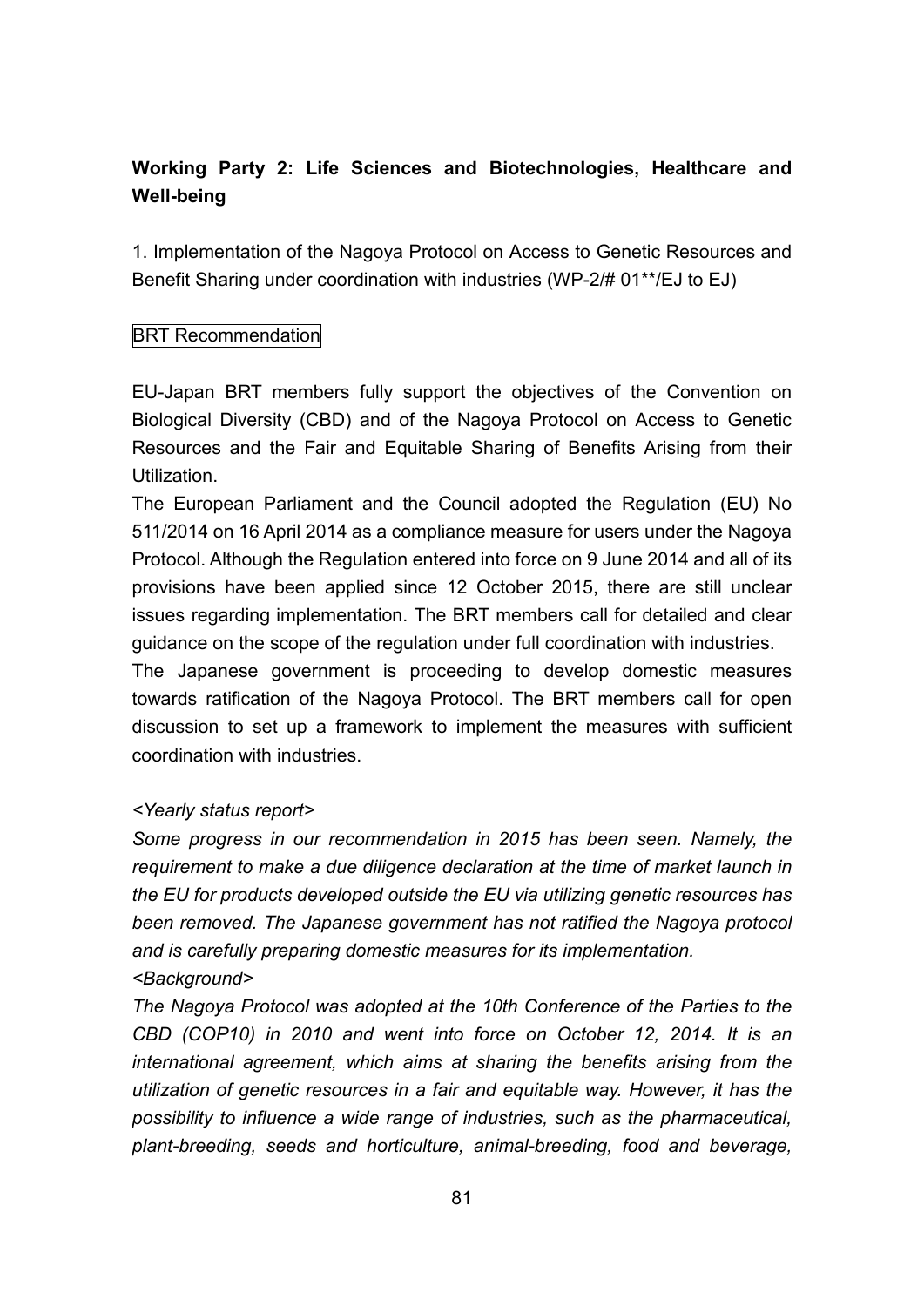*biotechnology, cosmetic, bio-control and other industries, which are utilizing genetic resources. EU-Japan BRT members are concerned that implementation of the Nagoya Protocol presents many challenges and areas of uncertainty.*

*We are especially concerned about the structural problem, namely the obscure scope of the Protocol based on the ambiguous definitions of some terms, such as "genetic resource" and "utilization of genetic resources". Therefore, providing countries of genetic resources may unilaterally and separately take measures for access to genetic resources and benefit-sharing. This may impose an excessive burden on the users of genetic resources, such as companies in the EU and Japan, to fulfil different access requirements in each country.*

*Furthermore, the users would be required to comply with the legislations of the resource providing countries, even though the contents of the legislation might be overly favourable to the provider's side. We are concerned about compliance measures for users from the EU or Japan that may impose unreasonable burden on the users of genetic resources because the terms of "research and development", related to "utilization of genetic resources", are not clearly defined in the Nagoya Protocol. This may increase the legal instability and may widely impede or delay the R&D activities of utilizing genetic resources.*

*In addition, we are concerned that the benefit-sharing may be required for the genetic resources accessed before entry into force of the CBD or the Nagoya Protocol, because the negotiations of Article 10 of the Nagoya Protocol are underway and there are opinions claiming that the obligation of benefit-sharing should be retroactively applied for the genetic resources which were accessed before the CBD entered into force.*

*The European Parliament and the Council adopted the Regulation (EU) No 511/2014 on 16 April 2014 as a compliance measure for users under the Nagoya Protocol. It entered into force on 9 June 2014 and all of its provisions have been applied since 12 October 2015. At present, each EU member state is developing domestic measures for implementation of the Regulation, and the European Commission is preparing guidance on the scope of the Regulation, as well as guidance on the utilization of genetic resources in several industry sectors.*

*The Japanese government has not ratified the Nagoya protocol yet and is*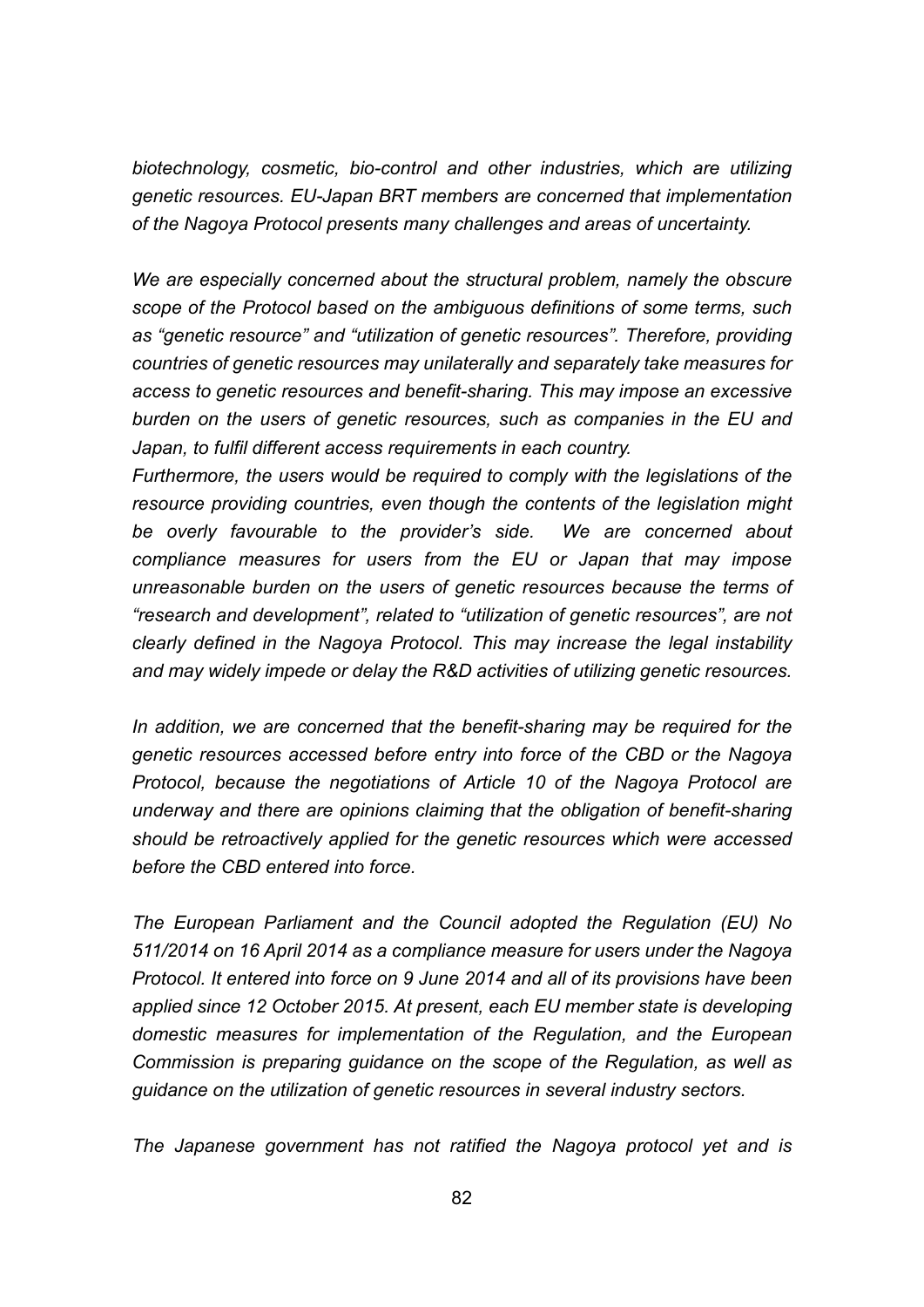*internally preparing domestic measures for ratification and implementation of the Nagoya Protocol. EU-Japan BRT members are concerned that unreasonable financial and operational burdens may increase in relation to access to genetic resources and in implementation of the compliance measures, unless the problematic issues such as the obscure scope of the Protocol and of the compliance measures are resolved.*

*Furthermore, we have another concern that it may widen the gap in terms of the business competitiveness against the United States, which is not a Party of the CBD.*

# Actions taken so far

The Government of Japan signed the Nagoya Protocol in May 2011. Since the utilization of genetic resources relates to a wide range of business and research activities, domestic measures necessary for Japan to conclude the Protocol have been considered by relevant ministries in the Government, taking into account the opinions from various stakeholders including the private sector.

# Future outlook

The Government of Japan aims to conclude the Nagoya Protocol at the earliest possible time by furthering the consideration by its relevant ministries on domestic measures necessary for concluding the Protocol, taking into account the opinions from various stakeholders.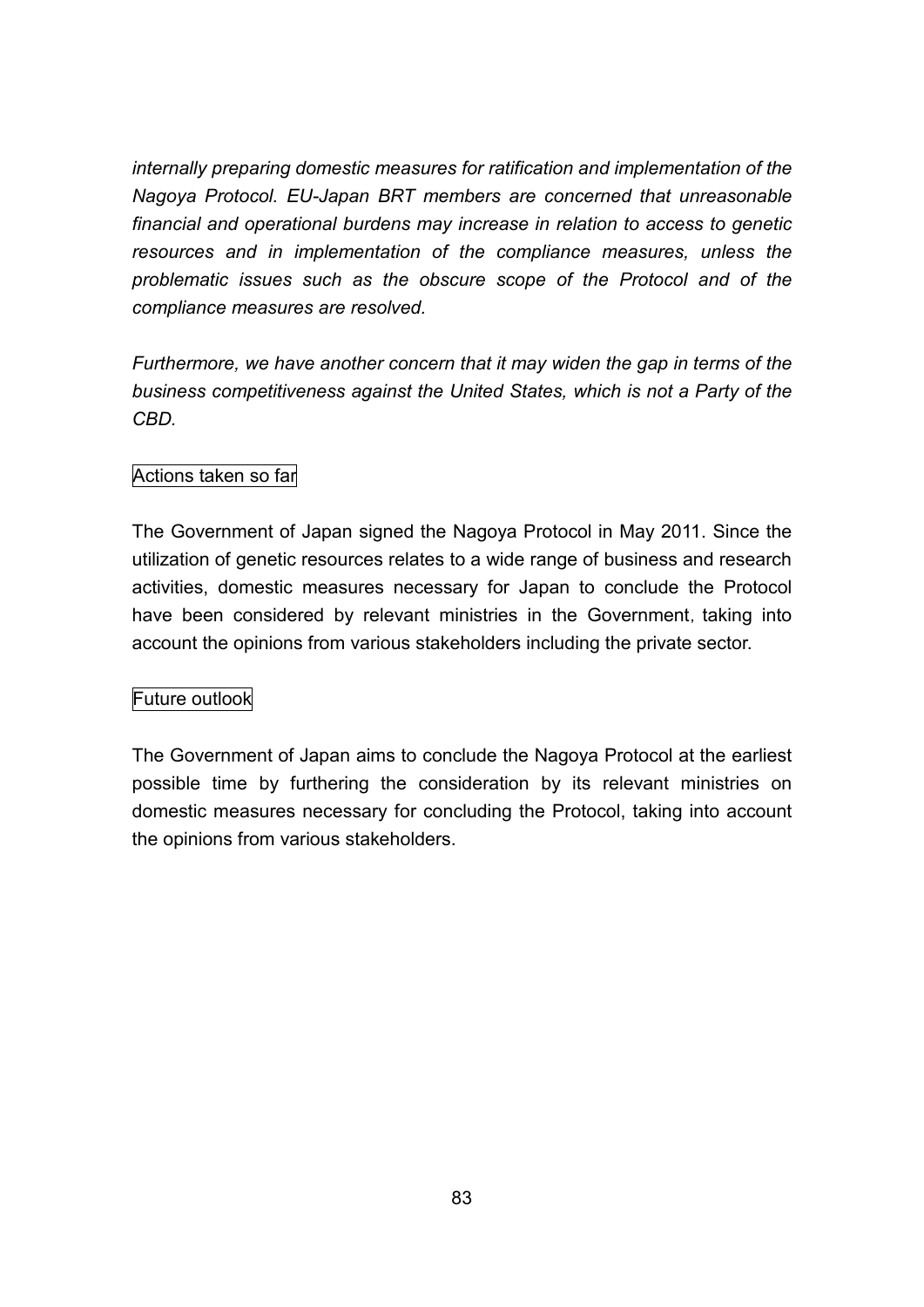# 2.MRA of GMP for Pharmaceuticals (WP-2/# 02\*/EJ to EJ)

### BRT Recommendation

Further extension of the "Mutual Recognition Agreement" (MRA) of GMP should be proceeded in order to avoid redundant inspections of manufacturing facilities. In addition to oral dosage forms, API, Sterile and Biotechnology products are being requested to apply to the MRA. Full support is requested to expand the MRA of GMP to liquids, sterile forms and API, as well as biotech products in order to avoid redundant inspections and testing.

### *<Yearly Status Report>*

*Japan's application was approved in May 2014 and Japan officially joined PIC/S on July 1 st 2014. As the guideline enforces the harmonization of the inspections among PIC/S countries, this issue might be advanced by starting negotiations between both governments.*

### *<Background>*

*In March 2012, MHLW applied for PIC/S and the practical inspection by the global team was completed. However, as currently only oral solid dosage forms are included within the MRA between Japan and the EU, there are still a lot of redundant inspections of manufacturing facilities. This is not only a costly process but it also slows down the launching of new drugs in Japan, creating a significant disadvantage for Japanese patients. In order to eliminate this problem and integrate the EU and Japan economies more efficiently, harmonization of standards / guidelines and expansion of MRA should be conducted under mutual agreements. Below-mentioned are highly prioritized items for harmonization. Also, the MRA issue is one of the items of the EPA negotiation between EU and Japan.*

*<Other prioritized items for harmonization and MRA>*

- *Safety measures from surveillance to vigilance should be harmonized with international standards.*
- *Clinical development guidelines and biological preparation standards for vaccine.*
- *Minimum requirements for biological products.*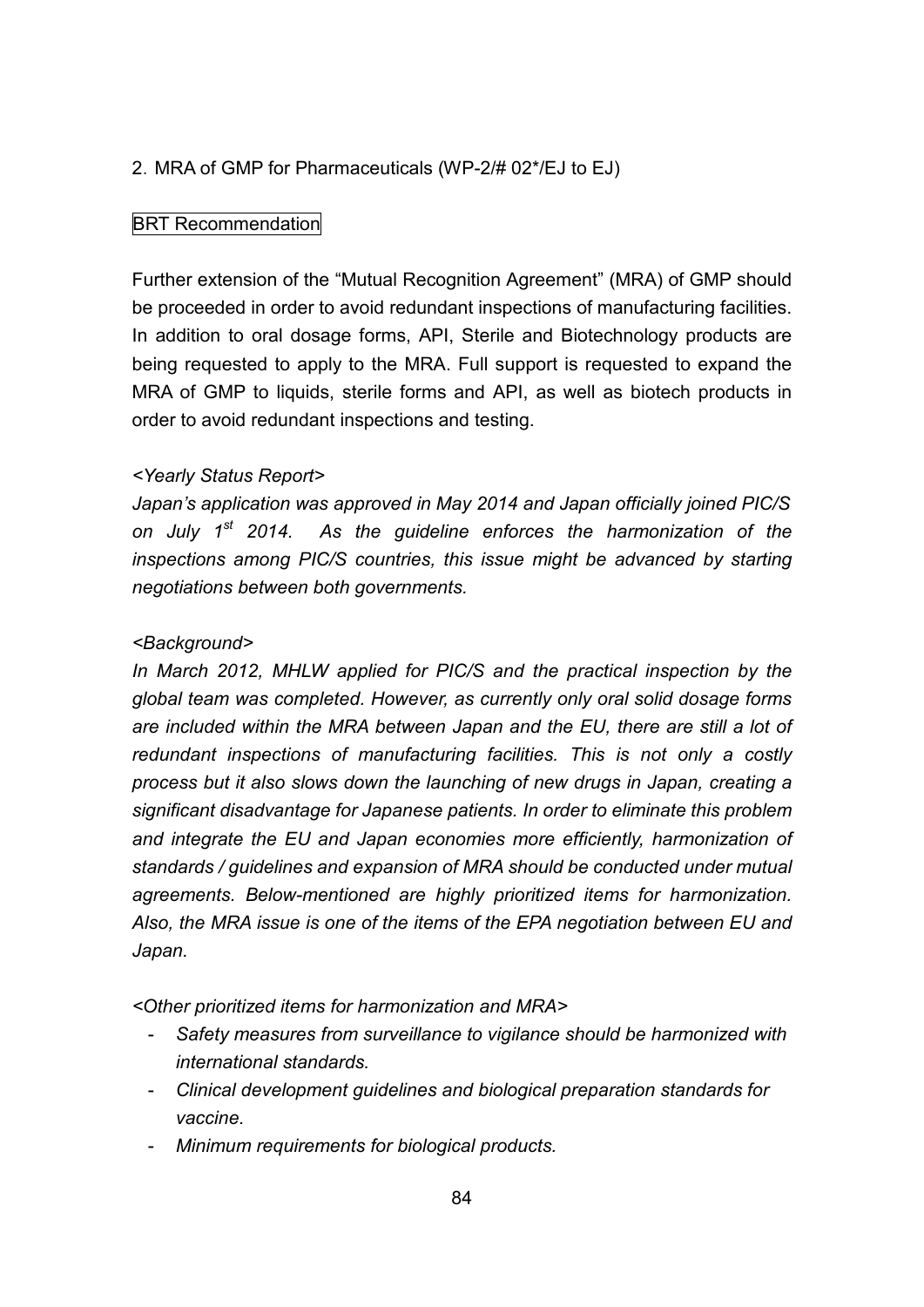# Actions taken so far

MHLW and the Pharmaceutical and Medical Device Agency(PMDA) confirmed the equivalence of GMP requirements and their implementation by competent authorities of the EU Member States. Based on that confirmation, Diplomatic Notes were exchanged on April 22<sup>nd</sup>, 2016 to amend the Sectoral Annex on GMP for medicinal products of the Japan-EU Mutual Recognition Agreement.. With this amendment, the coverage of the Sectoral Annex was expanded to the all EU Member States.

In addition to the expansion of the Member States, MHLW and PMDA, along with the EU's authority, European Medicine Agency, have been conducting technical and scientific consideration for expanding product coverage of the Sectoral Annex.

# Future outlook

The Government of Japan will continue dialogues with the EU side for the expansion of the product coverage of the Sectoral Annex, with a view to finalising it at the earliest possible time.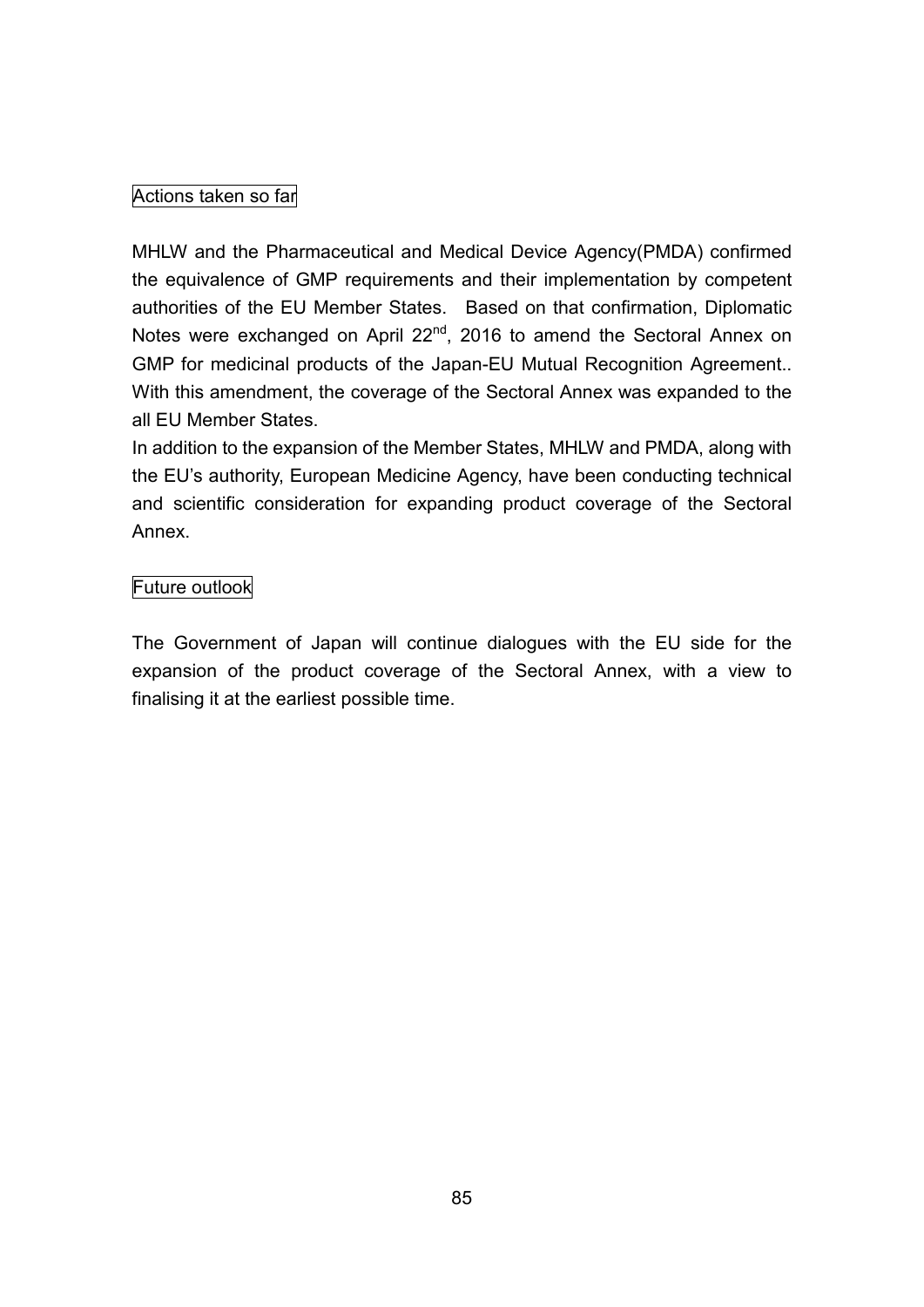3.Mutual recognition of quality management audit results for medical devices between EU and Japan (WP-2/#03\*/EJ to EJ)

# BRT Recommendation

The EU and Japanese governments should establish a mutual recognition scheme for Quality Management System (QMS) audit results. In June 2015, the Japanese government announced it would officially join the Medical Device Single Audit Program Pilot (MDSAP) to share QMS audit results between United States, Canada, Australia and Brazil. improvement in efficiency and reduction of workloads for both authorities and the industry are expected. We call for a similar regulatory harmonisation approach between the EU and Japan for lower risk medical devices, e.g. those classified as Class II, ARCB under the Japanese Pharmaceutical and Medical Device Act (J-PMD Act).

As a result of the implementation of the J-PMD Act in November 2014, the ISO13485 audit report is accepted for the QMS process in Japan. However, the Japanese original requirement still remains. For a real regulatory harmonization, submission related formats / standards also need to be harmonized. We would like to request a clear direction towards a product-based and rationalized annual audit.

The EU side requests a complete harmonization by eliminating Japan's deviations on top of ISO13485. As a next step, mutual recognition of medical device products for lower risk classes should be introduced as soon as possible. Further improvements are desirable when introducing a new ISO revision. If the ISO revision differs per country (for example: ISO 60601 rev2 and rev3), the workload for manufacturers is very heavy. Therefore, the introduction schedule of new ISO standards should be harmonized, including a grace period. The EU side would also like to suggest the necessity of disseminating information on QMS ministerial ordinances in English, for the purpose of MDSAP rationalization of investigation pursuant to Chapter 3, Production and Marketing.

### *<Yearly Status Report>*

*Under the Japanese Pharmaceutical and Medical Device Act enforced in November 2014, QMS of medical devices in Japan has proceeded to be aligned*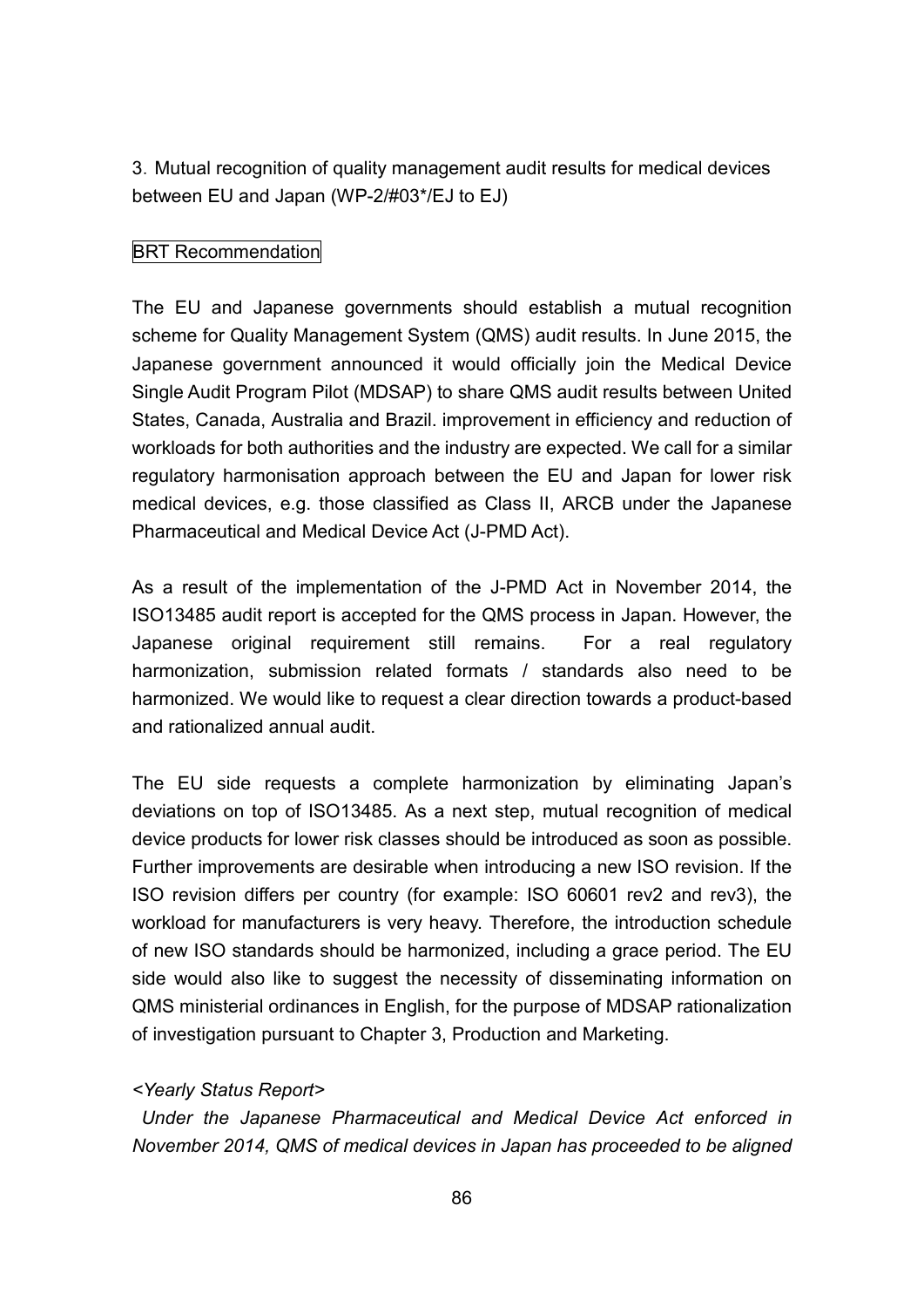*to international standards. In addition, Japan announced it would join MDSAP to ensure its internationalization. Good progress has been seen for this recommendation after the J-PMD Act was implemented in November 2014.*

#### *<Background>*

*In June 2015, the Japanese government announced it would officially join MDSAP.*

*MDSAP is an international cooperation programme for quality assurance of medical devices by the United States, Canada, Australia and Brazil as members, established in January 2014. Regulatory authorities of the member countries cooperatively evaluate QMS audit agencies and share audit results among member countries. Medical device companies normally have to get a QMS audit in each country. However, under MDSAP a single QMS audit results will be valid among member countries. This programme will reduce the burdens on both companies and authorities. Although there are issues to be solved to implement this programme, distribution of medical devices will be stimulated between the member countries of MDSAP. Similar scheme between the EU and Japan should be considered.*

*Based on the Medical Devices Directive (MDD) of the EU and the J-PMD Act, QMS audit results are required for each application for a license to introduce new medical devices into the market. In Europe, the regular annual ISO audit results can be used for all applications during the period in which the ISO audit is valid. Although Japan has started to accept QMS audit results at a specific manufacturing site for products with the same generic name under certain conditions, a number of RCBs still require submitting QMS audit results for each application. Further alignment is necessary.*

### Actions taken so far

With the implementation of the revised Pharmaceutical Affairs Act on November 25<sup>th</sup>, 2014, MHLW harmonised the Japanese QMS standard for medical devices with the international standard (ISO13485), which was adopted by the EU. With this revision of the Pharmaceutical Affairs Act, foreign manufacturers are now under the registration system, instead of the accreditation system. In addition, the scope of manufacturing sites to be registered was also revised.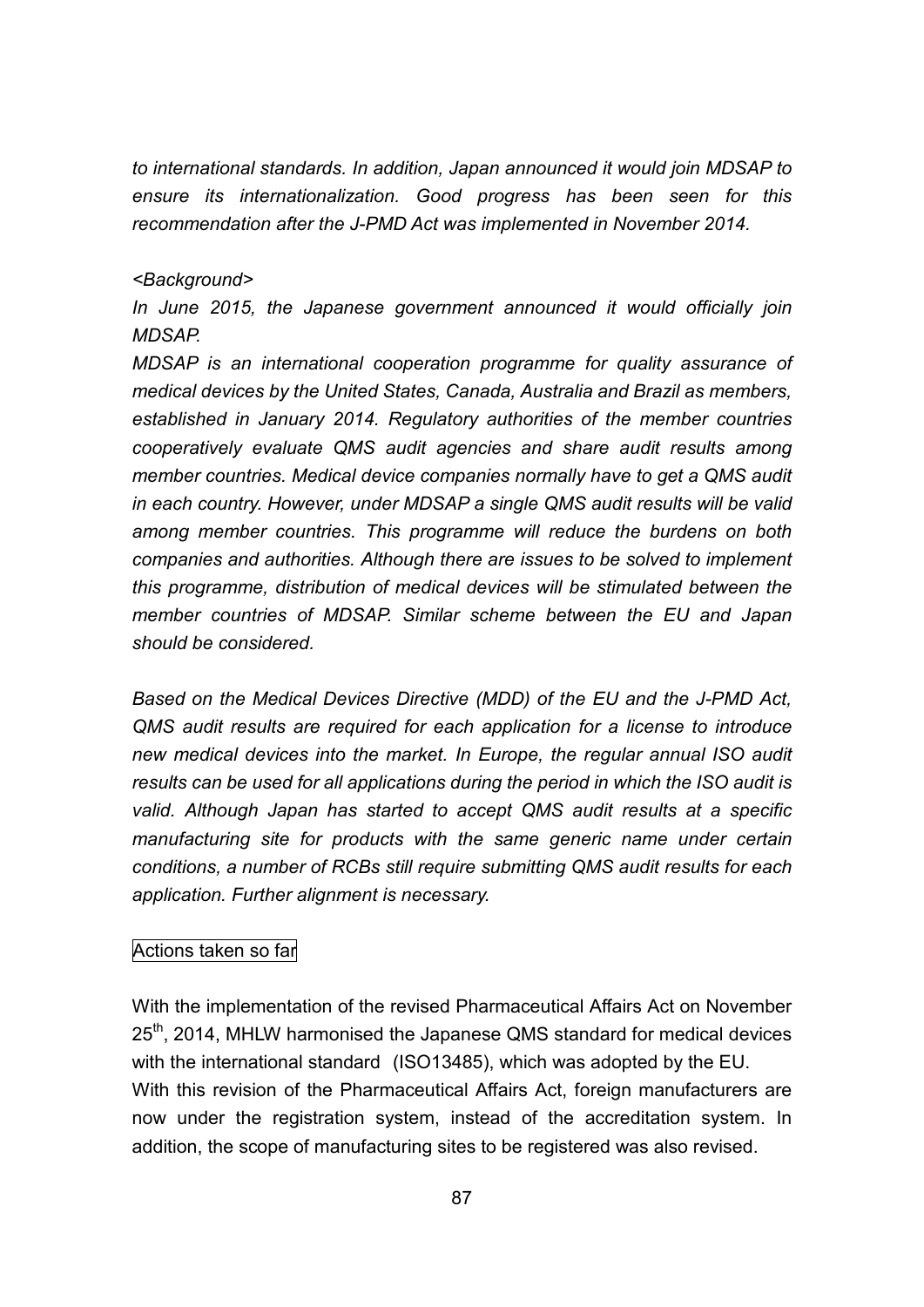Furthermore, MHLW and PMDA have been promoting MDSAP , which is an international collaboration project on QMS reports, and, working toward the reduction of the manufacturers' burden by sharing the QMS reports made by the audit bodies which are recognized among all participating counties.

# Future outlook

The global harmonisation of QMS regulations needs to be discussed in order to achieve the mutual recognition of QMS audit. The Government of Japan will move forward with the global harmonisation of QMS regulations through the activities such as in the International Medical Device Regulators Forum (IMDRF) together not only with the EU but also with the U.S. and others.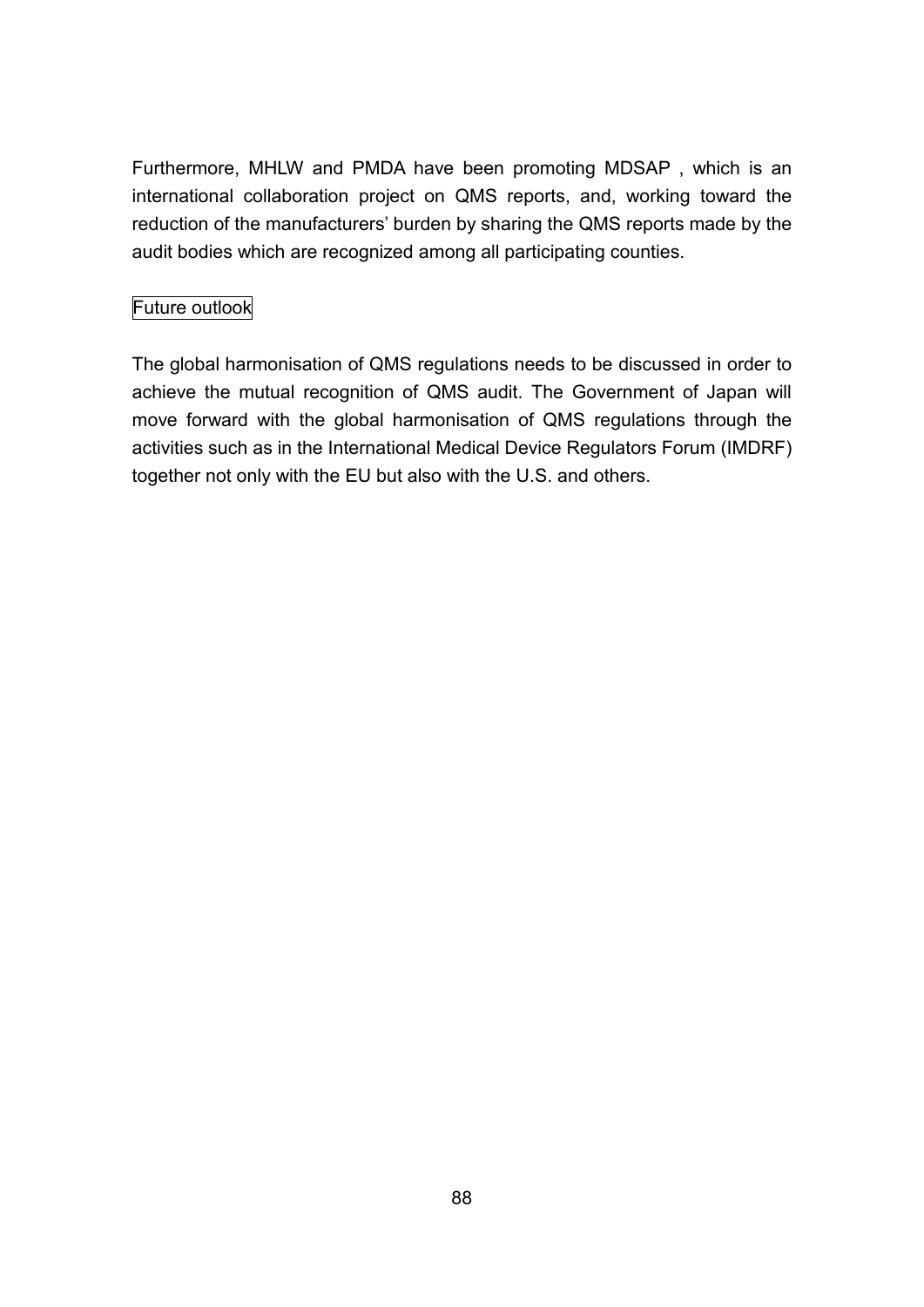4. Mutual recognition of medical devices product licenses (WP-2/#4\*/EJ to EJ)

### BRT Recommendation

Mutual recognition of medical device product licenses between the EU and Japan should be introduced. Regulations of low risk class II devices are similar in the EU and Japan. Therefore, mutual recognition of this category of products may be realized earlier. After a basic agreement on the Trans Pacific Partnership (TPP), the Japanese government is revising the law proceeding convergence of approval conditions of medical devices. A similar approach is needed between the EU and Japan. PMDA and MHLW should introduce mutual recognition of medical device product licenses with low risk of class II devices by taking the difference of classification of medical devices between Japan and the EU into account. By harmonizing QMS and classification it should be possible to introduce new products within the same time frame and in one process. It is desirable that this issue is solved quickly.

The EU will pursue MDR, but not enough information is communicated to Japan. We would like to suggest that the EU communicates with the Japanese government about the new MDR implementation.

# *<Yearly Status Report>*

*No progress / no dialogue has been seen. However, there have been some improvements through the implementation of the Pharmaceutical and Medical Device Act, which makes Japan accept the audit report ISO13485 issued by the countries. The PMDA's performance has been improved to shorten approval times for medical devices. ISO14155 has been accepted but we request further improvement.*

*Based on the Pharmaceutical and Medical Device Act, some Class II and Class III products will move to "Ninsho" application. As a result, there has been no progress on "mutual recognition" discussions, but improvement on the speed of approvals for medical devices has been seen.*

### *<Background>*

*Mutual recognition of licenses for medical devices in Japan and the EU would make it possible to introduce new products in both the Japanese and European*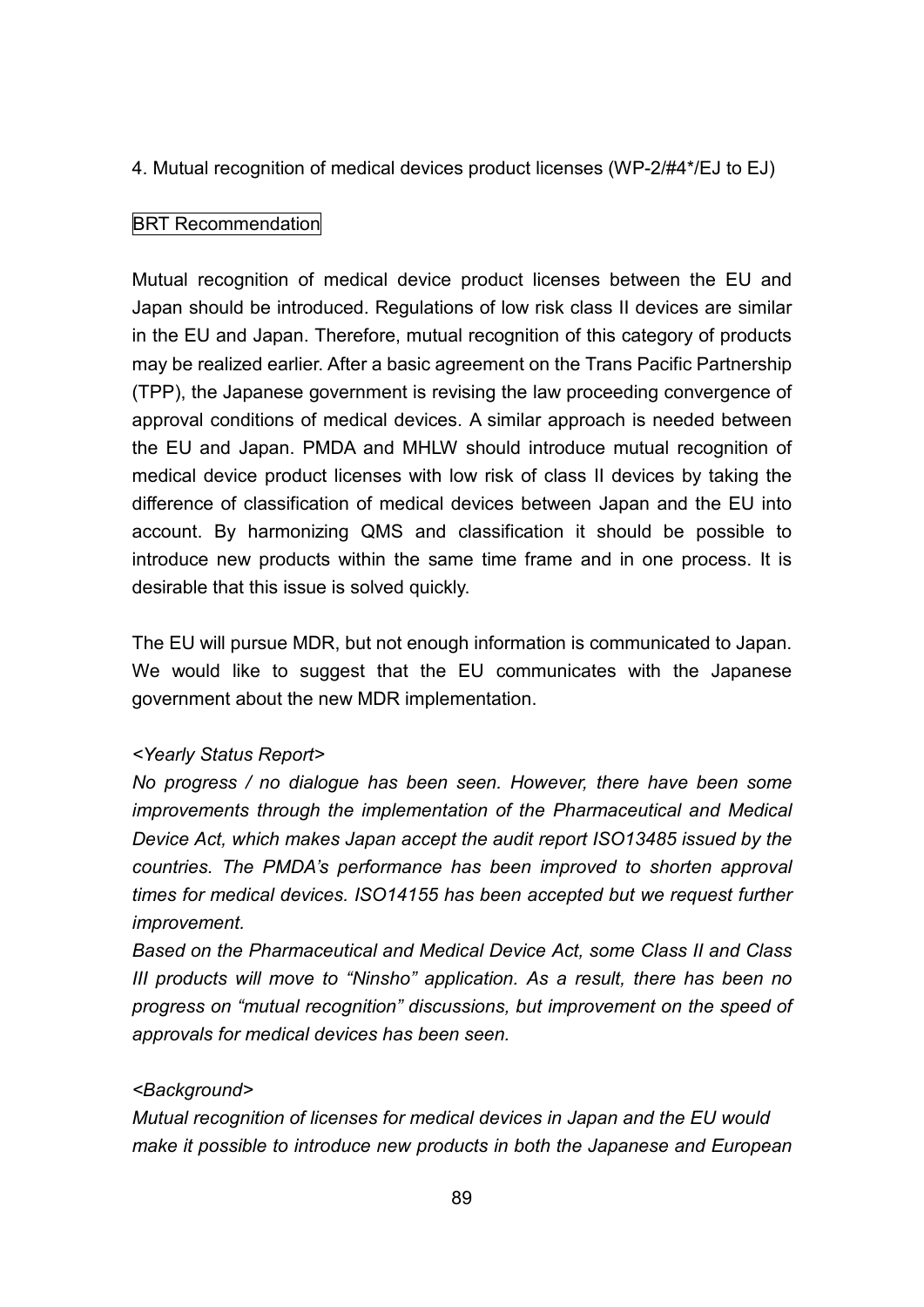*markets within the same timeframe and with one process.*

*The Japanese government is preparing the amendment of the Pharmaceutical and Medical Device Act in response to the TTP agreement. The proposed amendment says companies in TTP countries can use certified Notified Bodies in any TTP country in order to obtain Ninsho approval, which will be valid to distribute approved Medical Devices in Japan. This can be one step for mutual recognition but it would negatively impact on the distribution of Medical Devices between the EU and Japan.*

*As mentioned before, it could be possible to start with lower risk devices.*

*The evaluation scheme between the Medical Devices Directive of the EU and J-PMD Act are quite similar, with*

- *- Evaluation schemes based on registered 3rd party bodies (Notified Bodies)*
- *- Essentially quite similar requirements*
- *- Based on ISO/IEC or JIS standard compliance*

*With these similarities, mutual recognition should be easy to implement.*

# Action taken so far

With regard to the establishment of Certification Standards or Standards for Quality Management Systems, Japan basically accepts the international standards of the ISO and the IEC.

In order to conclude the Trans Pacific Partnership (TPP), Japan made a decision to start a process to amend the Pharmaceutical and Medical Device Act, which would make it clear the equal treatment of domestic and foreign certification bodies under the Act is ensured.

# Future outlook

The global harmonization of medical device regulations needs to be discussed. The Government of Japan will work toward the global harmonization of medical device regulations through activities such as in the IMDRF (International Medical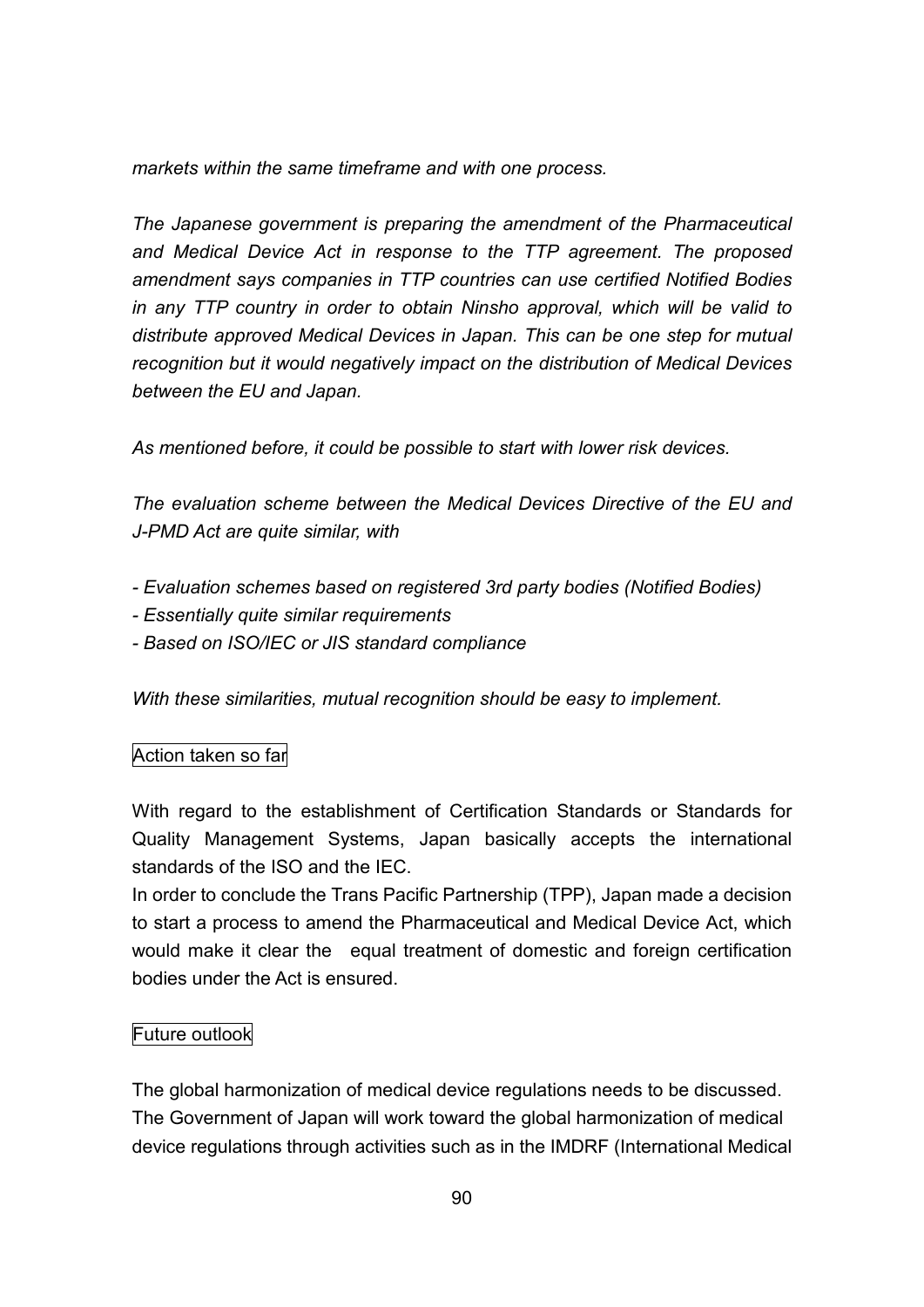Device Regulators Forum together not only with the EU but also with the U.S. and others).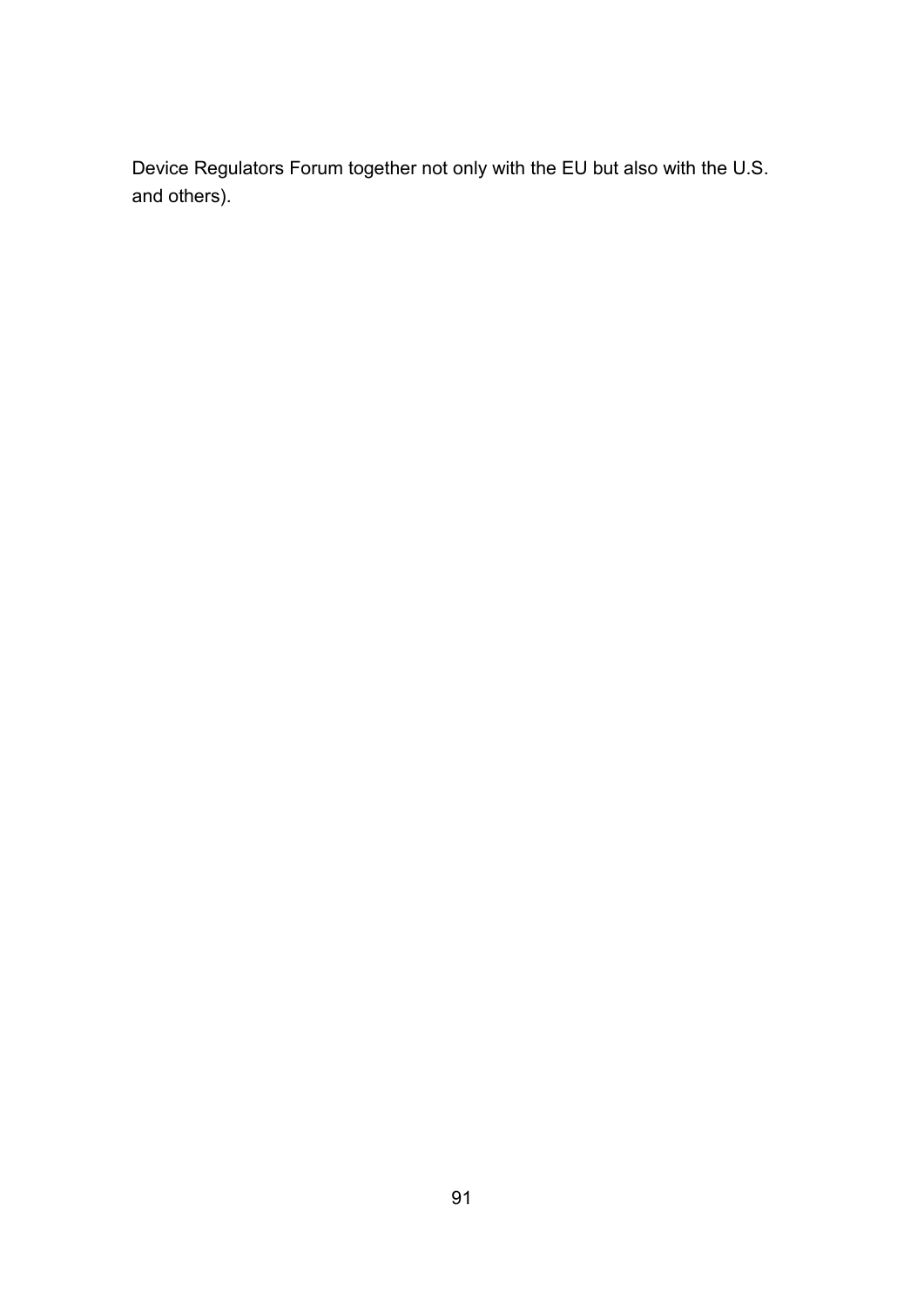5. Mutual recognition of clinical trial results for medical devices (WP-2/# 05\*/EJ to EJ)

# BRT Recommendation

Mutual recognition of clinical trial results for the development of new medical devices should be accelerated. At present, the standards of clinical trials in the United States, EU and Japan are seen to be almost equivalent and there are several cases where clinical trial results are mutually recognized between EU and Japan. EU Japan BRT members request to both governments in the EU and Japan to accelerate mutual recognition of clinical trial results by increasing such cases and showing clinical trial conductors implementing guidelines.

Introduce a mutual recognition of clinical trial results for medical device development.

Foreign clinical trial data have been accepted as a part of the application dossier when: i) standards for conducting medical device clinical trials are set by the regulations of the country or region where the trial was performed, ii) the standards are equivalent or surpass the Japanese medical device GCP, and iii) the clinical trial was conducted in accordance with the standards or considered to have equivalent level of quality. The Japanese government encourages active use of consultation service on individual medical device applications in advance provided by the Pharmaceuticals and Medical Devices Agency (PMDA) to address the use of foreign clinical trial data for the application of a device.

At present, clinical data are often accepted because the standards of clinical trials in the United States or the EU are seen to be equivalent or sometimes more sophisticated than those required by the Japanese medical device GCP. However, then additional data are required with unclear reasons.

Japan GCP (J-GCP) has been harmonized with ISO14155, but the EU side requests Japan to improve the actual operation of J-GCP. The clinical trials performed in EU countries according to ISO 14155 should be easily accepted and if not accepted, an explanation with a scientific background is a must. In addition, the Japanese government should prepare a clear definition for accepting/preparing clinical trial reports.

While the harmonization between GCP and ISO14155 for medical devices in Japan has made progress, we hope for early disclosure of a clear guidance for judgment on the need for clinical studies, conditions for acceptance, etc. in order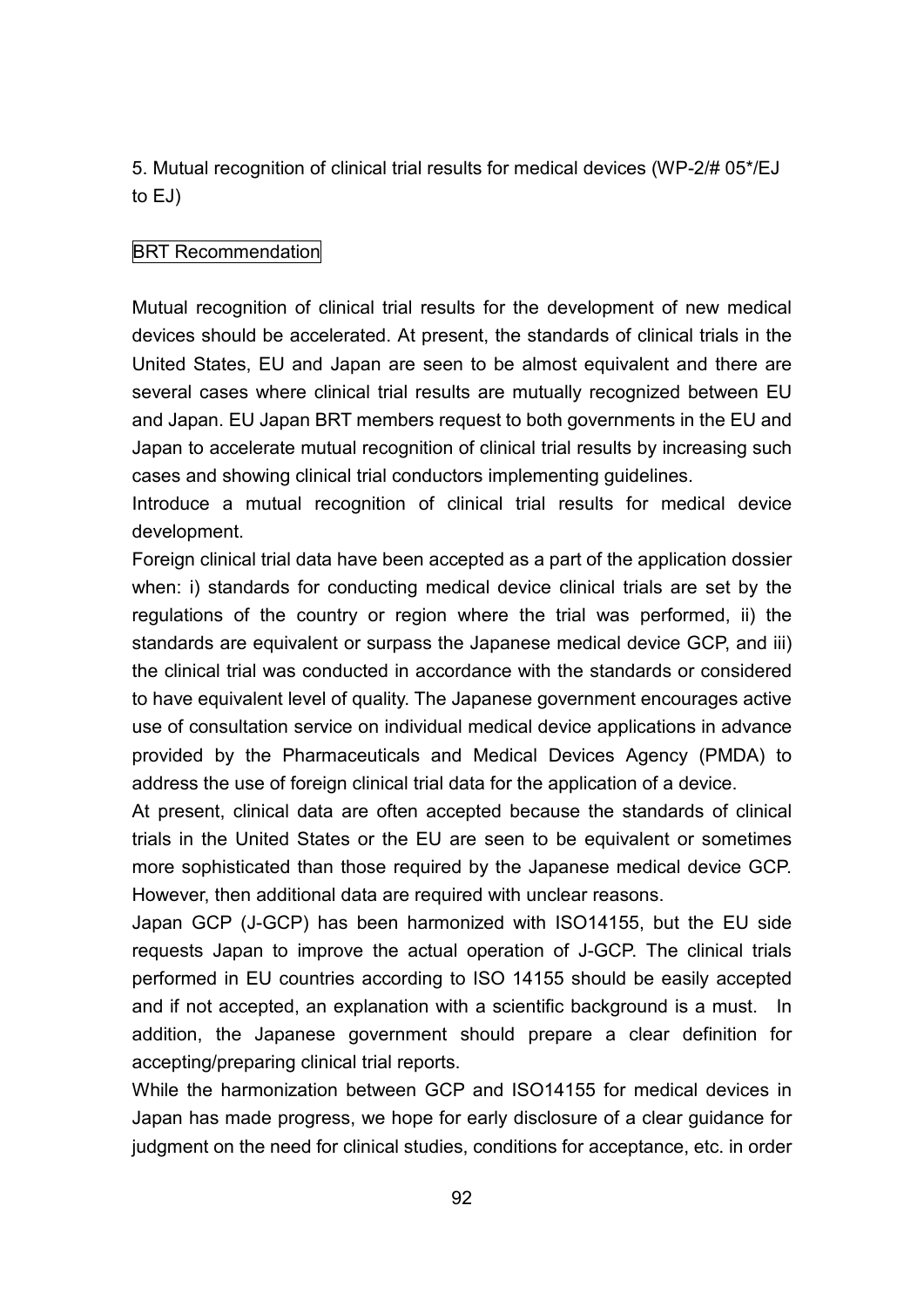to make the actual operation of GCP smoother. Regarding the guidance for the preparation of the Clinical Evaluation Report, we request the Japanese Government to issue the guidance as early as possible.

We expect that the standard for deciding whether clinical trials are necessary or not will be clearly established. The Government should publish guidelines for creating clinical evaluation reports as soon as possible.

#### *<Yearly Status Report>*

*A certain level of progress has been seen for this recommendation. We expect that the Japanese Government will publish guidelines for creating clinical evaluation reports as soon as possible.*

#### *<Background>*

*For the new medical device applications in Japan, the clinical trial results acquired in the EU could not be accepted so far. However, several cases can be seen where the Japanese medical device companies submit new medical device applications with clinical trial results in the EU and obtain regulatory approval in Japan. Also, there are some cases reported where the clinical trial results acquired in Japan are applied to the new medical device applications in the EU. However, environmental improvement such as showing regulatory authorities in the EU and Japan an implementing guideline in order to lessen the burden of development costs and to ensure patient access to the innovative new medical devices is very limited today.*

*With regards to the procedure between the United States and Japan, mutual recognition of clinical trial results is already being practiced under the clinical trials by comprehensive and simultaneous processes, such as "Harmonization By Doing (HBD)" by both regulatory authorities in the United States and Japan.*

*Differences in the definition of GCP between Japan and the EU currently prevents the use of non-Japanese clinical trial results in the application for new medical devices in Japan. Mutual recognition of clinical trial results would make it possible to make new products available to patients in Japan and the EU within the same timeframe and through one process, ensuring a high level of quality while reducing the burden on manufacturers. Early disclosure of clinical trial-related guidance will promote the entry of overseas companies to the*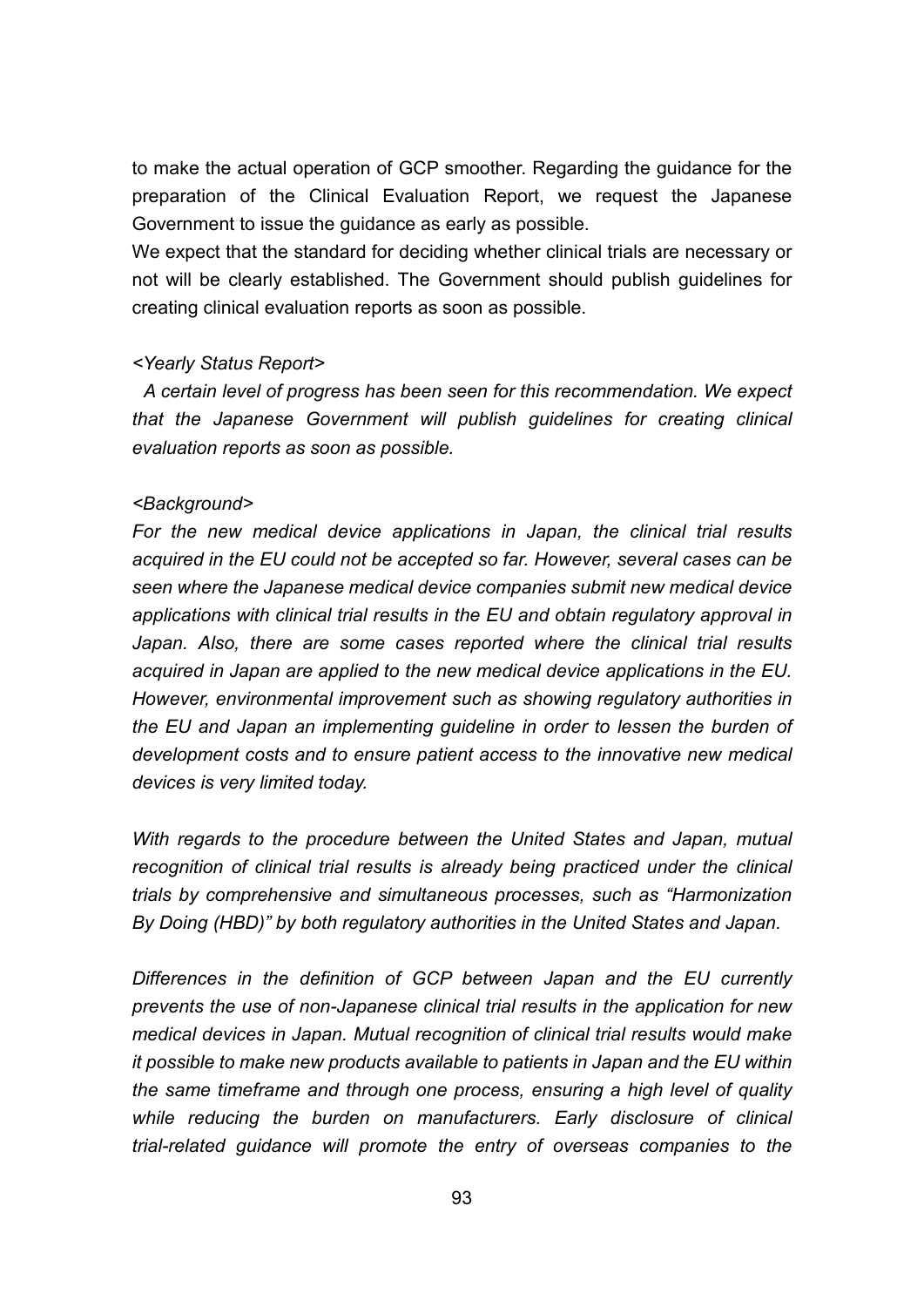### *Japanese market.*

# Action taken so far

As pointed out above, foreign clinical trial data has been accepted as a part of application dossier when: i) standards for conducting clinical trials of medical device are set by the regulations of the country or region where the trial was performed, ii) the standards are equivalent or surpass the Japanese medical device GCP, and iii) the clinical trial was conducted in accordance with the standards or considered to have the equivalent level of quality.

Furthermore, MHLW is working on establishing a guidance regarding clinical trials of medical devices by facilitating basic understanding concerning the number of clinical cases required and the necessity of the clinical trials.

# Future outlook

For the use of foreign clinical trial data in individual medical device applications, Japan encourages active use of the consultation service provided by the Pharmaceuticals and Medical Devices Agency (PMDA) in advance of their respective applications.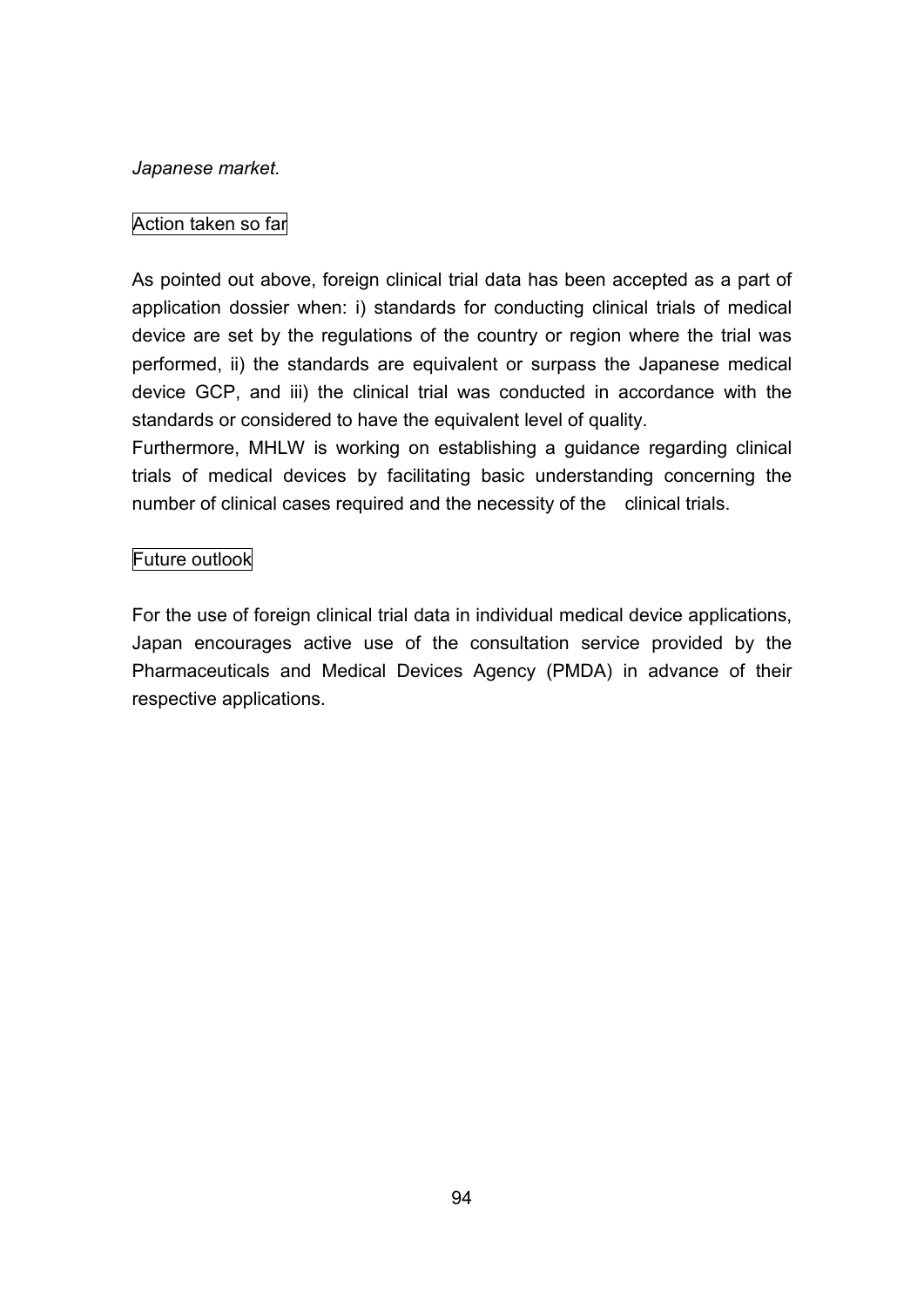6. Shortening review times of plant protection & biotechnology products (WP-2/ # 06\*/EJ to EJ)

# BRT Recommendation

Shorten review times for authorization to place novel plant protection products in the market and approval of importation of commodities treated with novel plant protection products and/or derived from biotechnology by the harmonization of safety dossier and risk assessment as well as streamlining the review process.

Possible area for improvement to shorten times might be:

- Further harmonization of the dossier on human safety and acceptance of summaries in English.
- Opportunistic use of the evaluation results from foreign countries in order to reduce the resource burden in authorities.
- MAFF, MHLW and FSC should start harmonization to shorten review times. Realization of parallel review for human dietary risk assessment within competent authorities, which is currently undertaken in a sequential manner, MAFF => MHLW => FSC => MHLW => MAFF.
- Association and synchronization of review for domestic registration with that for import MRLs.

# *<Yearly Status Report>*

*Some progress has been seen in the introduction and harmonization of safety dossiers (J-MAFF) and in the revision on the application timing for import MRLs (J-MHLW).*

# *<Background>*

*Delivering novel and safe plant protection products and seeds has utmost importance for the plant protection & biotechnology companies in order to meet the needs of the growing world population requiring high quality foods and feeds. While R&D-intensive companies are continuously and heavily investing in research & development of technologies, the innovation will not contribute to the food production without governmental approval. Therefore, early market access of novel plant protection products is crucially important not only for R&D*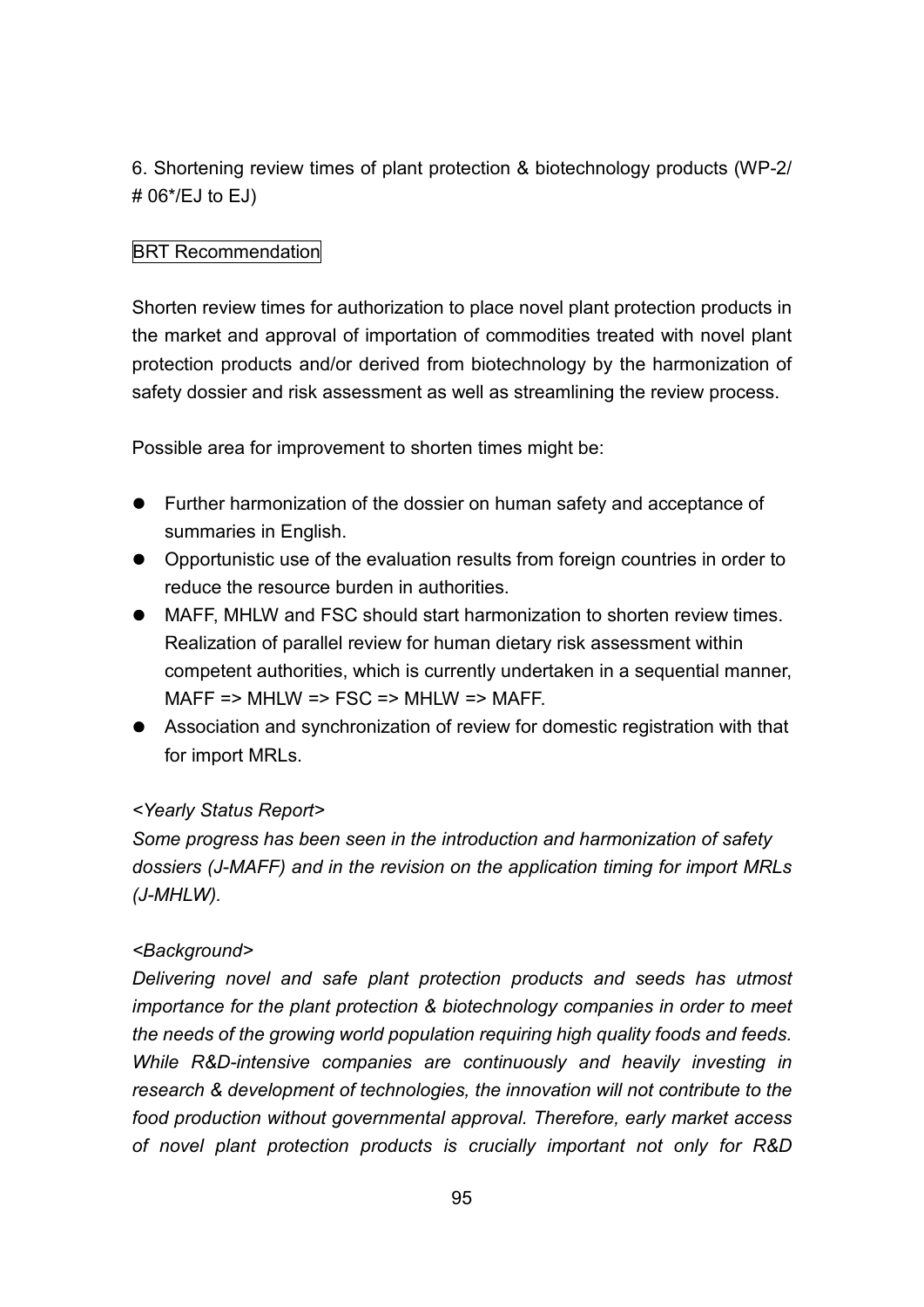*companies but also for farmers who have to be competitive on their agricultural production, as well as consumers whose living is dependent on the sustainability of food production. The delay of market access of novel products will cause technology gaps resulting in unnecessary disadvantage to farmers due to the limited access to innovative products which are safer and more effective. In addition, the delay of review for import approval on agricultural commodities, including the establishment of import MRLs, may limit the access to innovative technology in exporting markets due to trade barriers in the importing countries.*

*Though Japanese ministries have taken measures to shorten review times of human safety studies of plant protection products and some further measures like the harmonization of dossier format for registration application with the OECD dossier format (J-MAFF) and the revision of the guideline for import tolerance application (J-MHLW), the time-to-approval is still lagging behind other countries, e.g. the US and Canada. This kind of technology gap should be avoided to give competitiveness in food production.*

### Actions taken so far

MAFF, MHLW and FSC started parallel review to shorten the review times for new applications/product registrations in plant protection.

In Japan, genetically modified plants are required to be evaluated scientifically on their food safety, feed safety and biosafety before the authorization of use, in accordance with the following three Acts; Food Sanitation Act, Feed Safety Act and Act on the Conservation and Sustainable Use of Biological Diversity through Regulations on the Use of Living Modified Organisms ("Cartagena Act") respectively.

Streamlining of the review process regarding biosafety is already undertaking.

### Future outlook

Regarding biosafety of genetically modified plants, MAFF will continuously conduct consistent environmental risk assessment of Genetically Modified crops, in accordance with the Standard Operating Procedures Regarding Environmental Risk Assessment and Management of Genetically Modified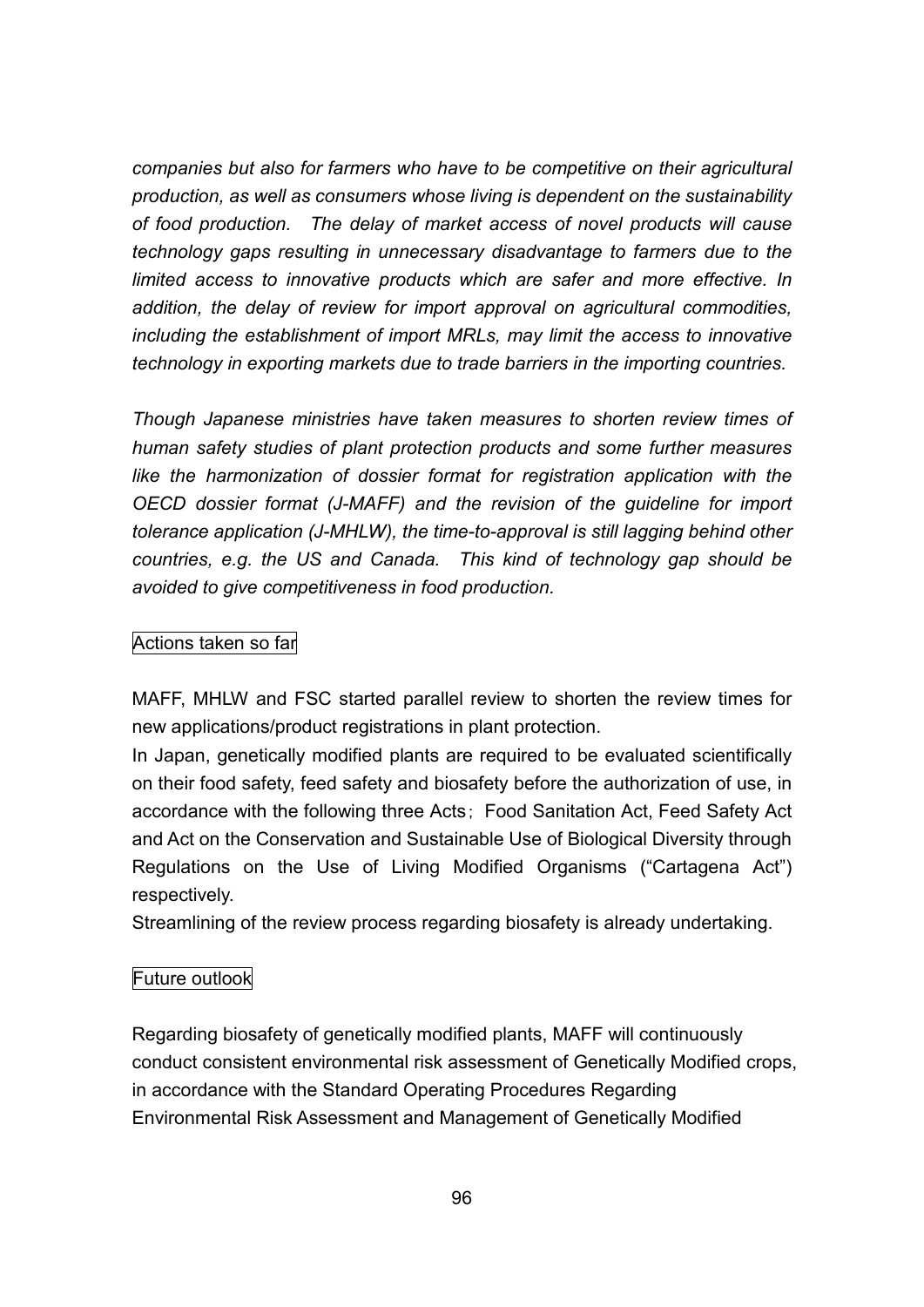Plants Based on the Cartagena Act.

(http://www.maff.go.jp/j/syouan/nouan/carta/about/sop\_eng.html)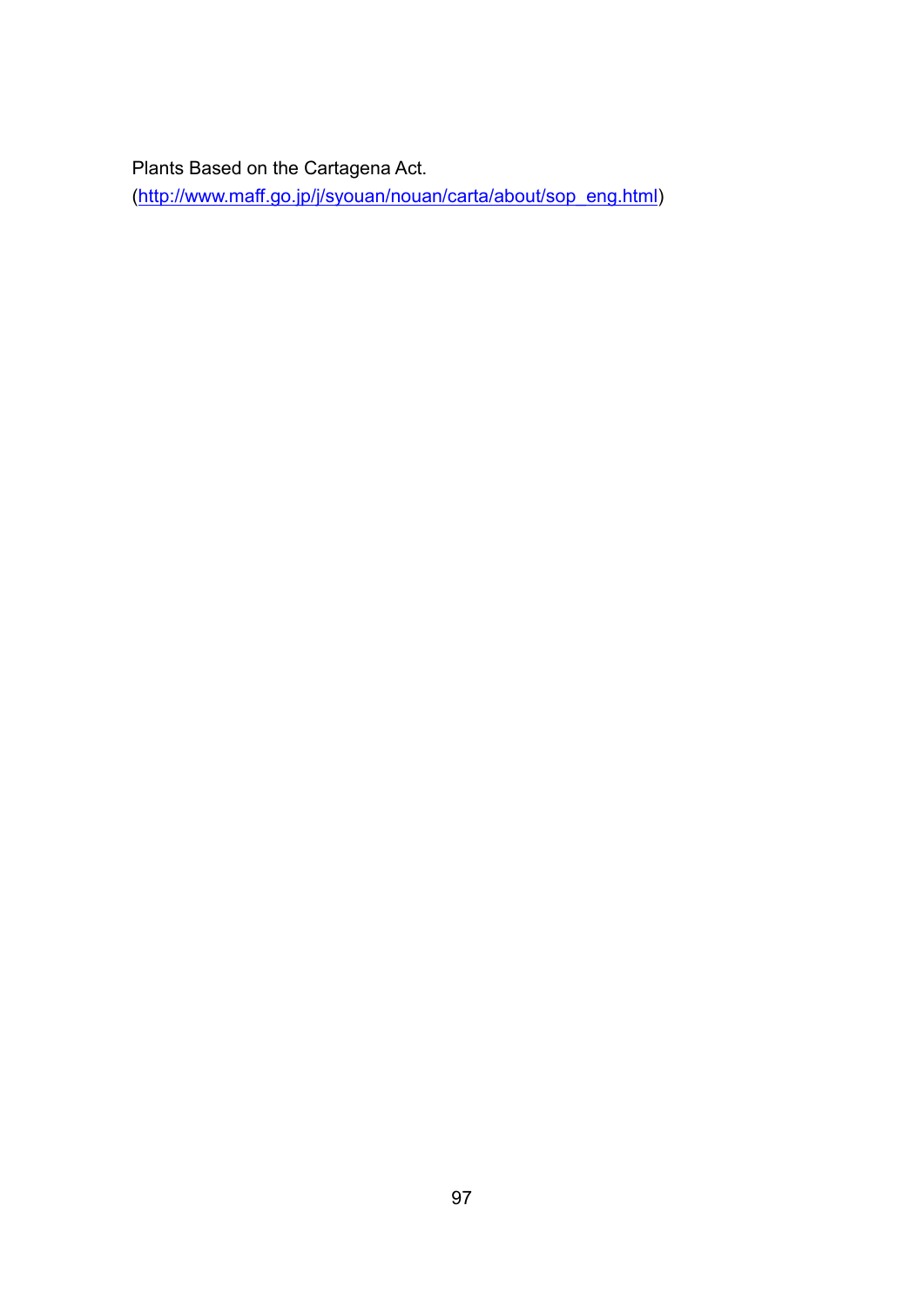7. Acceleration and dissemination of scientific knowledge on GMOs by both the governments and the private sector (WP-2/# 07\*/EJ to EJ)

# BRT Recommendation

The governments and the private sector should implement concrete actions in order to increase public awareness and societal acceptance on the benefit and contribution of Plant Protection & Biotechnology to the sustainable supply of safety foods.

To achieve these objectives the Japanese and European biotechnology and bio-industry associations should work closely with other sectorial organisations and their respective authorities.

### *<Yearly Status Report>*

*No progress has been seen for this recommendation.*

### *<Background>*

*While plant protection and biotechnology significantly contribute to the sustainable food production for an ever growing population, the contribution of new technologies has never been well recognized. Moreover, the benefit of improved quality traits on imported seeds has not been fully addressed. Considering the possible limitation of future access on foods and feeds as a consequence of limited arable land and global competition on limited foods, new technologies bringing higher productivity are required.*

*It is necessary to increase the societal acceptance of GMO as an option to increase and sustain the agricultural productivity in the world through awareness-building on the benefit of this technology to better life.*

# Actions taken so far

The Government of Japan has worked forward with the harmonization of GMO regulation at OECD Working Group on the Harmonization of Regulatory Oversight in Biotechnology. Moreover, the Government of Japan has conducted activities, such as science communication by officials and researchers, to inform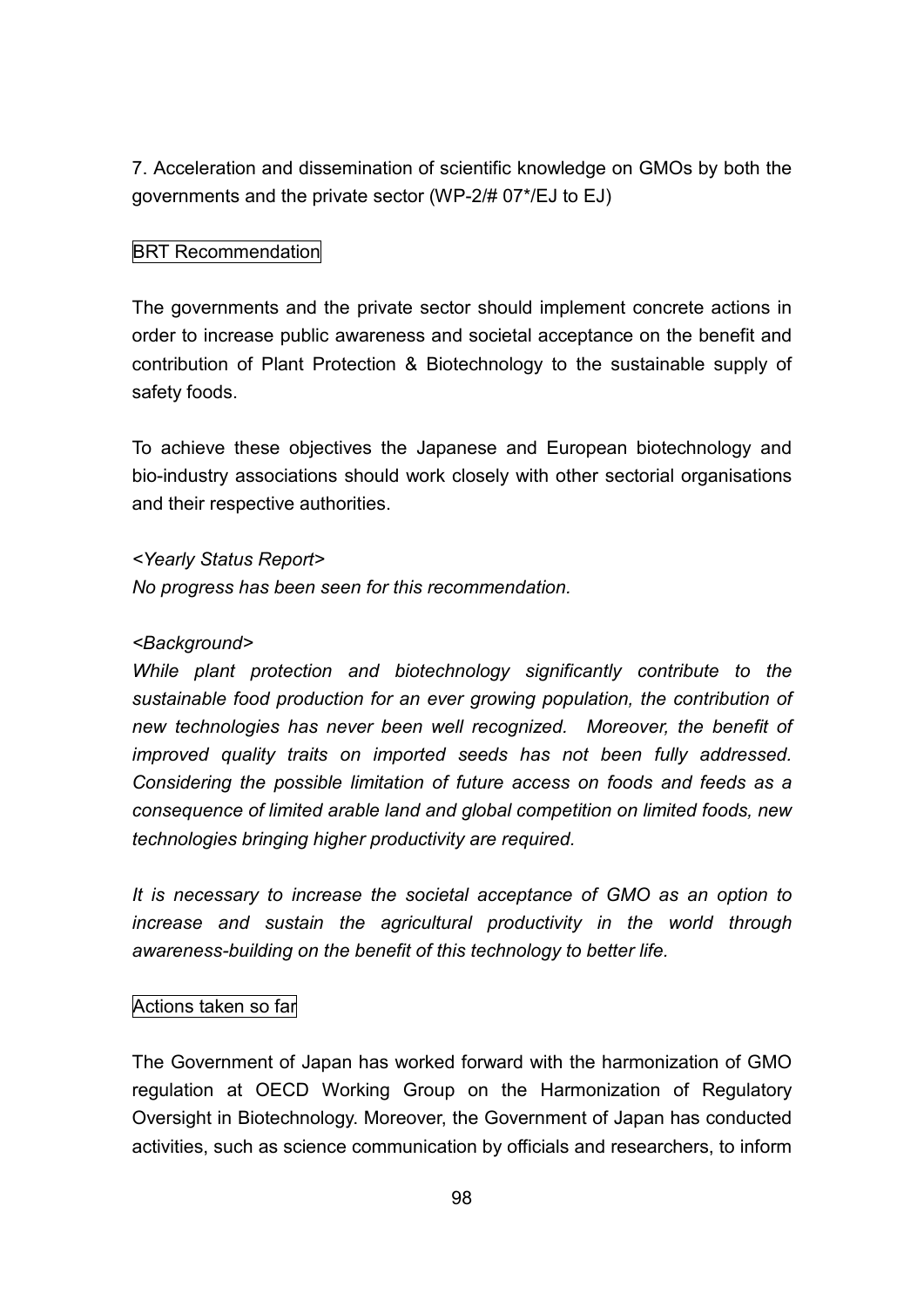consumers and consumer organizations about plant biotechnology including its benefits and contributions.

# Future outlook

The Government of Japan will continue conducting the harmonization of GMO regulation and the activities to inform about biotechnology including its benefits and contribution.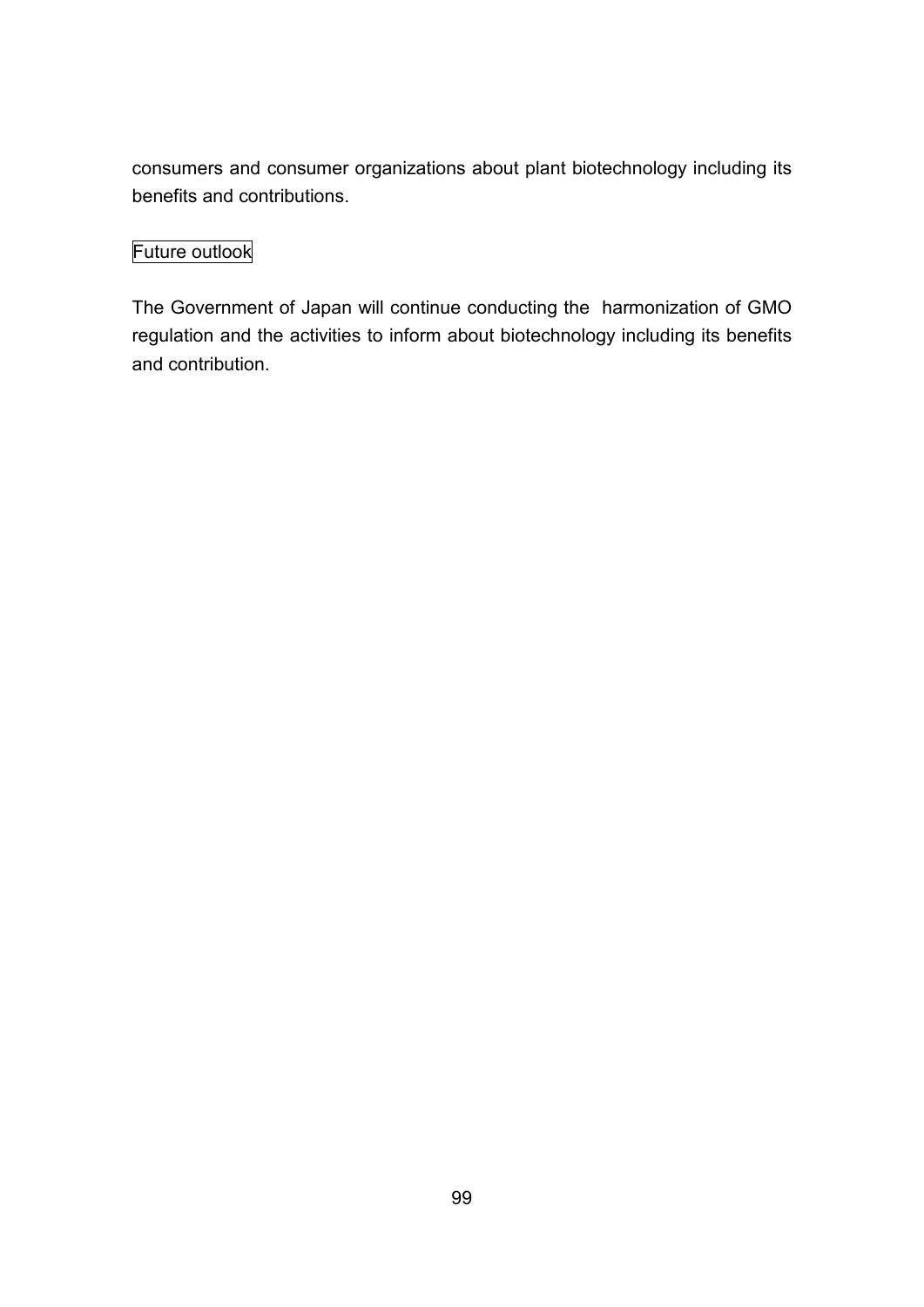8. Mutual recognition of GMP and marketing authorization for animal health products (WP-2/#08\*/EJ to EJ)

# BRT Recommendation

With regard to the mutual recognition of European and Japanese marketing authorizations and recognition of GMP certification for veterinary products, MAFF and the European agency should accept GMP certification of the other party where the GMP requirements are similar or equivalent.

### *<Yearly Status Report>*

*MAFF revised regulations to issue accreditation licenses written in both Japanese and English on 25 December 2014. This change accommodated a request from JVPA. However, there is no example of mutual recognition at product level as of December 2015.*

### *<Background>*

*Overseas production facilities that are involved in manufacturing veterinary medicinal products imported into Japan have to be accredited by MAFF even though their GMP status is authorized by European authorities. This process involves a large amount of administrative work. An EU-Japan Economic Partnership Agreement should aim for mutual recognition of European and Japanese marketing authorization for veterinary products by starting off with mutual recognition of GMP certification of veterinary medicines where the GMP requirements are similar or equivalent.*

# Actions taken so far

Veterinary Medicinal Products (VMP) that are approved and distributed in Japan must comply with the GMP provided by the Japanese competent authority to ensure that those products are consistently produced and controlled under the quality standards appropriate to their intended use. However, the requirements of Japanese GMP similar to and are not more stringent than those of EU, and we are confident that the absence of mutual recognition scheme on GMP does not create an obstacle in acquiring Japanese approval for VMPs which have already been approved in the EU.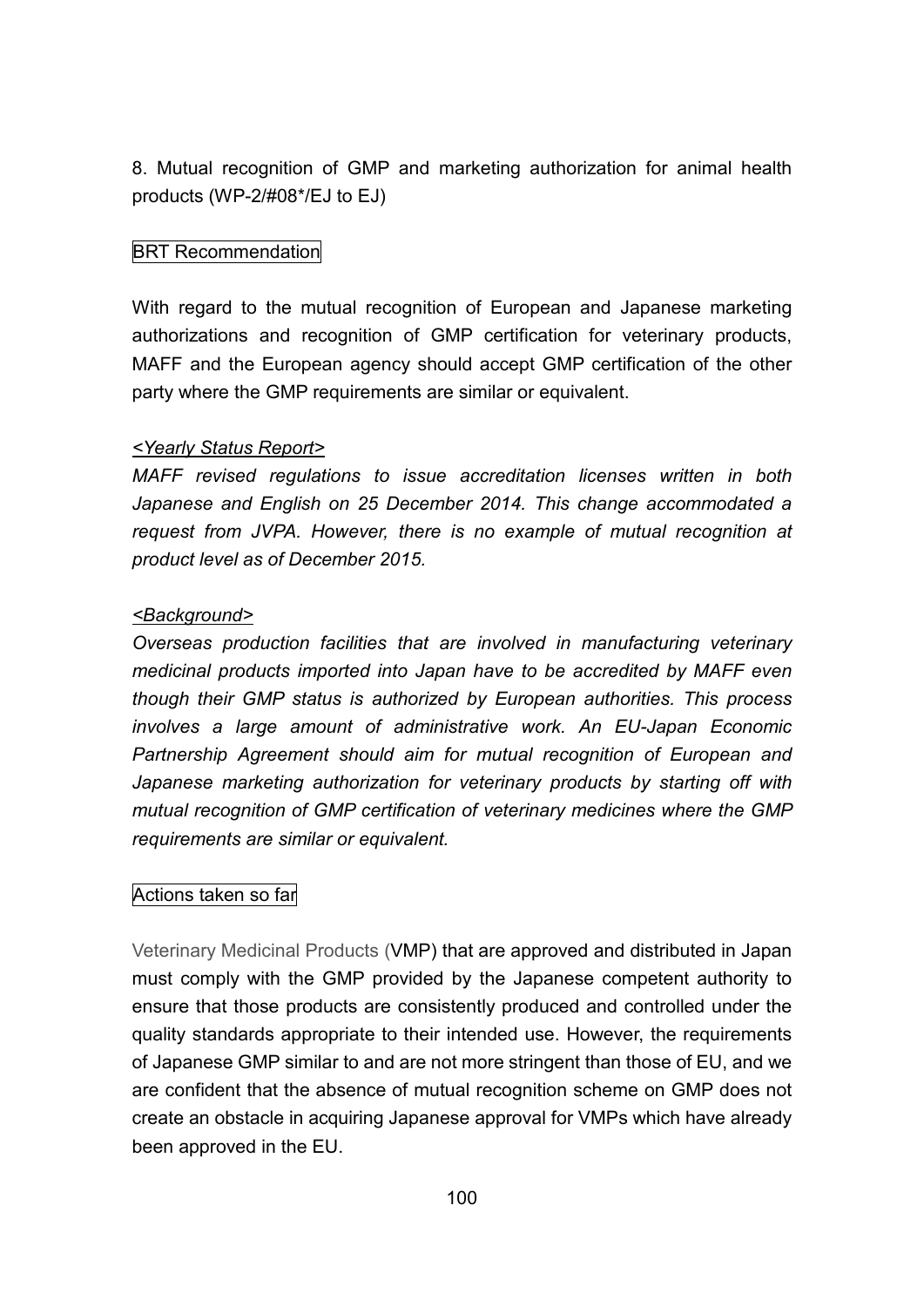Therefore, the comment of paragraph 2 of "background" is not necessarily correct.

# Future outlook

Japan recognizes that mutual recognition for human medicine and VMPs has never been implemented among major countries including the EU. Although it is possible to share technical data on VMPs, it is not practical to standardize evaluations of technical data, due to the differences in the biological characteristics of pathogenic microorganisms, antimicrobial susceptibilities, and situation, in livestock production. The Government of Japan requests EU businesses to make a concrete proposal on this issue if the EU has reasonable and feasible methods to standardize evaluations of technical dossiers.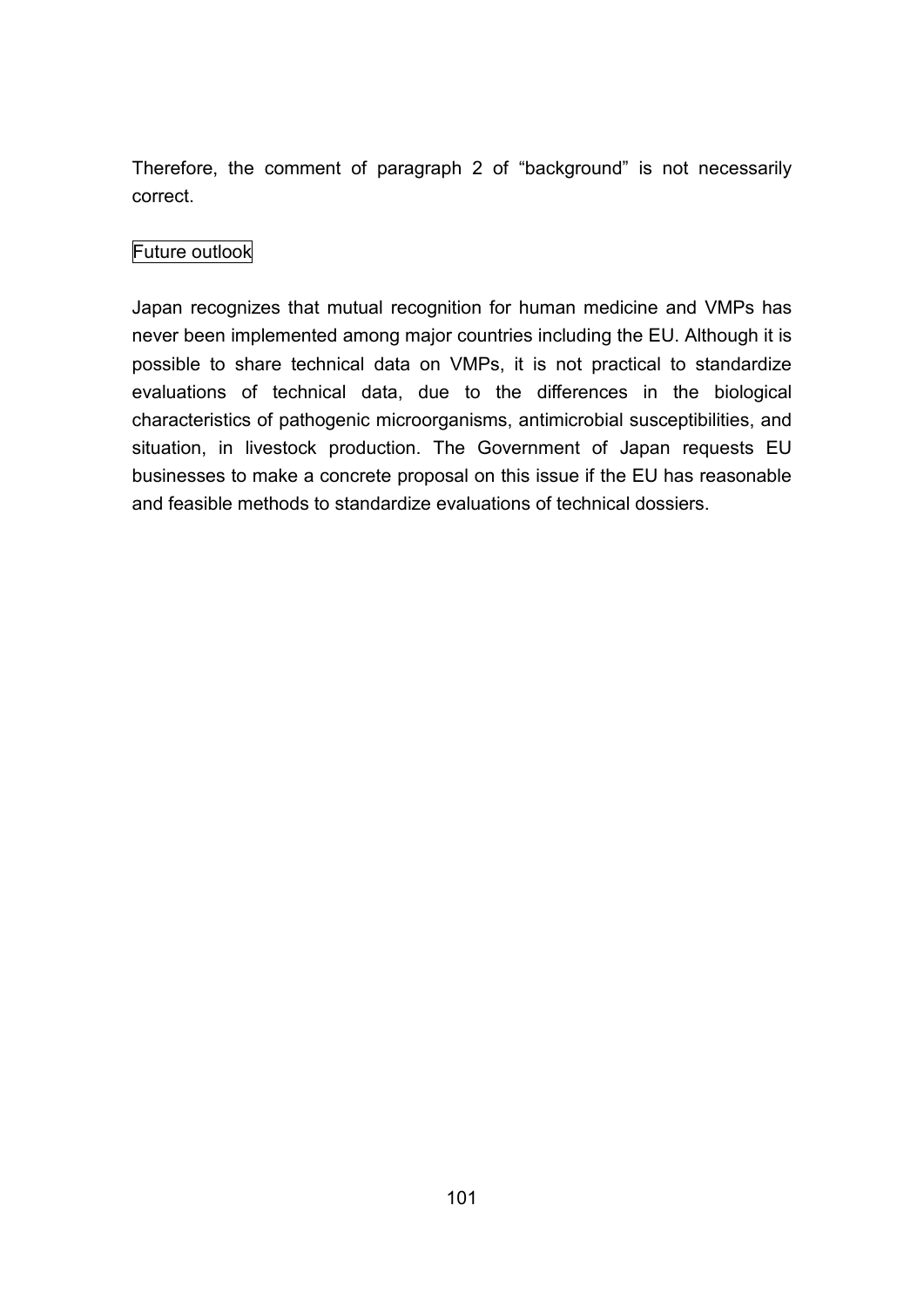9. The revision of the rules for the pricing and prescription of innovative new drugs (WP-2/#12\*\*/EJ to J)

(1) Full-fledged implementation of the new drug pricing system

# BRT Recommendation

The premium for new drug creation and elimination of unapproved / off-label use drugs will be continued until March 2018. This is welcome as it supports incentives for innovative drug development, however, it is only the continuation of a trial scheme. The Japanese government should finalize the implementation of the new, internationally competitive drug pricing system in Japan based on the industry proposal, since in addition to innovation rewards it is also protecting public health. Furthermore, it adds an element of predictability and stability so that the industry can adequately plan, forecast product requirements and effectively manages inventory as well as the distribution of products across Japan.

### *<Yearly Status Report>*

*Although the "new" drug pricing system will be continued until March 2018, it is only the continuation of a trial scheme. No practical progress has been seen for this recommendation.*

### *<Background>*

*The National Health Insurance (NHI) price reform proposed by the industry has been positively reviewed by the Central Social Insurance Medical Council (Chuikyo) in December 2009 and the government decided to start a pilot implementation in April 2010. This represented a significant improvement, as it provides price stability for innovative drugs and was seen as a positive signal that the Japanese government is willing to reward innovation in the medical field. The premium for new drugs will be continued until 2018. As a compensation for this new scheme, the government will attach a system that fosters the registration of "unapproved/off-label use drugs". Companies have received requests on development of many unapproved/off-label use drugs and proceeded with those constructively. Furthermore, on several occasions companies have received additional requests on development of hundreds more unapproved/off label use drugs.*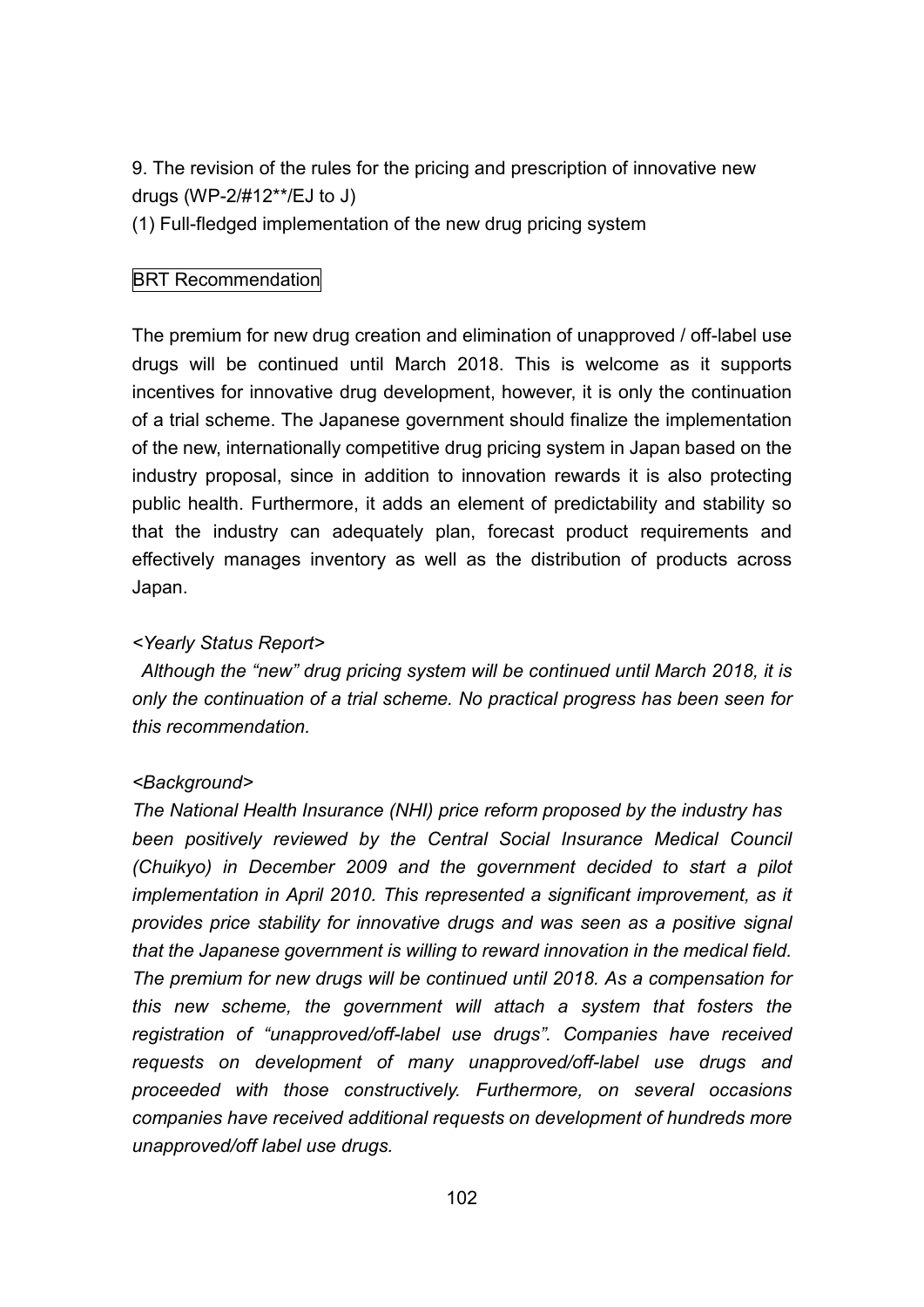*However, in the FY2016 drug pricing system reform, Chuikyo concluded to postpone full-fledged implementation of the premium for new drug creation to FY2018 revision, even though the industry strongly requested this. The conclusion brings the industry deep concerns about sustainability for evaluation of innovations. The Japanese government should implement the new premium system for innovative new drugs at the FY2018 drug pricing system revision to evaluate the companies' efforts for elimination of the so-called drug lag in Japan and research and development of innovative new drugs.*

### Actions taken so far

It was decided in the FY2016 drug pricing system reform that the premium for new drug creation and elimination of unapproved / off-label use drug (the premium for new drug creation) will continue.

The modality of the premium for new drug creation will continue to be considered in the *Chuikyo* by reviewing the progress of unapproved/off-label use drugs development and the results of R&D for new drug creation.

### Future outlook

The drug pricing system will be reviewed and discussed continuously in the *Chuikyo*, taking into account the industry's opinions.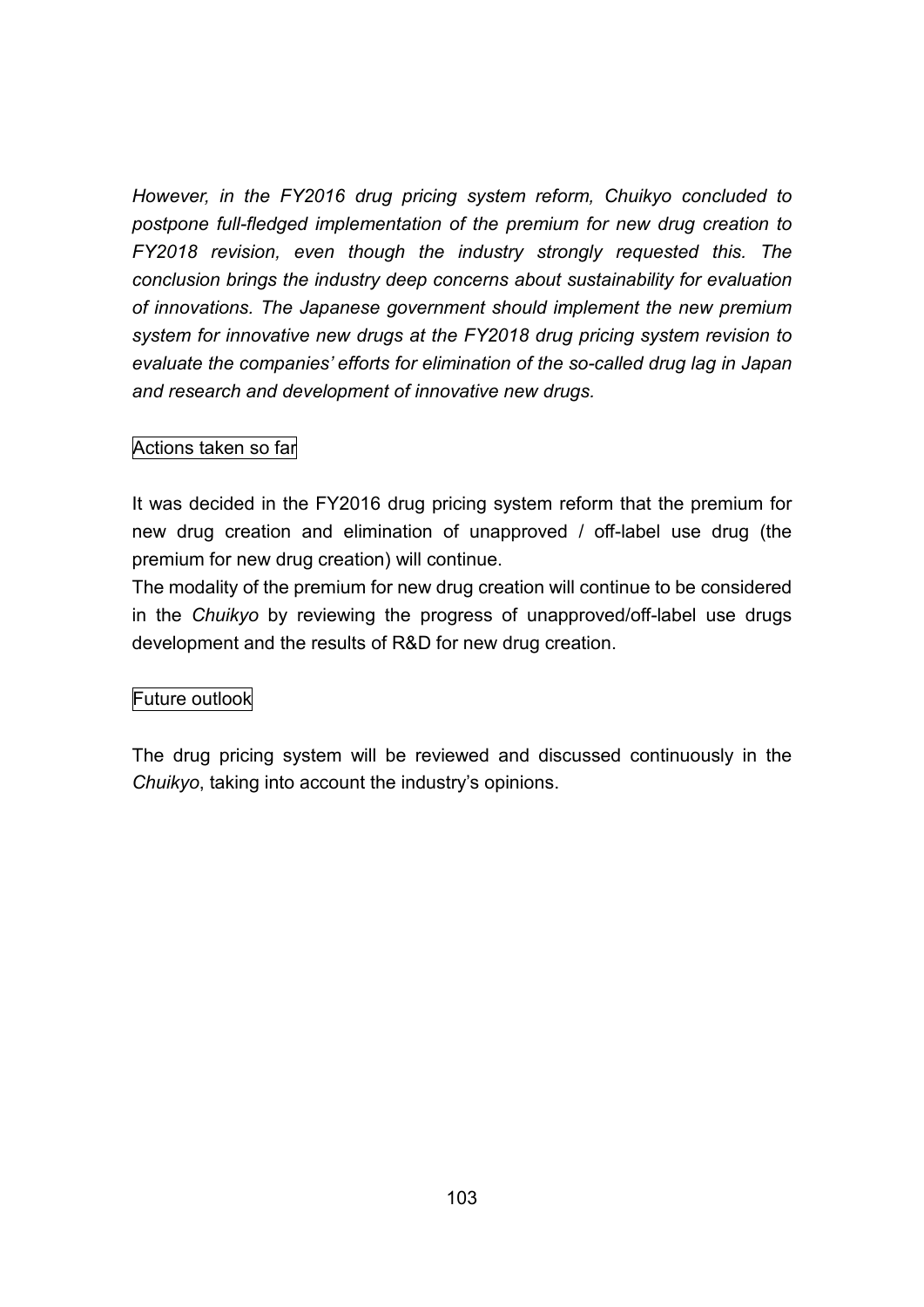### (2) Abolishment of the market expansion re-pricing

#### BRT Recommendation

The re-pricing system rule by market expansion can adversely affect innovation in Japan and therefore, should be abolished.

#### *<Yearly Status Report>*

*The situation has deteriorated, with a proposed revision of the re-pricing rule targeting "huge selling" drugs with price cuts of up to 50%.*

#### *<Background>*

*The abolition of the market expansion re-pricing was not accepted by Chuikyo even though industries strongly requested the elimination of the system. While the agenda for the 2016 NHI pricing discussion between Chuikyo and the industry included topics such as "NHI pricing for long-listed products" and "continuation vs. discontinuation of incentives for innovative drug development", it did not include "abolition of market expansion re-pricing". Furthermore, the government additionally introduced a new extra (huge sales) market expansion re-pricing at FY2016 revision. Therefore, we urge to discuss this topic to abolish both re-pricing rules by market expansion in the next pricing system reform in 2018, which is contrary to the policy of evaluating pharmaceutical innovation.*

#### Actions taken so far

The market expansion re-pricing is a scheme to reduce new drug prices based on the ratio of their sales expansion when their premise on pricing changes, for example when their actual sales far exceeded their original estimations. In the drug pricing system reform in FY2016, a special provision was introduced for drugs, the market size of which is extremely large. With the extremely limited resources for financing healthcare and insurance systems, these schemes, which reconcile for both promoting innovations and ensuring the sustainability of the NHI, function as an appropriate apportion mechanism for pharmaceutical expenditures under the public health insurance system.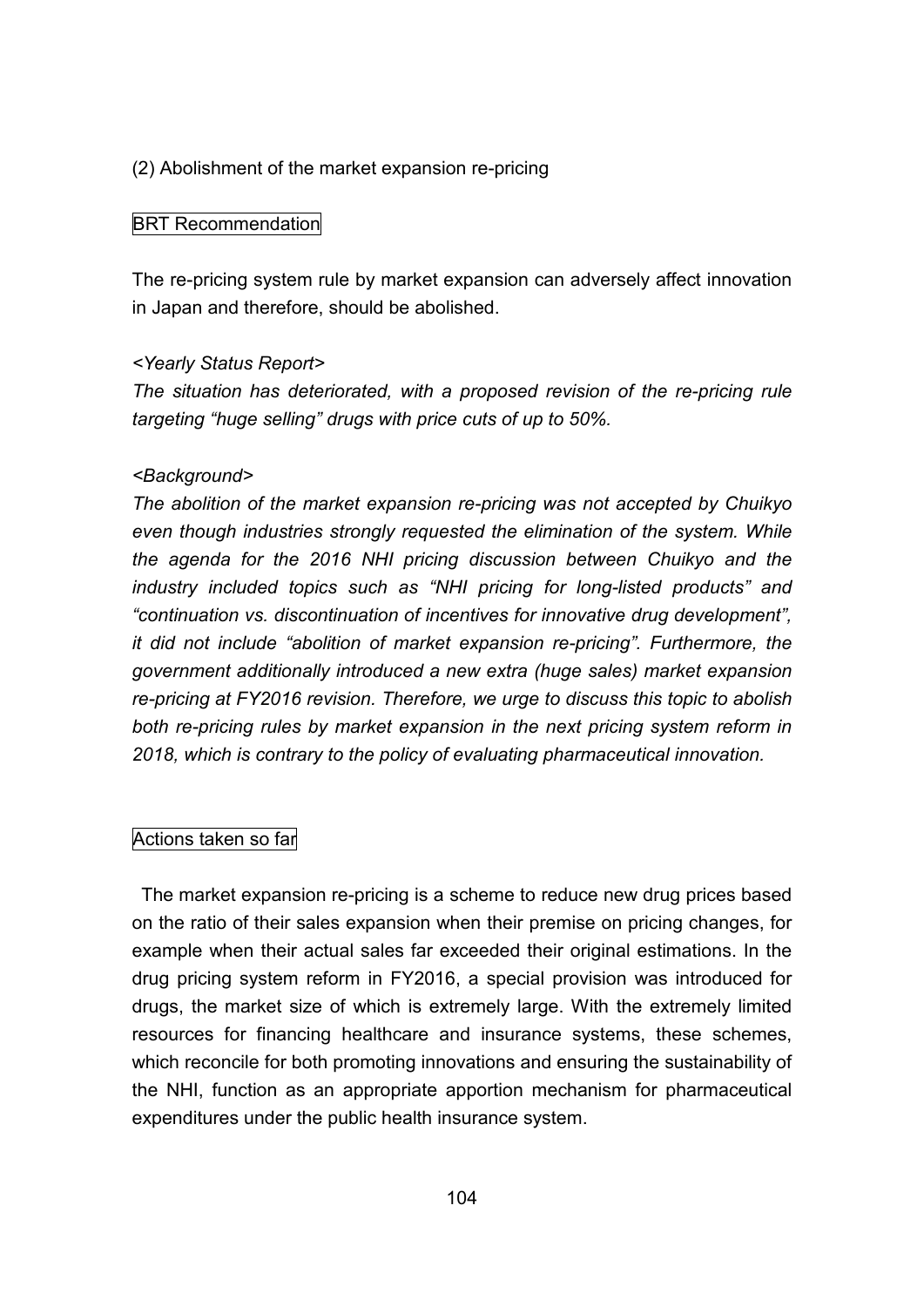# Future outlook

The drug pricing system will be reviewed and discussed continuously in the *Chuikyo*, taking into account the industry's opinions.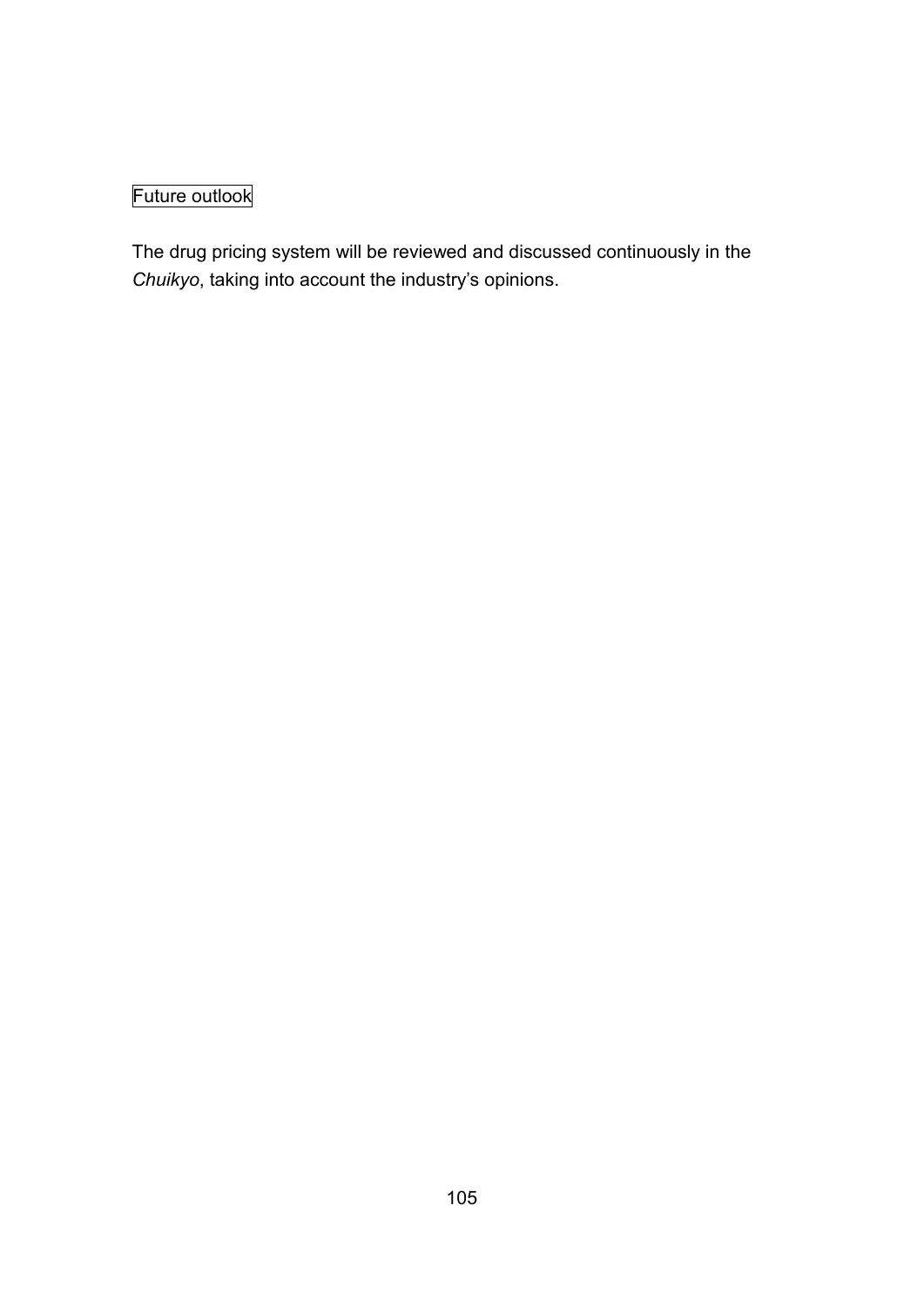# (3) Abolishment of the 14-day prescription rule

### BRT Recommendation

EU-Japan BRT members call on the Japanese government to abolish the 14-day prescription rule for all new drugs in line with the recommendation of the government's Regulatory Reform Council in 2015.

### *<Yearly Status Repot>*

*No major progress has been seen for this recommendation.*

#### *<Background>*

*Despite the government's policies to promote new drug development, patient access to innovative drugs is hindered by the 14-day prescription rule, which restricts the prescription length to a maximum of 14 days for all new drugs in the first year after their launch. This practically means a delay of one year in patient access to drugs which are already in extensive use abroad. The safety of new drugs in Japan is now underpinned by the post-marketing surveillance system, and by the introduction of a Risk Management Plan (RMP) in 2013. Accordingly, EU-Japan BRT members call on the Japanese government to revise the prescription length for all new drugs.*

### Actions taken so far

As a result of the review by the *Chuikyo* in FY2015, the Government of Japan has decided to continue the 14-day prescription restriction on new drugs in order to ensure their safety.

### Future outlook

The rule regarding the prescription of drugs will be reviewed, taking into account stakeholders' opinions.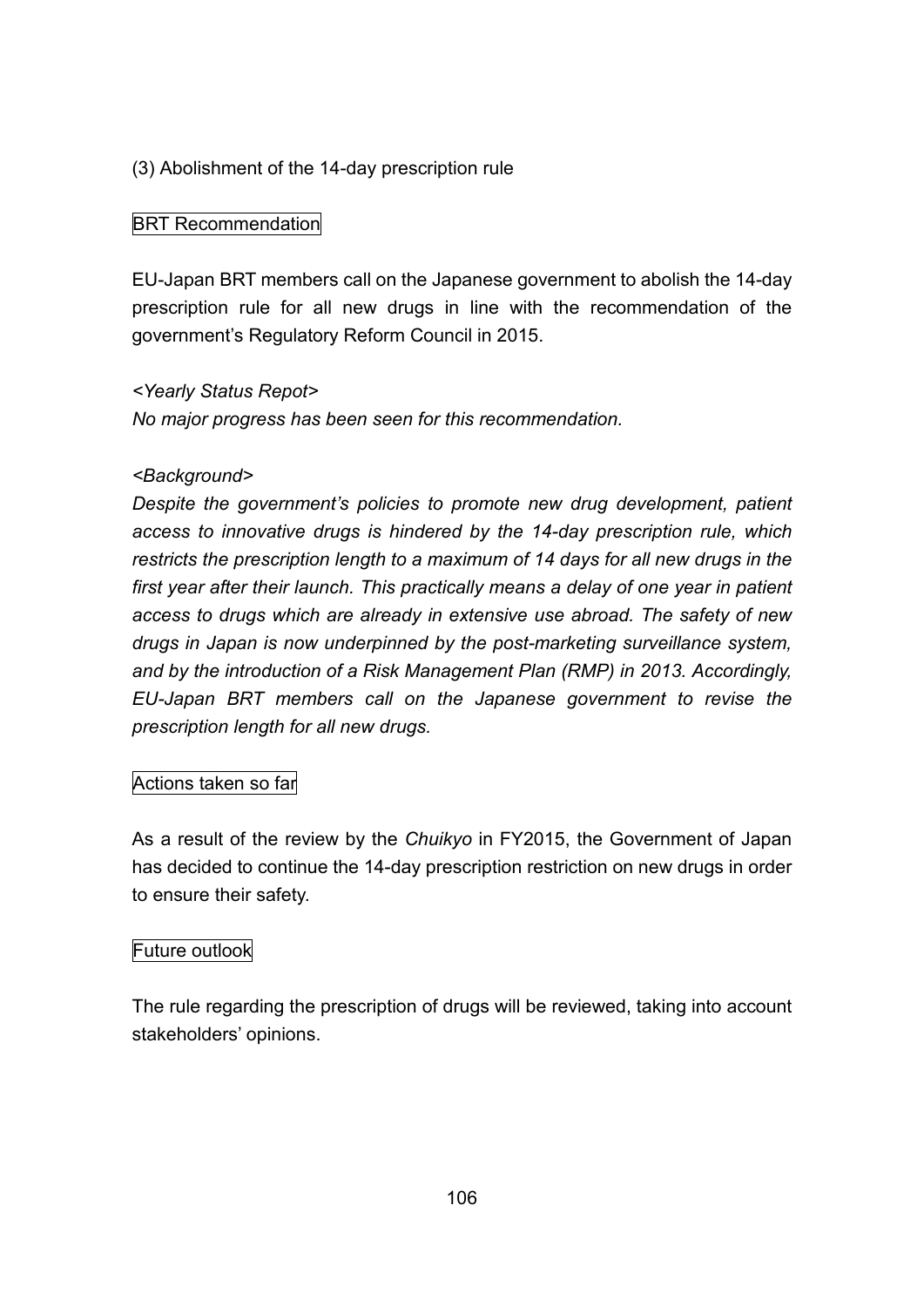(4) Sufficient discussion with stakeholders on introduction of HTA for the drug pricing system

# BRT Recommendation

EU-Japan BRT members urge the Japanese government to sufficiently discuss with all stakeholders the introduction of HTA for the drug pricing system in Japan.

### *<Yearly Status Report>*

*No major progress has been seen for this recommendation.*

### *<Background>*

*The methods of HTA for drugs and medical devices have been discussed in Chuikyo. The government decided implementation of HTA evaluation for certain approved products as a trial basis since April 2016. And also Chuikyo intends to ask companies to submit HTA results on new drugs at the time of reimbursement price applications in future. We strongly ask the Japanese government to sufficiently discuss the process of making appropriate framework with the industry, academia, patients and all stakeholders. We have seen that some countries have caused the limited patients access to innovative new drugs.*

*Furthermore, HTA may hinder the companies' willingness to conduct research and development activities for the innovative new drugs in the country. The Japanese government should consider these possible risks and discuss with all stakeholders so that HTA may not hinder the patient access to the innovative treatments and the improvement of public health.*

# Actions taken so far

From FY2016, the health technology assessment (HTA) has been introduced for innovative 13 drugs and devices.

### Future outlook

The Government of Japan will introduce HTA on a trial basis for the selected 13 drugs and devices through data submission by companies and review by a third party, the result of which will be put into the overall appraisal for price adjustment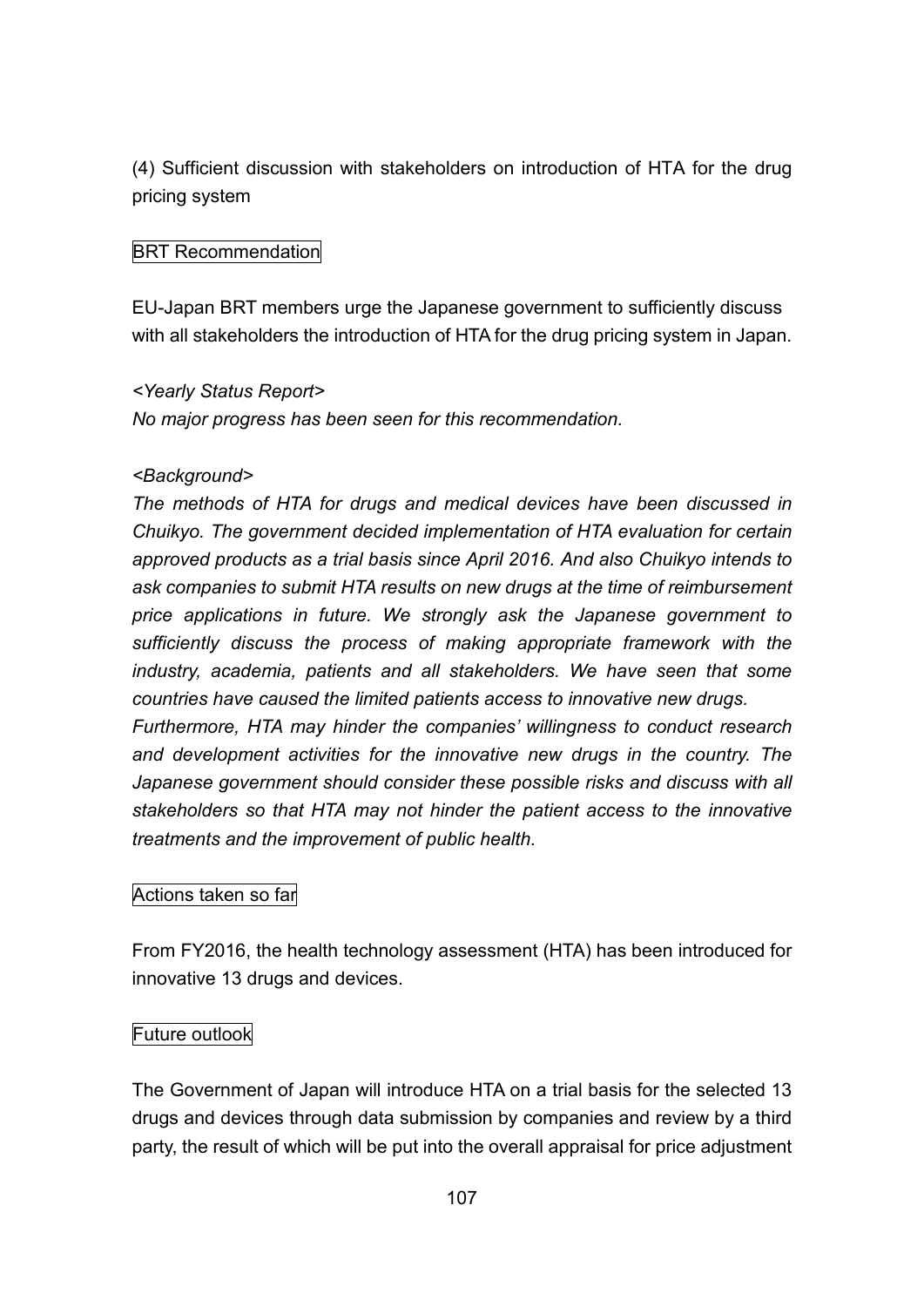in FY2018.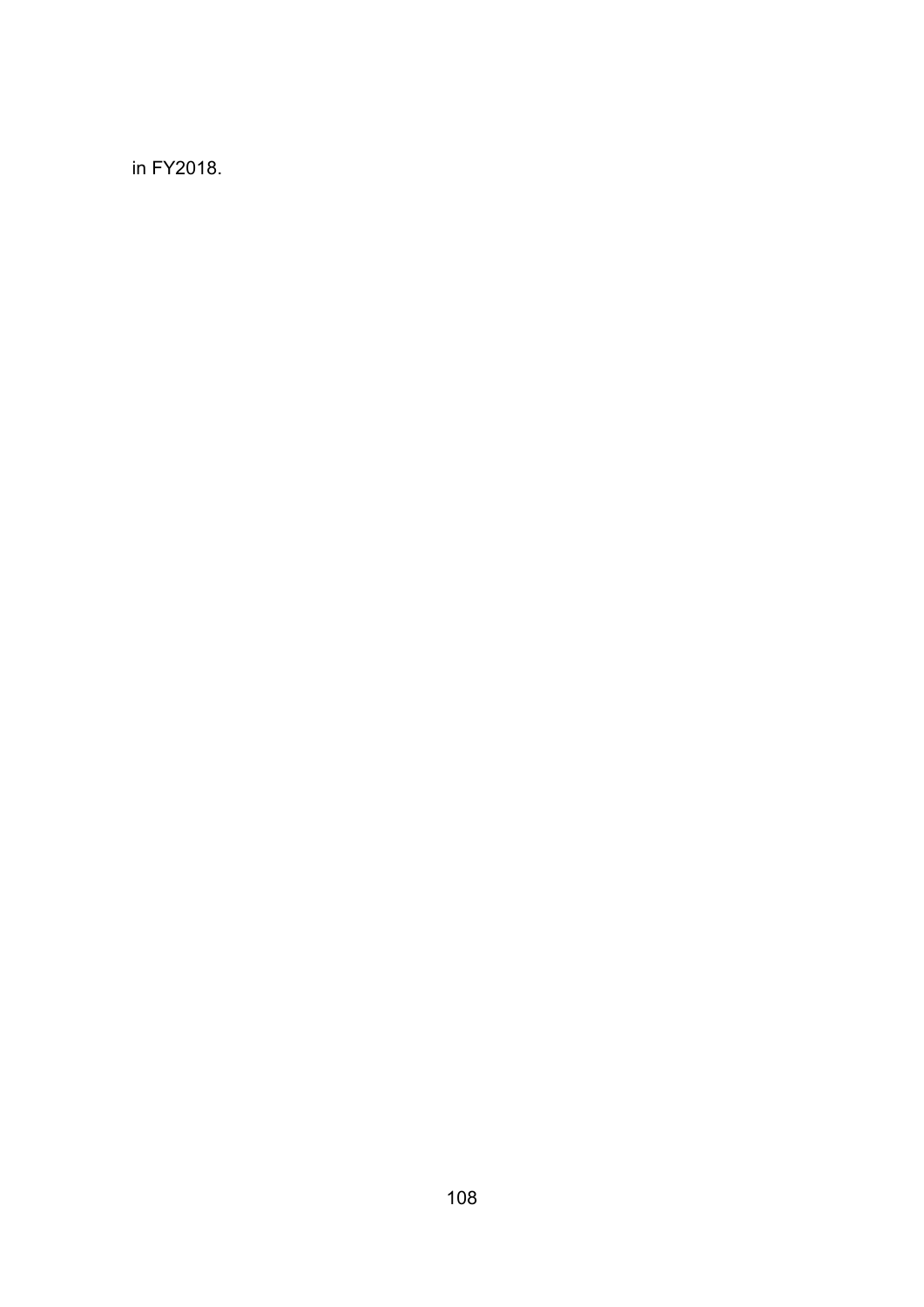(5) Maintain biennial drug price revision and appropriately reflect the increase of consumption tax ratio into the NHI prices

## BRT Recommendation

#### A) Maintain biennial price revision

EU and Japan BRT members strongly believe that the R&D-based pharmaceutical industry is a leading industry of the Japanese economy. From the viewpoint of Japan being an innovation leader, annual NHI price revision for pharmaceutical and medical device products would be inconsistent with the government's growth strategy, and would damage the companies' competitiveness. EU and Japan BRT members strongly request to the Japanese government that comprehensive discussions, including the viewpoint of evaluation and support for new drug discovery and further growth of the industry should be initiated.

#### B) Reflect appropriately the increase of consumption tax into the price

Also, following the medical service fee revision in 2016, there will be an irregular price revision for pharmaceuticals in April 2017 due to increase of the consumption tax ratio in Japan. This price revision in April 2017 should not be based on the actual market price from a price survey, but only on the increase of the consumption tax ratio. That is, adding a certain percentage on to the reimbursement prices, which is the same procedure as in the price revision in 1989, is the preferable option.

*<Yearly Status Report> This is a new recommendation.*

#### *<Background>*

*The R&D-based pharmaceutical industry is anticipated to contribute to the growth of the Japanese economy as an innovation leader. Several promotion policies, focusing on the development of the pharmaceutical industry are included in the "Japan Revitalization Strategy" and "Healthcare Policy" documents, announced by the government last year. On the other hand, the new introduction of annual price revisions for pharmaceutical products and medical devices as a medical expenditure containment policy have been discussed in*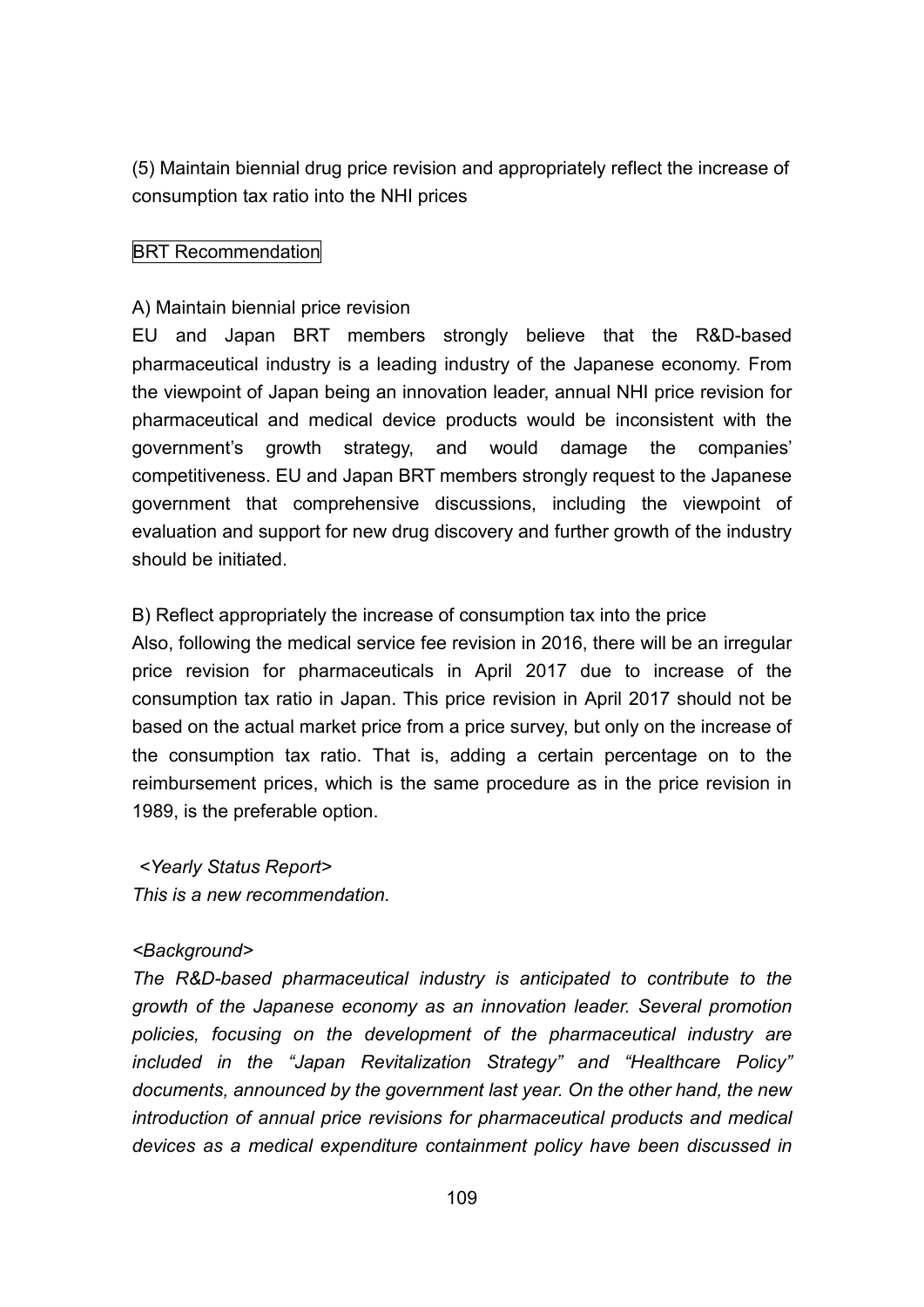*the government's councils, such as the Council on Economic and Fiscal Policy, chaired by the Prime Minister of Japan.*

*Current rules for NHI price revision are developed with biennial medical service fee revision. Therefore, it is highly inappropriate to discuss only the "frequency" of the price revision for only pharmaceutical and medical device products, without consideration about consistency with medical service fee or other NHI pricing rules.*

*Significant difficulty in annual price revision is anticipated due to the following reasons, i) market price survey for drugs is not feasible in such a short period, ii) the accuracy is not secured if the market price survey is conducted in a short period, and iii) annual price revision hinder companies' incentive for the investment in innovative products. Also, from the distribution point of view, significant disorders will occur in the market such as re-writing price data in the system of hospitals or wholesalers due to annual price revision for pharmaceutical and medical device products. EU and Japan BRT members have concerns that this unbalanced medical expenditure containment policy by the Japanese government could damage industry's competitiveness and growth capability.*

*As for the consumption tax ratio, it will be raised in April 2017. From the viewpoint that this price revision is clearly different from the regular biennial price revision, the price revision in April 2017 should not be based on the actual market price from a price survey, but on only the increase of the consumption tax ratio.*

## Actions taken so far

A) Regarding the drug price revision, which has been basically conducted every 2 years, the Government of Japan recognizes that there are some challenges concerning incentives to create innovative new drugs, and drug distribution. B) Since the increase of the consumption tax rate has been postponed, there are no plans for drug price revision in April 2017 coincided with the increase of the consumption tax rate.

## Future outlook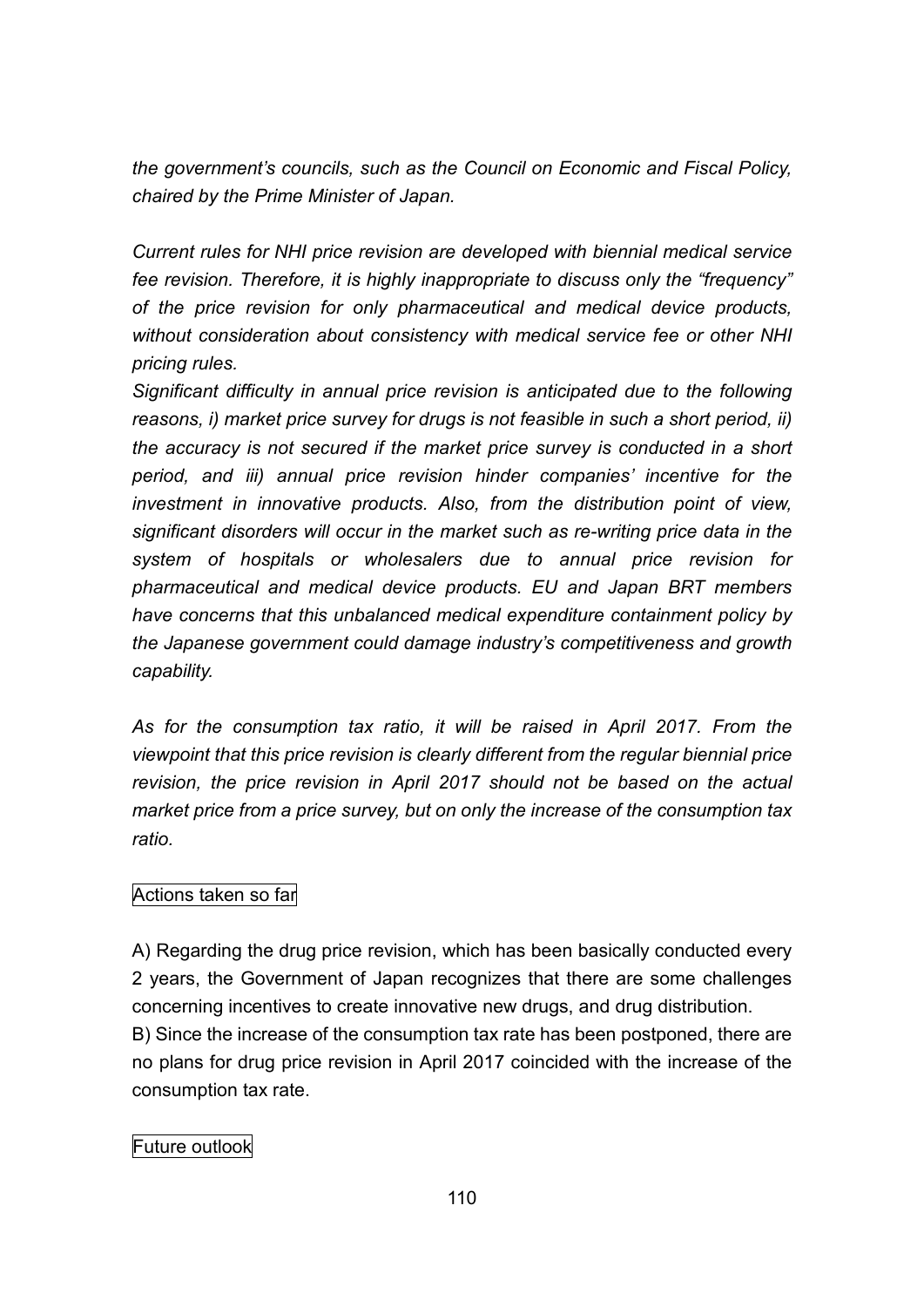A) In accordance with "Basic Policy 2015," the Government of Japan will discuss the drug price revision including its frequency based on the past record of the revision until FY2018 in consideration of the above-mentioned challenges as well as effects on the medical service fee.

B) As necessary, the price drug revision due to increase of the consumption tax rate will be discussed in the *Chuikyo*, considering the industry's opinions.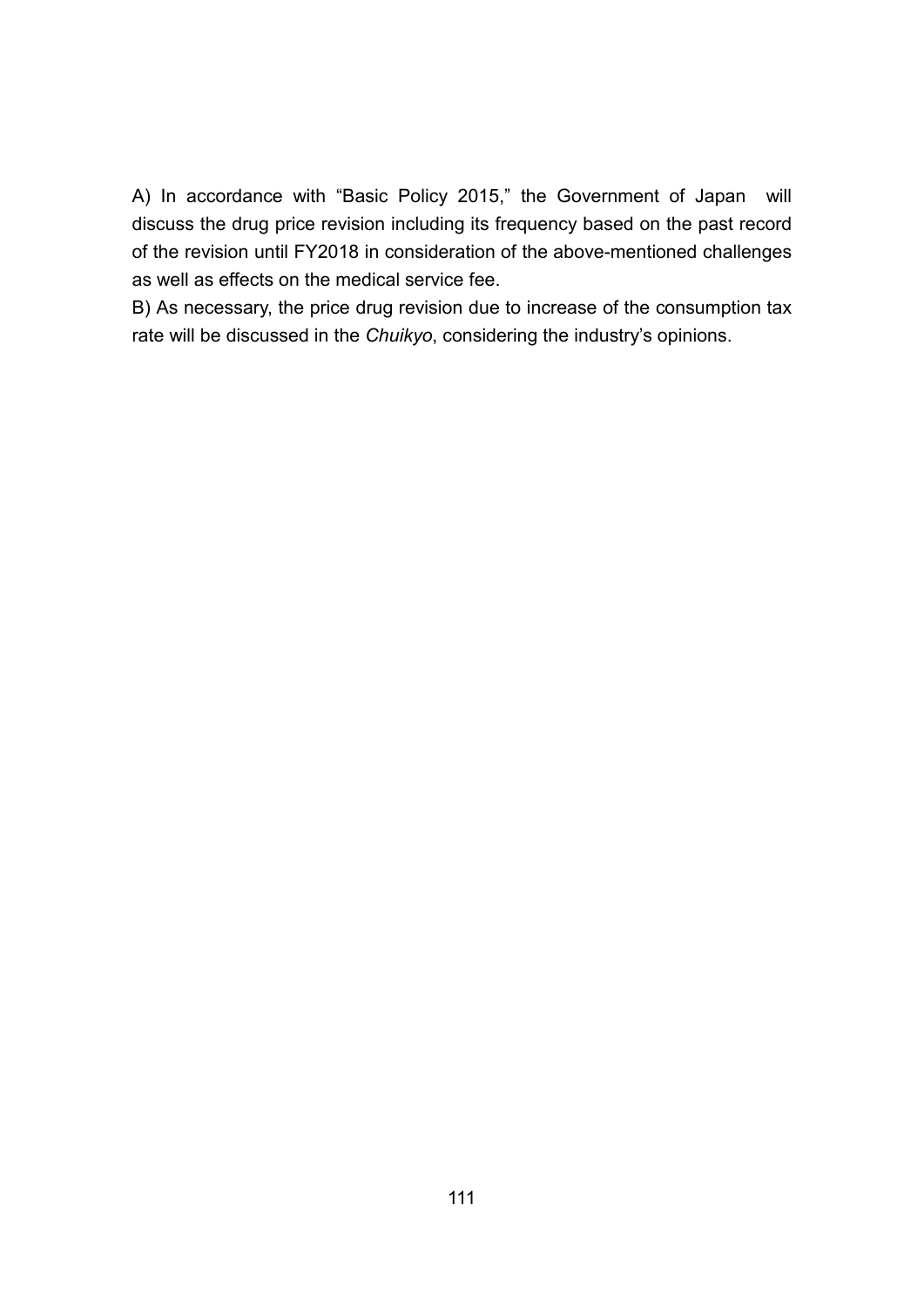10. Appropriate assessment of innovative values of medical devices in prices (WP-2/#13\*\*/EJ to J)

1. Sub-dividing the current functional classification

#### BRT Recommendation

Promote sub-dividing of the current functional classification in the special treatment material system in order to accelerate appropriate evaluation of the innovativeness.

*<Yearly Status Report> No major progress has been seen in 2015 for this recommendation.*

#### *<Background>*

*Different from pharmaceutical product-oriented pricing systems, about 280,000 medical devices are classified into about 900 functional classes in Japan and one reimbursement price is set for one functional class based on structure, intended use, effectiveness and so on.*

*Currently, various products, having various market prices, have the same reimbursement price within one functional class. For the revision of reimbursement prices the price reduction of old products influences the reimbursement price of new products. In order to realize the appropriate evaluation of the innovativeness in medical devices, the reimbursement price of new products should be set separately from the price of old product. It is desired that the reimbursement pricing system should be revised closer to a product-oriented system.*

#### Actions taken so far

In the revision of the medical service fee in FY2016, the Government of Japan took measures to evaluate the value of innovation for medical devices more appropriately through such measures as the application of the subdivision of functional categories (from 844 in FY2014 to 852 in FY2016 for medical materials) and the continuous application of the special provision of functional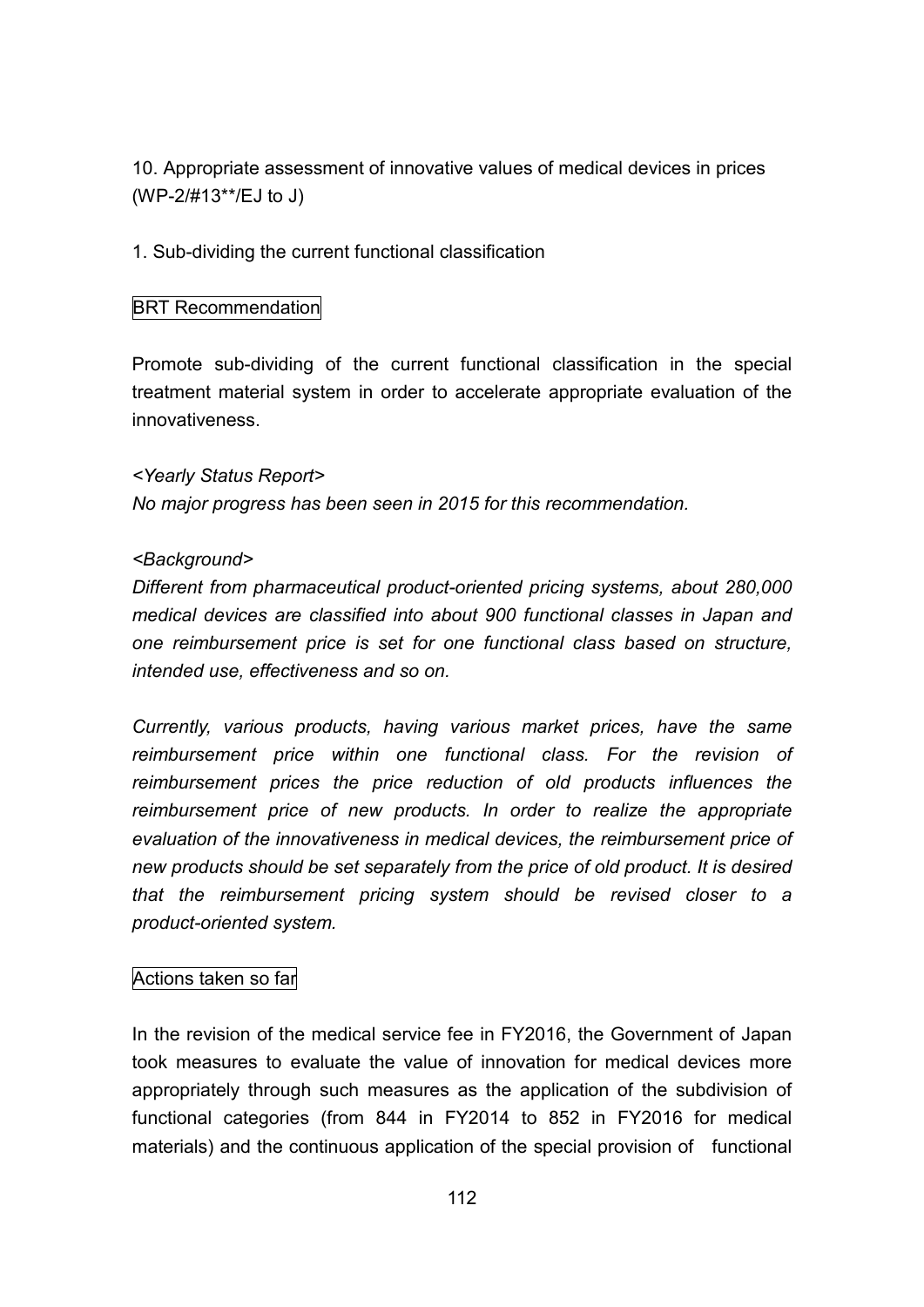categories for the price revisions.

## Future outlook

For the medical fee revision in FY2018, the Government of Japan will evaluate the value of innovation of medical devices appropriately and consider the most appropriate system for functional categories of medical devices, including the establishment of new functional categories or of sub-dividing the current functional categories.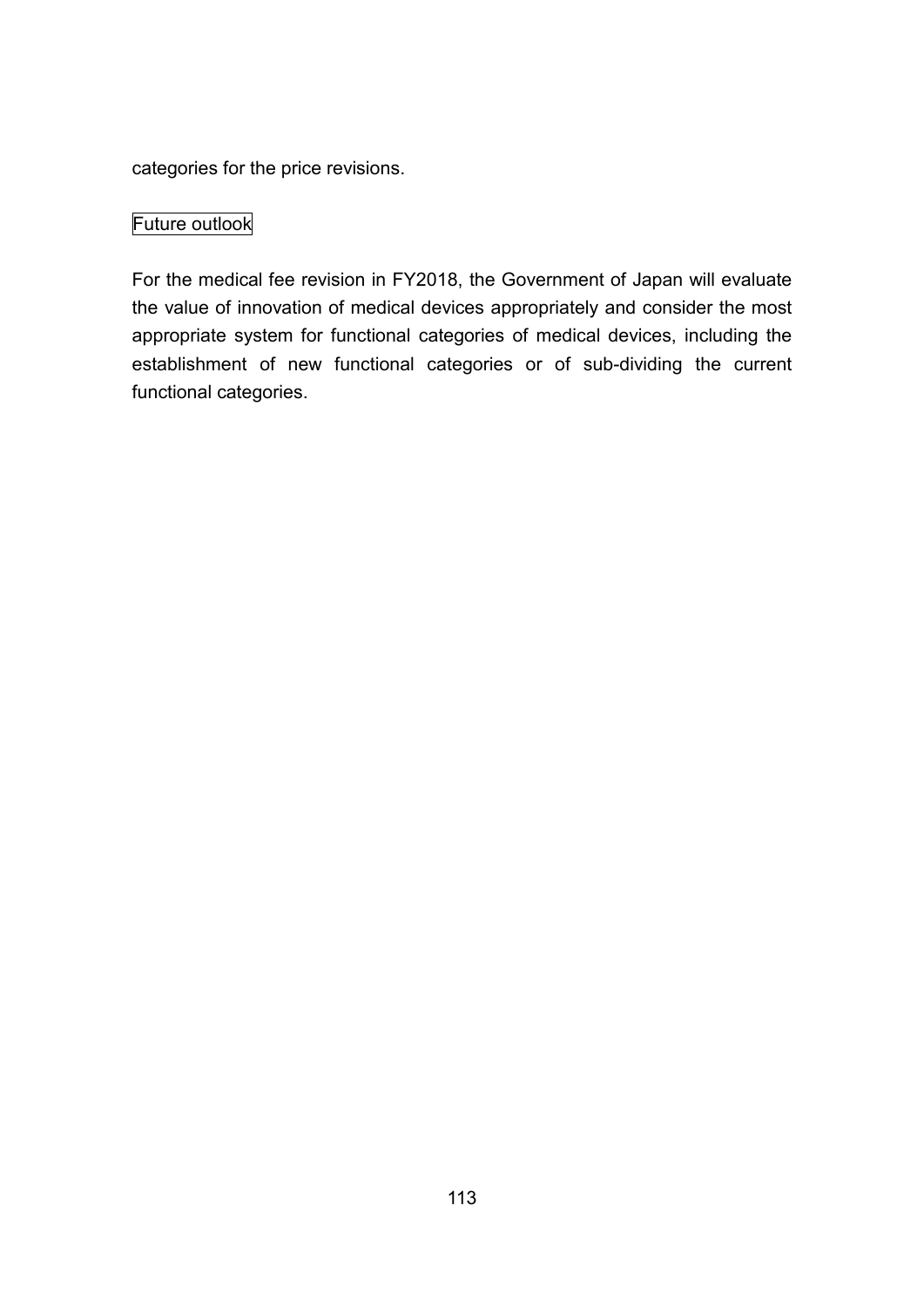## 2. Careful introduction of HTA based on characteristics of medical devices

## BRT Recommendation

EU and Japan BRT members request both governments in EU and Japan to examine carefully the appropriate HTA system design by considering the factors:

i) QALY, a sort of HTA evaluation index for pharmaceutical products, cannot be applied for evaluation about medical devices

ii) users' skills and techniques of each medical device must affect the evaluation and

iii) medical devices have a shorter improvement cycle.

In addition, we ask both governments for their consideration in order not to hinder the creation of innovative products nor delay the listing to the medical insurance reimbursement and not to impose an excess burden on the industry for developments of databases or human resources for HTA.

*<Yearly Status Report> This is a new recommendation.*

#### *<Background>*

*Following several EU member states, the Japanese government determined to introduce HTA into approval processes for the medical insurance reimbursement of medical devices on a trial basis at the medical service fee revision in 2016. QALY cannot be applied to the evaluation of medical devices, which is different to pharmaceutical products as the users' skills and techniques significantly influence the outcome of the treatment. Similar issues can be seen in the EU where HTA procedures are already introduced prior to Japan. Considering this, both governments in the EU and Japan should carefully examine an appropriate HTA system design by considering such special characteristics for medical devices.*

*Furthermore, both governments in the EU and Japan should be careful about*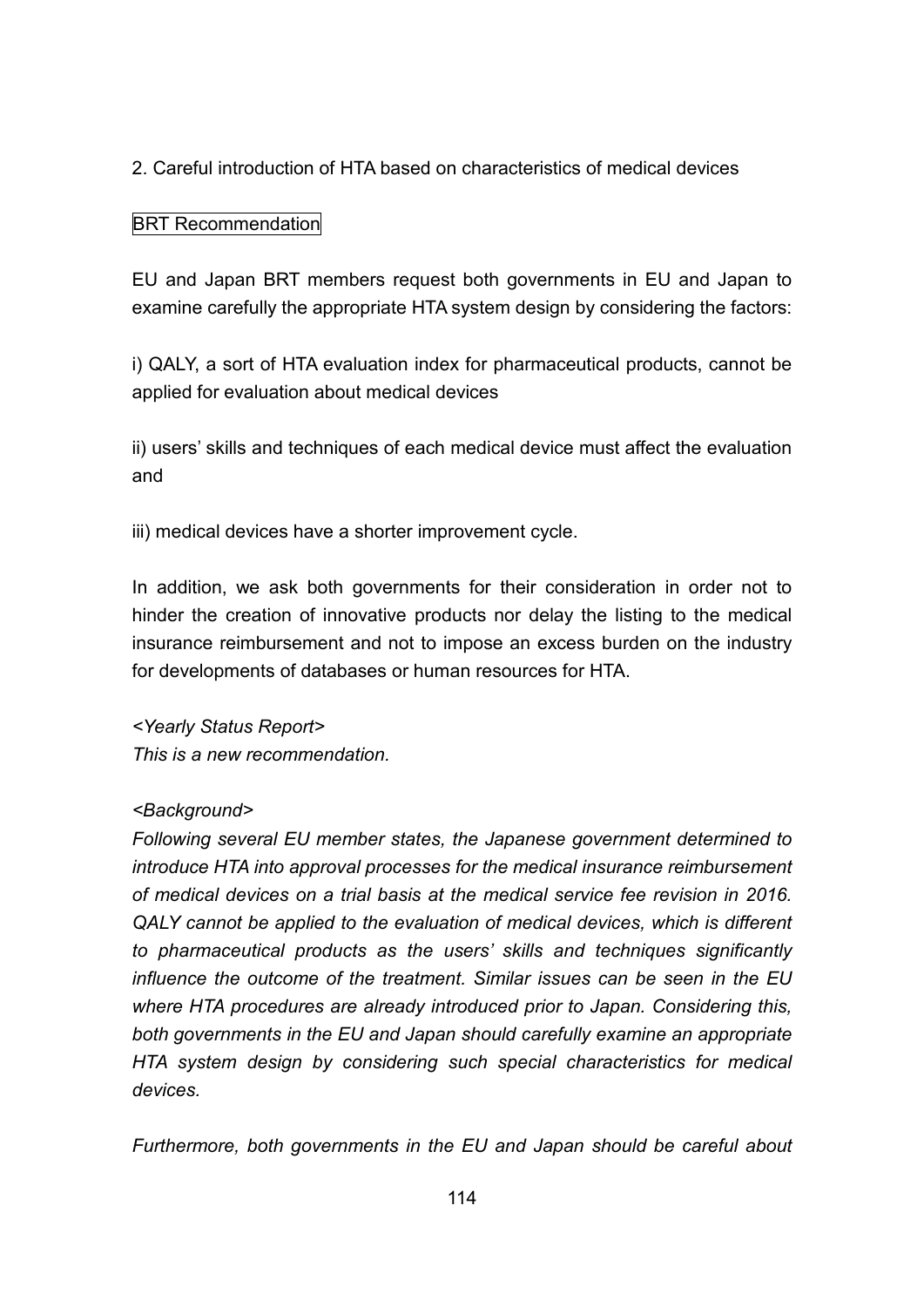*HTA not to hinder innovative quality improvements in medicine and patient access to cutting-edge medical technologies.*

## Actions taken so far

From FY 2016, the health technology assessment (HTA) has been introduced as a trial basis for innovative 13 drugs and devices. The Government of Japan considers that the QALY is the basic method, while other measures can be also applied depending on the situations such as characteristics of diseases, medicines and medical devices.

## Future outlook

The Government of Japan will introduce HTA as a trial basis for selected 13 devices through data submission by companies and review by a third party, the result of which will be put into the overall appraisal for price adjustment in FY2018.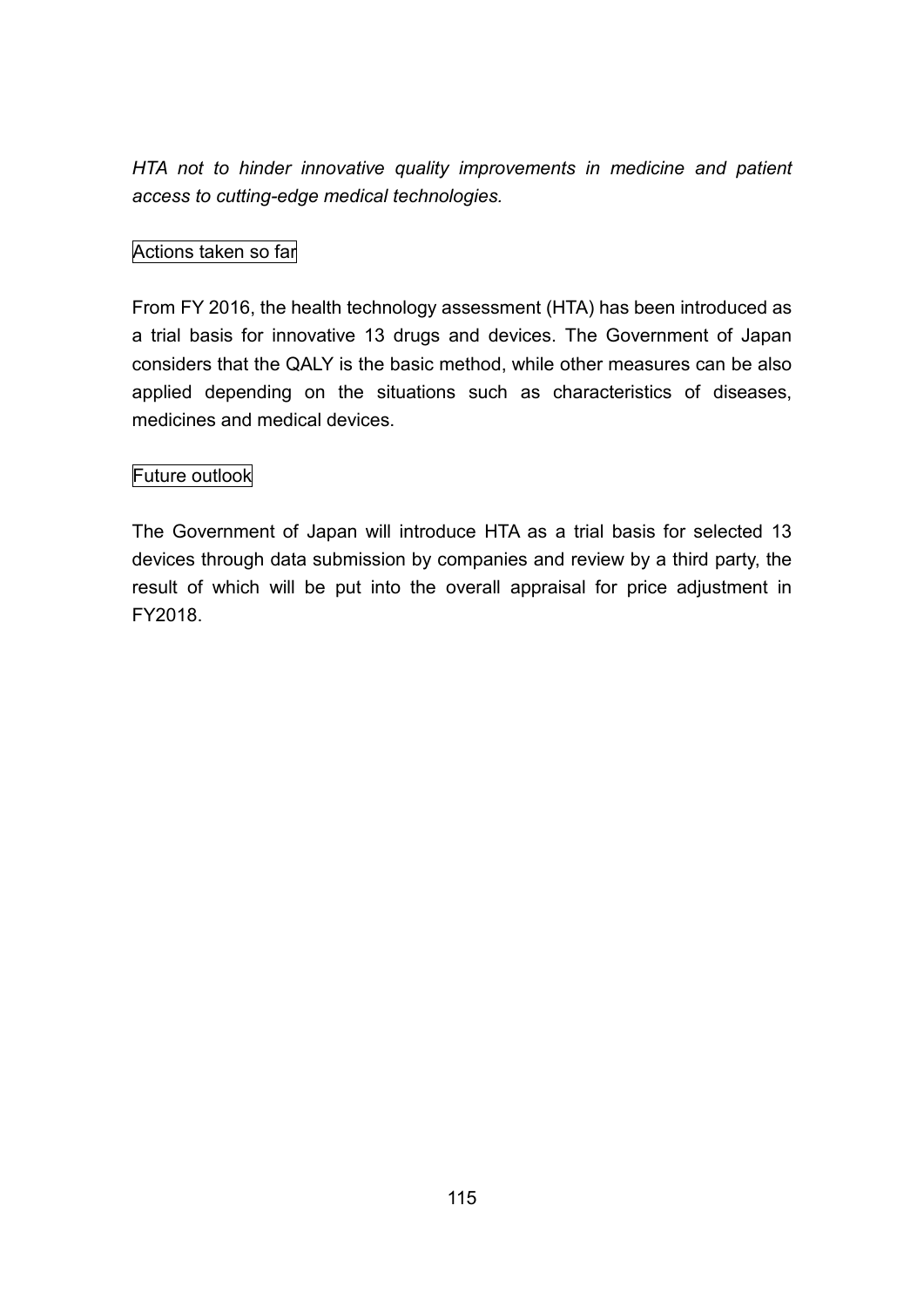## 3. Abolishment of the foreign price reference system in Japan

#### BRT Recommendation

The foreign price reference system in Japan should be abolished because the average price in Japan is already only 80% of foreign prices according to MHLW documents and the upper limit of the price variance between foreign countries and Japan no longer makes sense in reality.

#### *<Yearly Status Report>*

*At the medical service fee revision in 2016, the government determined to lower the upper limit of reimbursement price variance between foreign countries and Japan from the current level 1.5 times to 1.3 times.*

#### *<Background>*

*As one of a series of medical expenditure containment policies, at the medical service fee revision in 2016 the Japanese government determined to lower the upper limit of reimbursement price variance between foreign countries and Japan to 1.3 times so that the shrinkage of the price variance of medical devices can be achieved. It is required that the reimbursement pricing system should be revised by considering the special characteristics in Japan, such as the necessity to support wholesalers' distribution costs (a very important role was played by wholesalers when disaster hit Japan) and medical institutions because the patients are decentralized in Japan.*

## Actions taken so far

In the revision of the medical service fee in FY2016, the Government of Japan lowered the upper limit of reimbursement price gap of newly listed medical devices between foreign countries and Japan from the current level of 1.5 times to 1.3 times in order to solve the disparity between domestic and foreign prices.

#### Future outlook

The Government of Japan has been considering measures for setting more appropriate reimbursement prices of medical devices since the disparity of the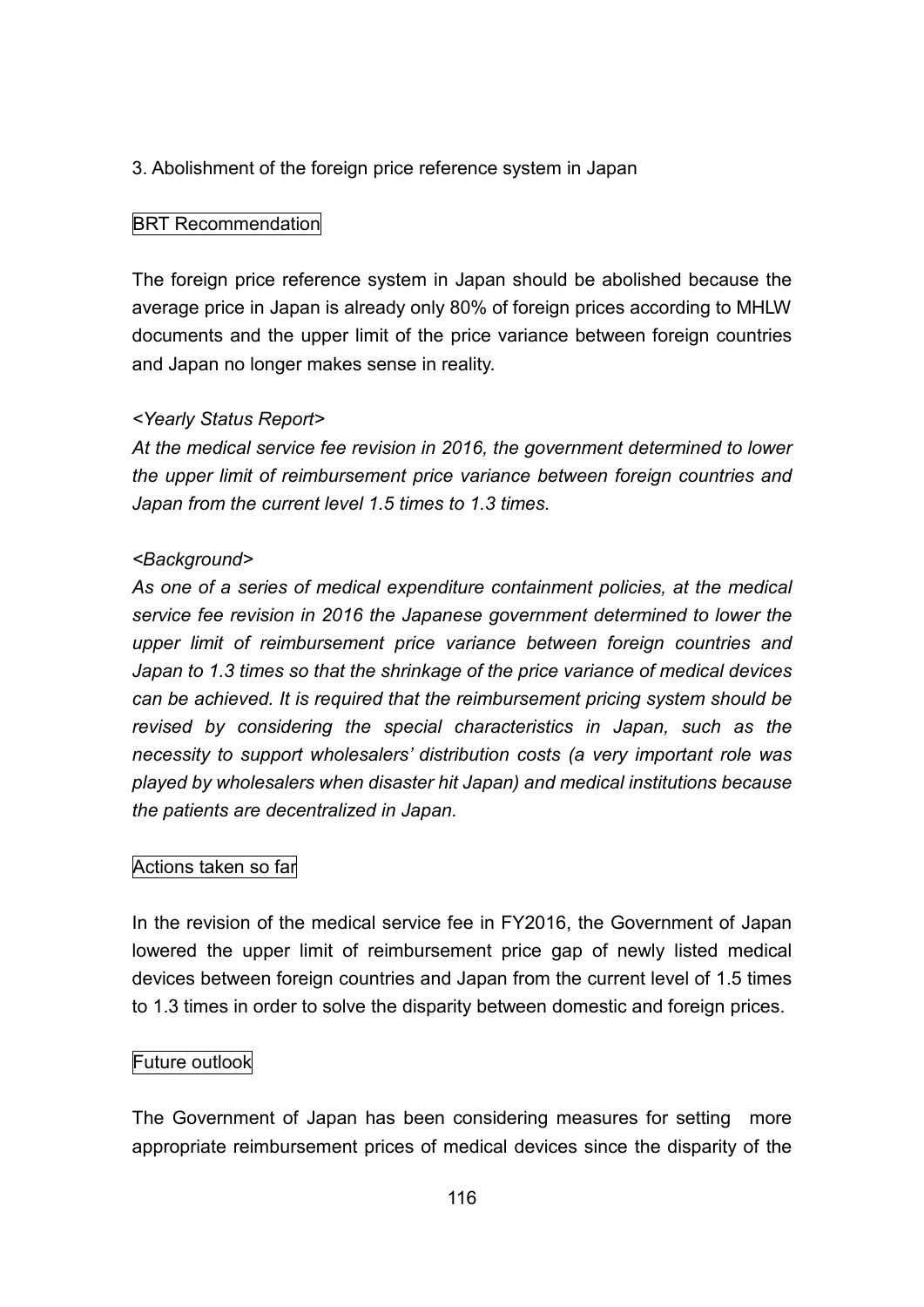prices between foreign countries and Japan has been pointed out. The foreign price reference system, which started in FY2002, has been implemented while receiving the opinions from the medical devices industry. In the revision of the medical service fee in FY2016, the Government of Japan reduced the ratio regarding the foreign price adjustment related to new listed medical devices to the compatible level to the foreign states for eliminating the reimbursement price variance between foreign countries and Japan. Toward the medical service fee revision in FY2018, the reimbursement price of medical devices will be discussed in the *Chuikyo* with the situations surrounding individual medical devices under consideration.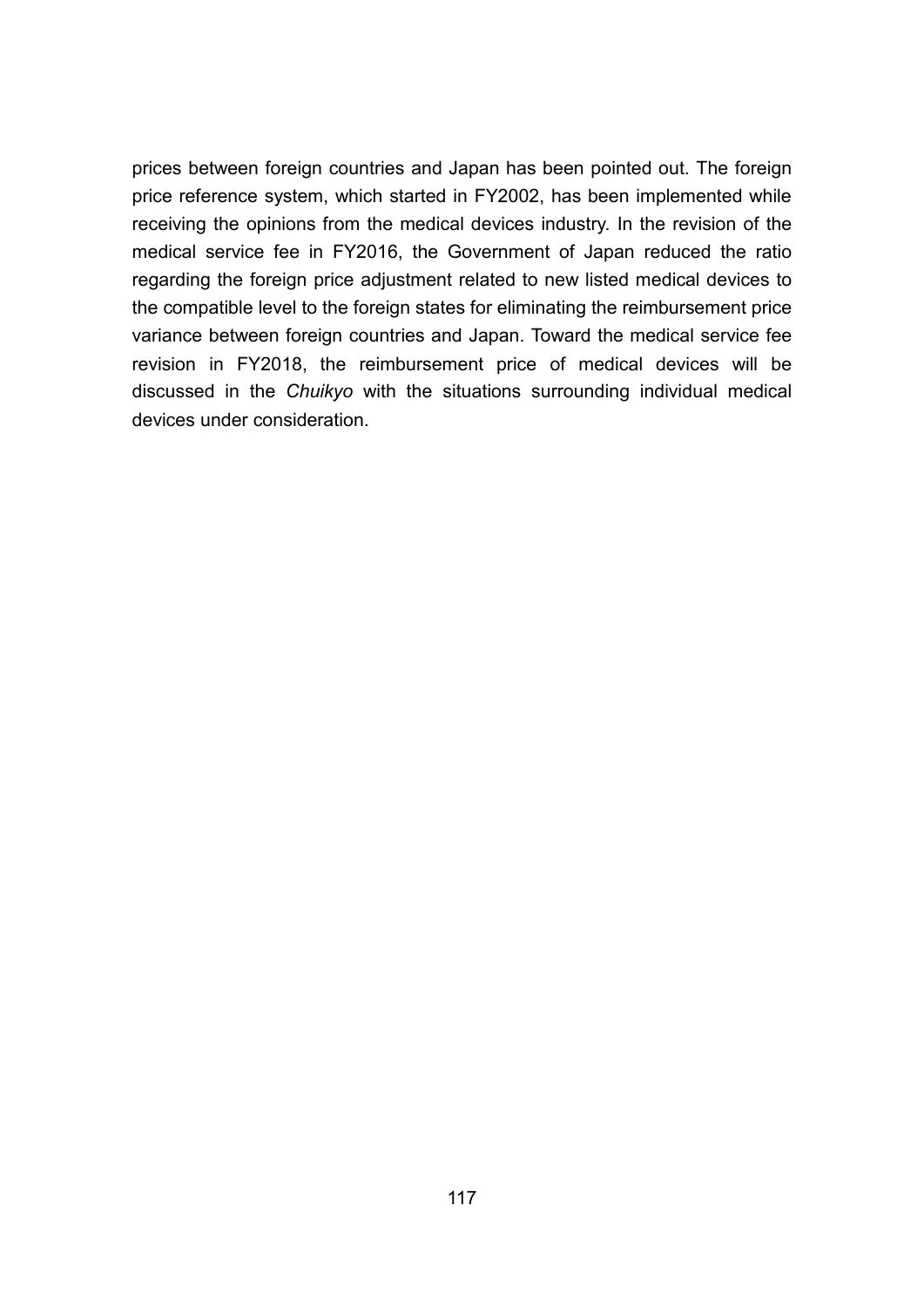#### 4. Maintain biennial price revision

#### BRT Recommendation

EU and Japan BRT members strongly oppose yearly revisions of reimbursement prices and support maintenance of the current biennial revision scheme.

*<Yearly Status Report> New recommendation*

*<Background> Same as the recommendation #12-5*

#### Actions taken so far

Regarding the medical device price revision, which has been basically conducted every 2 years, the Government of Japan recognizes that there are some challenges concerning incentives to create innovative new medical devices and medical devices distribution.

#### Future outlook

The Government of Japan will discuss the medical device price revision including its frequency based on the past record of the revision until FY2018 with the above-mentioned challenges as well as the effects on medical service fee under consideration.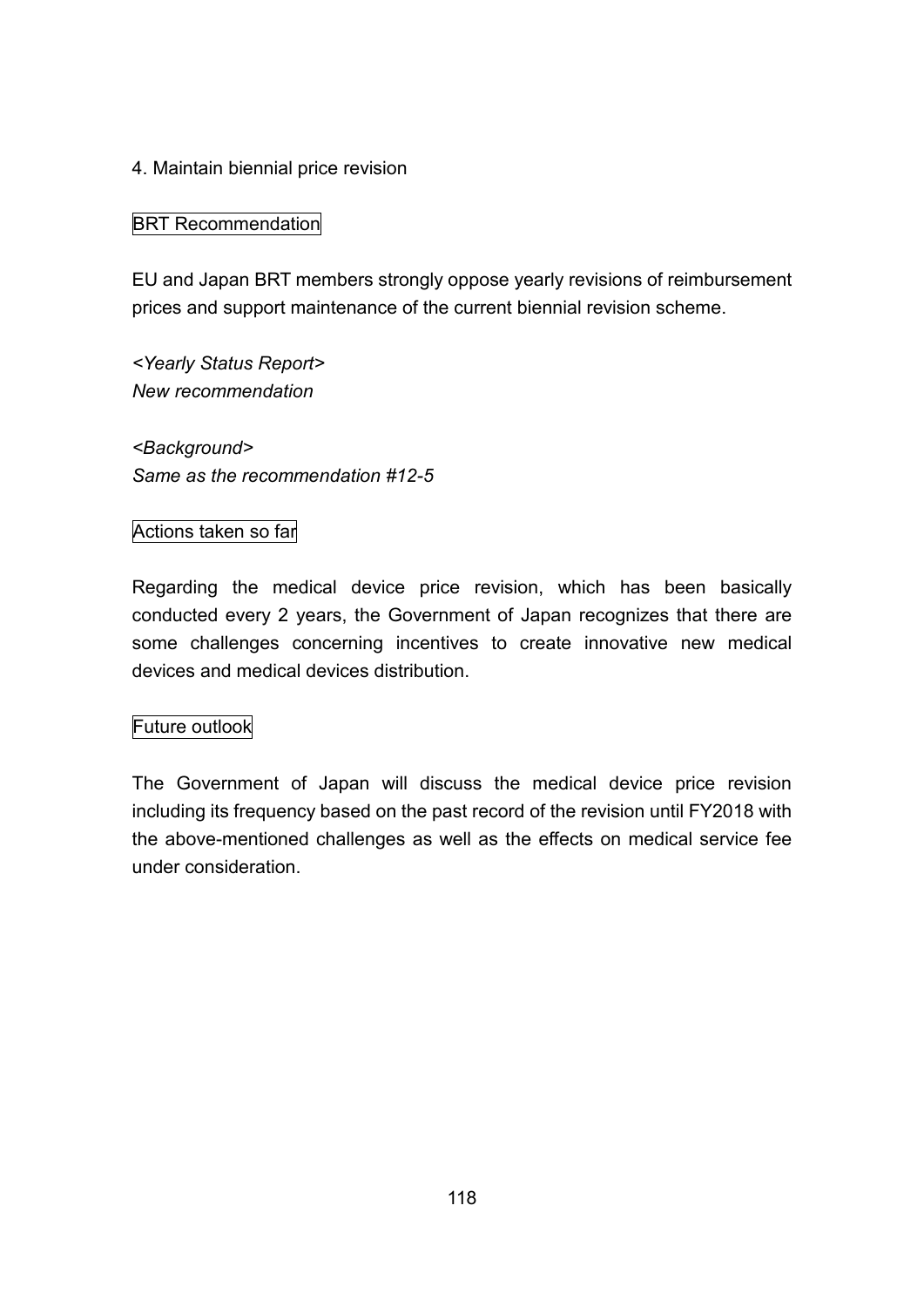11. Prudent use of antibiotics in animal health (WP-2/#14\*/E to EJ)

#### BRT Recommendation

The establishment of a cascading system prioritizing use of approved drugs and formulations where they exist, rather than other available products lacking such claims, would promote responsible use of all drugs in animal health.

#### *<Yearly Status Report>*

*MAFF continues to promote prudent use of antibiotics in animal health.*

#### *<Background>*

*In common with the rest of the world, Europeans and Japanese are concerned by the development of resistance to antibiotic medicines used in human health and the potential threat that the use of antibiotics in animal health will accelerate this process. The use of antibiotics as growth promoters has been prohibited in the EU since 2006. As a responsible industry, the animal health industry seeks to work with veterinarians, farmers and the feed industry to dispel the myths about the use of antibiotics in animals and promote their responsible use.*

*MAFF requested Marketing Authorization Holders of fluoroquinolones, 3 rd and 4 th generation of Cephems, 15-membered ring macrolide to indicate the "2 nd choice drug" on their packages and to specify precautions such as "Veterinarians should change a medication based on their judgment about the efficacy of the drug within 3 days after the initial administration" on the labelling of products for food animals in November 2014.*

## Actions taken so far

The Government of Japan would like to request further clarifications on whether the proposal meets the objectives of BRT to facilitate trade and investment between Japan and the EU.

Concerning Antimicrobial Resistance (AMR) issues, in accordance with the international standards such as the Codex Guidelines and the Codex Code of Practice, MAFF has been developing and implementing appropriate risk management measures such as promotion of the responsible and prudent use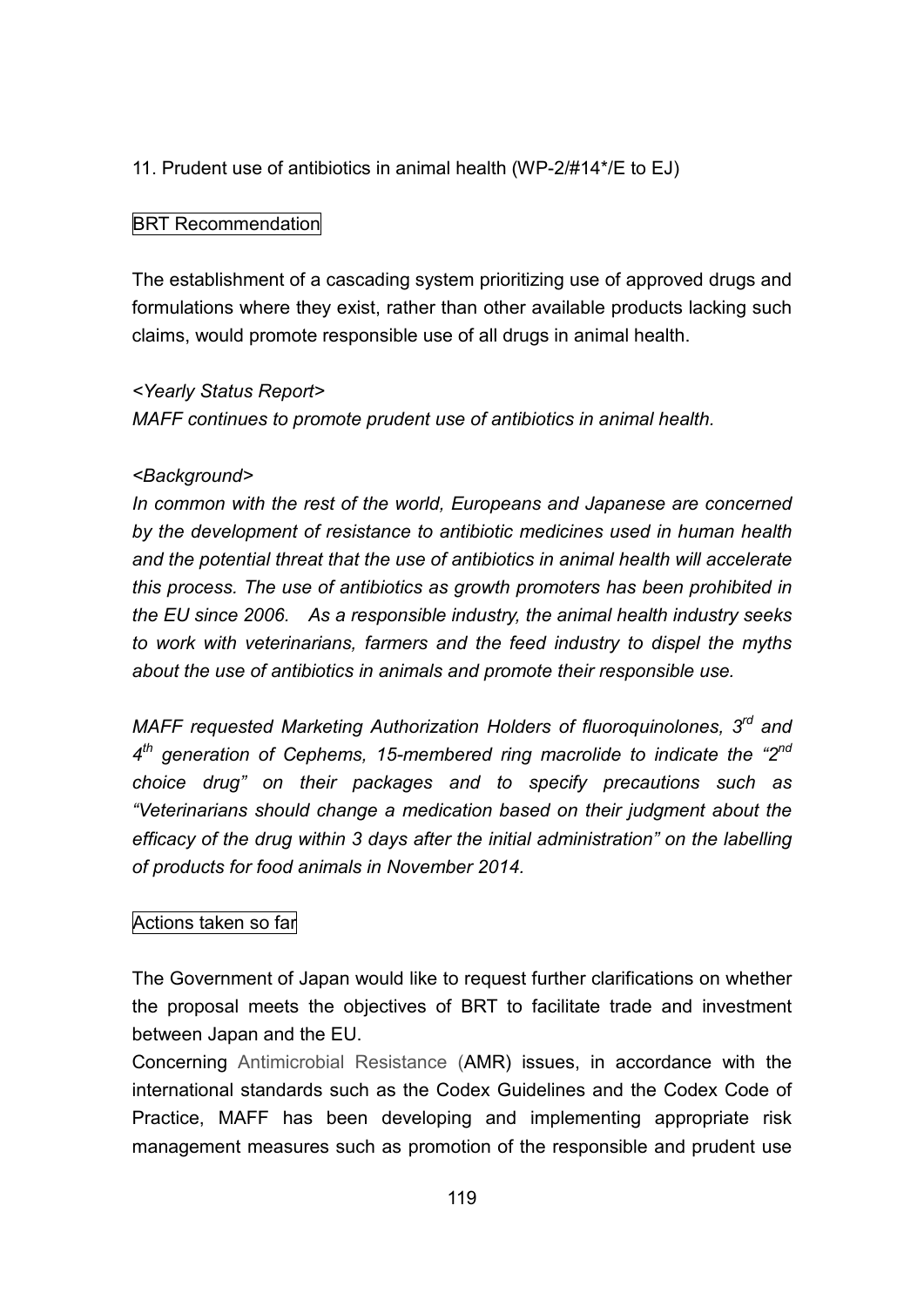of antimicrobials and monitoring of antimicrobial resistant bacteria from livestock animals, based on risk assessment with scientific evidence.

The Government of Japan recommends that the EU also implements risk management measures based on the result of risk assessment.

Furthermore, in April 2016, the Government of Japan developed "National Action Plan on Antimicrobial Resistance" including actions to be implemented in the coming 5 years (2016 to 2020).

Moreover, Japan has been actively participating in and contributing to the effort for international standard setting by WHO, OIE and Codex, including WHO's global action plan on antimicrobial resistance.

## Future outlook

MAFF will continuously implement appropriate risk management measures based on the result of risk assessment, in accordance with the treatments of risk analysis.

Also, based on the "National Action Plan on Antimicrobial Resistance", MAFF will continuously strengthen the current activities to ensure responsible and prudent use of antimicrobials and will be actively committed to actions in the animal health sector in line with the WHO global action plan.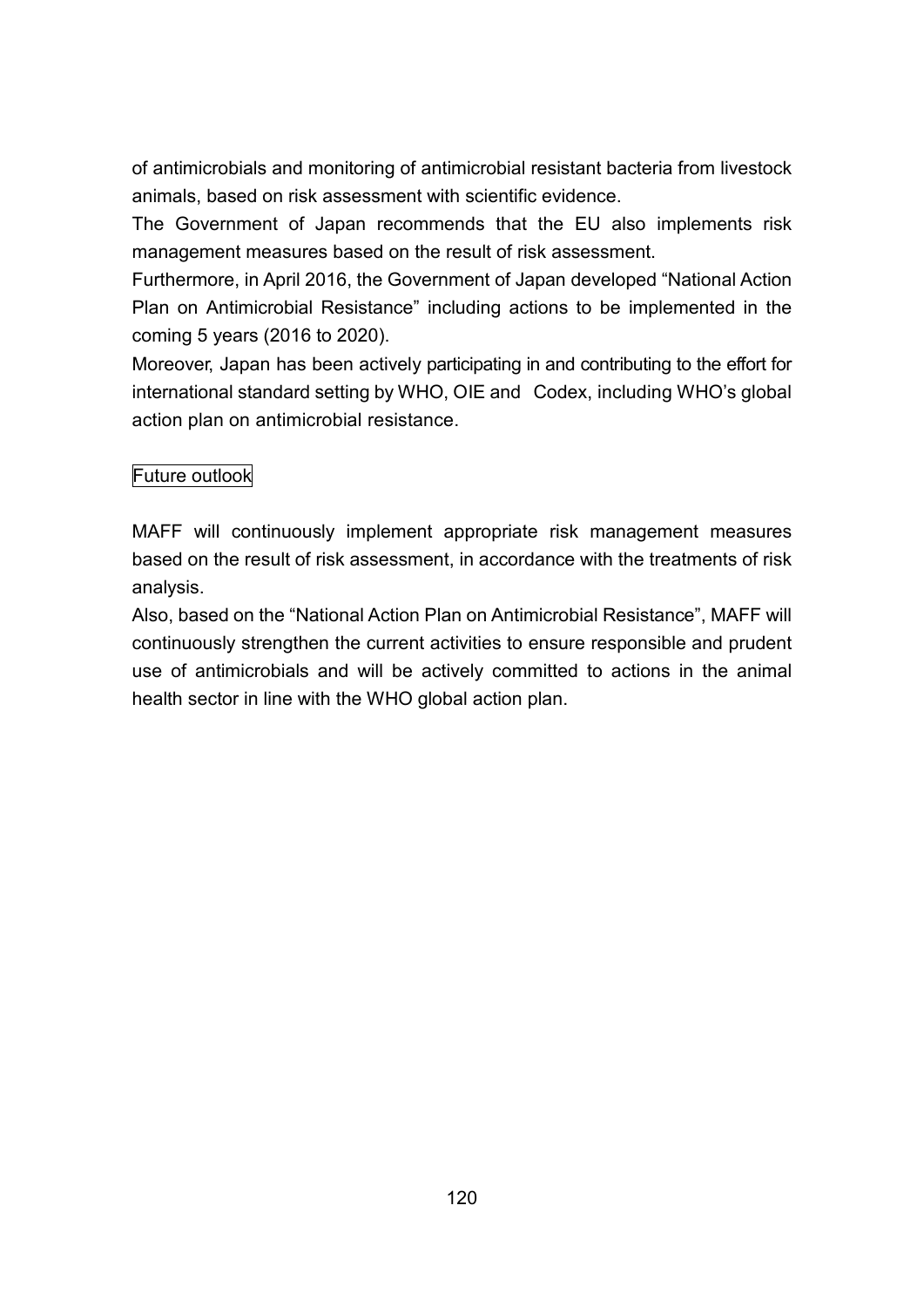12. Regulatory harmonization for animal health products (WP-2/#15\*/E to J)

#### **BRT** Recommendation

The food animal product registration process is particularly cumbersome, involving a sequential review by MAFF followed by the FSC and the MHLW. Decision criteria and timelines for the following stages of the review process are not provided, resulting in extended review times.

In 2014, MAFF held a series of explanatory meetings to update the J-PMD Act and their approaches for shortening the review time for animal health products. It is recognized that MAFF, FSC and MHLW started discussions on how to shorten review times for livestock products (i.e. introduction of parallel deliberation among the authorities.) Discussions among the authorities are ongoing.

#### *<Yearly Status Report>*

*MAFF did a tremendous job to align the Japanese regulations with that of the EU by shortening the withdrawal period following the administration of oil adjuvant vaccines.*

#### *<Background>*

*Restrictions on the withdrawal period for innovative oil-adjuvant vaccines are especially stringent in Japan. Implementing a scientific health risk assessment approach in establishing the withdrawal period and the increased collaboration of different ministries involved in food safety would certainly improve the access of animals and animal owners to innovative animal health products which are readily available in Europe. While such global new veterinary medicinal products already go through rigorous review processes in Europe and the USA prior to registration, it requires substantial additional testing in J-PMD Act before an approval is granted.*

*An additional important aspect is the negative impact on animal welfare: since the regulatory requirements are not harmonized, the companies are required to repeat some tests on animals in Japan even though results of identical tests are already available and are fully compliant with stringent frameworks like GLP or VICH. Recognition of animal welfare aspects is not yet optimal in the*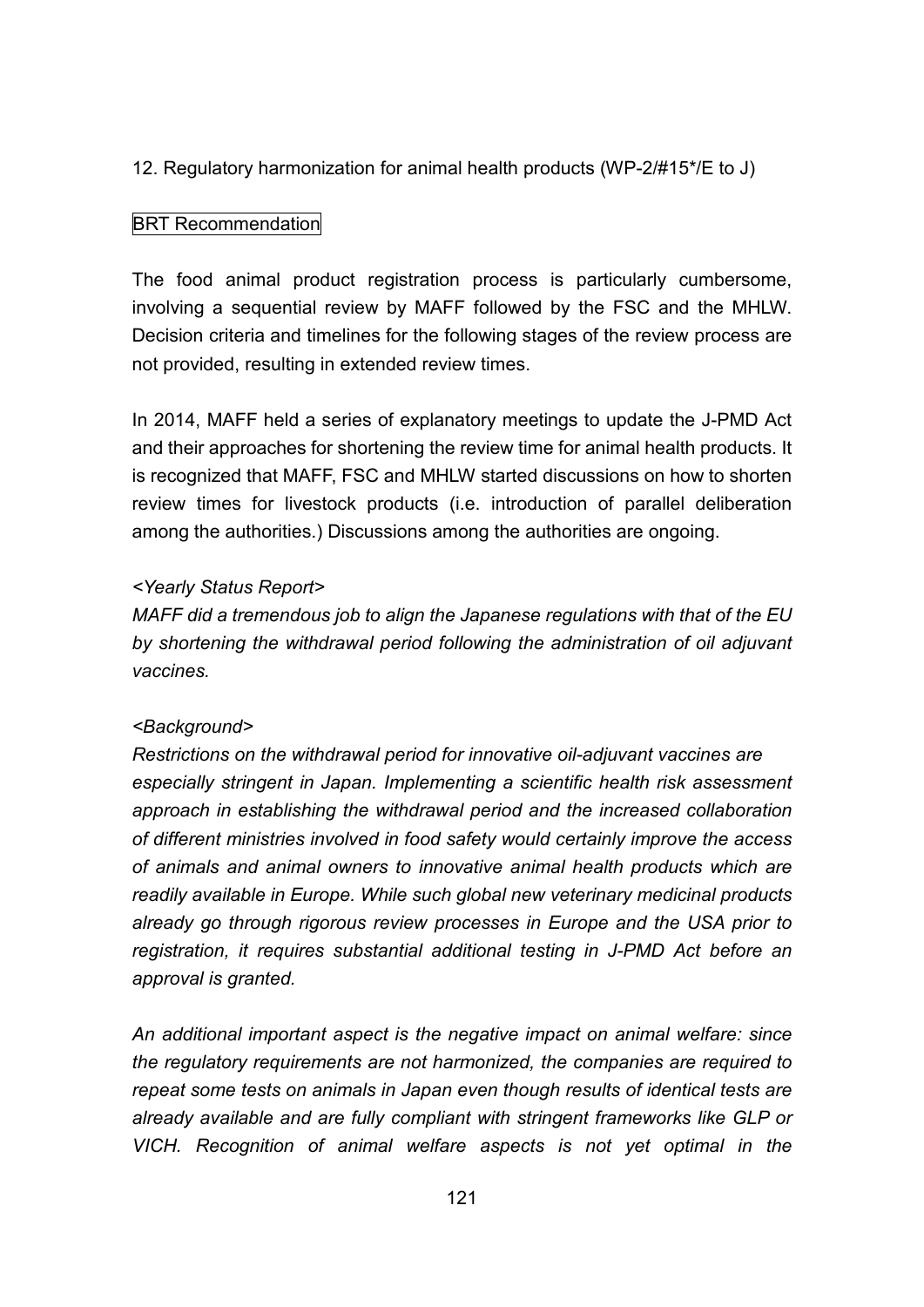*administration of animal health products in Japan. Japan should minimize the use of animals by accepting more overseas data and alternative approach.*

## Actions taken so far

Japan has been actively working toward the harmonization of technical requirements for registration of veterinary products through VICH, and has accepted overseas data which are performed in accordance with VICH guidelines. Therefore, there seems to be a misunderstanding in the comment of paragraph 2 of "Background".

Concerning cooperation among MAFF, MHLW and FSC to improve the efficiency of the review and assessment process for approval of new products, please refer to "Action taken so far" in WP-A/#08\*\*/E to J.

In addition to that, MAFF reviewed the principles to establish the withdrawal period in December 2014, and since then the withdrawal period of vaccine is not required if each excipient of the vaccine has been assessed as "the risk to human health from the intake of the substance is negligible as long as it is used as excipient of vaccine".

## Future outlook

At this point, it is difficult to make response to the comment as its appropriateness is not confirmed.

Concerning MAFF's basic stance related to the acceleration of approvals of VMPs, please refer to "Action taken so far" in WP-A/#08/E to J.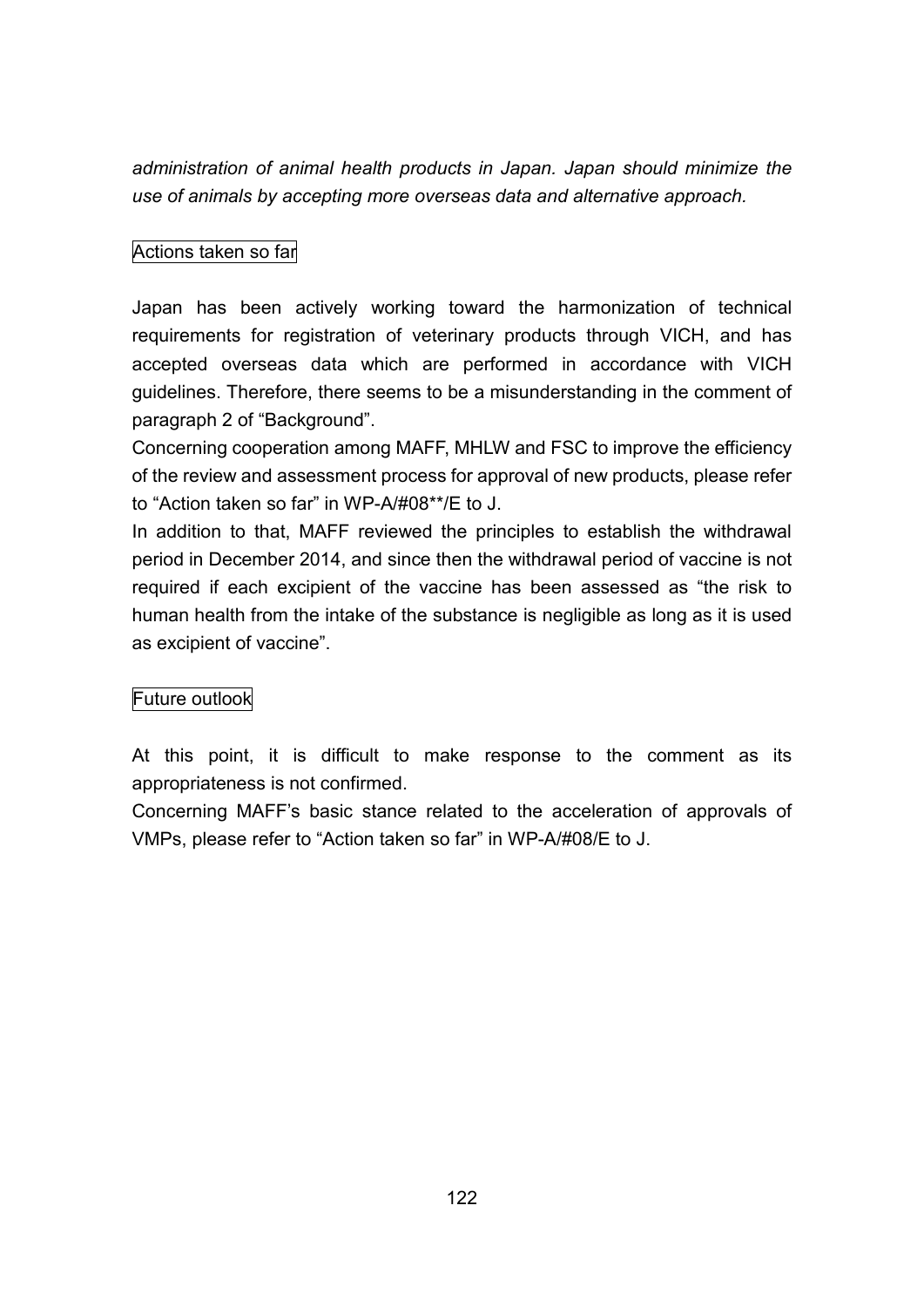13. Shortening review times for animal health products (WP-2/# 16\*/E to J)

#### BRT Recommendation

Shorten review times for new product applications for food animals. MAFF, MHLW and FSC should start harmonization to shorten review times. The process is complicated in addition to a review period that already for pet animal products (not requiring Acceptable Daily Intake (ADI) and Maximum Residue Limits (MRL)) is among the longest in the world. A lot of questions are asked in the process that might be academically interesting but are not necessarily safety- or efficacy-related. Clarifying registration requirements and shortening review times for the import of recombinant vaccines from Europe should also be implemented.

#### *<Yearly Status Report>*

*Significant progress was made by MAFF. They explained to the industry in August 2015 that a new review process will be introduced to shorten the overall review period for veterinary medicinal products for food-producing animals by allowing MAFF, MHLW and FSC to review in parallel in the near future.*

#### *<Background>*

*In Japan, marketing authorization of a veterinary medicinal product is granted by MAFF. For an animal drug intended for use in food-producing animals, FSC and MHLW are also involved in establishing the acceptable daily intake and maximum residue limit respectively. The review process, involving three different authorities, is rather complex and certainly has some room for efficiency improvement. Also, the review can take an extremely long time until completion. Hence, it delays the access of animal owners and animals to innovative animal health products. This is also true with the introduction of recombinant vaccines from Europe due to lengthy processes of implementing the Cartagena protocol even if the vaccine has already been extensively used in Europe.*

## Actions taken so far

MAFF, MHLW and FSC have been cooperating to improve the efficiency of the review and assessment process for approval of new products.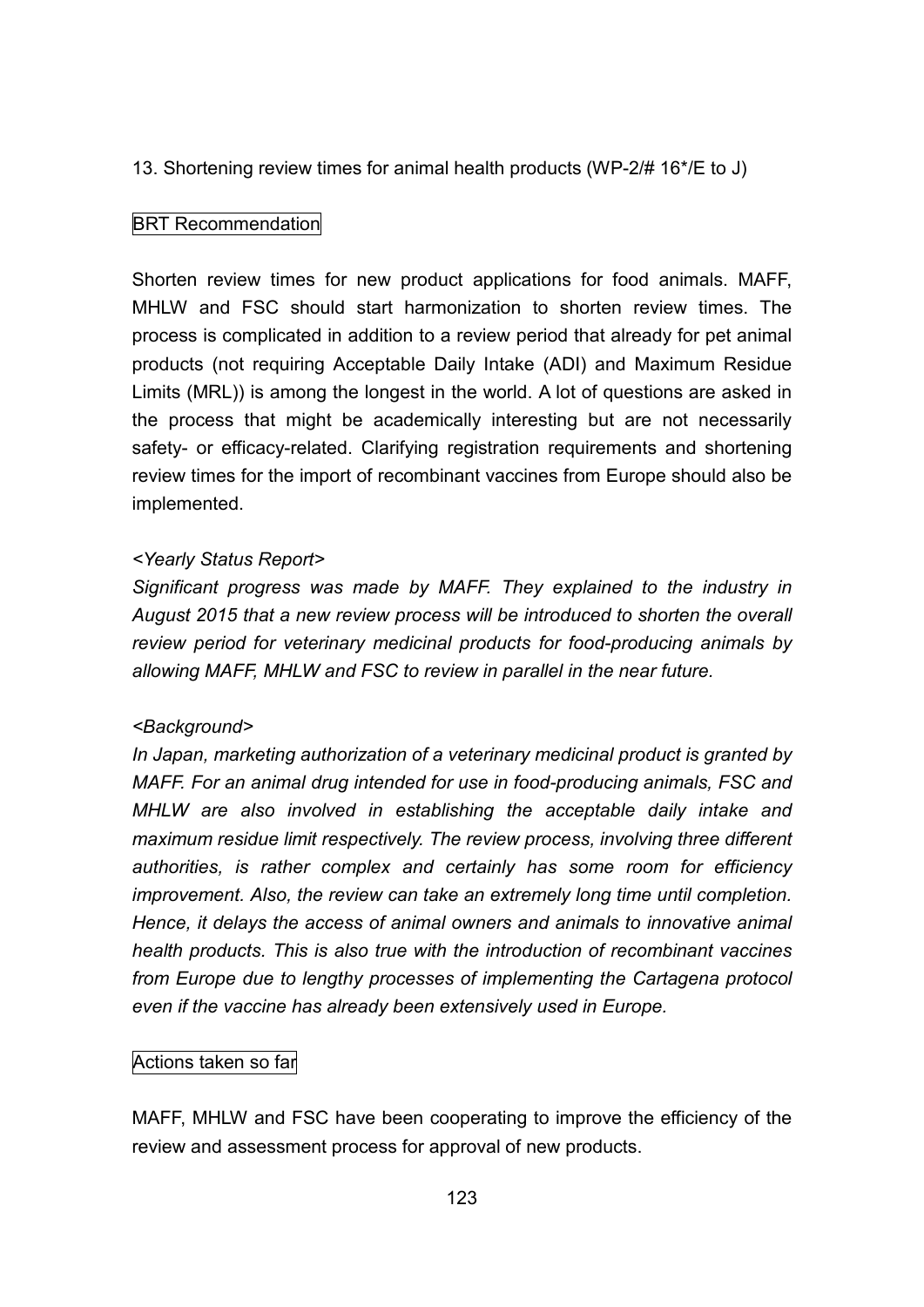For instance, certain inactivated vaccines which meet specific conditions have been exempted from the FSC assessment. In addition, the FSC assessment procedures for certain attenuated live vaccines and combined vaccines have been simplified.

Furthermore, on September 30<sup>th</sup>, 2016, MAFF has completed the process for allowing the companies to submit the data on clinical studies after application to MAFF for approval and the three relevant ministries started the implementation of the procedure for approach, so that the procedures for approval will be streamlined.

In addition, it should be noted that, with regard to questions to applicants in the process of the approval, only necessary questions for scientific evaluation of quality, safety and efficacy of drugs are requested to answer.

The Government of Japan found no rational basis to the comment, "a review period that already for pet animal products (not requiring ADI and MRL) is among the longest in the world".

MAFF has been promoting the efficiency of the review and assessment process of veterinary recombinant vaccines in accordance with the Cartagena Protocol, and the process was simplified in June 2016.

## Future outlook

The three relevant ministries will operate parallel deliberation of the procedures for approval properly. For the FSC to conduct its risk assessment in a timely manner, the cooperation of the EU industry and government is required in providing data and information necessary for the risk assessment.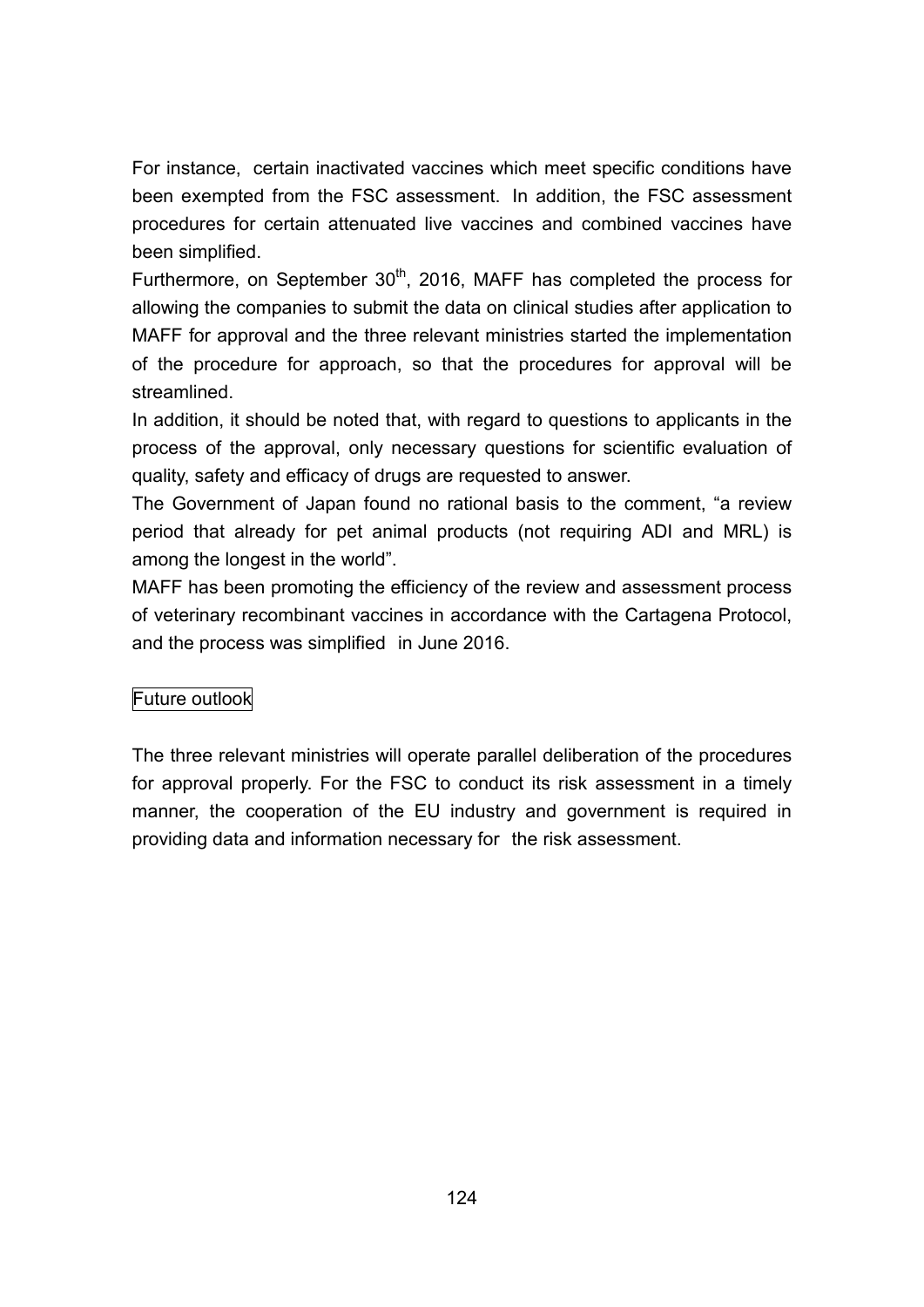14.Application of GMP on medicinal gases (manufacture of medicinal gases) in Japan (WP-2/#17\*/E to J)

## BRT Recommendation

Reinforce the regulation for GMP on medicinal gases in Japan. MHLW has started these initiatives along with industries. But industries are protective to non-GMP facilities because of financial implications.

## *<Yearly Status Report>*

*Some progress has been seen for this recommendation. In February 2012, MHLW notified medical gas suppliers that they should voluntarily obey the industry standard. This standard, called the JIMGA standard, was almost compatible to GMP standard but a little looser. PMDA/MHLW reinforced the GMP for medicinal gases through the PIC/S. Japan officially joined in July 2014. MHLW has announced the GMP standard only to the JIMGA core team, which is an updated JIMGA standard and almost equivalent to PIC/S Annex 6. The formal announcement will be made in a couple of months.*

## *<Background>*

*Medicinal gases are drugs or medicinal devices and have to be compliant with governmental regulations. The main regulations are the national Pharmacopeia, GMP (Good Manufacturing Practices) and GDP (Good Delivery Practice). Annex 6 describes GMP and GDP for production and distribution of medical gases. The currently loose interpretation of GMP in Japan, along with relatively low standards of the Japanese Pharmacopeia, is at a lower level compared to those applicable in Europe or the US. We would like to suggest a reinforcement of regulations on GMP for medical gases in Japan.*

## Actions taken so far

With regard to medical gases in Japan, the MHLW discussed the establishment of the guidelines with industry and made public "The Standard on Manufacturing Practice for Medical Gases (*hereinafter* "the standard")" on February 13<sup>th</sup>, 2012. The standard was reviewed afterward taking into account the revised Annex 6 of PIC/S GMP guide, and the MHLW made public the revised standard, on March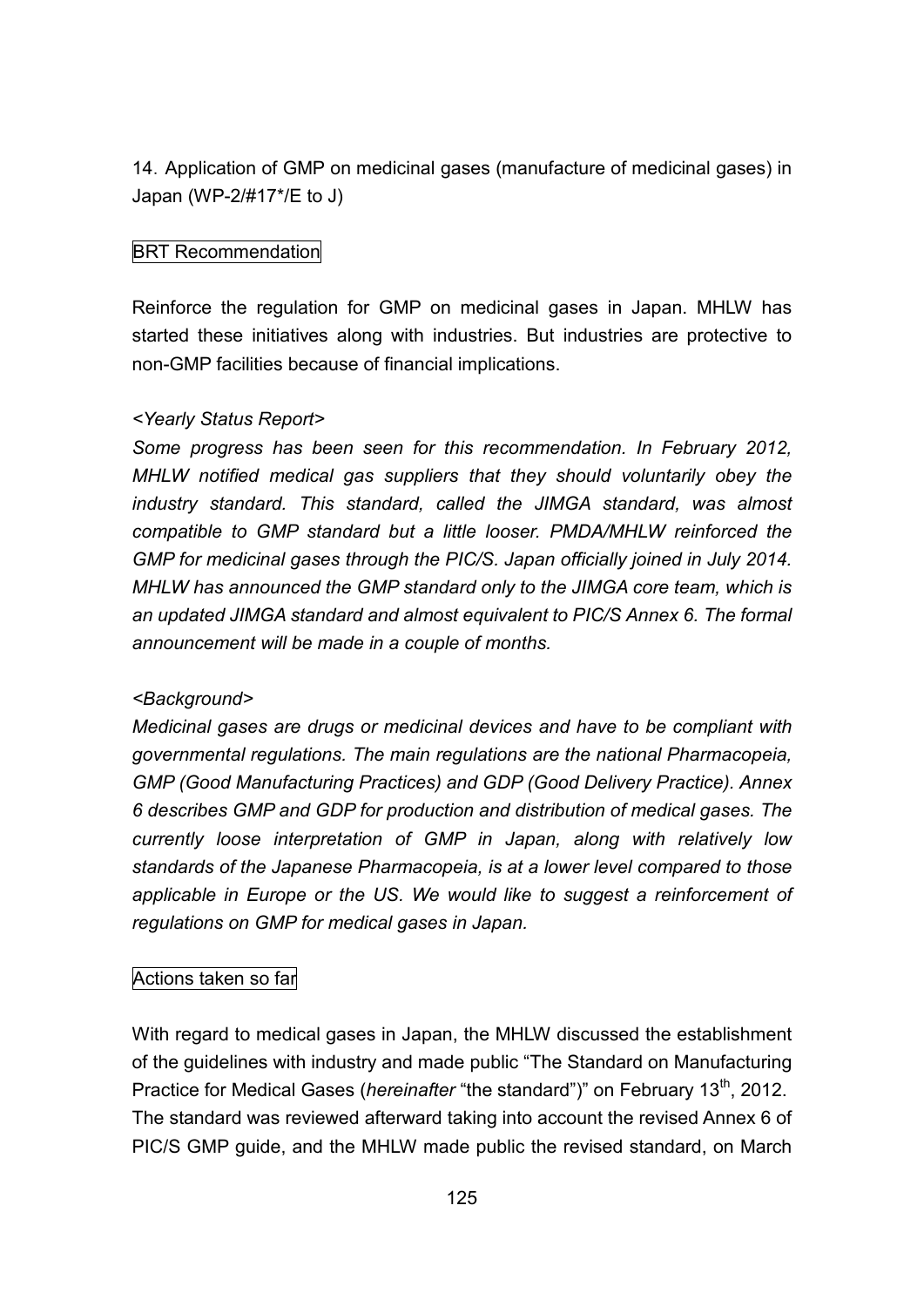$22<sup>nd</sup>$ , 2016.

.

# Future outlook

The MHLW provides medical gas manufacturers with information on the standard through prefectural government and promotes manufacturing and quality controling systems in accordance with the standard.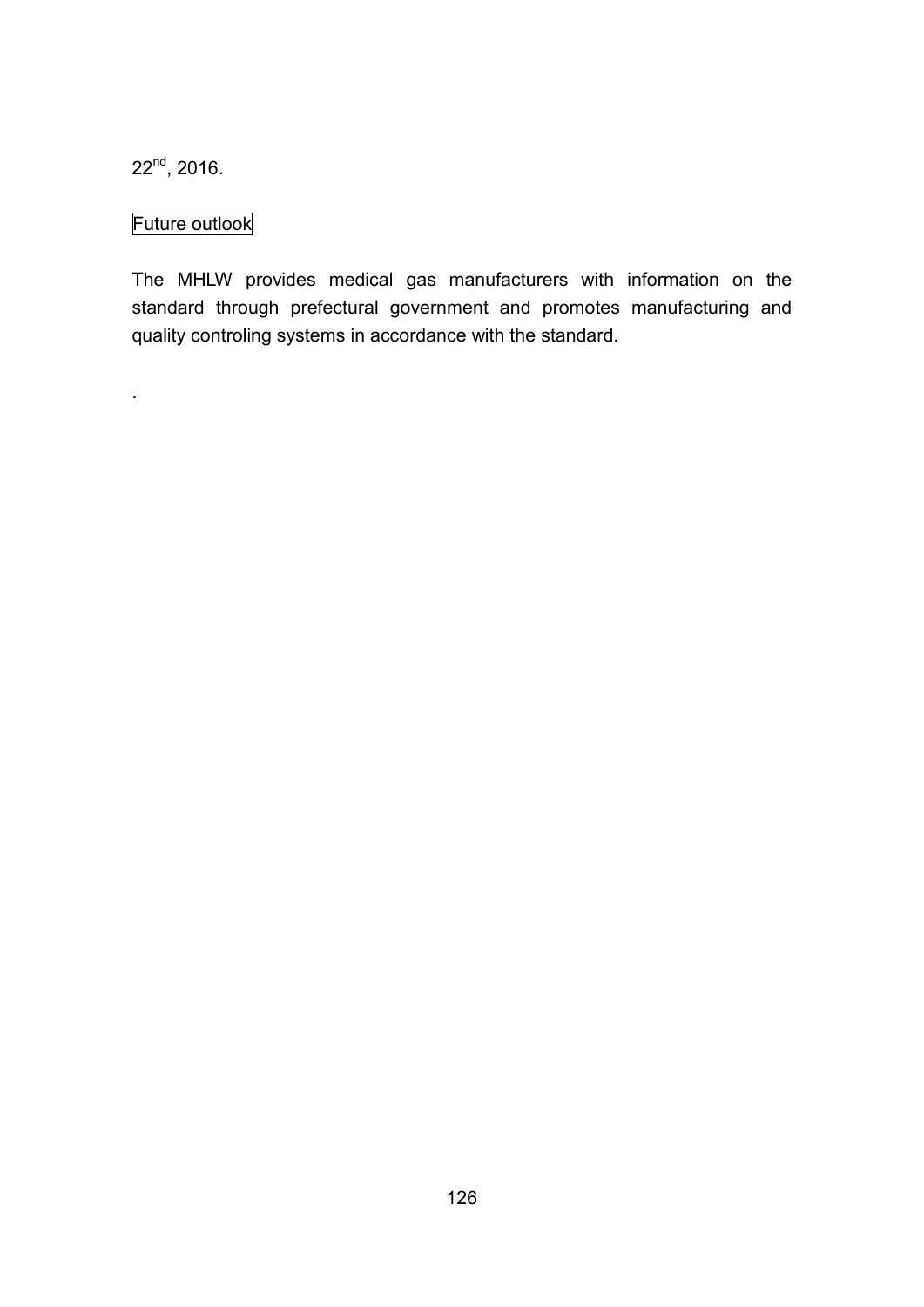15. Requirement of Japanese version of the clinical trial protocol and investigators brochure (WP-2/# 18\*/E to J)

## BRT Recommendation

The Japanese health authority requires a clinical trial protocol and investigator's brochure in Japanese. Translation from English is required for clinical trial notification in Japan. The acceptance of English-only materials for global clinical trials performed in Japan requires further English language education of Japanese regulators. However, if applications could be made in English-only, it would substantially accelerate the process and make innovative drugs earlier available to patients in Japan.

#### *<Yearly Status Report>*

*No progress has been seen for this recommendation but currently, an English application format is being positively discussed.*

#### *<Background>*

*The Japanese health authority requires a clinical trial protocol and investigator's brochure in Japanese. Translation from the original English version is required for clinical trial notification of global trials in Japan. Therefore, the requirement is considered to be a cause of delay to the start of patients' enrolment in Japan.*

#### Action taken so far

The Government of Japan already implements internationally standardized pre-market review of drug and medical device by reflecting the contents of ICH-E6 guidelines in the Ministerial Ordinance of Good Clinical Practice (GCP). The Pharmaceuticals and Medical Devices Agency (PMDA) shares information with regulatory authorities in the U.S. and Europe such as the Food and Drug Administration(FDA) and European Medicine Agency(EMA), aiming at standardization of review operations, by sending its review staff to FDA and EMA and giving training of FDA and EMA. These efforts are contributing to the resolution of review period gap with the U.S. and the EU, in comparison with the review period in the U.S. and the EU.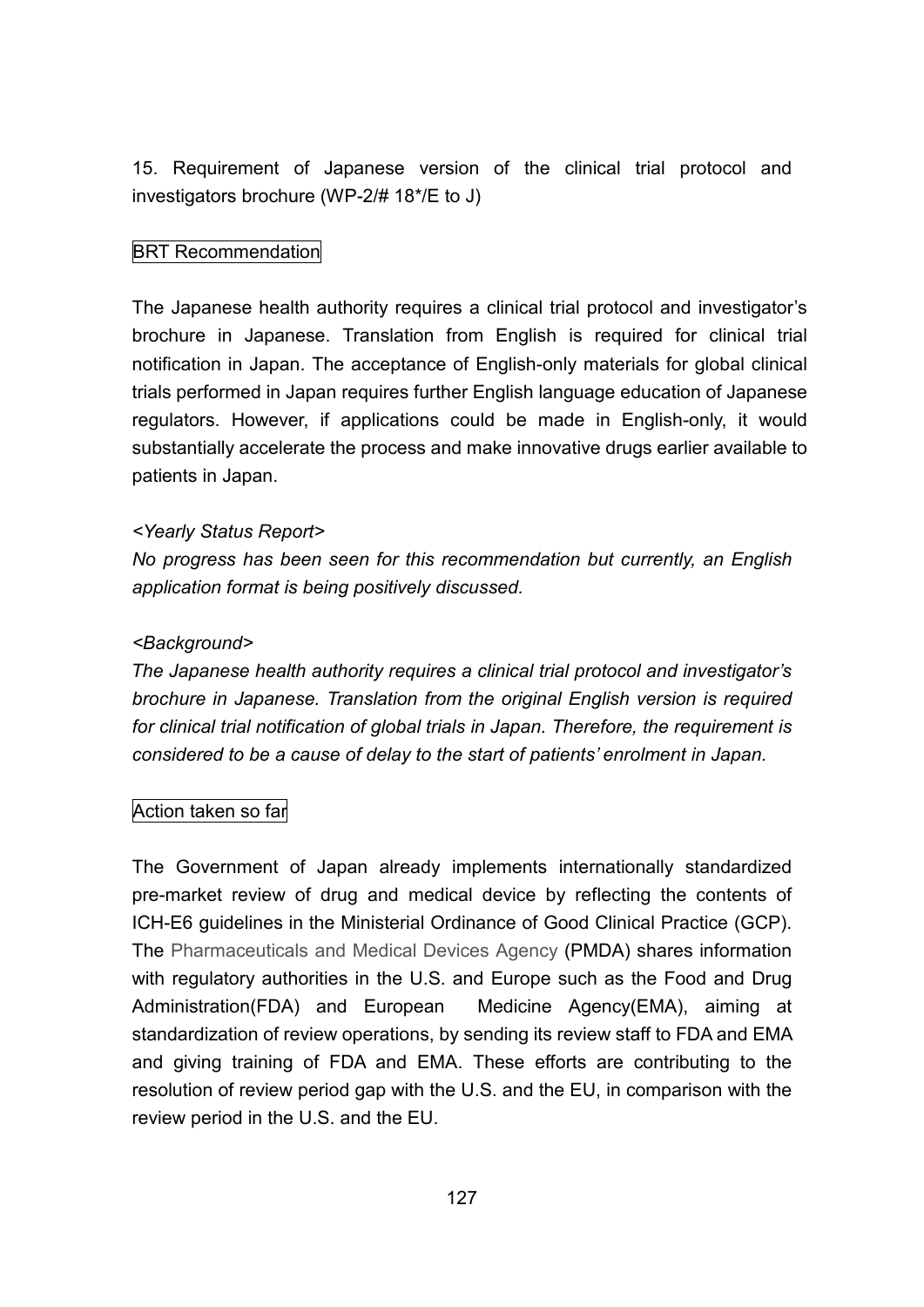# Future outlook

The Government of Japan will continue its efforts in international standardization of pre-market application review.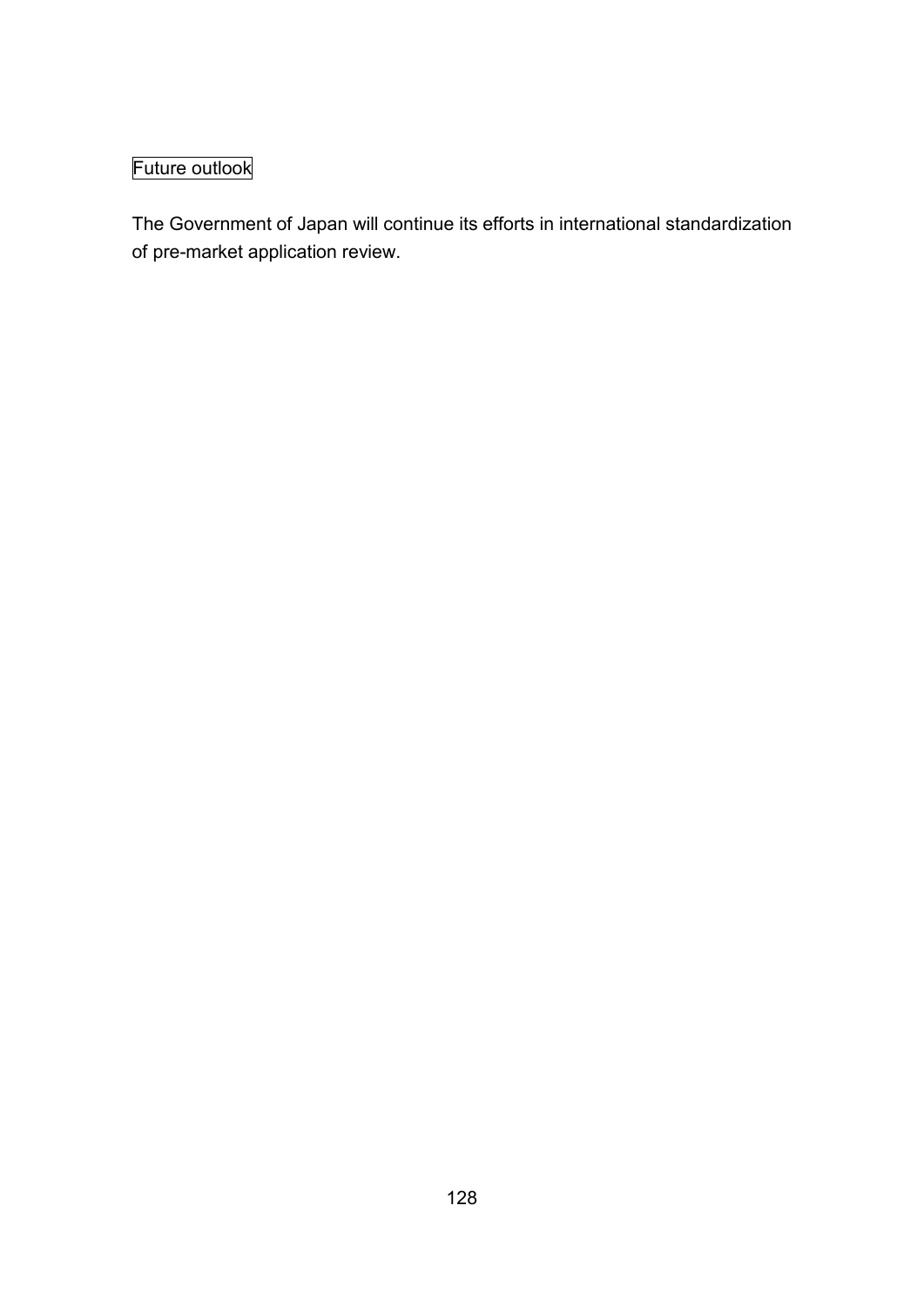## 16. Shorten or eliminate national tests for vaccines (WP-2/#19\*/E to J)

#### BRT Recommendation

For imported vaccines, national tests in Japan and manufacturing sites have been conducted (for more than 20 years in some instances). National tests for vaccines should be eliminated or reduced to an absolute minimum.

#### *<Yearly Status Report>*

*Some progress has been seen for this recommendation.*

#### *<Background>*

*Vaccine production is conducted according to GMP and PMDA periodical audits of production sites. However, the higher quality assurance of vaccines is strongly demanded by society. The GMP of manufacturing countries should be accepted by the Japanese authority and the national tests for vaccines in Japan should be eliminated or reduced to an absolute minimum.*

#### Action taken so far

Since vaccine products tend to vary considerably in quality, the manufacturer and the National Regulatory Authority need to double-check the conformity to the specifications of products, before the products are released. The national lot release operated by MHLW is one of the systems for such a checking process. We recognize that the countries in the EU countries also have similar systems of the national lot release as the system Japan has.

The MHLW has been reviewing and amending items to be tested in the national lot release for vaccines, as necessary, on a regular basis.

#### Future outlook

The MHLW continue to operate properly the national lot release system for vaccine products.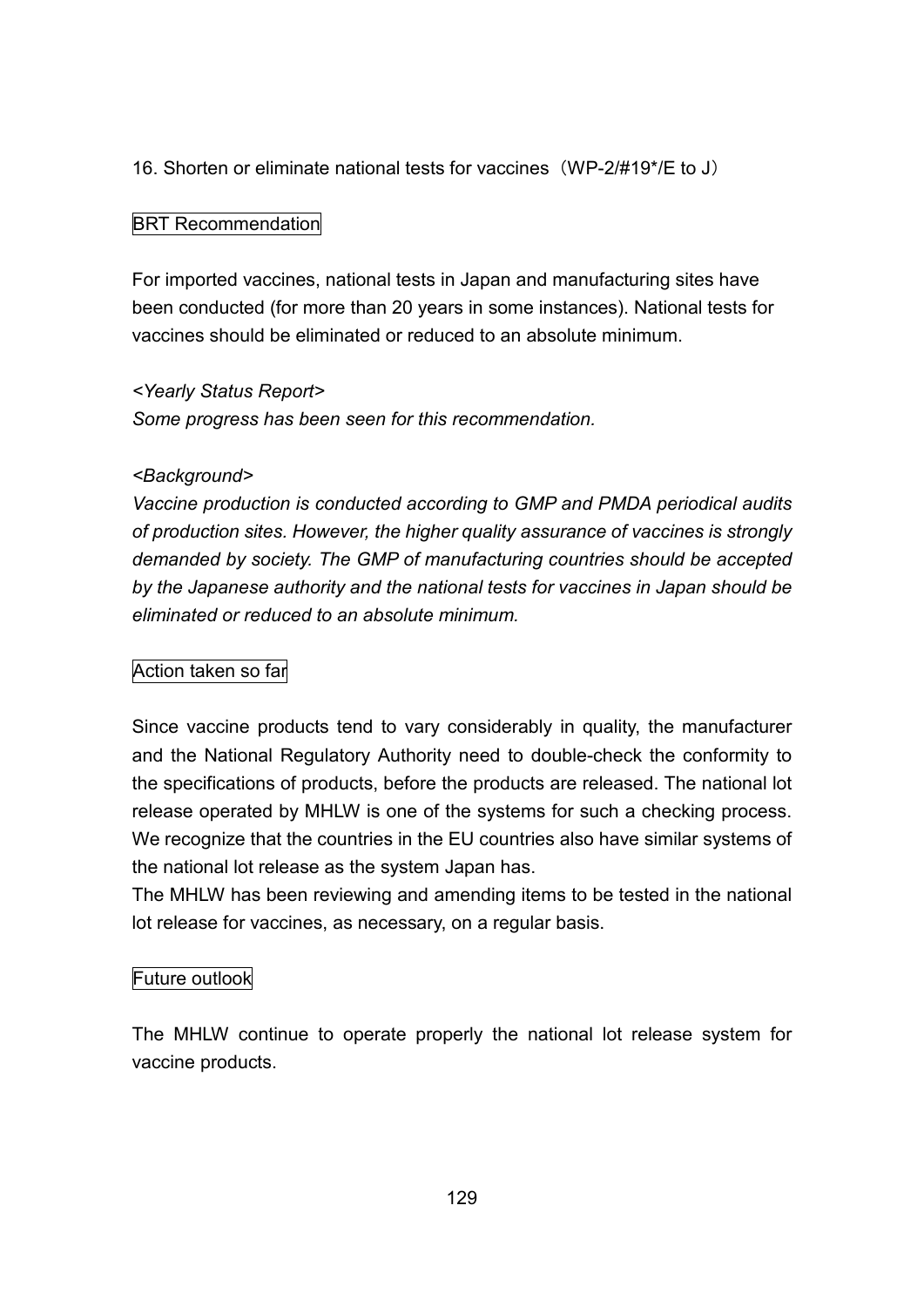## **Working Party 3 : Innovation, Information & Communication Technologies**

1. Concerns on Emerging FLMs and Market Access Improvement in Third Countries (WP-3/#01\*\*/EJ to EJ)

## BRT Recommendation

The BRT has serious concerns that some countries are implementing Forced Localization Measures (FLMs). Those measures could become a real threat to digital trade. Maintaining the business environment to realize adequate "cross-border data flows" is imperative for multinational companies and for citizens who consume services offered by global players.

The BRT requests both sides' Authorities to lead global rule making by incorporating provisions to restrict digital protectionism such as FLMs into EPA negotiations respective parties are engaged or TiSA negotiation, and jointly approach the abolishment of such regulations.

## *< Yearly Status Report >*

*In May 2015, the 23 rd Japan EU Summit was held in Tokyo. The EU and Japan emphasized their determination to combat all forms of protectionism.*

*In October 2015, the European Commission released a trade strategy "Trade for All", where it addressed digital protectionism and sought to use FTA and the TiSA to set rules on e-commerce and cross-border data flows.*

*The TPP agreement, in which Japan is participating, also specifies provisions to prevent Forced Localization Measures in the e-commerce chapter.*

#### *< Background >*

*The ITA facilitated the global trade of IT products and contributed substantially to the global economy. In the ICT sector, services are an important component of business in addition to products. Global rules on digital services need modernization reflecting technology development and emerging business models.*

## Actions taken so far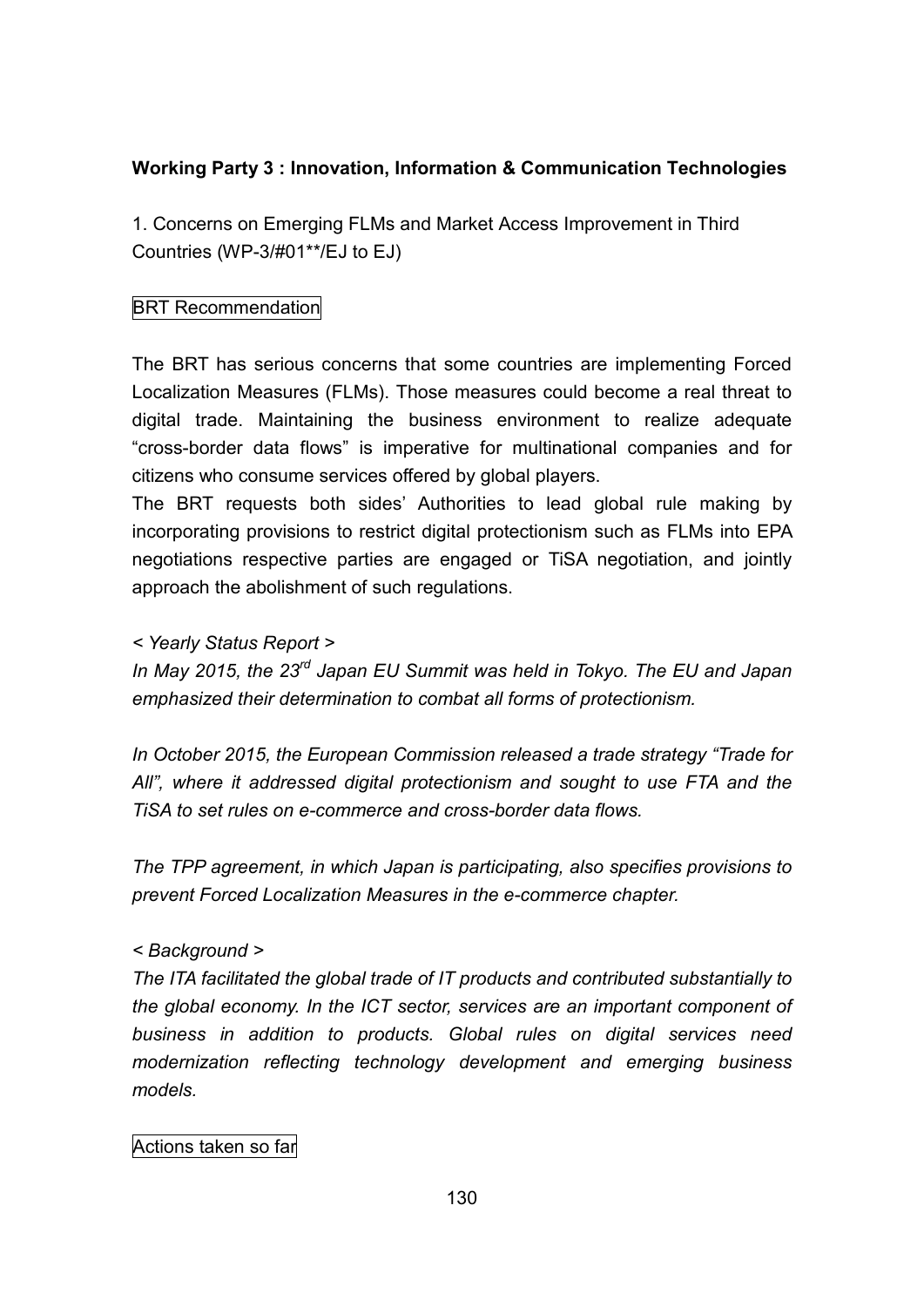In cooperation with the European Commission and the Government of the United States, the Government of Japan has continuously called for improvement of market access in third countries at the WTO/TBT committee by raising FLMs-related measures and at other opportunities including bilateral dialogues with governments thereof. The G7 leaders recognized the importance of promoting digital economy and endorsed the G7 Principles and Actions on Cyber at the G7 Summit Meeting in May 2016. Furthermore, the Government of Japan worked actively on international trade negotiations such as the TPP and the WTO/TiSA.

## Future outlook

Working together with the European Commission and the Government of the United States, the Government of Japan continues to call for improvement of market access in third countries including FLMs-related issues through international conferences (including the WTO), international trade negotiations and bilateral dialogues with the governments thereof.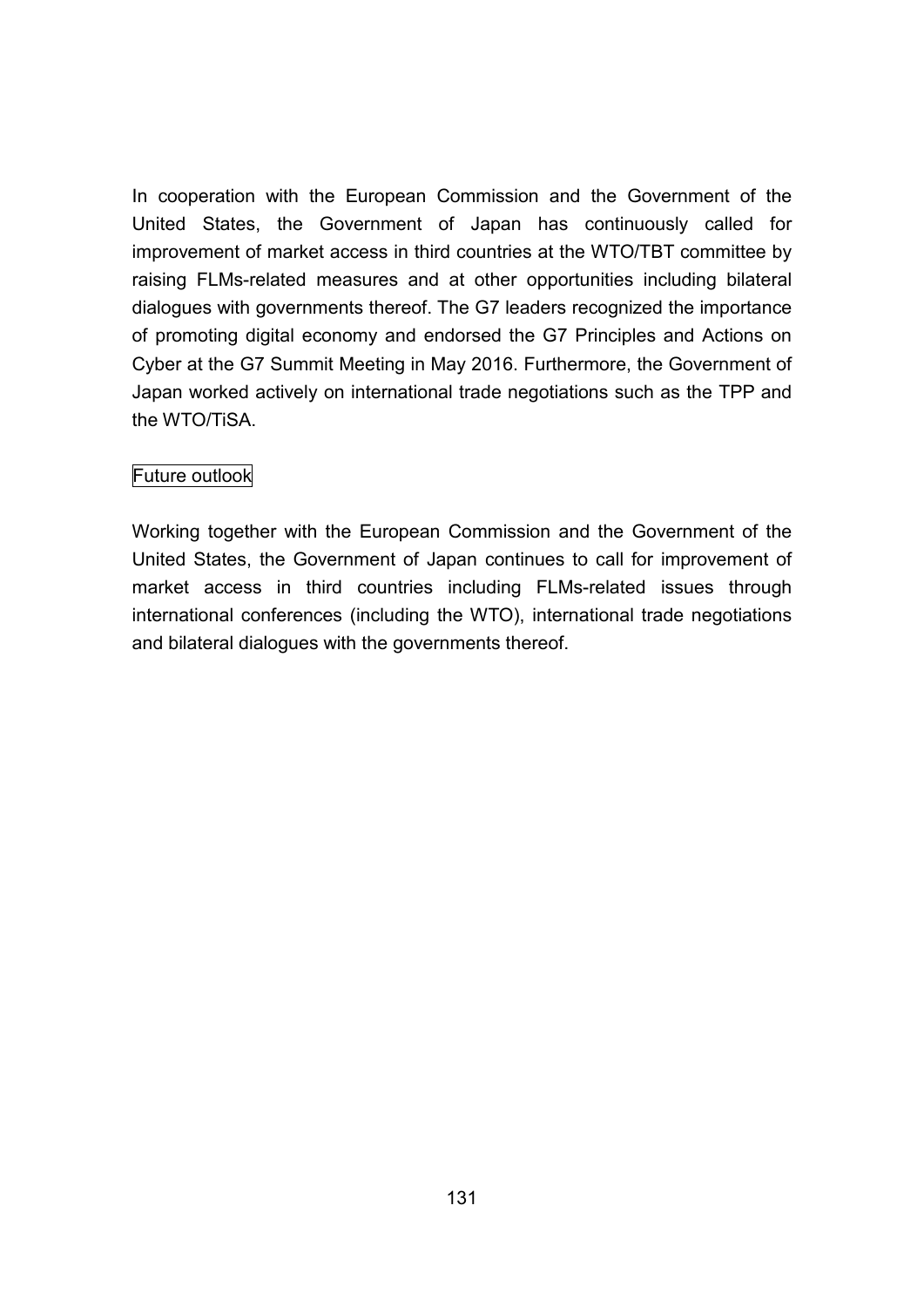2. Balancing Privacy Protection and Innovation(WP-3/# 02\*\*/EJ to EJ)

## BRT Recommendation

The BRT welcomes the fact that revisions of the data protection regulations are underway both in the EU and Japan.

The BRT requests the EU and Japan that regulations create a balanced, harmonized and future-proof set of data protection rules both for the EU and Japan as we believe that adoption of a modern and flexible regulation has the potential to act as a catalyst for growth and innovation both in the EU and Japan. (Concerns on EU GDPR)

The BRT understands that some of the provisions will be specified in delegated acts and implementation acts.

The BRT also requests the EU to carry out a public consultation as early as possible before the release of the draft delegated act, the implementation act and/or guidelines so that the views of business may be taken into consideration. Furthermore, the BRT is concerned that the amount of sanctions up to 4% of the total global turnover or 20 million Euros could have too much of an impact on the concerned businesses. The BRT would like to urge, therefore, that sanctions should be transparently applied with careful consideration of the risk that disproportionately large sanctions might have on the industries and economy in the EU and beyond its border.

(Concerns on the amended Act on the Protection of Personal Information in Japan)

The development of provisions on extraterritorial application and transfer of personal information to a third party in a foreign state is expected in Japan's amended Act on the Protection of Personal Information. The BRT requests transparent implementation, while the EU and Japanese companies strive to comply with the Act.

(Rulemaking for facilitation of cross border transfer of personal data)

The BRT appreciates that the codes of conduct and certification mechanisms are included in the EU Regulation in addition to the standard contract clause and the binding corporate rules.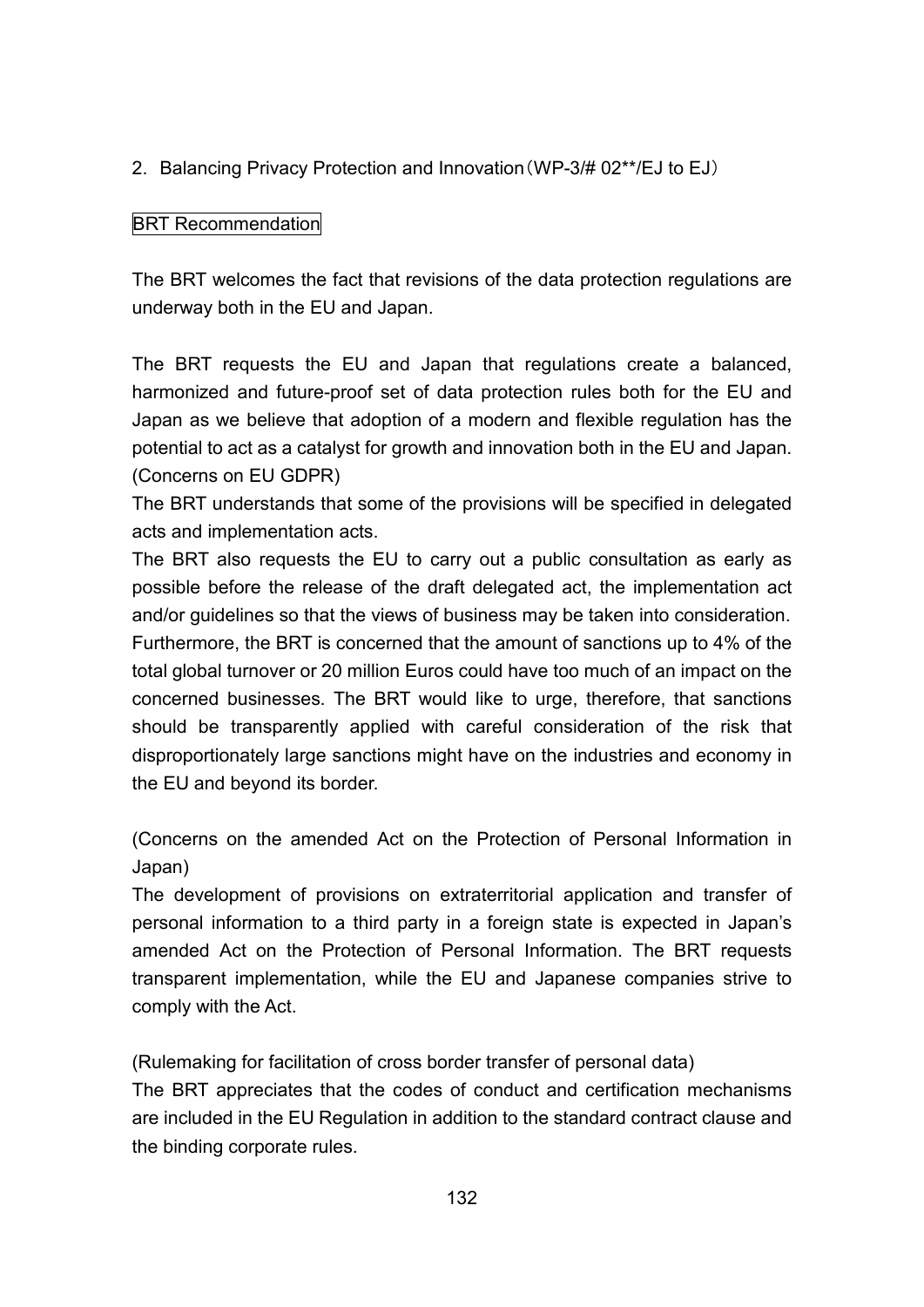Both sides' Authorities are requested to start substantial discussions on the establishment of a mechanism that will lead to free flows of personal data between the EU and Japan. Especially, it should be possible to transfer personal data between the EU and Japan without a specific procedure. The BRT requests that the EU and Japan mutually certify that each side insure an adequate level of personal data protection.

Furthermore, both sides' Authorities should strengthen their dialogue to realize consistent personal data protection regimes around the world, to assure interoperability and to address digital protectionism through enhanced cooperation with third countries and international organizations.

*< Yearly Status Report >*

*There has been good progress on this recommendation.*

*On 14 April 2016, the European Parliament adopted the General Data Protection Regulation.*

*Japan's revised Act on the Protection of Personal Information was established in September 2015. Based on this law, the Personal Information Protection Commission was established on 1 January 2016.*

#### *< Background>*

*The original personal data protection laws were adopted before the technical advancement of internet and cloud computing. Since then, citizens have become more concerned about privacy protection, and the differences in regulations by countries in various jurisdictions have caused an increase in compliance costs. Those differences have become obstacles to efficient global operation and innovation utilising data. Reviewing the regulations is thus needed.*

#### Action taken so far

At the Japan-EU Leaders' Meeting in May 2016, Prime Minister Abe stated on the importance of promoting smooth cross-border transfers of personal information and Japan's intention to accelerate Japan-EU dialogue in this area. The Personal Information Protection Commission(PPC) adopted two commissionary decisions in 2016: "New Initiatives for Ensuring Smooth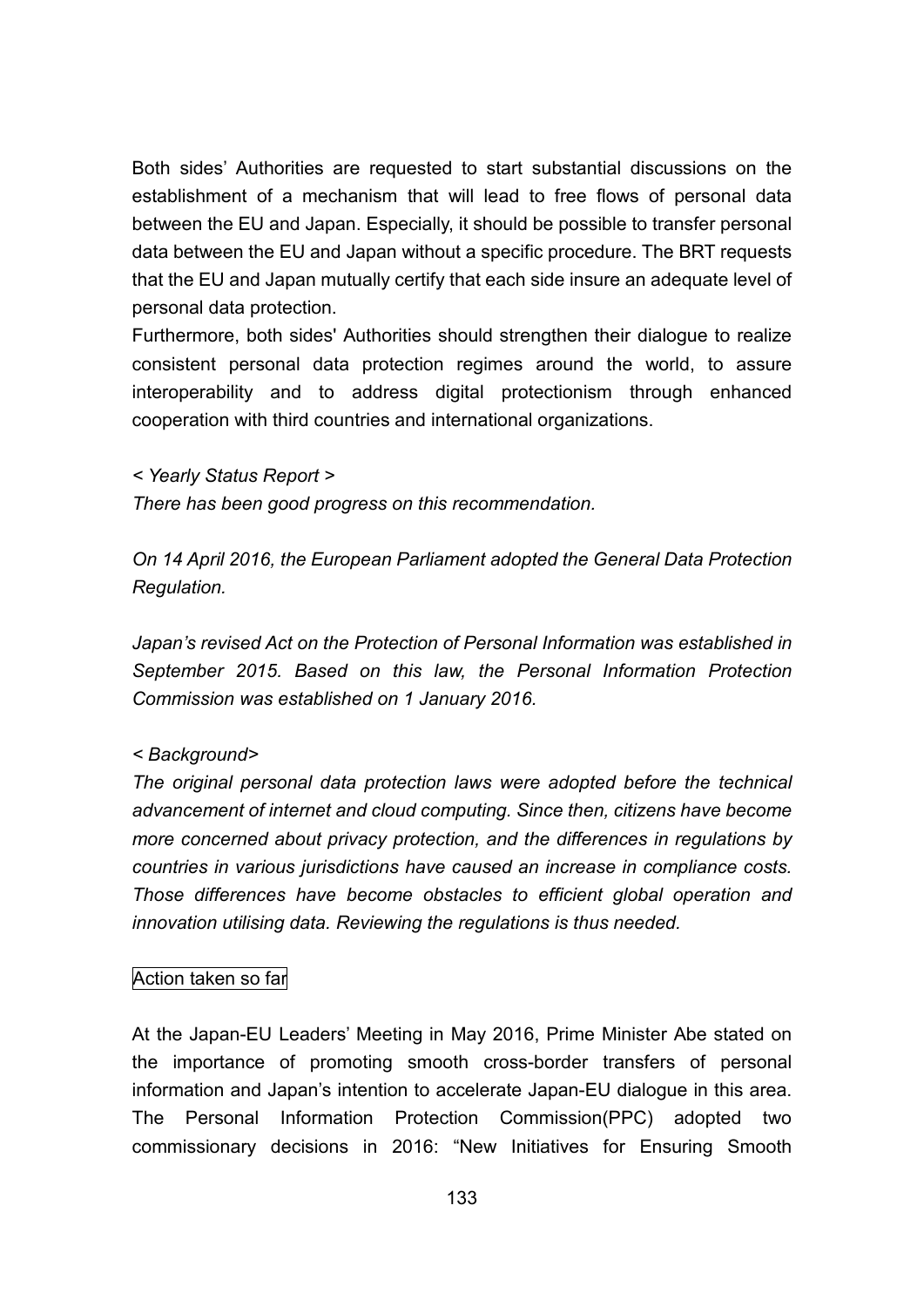Cross-Border Personal Data Flows" on July 29<sup>th</sup> and "Concerning the International Efforts" on November 8<sup>th</sup>, 2016, and the PPC Secretariat held cooperative dialogues with the Directorate-General for Justice and Consumers of the European Commission five times in 2016 with a view to possible establishment of a framework to promote reciprocal and smooth personal data transfer between Japan and the EU. The PPC has also made efforts to foster mutual understanding with the foreign enforcement authorities.

On a domestic front, with the amended Act on the Protection of Personal Information (APPI) put partially into force on January  $1<sup>st</sup>$ , 2016, the PPC has been established as an independent administrative organization. The PPC has amended the enforcement order issued according to the APPI, and set out the PPC rules, guidelines, etc. in preparation for the full enforcement of the amended act scheduled on May 30<sup>th</sup>, 2017.

## Future outlook

.

The PPC will continue to vigorously hold cooperative dialogues with the EU and other authorities based on the above-mentioned commissionary decisions on July 29<sup>th</sup> and November 8<sup>th</sup>, 2016, and the Government of Japan as a whole will keep efforts to establish a framework to enhance reciprocal and smooth personal data transfer between Japan and the EU. The PPC will also actively contribute to international frameworks such as GPEN (Global Privacy Enforcement Network) and APPA (Asia Pacific Privacy Authorities) and make efforts toward global harmonization of personal information protection legislations across the nations including through promoting the APEC CBPRs (APEC Cross Border Privacy Rules System).

After the full enforcement of the amended APPI on 30 May, 2017, the PPC will become the single authority to equitably and fairly enforce supervision over business operators' handling of personal information.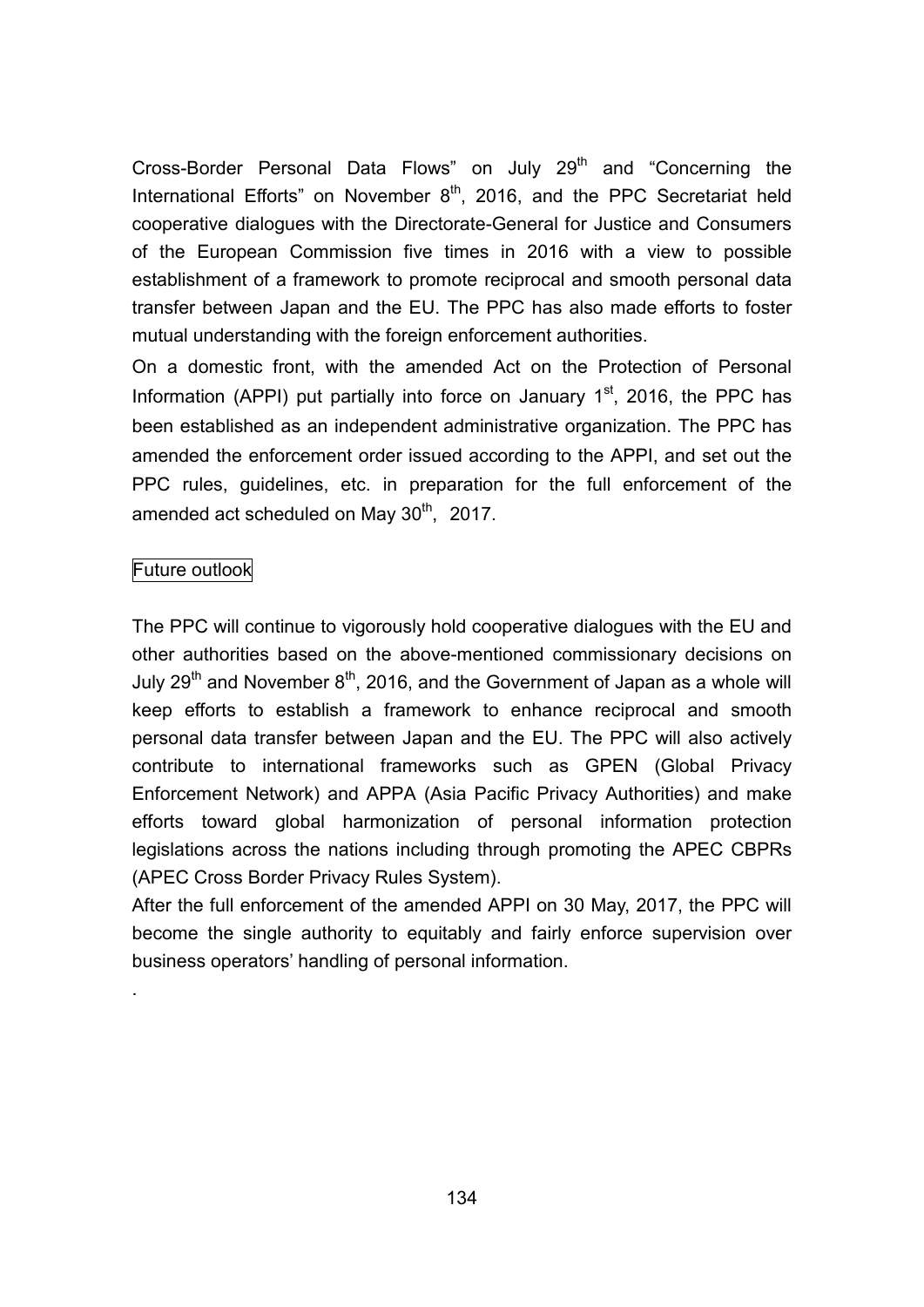## 3. Cybersecurity of Critical Infrastructure (WP-3/#03\*\*/EJ to EJ)

## BRT Recommendation

The BRT welcomes the EU's adoption of the Network Information Security Directive. The Cybersecurity Basic Act was adopted in Japan, and the GoJ established the Cybersecurity Strategy Headquarters and National centre of Incident readiness and Strategy for Cybersecurity. The EU and Japan share their views on the importance of cybersecurity measures for critical infrastructure.

Cloud computing services, being digital services, are under the scope of the NIS Directive. Detailed provisions will be specified by EU Member States. As there are several types of service provision of cloud operators, the BRT asks the Commission to encourage EU Member States to release obligations for operators.

International cooperation is effective in coping with high-level attacks. The BRT requests to actively conduct educational activities such as public-private joint seminars. A sharing scheme should be created between the national contact points designated in each Member States based on the NIS directive on the one hand and Japan on the other hand.

The BRT also requests that both sides' Authorities enhance the quality and volume of human talent in the cybersecurity area.

*< Yearly Status Report > There has been good progress on this recommendation.*

*At a trilogue held in December 2015, the EU institutions agreed on a first EU level cyber security law "Network Information Security Directive".*

*This Directive stipulates EU Member States to specify a competent authority responsible for cybersecurity, and to establish CSIRT (Computer Security Incident Response Team), and cooperation mechanism between Member States.*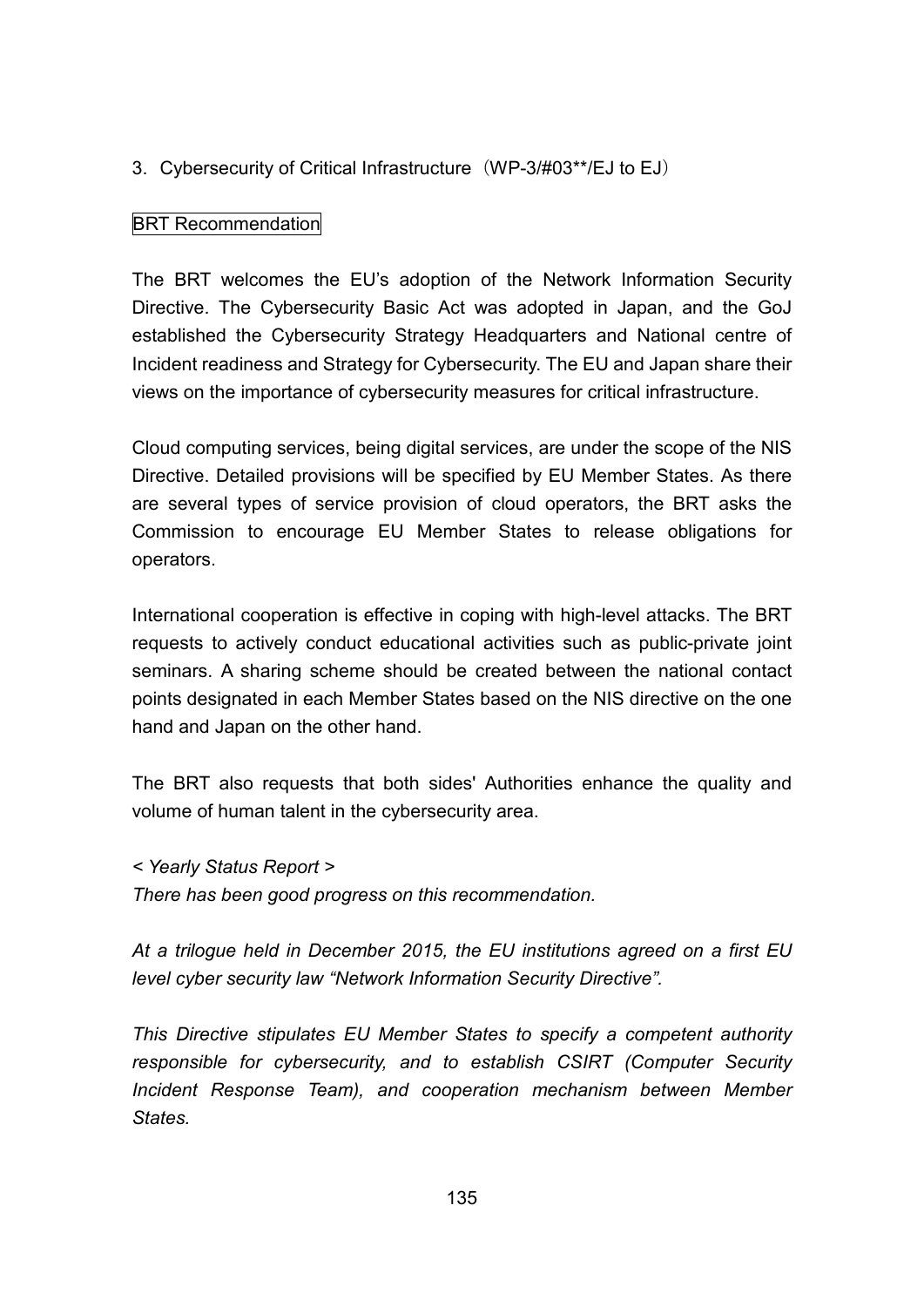*The GoJ adopted its Cybersecurity Basic Act in November 2014. Based on this basic act, a Cybersecurity Strategy Headquarters was established. In September 2015, the Cabinet decided a Cybersecurity Strategy.*

#### *< Background >*

*With the diffusion of IoT, the fusion of real space and cyberspace is accelerating. Risks surrounding cyberspace are increasing. Critical infrastructures sustain citizen's life and economic activities. The impediments of their operations because of cyber-attacks, etc., are serious threats to society. It means that defending critical infrastructures from cyber threats is indispensable for maintaining the business operations and a stable civil society.*

*As the entities conducting cyber-attacks act globally, and their attacks become more and more advanced, addressing these serious issues requires a sustained and close international cooperation between the public and private sectors.*

#### Action taken so far

In April 2016, the GOJ revised the "Basic Act on Cybersecurity" to further strengthen cybersecurity measures of government agencies and related organizations.

For advocacy purposes, the GOJ designated every February as the "Cybersecurity Awareness Raising Month" and every October as the "International Cybersecurity Campaign Month," in which it actively conducts advocacy for cybersecurity, including public-private joint seminars.

As for human resources development in the cybersecurity area, the Cybersecurity Strategic Headquarters decided the "Comprehensive Policy for Cybersecurity Human Resources Development" in March 2016 to strengthen various policy measures in this area, and to facilitate effective collaboration among them. Furthermore the Headquarters decided the "Roadmap for Critical Information Infrastructure Protection policy update" in March 2016, which aims to review the third edition of the "Basic Policy of Critical Information Infrastructure Protection," and is taking measures based on the roadmap.

As for the bilateral relationship between Japan and the EU, the Japan-EU Cyber Dialogue and other bilateral cyber dialogues between Japan and several EU Member States are being held. Through these dialogues, both sides exchange their contact points and their information on both sides' policy efforts,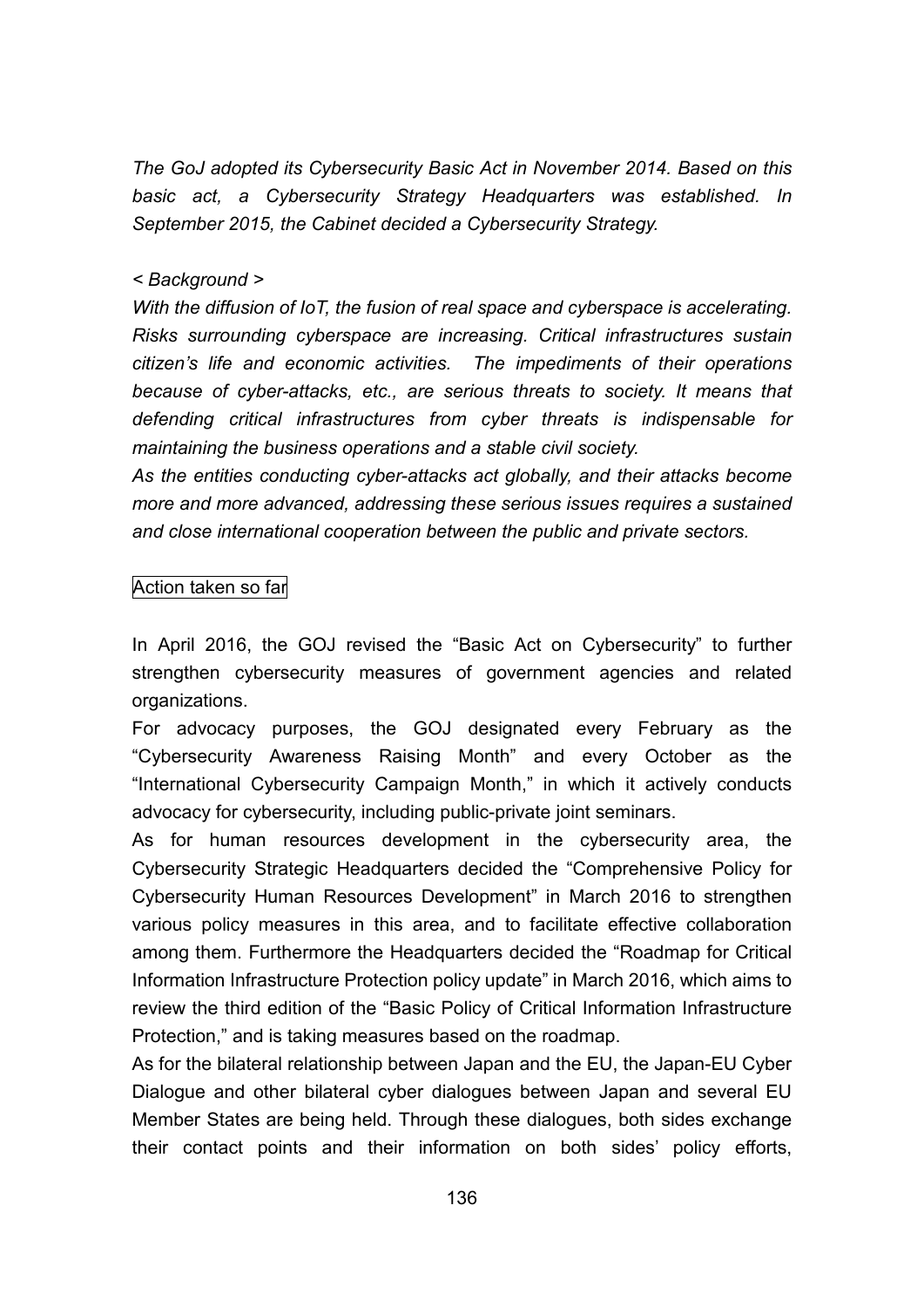governmental framework and strategies, and discuss collaborative issues on cybersecurities between Japan and the EU.

## Future outlook

Looking toward the 2020 Olympic and Paralympic Games in Tokyo, the Government of Japan is working on ensuring security at cyberspace including critical information infrastructure protection, based on the "Cybersecurity Strategy" and other policies. For the success of these Games, the Government of Japan will further conduct advocacy for cybersecurity, and enhance various policies for human resources development in this area based on the "Comprehensive Policy for Cybersecurity Human Resources Development." In addition, the Government of Japan will review the third edition of "Basic Policy of Critical Information Infrastructure Protection," based on its roadmap, and revise the policy by the end of March 2017.

Japan and the EU will continue to work on enhancing their cooperative relationship in the field of cybersecurity through the frameworks such as the Japan-EU Cyber Dialogue.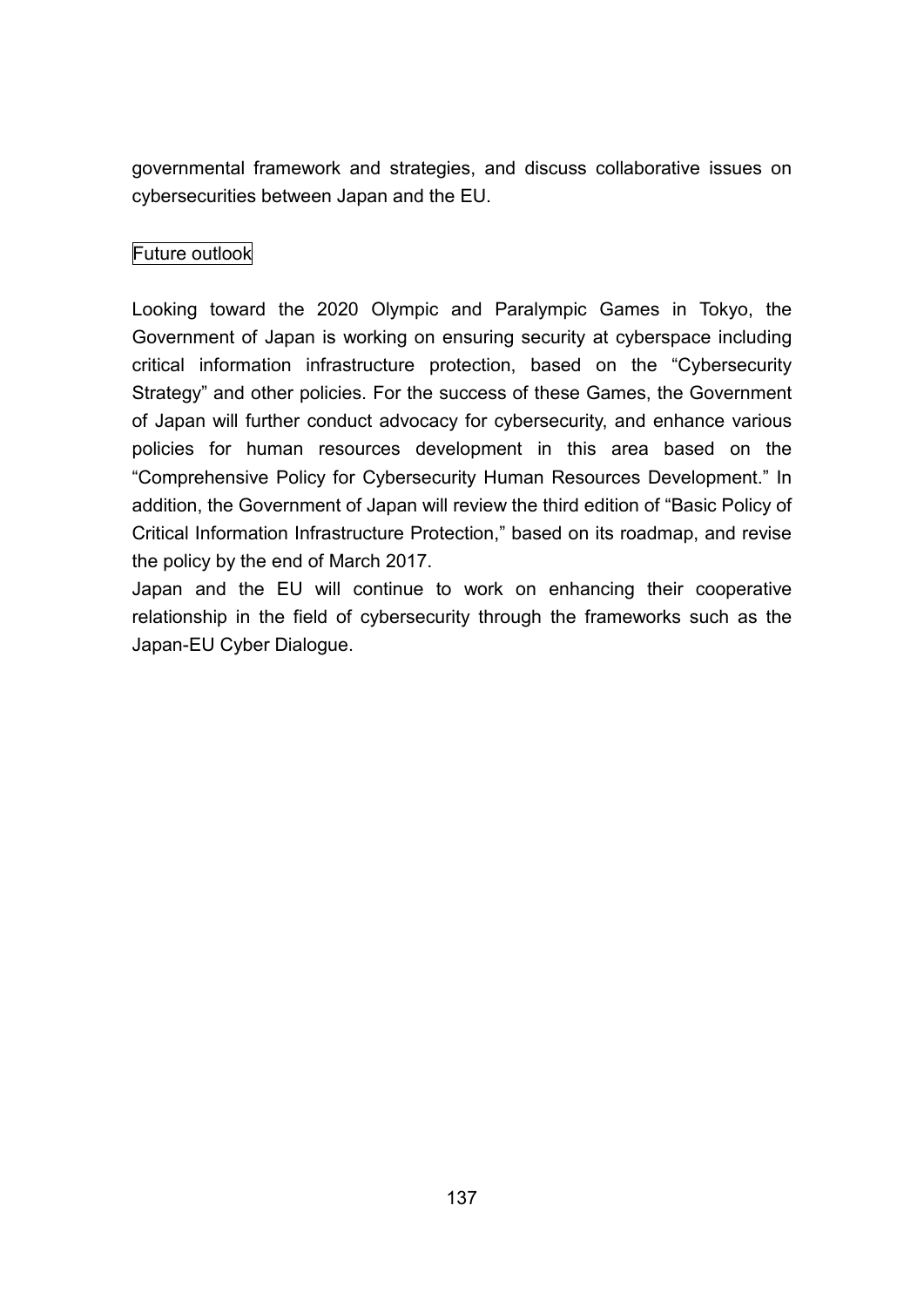## 4. Expansion of membership of Expanded ITA(WP-3/#05/EJ to EJ)

The BRT highly welcomes the conclusion of the Information Technology Agreement (ITA) Expansion negotiation at the 10th WTO Ministers conference in Nairobi, Kenya in December 2015. With this agreement, the tariffs of 201 products will be eliminated. The BRT also highly welcomes that periodical review mechanisms are included in the agreement. The original ITA is supported by 82 members, while the expanded ITA was negotiated by 53 members.

The BRT recommends that both authorities work together in order to convince additional members to sign up to the expanded ITA.

The BRT would like to emphasise to both sides' authorities the importance of the punctual implementation of tariff elimination starting on 1st July 2016. The BRT also recommends both sides' authorities to consider an accelerated implementation.

## < Yearly Status Report >

The expanded Information Technology Agreement (ITA) was concluded by 53 WTO members at 10th Ministers Conference of WTO held in Nairobi, Kenya in December 2015.

In July 2015, the negotiators of the ITA agreed to eliminate tariffs of 201 products.

#### < Background >

No product review had been conducted after the agreement on the original ITA in 1996. Business associations requested an expansion of product coverage. Based on this request, an ITA expansion negotiation was conducted from May 2012 onwards.

#### Action taken so far

The members participating in the expanded ITA periodically convene their meetings for stocktaking in Geneva, review their implementation status and exchange information on issues such as newly added members.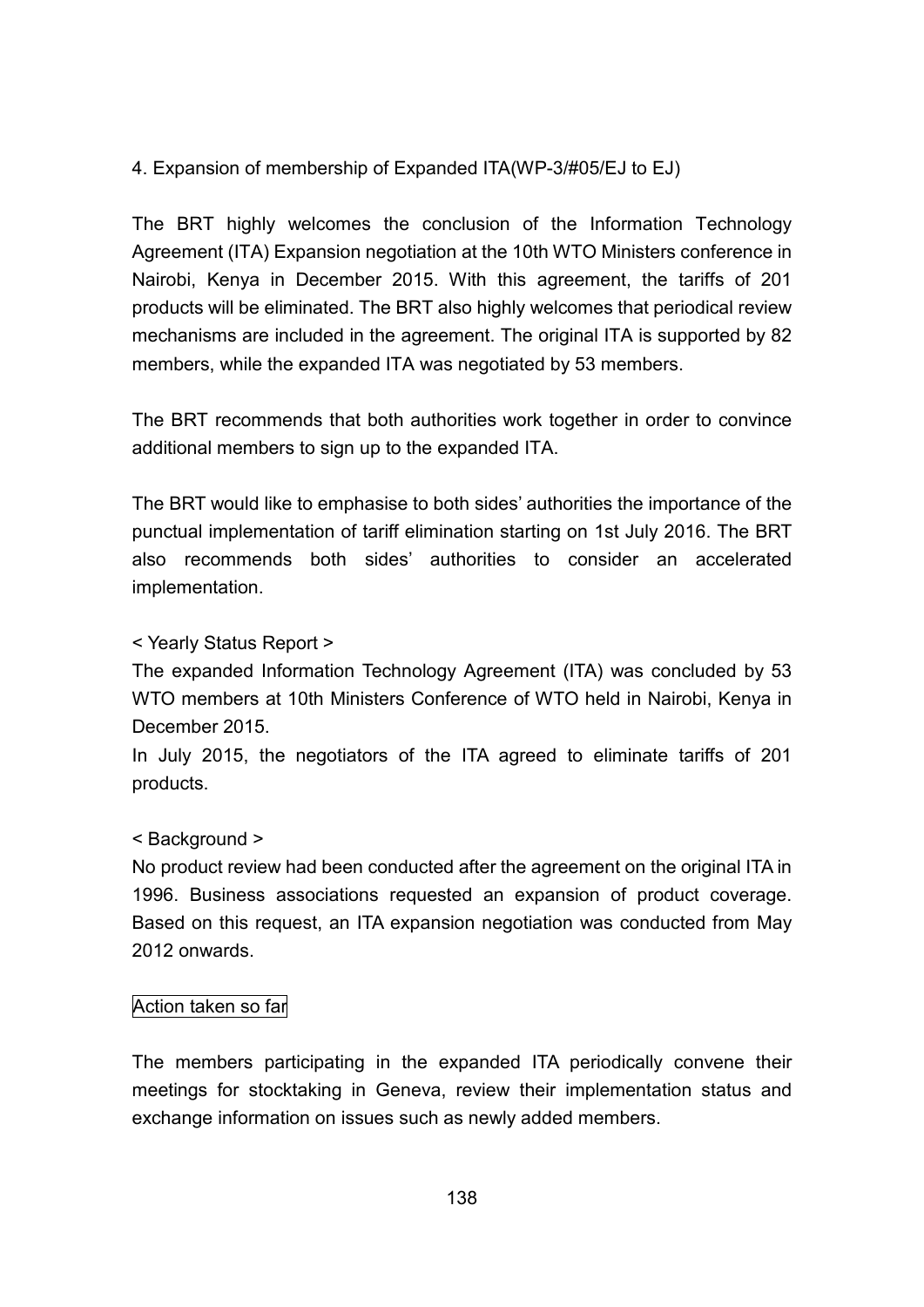# Future outlook

The Government of Japan will surely implement the tariff elimination on the ITA expansion, and will cooperate with the EU's relevant organs and industries both in Japan and in the EU on the expansion of the membership in the future.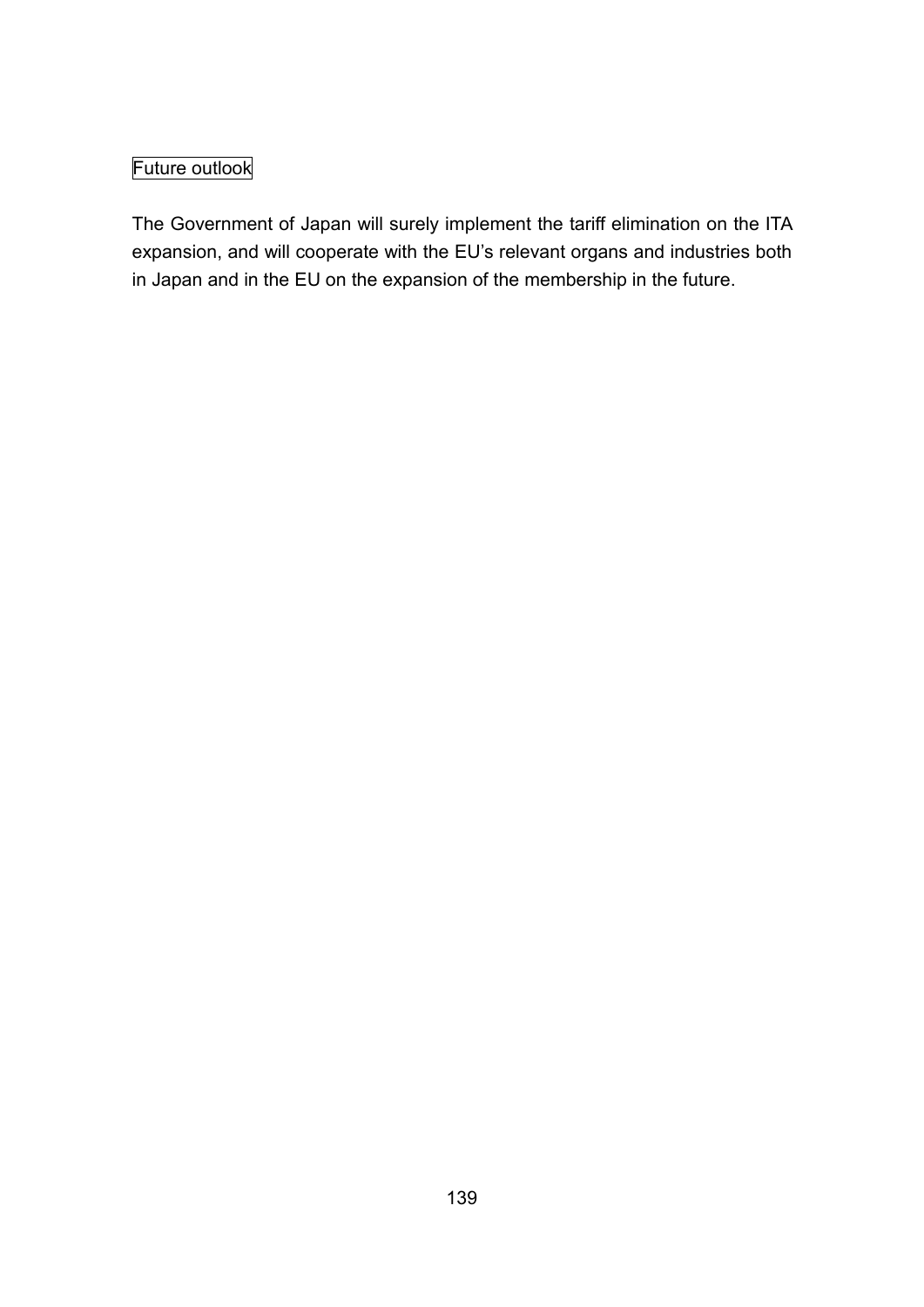5. Work towards International Standardisation in Joint R&D Programmes (WP-3/#07\*/EJ to EJ)

#### BRT Recommendation

Both sides' Authorities should specifically favour joint R&D programmes that are geared towards international standardisation such as standardisation in advanced manufacturing, the Internet of Things and Cybersecurity. Regulatory cooperation between the EU and Japan for facilitating digitalization will accelerate creation of innovation through the deployment of new services and products in both regions.

#### *< Yearly Status Report >*

*In May 2015, The EU and Japan signed a joint declaration concerning R&D and cooperation for standardization called "A strategic cooperation on the future generation of communication network (5G)". In February 2015, the GoJ adopted Japan's Robot Strategy. The Robot Revolution Initiative was established as the execution body of this strategy. The IoT Acceleration Consortium was established with the support of METI and MIC.*

#### *< Background >*

*The EU and Japan share common societal challenges such as aging population, climate change, resources constraints, etc. Enhancing cooperation between EU and Japan expertise will increase possibilities to create new products and services addressing complex issues. However, a real breakthrough is possible if both economies and Authorities use the same standards, so that double certification will not be needed. As this is more difficult to achieve for incumbent technologies and markets, at least new standards should be developed jointly as much as possible. It is well known that the seeds for standards are already defined at the R&D level, thus joint R&D programs should encourage joint standardisation activities.*

*In March 2015, DG GROW and METI held the 18th Annual Meeting of the EU Japan Industrial Policy Dialogue in Brussels and adopted a joint document regarding the regulatory cooperation between the EU and Japan.*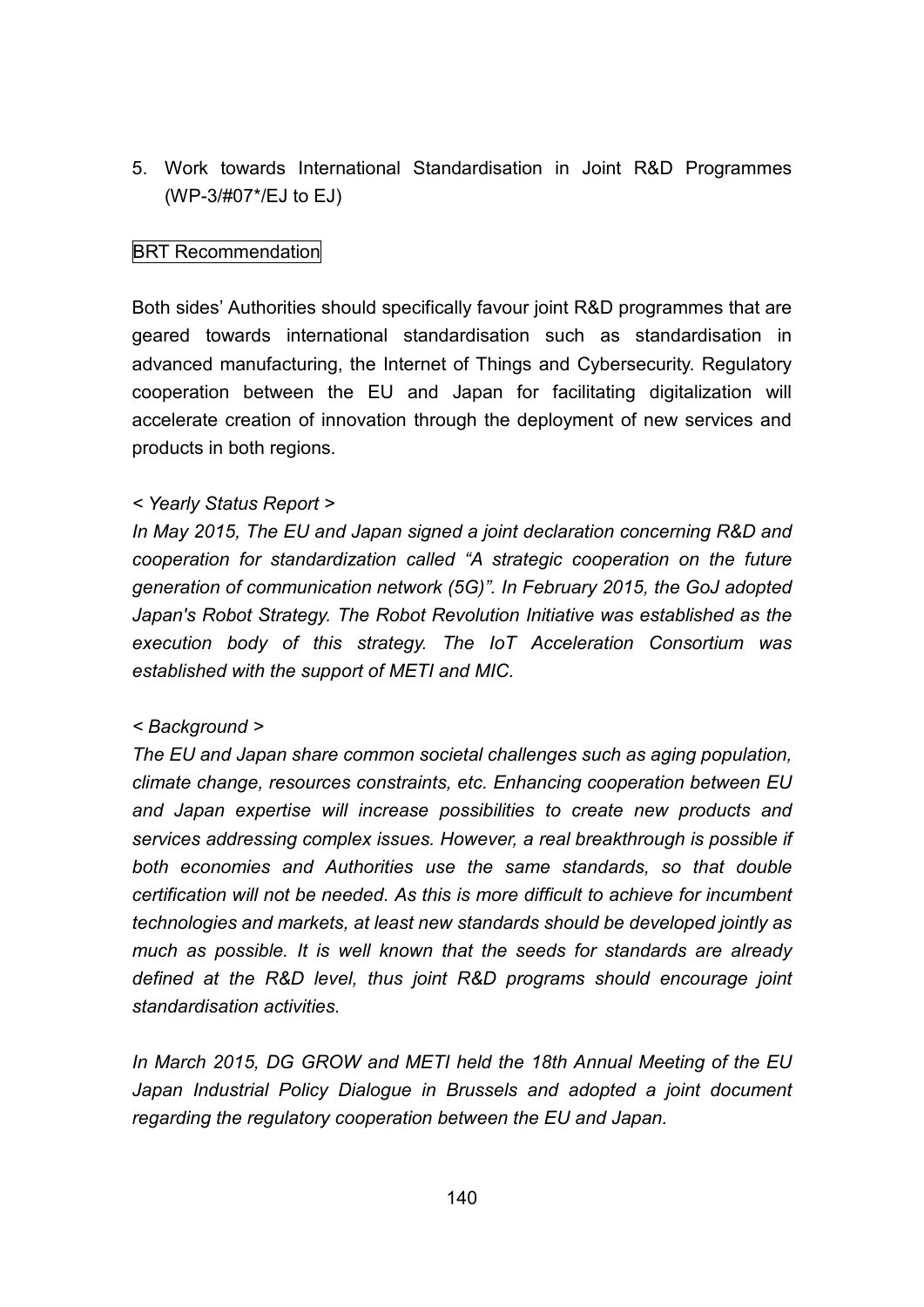### Action taken so far

The Ministry of Internal Affairs and Communication (MIC) instituted joint calls with the EU since FY2012 under the programme of "Strategic Information and Communications R&D Promotion Programme (International Standards Acquisition Type)," which aims at accelerating international standardisation and commercial application of the research findings. The MIC launched joint calls in FY2015 together with the European Commission in two areas of "5G – Next Generation Communication Networks" and "EU-Japan Novel ICT Robotics based solutions for active healthy aging at home or in care." The MIC adopted two proposals in the former area and one proposal in the latter area after the domestic evaluation by external reviewers and the joint evaluation with EU.

Moreover, National Institute of Information and Communication Technology (NICT) instituted joint calls with the EU since FY2012 for the same purpose as the MIC launched joint calls. Following the joint calls launched in FY2015 together with the European Commission in the areas of "IoT/Cloud/Big Data platforms in social application contexts" and "Experimental testbeds on Information-Centric Networking," the European Commission and NICT adopted two proposals in the former area and one in the latter. In addition, in FY 2016, the NICT launched a new joint call with the European Commission in the area of "EU-Japan cooperation on research and development on network platform technology for active and healthy ageing at home or in care facilities" and adopted one proposal.

Furthermore, in October 2016, MIC and NICT co-hosted "the 6th Japan-EU Symposium on ICT Research and Innovation" together with the European Commission, where they broadly shared the products and future direction of the Japan-EU joint research and development in the ICT area. They also organized a special session during the symposium with the participation of promoting groups and standardization organization in the area of IoT/ smart city, where they renewed their recognition of the value of Japan-EU joint research and confirmed to strengthen collaboration between Japan and Europe towards further development of the area of ICT research, with a core of this framework.

#### Future outlook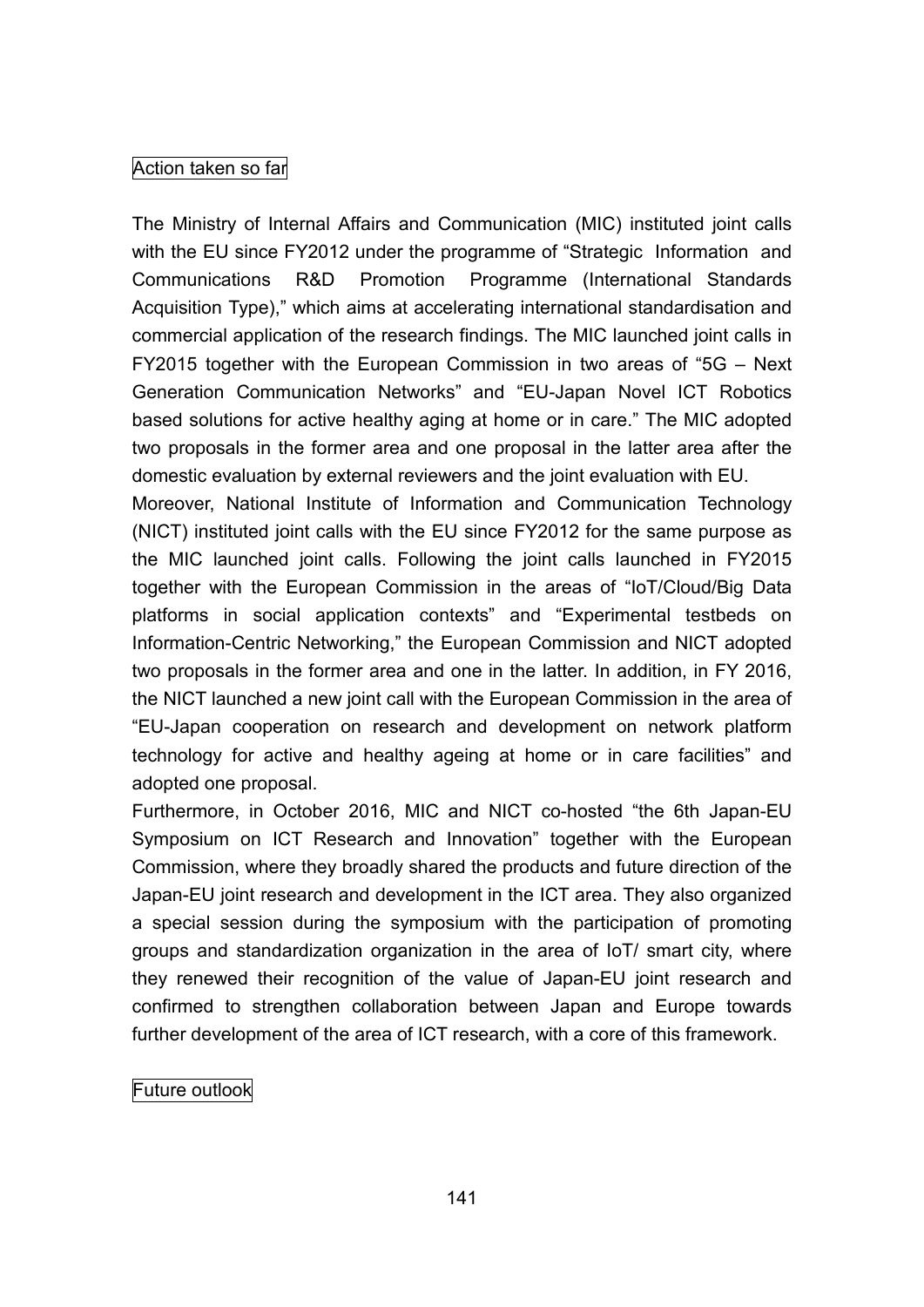The Government of Japan continues to seek the possibility of wider cooperation, with consideration on international standardization, following up progress of the joint research and the dialogues which has been launched so far.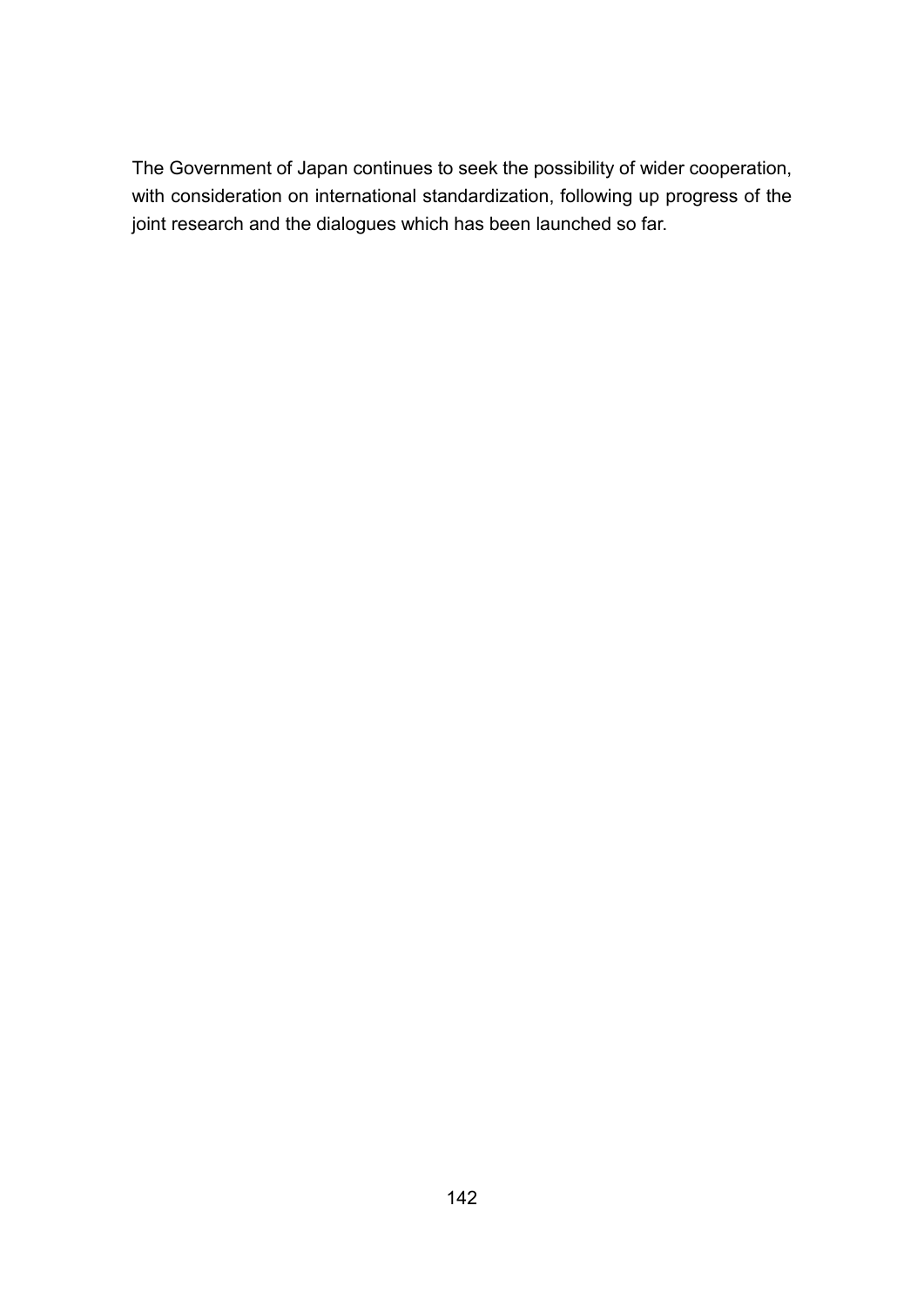6. Sharing Vision and Roadmaps for a Better Coordination of R&D Projects/Programmes (WP-3/#08\*/EJ to EJ)

#### BRT Recommendation

To make the programmes even more effective to manage and accessible from the industry, the procedure for preparation, launch and evaluation of coordinated calls should be well discussed by both parties and standardised. Especially, transparency should be enhanced throughout the application and evaluation processes. Clearly mentioning correspondences between European and Japanese calls would greatly facilitate the identification of opportunities for cooperation. If possible, synchronized publication of such calls would be desirable. Both sides' Authorities should increase matchmaking activities between European and Japanese industry to find out common themes. The role of National Contact Points (NCP) should be reinforced. Japanese NCP should work more closely with European NCPs and both should coordinate their efforts. For sharing the vision and working on the common roadmaps, the industry-led activities of European Technology Platforms (ETPs) can be a model.

To increase participation in the respective R&D projects of each region, the BRT recommends authorities to promote the services offered by the National Contact Point in Japan for Horizon 2020 and other relevant instruments (including the EEN) to widely circulate R&D call notifications and support the formation of partnerships. The BRT hopes that initiatives under Horizon 2020 and Japan's 5<sup>th</sup> Science and Technology Basic Plan will lead to further EU-Japan strategic R&D cooperation.

#### *< Yearly Status Report >*

*A few joint calls for proposals under Horizon 2020 were released in the fields of aeronautics and ICT, health and advanced materials.*

*On 18 May 2015 in Brussels, the 3rd Joint Committee on Scientific and Technological Cooperation between the EU and Japan was held. The Committee adopted a Joint Vision on the new strategic partnership in Research and Innovation between the European Commission and the Government of Japan. In addition to the current joint areas of cooperation (ICT, Advanced*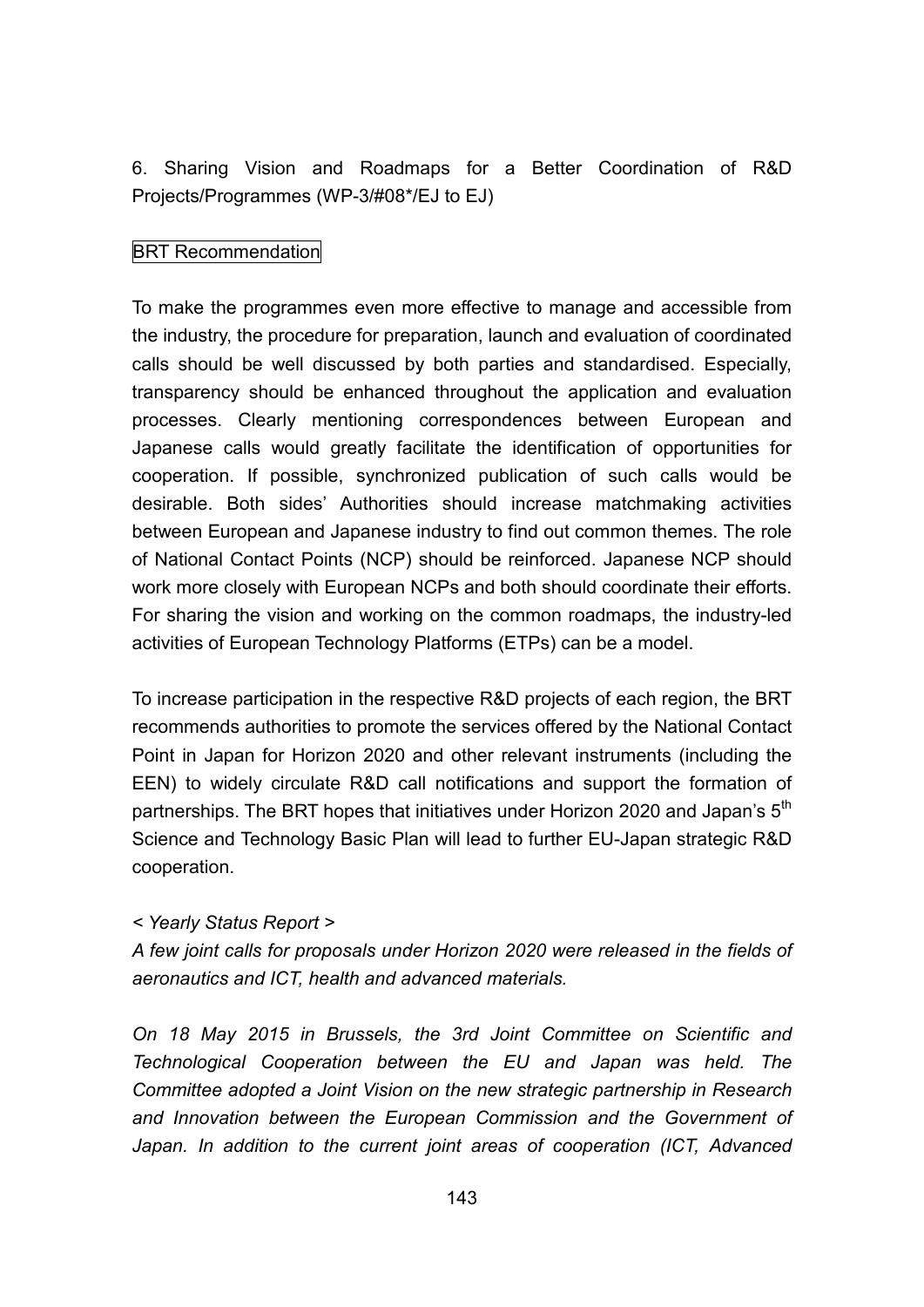*Materials/CRM, Aeronautics), both sides' authorities have a common view on the strategic significance of increasing cooperation in the fields of health/medical research, environment, energy, and high-energy physics.*

*To further enhance EU-Japan cooperation in research and innovation, the JEUPISTE project has continued its activities, reinforced by Japan's National Contact Point for Horizon 2020. The EU-Japan Centre for Industrial Cooperation conducted several activities to facilitate R&D collaboration between the EU and Japan: a major seminar on Horizon 2020 (October 2015), a Power Electronics Symposium (December 2015) and several activities in Europe (such as an innovation workshop in Barcelona on healthy ageing and smart cities in November 2015). Various seminars/workshops/trainings were also organized in cooperation with local hosts in Japan, tailored to specific needs or the organisations.*

*France has also given a European dimension to its activities under the France-Japan Innovation Year, such as the EU-Japan 5G Symposium (February 2016).*

*Japan's Cabinet Office has adopted its 5 th Science and Technology Basic Plan in late January 2016. It outlines Japan's science and technology approach for the next 5 years.*

## *< Background >*

*Science, Technology and Innovation are engines for growth. Ideas cannot be prevented from crossing borders. Consolidating expertise from both regions will be an effective way to address current complex global issues. Countries can make more effective use of human resources and financial funds if their R&D programmes are coordinated and if mutual access to R&D programmes is easier for participants from both regions. Coordination should also be promoted at local/regional levels (e.g. Smart Specialisation). A similar coordination should be promoted by coordinating the work of Chambers of Commerce, Industrial Associations and Universities.*

## Action taken so far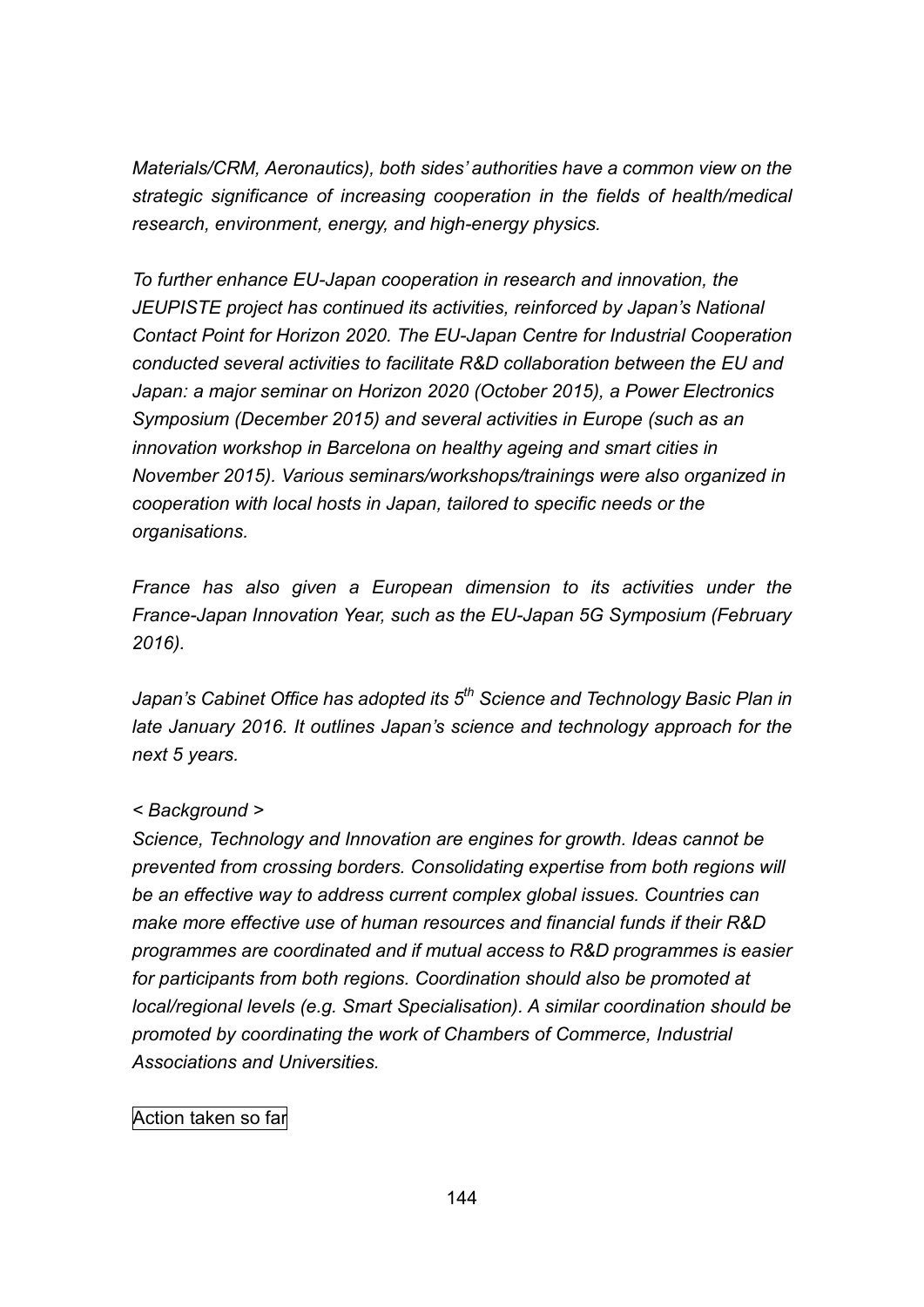The Government of Japan designated the EU-Japan Centre for Industrial Cooperation as the National Contact Point (NCP) in Japan on November 2013, and has allocated a budget necessary for the activities of the NCP from FY2014. This Centre has been providing counsel to facilitate application procedures and search for partners under the Horizon2020 programmes, in response to inquiries from universities and private enterprises. The Centre also has been conducting comprehensive support activities including translation of the Horizon2020 official documents released by the European Commission, such as online manual and model grant agreement, and dissemination of the Horizon2020 programmes through holding seminars and workshops.

In April 2015, this Centre launched the NCP Japan Portal Site, which the Centre provides the latest call information on the website and started to operate its one-stop service system consistently supporting from searching European partners to draft proposal documents.

In October 2016, the increase of activities of the NCP was confirmed at the meeting on Science and Technology Cooperation between Japan and the EU.

#### Future outlook

The Government of Japan will support for reinforcing the organisational system of the NCP, with a view to further facilitating the activities of the NCP to announce calls for R&D proposals under the Horizon2020 and to formulate partnerships of entities of Japan and the EU.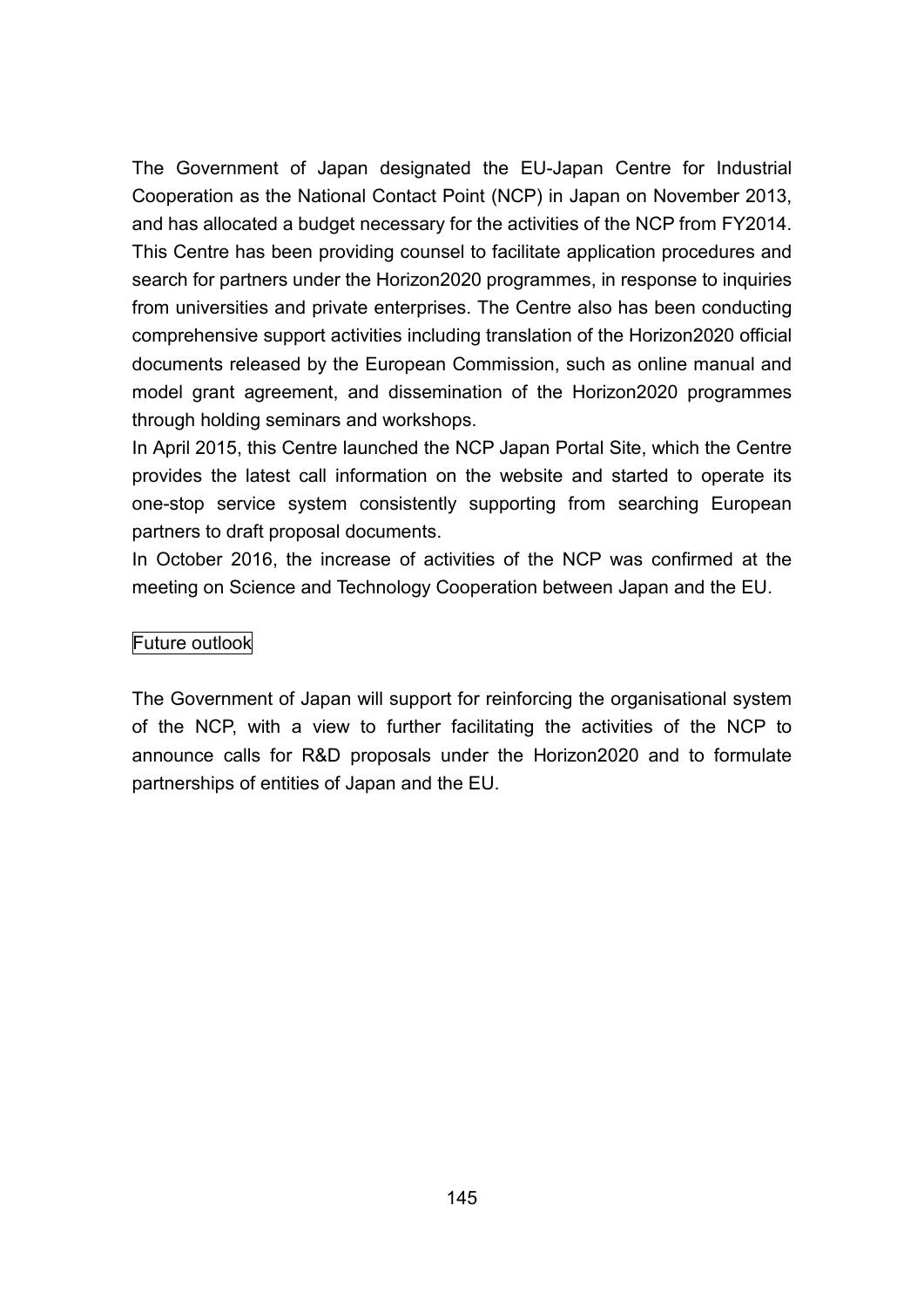# 7. Government-Led Industrial Cooperation in Aeronautics (WP-3/#9\*\*/EJ to EJ)

## BRT Recommendation

The Authorities of Japan and the EU should establish a permanent dialogue aiming to significantly upgrade the scale of EU-Japan industrial cooperation in aeronautics based upon mutual trust, equality and mutual benefits, and stimulated by government funding. This should include a broad cooperation on environmental issues.

#### *<Yearly Status Report>*

Some progress has been made on this recommendation.

#### *<Background>*

*Europe's aeronautics industry has long been a major supplier to the world market. Japan also has many advanced technologies. Both are challenged by new entrants. In this context, joint technology and project development are necessary for both sides' companies to maintain technological leadership and competitiveness, and for governments faced with severe budgetary constraints. Some Europe-Japan industrial cooperation exists in helicopters and aeroengines but the potential is much greater*

*EU-Japan industrial cooperation in civil airliners has stagnated since the early 2000s, when 15 Japanese suppliers joined the A380 programme. The situation is better for Japanese participation in engine programmes and as suppliers of carbon fibre materials. The aerospace industries of other countries have improved significantly in recent years and price competitiveness has become a key decision criterion.*

*Europe and Japan support mostly separate research programmes on environmental issues, from noise to emissions. We believe that the eco-technology at all aircraft speeds is one of the fields where further cooperation between Europe and Japan could yield significant cooperation and business opportunities.*

#### Actions taken so far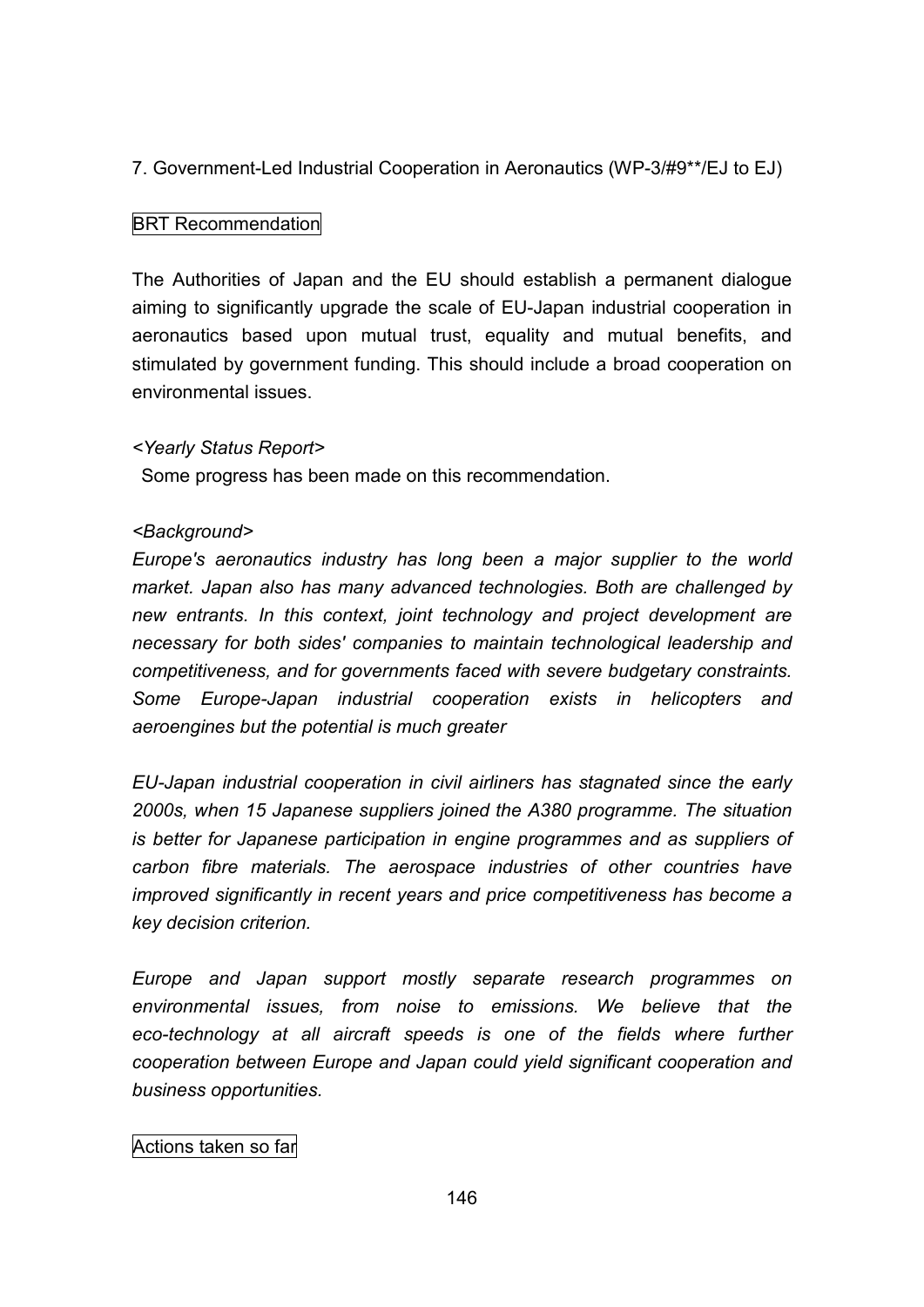A director-level meeting on the Sustainable Network for Japan-Europe aerospace research and Technology cooperation II (SUNJET II), a joint project to make a roadmap for technology development, was held in June 2016, based on the framework on civilian aeronautical cooperation in accordance with the Terms of Reference of the European-Japanese Working Group on Civilian Aeronautics Research between the Ministry of Economy, Trade and Industry (METI) and the Director-General Research & Innovation of the European Commission(EC), signed in 2013. In July 2016, the METI and the EC held the meeting of the working group meeting on civilian aeronautics research.

As to the cooperation projects between Japan and the EU in aeronautics, following the joint researches in the first phase that had been already carried out, four proposals for the joint researches in the second phase, namely, future passenger-friendly cabin architecture and system, lighter integrated heat exchanger systems, efficient composite structure manufacturing and monitoring, and smarter flight control technologies for enhanced safety, were submitted, and the EC adopted the projects for which it will allocate its budget. Japan also adopted these four projects for which it will allocate its budget as well. These cooperation projects started in 2016.

In November 2016, the fourth Working Group and a workshop aimed at finding future cooperation between Japanese and French companies in Paris, based on the framework on civil aeronautical cooperation between Japanese and French industries in accordance with the Memorandum on Cooperation (MoC) in Civil Aeronautical Industry concluded between the METI and the Directorate General for Civil Aviation of France (DGAC) in June 2013.

#### Future outlook

With respect to efforts on aircraft technologies related to environment, the cooperation between Japanese civil aeronautics industry and those of other countries including Europe is vital from the viewpoint of improvement of Japanese companies' technological capability and competitiveness. In addition to steadily carrying out the adopted Japan-EU cooperation projects, the Government of Japan will continue to support the further collaboration between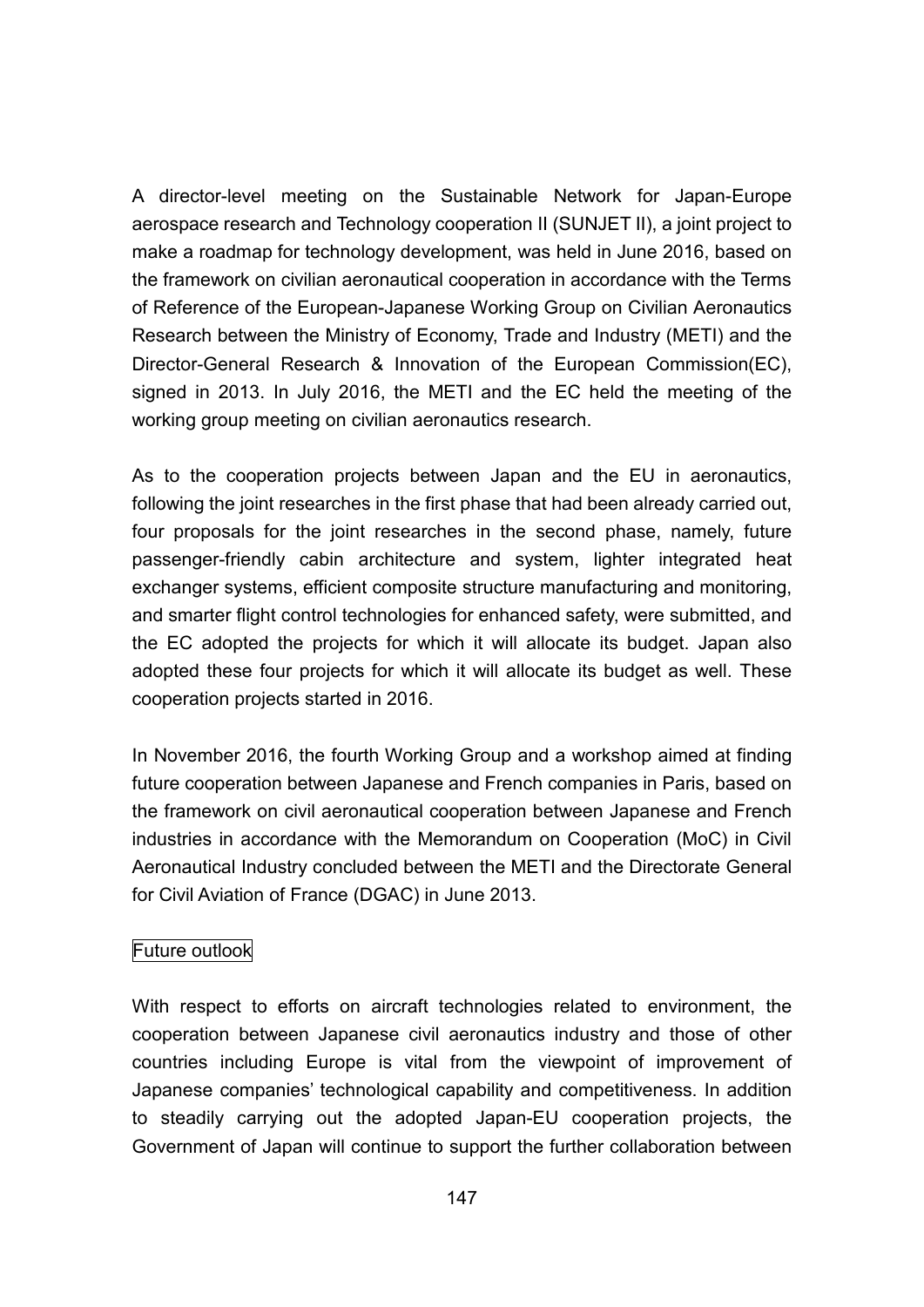the Japanese and European civil aeronautics industries, such as finding and supporting new cooperation projects, utilizing the Japan-EU and the Japan-French cooperation framework.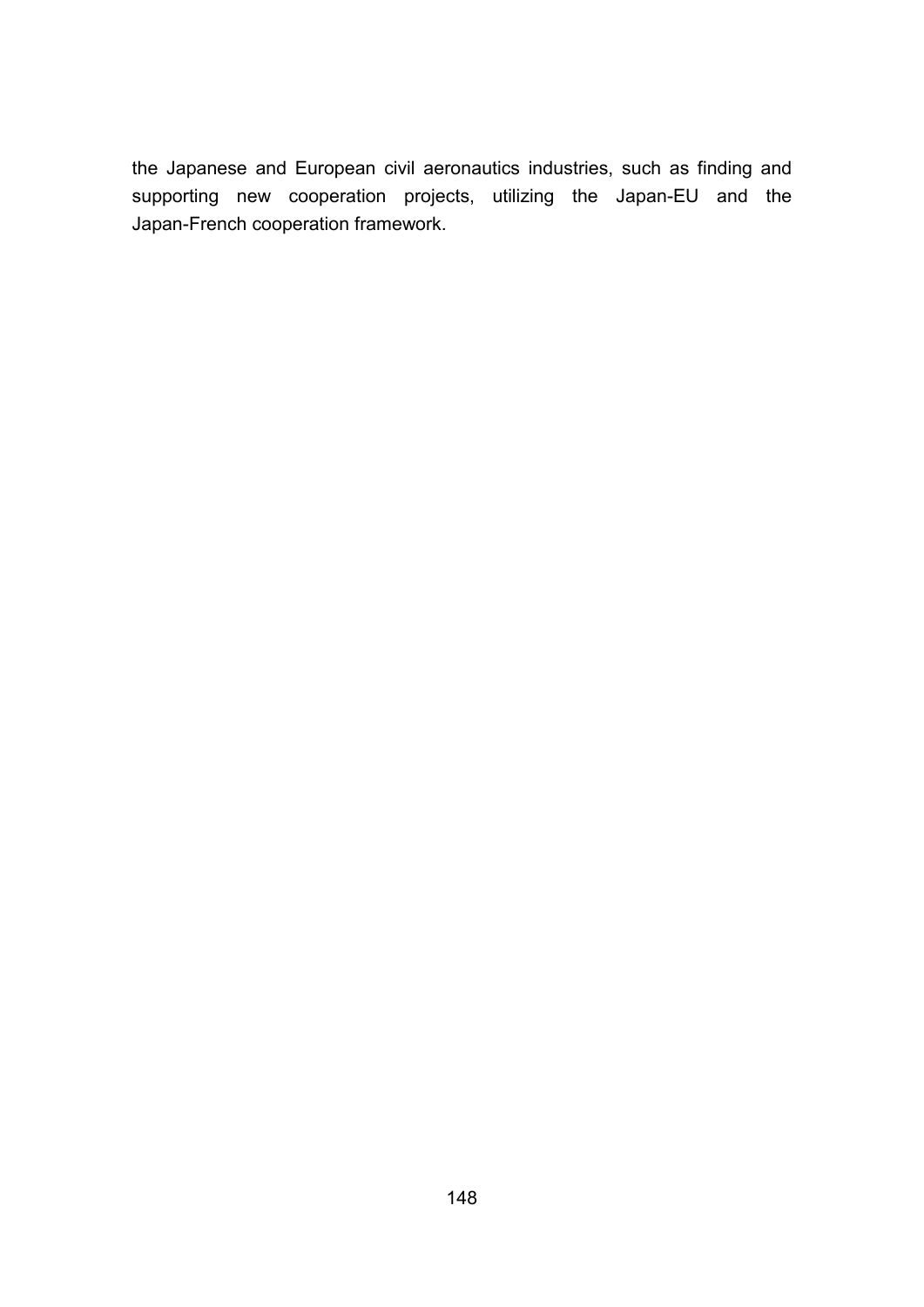### 8. Cooperation in Aircraft Certification(WP-3/#10 \*/EJ to EJ)

### BRT Recommendation

Cooperation between Japanese and European aircraft certification authorities should be upgraded. Specifically, the BRT recommends the signature of a Bilateral Aviation Safety Agreement (BASA) between the JCAB and the EASA that would cover both type certification and maintenance activities.

#### < Recent Progress >

Significant progress is made towards a BASA between Japan and the EU.

#### < Background >

*There is a bilateral agreement between US and Japanese civil aviation authorities that facilitates the mutual acceptance of the other party's certification basis, while there is only a working arrangement between Europe (EASA) and Japan (JCAB) that proves extremely difficult to work with. Validation by JCAB of European Type certified aircraft is a very lengthy process. In particular, validation of EASA-certified new optional equipments for helicopters whose Type Certificates are already validated by JCAB should be almost automatic, but instead the Japanese authority requires a review of all the technical documentation before approval. This is often the cause of delivery delays of the products to Japan and may at times preclude European manufacturers from fairly competing in public tenders, due to stringent delivery requirements. Moreover, Japan is probably the only country in the world where the Rotorcraft Flight Manuals must be translated into the local language and approved by the local authority, again representing an obstacle to helicopter imports.*

#### Actions taken so far

On March  $7<sup>th</sup>$ , 2016, the EU Council conferred the European Commission (EC) the mandate to open negotiations with Japan in view of concluding a Bilateral Aviation Safety Agreement (BASA)

On May 3<sup>rd</sup>, 2016, at the Japan-EU Leaders Meeting, Prime Minister Abe welcomed the start of official negotiations on Japan-EU BASA.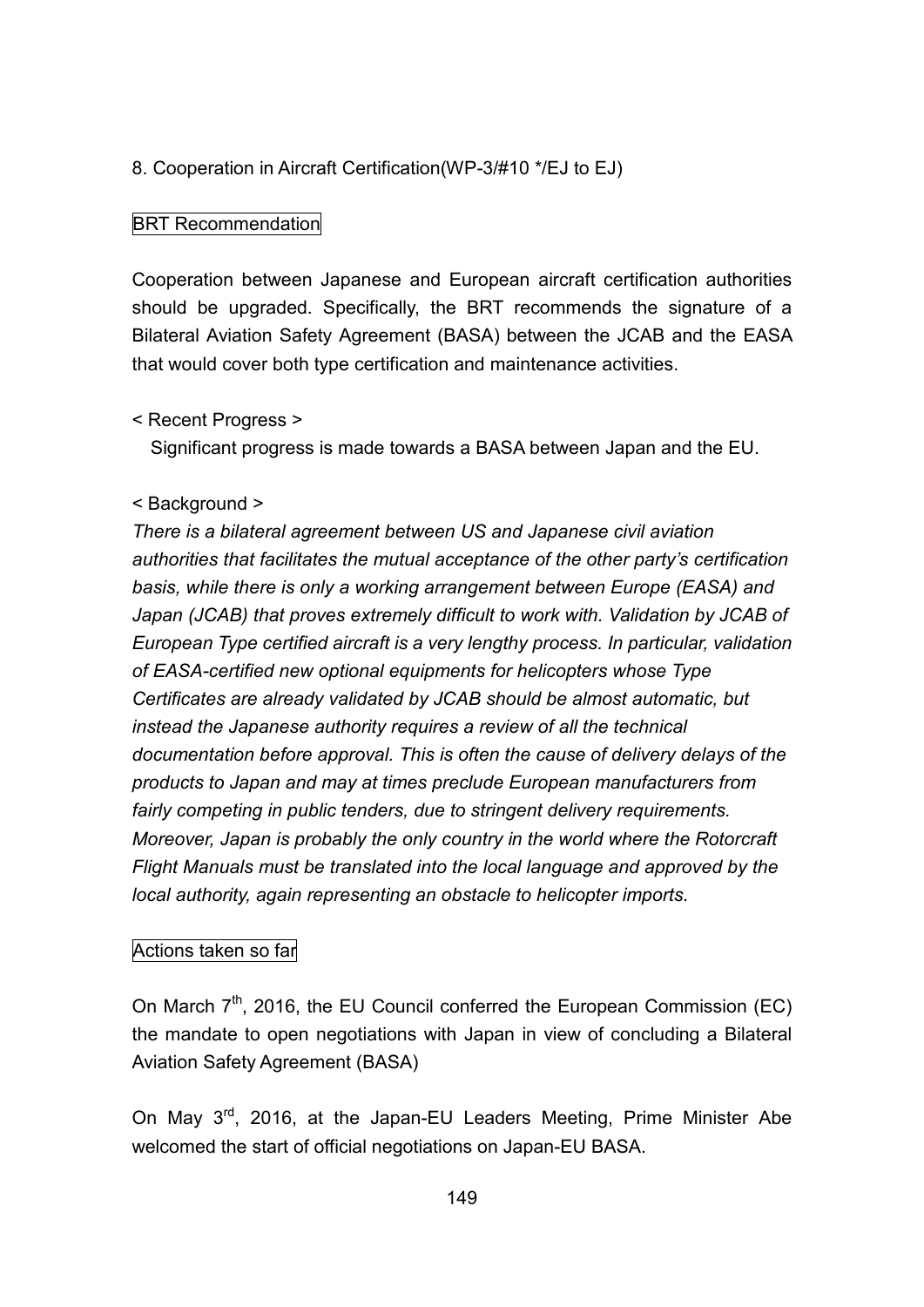Based on the above, the Government of Japan and the EC have been coordinating to hold the first meeting of official negotiations on a BASA at an early timing.

# Future outlook

The Government of Japan will actively move forward with the negotiations with an aim to conclude a BASA, while conducting a survey of regulations and systems by the Japanese Aviation Authority and the European Aviation Authority.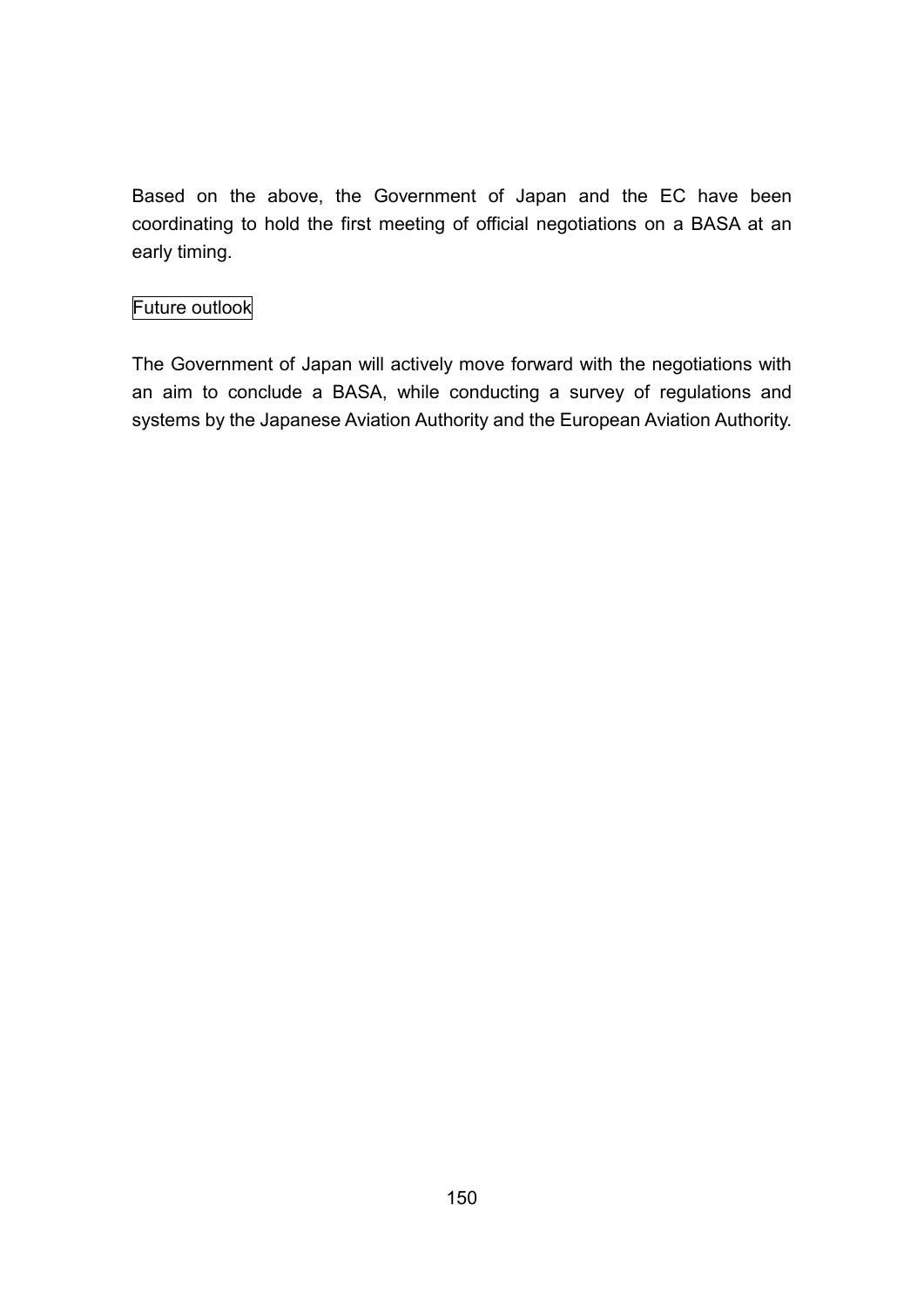#### 9. Weight Restrictions on Haneda Airport D Runway (WP-3/#16\*\*/E to EJ)

#### **BRT Recommendation**

Haneda D runway weight restrictions are an obstacle to the use of European-made aeroplanes and an obstacle to further development of international traffic at Haneda. These weight restrictions should be re-examined to allow the operations of new and larger airplanes such as Airbus-made A380 and A350. We request both sides' Authorities in charge to cooperate in making the necessary verifications. Additionally, for the newest mid-size A350 aircraft, operation could be possible with the re-verification of the withstand load with regards to part of the construction.

#### *< Yearly Status Report >*

*No progress has been seen on this recommendation. However, the recent approval of the 747-8i (Code F aircraft) for day-time operations in Haneda offers hope that the A380 (also a Code F aircraft) will be approved soon for day-time operation as there are some airlines looking at operating the A380 into Haneda.*

#### *< Background >*

*With the purpose of expanding airport capacity in response to the increase in air travel demand as well as to reduce congestion, a fourth runway (D runway) and an international terminal were opened in Haneda in October 2010. So far focusing on flights to and from Asian countries, its use for long-haul international routes will increase in the future. The number of flights will grow together with the demand but will be limited in the end by the capacity in terms of slots. The recent dramatic increase in the number of foreign visitors to Japan, just under 20 million in 2015 has caused the GoJ to revise the target upwards to 40 million for 2020. The average size of aircraft departing Haneda (230 seats) is now lower than it was in 1980 (240 seats) when 747s were used domestically. To see traffic grow at Tokyo's airports and more specifically Haneda, work needs to be done to ensure larger aircraft can be used at Haneda. In this regard, the use of new and larger aircraft will be an important part of the airlines' strategies. Under such circumstances, aircraft weight restrictions on the D runway could impede the conversion of Haneda Airport to larger and newer aircraft. New aircraft such as the A350 and A380 are significantly quieter and environmentally friendly than*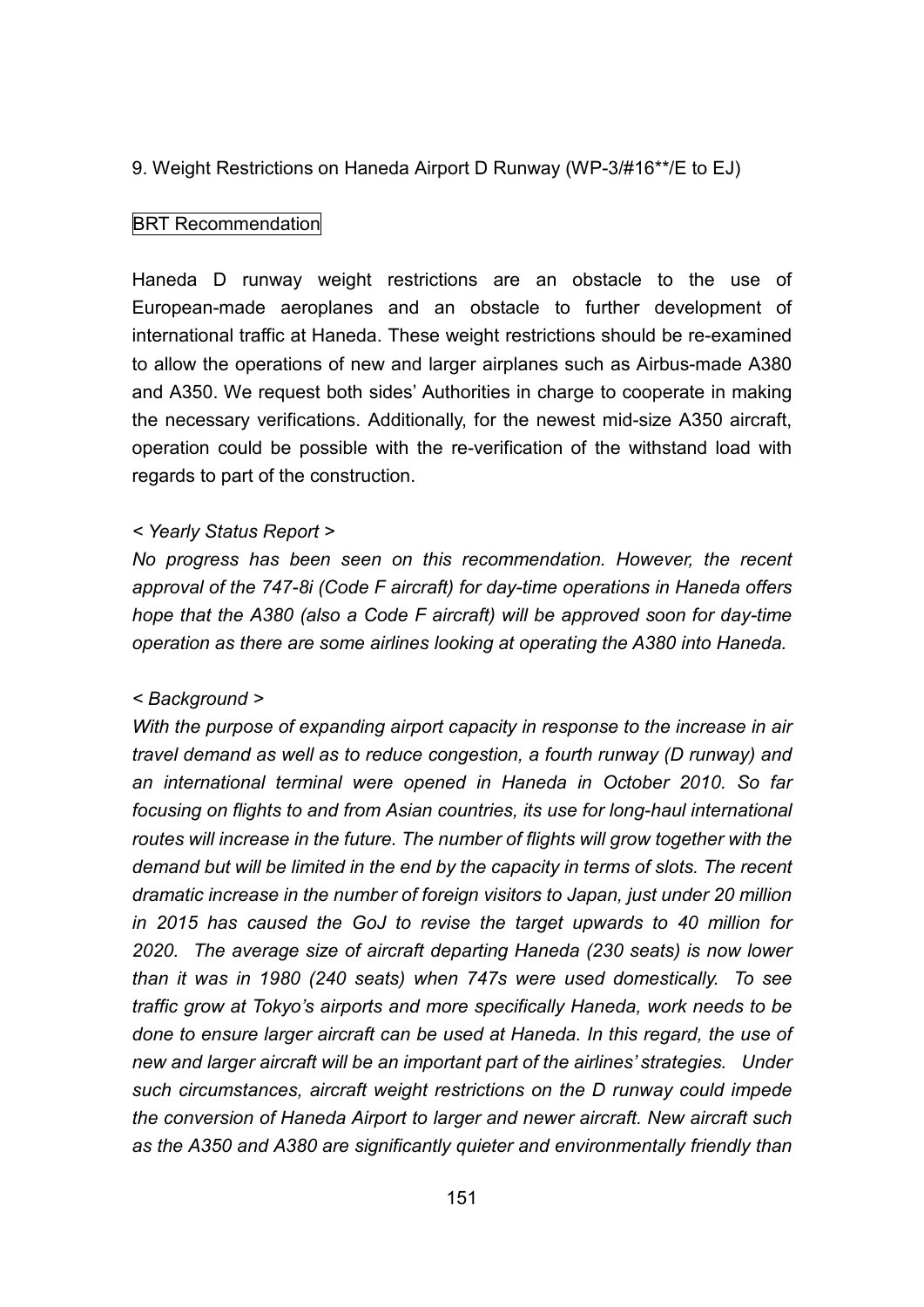*older aircraft now in use at Haneda airport and, with plans to overfly the city to increase flights to and from Haneda, it is essential that quiet aircraft are used as much as possible. In order to avoid disturbing the flow of the Tama River, the D runway was overhauled using a pier-like structure instead of a conventional landfill. Due to this, weight restrictions have been placed upon the aircraft in use, and with the entire lineup of Airbus' newest A380 and A350 series exceeding the weight limit, these aircraft could no longer be used as they currently are (cf. chart below).*

| Unit: tons   | Weight limit | A380  | A350-1000 | A350-900 | B747-400 | <b>B777</b> |
|--------------|--------------|-------|-----------|----------|----------|-------------|
|              |              |       |           |          |          | $-200ER$    |
| Total weight | 400          | 571   | 308.9     | 268.9    | 396.0    | 286.9       |
| Main<br>gear | 139.5        | 161.6 | 146.9     | 126.0    | 92.8     | 134.9       |
| load, t/gear |              |       |           |          |          |             |
| Wheel load   | 26.2         | 26.9  | 24.5      | 31.5     | 23.2     | 22.5        |

# Actions taken so far

Weight restrictions at Runway D were placed for the purpose of safe operations; hence, it is extremely difficult to ease the restrictions which are based on the computation of the durability of structures. This is why Runway D, which is only 2,500 meters long, has weight restrictions. Meanwhile, Haneda Airport never rejects larger airplanes including A380 and A350, and they are allowed to make landings if being operated within the acceptable weight (by, for instance, reducing fuel or cargo within a scope which does not affect its operation, meeting the weight requirements).

Runway C in Haneda Airport has been extended in December 2014. With the permission from Japan Civil Aviation Bureau (JCAB), larger aircrafts including A380 are able to use the runway C which is 3,000 meters in length from 23:00PM to 06:00AM.

# Future outlook

JCAB has no specific plans over the next year.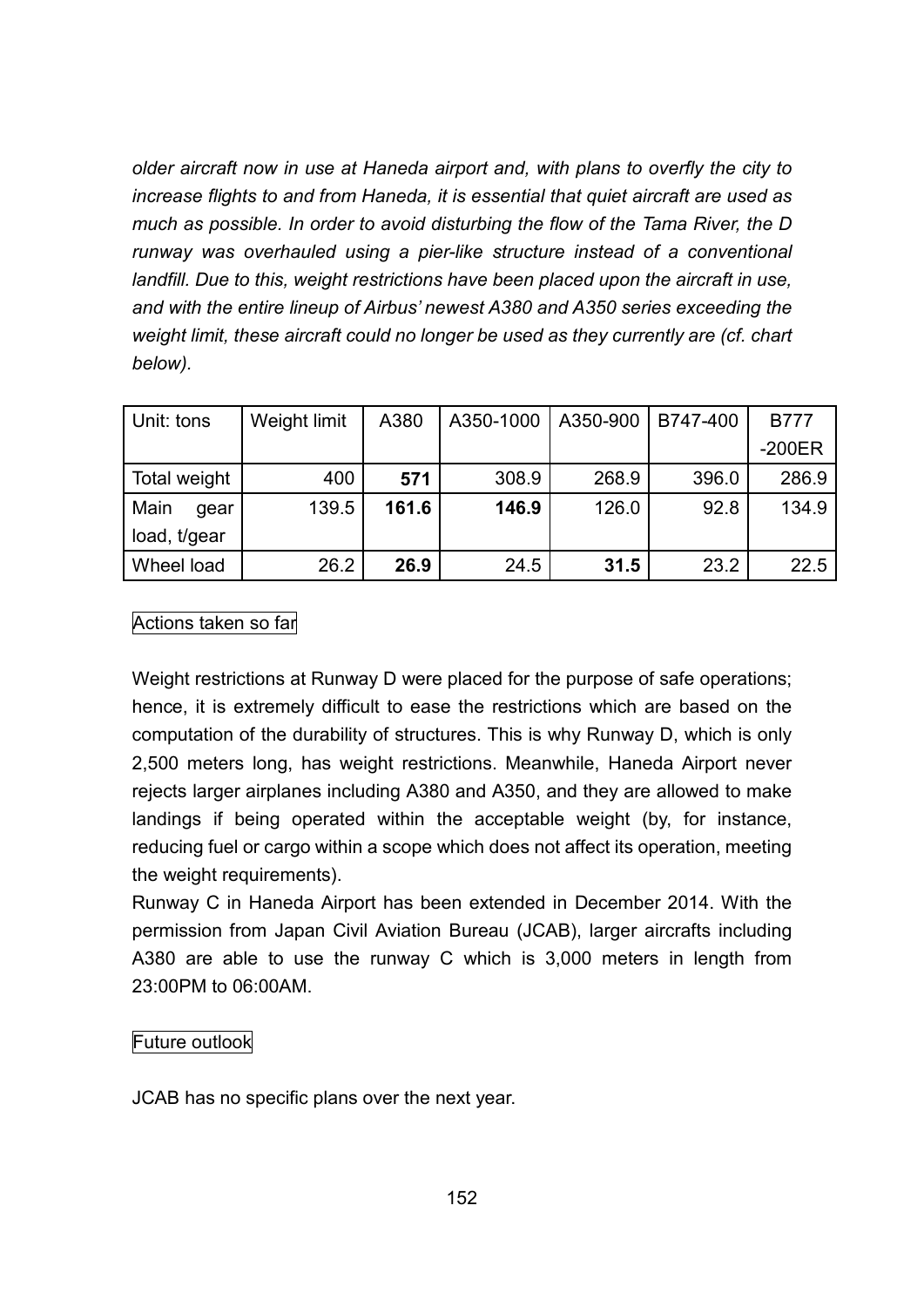### **Working Party 4 : Energy, Environment, and Sustainable Development**

1. Changes and harmonization in the areas of energy and environment (WP-4/#01\*/EJ to EJ)

#### **BRT Recommendation**

#### Diversification and destabilization of resource- and energy-supplying regions:

While the diversification of energy and resource supply sources through the full-scale export of shale gas by the U.S., the lifting of sanctions on Iran, and other circumstances is contributing to stable energy supplies and the leveling of abrupt and erratic price fluctuations, the Middle East still plays a major role in the supply of energy to the world, and breeding grounds for civil war and terrorist activities exist within the region due to the continued fragility of some governments there.

We have also begun to see signs of sectarian violence and terrorism even in Middle Eastern regions that have been comparatively stable up until now. Moreover, in light of piracy issues off the coast of Somalia, it remains important for us to ensure the safety of sea lanes, including the Suez Canal and the Strait of Hormuz. The governments of Japan and EU countries will continue their efforts to strengthen cooperation among members of the international community to improve energy security.

# The significant impact of the destabilization of energy prices on Japan and EU countries that import energy:

There are both positive and negative aspects to the fall in oil prices for consuming countries.

Growing dependence on oil from the Middle East, the world's low-cost resource superpower, means that the risk of a sharp rebound in price in the event of shrinking oil investment would offset the economic benefits. And if the price drops to such a level that it does not bring investment to the supply sector, there will also be growing concern over the stable supply of natural gas. Furthermore, incentives for the use of bio fuels do not seem to be working, and there has been a major impact on investment in energy efficient technologies and energy conservation measures. Also, in the unlikely event that a resource-rich country was to fall into a national financial crisis, it could lead to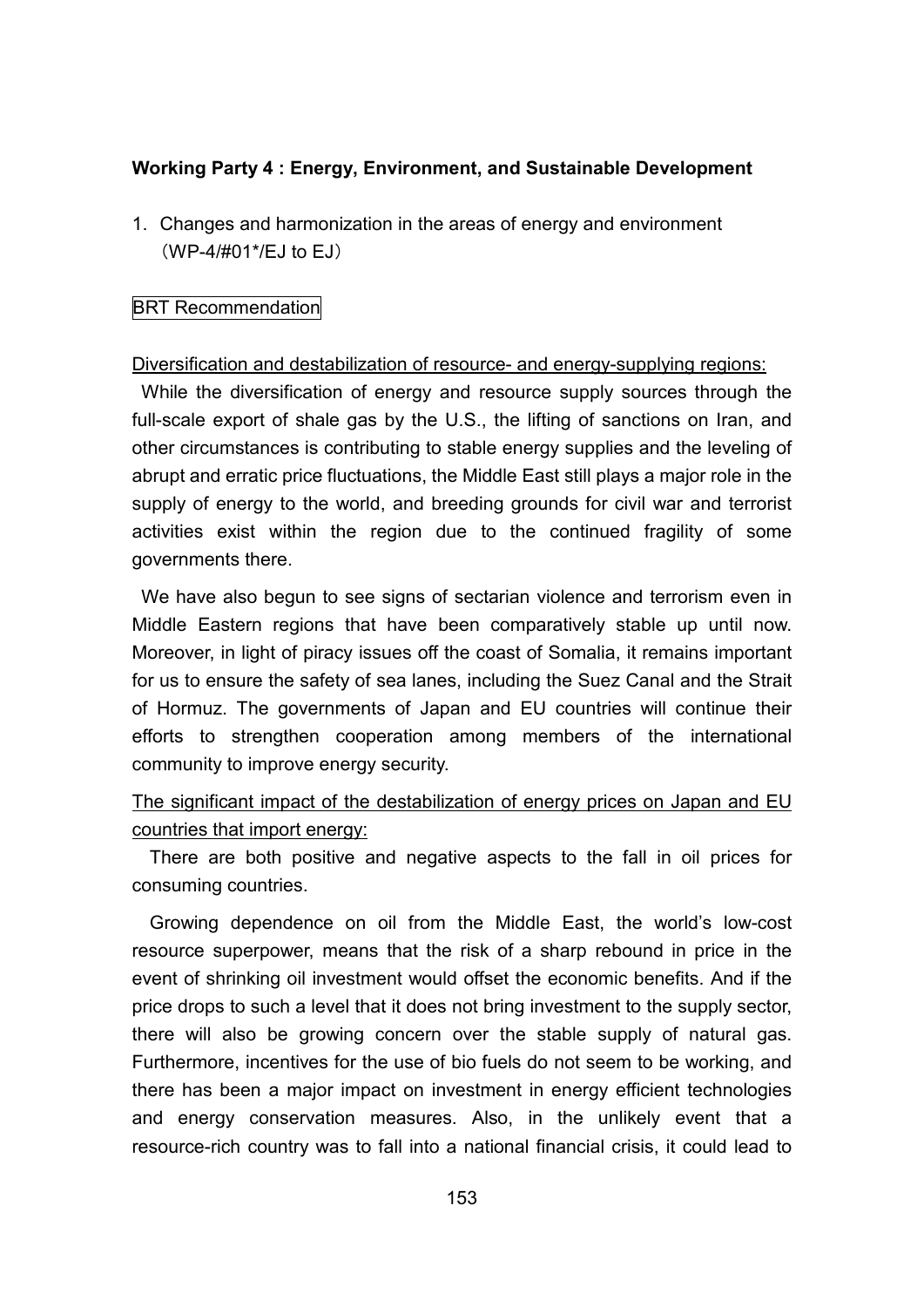growing geopolitical risks and the preservation of terrorist organizations.

Although declining resource prices have contributed to the short-term improvement of trade deficits in Japan and EU countries, it is important for these countries to fully understand the impact that the stabilization of resource prices can have on energy security, energy conservation, and energy efficiency, and to act accordingly.

The impact of rising energy demand in newly developing countries on national energy policy changes and resource prices:

At COP21, expectations were high for efforts toward the introduction of energy systems that are not only more low carbon but also more efficient. However, as was also introduced in IEA WEO-2015, world energy consumption in the future will be driven primarily by India, China, Africa, the Middle East, and Southeast Asia. It is predicted that energy consumption will increase by one-third of present consumption by 2040, and that the entire increase will be due to consumption in non-OECD countries. The reduction of energy consumption in OECD countries is the result of demographic changes, economic structure changes, and growing efficiency. By 2040, energy consumption is expected to decrease by 15% in Europe, 12% in Japan, and 3% in the U.S. With the world population expected to continue growing in the future, the center of energy consumption is shifting from developed countries to newly developing countries. While the export of shale gas by the U.S. is expected in the long run, aggressive resource development by state-owned companies in newly developing countries is currently being witnessed and competition for resources is becoming fierce.

Japan and the EU are committed to working together to stabilize resource prices and implement energy mix policies suitable for regional needs that will enable companies to continue their business activities in a stable manner.

#### Actions taken so far

The Government of Japan hosted the G7 Kitakyushu Energy Ministerial Meeting on May 1<sup>st</sup>-2<sup>nd</sup>, 2016, where Mr. Hayashi, then Minister of Economy, Trade and Industry, chaired the meeting under the main theme of "Energy Security for Global Growth." During the meeting, the ministers deepened discussions on promoting energy investment including upstream projects, which would contribute to the stabilization of energy prices, and on strengthening energy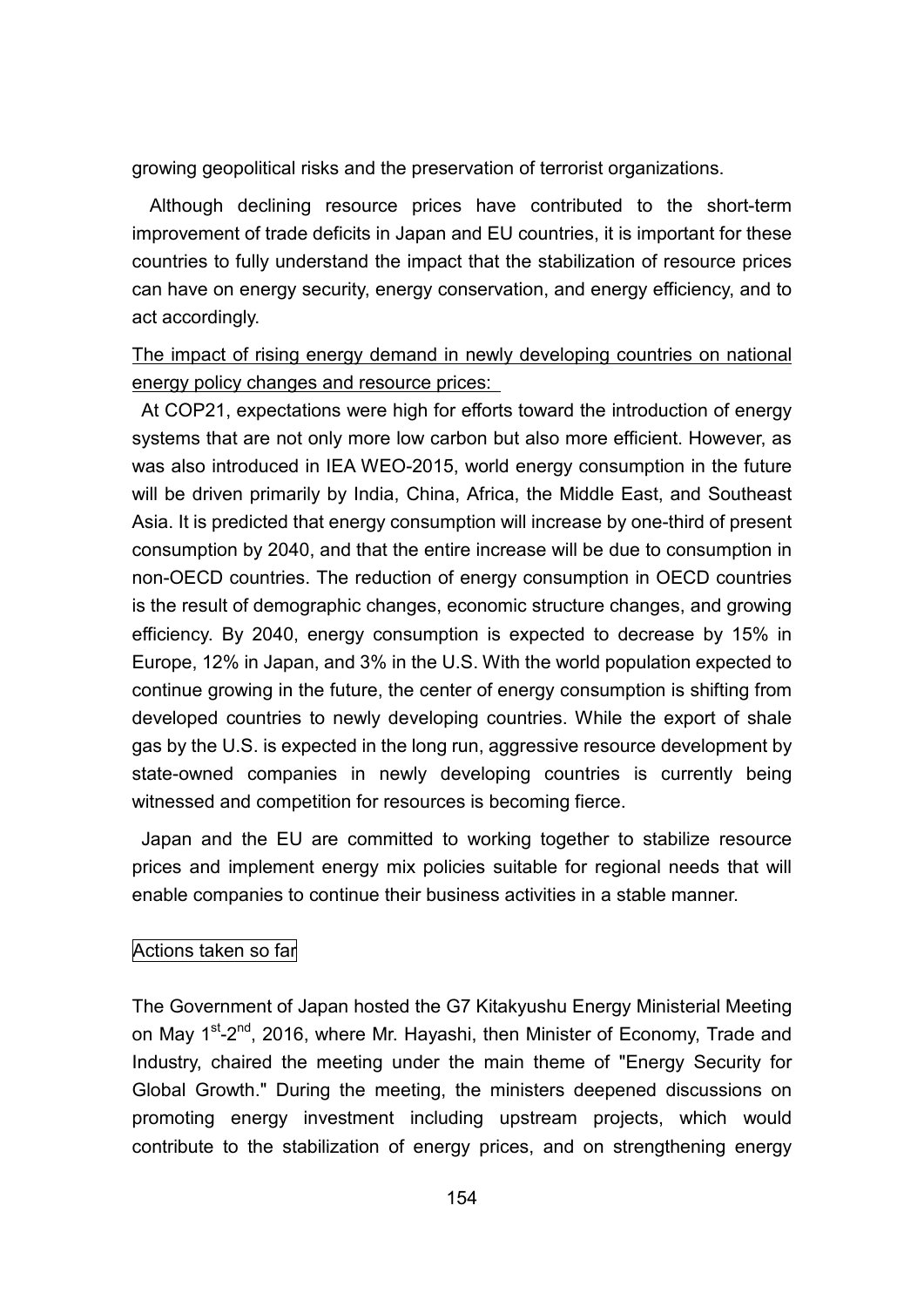security, under the circumstances of the recent changes in the energy market and geopolitical situations. Their specific messages and action plans were contained in the joint statement.

Further, during the G7 Ise-Shima Summit on May 26<sup>th</sup>-27<sup>th</sup>, 2016, the leaders expressed their commitment to (1) promoting investment on upstream developments, high quality infrastructures, and clean energy technologies, (2) strengthening security for the natural gas market, and (3) the promotion of innovative energy technologies and improved energy efficiency, and also shared (4) the recognition on the importance of nuclear safety.

In July 2015, the Government of Japan developed the energy mix as a vision of a desired energy demand and supply structure for FY2030 in accordance with the Strategic Energy Plan, which was approved by the Cabinet in April 2014.

# Future outlook

The Government of Japan will continue to work on the specific actions adopted in the "Kitakyushu Initiative on Energy Security for Global Growth" at the G7 Kitakyushu Energy Ministerial Meeting and endorsed by the leaders.

Toward the realization of our energy mix, we are taking various measures such as taking through energy saving efforts, maximizing the introduction of renewable energy, improving the efficiency of thermal power generation, securing the stable supply of natural resources, and restarting nuclear power plants after their safety is confirmed.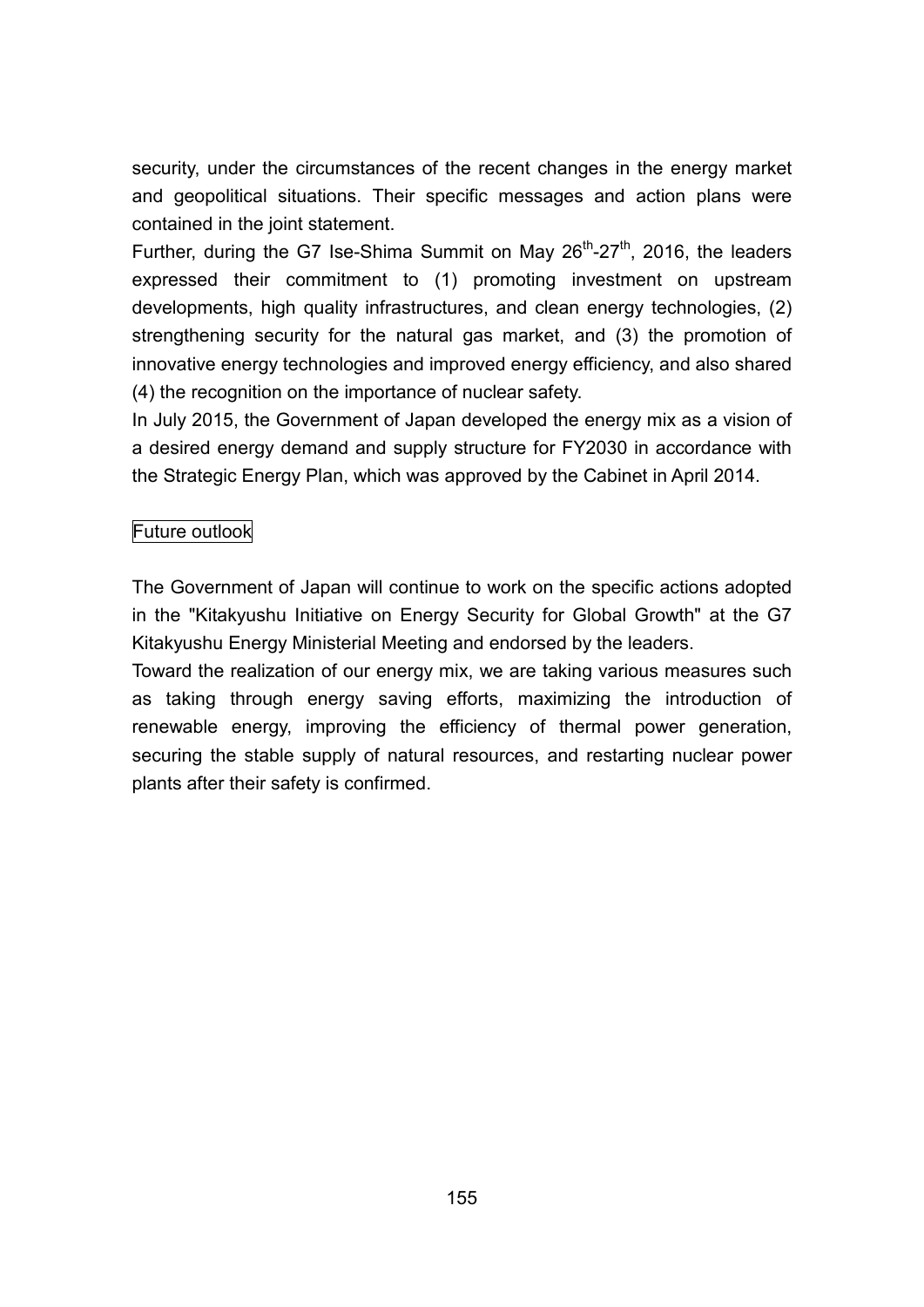#### 2. Basic energy policy (WP-4/#02\*\*/EJ to EJ)

#### BRT Recommendation

# Harmonization of supply stability, economic efficiency, the environment, and safety standards:

Energy forms the foundation of economic activities. Efforts to reduce energy demand while at the same time ensuring the stable supply of energy and proper electricity rates are not only critical to business operations but also have a profound impact on the creation of new business opportunities. It is also important to give due consideration to environmental load. Based on this perspective, the governments of Japan and EU countries should carefully consider the resumption of nuclear power generation, which can be an effective measure for reducing greenhouse gas emissions.

#### Cooperation with other countries from a global point of view:

In regard to the energy demand and supply structure of the world, changes in demand are occurring primarily in Asia, and the diversification of energy sources such as natural gas, renewable energy, and nuclear power is becoming more pronounced. Meanwhile, the impact on the global environment is being exacerbated, and energy issues are becoming even more complex.

Amid these circumstances, Japan and the EU must promote a framework for a more comprehensive collaborative alliance from the viewpoints of energy and the environment.

As such, it will be imperative to not only deepen our relationship with the IEA and IAEA but also strengthen cooperation by exchanging information with our European counterparts in various international committees.

#### Short-, medium-, and long-term energy strategies:

All of the countries participating in COP21 have affirmed their commitment to controlling carbon dioxide emissions as a countermeasure against global warming.

The key to this will be to balance economic growth with the reduction of  $CO<sub>2</sub>$ emissions. And while the decision to engage in global efforts to cut  $CO<sub>2</sub>$ emissions was made at COP21, it will be essential to ensure that these efforts are paired with economic growth to make it possible to move forward with them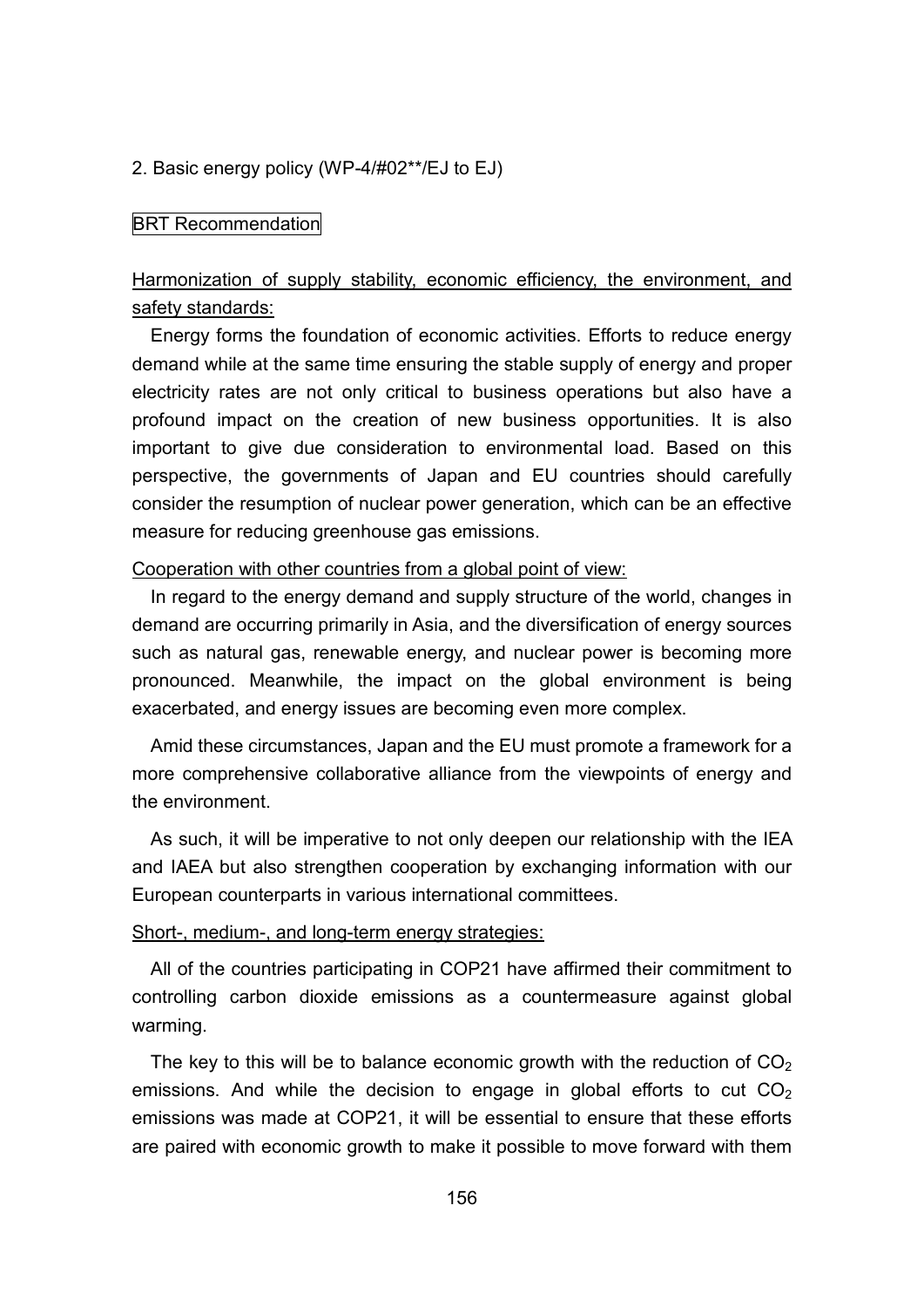in a sustainable manner.

Going forward, it will be important for governments, industries, and citizens to develop a solid understanding of the current energy situation and consider which changes are temporary or cyclical, and which are permanent. In addition, it will be necessary to determine what kinds of risks and chances are conceivable for the future, identify what can be done to make our energy systems more secure, reliable, and sustainable, and consider short-, medium-, and long-term energy strategies.

# Achieving a stable supply of energy through a multi-layered energy supply structure:

There are invariably advantages and disadvantages to the adoption of every energy source, and there is no form of energy that provides complete satisfaction from both a stability and economic standpoint. In view of this, a multi-layered energy supply structure capable of functioning not only during times of peace but also in emergencies should be established.

#### Maintenance and upgrading of energy infrastructure:

 To ensure the stable and adequate supply of energy, Japan and the EU must share best practices for the construction of an energy value chain capable of achieving the prescribed energy mix and consider the upgrading of old equipment and facilities to improve their safety.

#### Actions taken so far

The energy mix developed in July 2015 was the result of examination aiming at achieving the following three goals at the same time on the premise of secured safety: (1) stable supply, (2) reduced electricity costs, and (3) CO2 emission control. In the energy mix, nuclear power is planned to be utilized to the extent of about 20 to 22% in the total power supply. As nothing is more important than secured safety for nuclear power plants, only after the Nuclear Regulation Authority confirms that a nuclear power plant meets the new regulatory requirements, which is at the world's highest level at present, the power plant will be allowed to restart, respecting the judgment made by the Authority.

At the same time, the Government of Japan has proactively contributed to the activities of international and regional fora, such as IEA, IRENA and IAEA, G8/G7, Asia-Pacific Economic Cooperation (APEC), and ASEAN+3. For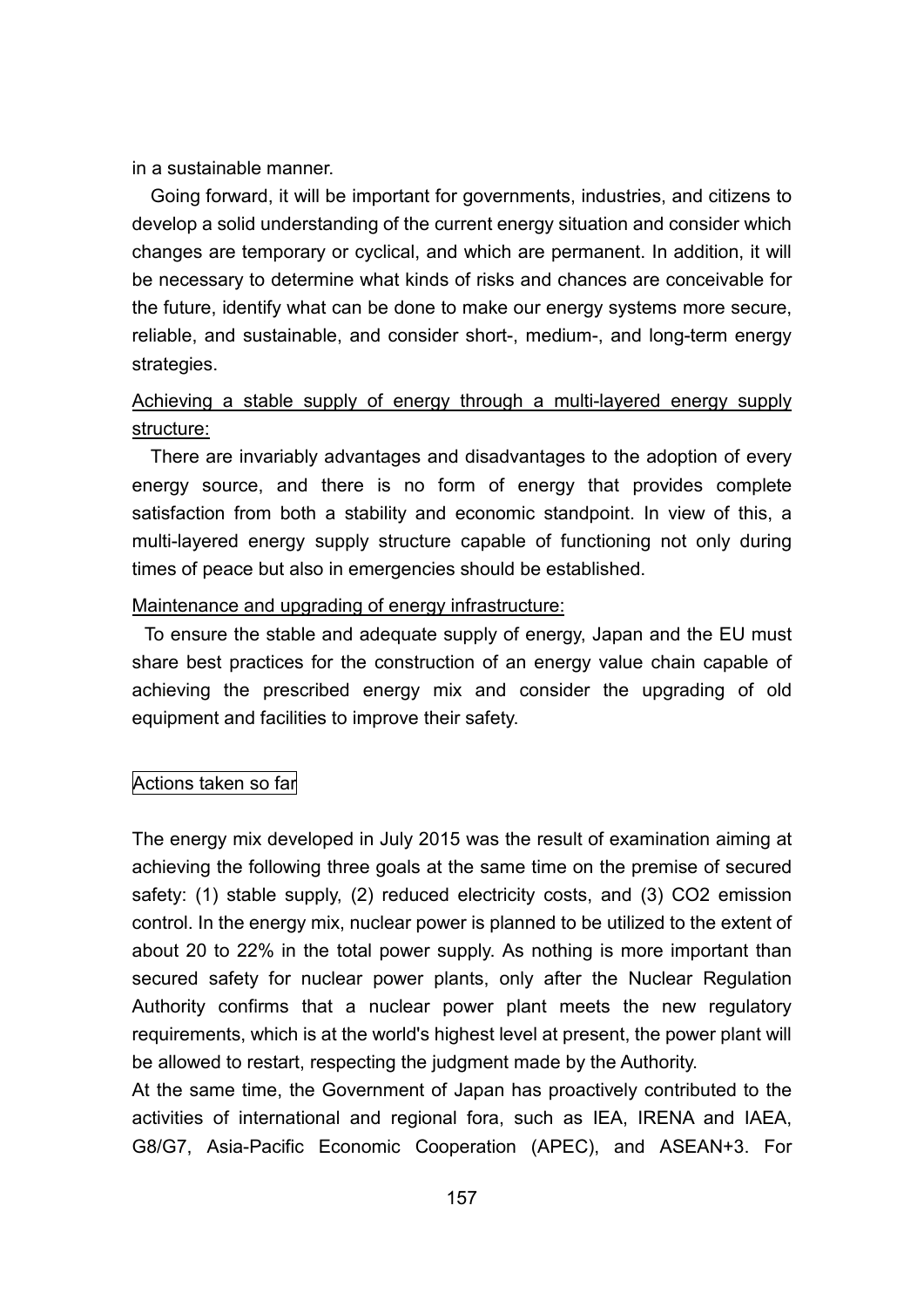example, Japan chaired the G7 Kitakyushu Energy Ministerial Meeting, the G7 Ise-Shima Summit, and the Energy Charter Conference in 2016. In addition, the Government of Japan worked on broadening and deepening its international collaboration network by inviting IEA's Executive Director and other key figures to Japan to deliver speeches at several international conferences in Japan. With respect to international cooperation from international perspective, particularly on renewable energy, the Government of Japan carried out the study tour inviting diplomatic coups in Tokyo to Koriyama City in Fukushima Prefecture for visiting facilities related to renewable energy and assistance for reconstruction from the earthquake. The diplomatic coups participating in the study tour including those from Europe deepened their understanding on the outcomes of the most advanced technologies and research and development regarding the utilization of solar power, wind power, hydrogen and geothermy.

### Future outlook

To realize the energy mix developed in July 2015, the Government of Japan is taking measures such as taking thorough energy saving efforts, maximizing the introduction of renewable energy, improving the efficiency of thermal power generation, securing the stable supply of natural resources, and restarting nuclear power plants once their safety is confirmed. As to the restarting of nuclear power generations, the Ikata Nuclear Power Plant's No. 3 reactor started operation on August 12<sup>th</sup>, 2016 and had started generating electricity from August 15<sup>th</sup>. The Nuclear Regulation Authority will continue to examine whether the other nuclear plants meet the new regulatory requirements.

At the same time, we will continue to proactively contribute to the international/regional forums, such as IEA, IRENA and IAEA, G8/G7, G20, and APEC.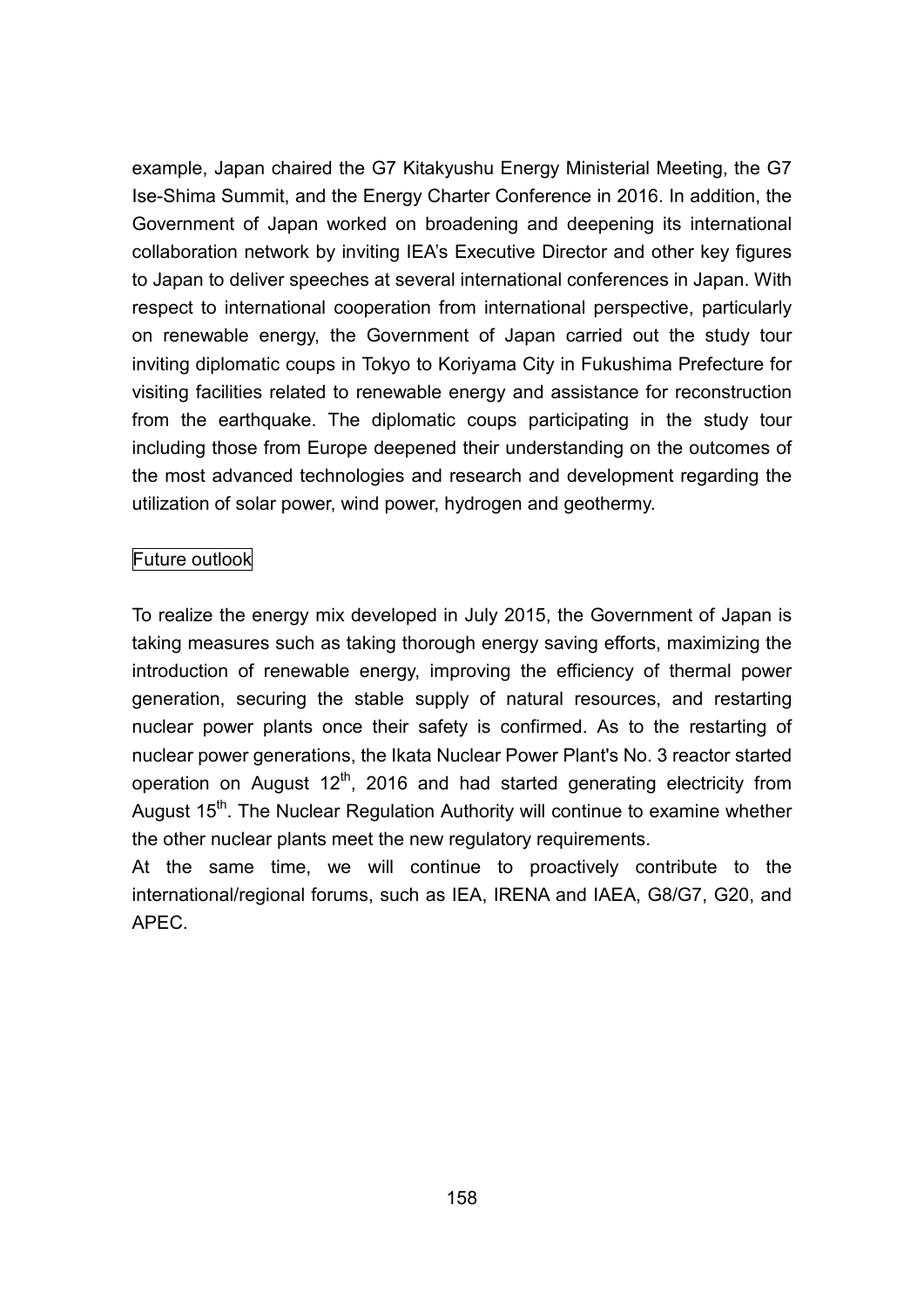3. Fossil fuels (WP-4/#03\*/EJ to EJ)

#### BRT Recommendation

#### Advantages and disadvantages of coal, oil, natural gas, and LP gas:

Although fossil fuels are known to emit greenhouse gases, they do excel in terms of economic efficiency and output stability. Progress is currently being made toward the development and commercialization of highly efficient low-carbon alternatives, and governments should be providing support for these development and commercialization efforts, as well promoting the use of these alternatives in developing countries.

Still valued today as an important base-loaded power supply, coal-fired thermal power poses little geopolitical risk. It should also be noted that fossil fuels remain low in price as a form of thermal energy in developing countries.

Japan and the EU should contribute to countermeasures against global warming by supporting the introduction of coal-fired thermal power characterized by high efficiency and low  $CO<sub>2</sub>$  emissions, such as ultra-supercritical coal-fired power, and the development of new technologies, such as carbon capture and storage (CCS).

#### Actions taken so far

In its energy mix target developed in July 2015, the Government of Japan decided to promote utilizing high efficiency coal- and LNG-fired thermal power generation while reducing environmental burdens at the same time. In addition, based on the Paris Agreement adopted in December 2015, the "Technology Road Map for Next-Generation (Super-Advanced) Thermal Power Generation" was developed by a public-private council in June 2016 in order to realize high efficiency thermal power generation and the reduction of CO2 emissions. Toward the practical use of carbon dioxide capture and storage (CCS) technologies we are conducting large-scale demonstration tests, research and development and environmental impact assessment among and many efforts whereby the government of Japan contributes to taking measures against global warming. Furthermore, through energy policy talks with our relevant countries and cooperations with private companies, we are supporting the dissemination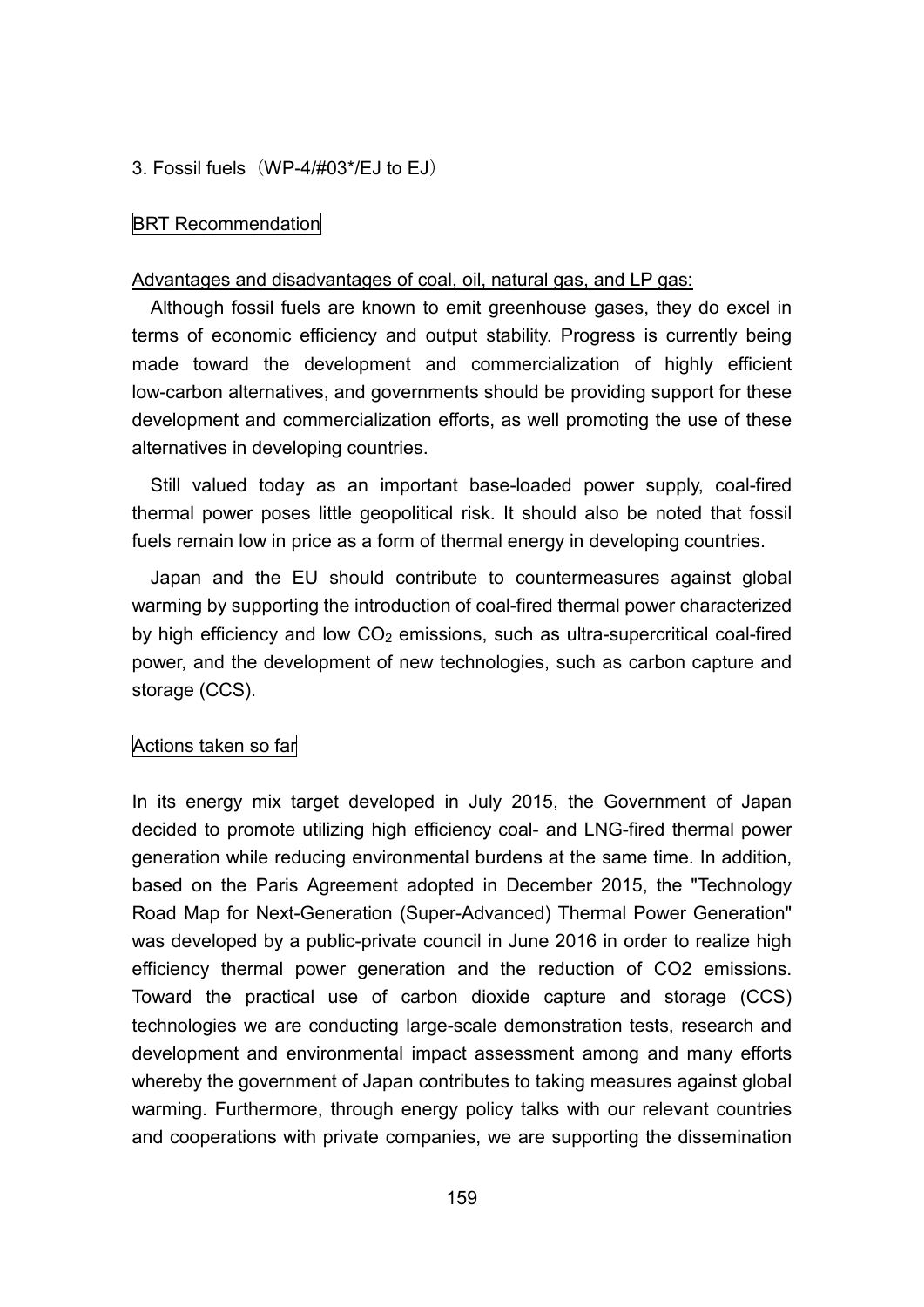of high-efficiency and low-carbon technologies to developing countries and helping the reduction of CO2 emissions on a global scale.

# Future outlook

Regarding the introduction of high-efficiency, low-carbon coal-fired power generation, the Government of Japan will promote the introduction of its world-class high- efficiency power generation technologies such as ultra super critical coal-fired power generation overseas. Aiming at the earlier introduction of next-generation (super-advanced) coal-fired power generation technologies, such as oxygen-blown integrated coal gasification combined cycle (IGCC) with higher performance than ultra super critical coal-fired power generation, the Government of Japan is carrying out necessary technical development and demonstration tests based on the "Technology Road Map for Next-Generation (Super-Advanced) Thermal Power Generation," which was developed in 2016. Regarding the practical use of CCS technologies, the Government of Japan will continue to conduct necessary demonstration tests, research and development and environmental impact assessment amongst other efforts.

Through these activities, the Government of Japan will endevour to reduce environmental burdens on a global scale.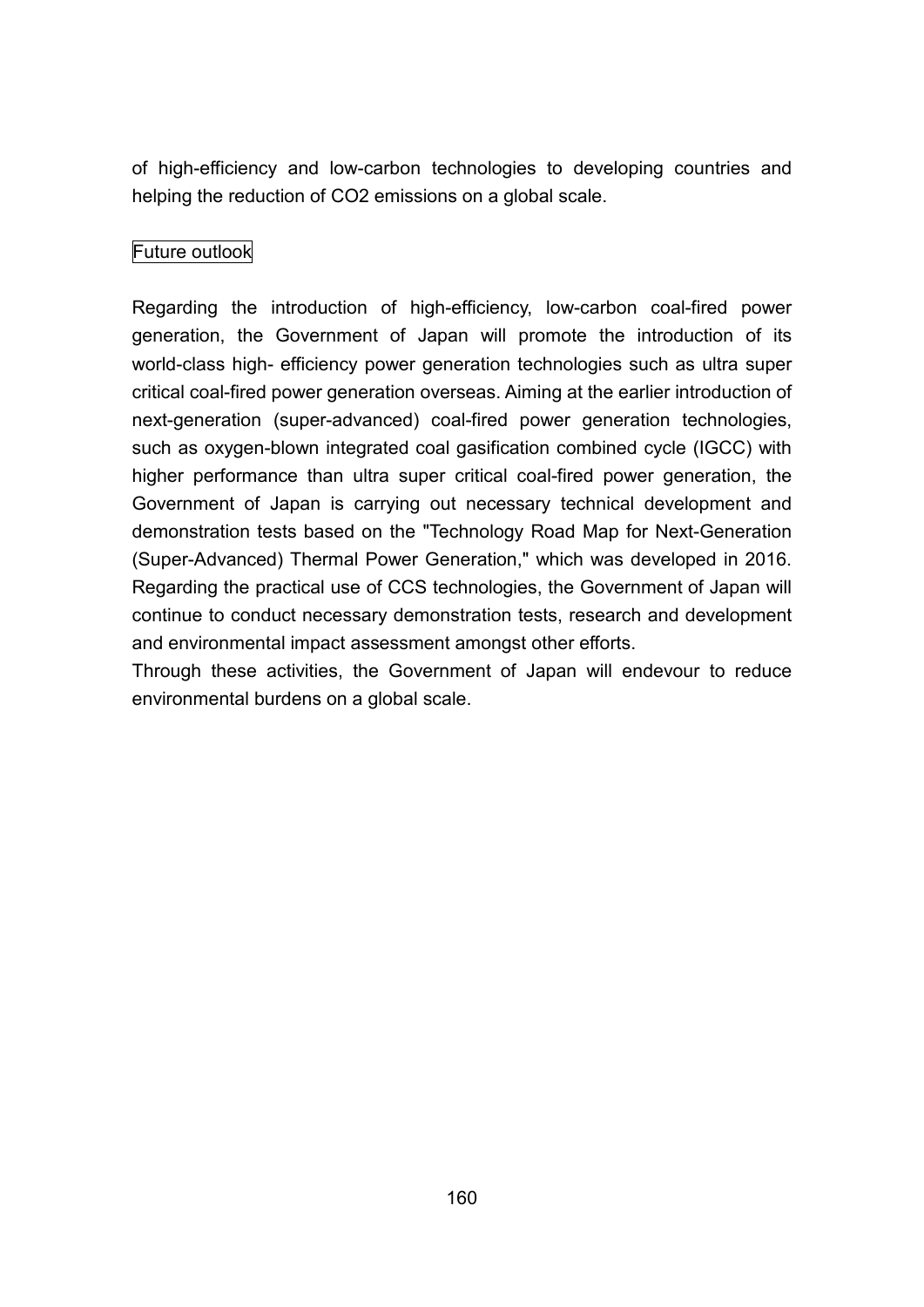### 4. Nuclear power (WP-4/#04\*\*/EJ to EJ)

### **BRT** Recommendation

There is keen interest in nuclear power generation from the viewpoints of promoting measures against global warming and stably securing energy that is less susceptible to fluctuations in fossil fuel prices.

Nuclear power generation is also expected to play a major role in keeping the global temperature rise this century below two degrees Celsius, which is the long-term aim of the Paris Agreement reached at COP21. However, if we attempt to achieve this without nuclear power, the cost of doing so will increase dramatically. At the same time, it would lower the feasibility of achieving this aim, and we therefore believe it will be impossible to accomplish without the inclusion of nuclear power generation.

# A critical and competitive base-loaded power supply in regions without energy resources:

Safe nuclear power generation plays an important role in the energy mix for Japan and the EU. Moreover, it contributes to giving Japan and the EU a competitive edge, securing a low-cost base-load power source, ensuring grid stability, achieving economic growth, and creating jobs.

# Rising expectations for nuclear energy and the importance of education and training on ensuring safety:

Japan and the EU must cooperate to universalize lessons learned from the Fukushima nuclear accident, as well as provide education and training in order to ensure the safety of nuclear power generation.

# Promotion of the resumption of operations at nuclear power plants in Japan where safety checks have been completed:

The rising cost of coal-fired thermal power generation due to the shutdown of nuclear power plants in Japan in 2013 has not only led to the destabilization of electricity prices and increases in greenhouse gas emissions but also caused a decrease in the competitiveness of both Japanese and European companies in the Japanese market.

Taking into account economic reasons and greenhouse gas emissions, we must proceed with resuming the operation of power plants where safety has been confirmed by the Nuclear Regulatory Commission, as well as promote the stable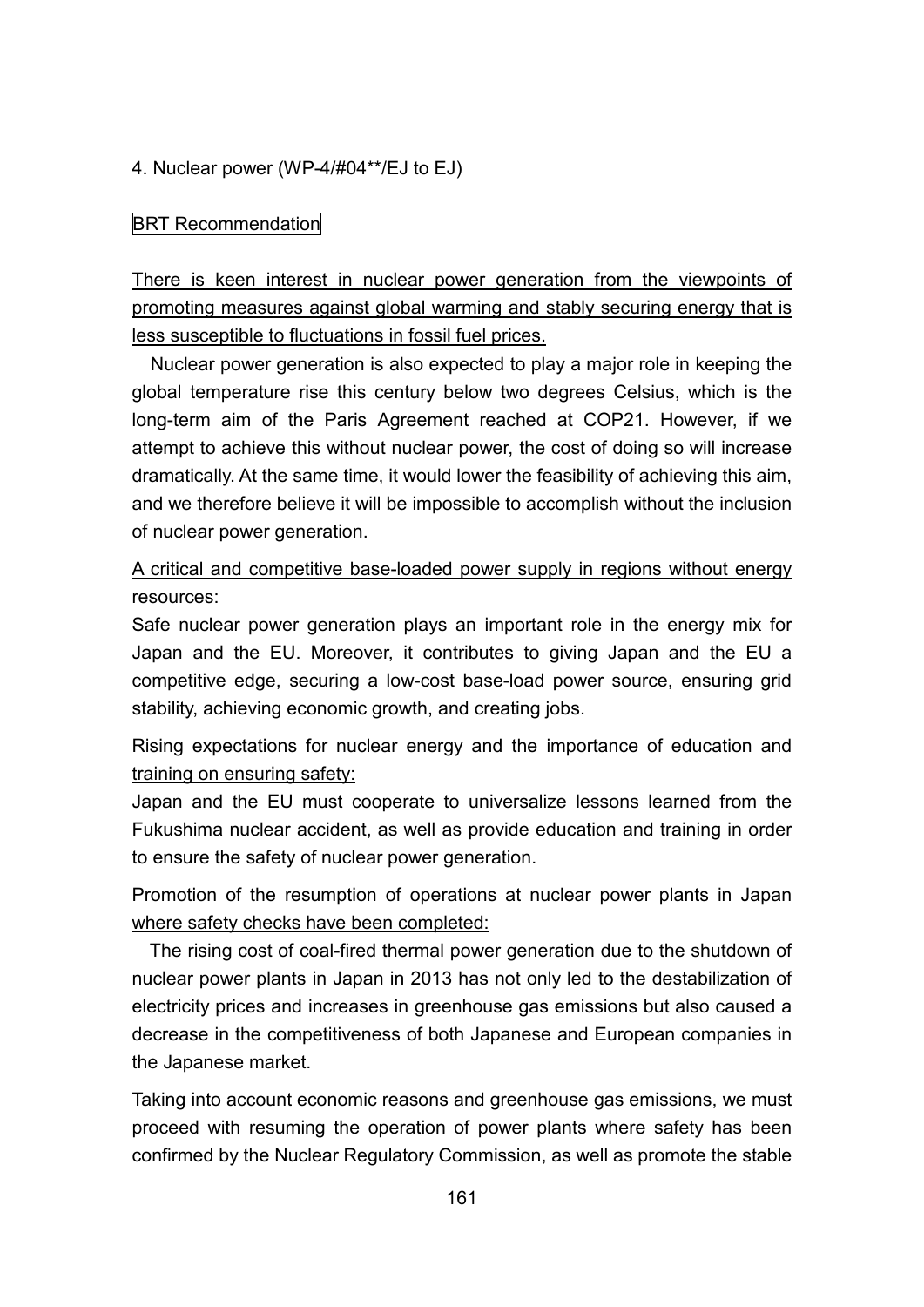supply of electricity in conformance with the energy mix the government aims to achieve.

## Replacement of current nuclear reactors with safer ones:

The latest nuclear reactors provide a technologically high level of safety, are being explored as a possibility for inclusion in the energy mix of the future, and should be considered for use in replacing aging nuclear reactors in Japan and the EU. The construction of nuclear reactors in Japan and the EU utilizing the latest models should be used as a reference for the export of nuclear power technology by Japan and European countries to third countries.

### Recycling and disposal of nuclear fuel:

In regard to spent nuclear fuel, Japan and the EU must take sweeping measures and make comprehensive decisions to solve the issue of how spent nuclear fuel should be managed, recycled, and discarded.

Japan and the EU should therefore promote an R&D program for collaboration on the development of methods for nuclear waste disposal.

### Developing decommissioning technologies and methodologies:

Japan and the EU hold a large part of the worldwide inventory of the aged nuclear reactors which subject to decommissioning. Establishing decommissioning technologies and methodologies for safety and minimum environmental impact is an obligation of Japan and EU and precondition to promote nuclear power technology to third countries. Japan and EU should therefore promote an R&D program for collaboration on the development of method for nuclear power plant decommissioning.

# Finance & Support:

To achieve the highest possible safety standards, we would like to request that Japan and the EU not only promote investment in nuclear energy but also request that the World Bank, European Bank for Reconstruction and Development (EBRD), European Investment Bank (EIB), and JBIC provide financing to support programs dedicated to ensuring the safety of nuclear power.

#### Security measures:

Japan and the EU should cooperate in facilitating the effective implementation of international nuclear safety standards and security measures at bilateral meetings and multilateral meetings on nuclear power.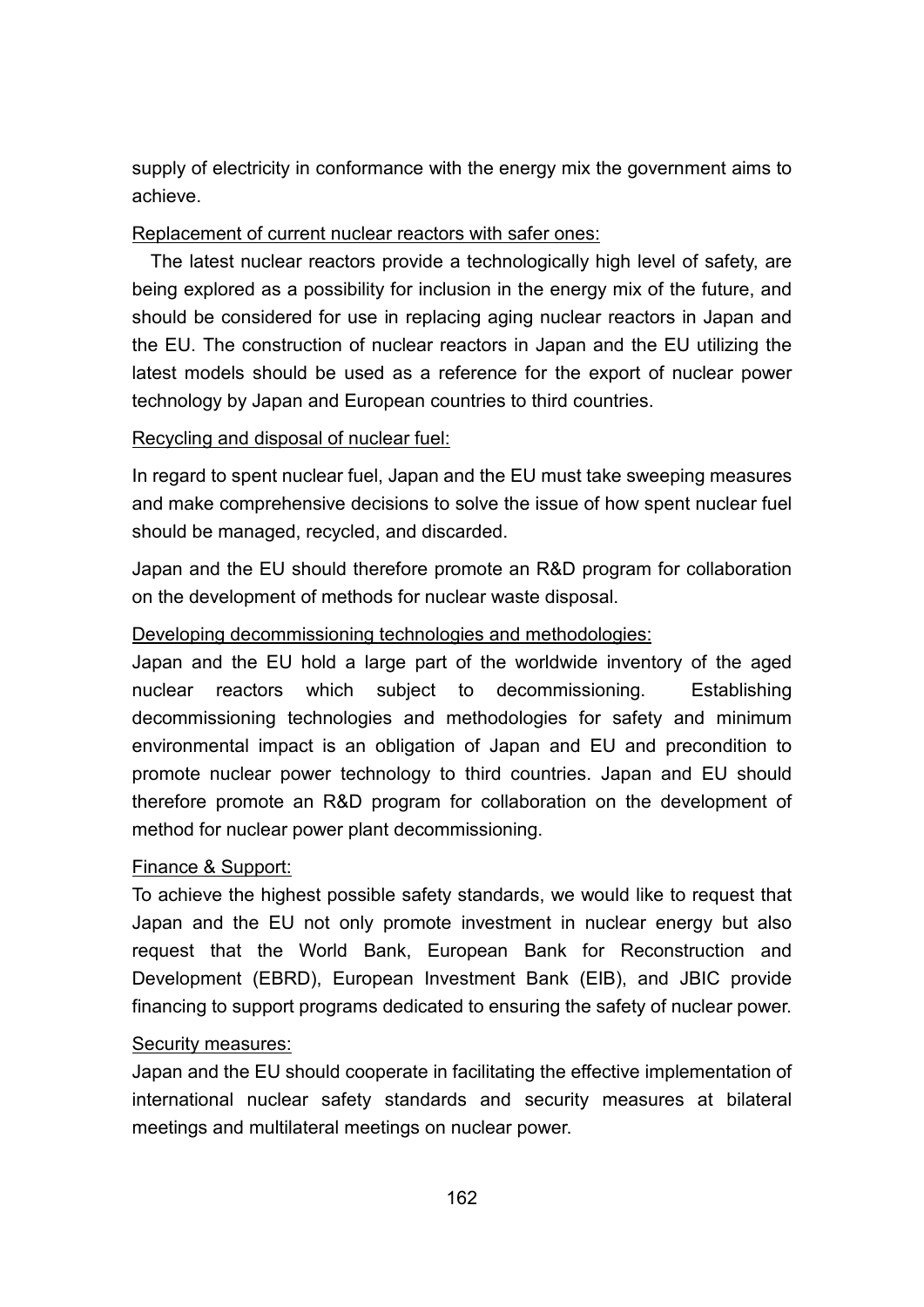In addition, discussions between specialists from both Japan and the EU on information and technology related to nuclear power plant decommissioning projects, decontamination, and waste disposal should continue to be promoted.

(Meanwhile, interest in nuclear power development is on the rise in Asia and the Middle East. Viewing nuclear power as a great opportunity for the future of international business, there are also countries emerging with plans to attempt to maximize the impact on share expansion first. Since there are fragile states and areas where terrorism runs rampant in conflict zones within the region for which construction is planned, it will be crucial for the international community to proceed with caution and carefully consider how to reduce risks through nuclear non-proliferation and other measures.)

# Actions taken so far

In the Strategic Energy Plan on which a cabinet decision was made in April 2014, nuclear power is positioned as an "important baseload electricity source that will contribute to the stability of our energy demand and supply structure on the premise of secured safety." Having said that, the Government of Japan gives top priority to safety for nuclear power generation under any circumstance. For this reason, only when the Nuclear Regulation Authority confirms that a nuclear power plant meets the new regulatory requirements, the power plant will be allowed to restart, respecting the judgment made by the Authority.

In accordance with this policy, the Ikata Nuclear Power Plant's No. 3 reactor restarted operation on August 12<sup>th</sup>, 2016 and started generating electricity on August 15<sup>th</sup>.

Meanwhile, Japan's basic policies call for the effective use of resources and the promotion of a closed nuclear fuel cycle that will be conducive to reducing the volume and hazardousness of high-level radioactive wastes. In order to steadily and efficiently implement spent nuclear fuel reprocessing projects under the new business circumstances, such as the deregulation of the electric power industry, an amendment bill to the Spent Nuclear Fuel Reprocessing Fund Act was approved. As a result, NuRO (Nuclear Reprocessing Organization of Japan) has been established as a primary operator responsible for carrying out spent nuclear fuel reprocessing in an organized manner.

# Future outlook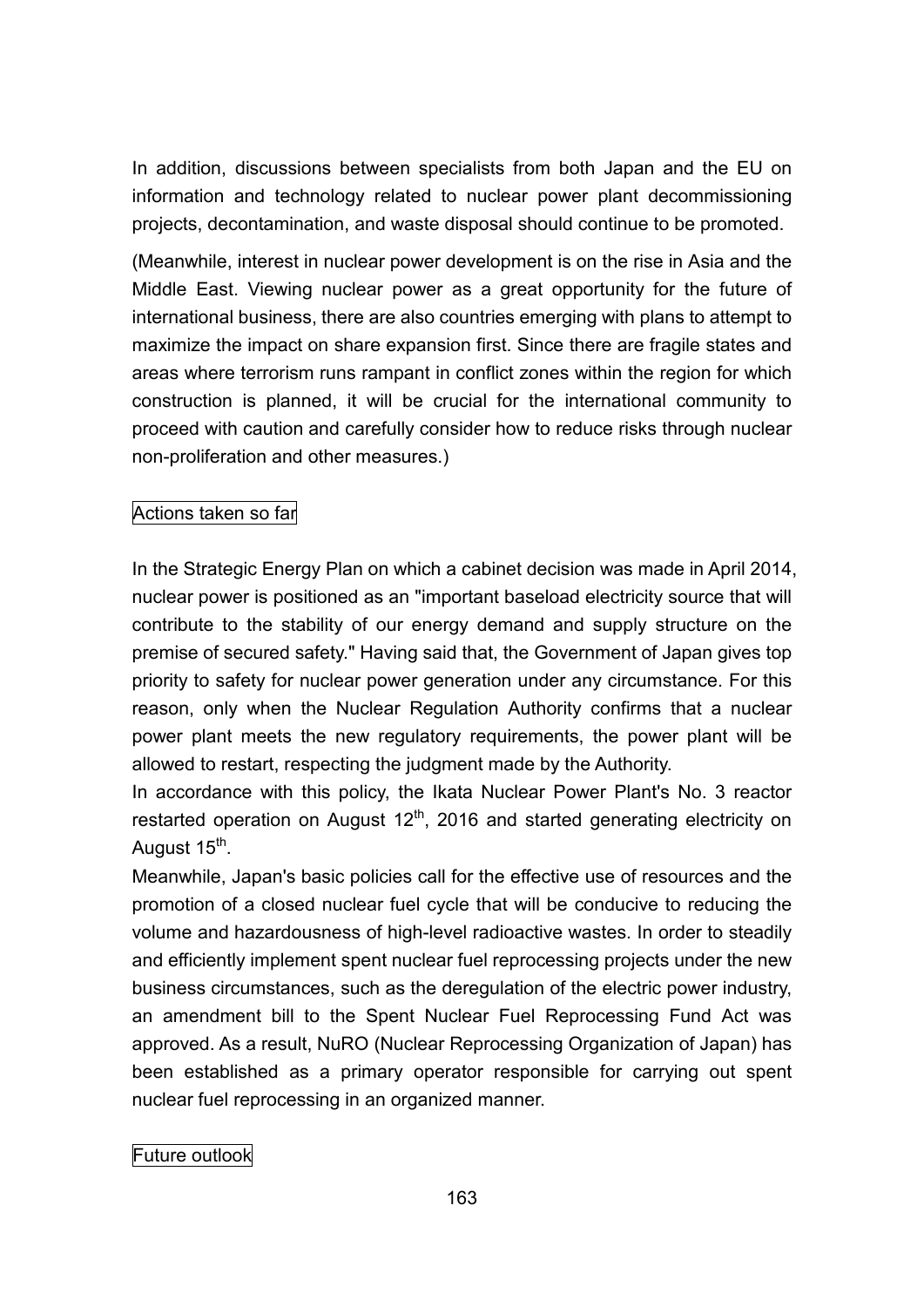The details of issues over nuclear power projects will continue to be discussed at the Advisory Committee for Natural Resources and Energy.

Toward the realization of closed nuclear fuel cycle policy, the Government of Japan will continue to strengthen tis cooperative relationship through frameworks for exchanges of views, such as the Japan-France Committee on Nuclear Energy and the Annual Japan-UK Nuclear Dialogue.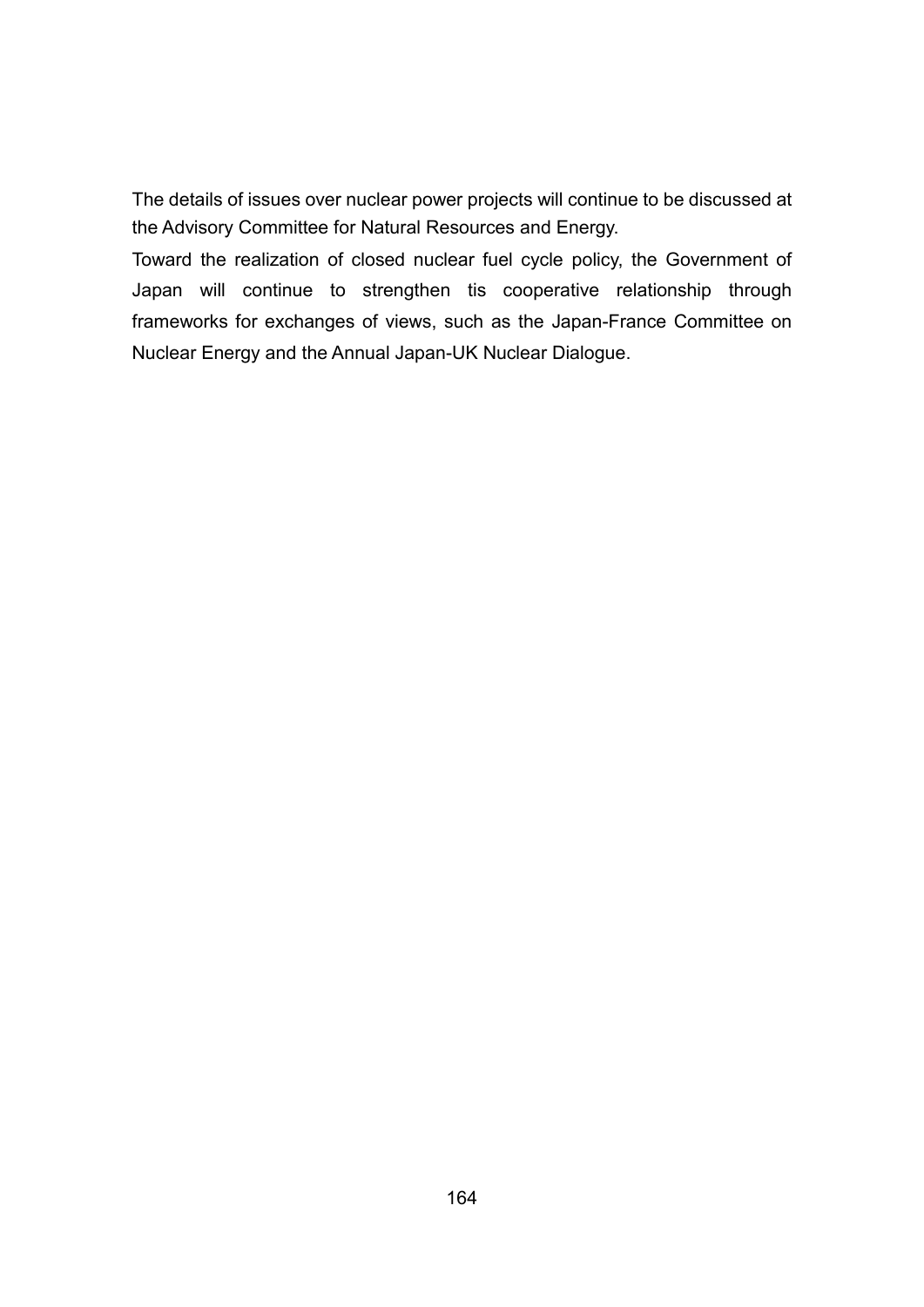# 5. Renewable energies (WP-4/#05\*\*/EJ to EJ)

## BRT Recommendation

Renewable energy is expected to play a major role in countermeasures against global warming, and there have been recent signs of improvement in the cost aspect, which had been considered an issue against the use of renewable energy. At the same time, thorough discussions regarding the economic, efficiency, and stability aspects must also be continued.

### Advantages of renewable energy:

Although the role of renewable energy in the reduction of  $CO<sub>2</sub>$  emissions and achievement of energy security cannot be denied, integration into the grid and stability of supply remain major issues to address. Despite its potential to complement traditional energy, it will require a robust and integrated power distribution network.

Currently there are various options for renewable energy, including wind, solar, hydro, geothermal, tidal, and biomass. However, other than hydroelectric power, which can provide a certain level of base power, these power sources are affected by regional appropriations. Thus, there are remaining economic, efficiency, and stability issues that need to be addressed, pointing to the need for further discussions before their uptake can be realized.

To overcome these instability factors, it is imperative to:

- Comprehensively discuss how the adoption of renewable energy sources can be realized
- Evaluate the total costs for renewable energy, including the supply chain components
- Promote research on immature renewable energy technologies towards their commercialization

#### Energy storage batteries:

Storage batteries contribute to the stabilization of the energy supply-and-demand structure through the storage of convenient power and the ability to use it anytime, anywhere. As a technology for long-term and large-scale storage of power, the hydrogen energy storage system should be more widely utilized for the efficient utilization of power.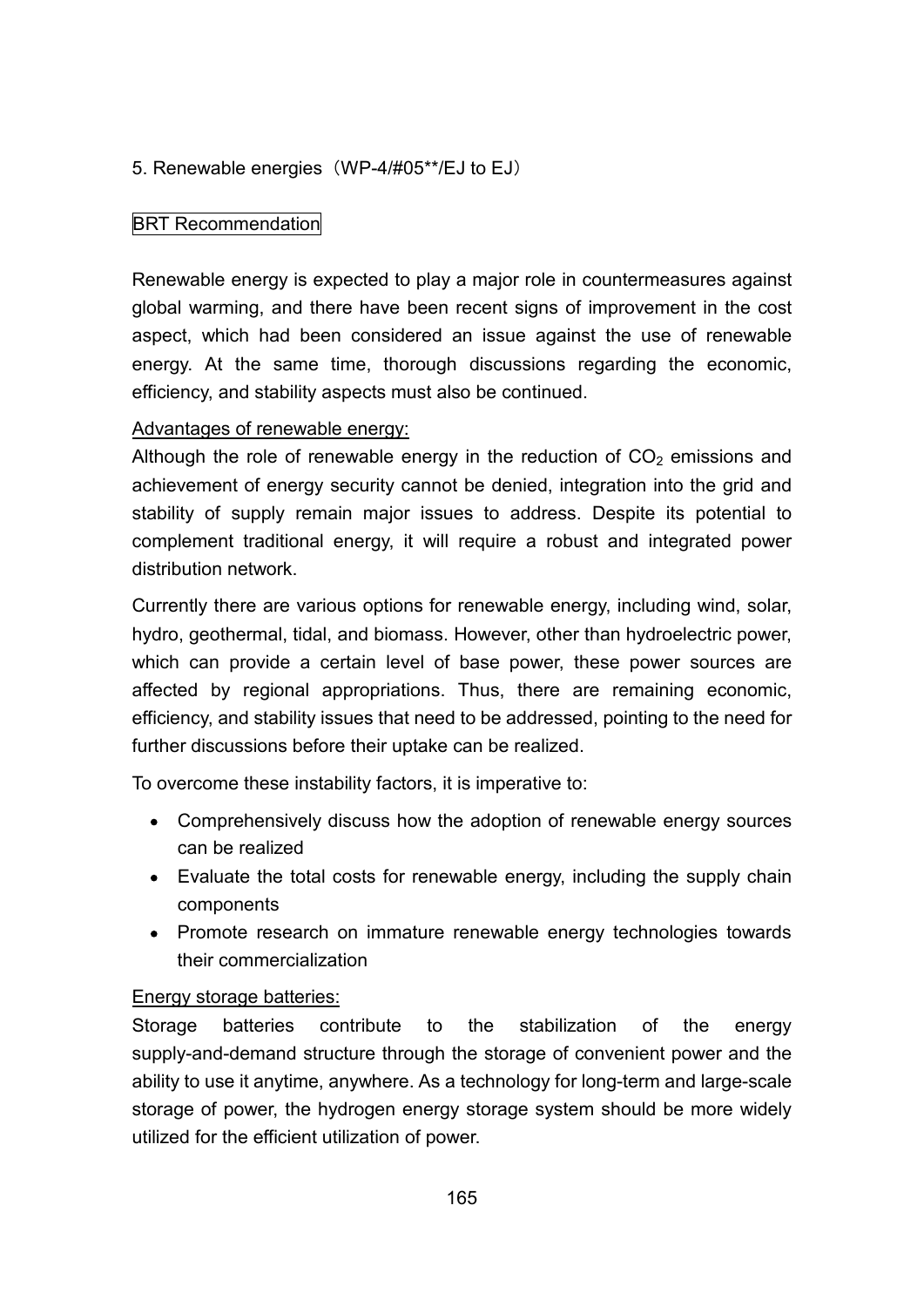Due to the development of the smart grid, storage battery applications are expected to expand further to include vehicles, residences, buildings, and commercial establishments. Japan and the EU must continue to work together toward lowering costs and increasing efficiency through technological development and standardization.

On the other hand, the uptake of renewable energy has led to instability of the power grid due to the increase in distributed power sources. Systems for maintaining stability, however, are prohibitively expensive. Recently, the use of cloud and ICT has made it possible to intensively gather data and carry out control at lower costs. Also, in regard to storage batteries, technologies to prevent imbalances that prevent further charging due to having one battery depleted and another fully charged are being developed. It is imperative to proactively make use of the microgrid and ICT that enable handling efficient power sources, such as solar power generation.

### Feed-in tariff system in Japan

There have been many cases wherein permits have been secured under the renewable energy feed-in tariff system (FIT) in Japan but the project did not actually become operational, leading to concerns regarding the high burden on citizens and the prevention of entry of latecomer energy producers that offer lower costs and higher performance. In particular, in regard to the FIT for solar power systems, which are being introduced at a rapidly increasing rate, there is a need to formulate schemes to encourage producers to find ways to lower costs from the perspective of lowering the burden on citizens. And also, hydro, geothermal, and wind power, which are cheaper to generate but have longer lead times for commercialization, and biomass power, which contributes to "local production for local consumption" initiatives should be more encouraged to be adopted.

# Actions taken so far

The Government of Japan's basic policy on renewable energy is to maximize the introduction of renewable energy while reducing the public financial burden. Under the revised Feed-in Tariff (FIT) Act enacted in May 2016, the equipment accreditation system has been reviewed to resolve the problem of existing non-operating renewable energy projects and to prevent similar projects from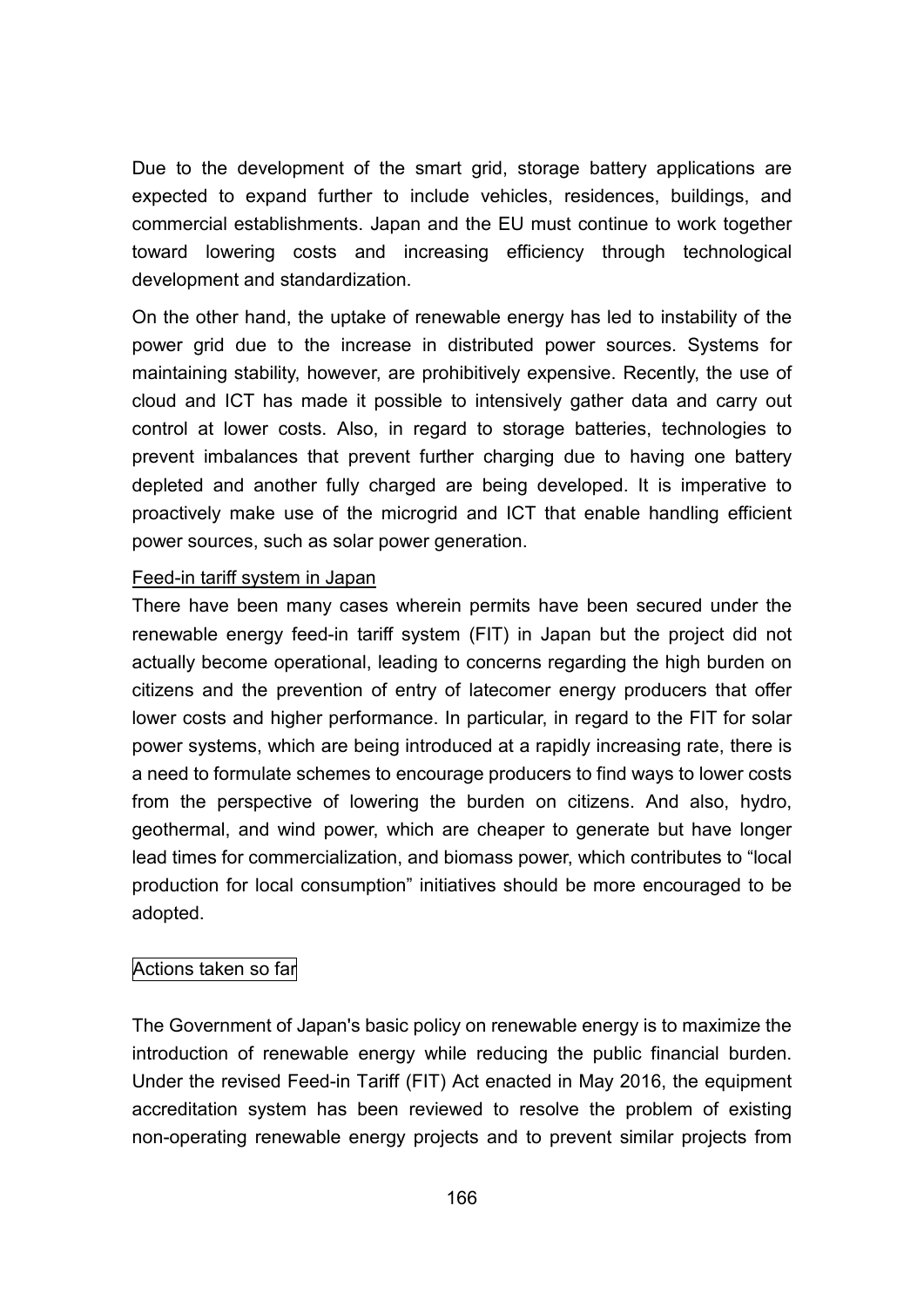being accredited in the future. This Act encourages more cost-effective introduction of renewable energy, such as introducing a bidding system for large-scale solar power projects. At the same time, for power sources that require a longer lead time such as geothermal power, a new scheme has been introduced to increase business predictability for energy producers by providing energy purchase prices in several years ahead of time, which will encourage more participation in this field.

Regarding storage batteries for electric power conditioning applications, the Government of Japan supported demonstration tests for a possible virtual power industrial plant, developed cost reduction technologies, and demonstrated large-scale storage batteries. The international standard was established based on the joint proposal between Japan and France regarding the performance of industrial (stationary) lithium secondary batteries at the International Electrotechnical Commission (IEC).

### Future outlook

In order to achieve the targeted level of introduction of renewable energy in the best energy mix developed in July 2015 (22 to 24% of the total power generation in 2030), the Government of Japan will properly implement the revised Feed-in Tariff (FIT) System and work on further development of technologies and the rationalization of regulations.

Regarding storage batteries for electric power conditioning applications, the Government of Japan will continue the research and development and demonstration tests for cost reductions and early installation. In addition, the Government of Japan will make sure the precise integrated control of those storage batteries can be managed by third parties..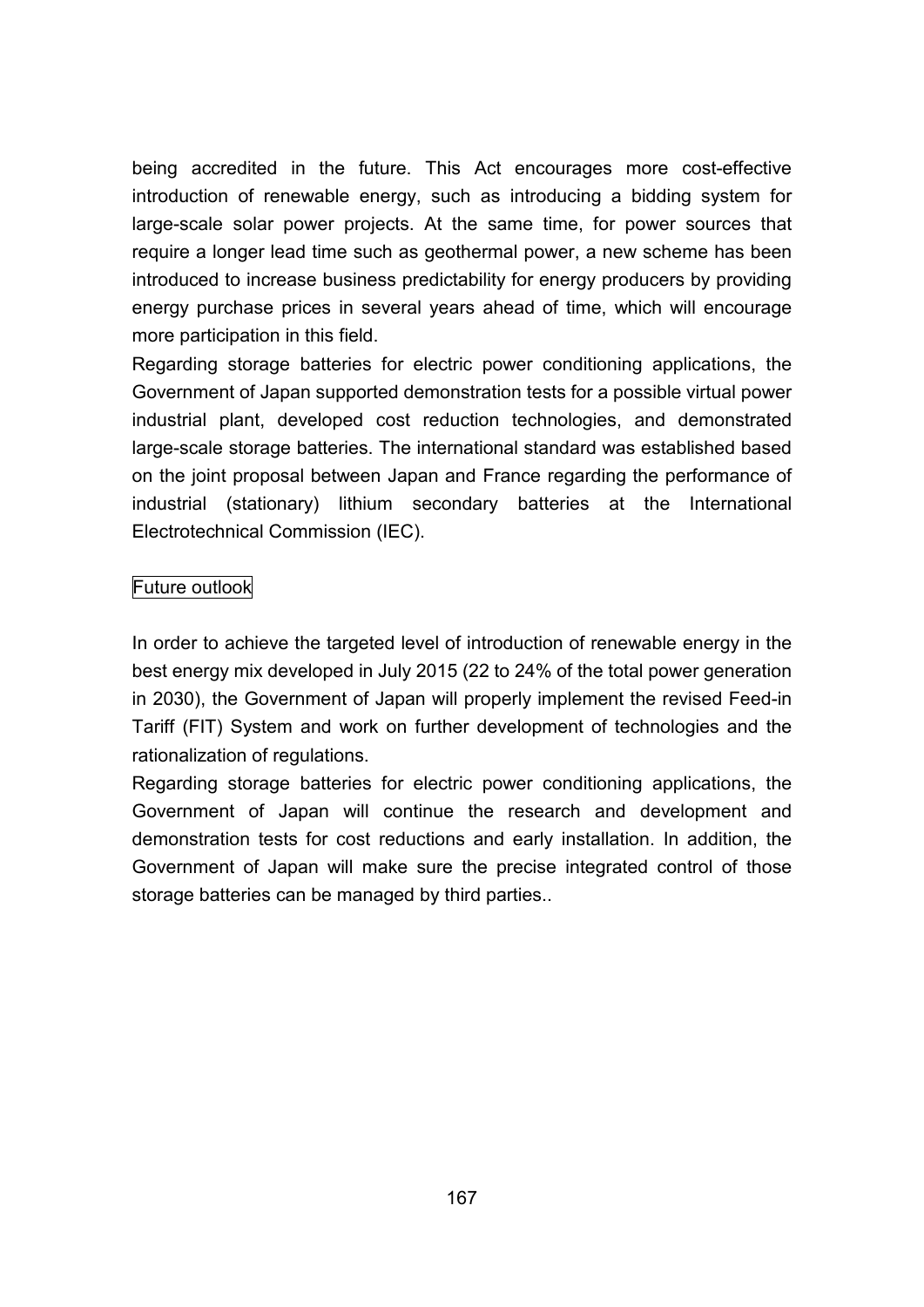## 6. Effective use of biomass resources(WP-4/#06\*\*/EJ to EJ)

## BRT Recommendation

In order to make the shift from fossil to biomass resources as raw materials for a wide range of uses and therefore achieve significant reduction in greenhouse gas emissions, technologies and processes to convert biomass into fuel or useful chemicals must be developed and become widely adopted.

Fast-tracking the practical utilization of technologies that convert agricultural waste products, wood-based biomass, and other non-edible plant resources into fuel or useful chemicals requires strengthening of government support for collaborative R&D and technical trials between private-sector companies and academic institutions in Japan and the EU. Further, promoting the uptake of products manufactured using the above technologies requires the implementation of a sustainable, effective, and transparent framework for providing subsidies and tax incentives for biomass-derived fuels and chemicals.

International standardization of evaluation methods, classification schemes, and labeling procedures are also necessary to enable a stable and profitable uptake of biomass-derived products at the global level. In labeling for example, although there are internationally defined environmental labels (Type I, II, and III), compliance standards vary among different countries.

Standardization of the certification criteria for labels will make it possible to have universal labels that can be used worldwide. This will lead to the establishment of market reliability of biomass-derived products and pave the way for their stable and profitable uptake. Also, linking environmental labels with requirements/conditions for tax incentives and public procurement can serve as an impetus for the further spread of the use of biomass-derived products. To enable Japan and the EU to agree on and lead the way in establishing international standards for evaluation and labeling systems, both governments must pursue the harmonization and mutual recognition of their respective regulations.

#### Actions taken so far

Regarding technical development efforts, the Government of Japan is currently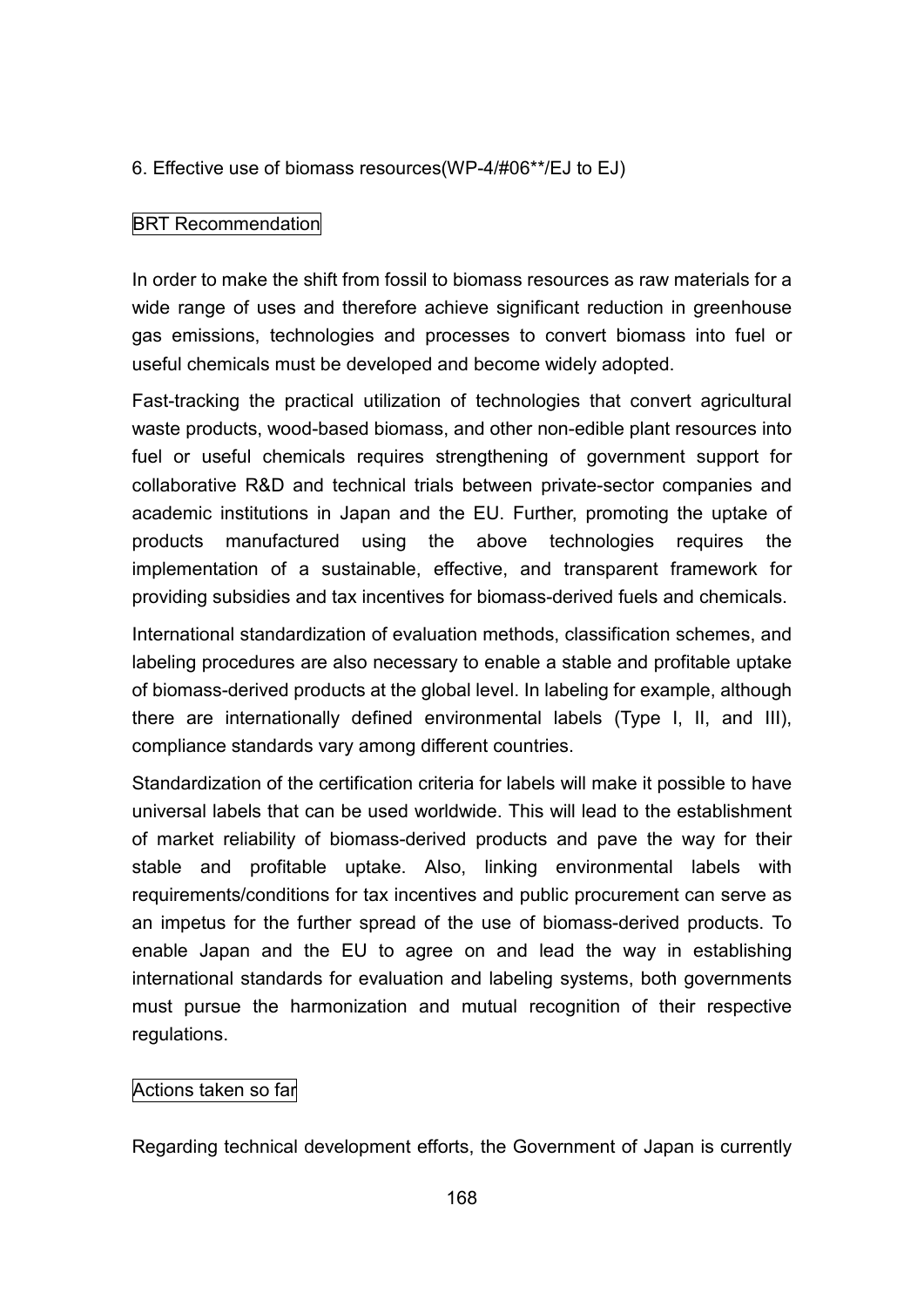carrying out research and development to produce bioethanol from cellulosic materials and biojet fuel from microalga-derived oil and biomass-gasification/liquefaction. In addition, the Government of Japan is working on development of technologies to produce alternatives to petrochemicals from non-edible woody biomass and to separate and utilize cellulose nanofiber and on demonstration tests aiming at the social implementation of measures against global warming.

In order for the widespread use of such products, the Government of Japan also sets a specific target for the introduction of biomass-derived fuels to have oil wholesale companies take further actions. At the same time, the Government of Japan is providing tax incentives and import duty exemptions for the purpose of facilitating the introduction of biofuel. The Government of Japan is also developing international standards for the assessment of the performance of cellulose nanofiber products.

The "Fourth Basic Environmental Plan" calls for "the creation of a framework for globally common environmental labels using cross-certification, universal standards, and other mechanisms." Based on this plan, the Government of Japan is surveying and analyzing the consistency of the current systems and standards of environmental labels in Japan and in foreign countries.

# Future outlook

The Government of Japan will continue to implement research and development on production technology to produce biojet fuel from cellulosic ethanol and microalga, aiming at practical use around 2030. Also, the Government of Japan will also carry out research and development on production technologies for biomass-derived chemicals, aiming at practical use around 2030 with the assistance of chemicals and paper manufacturers.

Regarding the expansion of cross-certification for environmental labels, the Government of Japan will continue to survey and analyze how the existing systems and standards of Japanese and overseas environmental labels have been harmonized in the past.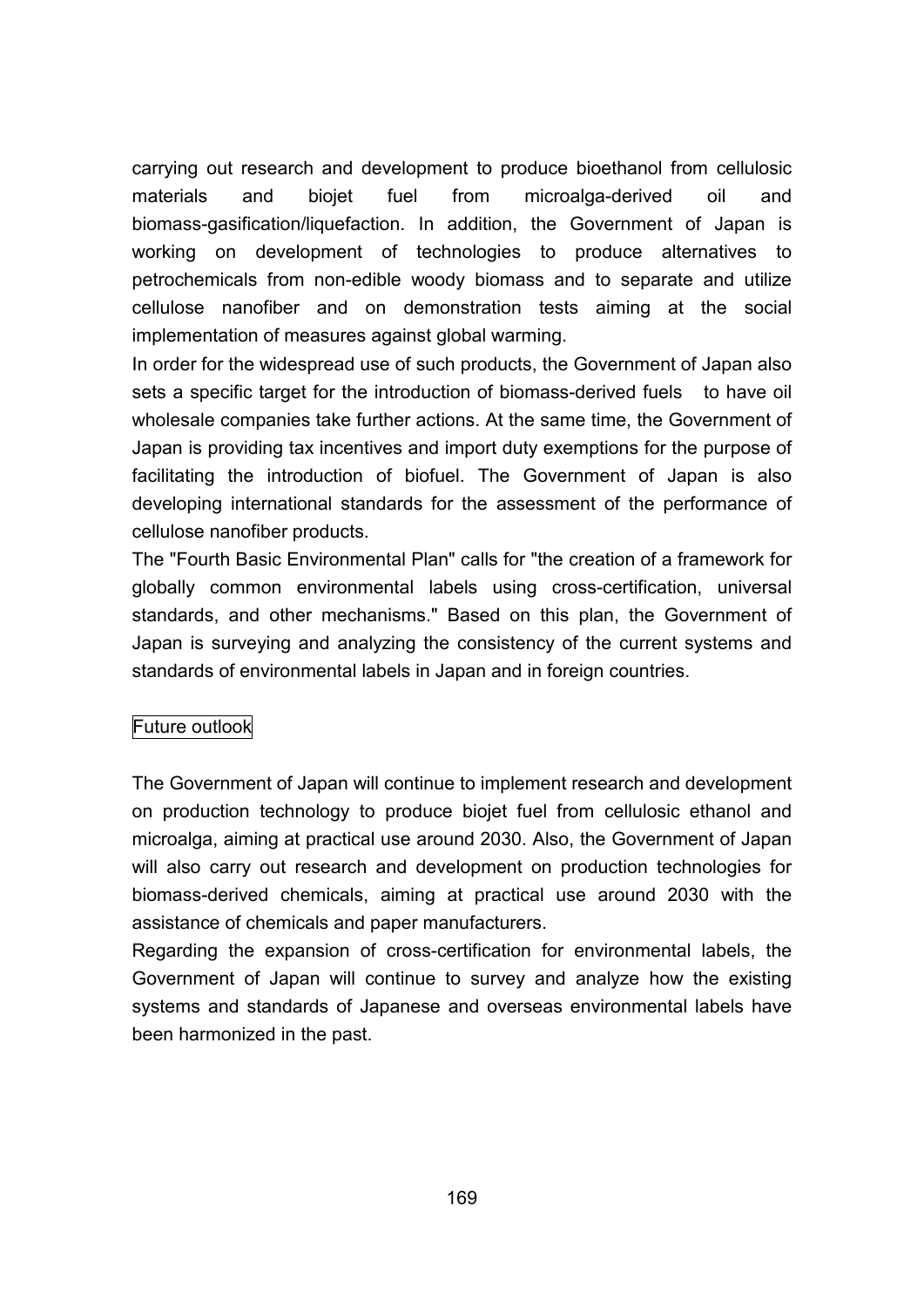# 7. Energy conservation and energy efficiency(WP-4/#07\*\*/EJ to EJ)

# BRT Recommendation

Energy conservation is an initiative aimed at fulfilling the need for economic efficiency, environmental compatibility, and energy security, and industries in Japan and the EU should make every possible effort to develop and promote the use of energy conservation technologies.

At the same time, it is also important to ensure that excessive investment burden is not placed on companies nor that production suppression is imposed on them for the sake of achieving excessive energy conservation effects.

The promotion of energy conservation will require the strengthening of research and development and improvement of public awareness of energy conservation.

### Strengthening of energy conservation in each field:

One area in which energy conservation effects are foreseen in the residential and business fields is the use insulation materials and high-performance windows as energy conservation measures in houses and buildings.

Energy conservation technology for electric appliances and equipment, such as refrigerators, air conditioners, servers, and LED lighting, is also evolving. In the transportation field, advancements are being made in the energy efficiency of automobiles through the development of EV, PHEV, clean diesel, and hydrogen fuel. Japan and the EU should collaborate on standards to take the lead in promoting market introduction of these technologies.

One commonality among all fields is that the introduction of energy management is also an effective means to increase energy efficiency.

To increase the efficiency of energy, Japan and the EU must revise laws and regulations, develop advanced technologies that boost energy efficiency through best practices, and implement stimulus measures such as investment in methodologies. At the same time, these actions should be complemented by aggressive measures that will have an impact on technologies for soundproofing of buildings and stabilization of room temperature.

Prompt implementation of mandatory regulations for building standards and insulation of houses will make it possible for the resulting highly energy efficient buildings and homes to contribute to the lowering of energy consumption and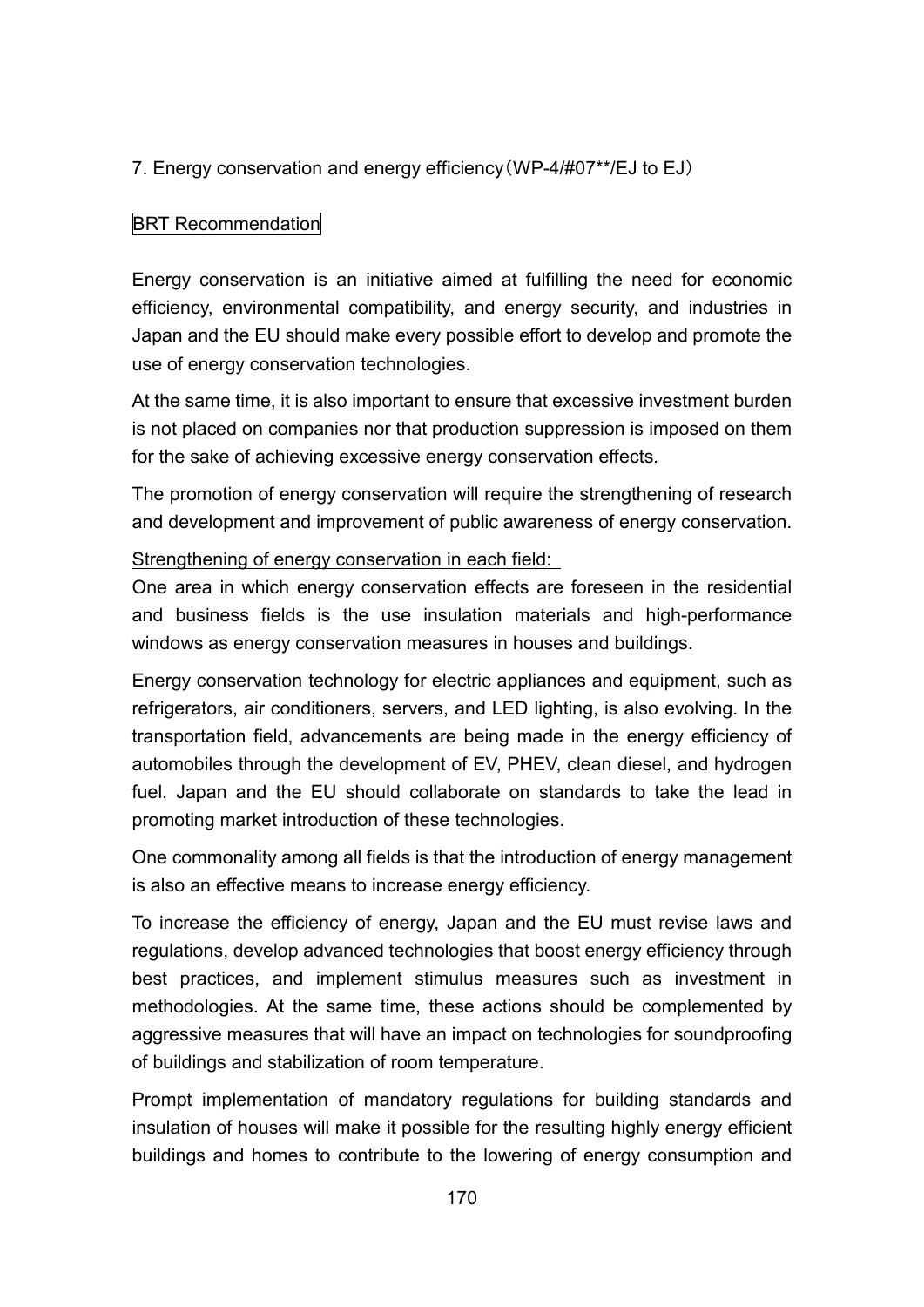expenditures, the reduction of  $CO<sub>2</sub>$  emissions, and the maintenance of good health at both a household and national level.

# Action taken so far

The Japanese policy systems on energy efficiency Japan are classified largely into three sectors: "industrial," "consumer (business and households)," and "transportation" and each sector has taken both regulatory measures under the Act on the Rational Use of Energy and assistant measures utilizing such as budget and tax systems.

With respect to regulatory measures, in order to improve the energy efficiency performance of buildings, the Government of Japan made public in July 2015 a law requiring that new non-residential buildings of over a certain size comply with energy efficiency performance standards (the Act on the Improvement of Energy Consumption Performance of Buildings).

With respect to assistant measures, on the other hand, the Government of Japan is trying to promote energy efficient buildings by supporting the construction of such facilities, which is expected to encourage private companies to invest more on energy-efficient and low cost facilities. At the same time, the Government of Japan offers energy efficiency and energy saving diagnosis free of charge to medium- and small-sized enterprises, and supports the dissemination of efforts on energy efficiency by sharing best practices such as through introducing examples of possible energy efficiency approaches and technologies.

# Future outlook

Toward the realization of thorough energy efficient society, the Government of Japan will enhance its energy efficiency measures in each sector through both regulatory and assistant measures.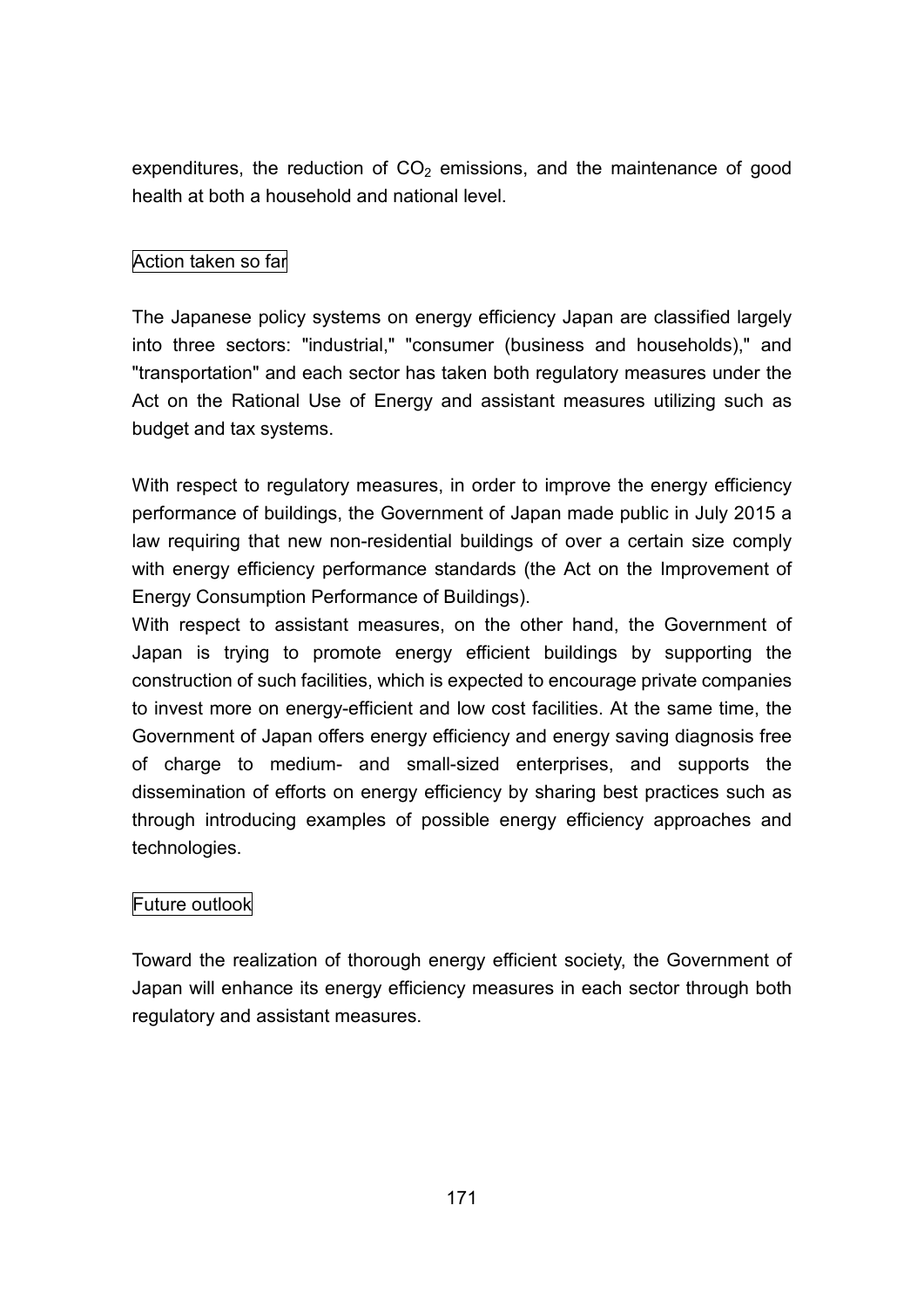# 8. Energy research and international cooperation(WP-4/#08\*/EJ to EJ)

## **BRT** Recommendation

# The reduction of greenhouse gas emissions and energy technology development focused on the mid and long-term

Greenhouse gas emissions are impacting climate change and the environment, thereby making this an issue facing all of mankind that requires international insight. As such, the development of technologies capable of reducing greenhouse gas emissions with the use of electricity produced using fossil fuels, non-fossil-fuel renewable energy, and nuclear power deemed safe is becoming necessary on a global scale, and it is imperative that the development framework be reinforced through cooperation among industry, government, and academia.

#### Human resource development

To promote sustainable efforts aimed at achieving the goal set by all ratifying nations of the Paris Agreement to reduce  $CO<sub>2</sub>$ , both Japan and the EU—as leaders in the fields of energy and environmental technology—must forge ahead with ground-breaking innovation.

In addition to contributing to the international society, sustainable innovation activities like these are also conducive to economic growth. This is why a system for continuously training technical experts in energy-related fields through personnel exchanges should be considered.

# Actions taken so far

Regarding research and development in the energy field, the Government of Japan continues its efforts on the development of technologies, aiming at the promotion of low-cost and high efficiency production of all types of renewable energy including solar power. The Government of Japan also carries out the development of technologies to further improve the safety level such as the sophistication of comprehensive risk assessment measures on nuclear power plants.

Regarding human resource development, during the G7 Energy Ministerial Meeting, Japan, as the host country, proposed the efforts toward exchanging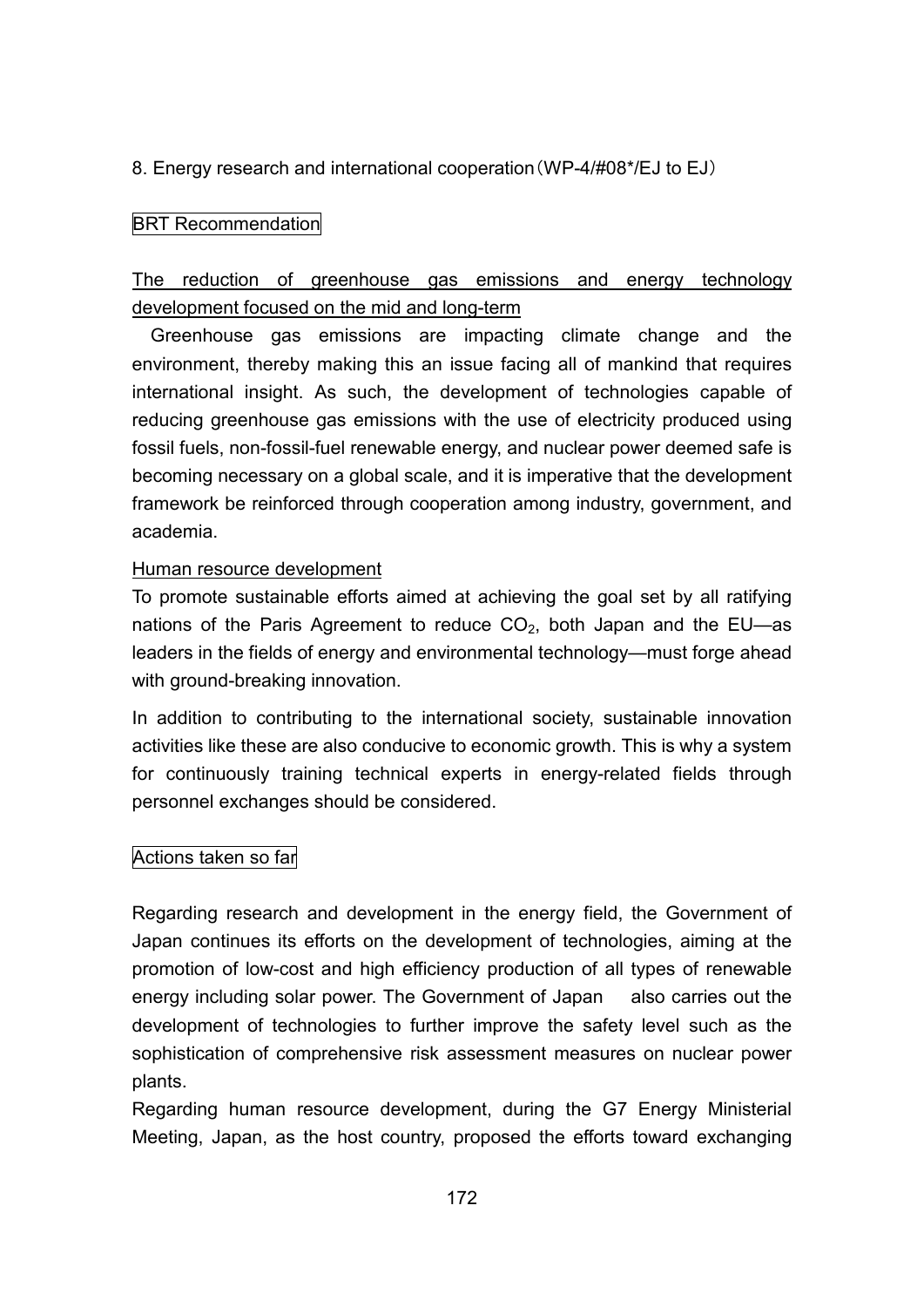researchers among the G7 countries, including through encouraging international collaboration among relevant research institutes, in order to promote the development of innovative clean energy technologies.

# Future outlook

Regarding renewable energy, the Government of Japan will continue its efforts to reduce the cost of introducing renewable energy through research and development project, such as those on high efficiency and low-cost solar panels and technical improvements in wind turbine maintenance. On the other hand, regarding nuclear power, the Government of Japan will continue to carry out technical development to meet enhanced safety requirements for nuclear power, such as the sophistication of comprehensive risk assessment measures on nuclear power plants.

Regarding human resource development, taking an opportunity of international conferences such as Innovation for Cool Earth Forum (ICEF), the Government of Japan will first provide places where research organizations and researchers can build relationships to promote the development of innovative clean energy technologies. Based on such relationships this will be followed by exchanges of researchers in each specific field of technology.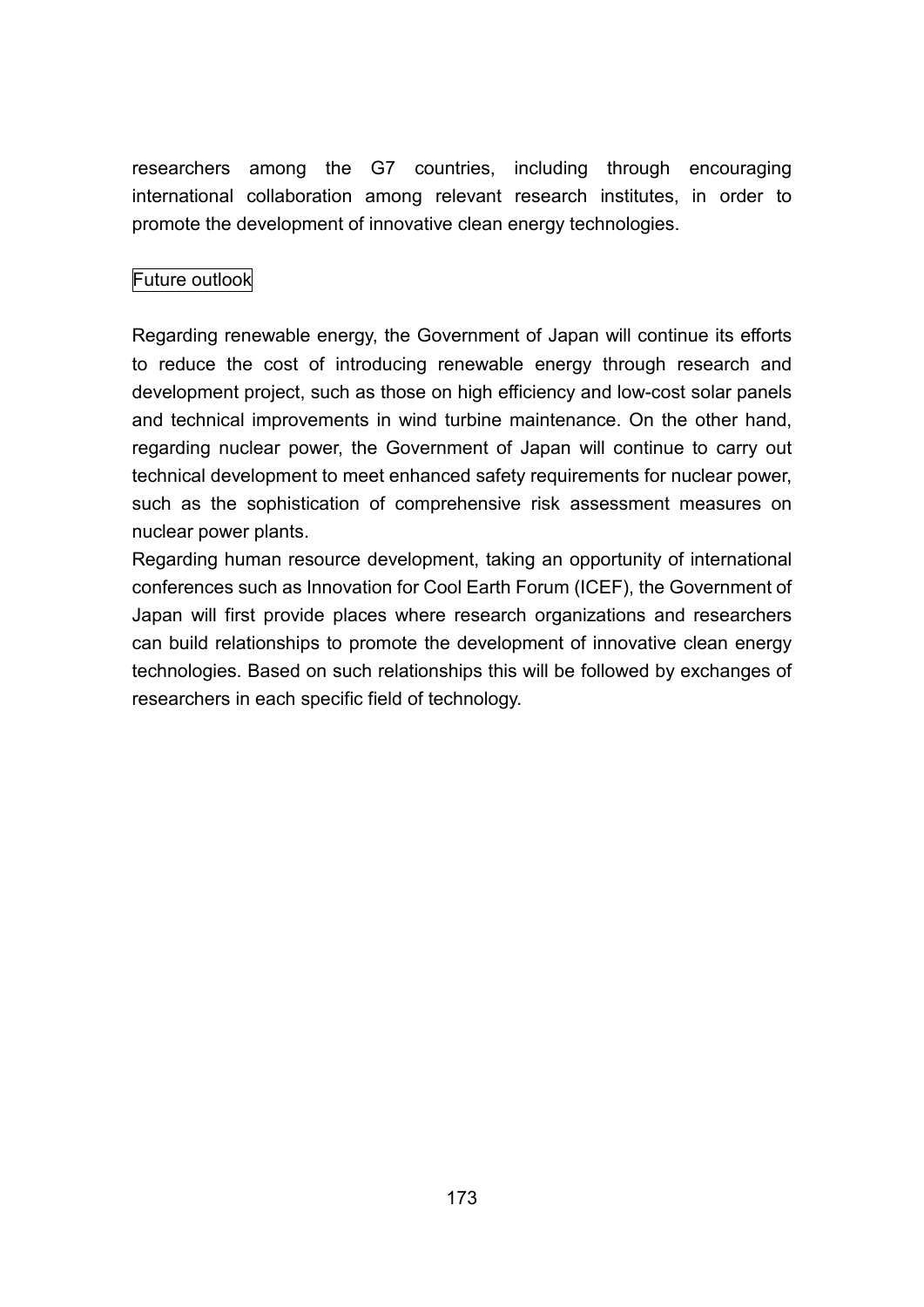9. Efforts toward the prevention of global warming following the Paris Agreement reached at COP 21(WP-4/#09\*\*/EJ to EJ)

# BRT Recommendation

The prevention of global warming is an issue facing all of mankind.

Since much of the world's greenhouse gas emissions have already shifted from developed countries to newly developing countries, it will be impossible to prevent global warming if only developed countries set targets for reduction.

We welcome the Paris Agreement as a framework through which all major emitting countries, including the U.S. and China, are able to participate, and view it as an extremely important and historical first step that enabled all countries participating in COP21 to set their own targets.

Going forward, it will be necessary to not only ensure that all major emitting countries ratify this agreement but also establish a system with which the fulfillment of the promises made by each country can be reviewed internationally from the perspective of enhancing fairness and effectiveness.

Japan and the EU will need to undertake the tasks of developing low-carbon technologies and transferring technology to developing countries with significant potential for making reductions.

# Actions taken so far

At the COP21 in December 2015, the Parties adopted the Paris Agreement applicable to all Parties, which the Government of Japan has long called for. Japan signed the Agreement at the high-level signature ceremony for the Agreement in April 2016 and concluded it in November 2016.

Japan has been actively contributing to the negotiations on modalities, procedures, guidelines or guidance towards fair and effective implementation of the Paris Agreement. The negotiations include building of the reporting and reviewing mechanism which provides clarity on each Party's action and support, and facilitates its efforts.

Japan has also been strengthening efforts for development and dissemination of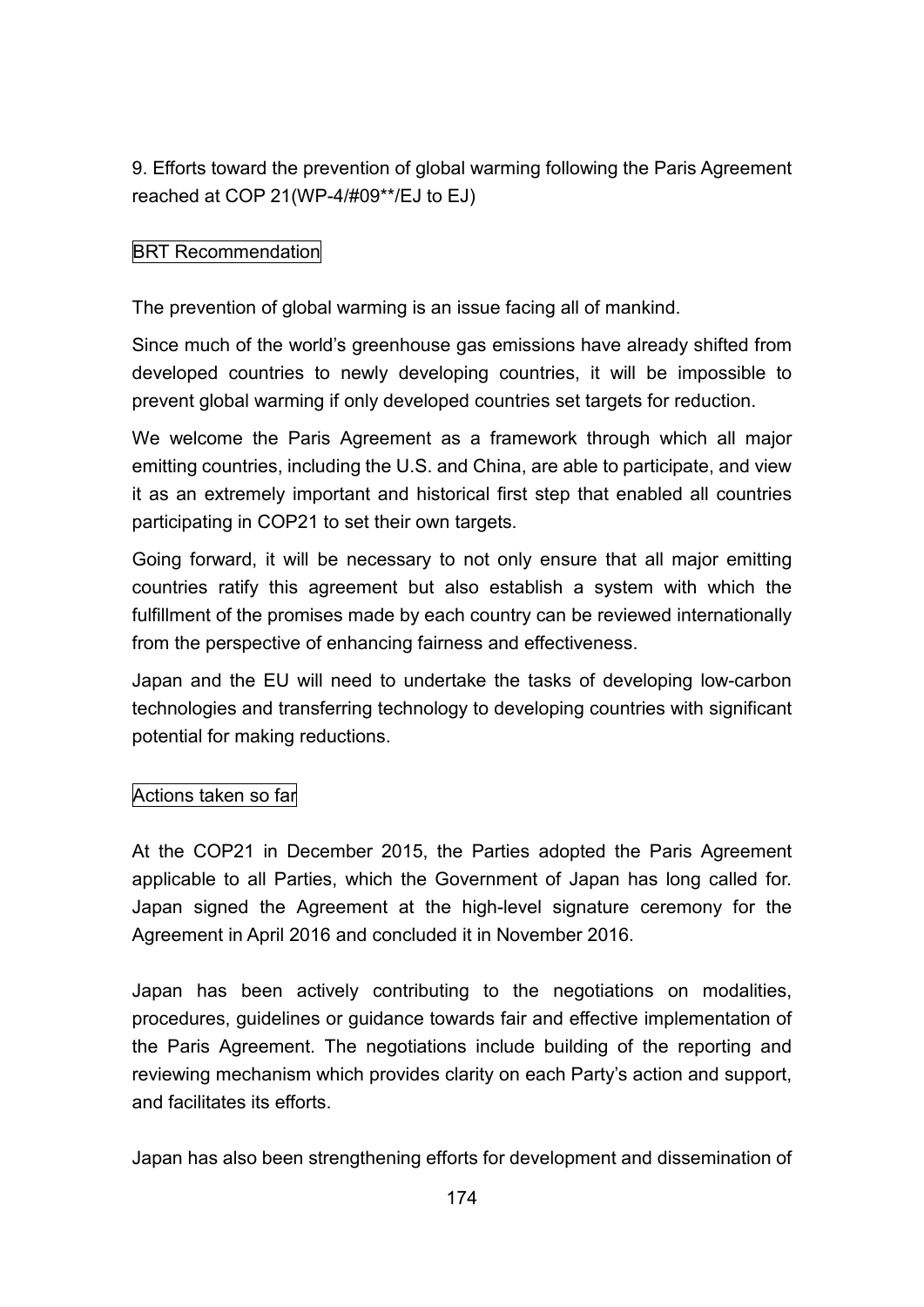low-carbon technologies based on the Plan for Global Warming Countermeasures and the Energy & Environment Innovation Strategy towards 2050. As for technology transfer, Japan has been actively promoting both bilateral approaches including emission reductions in developing countries by JCM and multilateral approaches under UNFCCC.

# Future outlook

Japan will continue to actively contribute to negotiations toward the fair and effective implementation of the Agreement. Japan will also continuously undertake the efforts for the development of technologies and the technology transfer.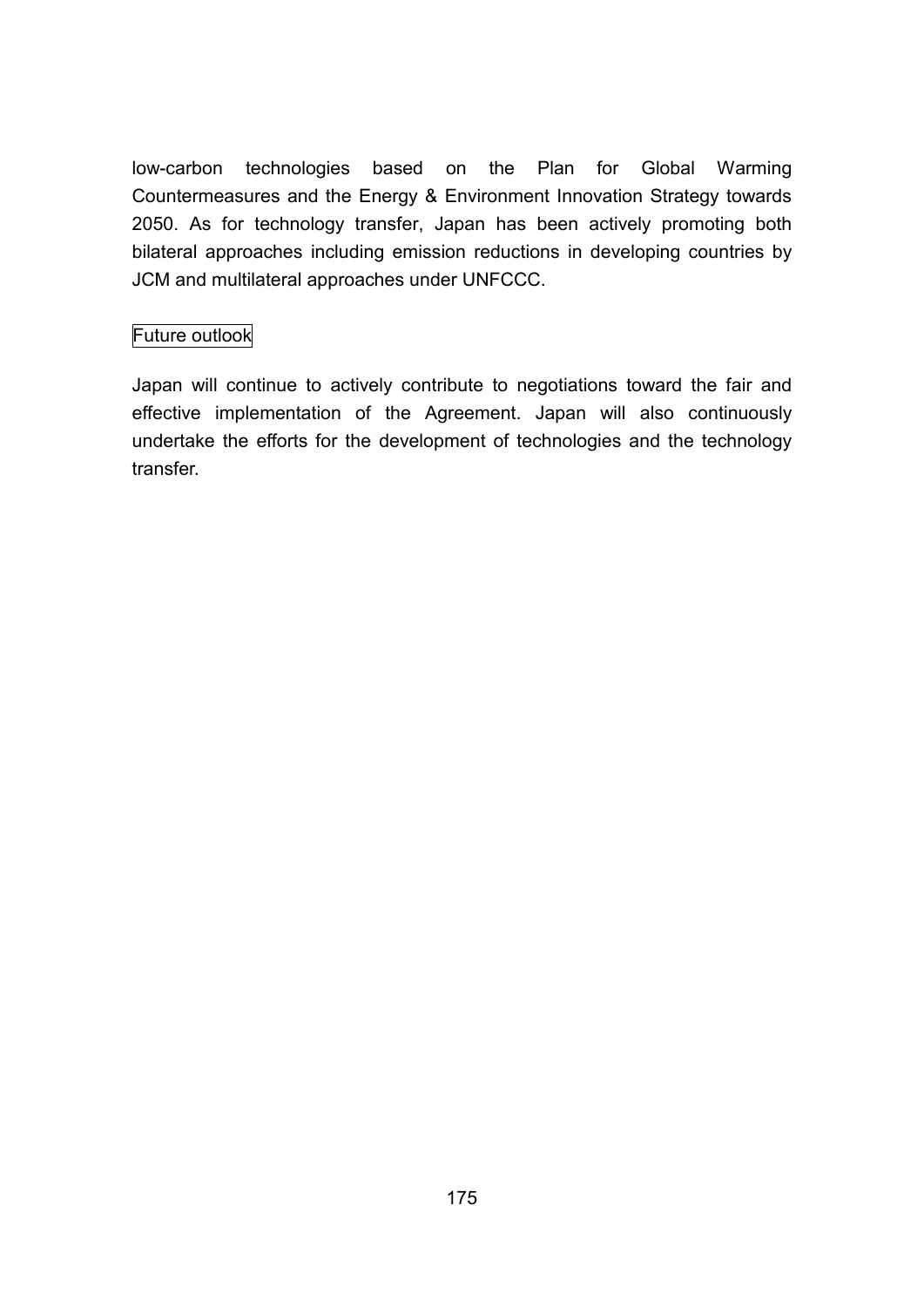# Visualization of emission reduction effects

## BRT Recommendation

Public and private sectors must work together to specifically promote efforts to demonstrate the validity of energy-saving effects of low-carbon technologies and products used to visualize  $CO<sub>2</sub>$  emission reduction effects.

[Public and private sectors must work together to specifically promote efforts to visualize emission reduction targets and validate the energy-saving effects of low-carbon technologies and products?]

LCA is a technology that can be used to evaluate the environmental impact made by a product at every stage of the product life cycle from the cradle to the grave. The visualization of products and technologies capable of determining  $CO<sub>2</sub>$  reduction effects through LCA analysis should be promoted through public-private collaboration.

### Actions taken so far

Regarding visualization of CO2 emissions reduction, the Government of Japan carried out a pilot program for the Carbon Footprint of Products (CFP), which started in FY2009 and completed in FY2011. After the completion of the pilot program, a private initiative replaced over it, and has been operating as the CFP Communication Program.

The Government of Japan launched the pilot project of carbon offset products making use of carbon footprint program called as "DONGURI (Acorn) Project" in November 2012. This program puts marks on goods and services whose CO2 emissions calculated by measures such as the CFP Communication Program are offset. Also, the "DONGURI Point Project," which adds points to the DONGURI Project goods and services, was started by the government in November 2013.

The Government of Japan, amongst others, has also been working on a guideline development for corporate emissions accounting throughout the supply chain

# Future outlook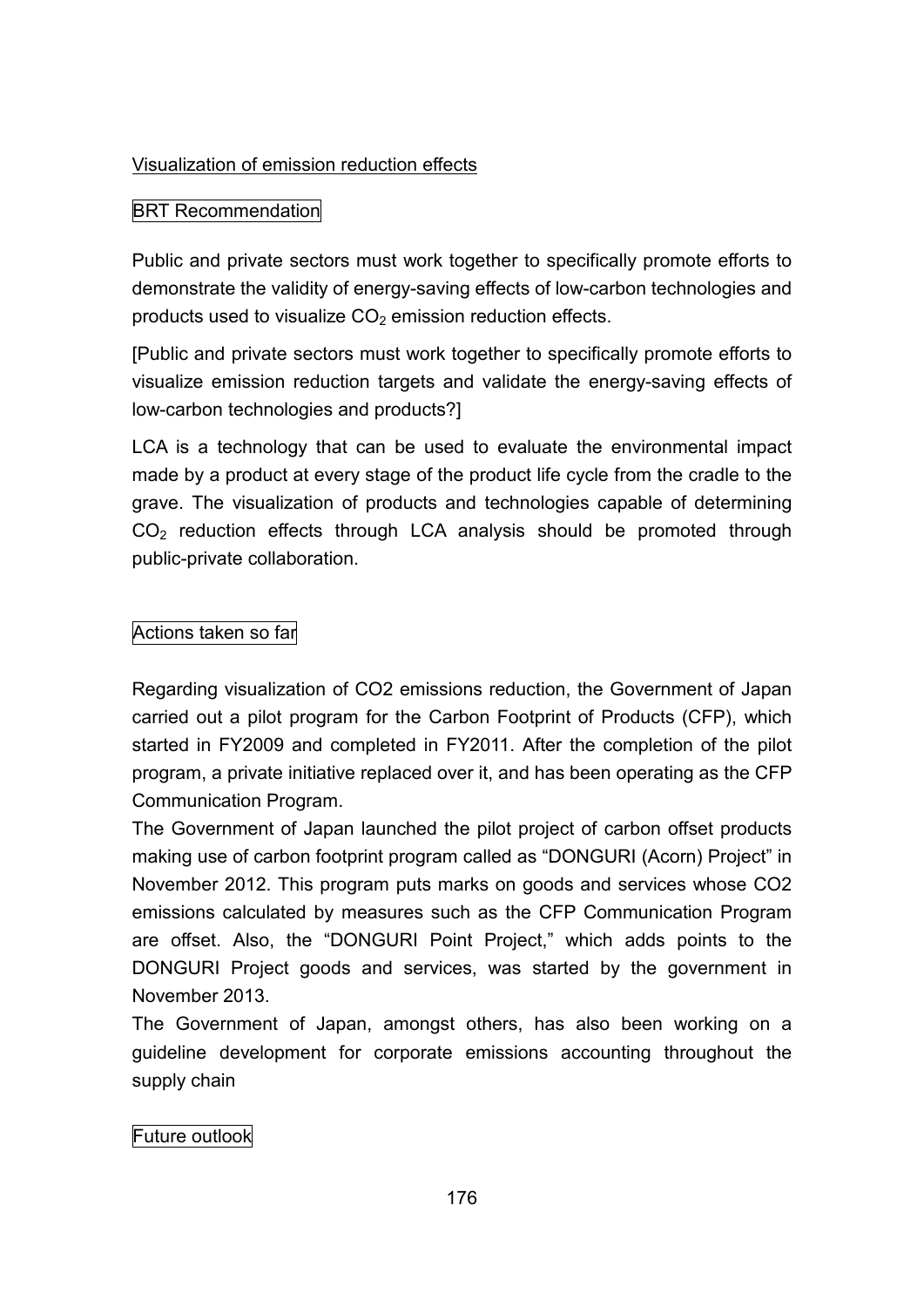As previously mentioned, a private association has already taken over the "CFP Communication Program". In addition, the "DONGURI Point Project" is to be a purely private program in 2016. In order to keep on promoting visualization of emissions reduction, the Government of Japan will continue to examine toward the expansion of dissemination of the existing "DONGURI Project" and regularly communicate with private organizations carrying out the "CFP Communication Program" and the "DONGURI Point Project". The Government of Japan will also continue to develop the basis for supply chain emissions accounting.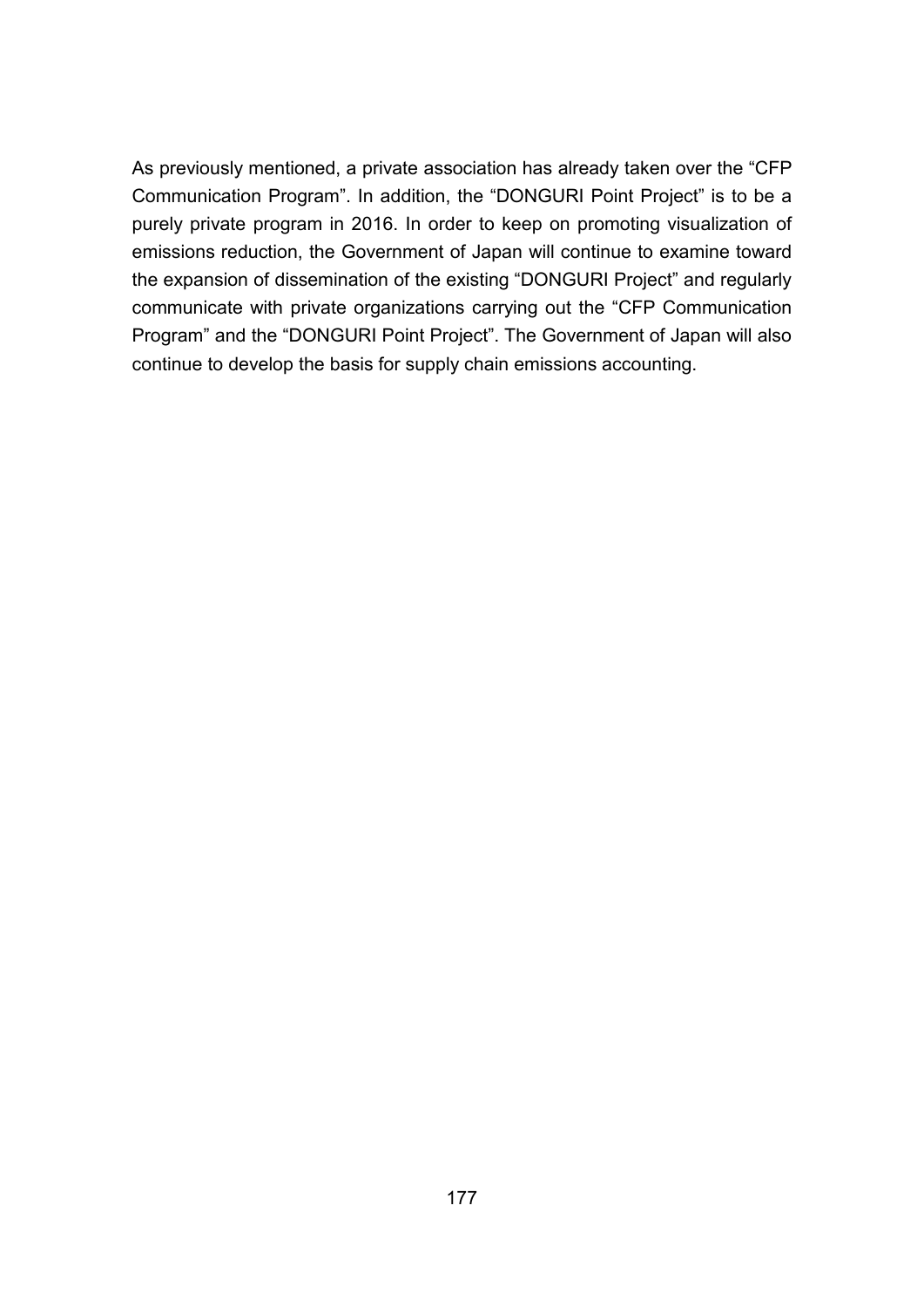### Contributions to global warming measures in Japan and the EU

# BRT Recommendation

The creation of a framework through which both developed and developing countries can work together to achieve low-carbon growth will play a critical role in addressing climate change issues. The outstanding technologies, products, and know-how possessed by Japan and the EU will not only lead to the strengthening of innovation and sustainable development in both countries but also contribute to global warming countermeasures on a global scale.

In particular, contributions utilizing ICT should also be considered. These include continuous observation of the global environment using artificial satellites, radars, sensors, and other equipment to monitor climate change, the use of supercomputers and other means for climate change prediction and research on the mechanisms behind climate change, and the construction of a global earth observation system.

It will also be imperative to conduct research and development of technologies for calculation and verification of greenhouse gas emissions and carbon dioxide capture and storage (CCS) in order to alleviate climate change.

Moreover, a bilateral offset mechanism will be an effective means for achieving greenhouse gas reductions in newly emerging and developing countries where a sharp rise in energy demand is becoming apparent. Japan and the EU must not only work together with industry to design such a system but also clarify support measures.

In conjunction with measures like these to alleviate climate change, the governments of Japan and EU countries must open their doors to industry, provide easy-to-understand explanations of adaptive planning, technology needs, and financial assistance, and create an environment in which industry can easily participate. Governments in Japan and the EU must also set high standard regulations, as well as a share a common interest in making efforts toward market liberalization that would include third countries in addition to Japan and the EU.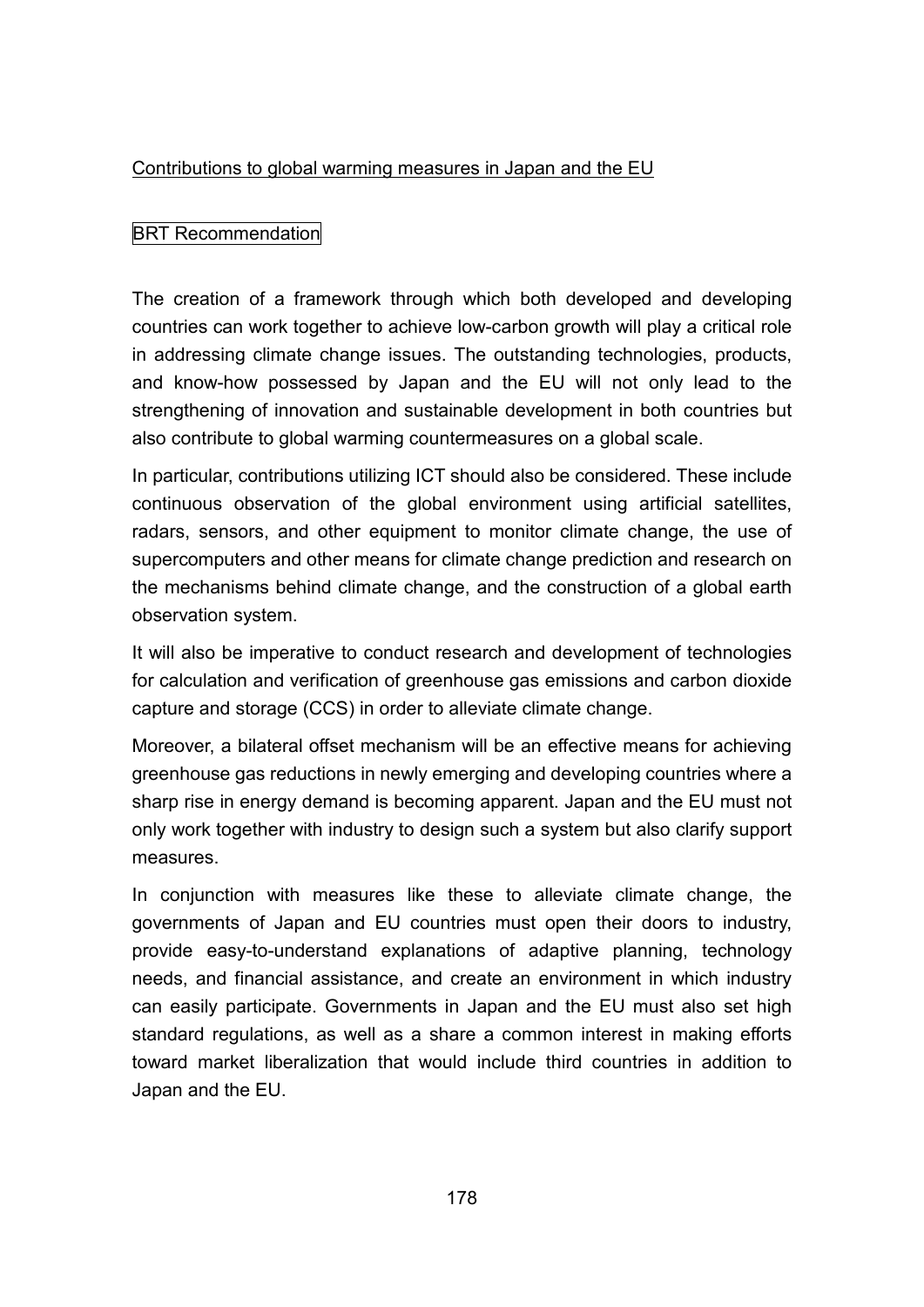# Actions taken so far

Japan has established and been implementing the JCM (Joint Crediting Mechanism) in order both to appropriately evaluate contributions from Japan to greenhouse gas (GHG) emission reductions and removals in a quantitative manner achieved through the diffusion of low carbon technologies, etc. as well as implementation of mitigation actions in developing countries, and to use them to achieve Japan's emission reduction target. So far 9 demonstration projects and 91 JCM Financing Programs are implemented out of which 15 projects have been registered as JCM projects.

GOSAT has been monitoring GHGs from space for over 7 years and detected the whole-atmospheric monthly mean CO2 concentration which was exceeded 400 ppm in December 2015. Furthermore, anthropogenic CO2 concentrations over the world's mega-cities were analyzed by GOSAT, which showed that GOSAT has the potential for verifying CO2 emissions.

In May 2016, Japan announced that the CO2 concentration around Japan was the highest on record. In October of the same year, the Japan Meteorological Agency (JMA) published 'Annual Greenhouse Gas Bulletin' as one of the roles for the World Data Centre for Greenhouse Gases (WDCGG) of the World Meteorological Organization (WMO).

As to a methodology for estimating GHG emissions, an expert group was established to elaborate it every year. Also, research and development on the carbon dioxide capture and storage (CCS) technology are being promoted.

# Future outlook

In the global warming prevention measures plan, apart from contributions made by the projects on private basis, accumulated emission reductions or removals by FY 2030 through governmental JCM programs to be undertaken within the government's annual budget are estimated to be ranging from 50 to 100 million t-CO2. Japan will continue to support further implementation of JCM projects.

The Ministry of the Environment of Japan, the Japan Aerospace Exploration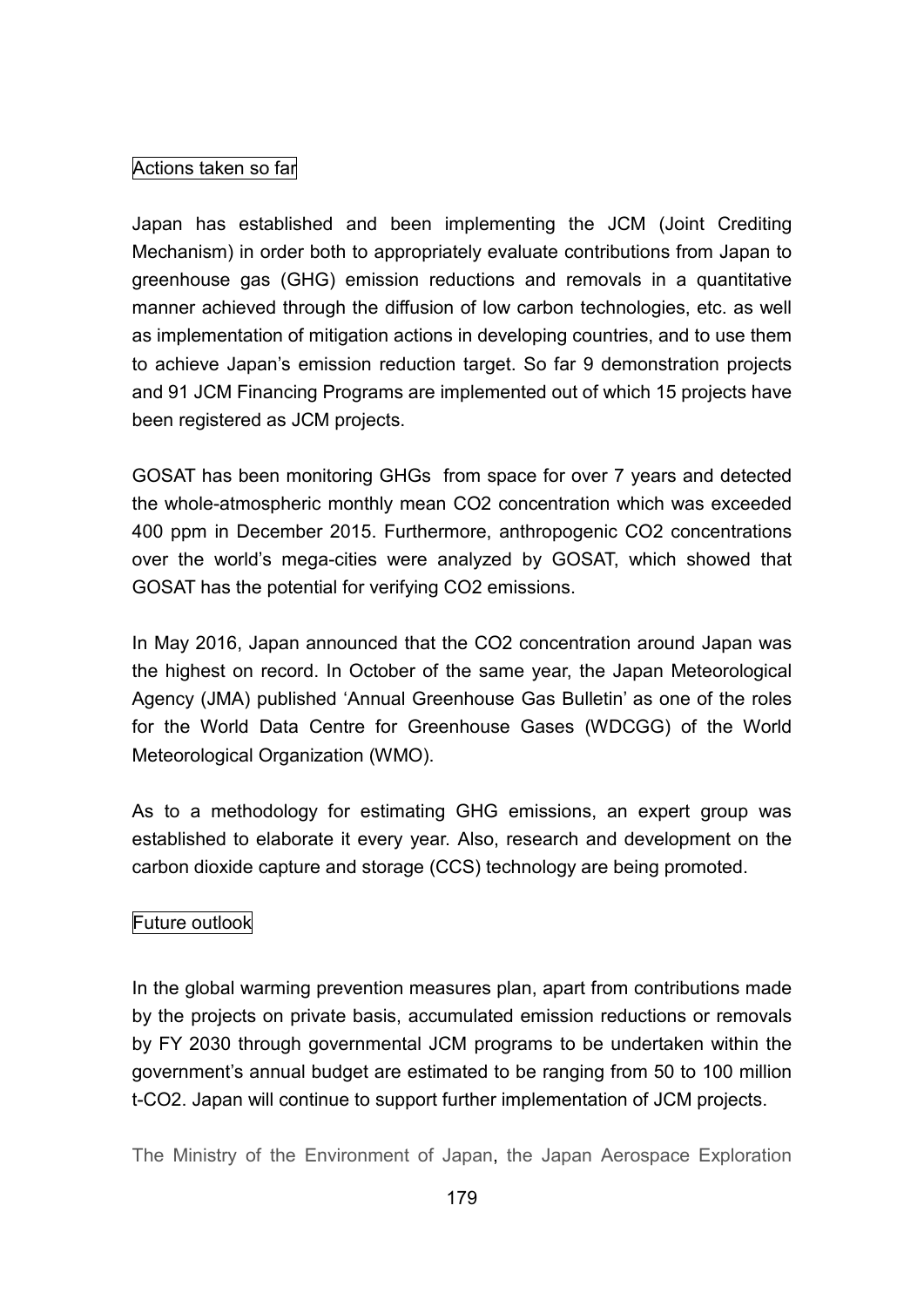Agency, and the National Institute for Environmental Studies have been jointly developing the successor of GOSAT (GOSAT-2) to continue GHG monitoring from space.

Japan will also continue to monitor global environment through the in-situ observations of GHG to contribute to measures against climate change and promote Earth Observation data sharing globally by connecting Data Integration & Analysis System (DIAS) to Global Earth Observation System of Systems (GEOSS). In addition, Japan is going to publish 'Global Warming Projection Vol. 9' which outlines the global warming projections for the area around Japan based on the results of numerical experiments using a supercomputer.

Japan will continue to work on an elaboration of methodologies for estimating GHG emissions, and promote research and development on CCS technology.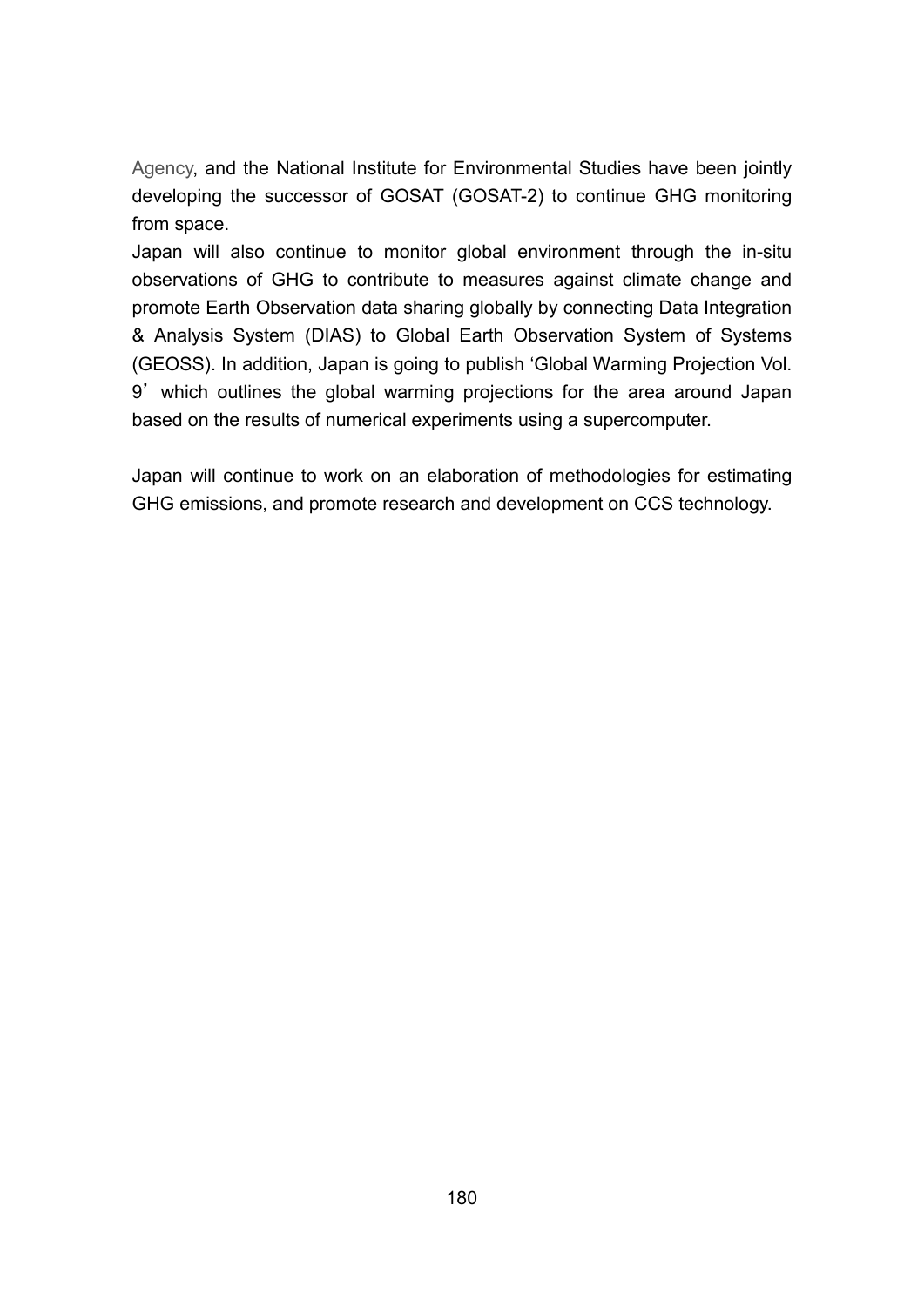#### Establishment of IPR protection

### BRT Recommendation

To promote commercial technology transfer, Japan and the EU must take measures to ensure the creation of appropriate regulatory frameworks in countries to which technology transfers are to be made and the protection of intellectual property rights. It will be necessary to create appropriate regulatory frameworks to establish IPR protection in newly emerging and developing countries, and governments in Japan and the EU should introduce monitoring systems for the protection of IPR, provide patenting assistance, and establish technology partnerships.

#### Actions taken so far

The Government of Japan, in order to ensure that intellectual property rights are adequately protected in emerging and developing countries, has carried out bilateral and regional cooperative activities according to the particular needs and circumstances of countries and regions. Also, Japan has assisted developing countries through its cooperative efforts with the World Intellectual Property Organization (WIPO).

In 2016, the Japan Patent Office (JPO), as in previous years, supported emerging and developing countries to develop human resources and improve their intellectual property systems. More specifically, the JPO conducted its training programs for them in Japan in the areas of, for example, enhancement of examination practices, effective management of intellectual property, and anti-counterfeiting measures. Also, the JPO conducted its experts to these countries to assist in their needs.

In particular, the JPO carried out a variety of assistance activities for countries in the Association of Southeast Asian Nations (ASEAN) region. The JPO's activities include support for drafting and updating patent manuals and sharing JPO's expertise and experiences in terms of managing operations for speeding up the patent examination process, and support for modernization of IP Offices. Also for India, the JPO sent patent examiners to provide a training program designed for around 460 new examiners employed by the Controller General of Patents, Designs and Trade Marks (CGPDTM) of India. For Latin American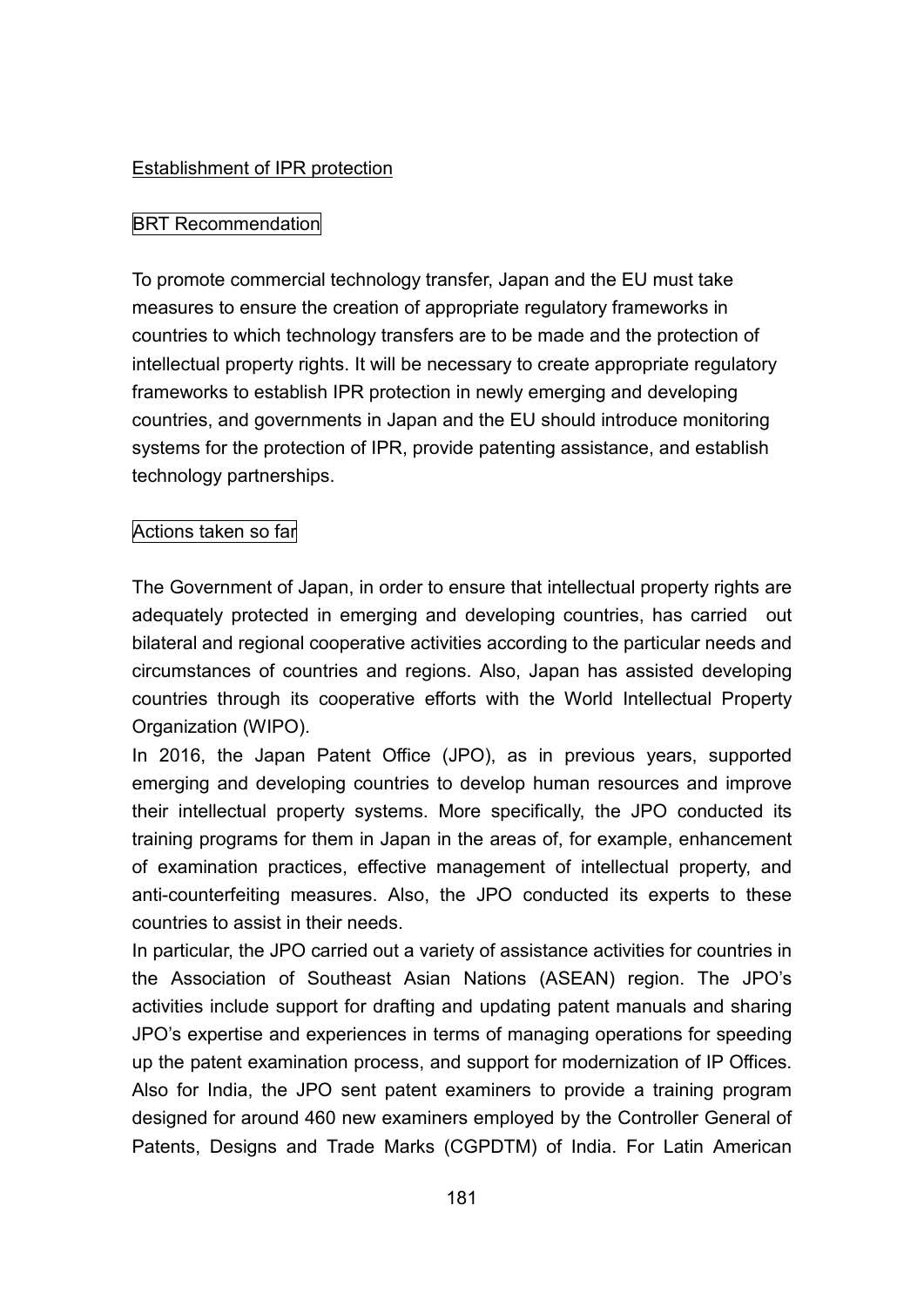countries, the JPO held the dialogues between examiners of Japan and Latin American countries in Examiner Exchange Programs and conducted training courses in Japan. In addition, for African countries, by using the Japan Funds-in-Trust for Africa at the WIPO, the JPO provided support for digitizing filing documents and developing human resources.

# Future outlook

The JPO will continue to advance its support activities, through bilateral and regional cooperation and collaboration with the WIPO, in order to ensure adequate and effective protection of intellectual property rights in emerging and developing countries. More specifically, the JPO will provide assistance in terms of sharing the JPO's examination practices and methods, improving the operational practices of the Madrid Protocol (the Protocol Relating to the Madrid Agreement Concerning the International Registration of Marks), and enforcement field of intellectual property rights. To achieve these objectives, the JPO will conduct training programs in 2017 by inviting trainees from emerging and developing countries. In addition, the JPO plans to send its experts and examiners to various countries in order to share their expertise and experiences as well as to give technical advice on intellectual property issues in such countries.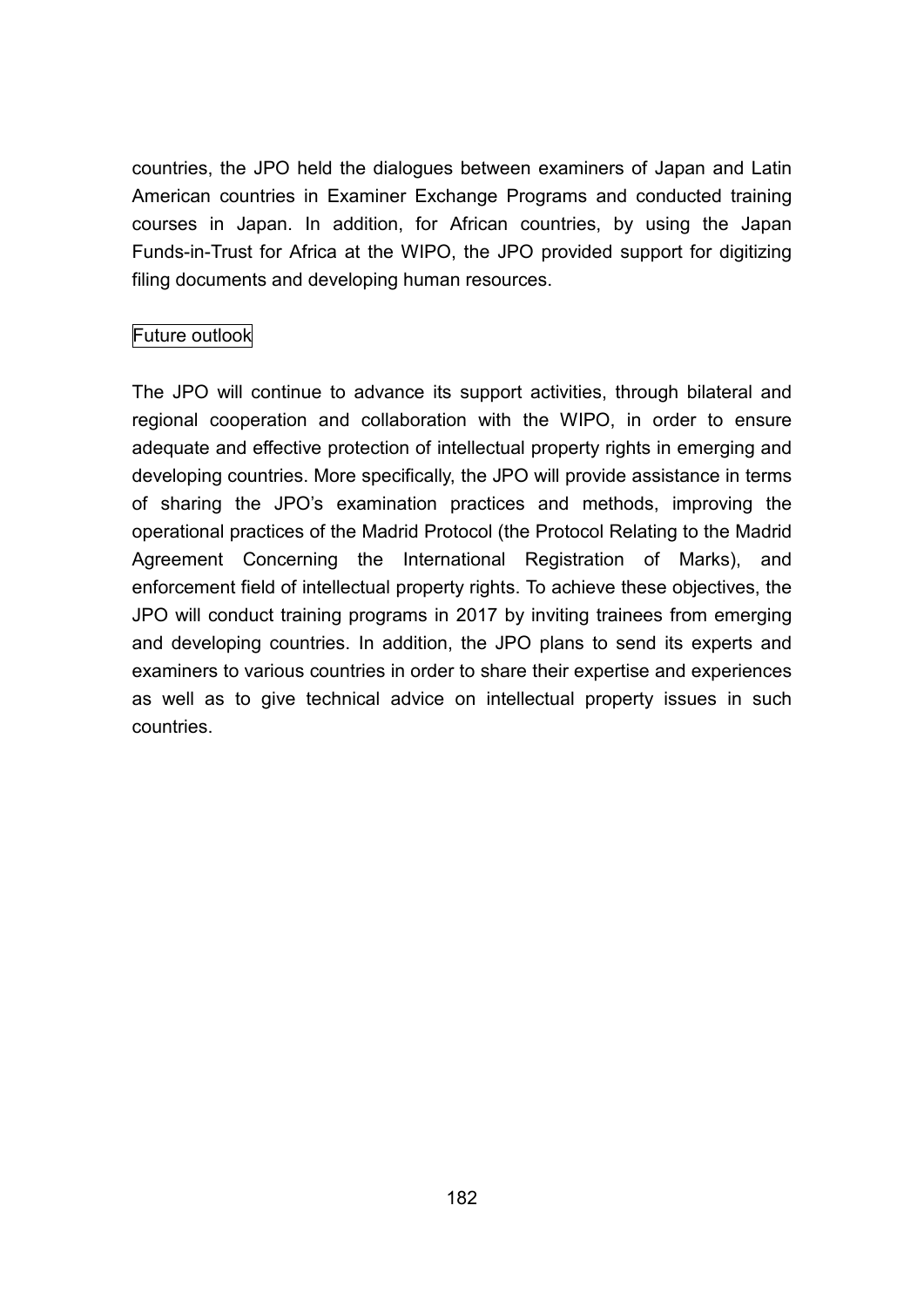10. Promotion of resource efficiency and the circular economy(WP-4/#10\*/EJ to EJ)

## BRT Recommendation

Although resource prices are declining in the short term, resource constraints are likely to inhibit economic growth over the medium to long term. This is why it is imperative to improve the efficiency of resource use. In this light, Japan and the EU welcome the progress being made through international-level discussions on resource efficiency and the circular economy, including the establishment of the G7 Alliance on Resource Efficiency at the G7 Summit at Schloss Elmau held last year. The announcement of the EU's adoption of a Circular Economy Package and the promotion of efforts to improve resource efficiency are also welcomed.

Discussions on resource efficiency and the circular economy go beyond recycling and other aspects of the venous industry to cover a wide range of concepts impacting manufacturers, service providers, and other companies to be recognized as arterial industry, including the extension of product life, the sharing of services, and the goods and services through operational billing. The discussion holds the potential to create business opportunities that will lead to additional economic growth and the job creation in the future.

On the other hand, the pursuit of resource efficiency through exceedingly regulatory approaches could inhibit economic growth. Therefore it is desirable to choose an approach that will lead to economic growth, such as promotion through voluntary efforts by stakeholders. It will also be imperative to pursue resource efficiency from the viewpoint of international circulation system based on the fact that movement of secondary raw materials across borders is now the norm.

In view of the above, Japan and the EU should not only move forward with efforts aimed at improving resource efficiency but also work together to formulate consistent rules. In addition, Japan and the EU are expected to take advantage of the advanced innovation and competitive edge in international market, which they possess in regard to the institutional and technical aspects of resource efficiency and the circular economy, deepen their cooperation and collaboration, and take the lead in international discussions on the future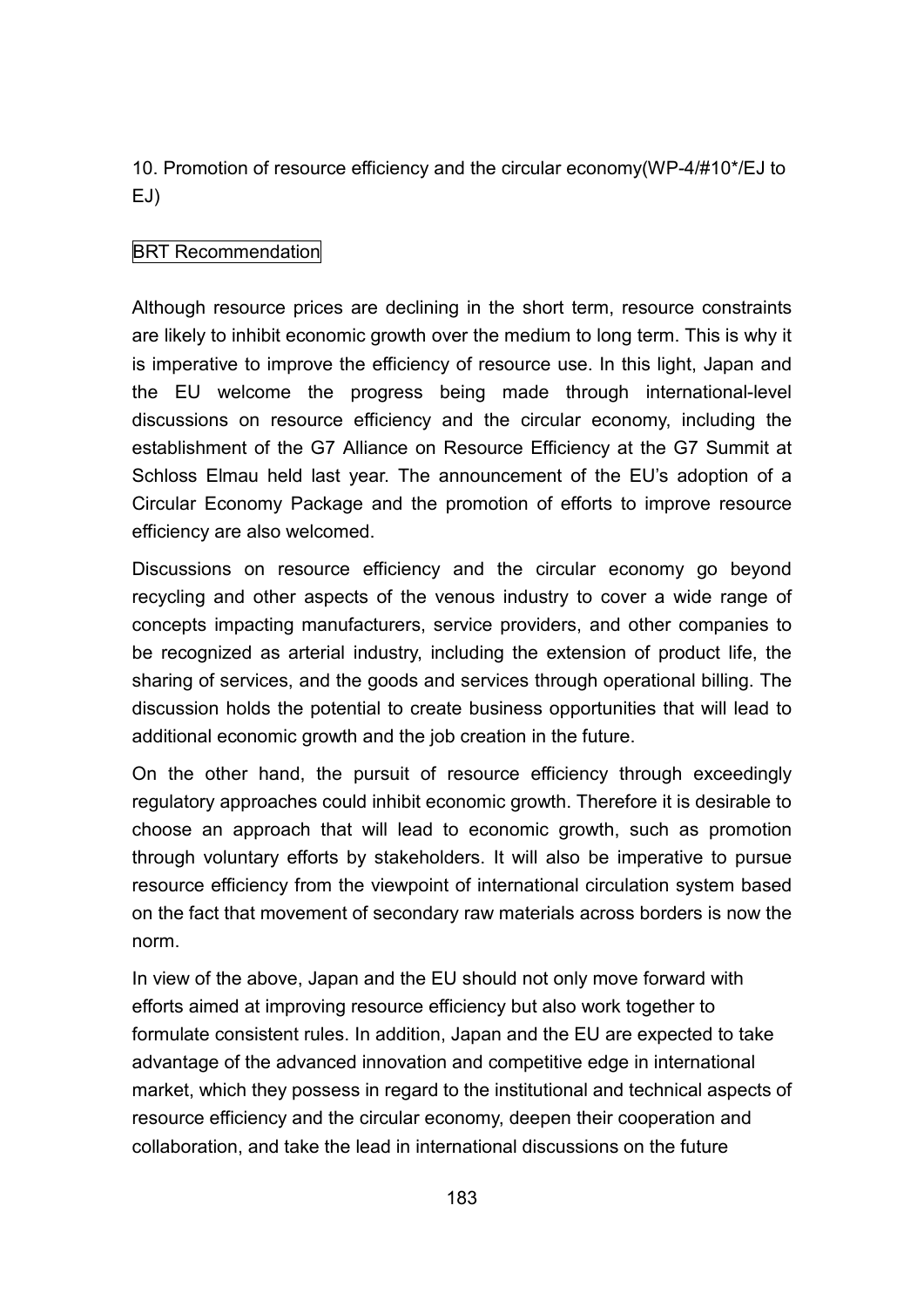direction of the circular economy and resource recycling, as well as on the creation of institutions and systems. In this regard, we are looking forward to active discussions on resource efficiency and the circular economy during coming G7 Summit chaired by Japan in 2016.

## Actions taken so far

Under the framework of Japan-EU Industrial Policy Dialogue, the discussion of regulatory cooperation on the resource efficiency has taken place. Specifically, the Government of Japan conducted the sharing of information and exchange of views on the legislation system of both side related to resource efficiency including eco-design requirements, at the Climate Change and Environment WG held in February. On the occasion of the Climate Change WG, Ministry of Economy, Trade and Industry and EU-Japan Center for Industrial Cooperation jointly held a seminar for promoting the discussion with stakeholders including the industrial sector.

At G7, "Toyama Framework on Material Cycle", which includes the common vision of G7, ambitious actions by G7 and the follow-up process, was adopted at the Toyama Environment Ministers' Meeting. Resource efficiency and the 3Rs was included in the agenda of G7 Ise-Shima Summit, and the leaders endorsed the above framework and agreed to work with business and other stakeholders to improve resource efficiency. Moreover, Japan hosted a Work Shop under the G7 Alliance on Resource Efficiency on February 2016 and December 2016, and US hosted a Work Shop in March 2016. Through the discussion in these Work Shops, the Government of Japan promoted the sharing of information among stakeholders.

## Future outlook

Japan and the EU continue the discussion on regulatory cooperation under the framework of Japan-EU Industrial Policy Dialogue, and cooperate towards developing the harmonized common rules to improve resource efficiency. The Government of Japan further promotes discussion and information sharing with industry and other stakeholders through holding seminars etc. such as the WS on G7 Alliance for Resource Efficiency.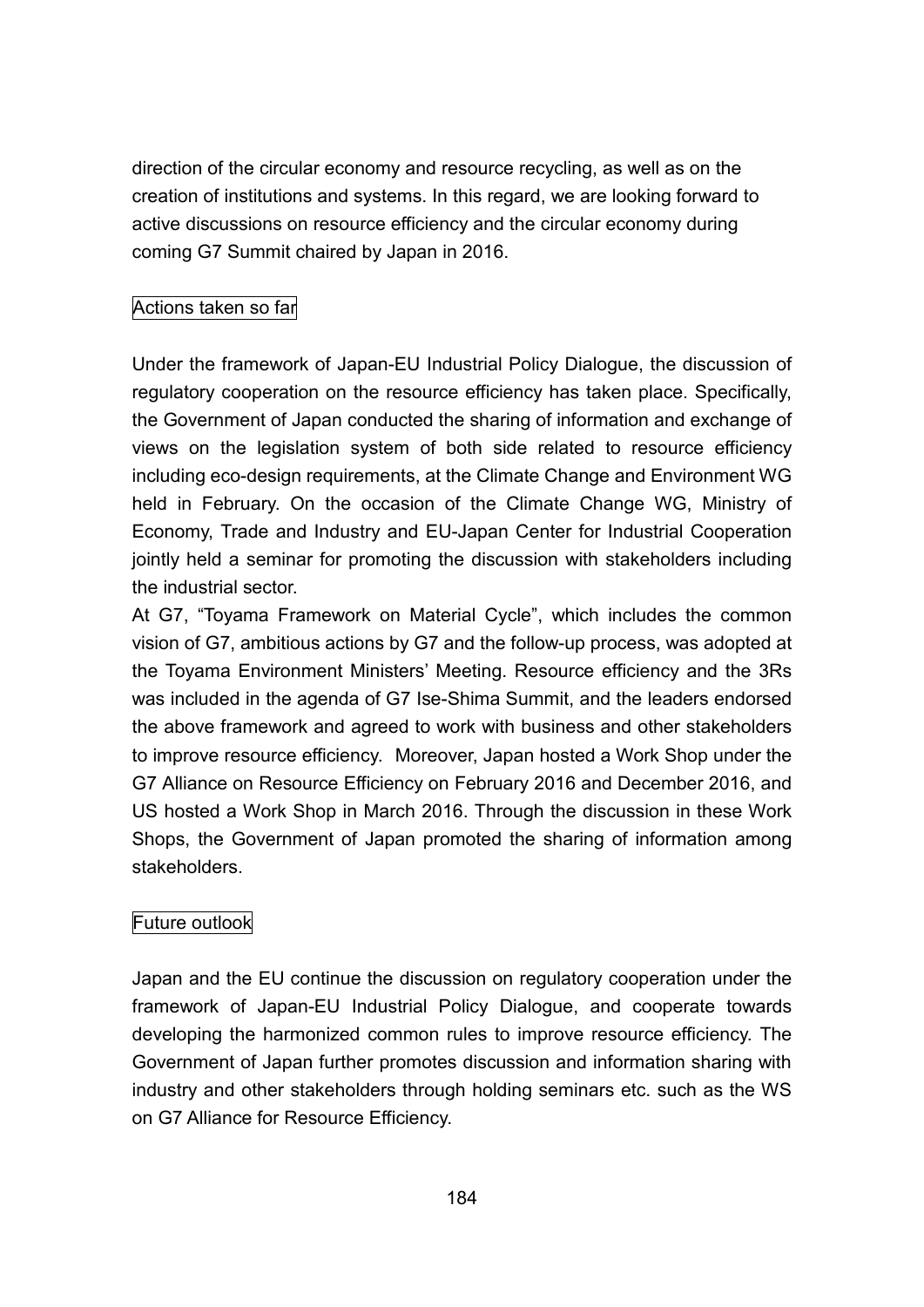11. Promotion of global investments and nurturing of long-term relationships(WP-4/#11\*/EJ to EJ)

# BRT Recommendation

Amidst sharp fluctuations in the price of oil and other resources, continued investment and strong economic collaboration in a wide range of fields will be necessary to secure stable and inexpensive resources in response to global risks.

When it comes to long-term sustainable energy policy, it is important to make the necessary investments and ensure strong cross-border collaboration in order to achieve ambitious targets. Japan and Europe should therefore encourage direct investment from a transparent, open, and long-term perspective living up to the commitments all parties made in the Energy Charter Treaty.

To promote the spread of energy conservation technologies and the like, it will be important to promote high-efficiency, low-cost renewable energies and conduct research and development of hydrogen, energy storage, geothermal, and other new energies. In addition, research that will contribute to the highly efficient utilization of fossil fuels and both the safety and security of nuclear power should also be considered.

## Actions taken so far

At the G7 Kitakyushu Energy Ministerial Meeting, G7 countries agreed to lead the promotion of energy investment to bolster the growth of the world economy. Japan is the chair of the Meeting of the Energy Charter Conference 2016 and is dealing with international issues such as the protection and liberalization of investment in the energy field.

As part of the specific international cooperation related to the promotion of investment, Japan carried out overseas projects that demonstrate Japan's advanced energy saving and renewable energy technologies and systems, and discussed such issues as nuclear safety through frameworks for exchanges of views, such as the Japan-France Committee on Nuclear Energy and the Annual Japan-UK Nuclear Dialogue.